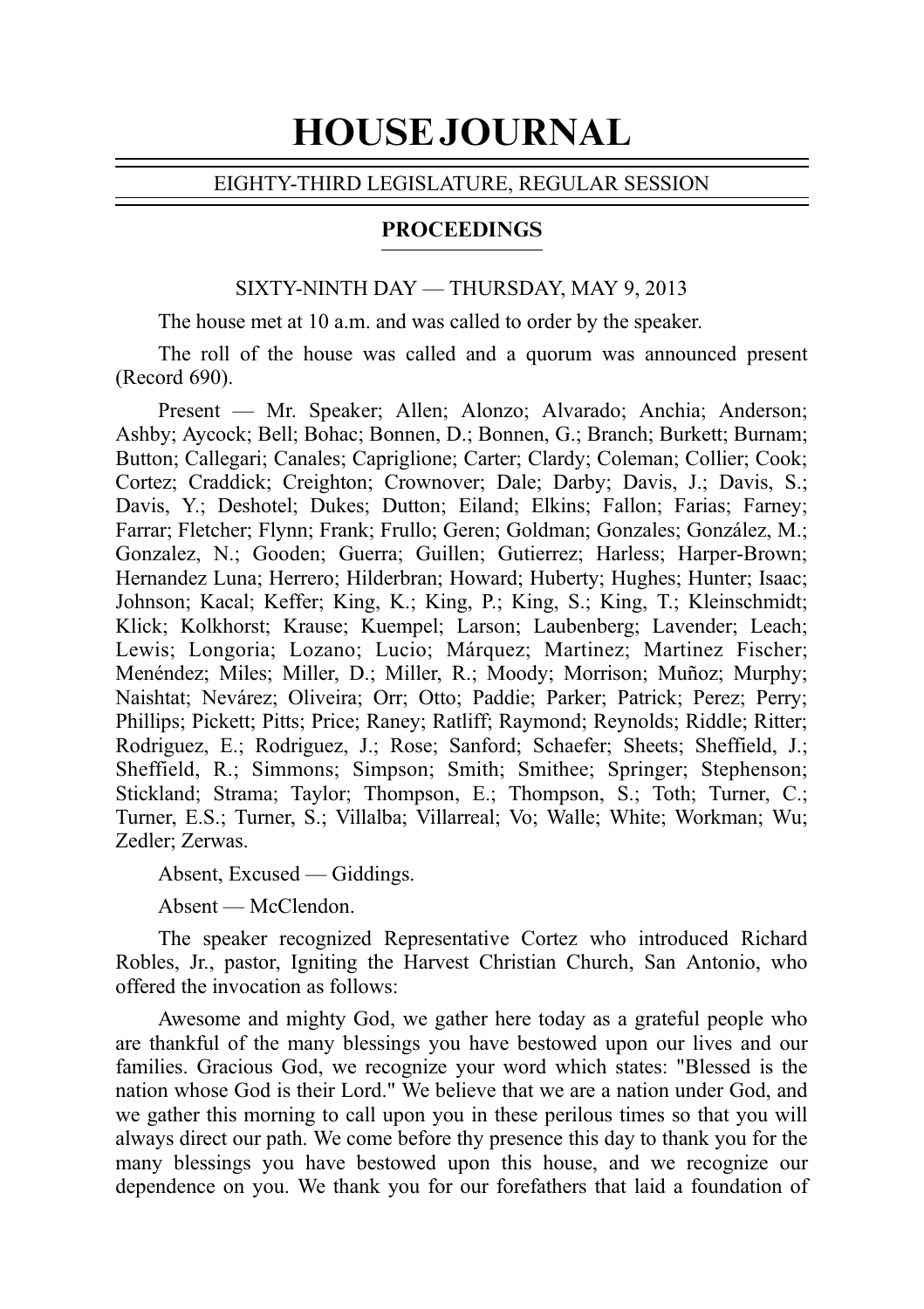righteousness. Dear Lord, I ask that your face will always shine upon this house, and may you forever grant your wisdom and presence in this house. Amen and amen.

The speaker recognized Representative Dutton who led the house in the pledges of allegiance to the United States and Texas flags.

# **LEAVE OF ABSENCE GRANTED**

The following member was granted leave of absence for today to attend a funeral:

Giddings on motion of Harper-Brown.

# **CAPITOL PHYSICIAN**

The speaker recognized Representative Larson who presented Dr. Michael Dominguez of San Antonio as the "Doctor for the Day."

The house welcomed Dr. Dominguez and thanked him for his participation in the Physician of the Day Program sponsored by the Texas Academy of Family Physicians.

# **REGULAR ORDER OF BUSINESS SUSPENDED**

On motion of Representative Workman and by unanimous consent, the reading and referral of bills was postponed until just prior to final recess.

(Burkett in the chair)

# **COMMITTEE GRANTED PERMISSION TO MEET**

Representative Coleman requested permission for the Committee on County Affairs to meet while the house is in session, at  $10:30$  a.m. today, in 3W.15, to consider **SBi1473** and pending business.

Permission to meet was granted.

# **COMMITTEE MEETING ANNOUNCEMENT**

The following committee meeting was announced:

County Affairs, 10:30 a.m. today, 3W.15, for a formal meeting, to consider **SBi1473** and pending business.

(McClendon now present)

# **HR 1056 - PREVIOUSLY ADOPTED (by Strama)**

The chair laid out the following previously adopted resolution:

HR 1056, Welcoming Dutch ambassador Rudolf Bekink to the State Capitol and recognizing the importance of the trade relationship between the United States and the Netherlands.

On motion of Representative Nevárez, the names of all the members of the house were added to **HR 1056** as signers thereof.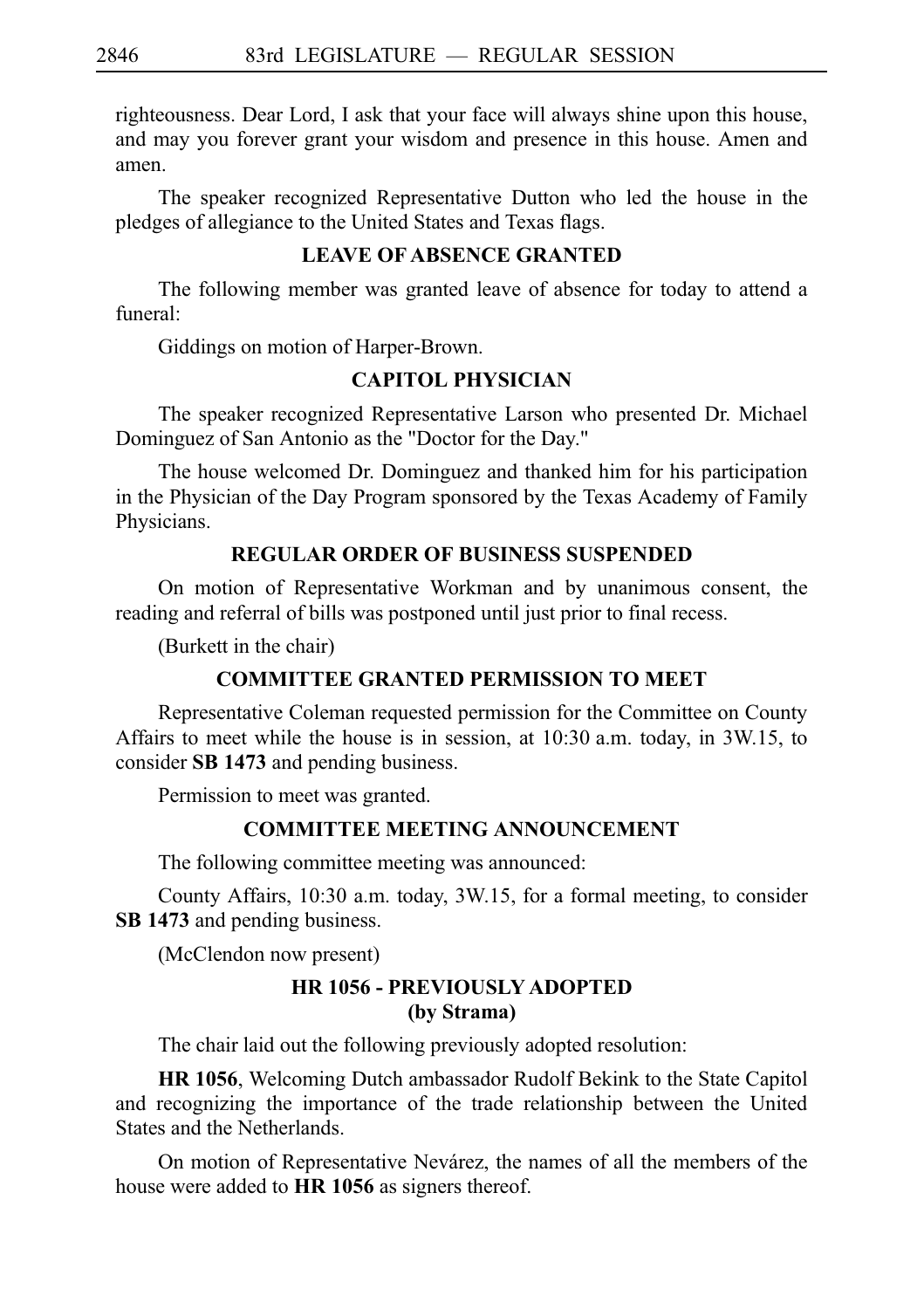# **HR 1873 - ADOPTED (by Strama, et al.)**

Representative Strama moved to suspend all necessary rules to take up and consider at this time **HR 1873**.

The motion prevailed.

The following resolution was laid before the house:

**HR 1873**, Recognizing May 6-12, 2013, as STEM Education Week.

**HR 1873** was adopted.

### **SCR 35 - ADOPTED (G. Bonnen - House Sponsor)**

Representative G. Bonnen moved to suspend all necessary rules to take up and consider at this time **SCR 35**.

The motion prevailed.

The following resolution was laid before the house:

**SCR 35**, Commending George Mitchell for his generous support of the Texas Capitol Vietnam Veterans Monument through the Cynthia and George Mitchell Foundation.

**SCR 35** was adopted.

On motion of Representative Harper-Brown, the names of all the members of the house were added to **SCR 35** as signers thereof.

# **PROVIDING FOR A LOCAL, CONSENT, AND RESOLUTIONS CALENDAR**

Representative S. Thompson moved to suspend all necessary rules to set a local, consent, and resolutions calendar for 10 a.m. tomorrow.

The motion prevailed.

### **COMMITTEE GRANTED PERMISSION TO MEET**

Representative S. Thompson requested permission for the Committee on Local and Consent Calendars to meet while the house is in session, at 10:40 a.m. today, in 3W.15, to set a calendar.

Permission to meet was granted.

# **COMMITTEE MEETING ANNOUNCEMENT**

The following committee meeting was announced:

Local and Consent Calendars, 10:40 a.m. today, 3W.15, for a formal meeting, to set a calendar.

### **LEAVE OF ABSENCE GRANTED**

The following member was granted leave of absence temporarily for today because of important business:

S. Turner on motion of Allen.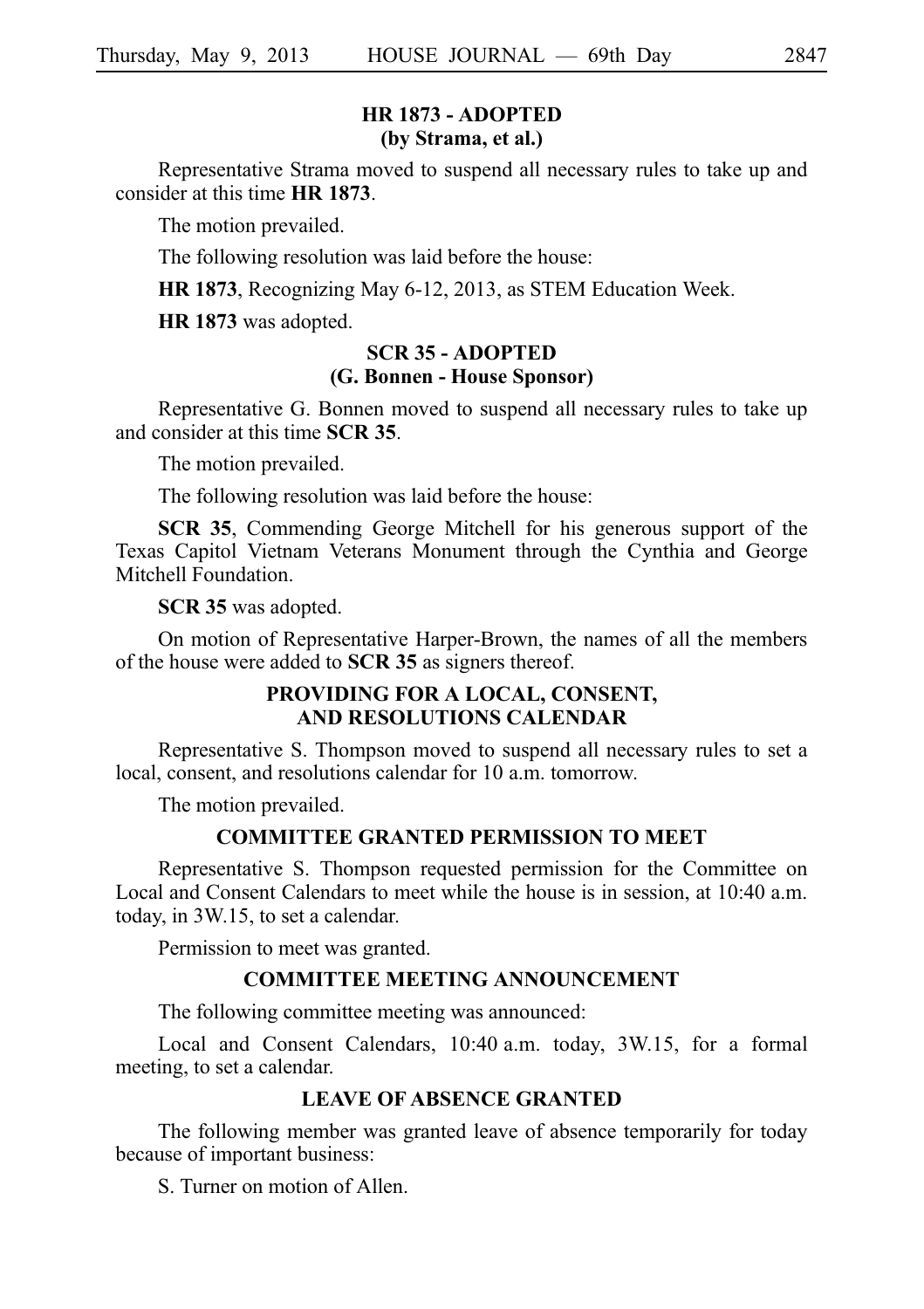### **BILLS AND RESOLUTIONS SIGNED BY THE SPEAKER**

Notice was given at this time that the speaker had signed bills and resolutions in the presence of the house (see the addendum to the daily journal, Signed by the Speaker, House List No. 27).

(G. Bonnen in the chair)

### **LEAVES OF ABSENCE GRANTED**

The following members were granted leaves of absence temporarily for today to attend a meeting of the Committee on Local and Consent Calendars:

Anderson on motion of Leach.

Bohac on motion of Leach.

Burkett on motion of Leach.

Clardy on motion of Leach.

Collier on motion of Leach.

Farney on motion of Leach.

Gonzales on motion of Leach.

Larson on motion of Leach.

Martinez on motion of Leach.

Moody on motion of Leach.

Muñoz on motion of Leach.

Sheets on motion of Leach.

S. Thompson on motion of Leach.

(Toth in the chair)

# **GENERAL STATE CALENDAR SENATE BILLS THIRD READING**

The following bills were laid before the house and read third time:

# **SB 727 ON THIRD READING (G. Bonnen - House Sponsor)**

**SB 727**, A bill to be entitled An Act relating to the eligibility for judge-ordered community supervision or for release on parole of certain defendants convicted of burglary with the intent to commit a sex offense.

(Moody now present)

**SBi727** was passed by (Record 691): 133 Yeas, 0 Nays, 2 Present, not voting.

Yeas — Allen; Alonzo; Alvarado; Anchia; Ashby; Aycock; Bell; Bonnen, D.; Bonnen, G.; Branch; Burnam; Button; Callegari; Canales; Capriglione; Carter; Coleman; Cook; Cortez; Craddick; Creighton; Crownover; Dale; Darby;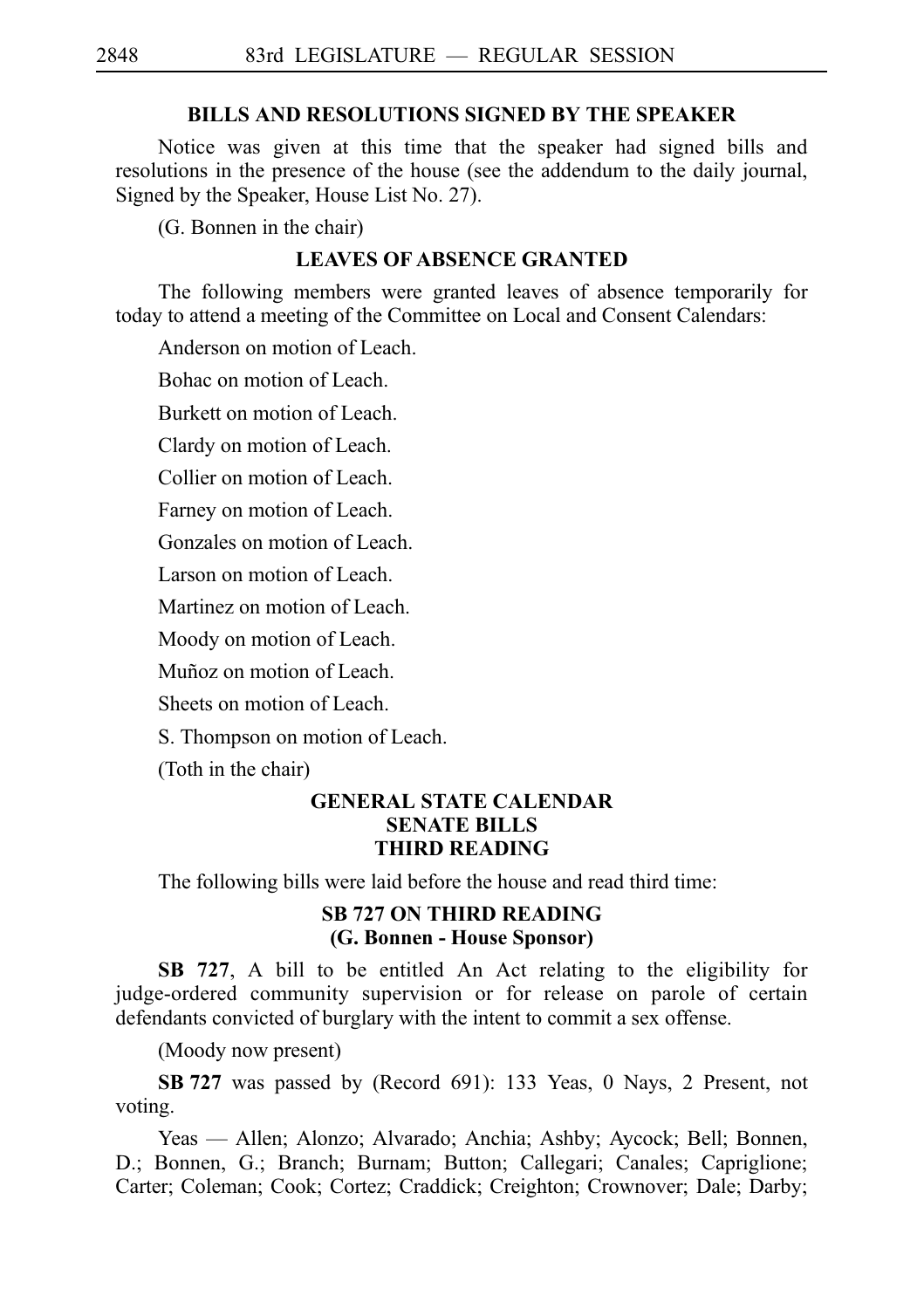Davis, J.; Davis, S.; Davis, Y.; Deshotel; Dukes; Dutton; Eiland; Elkins; Fallon; Farias; Farrar; Fletcher; Flynn; Frank; Frullo; Geren; Goldman; González, M.; Gonzalez, N.; Gooden; Guerra; Guillen; Gutierrez; Harless; Harper-Brown; Hernandez Luna; Herrero; Hilderbran; Howard; Huberty; Hughes; Hunter; Isaac; Johnson; Kacal; Keffer; King, K.; King, P.; King, S.; King, T.; Kleinschmidt; Klick; Kolkhorst; Krause; Kuempel; Laubenberg; Lavender; Leach; Lewis; Longoria; Lozano; Lucio; Márquez; Martinez Fischer; McClendon; Menéndez; Miller, D.; Miller, R.; Moody; Morrison; Murphy; Naishtat; Nevárez; Oliveira; Orr; Otto; Paddie; Parker; Patrick; Perez; Perry; Phillips; Pickett; Pitts; Price; Raney; Ratliff; Raymond; Reynolds; Riddle; Ritter; Rodriguez, E.; Rodriguez, J.; Rose; Sanford; Schaefer; Sheffield, J.; Sheffield, R.; Simmons; Simpson; Smith; Smithee; Springer; Stephenson; Stickland; Strama; Taylor; Thompson, E.; Turner, C.; Turner, E.S.; Villalba; Villarreal; Vo; Walle; White; Workman; Wu; Zedler; Zerwas.

Present, not voting — Mr. Speaker; Toth(C).

Absent, Excused — Giddings; Turner, S.

Absent, Excused, Committee Meeting — Anderson; Bohac; Burkett; Clardy; Collier; Farney; Gonzales; Larson; Martinez; Muñoz; Sheets; Thompson, S.

Absent — Miles.

### **STATEMENTS OF VOTE**

When Record No. 691 was taken, I was excused for a committee meeting. I would have voted yes.

Burkett

I was shown voting yes on Record No. 691. I intended to vote no.

Rose

When Record No. 691 was taken, I was excused for a committee meeting. I would have voted yes.

S. Thompson

# **SB 660 ON THIRD READING (Anchia - House Sponsor)**

**SB 660**, A bill to be entitled An Act relating to assessment collection in certain public improvement districts.

# **Amendment No. 1**

Representatives Anchia, Branch, and Villalba offered the following amendment to **SB** 660:

Amend **SB 660** on third reading by adding the following appropriately numbered SECTION to read as follows and renumbering subsequent SECTIONS accordingly: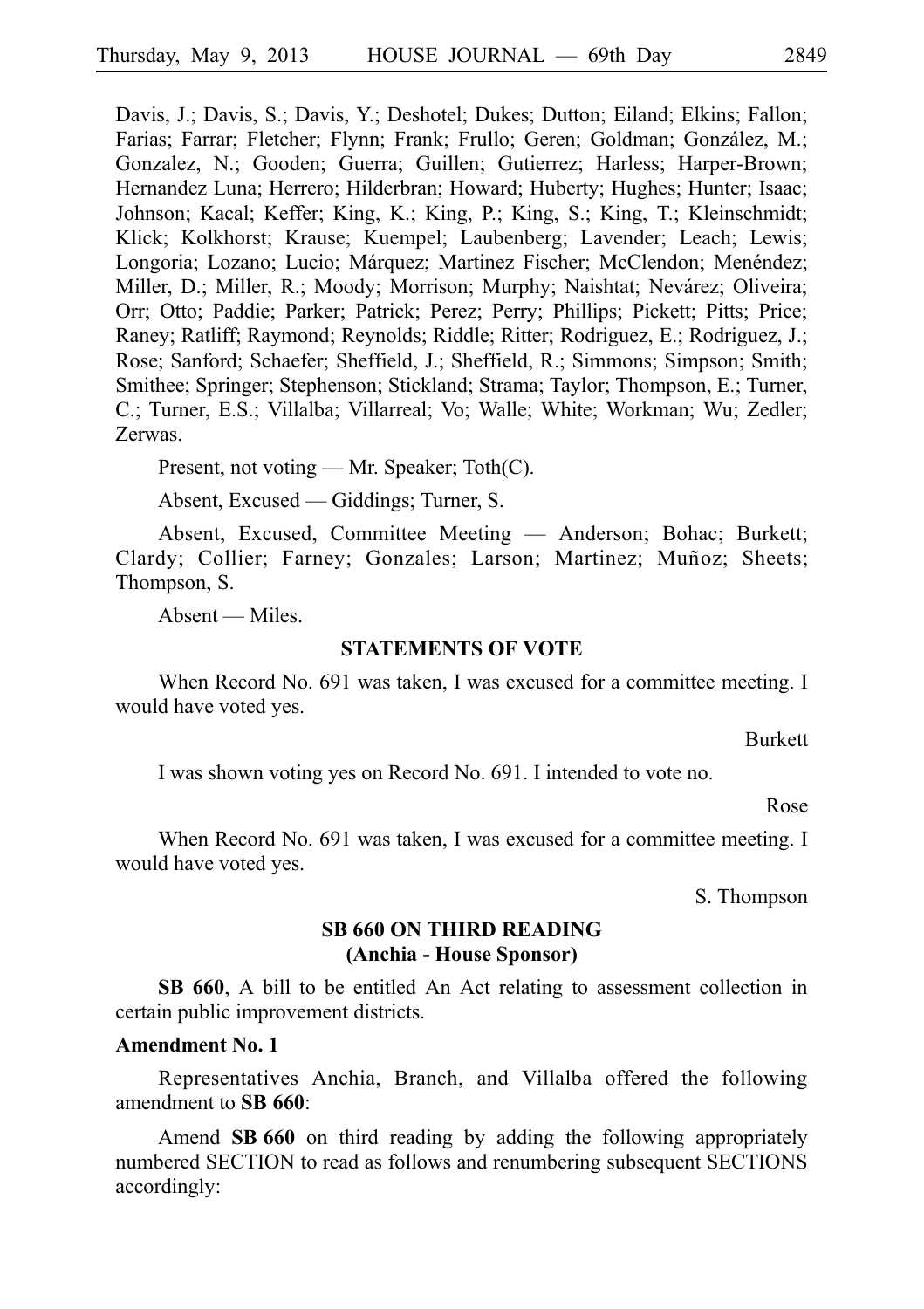SECTION Section 351.106, Tax Code, is amended by adding Subsection (c) to read as follows:

(c) A municipality to which this section applies:

 $(1)$  is entitled to receive in the same manner all funds and revenue that a municipality to which Section 351.1015 applies may receive under that section; and

 $(2)$  may pledge the funds and revenue for the payment of obligations incurred for the construction of qualified projects authorized under that section.

Amendment No. 1 was adopted.

**SB 660**, as amended, was passed by (Record 692): 132 Yeas, 0 Nays, 2 Present, not voting.

Yeas — Allen; Alonzo; Alvarado; Anchia; Ashby; Aycock; Bell; Bonnen, D.; Bonnen, G.; Branch; Burnam; Button; Callegari; Canales; Capriglione; Carter; Coleman; Cook; Cortez; Craddick; Creighton; Crownover; Dale; Darby; Davis, J.; Davis, S.; Davis, Y.; Deshotel; Dukes; Dutton; Eiland; Elkins; Fallon; Farias; Farrar; Fletcher; Flynn; Frank; Frullo; Geren; Goldman; González, M.; Gonzalez, N.; Gooden; Guerra; Guillen; Gutierrez; Harless; Harper-Brown; Hernandez Luna; Herrero; Hilderbran; Howard; Huberty; Hughes; Hunter; Isaac; Johnson; Kacal; Keffer; King, K.; King, P.; King, S.; King, T.; Kleinschmidt; Klick; Kolkhorst; Krause; Kuempel; Laubenberg; Lavender; Leach; Lewis; Longoria; Lozano; Lucio; Márquez; Martinez Fischer; McClendon; Menéndez; Miller, D.; Miller, R.; Moody; Morrison; Murphy; Naishtat; Nevárez; Oliveira; Orr; Otto; Paddie; Parker; Patrick; Perez; Perry; Phillips; Pickett; Price; Raney; Ratliff; Raymond; Reynolds; Riddle; Ritter; Rodriguez, E.; Rodriguez, J.; Rose; Sanford; Schaefer; Sheffield, J.; Sheffield, R.; Simmons; Simpson; Smith; Smithee; Springer; Stephenson; Stickland; Strama; Taylor; Thompson, E.; Turner, C.; Turner, E.S.; Villalba; Villarreal; Vo; Walle; White; Workman; Wu; Zedler; Zerwas.

Present, not voting — Mr. Speaker; Toth(C).

Absent, Excused — Giddings; Turner, S.

Absent, Excused, Committee Meeting — Anderson; Bohac; Burkett; Clardy; Collier; Farney; Gonzales; Larson; Martinez; Muñoz; Sheets; Thompson, S.

Absent — Miles; Pitts.

# **STATEMENTS OF VOTE**

When Record No. 692 was taken, I was excused for a committee meeting. I would have voted yes.

Burkett

When Record No. 692 was taken, I was excused for a committee meeting. I would have voted yes.

S. Thompson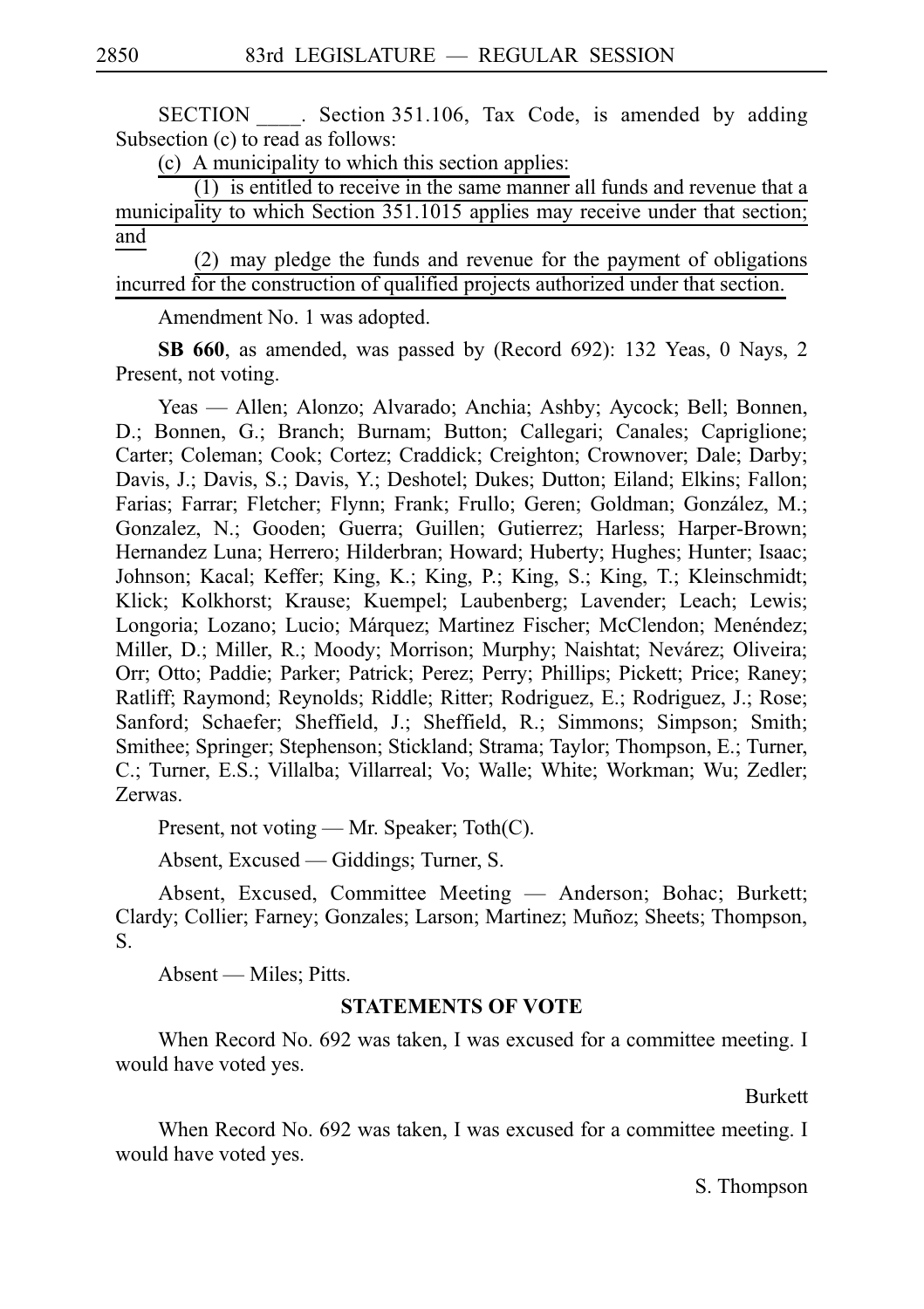### **SB 376 ON THIRD READING**

# **(E. Rodriguez, Aycock, Alvarado, J. Davis, and Miles - House Sponsors)**

**SB 376**, A bill to be entitled An Act relating to breakfast for certain public school students.

**SBi376** was passed by (Record 693): 73 Yeas, 58 Nays, 2 Present, not voting.

Yeas — Allen; Alonzo; Alvarado; Anchia; Ashby; Aycock; Burnam; Coleman; Cortez; Darby; Davis, J.; Davis, Y.; Deshotel; Dukes; Dutton; Eiland; Farias; Farrar; Geren; González, M.; Gonzalez, N.; Gooden; Guerra; Guillen; Gutierrez; Harless; Hernandez Luna; Herrero; Howard; Huberty; Isaac; Johnson; Kacal; Keffer; King, S.; King, T.; Longoria; Lozano; Lucio; Márquez; Martinez Fischer; McClendon; Menéndez; Miller, D.; Moody; Morrison; Murphy; Naishtat; Nevárez; Oliveira; Orr; Otto; Patrick; Perez; Pickett; Pitts; Price; Ratliff; Raymond; Reynolds; Ritter; Rodriguez, E.; Rodriguez, J.; Rose; Sheffield, J.; Smith; Stephenson; Strama; Turner, C.; Villarreal; Vo; Walle; Wu.

Nays — Bell; Bonnen, D.; Bonnen, G.; Branch; Button; Callegari; Capriglione; Carter; Cook; Craddick; Creighton; Crownover; Dale; Davis, S.; Elkins; Fallon; Fletcher; Flynn; Frank; Frullo; Goldman; Harper-Brown; Hilderbran; Hughes; King, K.; King, P.; Kleinschmidt; Klick; Kolkhorst; Krause; Kuempel; Laubenberg; Lavender; Leach; Lewis; Miller, R.; Paddie; Parker; Perry; Phillips; Raney; Riddle; Sanford; Schaefer; Sheffield, R.; Simmons; Simpson; Smithee; Springer; Stickland; Taylor; Thompson, E.; Turner, E.S.; Villalba; White; Workman; Zedler; Zerwas.

Present, not voting — Mr. Speaker; Toth(C).

Absent, Excused — Giddings; Turner, S.

Absent, Excused, Committee Meeting — Anderson; Bohac; Burkett; Clardy; Collier; Farney; Gonzales; Larson; Martinez; Mun˜oz; Sheets; Thompson, S.

Absent — Canales; Hunter; Miles.

#### **STATEMENTS OF VOTE**

When Record No. 693 was taken, I was excused for a committee meeting. I would have voted no.

Anderson

When Record No. 693 was taken, I was excused for a committee meeting. I would have voted yes.

Burkett

When Record No. 693 was taken, my vote failed to register. I would have voted yes.

Canales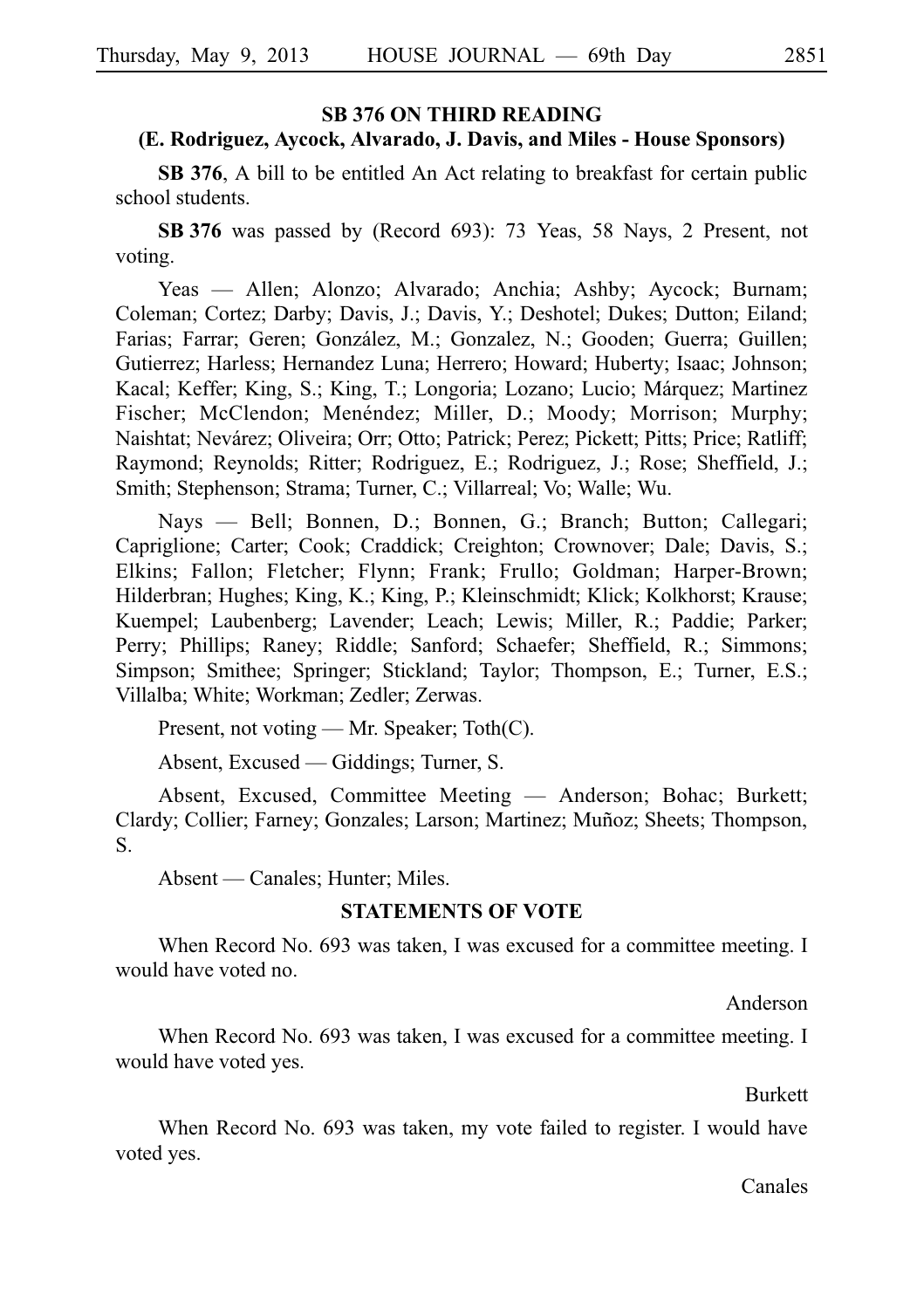When Record No. 693 was taken, I was excused for a committee meeting. I would have voted yes.

Collier

I was shown voting yes on Record No. 693. I intended to vote no.

Gooden

I was shown voting yes on Record No. 693. I intended to vote no.

**Harless** 

When Record No. 693 was taken, I was in the house but away from my desk. I would have voted no.

Hunter

I was shown voting yes on Record No. 693. I intended to vote no.

D. Miller

When Record No. 693 was taken, I was excused for a committee meeting. I would have voted yes.

Muñoz

When Record No. 693 was taken, I was excused for a committee meeting. I would have voted yes.

S. Thompson

(G. Bonnen in the chair)

# **LEAVE OF ABSENCE GRANTED**

The following member was granted leave of absence temporarily for today to attend a funeral:

Miles on motion of Branch.

# **HR 1980 - ADOPTED (by Branch)**

Representative Branch moved to suspend all necessary rules to take up and consider at this time HR 1980.

The motion prevailed.

The following resolution was laid before the house:

**HR 1980**, Recognizing the contributions of Scientific Sessions to cardiovascular science.

**HR 1980** was adopted.

On motion of Representative G. Bonnen, the names of all the members of the house were added to **HR 1980** as signers thereof.

# **INTRODUCTION OF GUESTS**

The chair recognized Representative Branch who introduced representatives of the American Heart Association.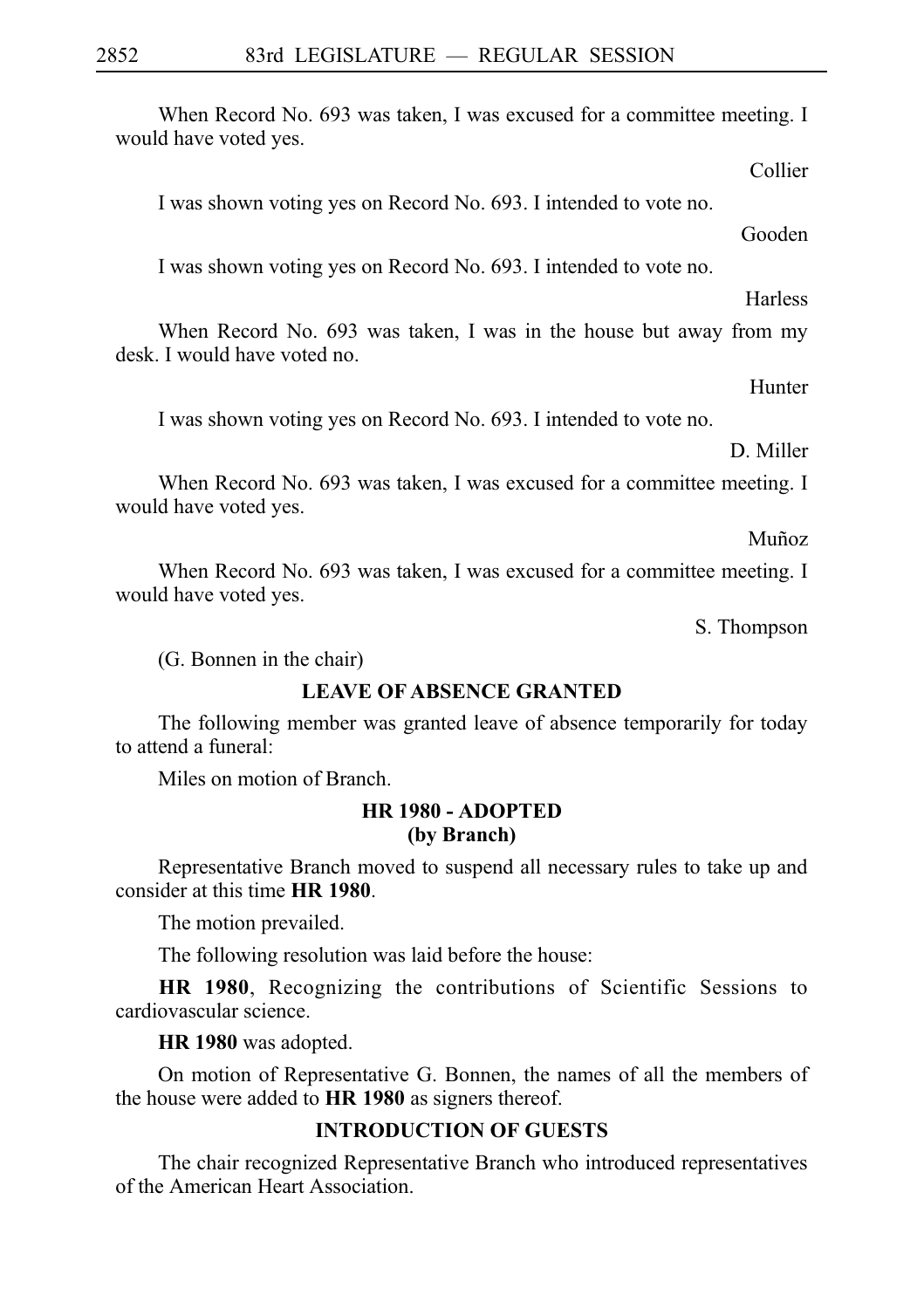(Anderson, Bohac, Burkett, Clardy, Larson, Martinez, Muñoz, and S. Thompson now present)

# **COMMITTEE GRANTED PERMISSION TO MEET**

Representative Aycock requested permission for the Committee on Public Education to meet while the house is in session, at  $2:30$  p.m. today, in 3W.9, to consider **SBi1799** and pending business.

Permission to meet was granted.

### **COMMITTEE MEETING ANNOUNCEMENT**

The following committee meeting was announced:

Public Education, 2:30 p.m. today, 3W.9, for a formal meeting, to consider **SBi1799** and pending business.

# **SB 878 ON THIRD READING (Carter - House Sponsor)**

**SB 878**, A bill to be entitled An Act relating to the disposition of proceeds and property from criminal asset forfeiture.

(Farney, Gonzales, and Sheets now present)

### **Amendment No. 1**

Representative N. Gonzalez offered the following amendment to **SB 878**:

Amend **SB 878** by adding the following appropriately numbered SECTIONS to the bill and renumbering subsequent SECTIONS of the bill accordingly:

SECTION Chapter 59, Code of Criminal Procedure, is amended by adding Article 59.063 to read as follows:

Art. 59.063. UNIFORM REPORTING REQUIREMENT. (a) Not later than the 90th day after the last day of the fiscal year for the agency, a law enforcement agency engaged in the seizure, forfeiture, receipt, or expenditure of proceeds and property received under this chapter shall submit to the state auditor an annual report covering the preceding fiscal year that includes:

 $(1)$  information on each seizure and forfeiture by the agency, including:

 $(A)$  the date the proceeds or property was seized;

 $(B)$  the type of any property seized, including the make, model, and serial number, as applicable;

 $(C)$  the nature of the underlying offense;

(D) the disposition of related criminal actions;

 $(E)$  the venue of the forfeiture proceeding;

(F) whether the owner of the proceeds or property subject to forfeiture is represented by an attorney in the forfeiture proceeding;

(G) the value of the proceeds or property;

 $(H)$  the gross amount received from the forfeiture, the expenses deducted as part of the forfeiture proceeding, and the net amount received from the forfeiture; and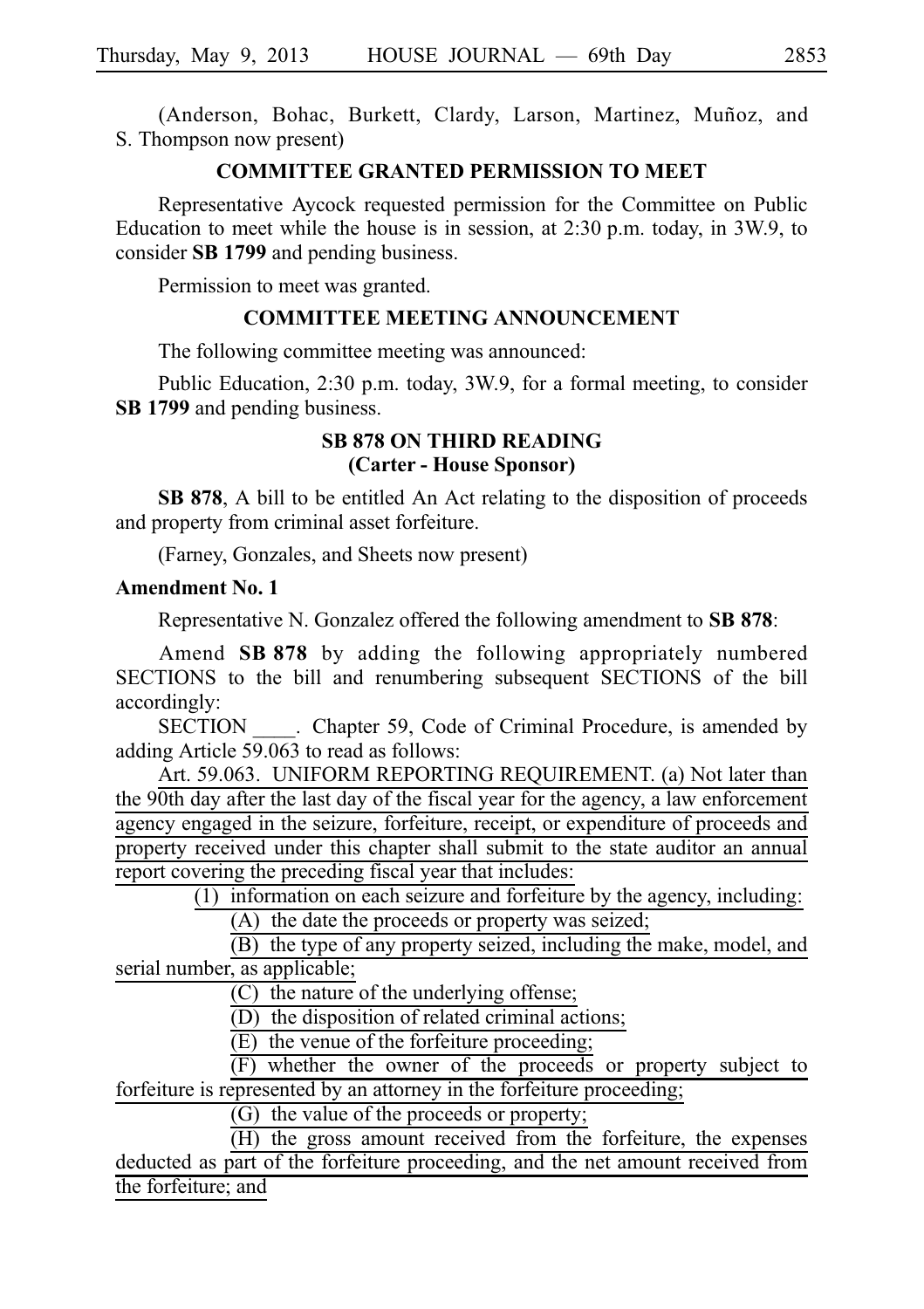(I) the disposition of the proceeds or property following seizure and the date of that disposition; and

 $\overline{(2)}$  the amount and purpose of each expenditure of forfeiture proceeds by the law enforcement agency, including:

 $(A)$  gang and substance abuse prevention and education;

(B) witness protection;

 $(C)$  court costs and attorney's fees;

(D) law enforcement agency salaries, overtime pay, and benefits for officers and employees;

 $(E)$  professional or outside services, including services related to auditing, court reporting, and expert witnesses;

(F) travel expenses, including meals and entertainment;

 $(G)$  training and conferences;

(H) operating expenses, including the cost of producing reports under this article;

 $(I)$  vehicles;

 $\overline{(J)}$  law enforcement agency equipment, such as tactical gear and firearms;

(K) capital expenditures, such as furniture, computers, and office equipment; and

 $\overline{L}$ ) any other uses of forfeiture proceeds.

(b) Each law enforcement agency shall file the report described by Subsection (a) covering the seizure, forfeiture, receipt, or expenditure of proceeds and property received under this chapter by the law enforcement agency. A report must be filed by a law enforcement agency that did not engage in a seizure or forfeiture during the reporting period indicating that fact.

(c) The state auditor shall adopt a standard form for the timely submission of a report under Subsection (a). The state auditor's office shall make the submitted reports available on its Internet website and shall provide printed copies to state legislators on request.

(d) Each law enforcement agency may use proceeds received under this chapter to pay costs incurred by the agency to comply with the requirements of this article.

 $(e)$  The state auditor may charge a fee to each law enforcement agency to cover costs incurred by the office in making the reports available under Subsection (c). Each law enforcement agency may use proceeds received under this chapter to pay the fee.

 $(f)$  A report submitted to the state auditor under this article is public information under Chapter 552, Government Code.

SECTION \_\_\_\_. Article 59.063, Code of Criminal Procedure, as added by this Act, applies only to a fiscal year starting on or after January 1, 2014.

Amendment No. 1 failed of adoption (not receiving the necessary two-thirds vote) by (Record 694): 67 Yeas, 71 Nays, 4 Present, not voting.

Yeas — Alvarado; Anderson; Ashby; Bohac; Bonnen, D.; Burnam; Button; Callegari; Capriglione; Clardy; Cook; Cortez; Crownover; Darby; Davis, J.; Davis, S.; Deshotel; Dutton; Eiland; Farias; González, M.; Gonzalez, N.; Guerra;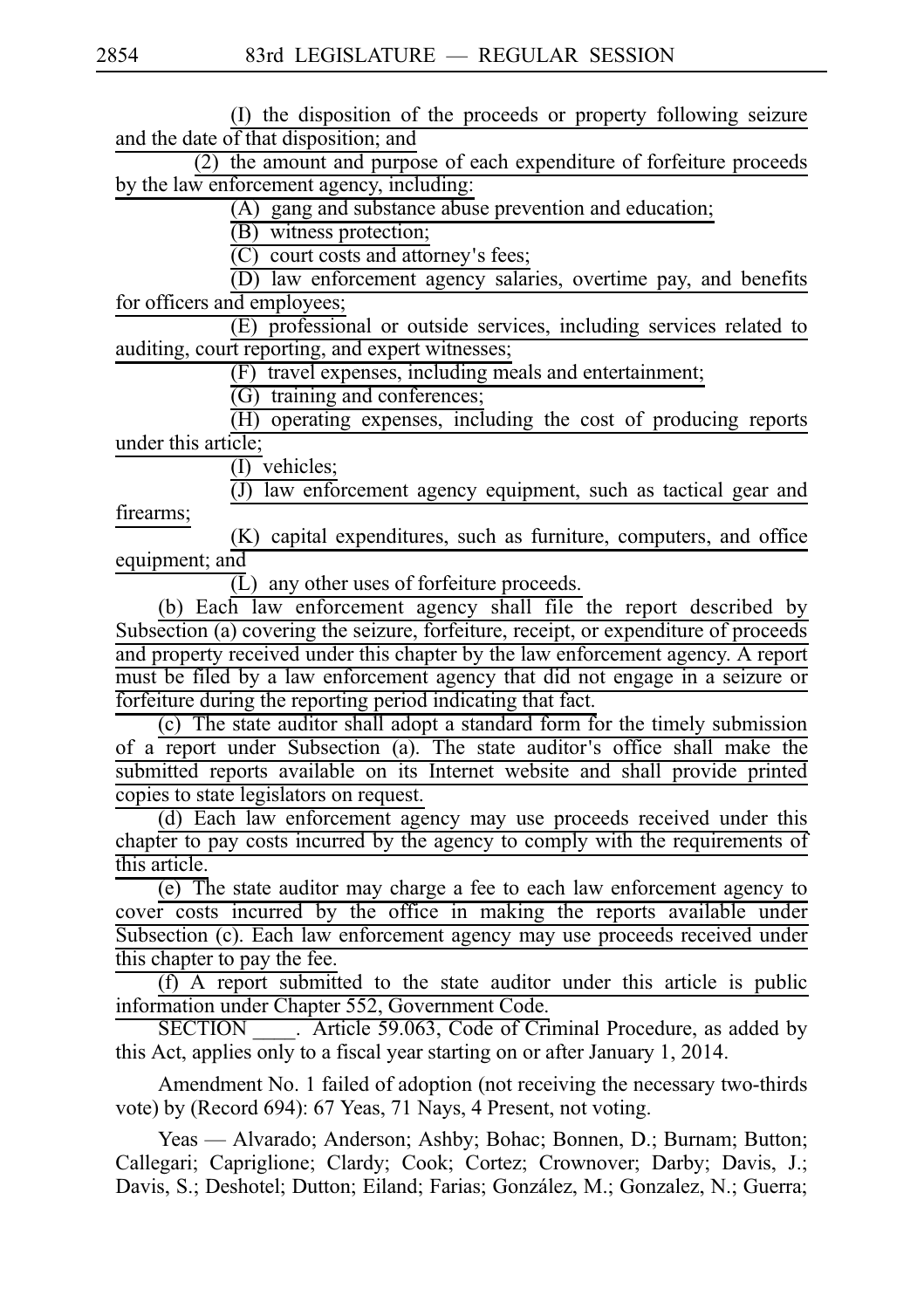Guillen; Gutierrez; Harless; Hernandez Luna; Herrero; Howard; Hughes; Hunter; Johnson; King, S.; King, T.; Lavender; Longoria; Lucio; Márquez; Martinez Fischer; Menéndez; Miller, D.; Muñoz; Naishtat; Nevárez; Oliveira; Orr; Otto; Patrick; Perez; Pickett; Ratliff; Raymond; Reynolds; Ritter; Rodriguez, E.; Rodriguez, J.; Rose; Simpson; Stephenson; Stickland; Villalba; Villarreal; Vo; Walle; White; Workman; Zerwas.

Nays — Allen; Alonzo; Anchia; Bell; Branch; Burkett; Canales; Carter; Coleman; Craddick; Creighton; Dale; Davis, Y.; Dukes; Elkins; Fallon; Farney; Farrar; Fletcher; Flynn; Frank; Frullo; Geren; Goldman; Gonzales; Gooden; Harper-Brown; Hilderbran; Huberty; Isaac; Kacal; King, K.; King, P.; Kleinschmidt; Klick; Kolkhorst; Krause; Kuempel; Larson; Laubenberg; Leach; Lewis; Lozano; Martinez; McClendon; Miller, R.; Moody; Morrison; Murphy; Paddie; Parker; Perry; Pitts; Price; Raney; Riddle; Sanford; Schaefer; Sheets; Sheffield, R.; Simmons; Smith; Smithee; Springer; Taylor; Thompson, E.; Thompson, S.; Turner, C.; Turner, E.S.; Wu; Zedler.

Present, not voting — Mr. Speaker; Aycock; Bonnen, G.(C); Phillips.

Absent, Excused — Giddings; Miles; Turner, S.

Absent, Excused, Committee Meeting — Collier.

Absent — Keffer; Sheffield, J.; Strama; Toth.

#### **STATEMENTS OF VOTE**

I was shown voting yes on Record No. 694. I intended to vote no.

I was shown voting yes on Record No. 694. I intended to vote no.

Callegari

Bohac

I was shown voting yes on Record No. 694. I intended to vote no.

Capriglione

When Record No. 694 was taken, I was excused for a committee meeting. I would have voted no.

Collier

I was shown voting yes on Record No. 694. I intended to vote no.

### Cook

I was shown voting yes on Record No. 694. I intended to vote no.

#### Crownover

I was shown voting yes on Record No. 694. I intended to vote no.

#### Harless

I was shown voting yes on Record No. 694. I intended to vote no.

### Hunter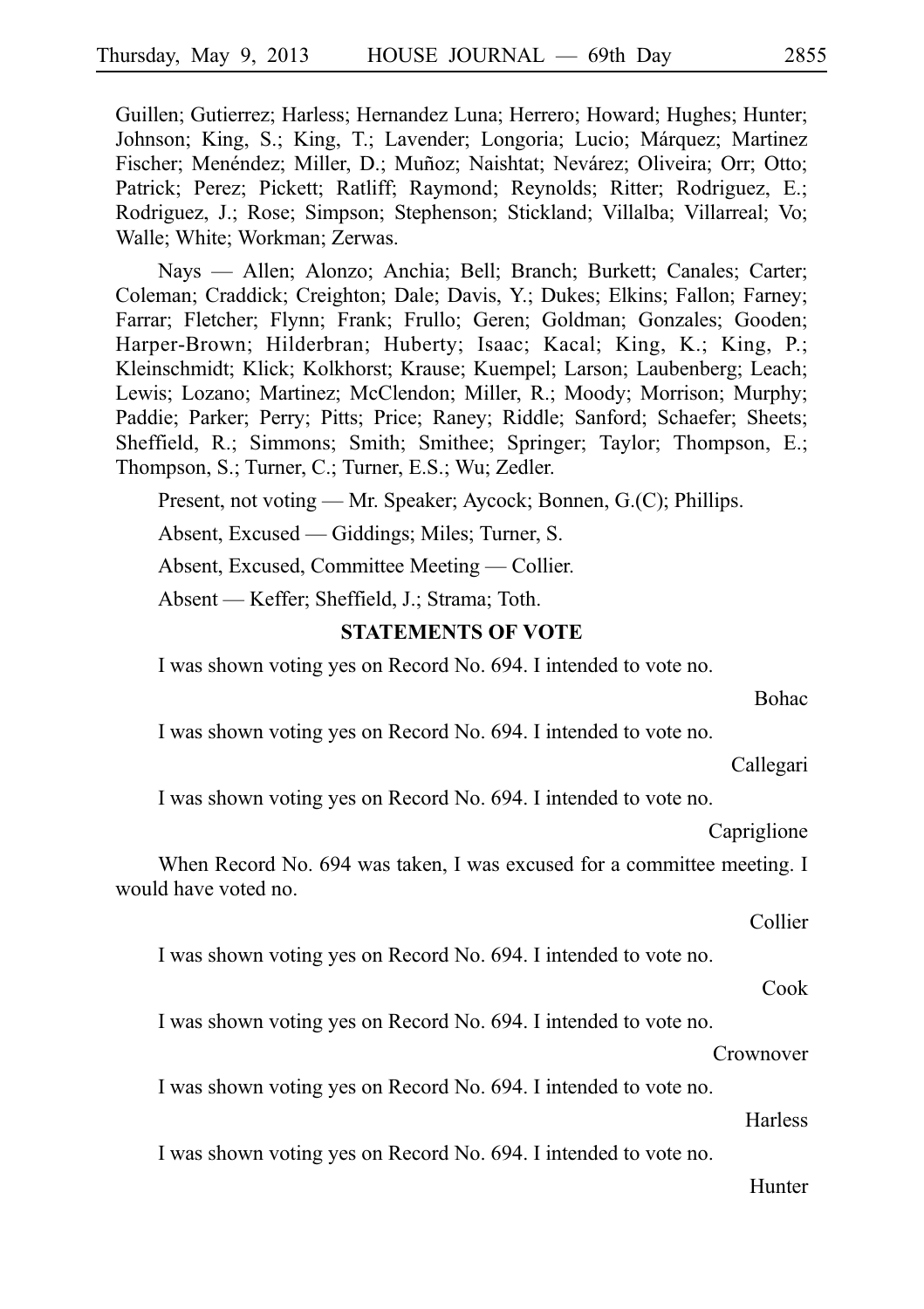I was shown voting yes on Record No. 694. I intended to vote no.

S. King I was shown voting yes on Record No. 694. I intended to vote no. D. Miller I was shown voting yes on Record No. 694. I intended to vote no. Orr I was shown voting yes on Record No. 694. I intended to vote no. **Otto** I was shown voting yes on Record No. 694. I intended to vote no. Patrick I was shown voting yes on Record No. 694. I intended to vote no. Zerwas

**SB 878** was passed by (Record 695): 140 Yeas, 3 Nays, 2 Present, not voting.

Yeas — Allen; Alonzo; Alvarado; Anchia; Anderson; Ashby; Aycock; Bell; Bohac; Bonnen, D.; Branch; Burkett; Burnam; Button; Callegari; Canales; Capriglione; Carter; Clardy; Coleman; Cook; Cortez; Craddick; Creighton; Crownover; Dale; Darby; Davis, J.; Davis, S.; Davis, Y.; Deshotel; Dukes; Dutton; Eiland; Elkins; Fallon; Farias; Farney; Farrar; Fletcher; Flynn; Frank; Frullo; Geren; Goldman; Gonzales; González, M.; Gonzalez, N.; Gooden; Guerra; Guillen; Gutierrez; Harless; Harper-Brown; Hernandez Luna; Herrero; Hilderbran; Howard; Huberty; Hughes; Hunter; Isaac; Johnson; Kacal; Keffer; King, K.; King, P.; King, S.; King, T.; Kleinschmidt; Klick; Kolkhorst; Krause; Kuempel; Larson; Laubenberg; Lavender; Leach; Lewis; Longoria; Lozano; Lucio; Martinez; Martinez Fischer; McClendon; Menéndez; Miller, D.; Miller, R.; Moody; Morrison; Muñoz; Murphy; Naishtat; Nevárez; Oliveira; Orr; Otto; Paddie; Parker; Patrick; Perez; Perry; Phillips; Pickett; Pitts; Price; Raney; Ratliff; Raymond; Reynolds; Riddle; Ritter; Rodriguez, E.; Rodriguez, J.; Sanford; Schaefer; Sheets; Sheffield, J.; Sheffield, R.; Simmons; Simpson; Smith; Smithee; Springer; Stephenson; Stickland; Taylor; Thompson, E.; Toth; Turner, C.; Turner, E.S.; Villalba; Villarreal; Vo; Walle; White; Workman; Wu; Zedler; Zerwas.

Nays — Márquez; Rose; Thompson, S.

Present, not voting — Mr. Speaker; Bonnen, G.(C).

Absent, Excused — Giddings; Miles; Turner, S.

Absent, Excused, Committee Meeting — Collier.

Absent — Strama.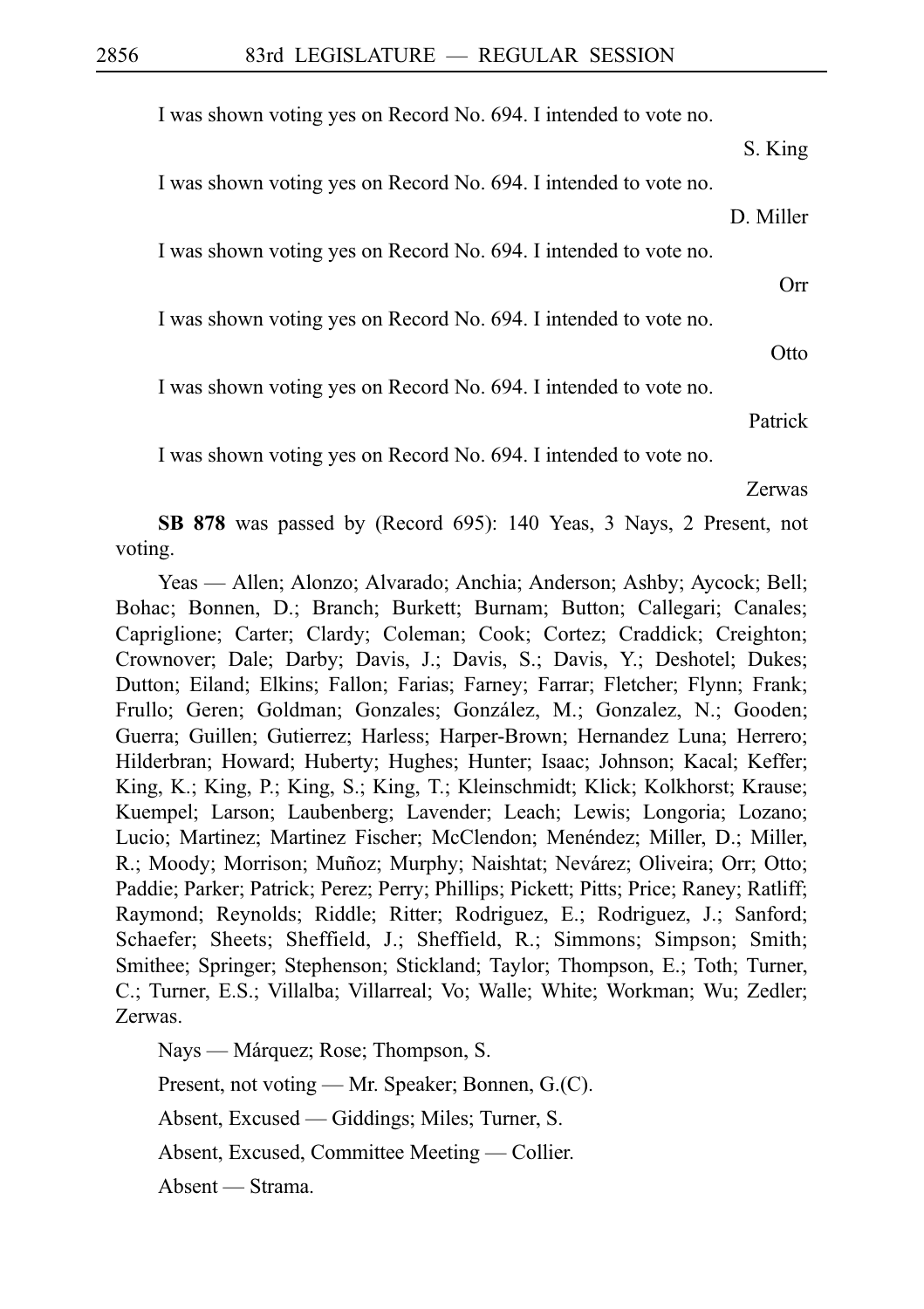### **STATEMENT OF VOTE**

When Record No. 695 was taken, I was excused for a committee meeting. I would have voted yes.

Collier

# **SB 654 ON THIRD READING (Anchia - House Sponsor)**

**SB 654**, A bill to be entitled An Act relating to the enforcement of water conservation and animal care and control ordinances of a municipality by civil action or quasi-judicial enforcement; providing civil penalties.

# **SB 654 - STATEMENT OF LEGISLATIVE INTENT**

REPRESENTATIVE SHEETS: Mr. Anchia, I just want to review--real quick––what we went through yesterday. This is about giving our municipalities more flexibility so that they don't have to use criminal penalties when we leave our sprinklers on when we're not supposed to and when our dogs are barking. It's a civil penalty so that we don't have to deal with criminal issues, right?

REPRESENTATIVE ANCHIA: Precisely, Representative, and so we don't have to use city resources for those things––warrants, tracking people down on criminal proceedings, and instead can use taxpayer resources that the city manages for productive activities like code enforcement––all the things that we want to see going on in our communities.

SHEETS: And the lawsuits can only be brought by the municipalities, not by individuals, trial lawyers, or anybody like that?

ANCHIA: That's exactly right, Representative. Good question.

# **REMARKS ORDERED PRINTED**

Representative Anchia moved to print remarks between Representative Sheets and Representative Anchia.

The motion prevailed.

# **LEAVE OF ABSENCE GRANTED**

The following member was granted leave of absence temporarily for today because of important business:

Strama on motion of Muñoz.

### **SB 654 - (consideration continued)**

**SB 654** was passed by (Record 696): 88 Yeas, 53 Nays, 2 Present, not voting.

Yeas — Allen; Alonzo; Alvarado; Anchia; Bohac; Branch; Burnam; Canales; Carter; Coleman; Cortez; Crownover; Dale; Darby; Davis, J.; Davis, S.; Davis, Y.; Deshotel; Dukes; Dutton; Eiland; Farias; Farney; Farrar; Frank; Gonzales; González, M.; Gonzalez, N.; Guerra; Guillen; Gutierrez; Harless; Hernandez Luna; Herrero; Howard; Hunter; Isaac; Johnson; Kacal; King, S.; King, T.; Kolkhorst; Larson; Laubenberg; Leach; Lewis; Longoria; Lucio;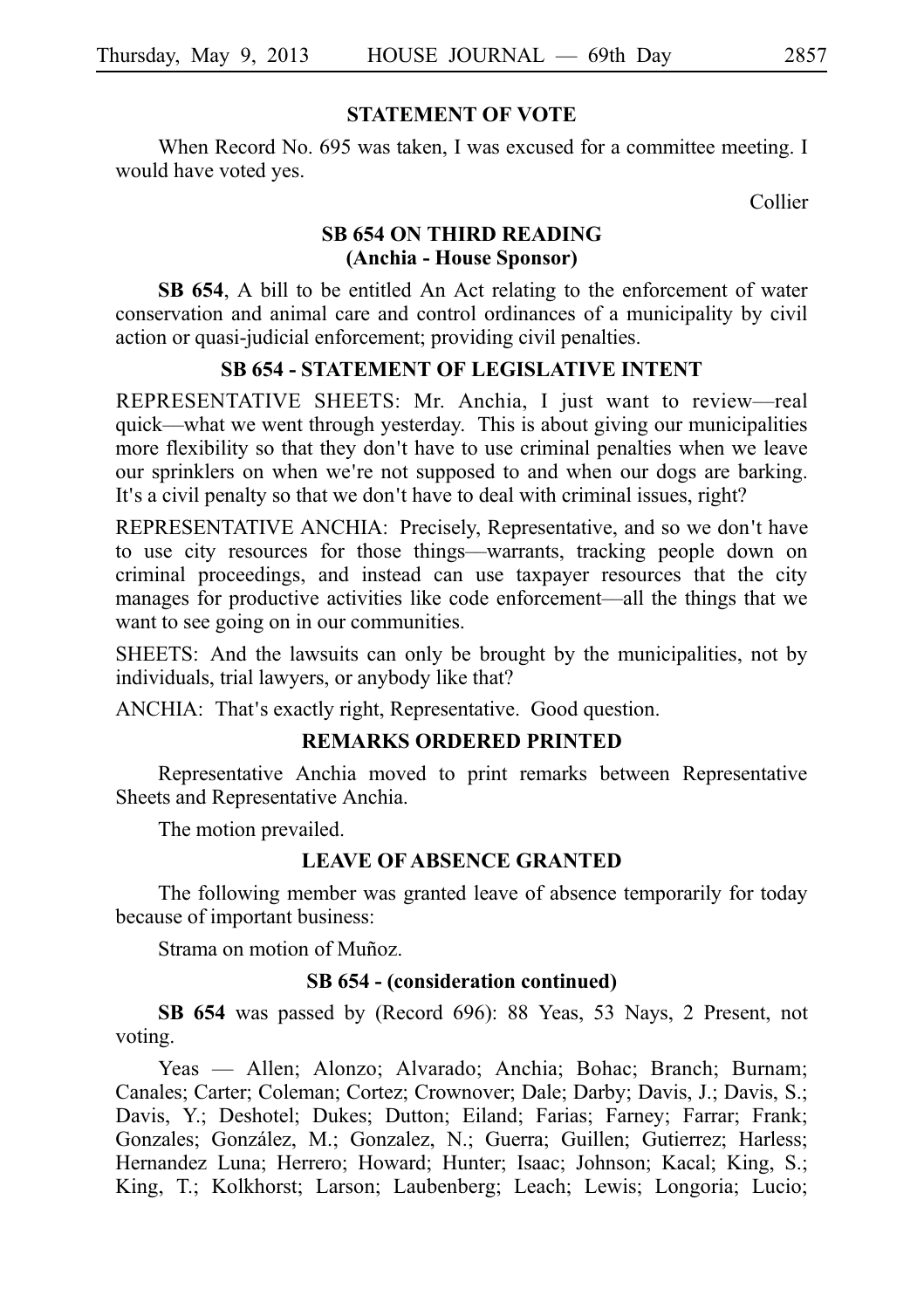Márquez; Martinez; Martinez Fischer; McClendon; Menéndez; Miller, D.; Moody; Muñoz; Murphy; Naishtat; Nevárez; Oliveira; Orr; Otto; Patrick; Perez; Perry; Pickett; Pitts; Price; Raney; Ratliff; Raymond; Reynolds; Ritter; Rodriguez, E.; Rodriguez, J.; Rose; Sanford; Sheets; Sheffield, J.; Smith; Thompson, S.; Turner, C.; Villalba; Villarreal; Vo; Walle; Wu; Zerwas.

Nays — Anderson; Ashby; Aycock; Bell; Bonnen, D.; Burkett; Button; Callegari; Capriglione; Clardy; Cook; Craddick; Creighton; Elkins; Fallon; Fletcher; Flynn; Frullo; Geren; Goldman; Gooden; Harper-Brown; Hilderbran; Huberty; Hughes; King, K.; King, P.; Kleinschmidt; Klick; Krause; Kuempel; Lavender; Lozano; Miller, R.; Morrison; Paddie; Parker; Phillips; Riddle; Schaefer; Sheffield, R.; Simmons; Simpson; Smithee; Springer; Stephenson; Stickland; Taylor; Toth; Turner, E.S.; White; Workman; Zedler.

Present, not voting — Mr. Speaker; Bonnen, G.(C).

Absent, Excused — Giddings; Miles; Strama; Turner, S.

Absent, Excused, Committee Meeting — Collier.

Absent — Keffer; Thompson, E.

### **STATEMENTS OF VOTE**

When Record No. 696 was taken, I was excused for a committee meeting. I would have voted yes.

Collier

I was shown voting no on Record No. 696. I intended to vote yes.

Cook

I was shown voting yes on Record No. 696. I intended to vote no.

Perry

# **SB 1907 ON THIRD READING**

#### **(Kleinschmidt, Raymond, Guillen, Sanford, Krause, et al. - House Sponsors)**

**SB 1907**, A bill to be entitled An Act relating to the transportation and storage of firearms and ammunition in private vehicles on the campuses of institutions of higher education.

**SBi1907** was passed by (Record 697): 124 Yeas, 13 Nays, 3 Present, not voting.

Yeas — Anderson; Ashby; Aycock; Bell; Bohac; Bonnen, D.; Branch; Burkett; Burnam; Button; Callegari; Capriglione; Carter; Clardy; Cook; Cortez; Craddick; Creighton; Crownover; Dale; Darby; Davis, J.; Davis, S.; Deshotel; Dukes; Dutton; Eiland; Elkins; Fallon; Farias; Farney; Fletcher; Flynn; Frank; Frullo; Geren; Goldman; Gonzales; González, M.; Gooden; Guerra; Guillen; Gutierrez; Harless; Harper-Brown; Hernandez Luna; Herrero; Hilderbran; Huberty; Hughes; Hunter; Isaac; Johnson; Kacal; King, K.; King, P.; King, S.; King, T.; Kleinschmidt; Klick; Kolkhorst; Krause; Kuempel; Larson; Laubenberg; Lavender; Leach; Lewis; Longoria; Lozano; Lucio; Martinez;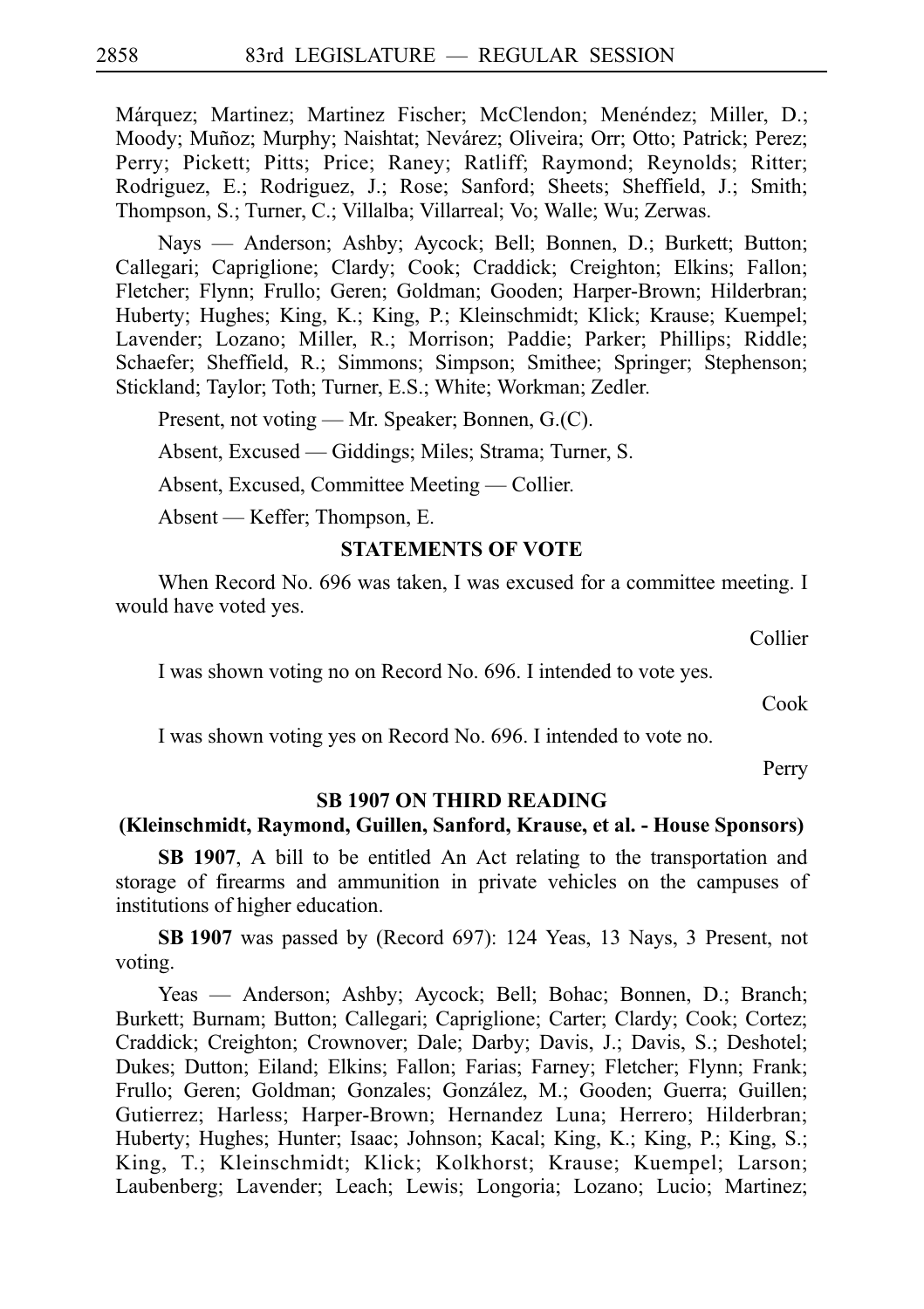Martinez Fischer; McClendon; Menéndez; Miller, D.; Miller, R.; Moody; Morrison; Muñoz; Murphy; Naishtat; Nevárez; Oliveira; Orr; Otto; Paddie; Parker; Patrick; Perez; Perry; Phillips; Pickett; Pitts; Price; Raney; Ratliff; Raymond; Riddle; Rodriguez, J.; Sanford; Schaefer; Sheets; Sheffield, J.; Sheffield, R.; Simpson; Smith; Smithee; Springer; Stephenson; Stickland; Taylor; Thompson, E.; Thompson, S.; Toth; Turner, C.; Turner, E.S.; Villalba; Villarreal; Vo; White; Workman; Zedler; Zerwas.

Nays — Allen; Alonzo; Alvarado; Anchia; Canales; Davis, Y.; Farrar; Gonzalez, N.; Howard; Márquez; Rodriguez, E.; Rose; Walle.

Present, not voting — Mr. Speaker; Bonnen, G.(C); Wu.

Absent, Excused — Giddings; Miles; Strama; Turner, S.

Absent, Excused, Committee Meeting — Collier.

Absent — Coleman; Keffer; Reynolds; Ritter; Simmons.

# **STATEMENTS OF VOTE**

When Record No. 697 was taken, I was excused for a committee meeting. I would have voted no.

Collier

I was shown voting yes on Record No. 697. I intended to vote no.

Cortez

I was shown voting yes on Record No. 697. I intended to vote no.

J. Rodriguez

# **CONSTITUTIONAL AMENDMENTS CALENDAR HOUSE JOINT RESOLUTIONS THIRD READING**

The following resolutions were laid before the house and read third time:

# **HJR 138 ON THIRD READING (by E. Rodriguez)**

**HJR 138**, A joint resolution proposing a constitutional amendment authorizing the governing body of a political subdivision to adopt a local option residence homestead exemption from ad valorem taxation of a portion, expressed as a dollar amount, of the market value of an individual's residence homestead.

**HJR 138** failed of adoption (not receiving the necessary two-thirds vote) by (Record 698): 46 Yeas, 79 Nays, 2 Present, not voting.

Yeas — Alonzo; Alvarado; Burnam; Canales; Coleman; Cortez; Davis, J.; Deshotel; Dukes; Farias; Farrar; González, M.; Gonzalez, N.; Guerra; Gutierrez; Hernandez Luna; Howard; Johnson; King, T.; Longoria; Lucio; Márquez; Martinez; McClendon; Menéndez; Moody; Muñoz; Naishtat; Nevárez; Oliveira; Perez; Pickett; Raymond; Reynolds; Rodriguez, E.; Rodriguez, J.; Sheffield, J.; Stephenson; Thompson, S.; Toth; Turner, C.; Villarreal; Vo; Walle; Workman; Wu.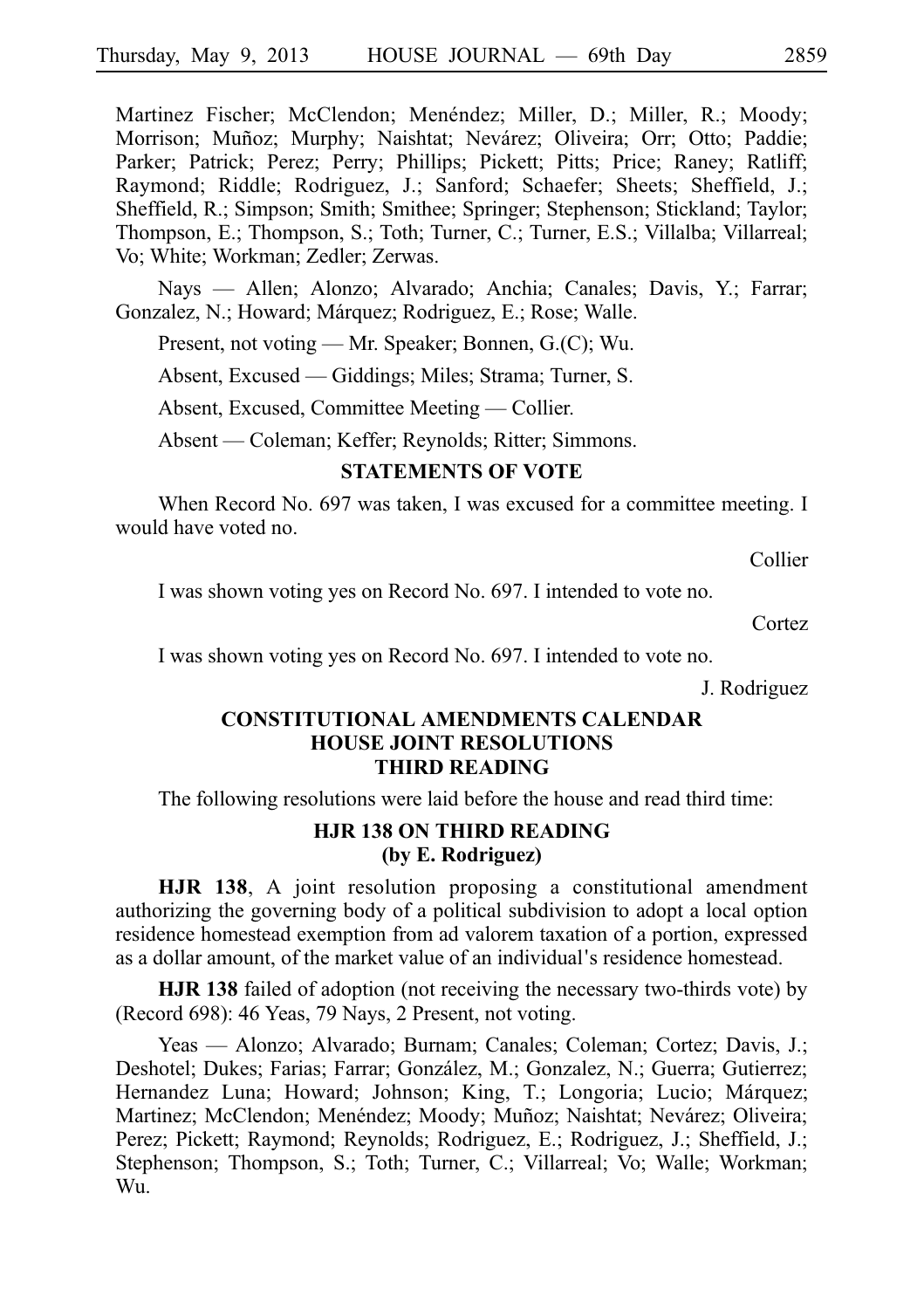Nays — Anderson; Ashby; Aycock; Bell; Branch; Burkett; Button; Callegari; Capriglione; Carter; Clardy; Cook; Creighton; Crownover; Dale; Elkins; Fallon; Farney; Fletcher; Flynn; Frank; Frullo; Geren; Goldman; Gonzales; Gooden; Harless; Harper-Brown; Hilderbran; Huberty; Hughes; Hunter; Isaac; Kacal; King, K.; King, P.; King, S.; Kleinschmidt; Klick; Kolkhorst; Krause; Kuempel; Larson; Laubenberg; Lavender; Leach; Lewis; Lozano; Miller, D.; Miller, R.; Morrison; Murphy; Orr; Paddie; Parker; Patrick; Perry; Phillips; Price; Raney; Ratliff; Riddle; Ritter; Sanford; Schaefer; Sheets; Sheffield, R.; Simmons; Simpson; Smithee; Springer; Stickland; Taylor; Thompson, E.; Turner, E.S.; Villalba; White; Zedler; Zerwas.

Present, not voting — Mr. Speaker; Bonnen, G.(C).

Absent, Excused — Giddings; Miles; Strama; Turner, S.

Absent, Excused, Committee Meeting — Collier.

Absent — Allen; Anchia; Bohac; Bonnen, D.; Craddick; Darby; Davis, S.; Davis, Y.; Dutton; Eiland; Guillen; Herrero; Keffer; Martinez Fischer; Otto; Pitts; Rose; Smith.

# **STATEMENTS OF VOTE**

When Record No. 698 was taken, I was temporarily out of the house chamber. I would have voted no.

Allen

When Record No. 698 was taken, I was excused for a committee meeting. I would have voted yes.

Collier

When Record No. 698 was taken, my vote failed to register. I would have voted no.

Craddick

When Record No. 698 was taken, I was in the house but away from my desk. I would have voted no.

S. Davis

When Record No. 698 was taken, my vote failed to register. I would have voted yes.

Guillen

When Record No. 698 was taken, I was in the house but away from my desk. I would have voted yes.

Martinez Fischer

When Record No. 698 was taken, I was temporarily out of the house chamber. I would have voted no.

Otto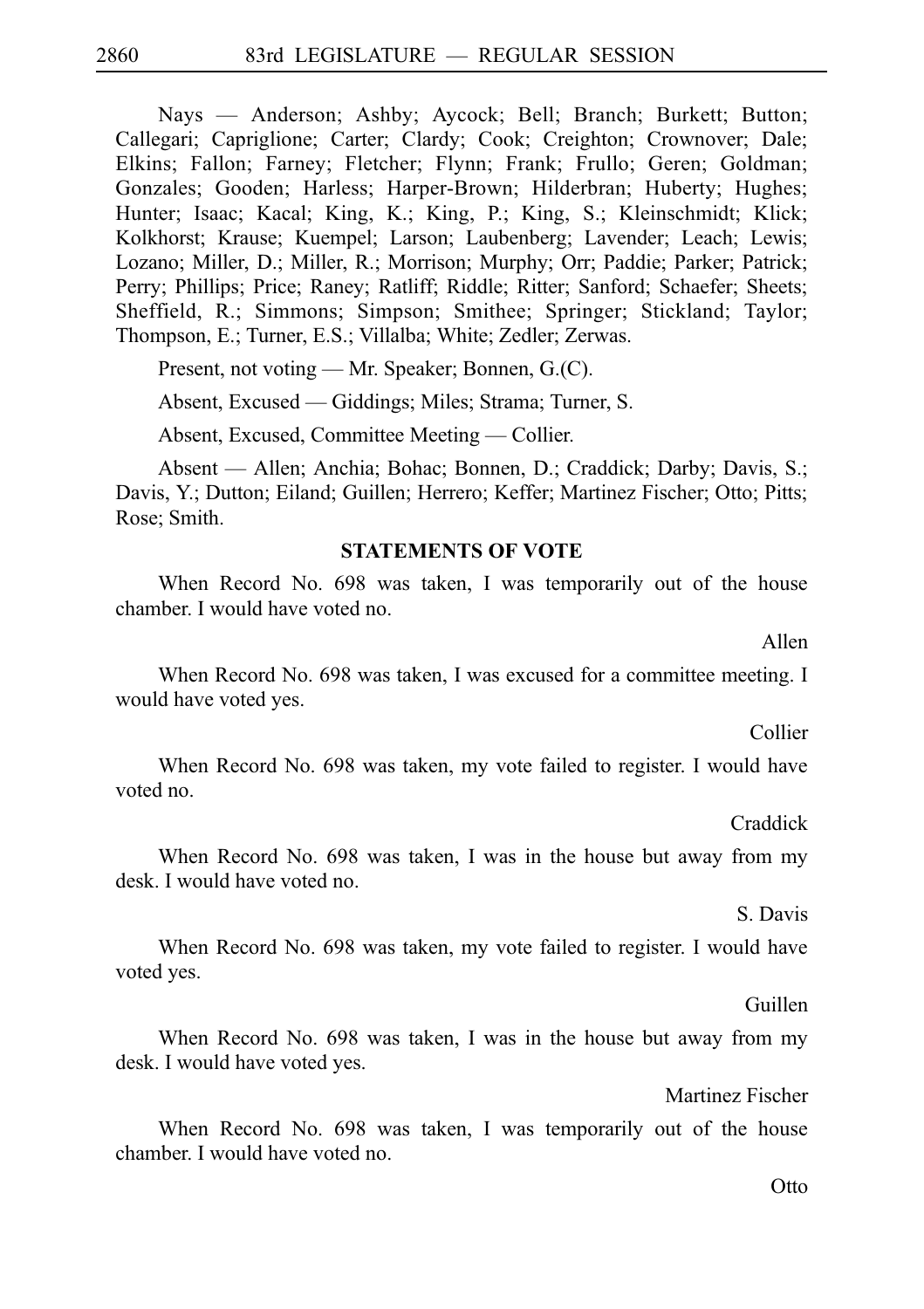I was shown voting yes on Record No. 698. I intended to vote no.

Workman

# **GENERAL STATE CALENDAR HOUSE BILLS THIRD READING**

The following bills were laid before the house and read third time:

# **HB 1223 ON THIRD READING (by Hilderbran, Murphy, Sheets, and Harless)**

**HB 1223**, A bill to be entitled An Act relating to the temporary exemption of certain tangible personal property related to data centers from the sales and use tax.

**HBi1223** was passed by (Record 699): 137 Yeas, 3 Nays, 2 Present, not voting.

Yeas — Allen; Alonzo; Alvarado; Anchia; Anderson; Ashby; Aycock; Bell; Bohac; Bonnen, D.; Branch; Burkett; Burnam; Button; Callegari; Canales; Capriglione; Carter; Clardy; Coleman; Cook; Cortez; Craddick; Creighton; Crownover; Dale; Darby; Davis, J.; Davis, S.; Davis, Y.; Deshotel; Dukes; Dutton; Eiland; Elkins; Fallon; Farias; Farney; Farrar; Fletcher; Flynn; Frank; Frullo; Geren; Goldman; Gonzales; González, M.; Gonzalez, N.; Gooden; Guerra; Guillen; Gutierrez; Harless; Harper-Brown; Hernandez Luna; Herrero; Hilderbran; Howard; Huberty; Hughes; Hunter; Isaac; Johnson; Kacal; King, K.; King, P.; King, S.; King, T.; Kleinschmidt; Klick; Kolkhorst; Krause; Kuempel; Larson; Laubenberg; Lavender; Leach; Lewis; Lozano; Lucio; Márquez; Martinez; Martinez Fischer; McClendon; Menéndez; Miller, D.; Miller, R.; Moody; Morrison; Muñoz; Murphy; Naishtat; Nevárez; Oliveira; Orr; Otto; Paddie; Parker; Patrick; Perez; Phillips; Pickett; Pitts; Price; Raney; Ratliff; Raymond; Reynolds; Riddle; Ritter; Rodriguez, E.; Rodriguez, J.; Sanford; Sheets; Sheffield, J.; Sheffield, R.; Simmons; Simpson; Smith; Smithee; Springer; Stephenson; Stickland; Taylor; Thompson, E.; Thompson, S.; Toth; Turner, C.; Turner, E.S.; Villalba; Villarreal; Vo; Walle; White; Workman; Zedler; Zerwas.

Nays — Perry; Schaefer; Wu.

Present, not voting — Mr. Speaker; Bonnen, G.(C).

Absent, Excused — Giddings; Miles; Strama; Turner, S.

Absent, Excused, Committee Meeting — Collier.

Absent — Keffer; Longoria; Rose.

# **STATEMENT OF VOTE**

I was shown voting no on Record No. 699. I intended to vote yes.

Schaefer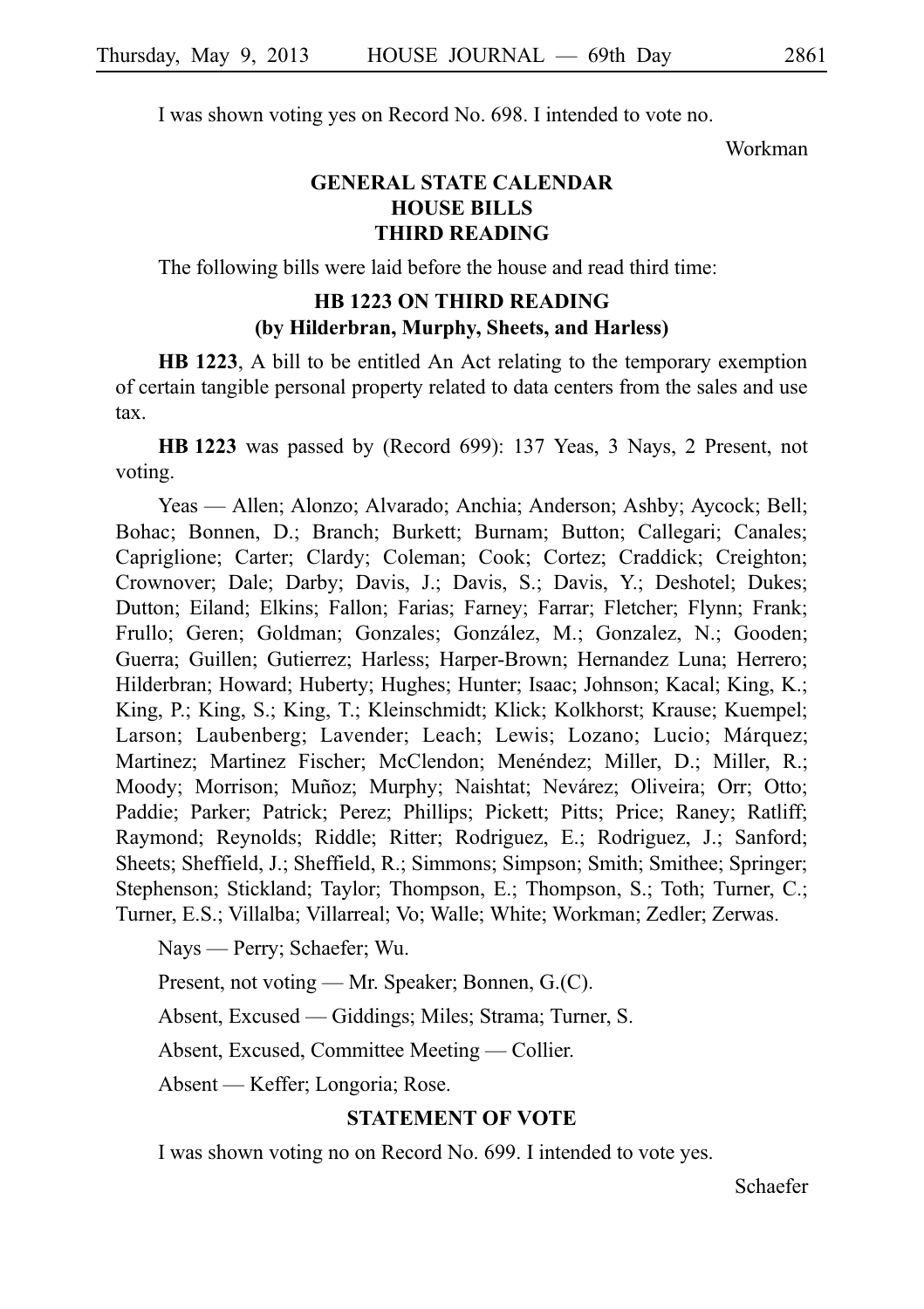# **HB 2767 ON THIRD READING (by P. King, Keffer, and Lewis)**

**HB 2767**, A bill to be entitled An Act relating to the treatment and recycling for beneficial use of certain waste arising out of or incidental to the drilling for or production of oil or gas.

Representative P. King moved to postpone consideration of **HB 2767** until  $12:11$  p.m. today.

The motion prevailed.

# **HB 2770 ON THIRD READING (by Branch, Strama, Ratliff, Anchia, Frank, et al.)**

**HB 2770**, A bill to be entitled An Act relating to the investment of a certain portion of the economic stabilization fund balance.

### **Amendment No. 1**

Representative Alonzo offered the following amendment to **HBi2770**:

Amend **HB 2770** on third reading on page 2, between lines 1 and 2, add the following:

(c) In awarding contracts for the investment of money described by Subsection (a) to private professional investment managers or otherwise acquiring private financial services relating to the management of assets held in the economic stabilization fund, the comptroller may consider awarding contracts to or acquiring services from qualified emerging fund managers, consistent with the investment standard described by Section 404.024(j).

(d) For purposes of Subsection (c):

 $(1)$  "Emerging fund manager" means a private professional investment manager that manages assets of not more than \$2 billion.

 $(2)$  "Private financial services" includes pension fund management, consulting, investment advising, brokerage services, hedge fund management, private equity fund management, and real estate investment.

Representative Branch moved to postpone consideration of **HB 2770** until 12:16 p.m. today.

The motion prevailed.

### **HB 2396 ON THIRD READING (by G. Bonnen, Moody, et al.)**

**HB 2396**, A bill to be entitled An Act relating to the penalty for certain family violence committed in the presence of a child.

**HB** 2396 was passed by (Record 700): 134 Yeas, 0 Nays, 2 Present, not voting.

Yeas — Allen; Alvarado; Anchia; Anderson; Ashby; Aycock; Bell; Bohac; Bonnen, D.; Branch; Burkett; Burnam; Button; Callegari; Canales; Capriglione; Carter; Clardy; Coleman; Cook; Cortez; Craddick; Creighton; Crownover; Dale; Darby; Davis, J.; Davis, S.; Davis, Y.; Deshotel; Dukes; Dutton; Eiland; Elkins;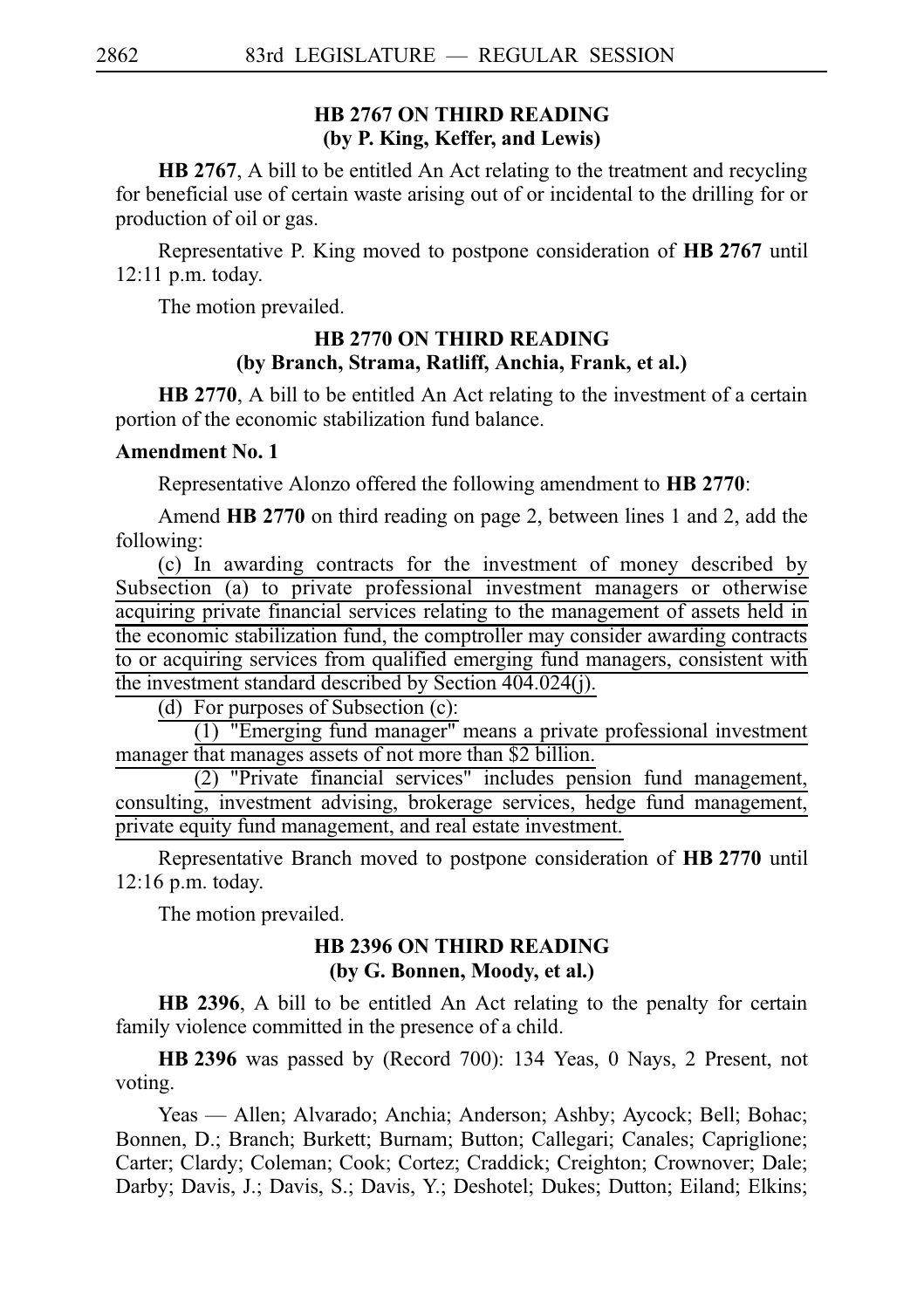Fallon; Farias; Farney; Farrar; Fletcher; Flynn; Frank; Frullo; Geren; Goldman; Gonzales; González, M.; Gonzalez, N.; Gooden; Guerra; Guillen; Gutierrez; Harless; Harper-Brown; Hernandez Luna; Herrero; Hilderbran; Howard; Huberty; Hughes; Hunter; Isaac; Johnson; Kacal; King, K.; King, P.; King, S.; Klick; Kolkhorst; Krause; Kuempel; Larson; Laubenberg; Lavender; Leach; Lewis; Lozano; Lucio; Márquez; Martinez; Martinez Fischer; McClendon; Menéndez; Miller, D.; Miller, R.; Moody; Morrison; Muñoz; Murphy; Naishtat; Nevárez; Oliveira; Orr; Otto; Paddie; Parker; Patrick; Perez; Perry; Phillips; Pickett; Price; Raney; Ratliff; Raymond; Reynolds; Riddle; Ritter; Rodriguez, E.; Sanford; Schaefer; Sheets; Sheffield, J.; Sheffield, R.; Simmons; Simpson; Smith; Smithee; Springer; Stickland; Taylor; Thompson, E.; Thompson, S.; Toth; Turner, C.; Turner, E.S.; Villalba; Villarreal; Vo; Walle; White; Workman; Wu; Zedler; Zerwas.

Present, not voting — Mr. Speaker; Bonnen, G.(C).

Absent, Excused — Giddings; Miles; Strama; Turner, S.

Absent, Excused, Committee Meeting — Collier.

Absent — Alonzo; Keffer; King, T.; Kleinschmidt; Longoria; Pitts; Rodriguez, J.; Rose; Stephenson.

### **STATEMENTS OF VOTE**

When Record No. 700 was taken, I was in the house but away from my desk. I would have voted yes.

Longoria

When Record No. 700 was taken, I was in the house but away from my desk. I would have voted yes.

J. Rodriguez

When Record No. 700 was taken, I was in the house but away from my desk. I would have voted yes.

Rose

# **HB 628 ON THIRD READING (by Dale, Ma´rquez, Neva´rez, Huberty, E. Thompson, et al.)**

**HB 628**, A bill to be entitled An Act relating to the right of a member of the board of trustees of a school district to obtain information, documents, and records.

**HB** 628 was passed by (Record 701): 137 Yeas, 0 Nays, 2 Present, not voting.

Yeas — Allen; Alonzo; Alvarado; Anchia; Anderson; Ashby; Aycock; Bell; Bohac; Bonnen, D.; Branch; Burkett; Burnam; Button; Callegari; Canales; Capriglione; Carter; Clardy; Coleman; Cook; Cortez; Craddick; Creighton; Crownover; Dale; Darby; Davis, J.; Davis, S.; Davis, Y.; Deshotel; Dukes; Dutton; Eiland; Elkins; Fallon; Farias; Farney; Farrar; Fletcher; Flynn; Frank; Frullo; Geren; Goldman; Gonzales; González, M.; Gonzalez, N.; Gooden;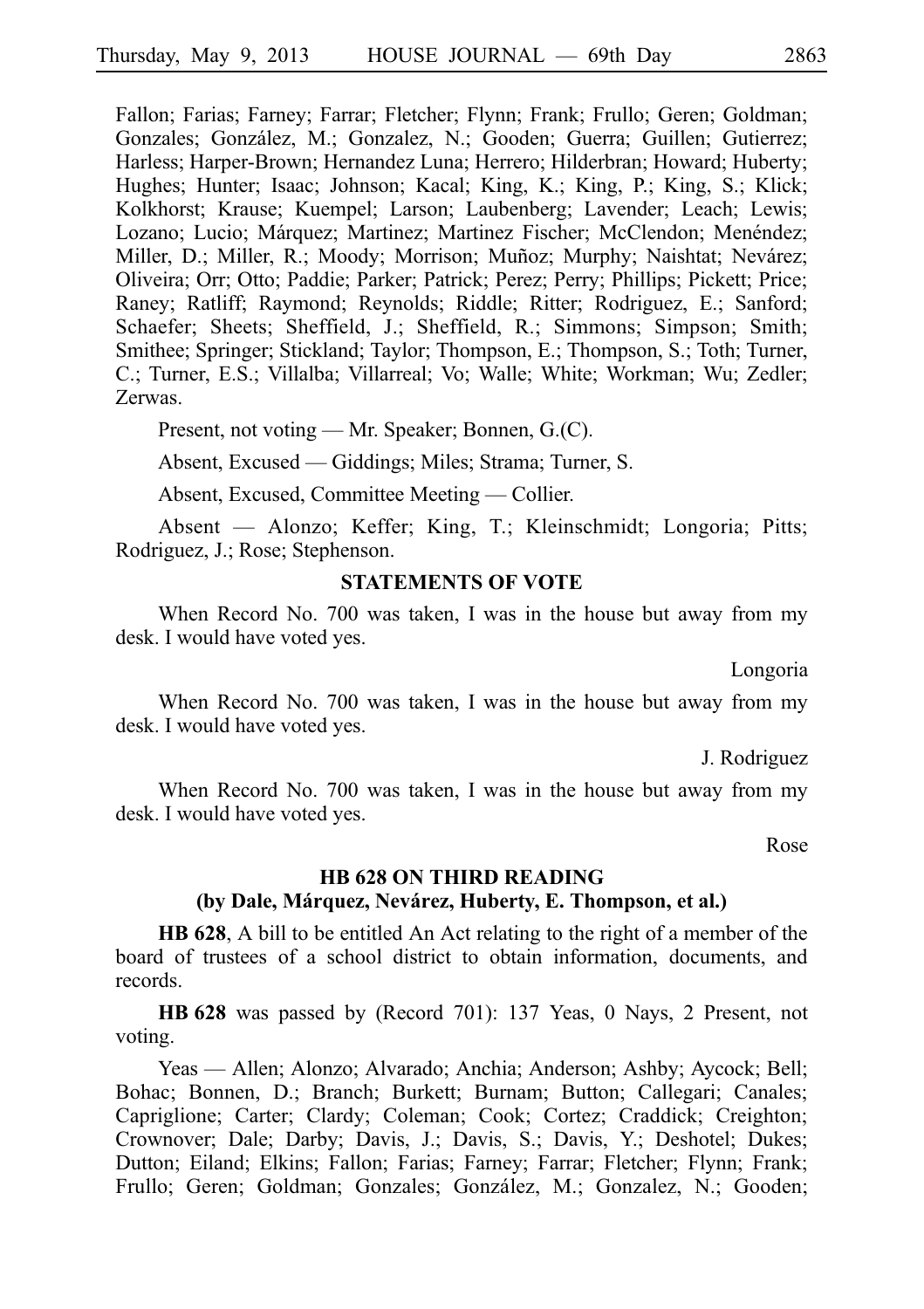Guerra; Guillen; Gutierrez; Harless; Harper-Brown; Hernandez Luna; Herrero; Hilderbran; Howard; Huberty; Hughes; Hunter; Isaac; Johnson; King, K.; King, P.; King, S.; King, T.; Kleinschmidt; Klick; Kolkhorst; Krause; Kuempel; Larson; Laubenberg; Lavender; Leach; Lewis; Longoria; Lozano; Lucio; Márquez; Martinez; Martinez Fischer; McClendon; Menéndez; Miller, D.; Miller, R.; Moody; Morrison; Muñoz; Murphy; Naishtat; Nevárez; Oliveira; Orr; Otto; Paddie; Parker; Patrick; Perez; Perry; Phillips; Pickett; Price; Ratliff; Raymond; Reynolds; Riddle; Ritter; Rodriguez, E.; Rose; Sanford; Schaefer; Sheets; Sheffield, J.; Sheffield, R.; Simmons; Simpson; Smithee; Springer; Stephenson; Stickland; Taylor; Thompson, E.; Thompson, S.; Toth; Turner, C.; Turner, E.S.; Villalba; Villarreal; Vo; Walle; White; Workman; Wu; Zedler; Zerwas.

Present, not voting — Mr. Speaker; Bonnen, G.(C).

Absent, Excused — Giddings; Miles; Strama; Turner, S.

Absent, Excused, Committee Meeting — Collier.

Absent — Kacal; Keffer; Pitts; Raney; Rodriguez, J.; Smith.

### **STATEMENT OF VOTE**

When Record No. 701 was taken, I was in the house but away from my desk. I would have voted yes.

J. Rodriguez

# **HB 2240 ON THIRD READING (by S. Turner, N. Gonzalez, Alvarado, et al.)**

**HB 2240**, A bill to be entitled An Act relating to a study on homeless youth.

**HBi2240** was passed by (Record 702): 89 Yeas, 46 Nays, 2 Present, not voting.

Yeas — Allen; Alonzo; Alvarado; Anchia; Ashby; Aycock; Bohac; Burnam; Canales; Coleman; Cook; Cortez; Crownover; Darby; Davis, J.; Davis, Y.; Deshotel; Dukes; Dutton; Eiland; Elkins; Farias; Farrar; Fletcher; Frank; González, M.; Gonzalez, N.; Guerra; Guillen; Gutierrez; Harless; Harper-Brown; Hernandez Luna; Herrero; Howard; Hughes; Isaac; Johnson; Kacal; King, P.; King, T.; Kleinschmidt; Kolkhorst; Larson; Lewis; Longoria; Lozano; Lucio; Márquez; Martinez; Martinez Fischer; McClendon; Menéndez; Miller, R.; Moody; Morrison; Muñoz; Murphy; Naishtat; Nevárez; Oliveira; Orr; Otto; Paddie; Patrick; Perez; Perry; Pickett; Ratliff; Raymond; Reynolds; Riddle; Ritter; Rodriguez, E.; Rodriguez, J.; Rose; Sheffield, J.; Sheffield, R.; Smith; Smithee; Thompson, E.; Thompson, S.; Turner, C.; Villarreal; Vo; Walle; White; Wu; Zerwas.

Nays — Anderson; Bell; Bonnen, D.; Branch; Burkett; Button; Capriglione; Carter; Clardy; Craddick; Creighton; Dale; Davis, S.; Fallon; Flynn; Frullo; Goldman; Gonzales; Gooden; Hilderbran; Huberty; King, K.; King, S.; Klick; Krause; Kuempel; Laubenberg; Lavender; Leach; Miller, D.; Parker; Phillips; Price; Sanford; Schaefer; Sheets; Simmons; Simpson; Springer; Stephenson; Stickland; Taylor; Toth; Villalba; Workman; Zedler.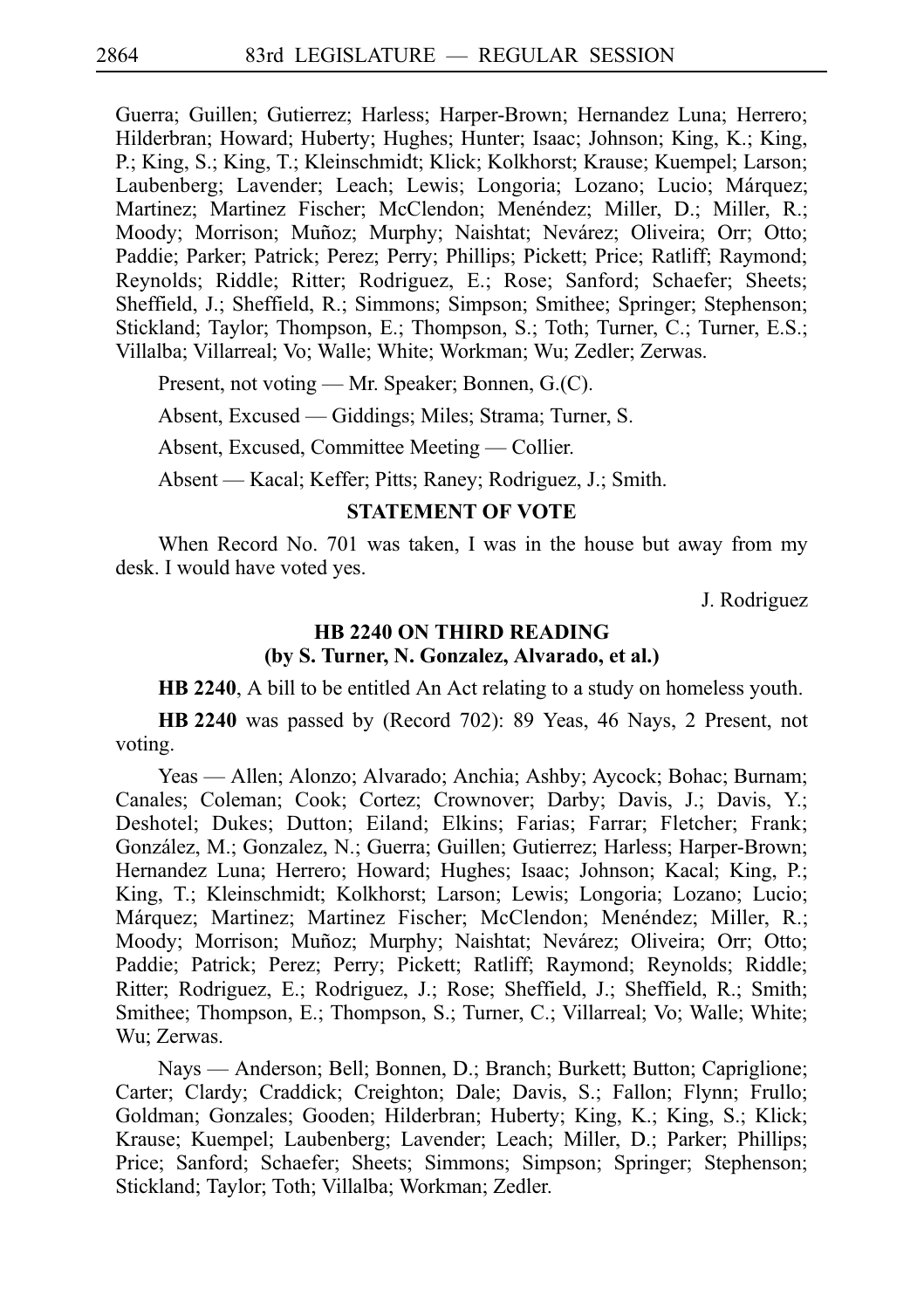Present, not voting — Mr. Speaker; Bonnen, G.(C).

Absent, Excused — Giddings; Miles; Strama; Turner, S.

Absent, Excused, Committee Meeting — Collier.

Absent — Callegari; Farney; Geren; Hunter; Keffer; Pitts; Raney; Turner, E.S.

### **STATEMENTS OF VOTE**

When Record No. 702 was taken, I was excused for a committee meeting. I would have voted yes.

I was shown voting yes on Record No. 702. I intended to vote no.

I was shown voting yes on Record No. 702. I intended to vote no.

Crownover

When Record No. 702 was taken, I was in the house but away from my desk. I would have voted no.

Geren

I was shown voting yes on Record No. 702. I intended to vote no.

**Harless** 

When Record No. 702 was taken, I was in the house but away from my desk. I would have voted no.

Hunter

I was shown voting yes on Record No. 702. I intended to vote no.

Lewis

I was shown voting yes on Record No. 702. I intended to vote no.

Smithee

### **HB 2075 ON THIRD READING (by Anchia)**

**HB 2075**, A bill to be entitled An Act relating to the operation of certain condominium unit owners' associations.

**HB** 2075 was passed by (Record 703): 131 Yeas, 6 Nays, 2 Present, not voting.

Yeas — Allen; Alvarado; Anchia; Anderson; Ashby; Aycock; Bell; Bohac; Bonnen, D.; Branch; Burkett; Burnam; Button; Callegari; Canales; Capriglione; Carter; Clardy; Cook; Cortez; Craddick; Crownover; Dale; Darby; Davis, J.; Davis, S.; Davis, Y.; Deshotel; Dukes; Dutton; Eiland; Elkins; Fallon; Farias; Farney; Farrar; Fletcher; Flynn; Frank; Frullo; Geren; Goldman; Gonzales; González, M.; Gonzalez, N.; Gooden; Guerra; Guillen; Gutierrez; Harless; Harper-Brown; Hernandez Luna; Herrero; Hilderbran; Howard; Huberty;

Collier

Cook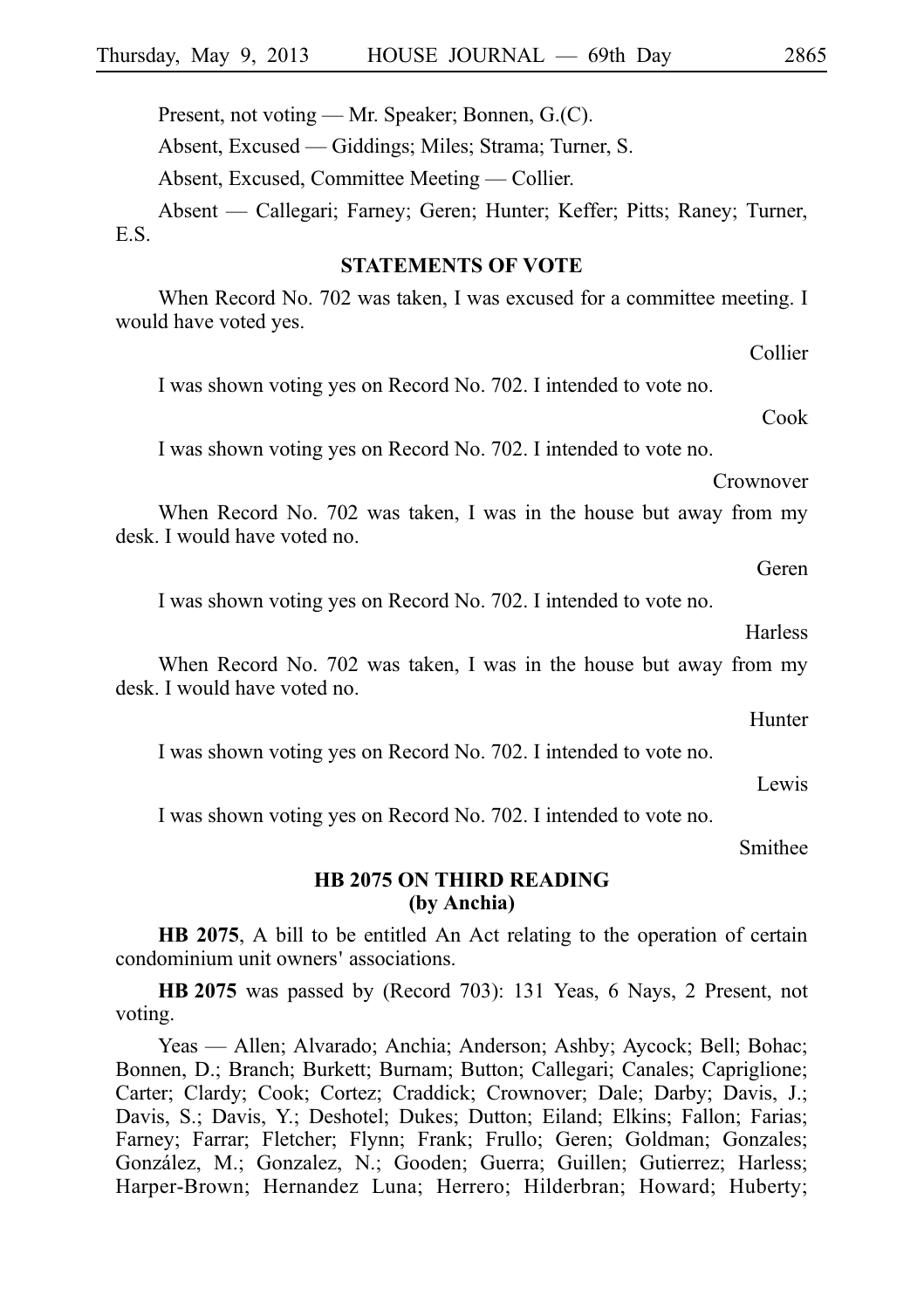Hughes; Hunter; Isaac; Johnson; Kacal; King, K.; King, P.; King, S.; King, T.; Kleinschmidt; Klick; Kolkhorst; Krause; Kuempel; Larson; Laubenberg; Lavender; Lewis; Longoria; Lozano; Lucio; Márquez; Martinez; Martinez Fischer; McClendon; Menéndez; Miller, D.; Miller, R.; Moody; Morrison; Muñoz; Murphy; Naishtat; Nevárez; Oliveira; Orr; Otto; Paddie; Parker; Patrick; Perez; Pickett; Price; Ratliff; Raymond; Reynolds; Ritter; Rodriguez, E.; Rodriguez, J.; Rose; Sanford; Sheets; Sheffield, J.; Sheffield, R.; Simmons; Simpson; Smith; Smithee; Stephenson; Stickland; Taylor; Thompson, E.; Thompson, S.; Toth; Turner, C.; Turner, E.S.; Villalba; Villarreal; Vo; Walle; White; Workman; Wu; Zedler; Zerwas.

Nays — Creighton; Perry; Phillips; Riddle; Schaefer; Springer.

Present, not voting — Mr. Speaker; Bonnen, G.(C).

Absent, Excused — Giddings; Miles; Strama; Turner, S.

Absent, Excused, Committee Meeting — Collier.

Absent — Alonzo; Coleman; Keffer; Leach; Pitts; Raney.

# **HB 710 ON THIRD READING (by Callegari)**

**HB 710**, A bill to be entitled An Act relating to the use by a peace officer of the officer's rank or status to advertise or promote certain private businesses.

**HB** 710 was passed by (Record 704): 136 Yeas, 0 Nays, 2 Present, not voting.

Yeas — Allen; Alonzo; Alvarado; Anchia; Anderson; Ashby; Aycock; Bell; Bohac; Bonnen, D.; Branch; Burkett; Button; Callegari; Canales; Capriglione; Carter; Clardy; Cook; Cortez; Craddick; Creighton; Crownover; Dale; Darby; Davis, J.; Davis, S.; Davis, Y.; Deshotel; Dukes; Dutton; Eiland; Elkins; Fallon; Farias; Farney; Farrar; Fletcher; Flynn; Frank; Frullo; Geren; Goldman; Gonzales; González, M.; Gonzalez, N.; Gooden; Guerra; Guillen; Harless; Harper-Brown; Hernandez Luna; Herrero; Hilderbran; Howard; Huberty; Hughes; Hunter; Isaac; Johnson; Kacal; King, K.; King, P.; King, S.; King, T.; Kleinschmidt; Klick; Kolkhorst; Krause; Kuempel; Larson; Laubenberg; Lavender; Leach; Lewis; Longoria; Lozano; Lucio; Márquez; Martinez; Martinez Fischer; McClendon; Menéndez; Miller, D.; Miller, R.; Moody; Morrison; Muñoz; Murphy; Naishtat; Nevárez; Oliveira; Orr; Otto; Paddie; Parker; Patrick; Perez; Perry; Phillips; Pickett; Pitts; Price; Ratliff; Raymond; Reynolds; Riddle; Ritter; Rodriguez, E.; Rodriguez, J.; Rose; Sanford; Schaefer; Sheets; Sheffield, J.; Sheffield, R.; Simpson; Smith; Smithee; Springer; Stephenson; Stickland; Taylor; Thompson, E.; Thompson, S.; Toth; Turner, C.; Turner, E.S.; Villalba; Villarreal; Vo; White; Workman; Wu; Zedler; Zerwas.

Present, not voting — Mr. Speaker; Bonnen, G.(C).

Absent, Excused — Giddings; Miles; Strama; Turner, S.

Absent, Excused, Committee Meeting — Collier.

Absent — Burnam; Coleman; Gutierrez; Keffer; Raney; Simmons; Walle.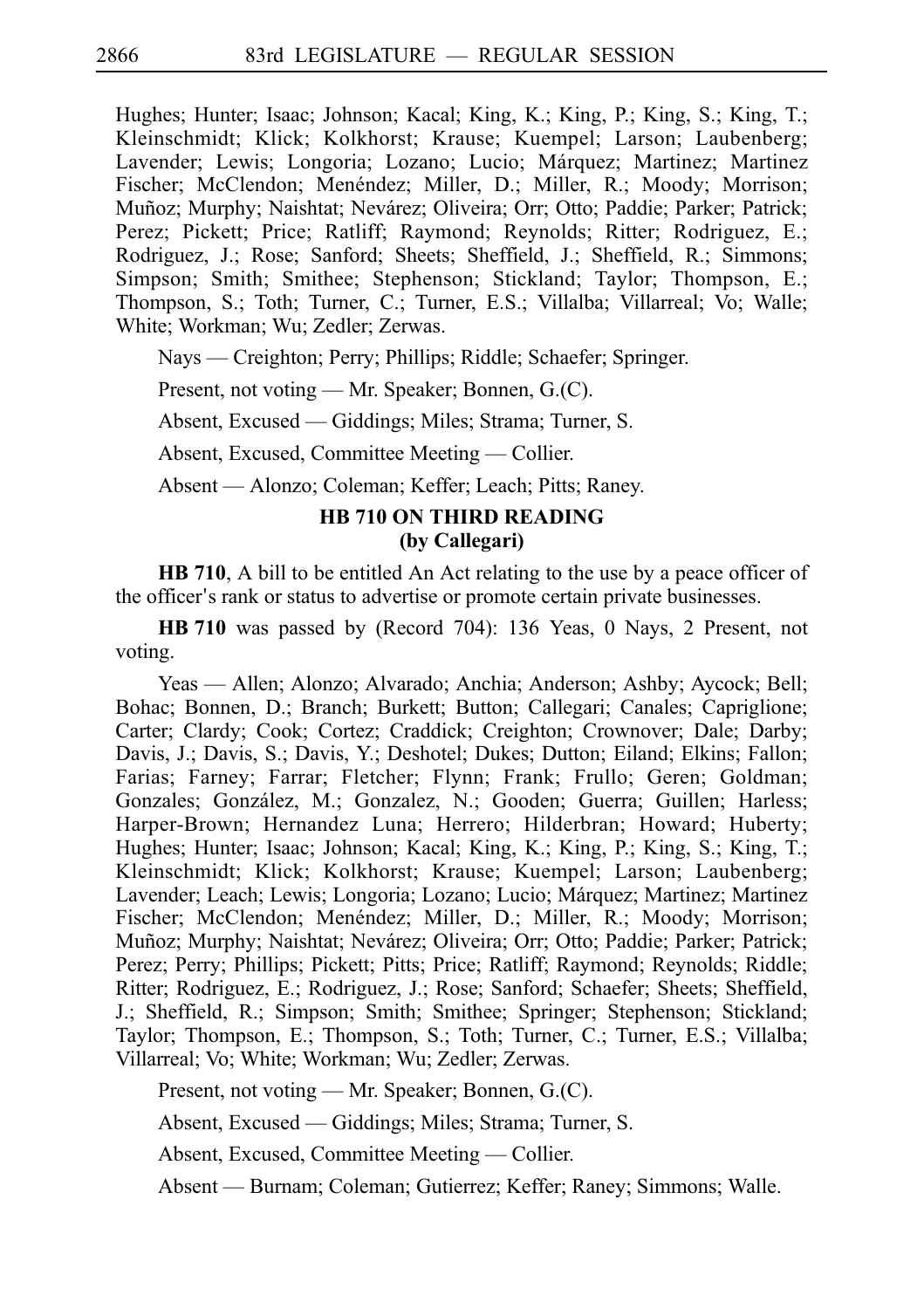# **HB 3276 ON THIRD READING (by Simmons, G. Bonnen, Eiland, et al.)**

**HB 3276**, A bill to be entitled An Act relating to the coverage by certain health benefit plans for the screening and treatment of autism spectrum disorder.

**HB** 3276 was passed by (Record 705): 137 Yeas, 2 Nays, 3 Present, not voting.

Yeas — Allen; Alonzo; Alvarado; Anchia; Ashby; Aycock; Bell; Bohac; Bonnen, D.; Branch; Burkett; Burnam; Button; Callegari; Canales; Capriglione; Carter; Clardy; Cook; Cortez; Craddick; Creighton; Crownover; Dale; Darby; Davis, J.; Davis, S.; Davis, Y.; Deshotel; Dukes; Dutton; Eiland; Elkins; Fallon; Farias; Farney; Farrar; Fletcher; Flynn; Frank; Frullo; Geren; Goldman; Gonzales; González, M.; Gonzalez, N.; Gooden; Guerra; Guillen; Gutierrez; Harless; Harper-Brown; Hernandez Luna; Herrero; Hilderbran; Howard; Huberty; Hughes; Hunter; Isaac; Johnson; Kacal; King, K.; King, P.; King, S.; King, T.; Kleinschmidt; Klick; Kolkhorst; Krause; Kuempel; Larson; Laubenberg; Lavender; Leach; Lewis; Longoria; Lozano; Lucio; Márquez; Martinez; Martinez Fischer; McClendon; Menéndez; Miller, D.; Miller, R.; Moody; Morrison; Muñoz; Murphy; Naishtat; Nevárez; Orr; Otto; Paddie; Parker; Patrick; Perez; Perry; Phillips; Pickett; Pitts; Price; Raney; Ratliff; Raymond; Reynolds; Riddle; Ritter; Rodriguez, E.; Rodriguez, J.; Rose; Sanford; Sheets; Sheffield, J.; Sheffield, R.; Simmons; Simpson; Smith; Smithee; Springer; Stephenson; Stickland; Taylor; Thompson, E.; Thompson, S.; Toth; Turner, C.; Turner, E.S.; Villalba; Villarreal; Vo; Walle; White; Workman; Wu; Zerwas.

Nays — Anderson; Zedler.

Present, not voting — Mr. Speaker; Bonnen, G.(C); Schaefer.

Absent, Excused — Giddings; Miles; Strama; Turner, S.

Absent, Excused, Committee Meeting — Collier.

Absent — Coleman; Keffer; Oliveira.

### **STATEMENTS OF VOTE**

When Record No. 705 was taken, I was absent because of excused for a committee meeting. I would have voted yes.

Collier

I was shown voting yes on Record No. 705. I intended to vote no.

Stickland

I was shown voting no on Record No. 705. I intended to vote yes.

Zedler

# **HB 3454 ON THIRD READING (by Eiland)**

**HB 3454**, A bill to be entitled An Act relating to an exemption from the franchise tax for certain insurance entities.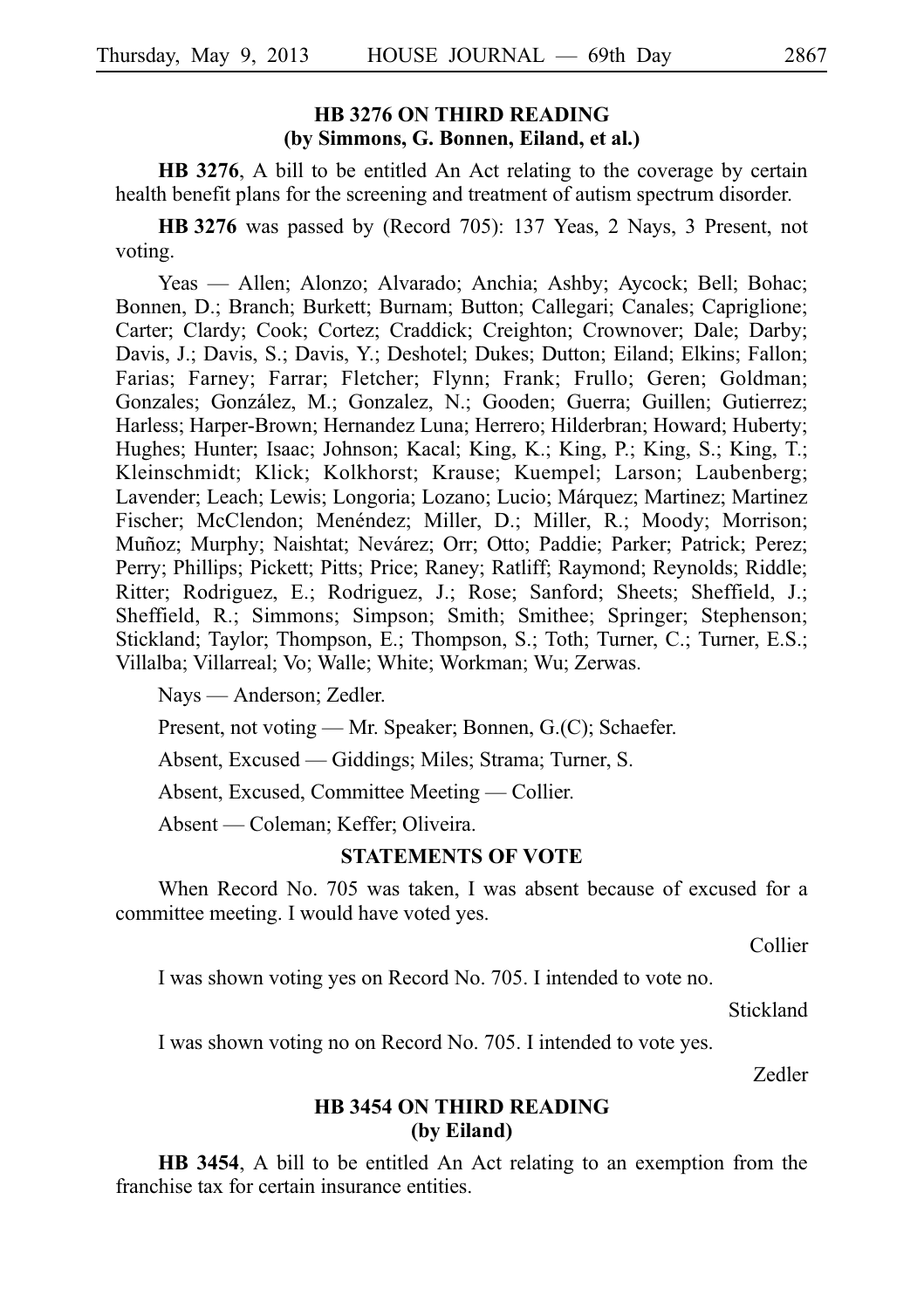**HBi3454** was passed by (Record 706): 140 Yeas, 0 Nays, 2 Present, not voting.

Yeas — Allen; Alonzo; Alvarado; Anchia; Anderson; Ashby; Aycock; Bell; Bohac; Bonnen, D.; Branch; Burkett; Burnam; Button; Callegari; Canales; Capriglione; Carter; Clardy; Coleman; Cook; Cortez; Craddick; Creighton; Crownover; Dale; Darby; Davis, J.; Davis, S.; Davis, Y.; Deshotel; Dukes; Dutton; Eiland; Elkins; Fallon; Farias; Farney; Farrar; Fletcher; Flynn; Frank; Frullo; Geren; Goldman; Gonzales; Gonzalez, N.; Gooden; Guerra; Guillen; Gutierrez; Harless; Harper-Brown; Hernandez Luna; Herrero; Hilderbran; Howard; Huberty; Hughes; Hunter; Isaac; Johnson; Kacal; King, K.; King, P.; King, S.; King, T.; Kleinschmidt; Klick; Kolkhorst; Krause; Kuempel; Larson; Laubenberg; Lavender; Leach; Lewis; Longoria; Lozano; Lucio; Márquez; Martinez; Martinez Fischer; McClendon; Menéndez; Miller, D.; Miller, R.; Moody; Morrison; Muñoz; Murphy; Naishtat; Oliveira; Orr; Otto; Paddie; Parker; Patrick; Perez; Perry; Phillips; Pickett; Pitts; Price; Raney; Ratliff; Raymond; Reynolds; Riddle; Ritter; Rodriguez, E.; Rodriguez, J.; Rose; Sanford; Schaefer; Sheets; Sheffield, J.; Sheffield, R.; Simmons; Simpson; Smith; Smithee; Springer; Stephenson; Stickland; Taylor; Thompson, E.; Thompson, S.; Toth; Turner, C.; Turner, E.S.; Villalba; Villarreal; Vo; Walle; White; Workman; Wu; Zedler; Zerwas.

Present, not voting — Mr. Speaker; Bonnen, G.(C).

Absent, Excused — Giddings; Miles; Strama; Turner, S.

Absent, Excused, Committee Meeting — Collier.

Absent — González, M.; Keffer; Nevárez.

### **STATEMENT OF VOTE**

When Record No. 706 was taken, I was in the house but away from my desk. I would have voted yes.

M. González

# **HB 3574 ON THIRD READING (by Orr, Howard, Otto, Darby, and S. Turner)**

**HB 3574**, A bill to be entitled An Act relating to the authority of the School Land Board to designate certain revenue for deposit in the real estate special fund account of the permanent school fund.

**HB** 3574 was passed by (Record 707): 140 Yeas, 0 Nays, 2 Present, not voting.

Yeas — Allen; Alonzo; Alvarado; Anchia; Anderson; Ashby; Aycock; Bell; Bohac; Bonnen, D.; Branch; Burkett; Burnam; Button; Callegari; Canales; Capriglione; Carter; Clardy; Coleman; Cook; Cortez; Craddick; Creighton; Crownover; Dale; Darby; Davis, J.; Davis, S.; Davis, Y.; Deshotel; Dukes; Dutton; Eiland; Elkins; Fallon; Farias; Farney; Farrar; Fletcher; Flynn; Frank; Frullo; Geren; Goldman; Gonzales; González, M.; Gonzalez, N.; Gooden; Guerra; Guillen; Gutierrez; Harless; Harper-Brown; Hernandez Luna; Herrero;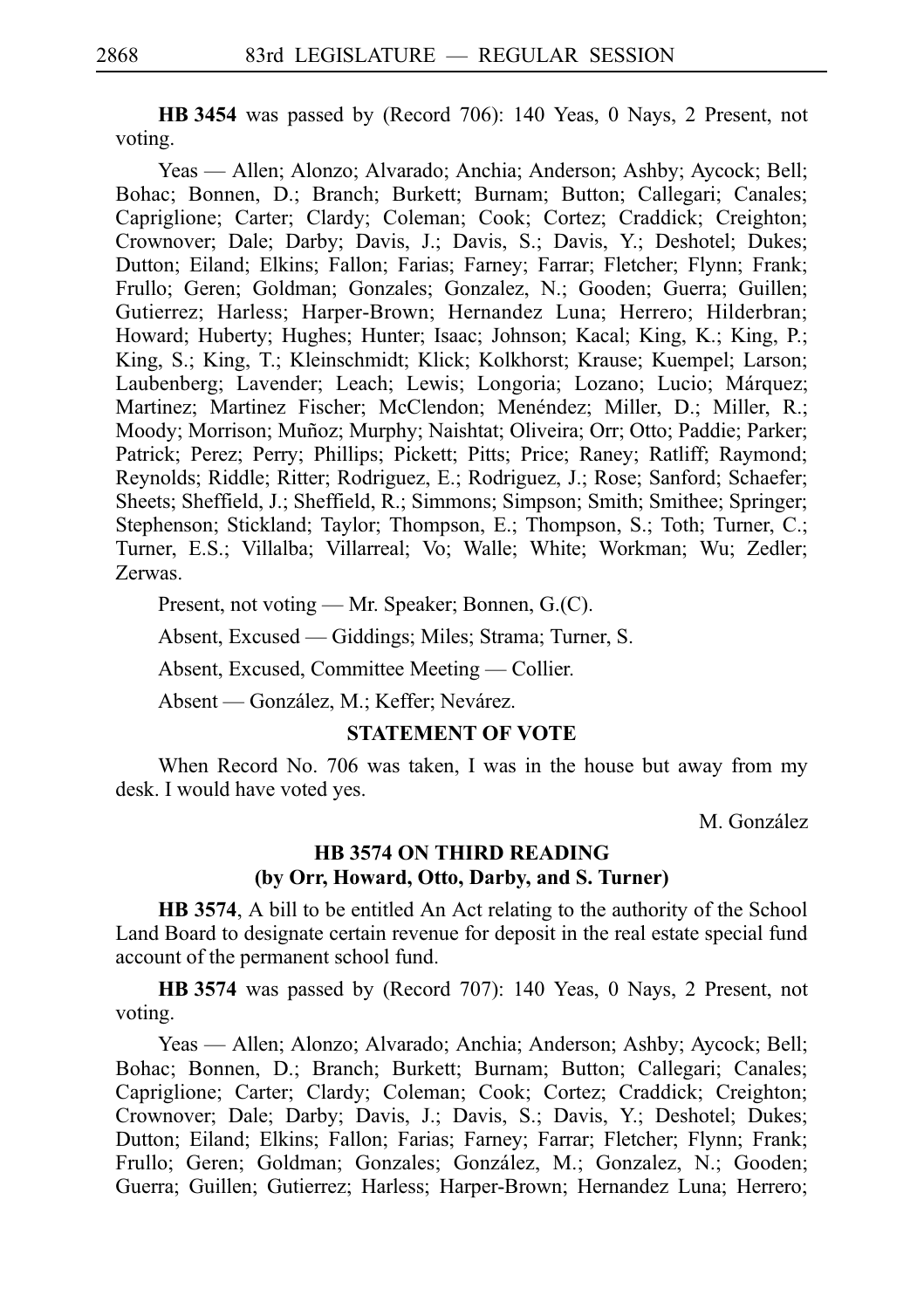Hilderbran; Howard; Huberty; Hughes; Hunter; Isaac; Johnson; Kacal; King, K.; King, P.; King, S.; King, T.; Kleinschmidt; Klick; Kolkhorst; Krause; Kuempel; Larson; Laubenberg; Lavender; Leach; Lewis; Longoria; Lozano; Lucio; Márquez; Martinez; Martinez Fischer; McClendon; Menéndez; Miller, D.; Miller, R.; Moody; Morrison; Naishtat; Nevárez; Oliveira; Orr; Otto; Paddie; Parker; Patrick; Perez; Perry; Phillips; Pickett; Pitts; Price; Raney; Ratliff; Raymond; Reynolds; Riddle; Ritter; Rodriguez, E.; Rodriguez, J.; Rose; Sanford; Schaefer; Sheets; Sheffield, J.; Sheffield, R.; Simmons; Simpson; Smith; Smithee; Springer; Stephenson; Stickland; Taylor; Thompson, E.; Thompson, S.; Toth; Turner, C.; Turner, E.S.; Villalba; Villarreal; Vo; Walle; White; Workman; Wu; Zedler; Zerwas.

Present, not voting — Mr. Speaker; Bonnen, G.(C).

Absent, Excused — Giddings; Miles; Strama; Turner, S.

Absent, Excused, Committee Meeting — Collier.

Absent — Keffer; Muñoz; Murphy.

# **HB 2138 ON THIRD READING (by Dutton)**

**HB 2138**, A bill to be entitled An Act relating to the boundaries of the Near Northside Management District.

#### **Amendment No. 1**

Representative Dutton offered the following amendment to **HB 2138**:

Amend HB 2138 on third reading by striking the SECTION of the bill adding Section 3905.1121, Special District Local Laws Code, substituting the following appropriately numbered SECTION to the bill, and renumbering subsequent SECTIONS of the bill accordingly:

SECTION . Subchapter C, Chapter 3807, Special District Local Laws Code, is amended by adding Section 3807.1041 to read as follows:

Sec. 3807.1041. COORDINATION WITH NEAR NORTHSIDE DISTRICT. In determining the improvement projects or services the district provides in an area that is located also within the boundaries of the Near Northside Management District, the district shall coordinate its efforts with the efforts of the Near Northside Management District to achieve governmental efficiency and avoid duplication of improvement projects or services. The district may not duplicate an improvement project or service that the Near Northside Management District provides in the same territory.

Amendment No. 1 was adopted.

**HB 2138**, as amended, was passed by (Record 708): 134 Yeas, 4 Nays, 5 Present, not voting.

Yeas — Allen; Alonzo; Alvarado; Anchia; Anderson; Ashby; Aycock; Bell; Bohac; Bonnen, D.; Branch; Burkett; Burnam; Button; Callegari; Canales; Capriglione; Carter; Clardy; Coleman; Cook; Cortez; Craddick; Creighton; Crownover; Dale; Darby; Davis, J.; Davis, Y.; Deshotel; Dutton; Eiland; Elkins;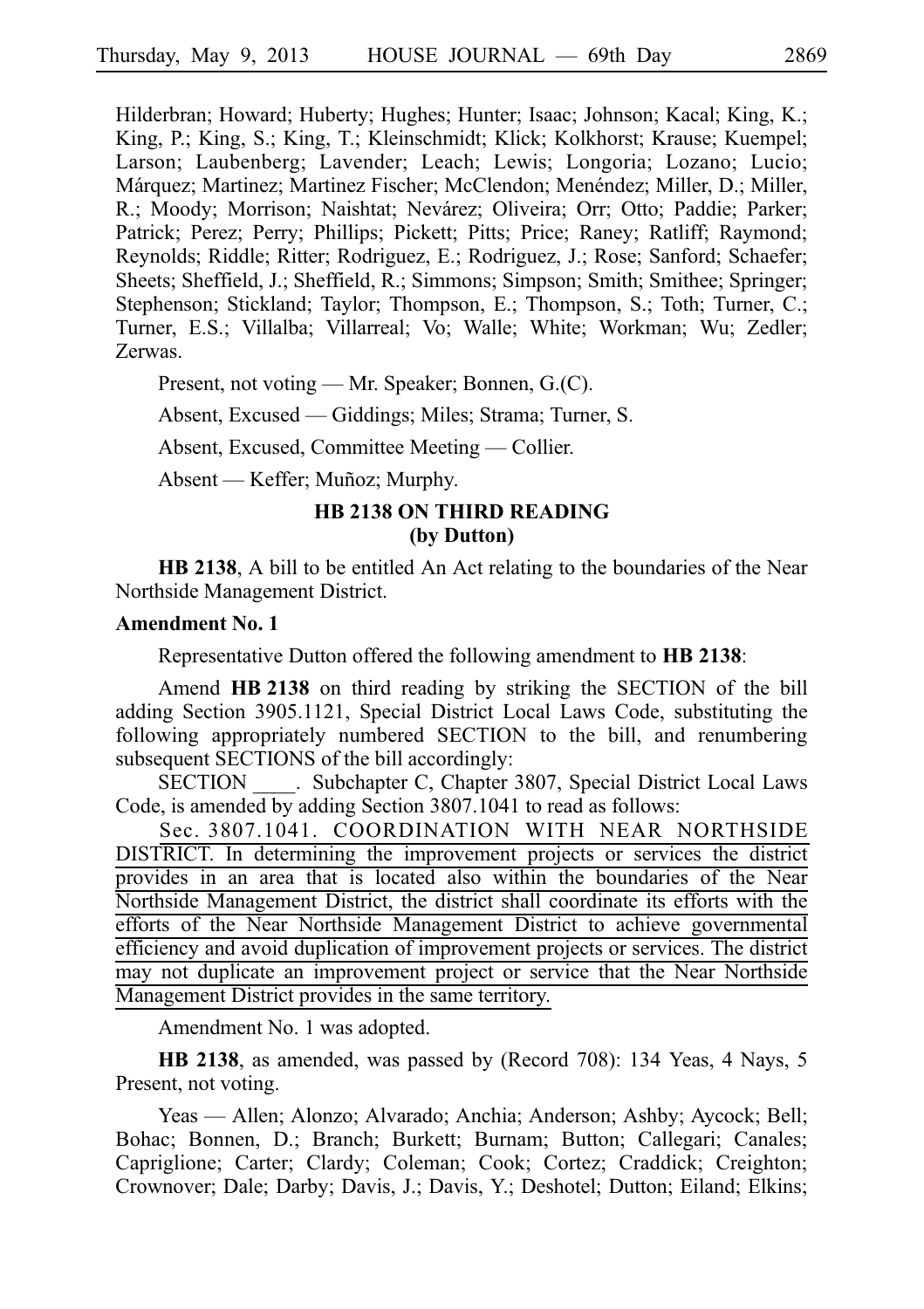Farias; Farney; Farrar; Fletcher; Flynn; Frank; Frullo; Geren; Goldman; Gonzales; González, M.; Gonzalez, N.; Gooden; Guerra; Guillen; Gutierrez; Harless; Harper-Brown; Hernandez Luna; Herrero; Hilderbran; Howard; Huberty; Hughes; Hunter; Isaac; Johnson; Kacal; King, K.; King, P.; King, S.; King, T.; Kleinschmidt; Kolkhorst; Krause; Kuempel; Larson; Laubenberg; Lavender; Leach; Lewis; Longoria; Lozano; Lucio; Márquez; Martinez; Martinez Fischer; McClendon; Menéndez; Miller, D.; Miller, R.; Moody; Muñoz; Murphy; Naishtat; Nevárez; Oliveira; Orr; Otto; Paddie; Parker; Patrick; Perez; Perry; Pickett; Pitts; Price; Raney; Ratliff; Raymond; Reynolds; Riddle; Ritter; Rodriguez, E.; Rodriguez, J.; Rose; Sanford; Schaefer; Sheets; Sheffield, J.; Sheffield, R.; Simmons; Simpson; Smith; Smithee; Springer; Stephenson; Thompson, E.; Thompson, S.; Toth; Turner, C.; Turner, E.S.; Villalba; Villarreal; Vo; Walle; White; Workman; Wu; Zedler; Zerwas.

Nays — Morrison; Phillips; Stickland; Taylor.

Present, not voting — Mr. Speaker; Bonnen, G.(C); Davis, S.; Fallon; Klick.

Absent, Excused — Giddings; Miles; Strama; Turner, S.

Absent, Excused, Committee Meeting — Collier.

Absent — Dukes; Keffer.

# **STATEMENT OF VOTE**

I was shown voting yes on Record No. 708. I intended to vote no.

Flynn

### **HB 2100 ON THIRD READING**

### **(by S. Thompson, Price, Workman, White, Longoria, et al.)**

**HB 2100**, A bill to be entitled An Act relating to the salary for certain employees of the Department of Public Safety of the State of Texas.

**HB** 2100 was passed by (Record 709): 136 Yeas, 6 Nays, 2 Present, not voting.

Yeas — Allen; Alonzo; Alvarado; Anchia; Anderson; Ashby; Aycock; Bell; Bohac; Bonnen, D.; Branch; Burkett; Burnam; Button; Callegari; Canales; Carter; Clardy; Coleman; Cook; Cortez; Craddick; Creighton; Crownover; Dale; Darby; Davis, J.; Davis, S.; Davis, Y.; Deshotel; Dukes; Dutton; Eiland; Elkins; Fallon; Farias; Farney; Farrar; Fletcher; Flynn; Frank; Frullo; Geren; Goldman; Gonzales; González, M.; Gonzalez, N.; Gooden; Guerra; Guillen; Gutierrez; Harless; Harper-Brown; Hernandez Luna; Herrero; Hilderbran; Howard; Huberty; Hughes; Hunter; Isaac; Johnson; Kacal; King, K.; King, P.; King, S.; King, T.; Kleinschmidt; Klick; Kolkhorst; Kuempel; Larson; Laubenberg; Leach; Lewis; Longoria; Lozano; Lucio; Márquez; Martinez; Martinez Fischer; McClendon; Menéndez; Miller, D.; Miller, R.; Moody; Morrison; Muñoz; Murphy; Naishtat; Nevárez; Oliveira; Orr; Otto; Paddie; Parker; Patrick; Perez; Perry; Phillips; Pickett; Pitts; Price; Raney; Ratliff; Raymond; Reynolds; Riddle; Ritter; Rodriguez, E.; Rodriguez, J.; Rose; Sanford; Sheets; Sheffield, J.; Sheffield, R.;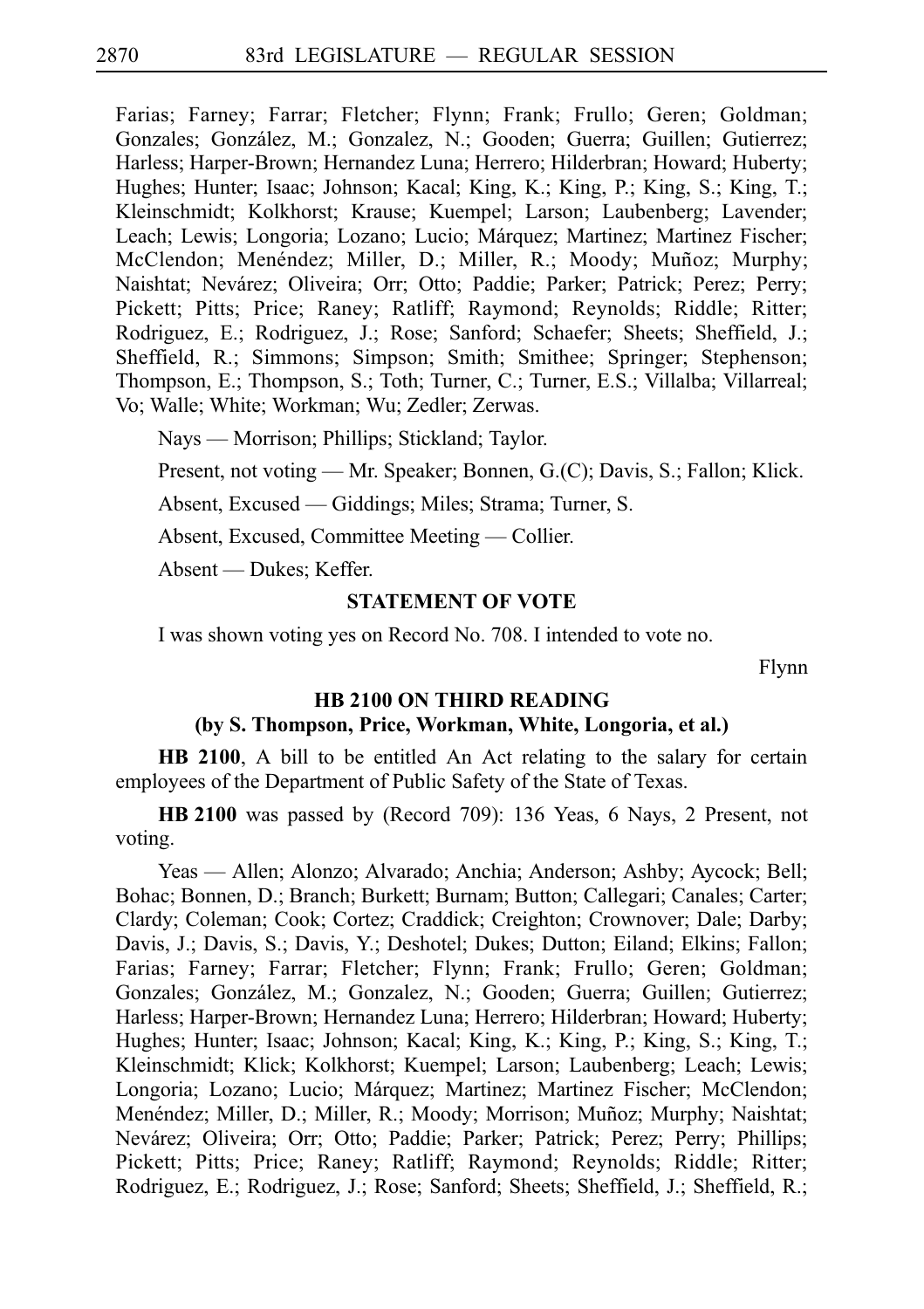Simmons; Simpson; Smith; Smithee; Springer; Stephenson; Thompson, E.; Thompson, S.; Toth; Turner, C.; Turner, E.S.; Villalba; Villarreal; Vo; Walle; White; Workman; Wu; Zedler; Zerwas.

Nays — Capriglione; Krause; Lavender; Schaefer; Stickland; Taylor.

Present, not voting — Mr. Speaker; Bonnen, G.(C).

Absent, Excused — Giddings; Miles; Strama; Turner, S.

Absent, Excused, Committee Meeting — Collier.

Absent — Keffer.

### **STATEMENTS OF VOTE**

When Record No. 709 was taken, I was excused for a committee meeting. I would have voted yes.

Collier

I was shown voting no on Record No. 709. I intended to vote yes.

Taylor

# **HB 3042 ON THIRD READING (by Oliveira and Lucio)**

**HB 3042**, A bill to be entitled An Act relating to the allocation of state hotel occupancy tax revenue to certain municipalities for cleaning and maintenance of and erosion control for public beaches.

# **Amendment No. 1**

Representative Hilderbran offered the following amendment to **HB** 3042:

Amend **HB 3042** (house committee printing) as follows:

(1) On page 1, line 9, between "quarter" and the comma, insert "and subject to Subsection (d)".

 $(2)$  On page 2, between lines 15 and 16, insert the following appropriately numbered SECTION and renumber subsequent SECTIONS accordingly:

SECTION . Section 156.2512, Tax Code, is amended by adding Subsection (d) to read as follows:

(d) The comptroller may not issue a warrant to any municipality under this section for an amount that exceeds the amount of revenue derived from the collection of taxes imposed under this chapter at a rate of two percent and received from hotels located within the municipality.

Amendment No. 1 was adopted.

**HB 3042**, as amended, was passed by (Record 710): 92 Yeas, 46 Nays, 2 Present, not voting.

Yeas — Allen; Alonzo; Alvarado; Anderson; Ashby; Bohac; Burkett; Burnam; Button; Callegari; Canales; Carter; Clardy; Coleman; Cook; Cortez; Dale; Darby; Davis, J.; Davis, Y.; Deshotel; Dukes; Dutton; Eiland; Farias; Farney; Farrar; Gonzales; González, M.; Gonzalez, N.; Guerra; Guillen; Gutierrez; Harper-Brown; Hernandez Luna; Herrero; Hilderbran; Howard;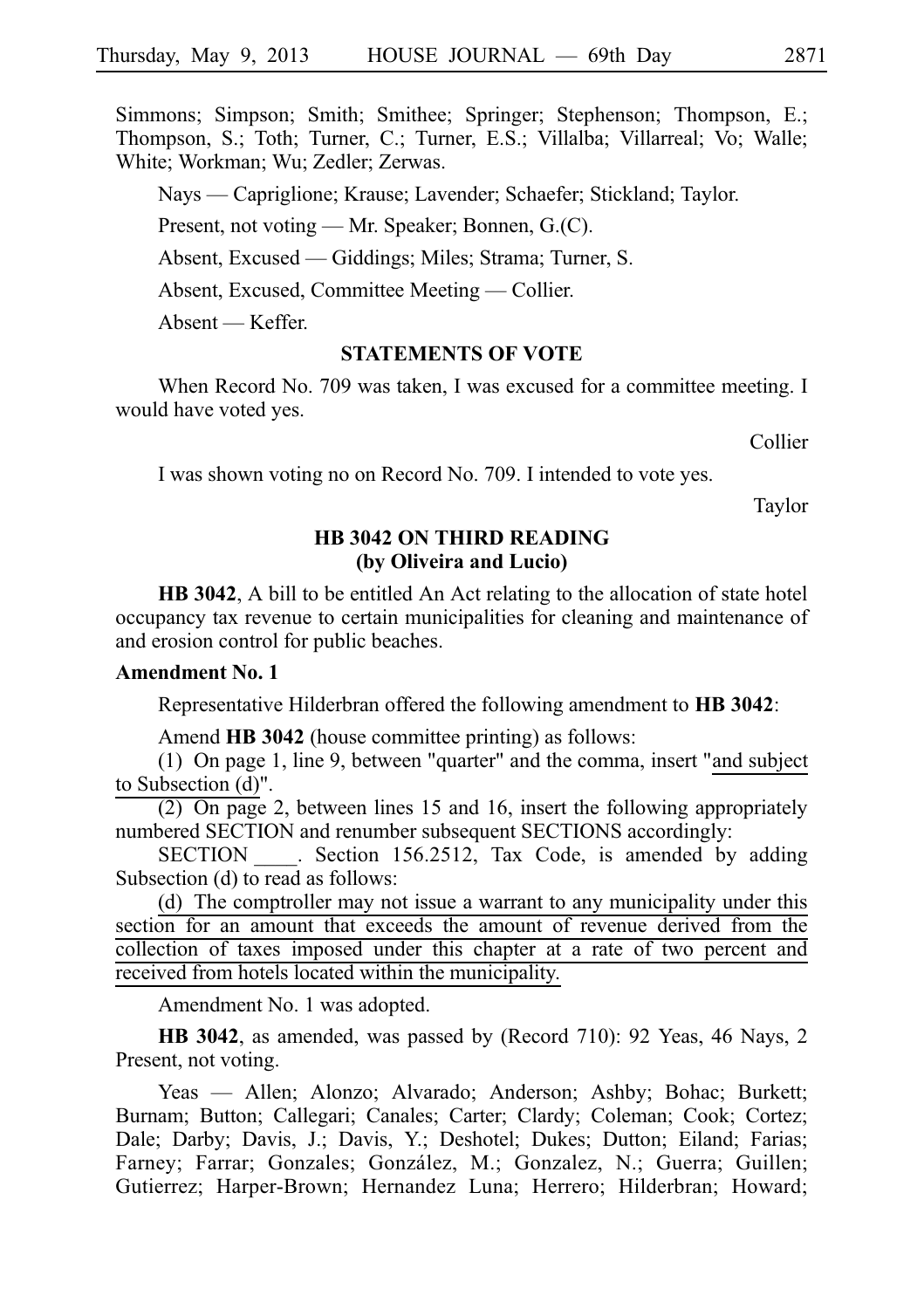Huberty; Hunter; Johnson; Kacal; King, K.; King, P.; King, S.; King, T.; Kleinschmidt; Larson; Leach; Longoria; Lozano; Lucio; Márquez; Martinez; Martinez Fischer; McClendon; Menéndez; Miller, D.; Moody; Morrison; Muñoz; Naishtat; Nevárez; Oliveira; Otto; Patrick; Perez; Phillips; Pickett; Pitts; Price; Raney; Ratliff; Raymond; Reynolds; Riddle; Ritter; Rodriguez, E.; Rodriguez, J.; Rose; Simpson; Smith; Taylor; Thompson, E.; Thompson, S.; Turner, C.; Villalba; Vo; Walle; Workman; Wu; Zerwas.

Nays — Anchia; Aycock; Bell; Bonnen, D.; Branch; Capriglione; Craddick; Creighton; Crownover; Davis, S.; Elkins; Fallon; Fletcher; Flynn; Frank; Frullo; Geren; Goldman; Gooden; Harless; Isaac; Klick; Kolkhorst; Krause; Kuempel; Laubenberg; Lavender; Lewis; Miller, R.; Murphy; Orr; Paddie; Parker; Perry; Sanford; Schaefer; Sheffield, R.; Simmons; Smithee; Springer; Stephenson; Stickland; Toth; Turner, E.S.; White; Zedler.

Present, not voting — Mr. Speaker; Bonnen, G.(C).

Absent, Excused — Giddings; Miles; Strama; Turner, S.

Absent, Excused, Committee Meeting — Collier.

Absent — Hughes; Keffer; Sheets; Sheffield, J.; Villarreal.

# **STATEMENTS OF VOTE**

When Record No. 710 was taken, my vote failed to register. I would have voted no.

**Sheets** 

I was shown voting yes on Record No. 710. I intended to vote no.

Taylor

# **HB 705 ON THIRD READING (by Howard, Schaefer, Hughes, Moody, Toth, et al.)**

**HB 705**, A bill to be entitled An Act relating to the definition of emergency services personnel for purposes of the enhanced penalty prescribed for an assault committed against a person providing services in that capacity.

**HB** 705 was passed by (Record 711): 139 Yeas, 0 Nays, 2 Present, not voting.

Yeas — Allen; Alonzo; Alvarado; Anchia; Anderson; Ashby; Aycock; Bell; Bohac; Bonnen, D.; Branch; Burkett; Burnam; Button; Callegari; Canales; Capriglione; Carter; Clardy; Coleman; Cook; Cortez; Craddick; Creighton; Crownover; Dale; Darby; Davis, J.; Davis, S.; Davis, Y.; Deshotel; Dukes; Dutton; Eiland; Elkins; Fallon; Farias; Farney; Farrar; Fletcher; Flynn; Frank; Frullo; Geren; Goldman; Gonzales; Gonzalez, N.; Gooden; Guerra; Guillen; Gutierrez; Harless; Harper-Brown; Hernandez Luna; Herrero; Hilderbran; Howard; Huberty; Hughes; Hunter; Isaac; Johnson; Kacal; Keffer; King, K.; King, P.; King, S.; King, T.; Kleinschmidt; Klick; Kolkhorst; Krause; Kuempel; Larson; Laubenberg; Lavender; Leach; Lewis; Longoria; Lozano; Lucio; Márquez; Martinez; McClendon; Menéndez; Miller, D.; Miller, R.; Moody;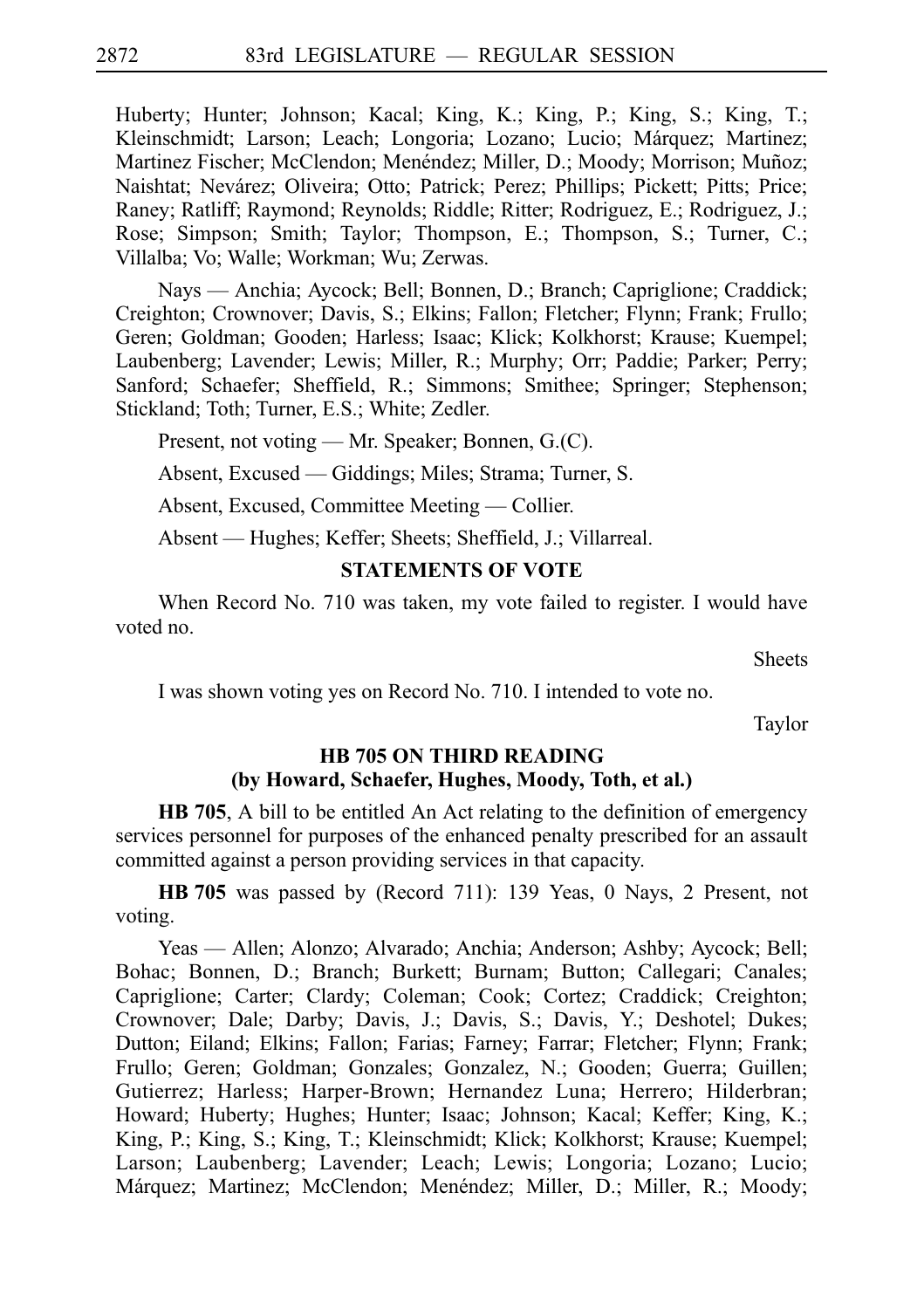Morrison; Muñoz; Murphy; Naishtat; Nevárez; Oliveira; Orr; Otto; Paddie; Parker; Patrick; Perez; Perry; Phillips; Pickett; Pitts; Price; Raney; Ratliff; Raymond; Reynolds; Riddle; Ritter; Rodriguez, J.; Rose; Sanford; Schaefer; Sheets; Sheffield, J.; Sheffield, R.; Simmons; Simpson; Smith; Smithee; Springer; Stephenson; Stickland; Taylor; Thompson, E.; Thompson, S.; Toth; Turner, C.; Turner, E.S.; Villalba; Villarreal; Vo; Walle; White; Workman; Zedler; Zerwas.

Present, not voting — Mr. Speaker; Bonnen, G.(C).

Absent, Excused — Giddings; Miles; Strama; Turner, S.

Absent, Excused, Committee Meeting — Collier.

Absent — González, M.; Martinez Fischer; Rodriguez, E.; Wu.

### **STATEMENTS OF VOTE**

When Record No. 711 was taken, I was in the house but away from my desk. I would have voted yes.

M. González

When Record No. 711 was taken, I was in the house but away from my desk. I would have voted yes.

Martinez Fischer

I was shown voting yes on Record No. 711. I intended to vote no.

Rose

# **HB 1581 ON THIRD READING (by Riddle)**

**HB 1581**, A bill to be entitled An Act relating to an entity's designation of an agent for service of process, notice, or demand in an assumed business or professional name certificate.

**HBi1581** was passed by (Record 712): 140 Yeas, 1 Nays, 2 Present, not voting.

Yeas — Allen; Alonzo; Alvarado; Anchia; Anderson; Ashby; Aycock; Bell; Bohac; Bonnen, D.; Branch; Burkett; Burnam; Button; Callegari; Canales; Capriglione; Carter; Clardy; Cook; Cortez; Craddick; Creighton; Crownover; Dale; Darby; Davis, J.; Davis, S.; Davis, Y.; Deshotel; Dukes; Dutton; Eiland; Elkins; Fallon; Farias; Farney; Farrar; Fletcher; Flynn; Frullo; Geren; Goldman; Gonzales; González, M.; Gonzalez, N.; Gooden; Guerra; Guillen; Gutierrez; Harless; Harper-Brown; Hernandez Luna; Herrero; Hilderbran; Howard; Huberty; Hughes; Hunter; Isaac; Johnson; Kacal; Keffer; King, K.; King, P.; King, S.; King, T.; Kleinschmidt; Klick; Kolkhorst; Krause; Kuempel; Larson; Laubenberg; Lavender; Leach; Lewis; Longoria; Lozano; Lucio; Márquez; Martinez; Martinez Fischer; McClendon; Menéndez; Miller, D.; Miller, R.; Moody; Morrison; Muñoz; Murphy; Naishtat; Nevárez; Oliveira; Orr; Otto; Paddie; Parker; Patrick; Perez; Perry; Phillips; Pickett; Pitts; Price; Raney; Ratliff; Raymond; Reynolds; Riddle; Ritter; Rodriguez, E.; Rodriguez, J.; Rose; Sanford; Schaefer; Sheets; Sheffield, J.; Sheffield, R.; Simmons; Simpson; Smith;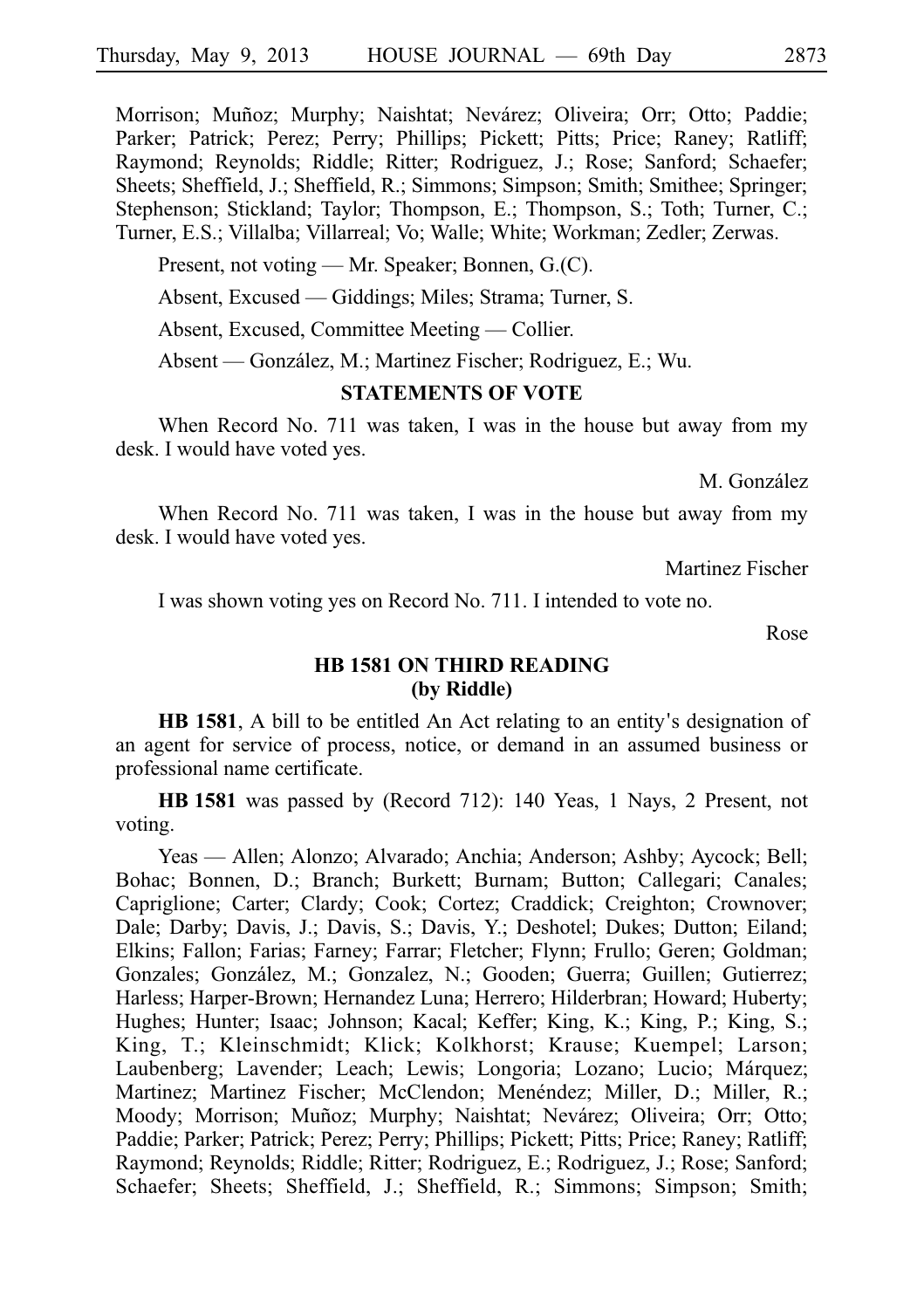Smithee; Springer; Stickland; Taylor; Thompson, E.; Thompson, S.; Toth; Turner, C.; Turner, E.S.; Villalba; Villarreal; Vo; Walle; White; Workman; Wu; Zedler; Zerwas.

Nays — Stephenson.

Present, not voting — Mr. Speaker; Bonnen, G.(C).

Absent, Excused — Giddings; Miles; Strama; Turner, S.

Absent, Excused, Committee Meeting — Collier.

Absent — Coleman; Frank.

# **STATEMENT OF VOTE**

When Record No. 712 was taken, I was excused for a committee meeting. I would have voted yes.

Collier

### **REMARKS ORDERED PRINTED**

Representative Dukes moved to print her remarks on **HBi194** on Wednesday, May 8.

The motion prevailed.

# **HB 2595 ON THIRD READING (by Parker)**

**HB 2595**, A bill to be entitled An Act relating to the value of personal property that is exempt from seizure to pay a crime victim under an order of restitution.

**HBi2595** was passed by (Record 713): 142 Yeas, 1 Nays, 2 Present, not voting.

Yeas — Allen; Alonzo; Alvarado; Anchia; Anderson; Ashby; Aycock; Bell; Bohac; Bonnen, D.; Branch; Burkett; Burnam; Button; Callegari; Canales; Capriglione; Carter; Clardy; Coleman; Cook; Cortez; Craddick; Creighton; Crownover; Dale; Darby; Davis, J.; Davis, S.; Davis, Y.; Deshotel; Dukes; Dutton; Eiland; Elkins; Fallon; Farias; Farney; Farrar; Fletcher; Flynn; Frank; Frullo; Geren; Goldman; Gonzales; González, M.; Gonzalez, N.; Gooden; Guerra; Guillen; Gutierrez; Harless; Harper-Brown; Hernandez Luna; Herrero; Hilderbran; Howard; Huberty; Hughes; Hunter; Isaac; Johnson; Kacal; Keffer; King, K.; King, P.; King, S.; King, T.; Kleinschmidt; Klick; Kolkhorst; Krause; Kuempel; Larson; Laubenberg; Lavender; Leach; Lewis; Longoria; Lozano; Lucio; Márquez; Martinez; Martinez Fischer; McClendon; Menéndez; Miller, D.; Miller, R.; Moody; Morrison; Muñoz; Murphy; Naishtat; Nevárez; Oliveira; Orr; Otto; Paddie; Parker; Patrick; Perez; Perry; Pickett; Pitts; Price; Raney; Ratliff; Raymond; Reynolds; Riddle; Ritter; Rodriguez, E.; Rodriguez, J.; Rose; Sanford; Schaefer; Sheets; Sheffield, J.; Sheffield, R.; Simmons; Simpson; Smith; Smithee; Springer; Stephenson; Stickland; Taylor; Thompson, E.; Thompson, S.; Toth; Turner, C.; Turner, E.S.; Villalba; Villarreal; Vo; Walle; White; Workman; Wu; Zedler; Zerwas.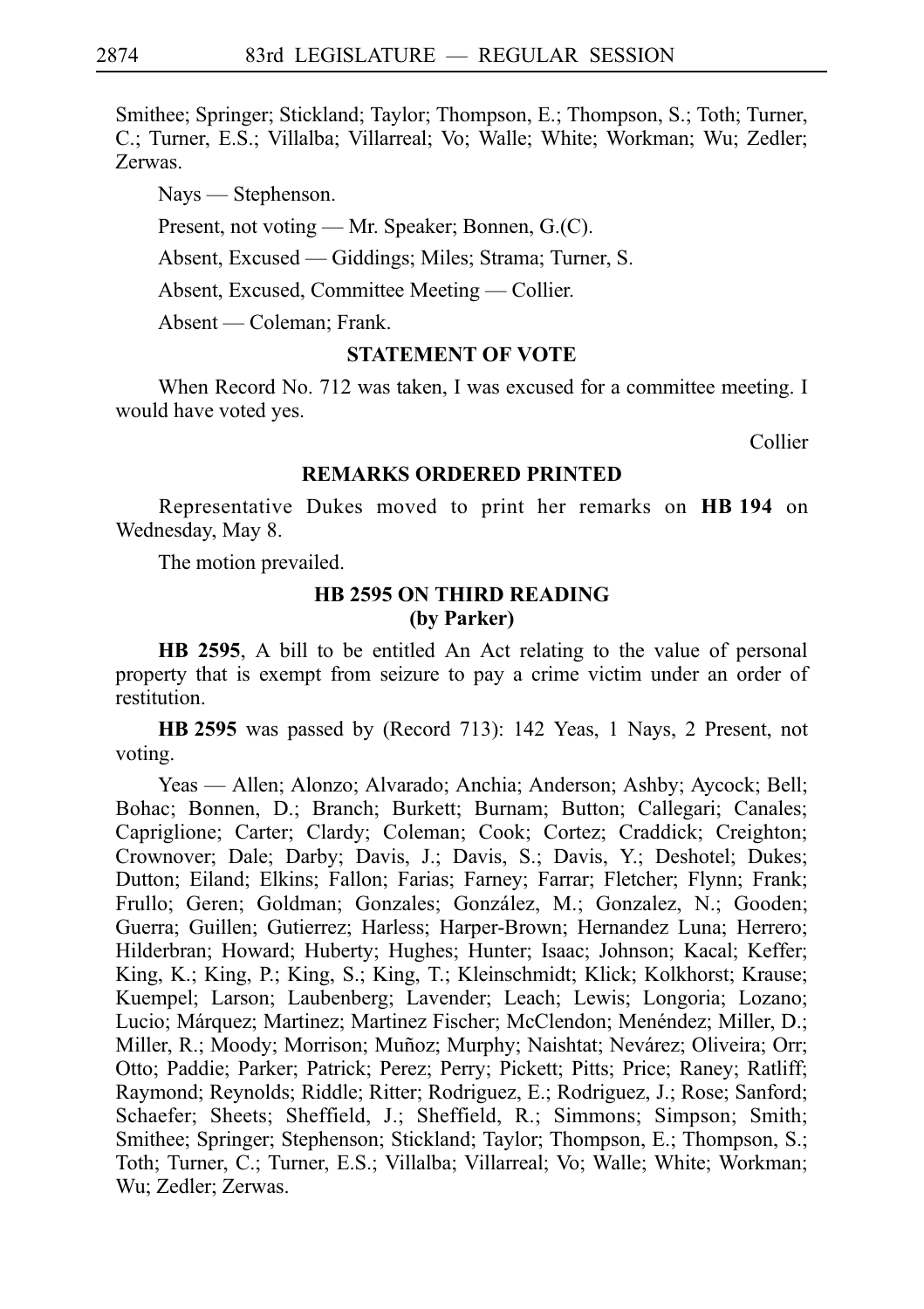Nays — Phillips.

Present, not voting — Mr. Speaker; Bonnen, G.(C).

Absent, Excused — Giddings; Miles; Strama; Turner, S.

Absent, Excused, Committee Meeting — Collier.

### **STATEMENTS OF VOTE**

When Record No. 713 was taken, I was excused for a committee meeting. I would have voted no.

Collier

I was shown voting yes on Record No. 713. I intended to vote no.

Hunter

I was shown voting no on Record No. 713. I intended to vote yes.

Phillips

### **HB 2570 ON THIRD READING (by Miles)**

**HB 2570**, A bill to be entitled An Act relating to the provision of the reason for rejecting a voter registration application.

**HB** 2570 was passed by (Record 714): 95 Yeas, 41 Nays, 2 Present, not voting.

Yeas — Allen; Alvarado; Anchia; Anderson; Ashby; Aycock; Branch; Burkett; Burnam; Callegari; Canales; Clardy; Coleman; Cortez; Crownover; Darby; Davis, J.; Davis, Y.; Deshotel; Dutton; Eiland; Elkins; Farias; Farney; Farrar; Flynn; Frullo; Geren; González, M.; Gonzalez, N.; Guerra; Guillen; Gutierrez; Harless; Harper-Brown; Hernandez Luna; Herrero; Hilderbran; Howard; Huberty; Hughes; Johnson; Kacal; King, K.; King, S.; King, T.; Klick; Kolkhorst; Kuempel; Larson; Lewis; Longoria; Lucio; Márquez; Martinez; Martinez Fischer; Menéndez; Miller, R.; Moody; Morrison; Muñoz; Naishtat; Nevárez; Oliveira; Orr; Otto; Paddie; Patrick; Perez; Pickett; Pitts; Price; Raney; Ratliff; Raymond; Reynolds; Riddle; Ritter; Rodriguez, E.; Rodriguez, J.; Rose; Schaefer; Simmons; Simpson; Smith; Smithee; Thompson, E.; Thompson, S.; Turner, C.; Villalba; Vo; Walle; White; Wu; Zerwas.

Nays — Bell; Bohac; Bonnen, D.; Button; Capriglione; Carter; Cook; Craddick; Creighton; Dale; Davis, S.; Fallon; Frank; Goldman; Gonzales; Gooden; Isaac; Keffer; King, P.; Kleinschmidt; Krause; Laubenberg; Lavender; Leach; Lozano; Miller, D.; Murphy; Parker; Perry; Phillips; Sanford; Sheets; Sheffield, R.; Springer; Stephenson; Stickland; Taylor; Toth; Turner, E.S.; Workman; Zedler.

Present, not voting — Mr. Speaker; Bonnen, G.(C).

Absent, Excused — Giddings; Miles; Strama; Turner, S.

Absent, Excused, Committee Meeting — Collier.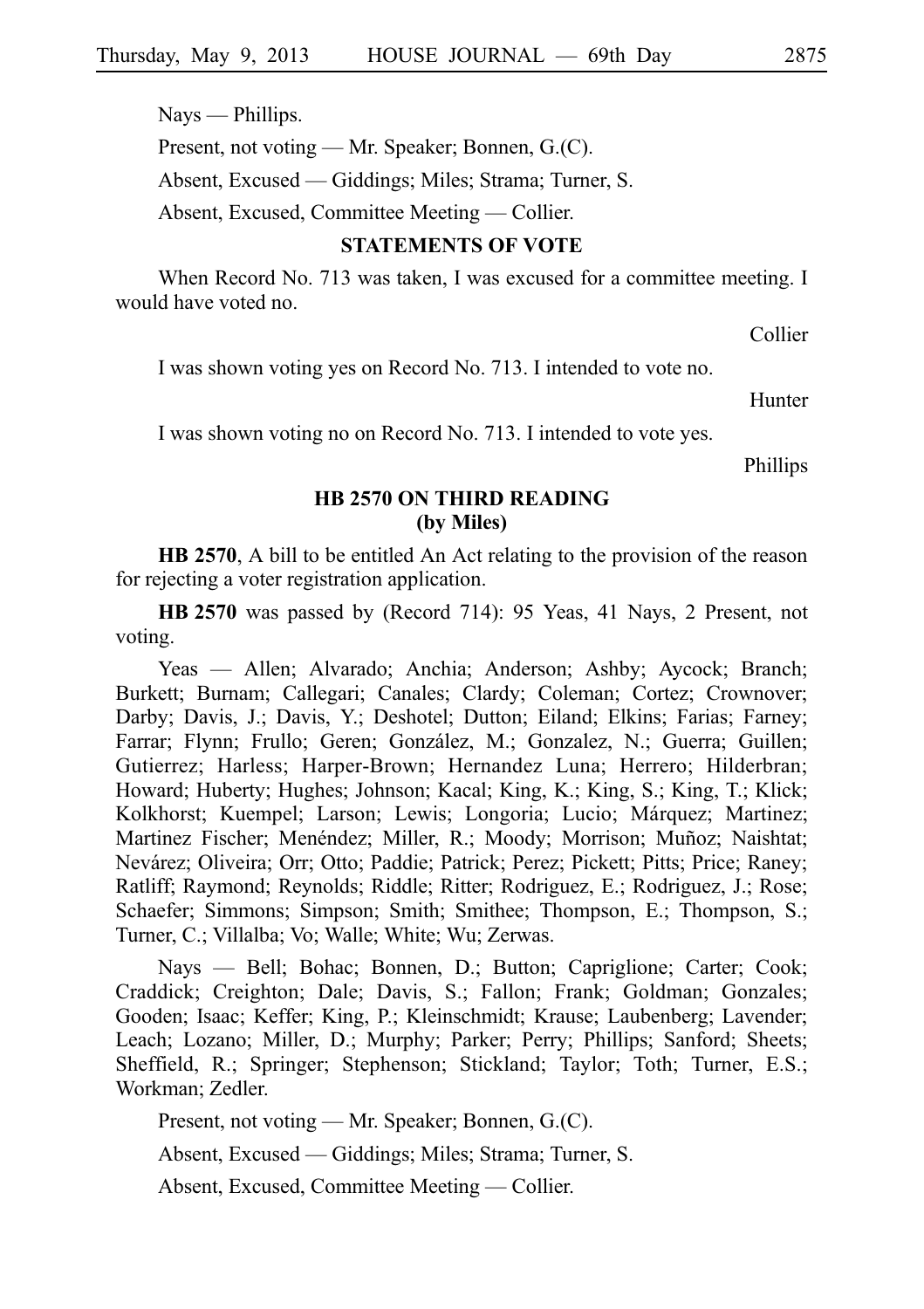| Absent — Alonzo; Dukes; Fletcher; Hunter; McClendon; Sheffield, J.;<br>Villarreal.                 |
|----------------------------------------------------------------------------------------------------|
| <b>STATEMENTS OF VOTE</b>                                                                          |
| I was shown voting yes on Record No. 714. I intended to vote no.                                   |
| Anderson                                                                                           |
| I was shown voting yes on Record No. 714. I intended to vote no.                                   |
| Callegari                                                                                          |
| When Record No. 714 was taken, I was excused for a committee meeting. I<br>would have voted yes.   |
| Collier                                                                                            |
| I was shown voting yes on Record No. 714. I intended to vote no.                                   |
| Farney                                                                                             |
| When Record No. 714 was taken, I was in the house but away from my<br>desk. I would have voted no. |
| Fletcher                                                                                           |
| I was shown voting yes on Record No. 714. I intended to vote no.                                   |
| Flynn                                                                                              |
| I was shown voting yes on Record No. 714. I intended to vote no.                                   |
| Frullo                                                                                             |
| I was shown voting yes on Record No. 714. I intended to vote no.                                   |
| <b>Harless</b>                                                                                     |
| I was shown voting yes on Record No. 714. I intended to vote no.                                   |
| Hilderbran                                                                                         |
| When Record No. 714 was taken, I was in the house but away from my<br>desk. I would have voted no. |
| Hunter                                                                                             |
| I was shown voting yes on Record No. 714. I intended to vote no.                                   |
| Price                                                                                              |
| I was shown voting yes on Record No. 714. I intended to vote no.                                   |
| Schaefer                                                                                           |
| <b>HB 3240 ON THIRD READING</b><br>(by Phillips and Fallon)                                        |

**HB 3240**, A bill to be entitled An Act relating to the penalty for delivery of certain miscellaneous substances under the Texas Controlled Substances Act.

**HBi3240** was passed by (Record 715): 118 Yeas, 13 Nays, 2 Present, not voting.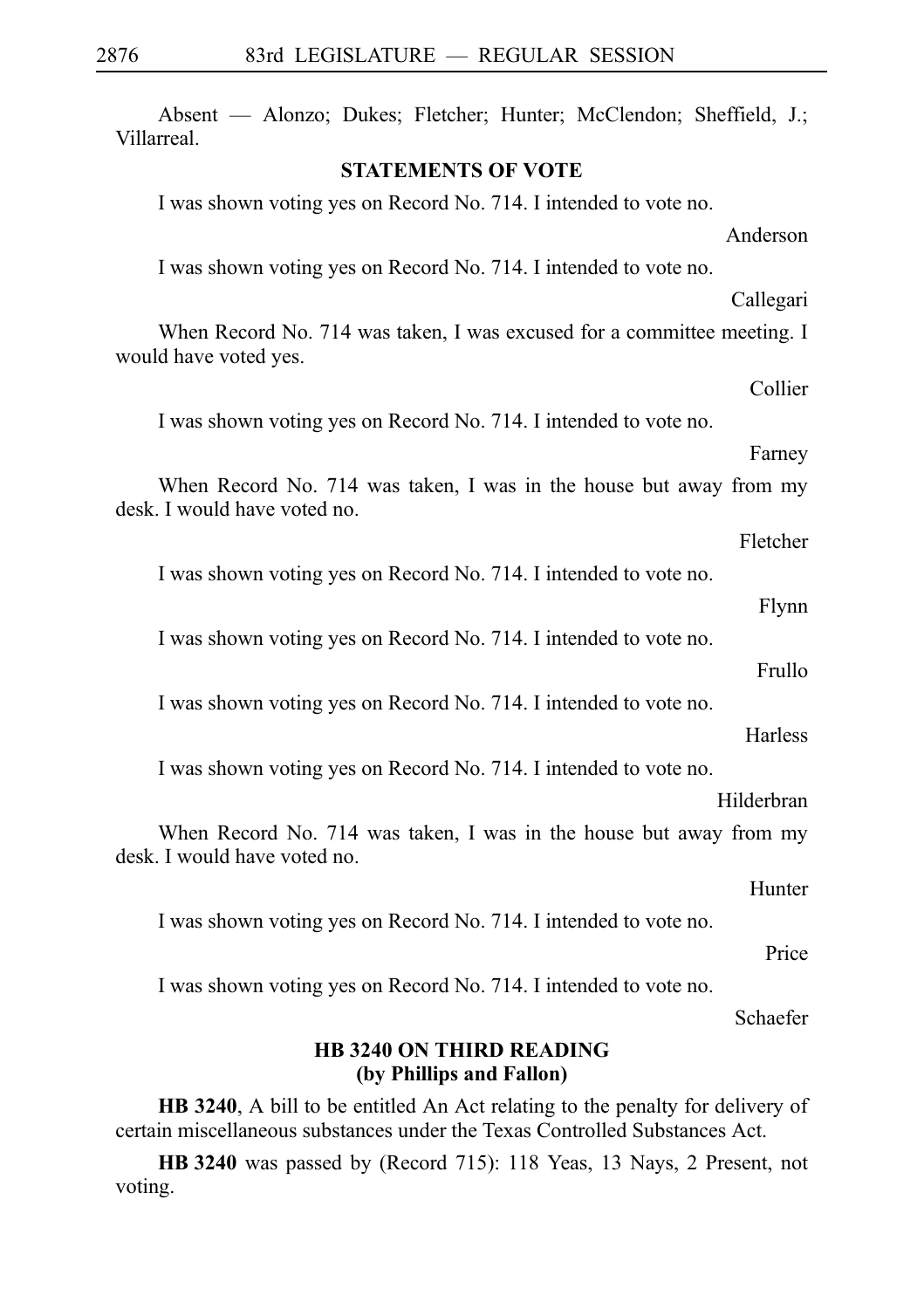Yeas — Alonzo; Anchia; Anderson; Ashby; Aycock; Bell; Bohac; Bonnen, D.; Branch; Burkett; Burnam; Button; Callegari; Capriglione; Carter; Clardy; Coleman; Cook; Cortez; Craddick; Creighton; Crownover; Dale; Darby; Davis, J.; Davis, S.; Deshotel; Dukes; Eiland; Elkins; Fallon; Farias; Farney; Farrar; Fletcher; Flynn; Frank; Frullo; Geren; Gonzales; González, M.; Gooden; Guerra; Guillen; Harless; Harper-Brown; Hernandez Luna; Herrero; Hilderbran; Howard; Huberty; Hughes; Hunter; Isaac; Kacal; King, K.; King, P.; King, S.; King, T.; Kleinschmidt; Klick; Kolkhorst; Krause; Kuempel; Larson; Laubenberg; Lavender; Leach; Longoria; Lozano; Lucio; Martinez; McClendon; Miller, D.; Miller, R.; Moody; Morrison; Muñoz; Murphy; Naishtat; Orr; Otto; Paddie; Parker; Patrick; Perry; Phillips; Pitts; Price; Raney; Ratliff; Raymond; Reynolds; Riddle; Ritter; Rodriguez, J.; Sanford; Schaefer; Sheets; Sheffield, J.; Sheffield, R.; Simmons; Smith; Smithee; Springer; Taylor; Thompson, E.; Toth; Turner, C.; Turner, E.S.; Villalba; Villarreal; Vo; White; Workman; Wu; Zedler; Zerwas.

Nays — Allen; Alvarado; Canales; Davis, Y.; Gutierrez; Márquez; Nevárez; Oliveira; Rodriguez, E.; Rose; Simpson; Thompson, S.; Walle.

Present, not voting — Mr. Speaker; Bonnen, G.(C).

Absent, Excused — Giddings; Miles; Strama; Turner, S.

Absent, Excused, Committee Meeting — Collier.

Absent — Dutton; Goldman; Gonzalez, N.; Johnson; Keffer; Lewis; Martinez Fischer; Menéndez; Perez; Pickett; Stephenson; Stickland.

### **STATEMENTS OF VOTE**

When Record No. 715 was taken, I was in the house but away from my desk. I would have voted yes.

Goldman

I was shown voting yes on Record No. 715. I intended to vote no.

M. González

When Record No. 715 was taken, I was in the house but away from my desk. I would have voted yes.

N. Gonzalez

When Record No. 715 was taken, I was in the house but away from my desk. I would have voted yes.

Martinez Fischer

When Record No. 715 was taken, I was in the house but away from my desk. I would have voted no.

Stickland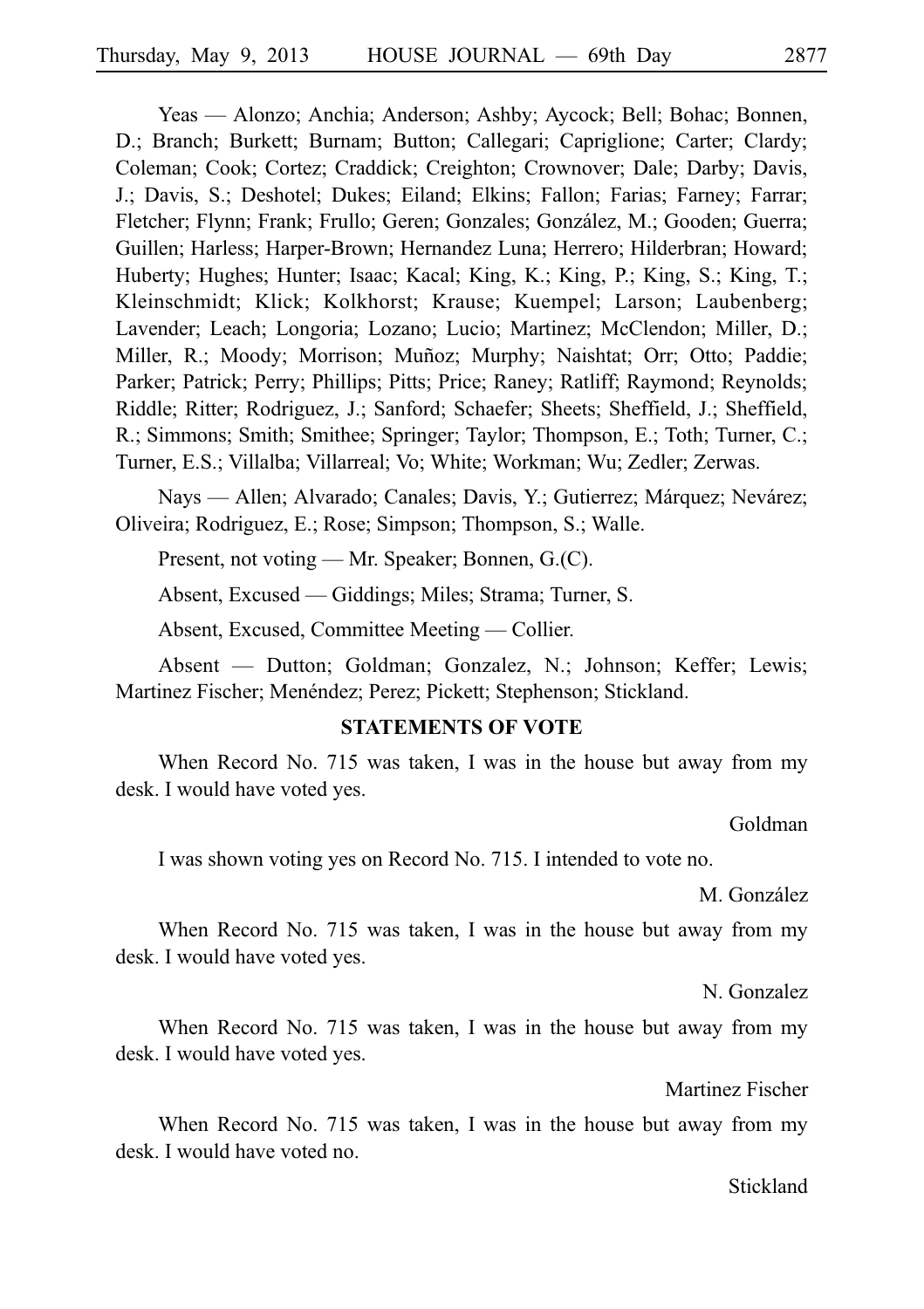# **HB 2952 ON THIRD READING (by J. Rodriguez and Collier)**

**HB 2952**, A bill to be entitled An Act relating to the period of time allowed for issuance of decisions by the commissioner of education in certain appeals against school districts.

**HB** 2952 was passed by (Record 716): 140 Yeas, 0 Nays, 2 Present, not voting.

Yeas — Allen; Alonzo; Alvarado; Anchia; Anderson; Ashby; Aycock; Bell; Bohac; Bonnen, D.; Branch; Burkett; Burnam; Button; Callegari; Canales; Capriglione; Carter; Clardy; Coleman; Cook; Craddick; Creighton; Crownover; Darby; Davis, J.; Davis, S.; Davis, Y.; Deshotel; Dukes; Dutton; Eiland; Elkins; Fallon; Farias; Farney; Farrar; Fletcher; Flynn; Frank; Frullo; Geren; Goldman; Gonzales; González, M.; Gonzalez, N.; Gooden; Guerra; Guillen; Gutierrez; Harless; Harper-Brown; Hernandez Luna; Herrero; Hilderbran; Howard; Huberty; Hughes; Hunter; Isaac; Johnson; Kacal; Keffer; King, K.; King, P.; King, S.; King, T.; Kleinschmidt; Klick; Kolkhorst; Krause; Kuempel; Larson; Laubenberg; Lavender; Leach; Lewis; Longoria; Lozano; Lucio; Márquez; Martinez; Martinez Fischer; McClendon; Menéndez; Miller, D.; Miller, R.; Moody; Morrison; Muñoz; Murphy; Naishtat; Nevárez; Oliveira; Orr; Otto; Paddie; Parker; Patrick; Perez; Perry; Phillips; Pickett; Pitts; Price; Raney; Ratliff; Raymond; Reynolds; Riddle; Ritter; Rodriguez, E.; Rodriguez, J.; Rose; Sanford; Schaefer; Sheets; Sheffield, J.; Sheffield, R.; Simmons; Simpson; Smith; Smithee; Springer; Stickland; Taylor; Thompson, E.; Thompson, S.; Toth; Turner, C.; Turner, E.S.; Villalba; Villarreal; Vo; Walle; White; Workman; Wu; Zedler; Zerwas.

Present, not voting — Mr. Speaker; Bonnen, G.(C).

Absent, Excused — Giddings; Miles; Strama; Turner, S.

Absent, Excused, Committee Meeting — Collier.

Absent — Cortez; Dale; Stephenson.

# **STATEMENTS OF VOTE**

When Record No. 716 was taken, I was excused for a committee meeting. I would have voted yes.

Collier

When Record No. 716 was taken, I was in the house but away from my desk. I would have voted yes.

Cortez

# **HB 2158 ON THIRD READING (by Goldman and Callegari)**

**HB 2158**, A bill to be entitled An Act relating to the period of ineligibility from participation in the Medicaid program by providers found liable for certain unlawful acts under the program.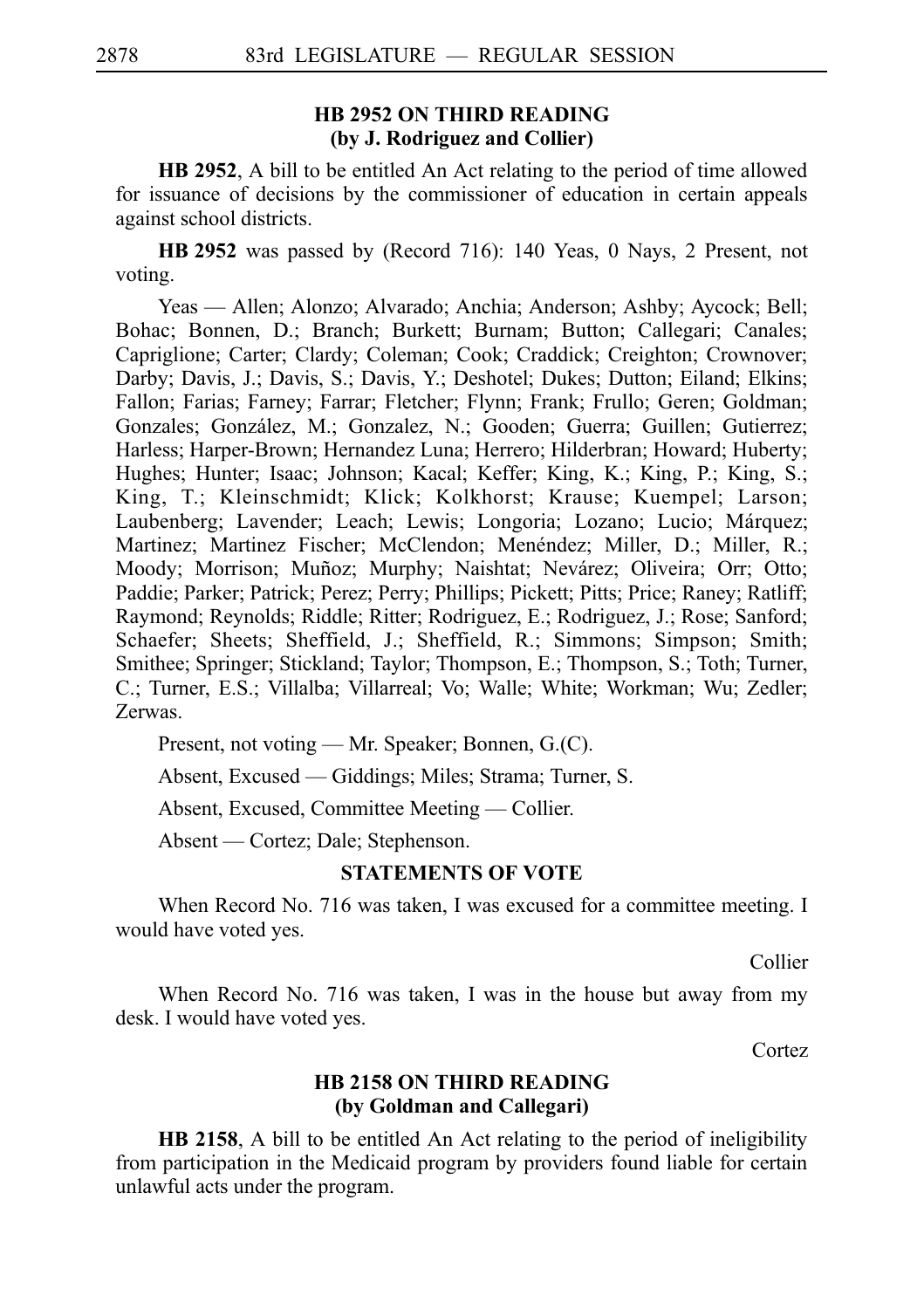**HB 2158** was passed by (Record 717): 120 Yeas, 18 Nays, 3 Present, not voting.

Yeas — Allen; Alvarado; Anderson; Ashby; Aycock; Bell; Bohac; Bonnen, D.; Branch; Burkett; Button; Callegari; Capriglione; Carter; Clardy; Cook; Craddick; Creighton; Crownover; Dale; Darby; Davis, J.; Davis, S.; Deshotel; Dukes; Eiland; Elkins; Fallon; Farney; Farrar; Fletcher; Flynn; Frank; Frullo; Geren; Goldman; Gonzales; González, M.; Gonzalez, N.; Gooden; Harless; Harper-Brown; Hernandez Luna; Herrero; Hilderbran; Howard; Huberty; Hughes; Hunter; Isaac; Kacal; Keffer; King, K.; King, P.; King, S.; King, T.; Kleinschmidt; Klick; Kolkhorst; Krause; Kuempel; Larson; Laubenberg; Lavender; Leach; Lewis; Longoria; Lozano; Lucio; Márquez; Martinez; McClendon; Menéndez; Miller, R.; Moody; Morrison; Murphy; Naishtat; Nevárez; Oliveira; Orr; Otto; Paddie; Parker; Patrick; Perez; Perry; Phillips; Pickett; Pitts; Price; Raney; Ratliff; Raymond; Reynolds; Riddle; Ritter; Rodriguez, E.; Rodriguez, J.; Sanford; Schaefer; Sheets; Sheffield, J.; Simmons; Simpson; Smith; Smithee; Springer; Stephenson; Taylor; Thompson, E.; Toth; Turner, E.S.; Villalba; Villarreal; Vo; White; Workman; Zedler; Zerwas.

Nays — Alonzo; Anchia; Burnam; Canales; Coleman; Davis, Y.; Farias; Guerra; Guillen; Gutierrez; Johnson; Martinez Fischer; Rose; Stickland; Thompson, S.; Turner, C.; Walle; Wu.

Present, not voting — Mr. Speaker; Bonnen, G.(C); Muñoz.

Absent, Excused — Giddings; Miles; Strama; Turner, S.

Absent, Excused, Committee Meeting — Collier.

Absent — Cortez; Dutton; Miller, D.; Sheffield, R.

### **STATEMENTS OF VOTE**

When Record No. 717 was taken, I was in the house but away from my desk. I would have voted yes.

Cortez

I was shown voting yes on Record No. 717. I intended to vote no.

M. González

I was shown voting present, not voting on Record No. 717. I intended to vote yes.

Muñoz

When Record No. 717 was taken, I was in the house but away from my desk. I would have voted yes.

R. Sheffield

I was shown voting no on Record No. 717. I intended to vote yes.

Stickland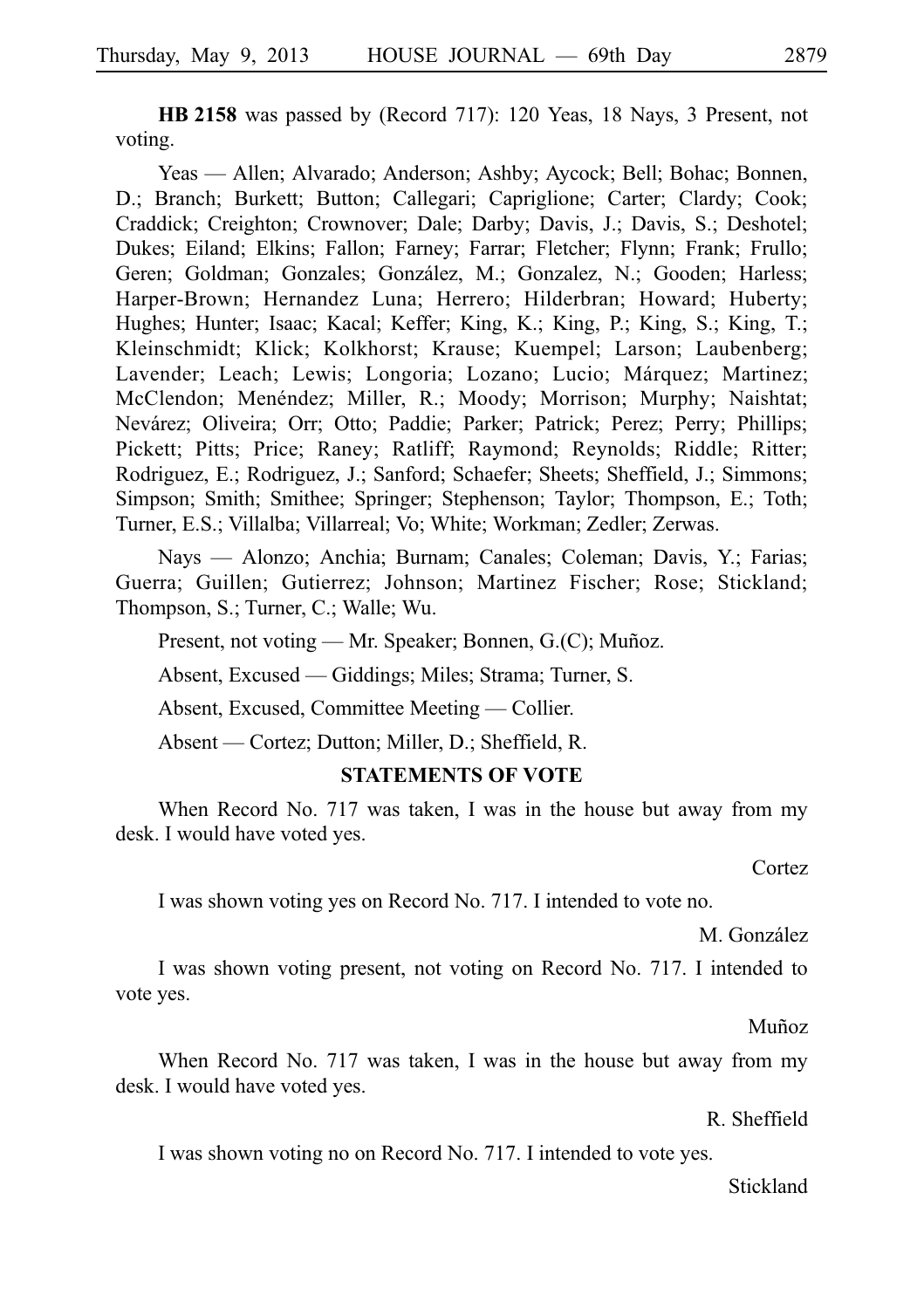# **HB 793 ON THIRD READING** (by Lozano, Zedler, R. Sheffield, Dale, Muñoz, et al.)

**HB 793**, A bill to be entitled An Act relating to the prosecution and punishment of the smuggling of persons.

**HBi793** was passed by (Record 718): 142 Yeas, 0 Nays, 2 Present, not voting.

Yeas — Allen; Alonzo; Alvarado; Anchia; Anderson; Ashby; Aycock; Bell; Bohac; Bonnen, D.; Branch; Burkett; Burnam; Button; Callegari; Canales; Capriglione; Carter; Clardy; Coleman; Cook; Cortez; Craddick; Creighton; Crownover; Dale; Darby; Davis, J.; Davis, S.; Davis, Y.; Deshotel; Dukes; Dutton; Eiland; Elkins; Fallon; Farias; Farney; Farrar; Fletcher; Flynn; Frank; Frullo; Geren; Goldman; Gonzales; González, M.; Gonzalez, N.; Gooden; Guerra; Guillen; Gutierrez; Harless; Harper-Brown; Hernandez Luna; Herrero; Hilderbran; Howard; Huberty; Hughes; Hunter; Isaac; Johnson; Kacal; Keffer; King, K.; King, P.; King, S.; King, T.; Kleinschmidt; Klick; Kolkhorst; Krause; Kuempel; Larson; Laubenberg; Lavender; Leach; Lewis; Longoria; Lozano; Lucio; Márquez; Martinez; Martinez Fischer; McClendon; Menéndez; Miller, R.; Moody; Morrison; Muñoz; Murphy; Naishtat; Nevárez; Oliveira; Orr; Otto; Paddie; Parker; Patrick; Perez; Perry; Phillips; Pickett; Pitts; Price; Raney; Ratliff; Raymond; Reynolds; Riddle; Ritter; Rodriguez, E.; Rodriguez, J.; Rose; Sanford; Schaefer; Sheets; Sheffield, J.; Sheffield, R.; Simmons; Simpson; Smith; Smithee; Springer; Stephenson; Stickland; Taylor; Thompson, E.; Thompson, S.; Toth; Turner, C.; Turner, E.S.; Villalba; Villarreal; Vo; Walle; White; Workman; Wu; Zedler; Zerwas.

Present, not voting — Mr. Speaker; Bonnen, G.(C).

Absent, Excused — Giddings; Miles; Strama; Turner, S.

Absent, Excused, Committee Meeting — Collier.

Absent — Miller, D.

# **HB 30 ON THIRD READING (by Branch, et al.)**

**HB 30**, A bill to be entitled An Act relating to measures to facilitate the transfer of students within the public higher education system and the timely graduation of students from public institutions of higher education.

### **Amendment No. 1**

Representative Wu offered the following amendment to **HB 30**:

Amend **HB 30** (second reading engrossment) on third reading by adding the following appropriately numbered SECTIONS to the bill and renumbering subsequent SECTIONS of the bill appropriately:

SECTION \_\_\_\_. The heading to Section 51.968, Education Code, is amended to read as follows: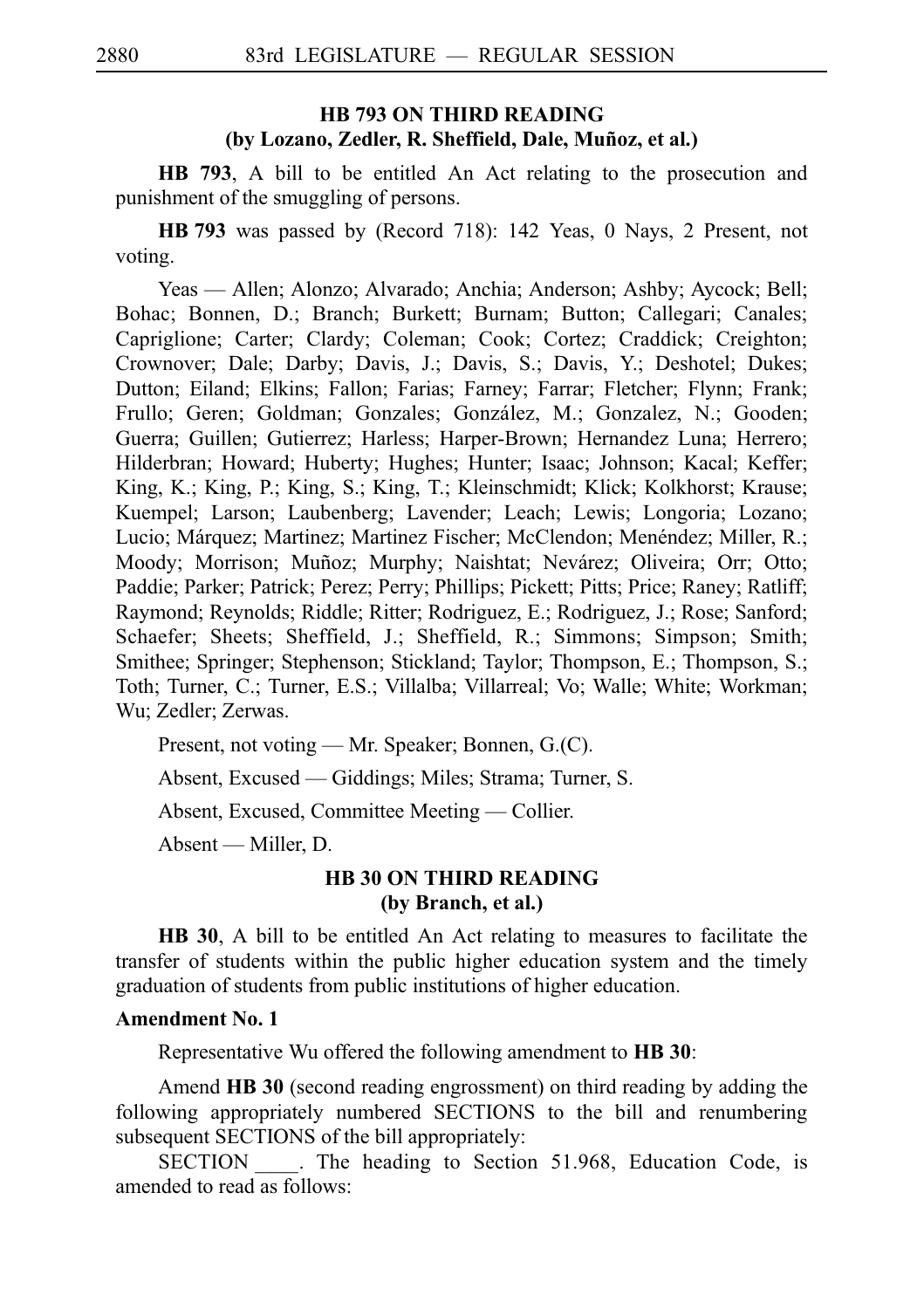Sec. 51.968. ALTERNATE METHODS FOR EARNING UNDERGRADUATE COURSE CREDIT [FOR HIGH SCHOOL STUDENTS COMPLETING POSTSECONDARY LEVEL PROGRAM].

SECTION Section 51.968(a)(4), Education Code, is amended to read as follows:

(4) "Institution of higher education" has the meaning assigned  $[$  means an institution of higher education, as defined<sup>1</sup> by Section 61.003<sup>[</sup>, that offers freshman-level courses].

SECTION Section 51.968, Education Code, is amended by adding Subsections  $(a-1)$ ,  $(a-2)$ ,  $(a-3)$ ,  $(d-1)$ , and  $(f-1)$  and amending Subsections  $(b)$ ,  $(c)$ , and (e) to read as follows:

 $(a-1)$  This section applies only to an institution of higher education that offers freshman-level and sophomore-level courses.

 $(a-2)$  To maximize opportunities for students to earn undergraduate course credit at the institution, each institution of higher education may develop and administer one or more institution-specific examinations or assessments by which entering or current undergraduate students may earn freshman-level or sophomore-level course credit in the same manner as an entering freshman student may earn course credit through a CLEP examination or advanced placement examination. The institution may charge students a reasonable fee for taking an examination or assessment described by this subsection. The institution may develop and administer examinations or assessments for course credit for as many freshman-level and sophomore-level courses as practicable and may develop those examinations or assessments using source material from other institutions of higher education.

 $(a-3)$  Each institution of higher education that ceases to offer credit through the College-Level Examination Program or the Advanced Placement Program for a specific course shall offer credit for the course through an institution-specific examination or assessment administered under Subsection (a-2).

(b) Each institution of higher education [that offers freshman-level courses] shall adopt and implement a policy to grant [undergraduate] course credit for freshman-level and sophomore-level courses to undergraduate [entering] freshman] students who have:

(1) successfully completed the International Baccalaureate Diploma Program;

 $(2)$ [, who have] achieved required scores on one or more examinations in the Advanced Placement Program or the College-Level Examination Program;

 $(3)$ [, or who have] successfully completed one or more courses offered through concurrent enrollment in high school and at an institution of higher education; or

 $\overline{(4)}$  achieved required scores on one or more institution-specific examinations or assessments administered by the institution under Subsection  $(a-2)$ .

 $(c)$  In the policy, the institution shall: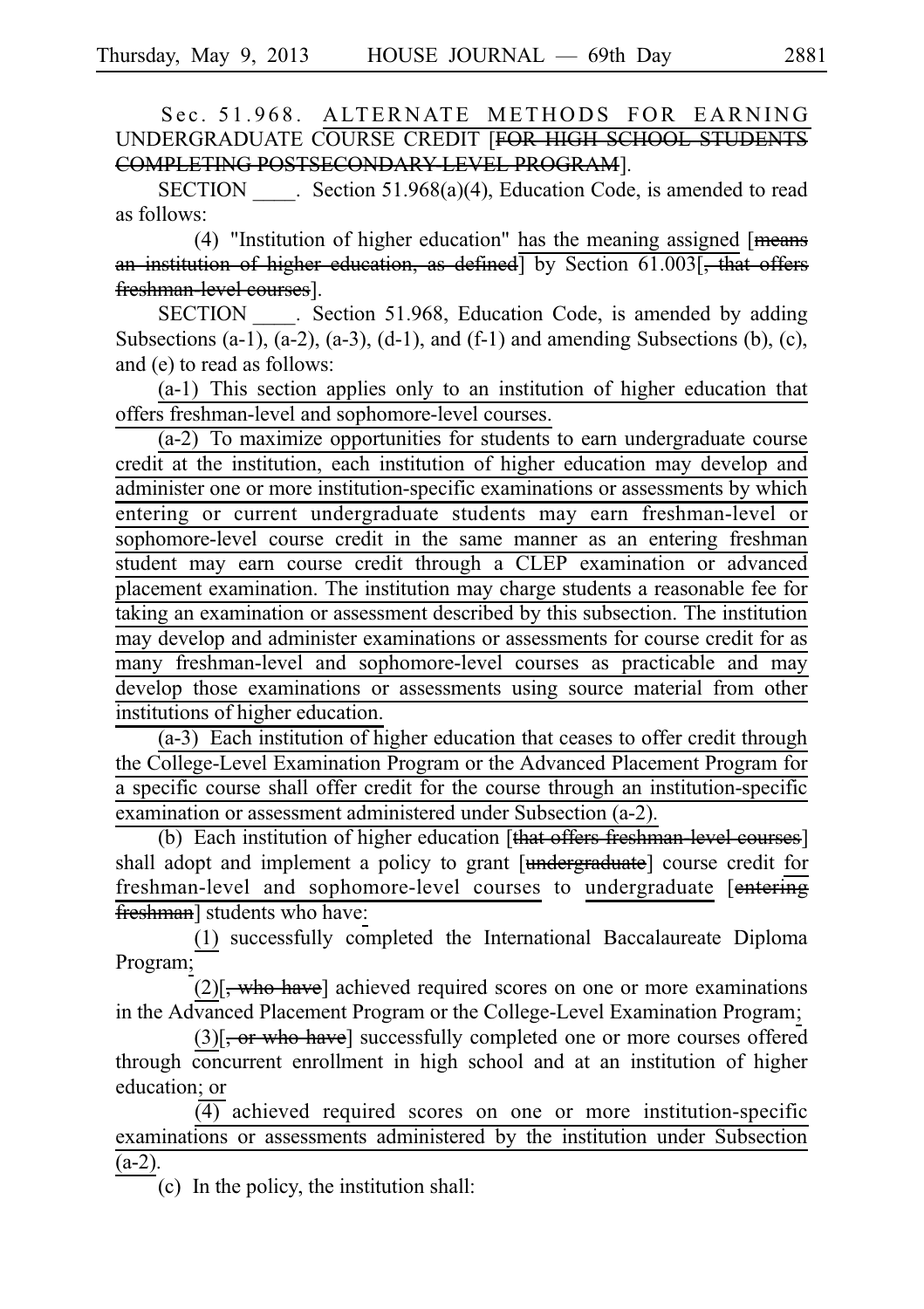$(1)$  establish the institution's conditions for granting course credit, including the minimum required scores on CLEP examinations, Advanced Placement examinations,  $[\overline{and}]$  examinations for courses constituting the International Baccalaureate Diploma Program, and institution-specific examinations or assessments administered by the institution under Subsection  $(a-2)$ ; and

(2) based on the correlations identified under Subsections  $[\text{Subsection}]$ (f) and (f-1), identify the specific freshman-level or sophomore-level course credit or other academic requirements of the institution, including the number of semester credit hours or other course credit, that the institution will grant to a student who successfully completes a course or program or achieves a required score on an examination or assessment as described by Subsection (b) [the diploma program, who successfully completes a course through concurrent enrollment, or who achieves required scores on CLEP examinations or Advanced Placement examinations].

 $(d-1)$  Each institution of higher education shall:

 $(1)$  report to the coordinating board:

 $\overline{(A)}$  a list of courses for which the institution offers undergraduate students the opportunity to earn course credit through an institution-specific examination or assessment;

 $(B)$  the institution's policy adopted under this section; and

 $(C)$  any fee charged for an examination or assessment administered under Subsection (a-2); and

 $(2)$  include a copy of the list, policy, and applicable fee schedule with the institution's undergraduate student application materials, including application materials available on the institution's Internet website.

 $(e)$  On request of an applicant for admission as an entering undergraduate student [freshman], an institution of higher education, based on information provided by the applicant, shall determine and notify the applicant regarding:

 $(1)$  the amount and type of any course credit that would or could be granted to the applicant under the policy; and

 $(2)$  any other academic requirement that the applicant would satisfy under the policy.

 $(f-1)$  An institution of higher education shall:

 $(1)$  identify correlations between the subject matter and content of courses offered by the institution and the subject matter and content of institution-specific examinations or assessments administered by the institution under Subsection (a-2); and

 $(2)$  make that information available to the public on the institution's Internet website in a manner that conforms to the requirements of Section 51.974.

SECTION The change in law made by this Act to Section 51.968, Education Code, applies beginning with the 2014-2015 academic year. An academic year occurring before that academic year is covered by the law in effect immediately before the effective date of this Act, and that law is continued in effect for that purpose.

Amendment No. 1 was adopted.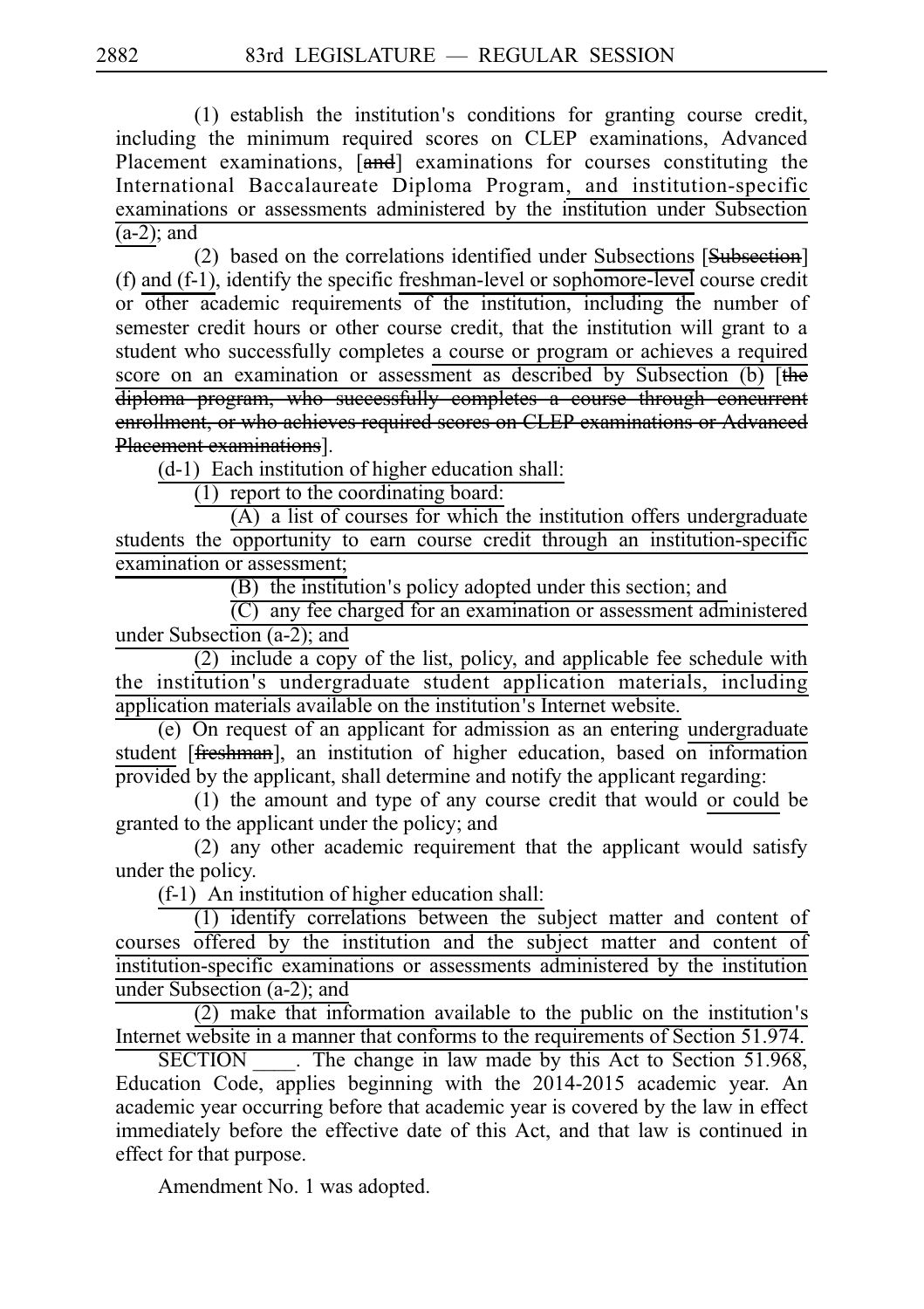**HB 30**, as amended, was passed by (Record 719): 136 Yeas, 0 Nays, 2 Present, not voting.

Yeas — Allen; Alonzo; Alvarado; Anchia; Anderson; Ashby; Aycock; Bell; Bohac; Bonnen, D.; Branch; Burkett; Burnam; Button; Callegari; Canales; Capriglione; Carter; Clardy; Cook; Craddick; Crownover; Dale; Darby; Davis, J.; Davis, S.; Davis, Y.; Deshotel; Dukes; Dutton; Eiland; Elkins; Fallon; Farias; Farney; Farrar; Fletcher; Flynn; Frank; Frullo; Geren; Goldman; Gonzales; Gonzalez, N.; Gooden; Guerra; Guillen; Gutierrez; Harless; Harper-Brown; Hernandez Luna; Herrero; Hilderbran; Howard; Huberty; Hughes; Hunter; Isaac; Johnson; Kacal; Keffer; King, K.; King, P.; King, S.; Kleinschmidt; Klick; Kolkhorst; Krause; Kuempel; Larson; Laubenberg; Lavender; Leach; Lewis; Longoria; Lozano; Lucio; Márquez; Martinez; Martinez Fischer; Menéndez; Miller, D.; Miller, R.; Moody; Morrison; Muñoz; Murphy; Naishtat; Nevárez; Oliveira; Orr; Otto; Paddie; Parker; Patrick; Perez; Perry; Phillips; Pickett; Pitts; Price; Raney; Ratliff; Raymond; Reynolds; Riddle; Ritter; Rodriguez, J.; Rose; Sanford; Schaefer; Sheets; Sheffield, J.; Sheffield, R.; Simmons; Simpson; Smith; Smithee; Springer; Stephenson; Stickland; Taylor; Thompson, E.; Thompson, S.; Toth; Turner, C.; Turner, E.S.; Villalba; Villarreal; Vo; Walle; White; Workman; Wu; Zedler; Zerwas.

Present, not voting — Mr. Speaker; Bonnen, G.(C).

Absent, Excused — Giddings; Miles; Strama; Turner, S.

Absent, Excused, Committee Meeting — Collier.

Absent — Coleman; Cortez; Creighton; González, M.; King, T.; McClendon; Rodriguez, E.

## **STATEMENTS OF VOTE**

When Record No. 719 was taken, I was in the house but away from my desk. I would have voted yes.

Creighton

When Record No. 719 was taken, my vote failed to register. I would have voted yes.

M. González

When Record No. 719 was taken, I was in the house but away from my desk. I would have voted yes.

McClendon

#### **BILLS AND RESOLUTIONS SIGNED BY THE SPEAKER**

Notice was given at this time that the speaker had signed bills and resolutions in the presence of the house (see the addendum to the daily journal, Signed by the Speaker, Senate List No. 24).

(Collier now present)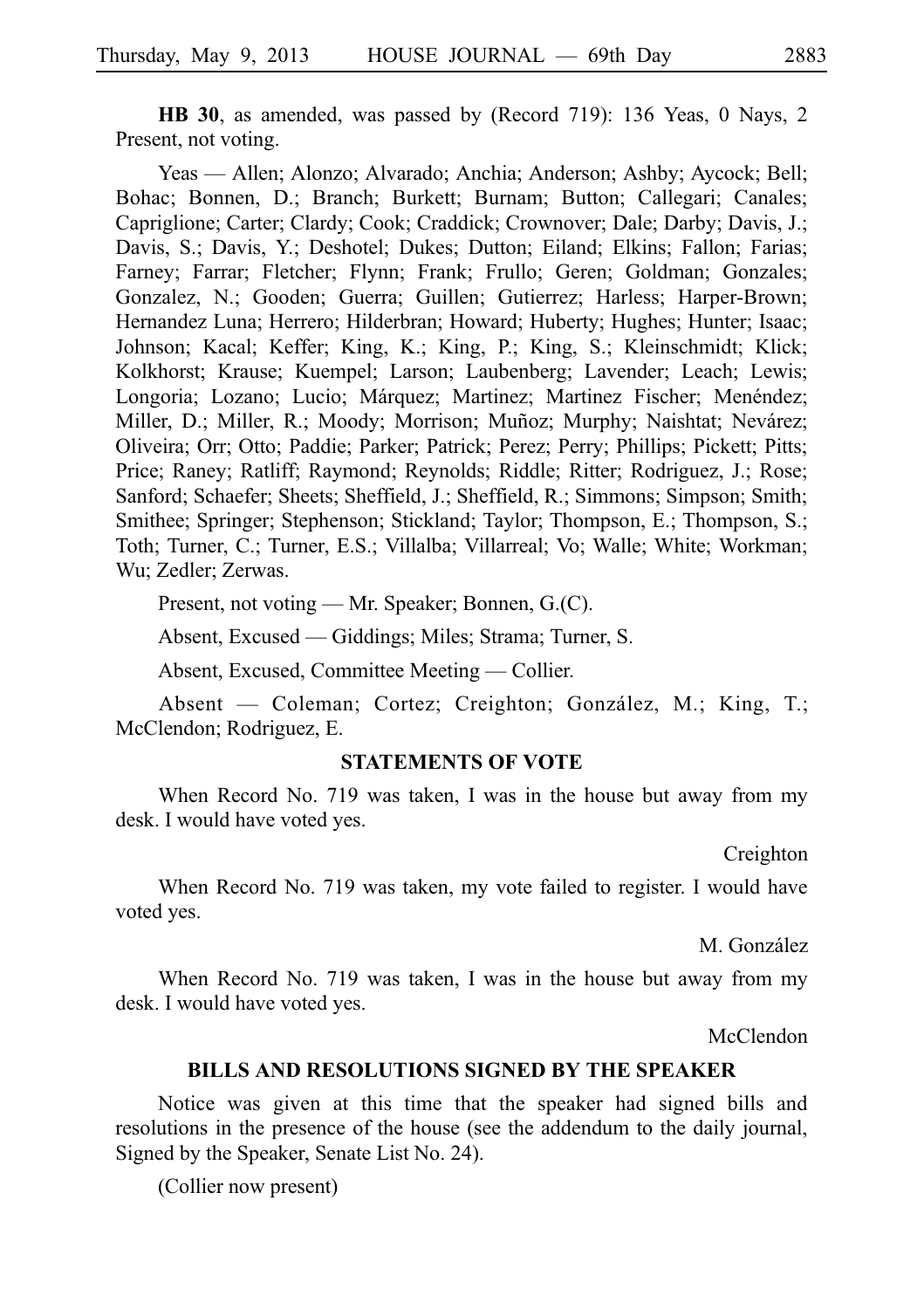#### **COMMITTEE MEETING ANNOUNCEMENT**

The following committee meeting was announced:

Criminal Jurisprudence, 1:25 p.m. today, 3W.15, for a formal meeting, to consider previously posted business.

#### **RECESS**

At 12:19 p.m., the chair announced that the house would stand recessed until 1:40 p.m. today.

#### **AFTERNOON SESSION**

The house met at 1:40 p.m. and was called to order by the speaker pro tempore.

## **HB 3648 ON THIRD READING (by Harper-Brown)**

**HB 3648**, A bill to be entitled An Act relating to compliance with certain terms in the performance of state purchasing contracts.

**HB** 3648 was passed by (Record 720): 141 Yeas, 0 Nays, 2 Present, not voting.

Yeas — Allen; Alonzo; Alvarado; Anchia; Anderson; Ashby; Aycock; Bell; Bohac; Bonnen, G.; Branch; Burkett; Burnam; Button; Callegari; Canales; Capriglione; Carter; Clardy; Coleman; Collier; Cook; Craddick; Creighton; Crownover; Dale; Darby; Davis, J.; Davis, S.; Davis, Y.; Deshotel; Dukes; Dutton; Eiland; Elkins; Fallon; Farias; Farney; Farrar; Fletcher; Flynn; Frank; Frullo; Geren; Goldman; Gonzales; González, M.; Gonzalez, N.; Gooden; Guerra; Guillen; Gutierrez; Harless; Harper-Brown; Hernandez Luna; Herrero; Hilderbran; Howard; Huberty; Hughes; Hunter; Isaac; Johnson; Kacal; Keffer; King, K.; King, P.; King, S.; King, T.; Kleinschmidt; Klick; Krause; Kuempel; Larson; Laubenberg; Lavender; Leach; Lewis; Longoria; Lozano; Lucio; Márquez; Martinez; Martinez Fischer; McClendon; Menéndez; Miller, D.; Miller, R.; Moody; Morrison; Muñoz; Murphy; Naishtat; Nevárez; Oliveira; Orr; Otto; Paddie; Parker; Patrick; Perez; Perry; Phillips; Pickett; Pitts; Raney; Ratliff; Raymond; Reynolds; Riddle; Ritter; Rodriguez, E.; Rodriguez, J.; Rose; Sanford; Schaefer; Sheets; Sheffield, J.; Sheffield, R.; Simmons; Simpson; Smith; Smithee; Springer; Stephenson; Stickland; Taylor; Thompson, E.; Thompson, S.; Toth; Turner, C.; Turner, E.S.; Villalba; Villarreal; Vo; Walle; White; Workman; Wu; Zedler; Zerwas.

Present, not voting — Mr. Speaker; Bonnen, D.(C).

Absent, Excused — Giddings; Miles; Strama; Turner, S.

Absent — Cortez; Kolkhorst; Price.

# **HB 1878 ON THIRD READING (by McClendon, Riddle, Geren, et al.)**

**HB 1878**, A bill to be entitled An Act relating to the allocation of certain revenue to the Texas rail relocation and improvement fund.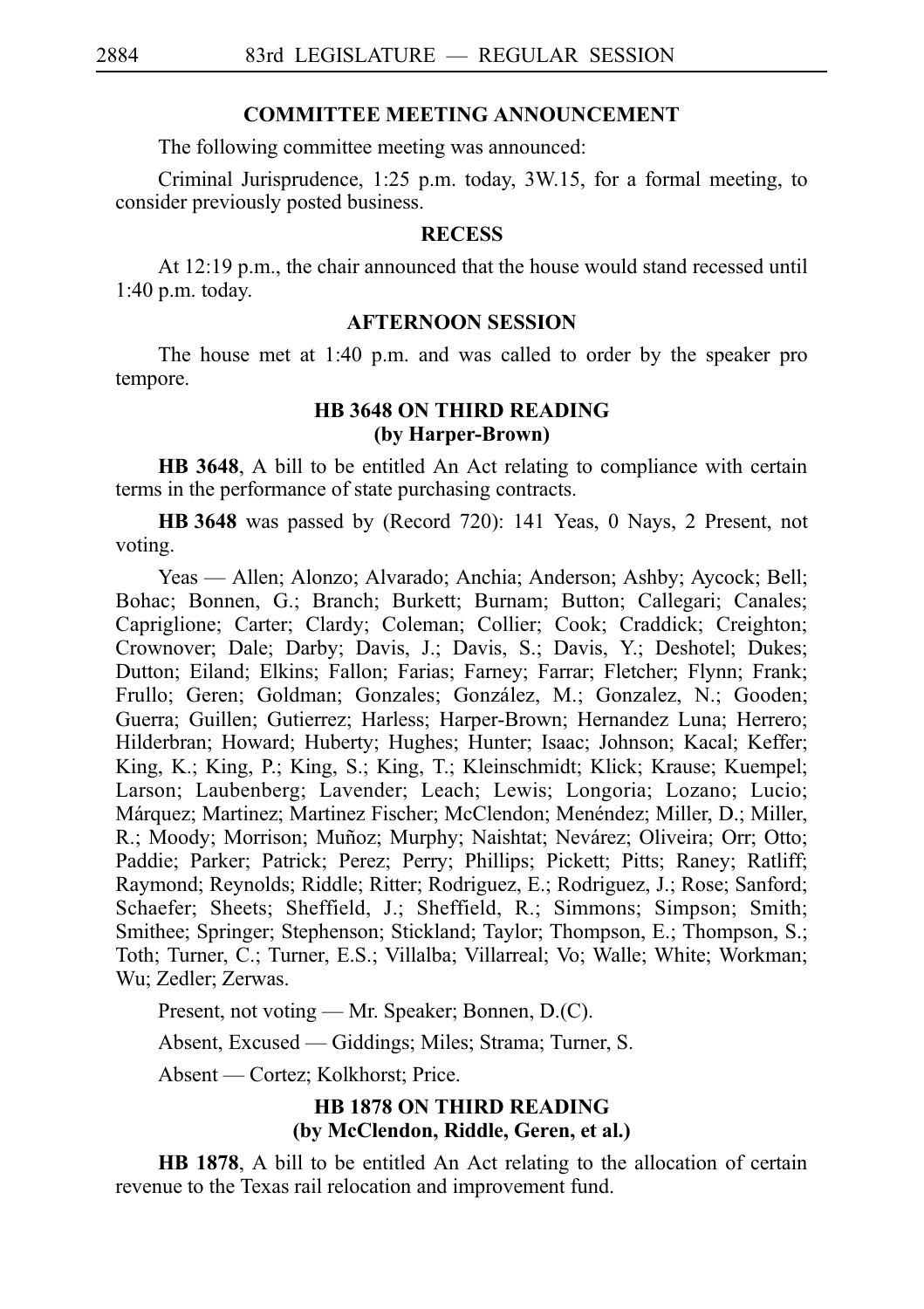## **Amendment No. 1**

Representative McClendon offered the following amendment to **HBi1878**:

Amend **HB 1878** (house committee report) as follows:

(1) Strike SECTION 1 of the bill and renumber subsequent SECTIONS of the bill accordingly.

(2) Strike page 2, lines  $1-16$  and substitute the following:

 $(b-2)$  The comptroller shall establish a record of the amount of the fees deposited to the credit of the Texas Mobility Fund under Subsection (b-1) and shall monitor transfers to and from the Texas emissions reduction plan fund.  $\overline{On}$ or before the fifth workday of each month, the Texas Department of Transportation [department] shall remit to the comptroller for deposit to the credit of the Texas emissions reduction plan fund an amount of money, not to exceed [equal to] the amount of the fees deposited by the comptroller to the credit of the Texas Mobility Fund under Subsection (b-1) in the preceding month, the comptroller determines is necessary to meet amounts appropriated from the Texas emissions reduction plan fund or, after consultation with the Texas Commission on Environmental Quality, if a fee is imposed on stationary sources in a county located in a nonattainment area as provided by 42 U.S.C. Section 7511d, an amount of money not to exceed the amount of the total of fees attributable to applicants for titles, other than the state or political subdivisions of the state, who reside in a county located in a nonattainment area or in an affected county, as described by Subsection (a)(1). The Texas Department of Transportation [department] shall use for remittance to the comptroller as required by this subsection money in the state highway fund that is not required to be used for a purpose specified by Section 7-a, Article VIII, Texas Constitution, and may not use for that remittance money received by this state under the congestion mitigation and air quality improvement program established under 23 U.S.C. Section 149. The Texas Transportation Commission may designate for congestion mitigation projects or for deposit to the Texas rail relocation and improvement fund eligible amounts retained in the state highway fund because the amounts were not required to be remitted under this subsection on the condition that the Texas Commission on Environmental Quality, after a public hearing, finds that the use of the funds for those purposes will be at least as effective as other eligible uses of those funds under the Texas emissions reduction plan in maintaining or attaining compliance with the federal Clean Air Act and notifies the Texas Transportation Commission of that finding. Unless that condition is met, the amounts shall be deposited to the credit of the Texas emissions reduction plan fund. The Texas Commission on Environmental Quality by rule shall adopt criteria for making the finding required by this subsection.

Amendment No. 1 was adopted.

**HB 1878**, as amended, was passed by (Record 721): 81 Yeas, 59 Nays, 2 Present, not voting.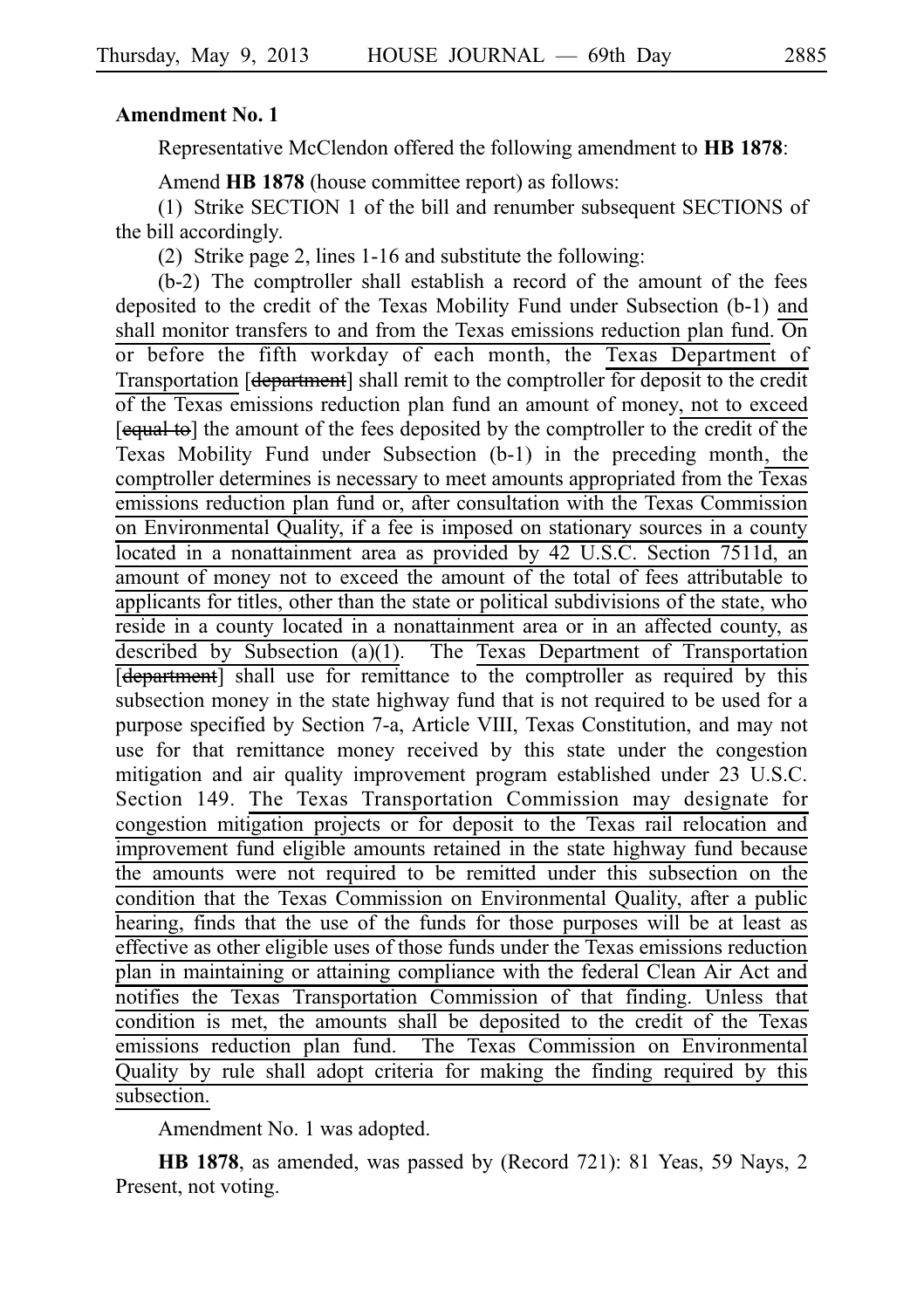Yeas — Allen; Alonzo; Alvarado; Anchia; Burkett; Burnam; Callegari; Canales; Carter; Coleman; Collier; Cook; Crownover; Davis, J.; Davis, Y.; Deshotel; Dukes; Dutton; Eiland; Farias; Farney; Farrar; Fletcher; Frank; Geren; González, M.; Gonzalez, N.; Gooden; Guerra; Guillen; Gutierrez; Harless; Harper-Brown; Hernandez Luna; Herrero; Howard; Huberty; Hunter; Johnson; Kacal; Keffer; King, K.; King, P.; King, T.; Klick; Kolkhorst; Kuempel; Laubenberg; Lozano; Lucio; Márquez; Martinez; Martinez Fischer; McClendon; Menéndez; Moody; Morrison; Muñoz; Murphy; Naishtat; Nevárez; Oliveira; Otto; Patrick; Perez; Phillips; Pickett; Pitts; Raney; Raymond; Reynolds; Riddle; Ritter; Rodriguez, E.; Rodriguez, J.; Rose; Sheffield, J.; Turner, C.; Villarreal; Walle; Wu.

Nays — Ashby; Aycock; Bell; Bohac; Bonnen, G.; Branch; Button; Capriglione; Clardy; Craddick; Creighton; Dale; Darby; Davis, S.; Elkins; Fallon; Flynn; Frullo; Goldman; Gonzales; Hilderbran; Hughes; Isaac; King, S.; Kleinschmidt; Krause; Larson; Lavender; Leach; Lewis; Miller, D.; Miller, R.; Orr; Paddie; Parker; Perry; Price; Ratliff; Sanford; Schaefer; Sheets; Sheffield, R.; Simmons; Simpson; Smith; Smithee; Springer; Stephenson; Stickland; Taylor; Thompson, E.; Thompson, S.; Toth; Turner, E.S.; Villalba; White; Workman; Zedler; Zerwas.

Present, not voting — Mr. Speaker; Bonnen, D.(C).

Absent, Excused — Giddings; Miles; Strama; Turner, S.

Absent — Anderson; Cortez; Longoria; Vo.

#### **STATEMENTS OF VOTE**

When Record No. 721 was taken, I was in the house but away from my desk. I would have voted no.

Anderson

I was shown voting yes on Record No. 721. I intended to vote no.

Frank

I was shown voting yes on Record No. 721. I intended to vote no.

Kacal

I was shown voting no on Record No. 721. I intended to vote yes.

Larson

I was shown voting yes on Record No. 721. I intended to vote no.

Laubenberg

## **HB 724 ON THIRD READING (by Guillen, Herrero, and Lozano)**

**HB 724**, A bill to be entitled An Act relating to the creation of a commission to study unclaimed land grant mineral proceeds.

**HBi724** was passed by (Record 722): 137 Yeas, 1 Nays, 2 Present, not voting.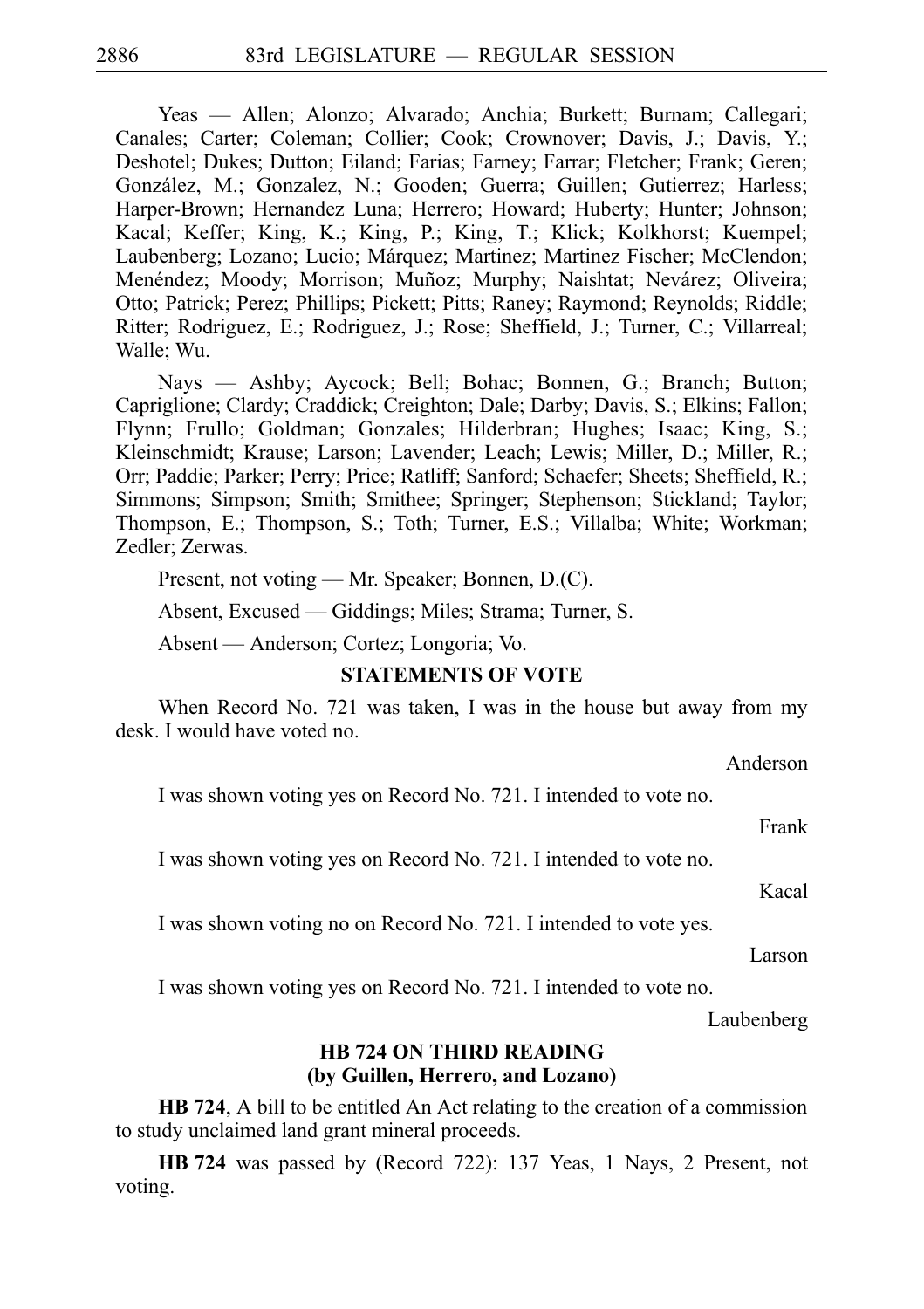Yeas — Allen; Alonzo; Alvarado; Anchia; Anderson; Ashby; Aycock; Bell; Bohac; Bonnen, G.; Branch; Burkett; Burnam; Button; Callegari; Canales; Capriglione; Carter; Clardy; Coleman; Collier; Cook; Craddick; Creighton; Crownover; Dale; Darby; Davis, J.; Davis, S.; Davis, Y.; Deshotel; Dukes; Dutton; Eiland; Elkins; Fallon; Farias; Farney; Farrar; Fletcher; Flynn; Frank; Frullo; Geren; Goldman; Gonzales; González, M.; Gonzalez, N.; Gooden; Guerra; Guillen; Gutierrez; Harless; Harper-Brown; Hernandez Luna; Herrero; Hilderbran; Howard; Huberty; Hughes; Hunter; Isaac; Johnson; Kacal; Keffer; King, K.; King, P.; King, S.; King, T.; Kleinschmidt; Klick; Kolkhorst; Krause; Kuempel; Larson; Laubenberg; Lavender; Leach; Lewis; Lucio; Martinez; Martinez Fischer; McClendon; Menéndez; Miller, D.; Miller, R.; Moody; Morrison; Muñoz; Murphy; Naishtat; Nevárez; Oliveira; Orr; Otto; Paddie; Parker; Patrick; Perez; Perry; Phillips; Pickett; Pitts; Price; Ratliff; Raymond; Reynolds; Ritter; Rodriguez, E.; Rodriguez, J.; Rose; Sanford; Schaefer; Sheets; Sheffield, J.; Sheffield, R.; Simpson; Smith; Smithee; Springer; Stephenson; Stickland; Taylor; Thompson, E.; Thompson, S.; Toth; Turner, C.; Turner, E.S.; Villalba; Villarreal; Vo; Walle; White; Workman; Wu; Zedler; Zerwas.

Nays — Riddle.

Present, not voting — Mr. Speaker; Bonnen, D.(C).

Absent, Excused — Giddings; Miles; Strama; Turner, S.

Absent — Cortez; Longoria; Lozano; Márquez; Raney; Simmons.

# **HB 1966 ON THIRD READING (by Deshotel)**

**HB 1966**, A bill to be entitled An Act relating to a project that may be undertaken by certain development corporations in connection with infrastructure improvements necessary for municipal area development and revitalization.

**HBi1966** was passed by (Record 723): 140 Yeas, 1 Nays, 2 Present, not voting.

Yeas — Allen; Alonzo; Alvarado; Anchia; Anderson; Ashby; Aycock; Bell; Bohac; Bonnen, G.; Branch; Burkett; Burnam; Button; Callegari; Canales; Capriglione; Carter; Clardy; Coleman; Collier; Cook; Craddick; Creighton; Crownover; Dale; Darby; Davis, J.; Davis, S.; Davis, Y.; Deshotel; Dukes; Dutton; Eiland; Elkins; Fallon; Farias; Farney; Farrar; Fletcher; Flynn; Frank; Frullo; Geren; Goldman; Gonzales; González, M.; Gonzalez, N.; Gooden; Guerra; Guillen; Gutierrez; Harless; Harper-Brown; Hernandez Luna; Herrero; Hilderbran; Howard; Huberty; Hughes; Hunter; Isaac; Johnson; Kacal; Keffer; King, K.; King, P.; King, S.; King, T.; Kleinschmidt; Klick; Kolkhorst; Krause; Kuempel; Larson; Laubenberg; Lavender; Leach; Lewis; Longoria; Lozano; Lucio; Márquez; Martinez; Martinez Fischer; McClendon; Menéndez; Miller, D.; Miller, R.; Moody; Morrison; Muñoz; Murphy; Naishtat; Nevárez; Oliveira; Orr; Otto; Paddie; Parker; Patrick; Perez; Perry; Phillips; Pickett; Pitts; Price; Ratliff; Raymond; Reynolds; Riddle; Ritter; Rodriguez, J.; Rose; Schaefer; Sheets; Sheffield, J.; Sheffield, R.; Simmons; Simpson; Smith; Smithee; Springer;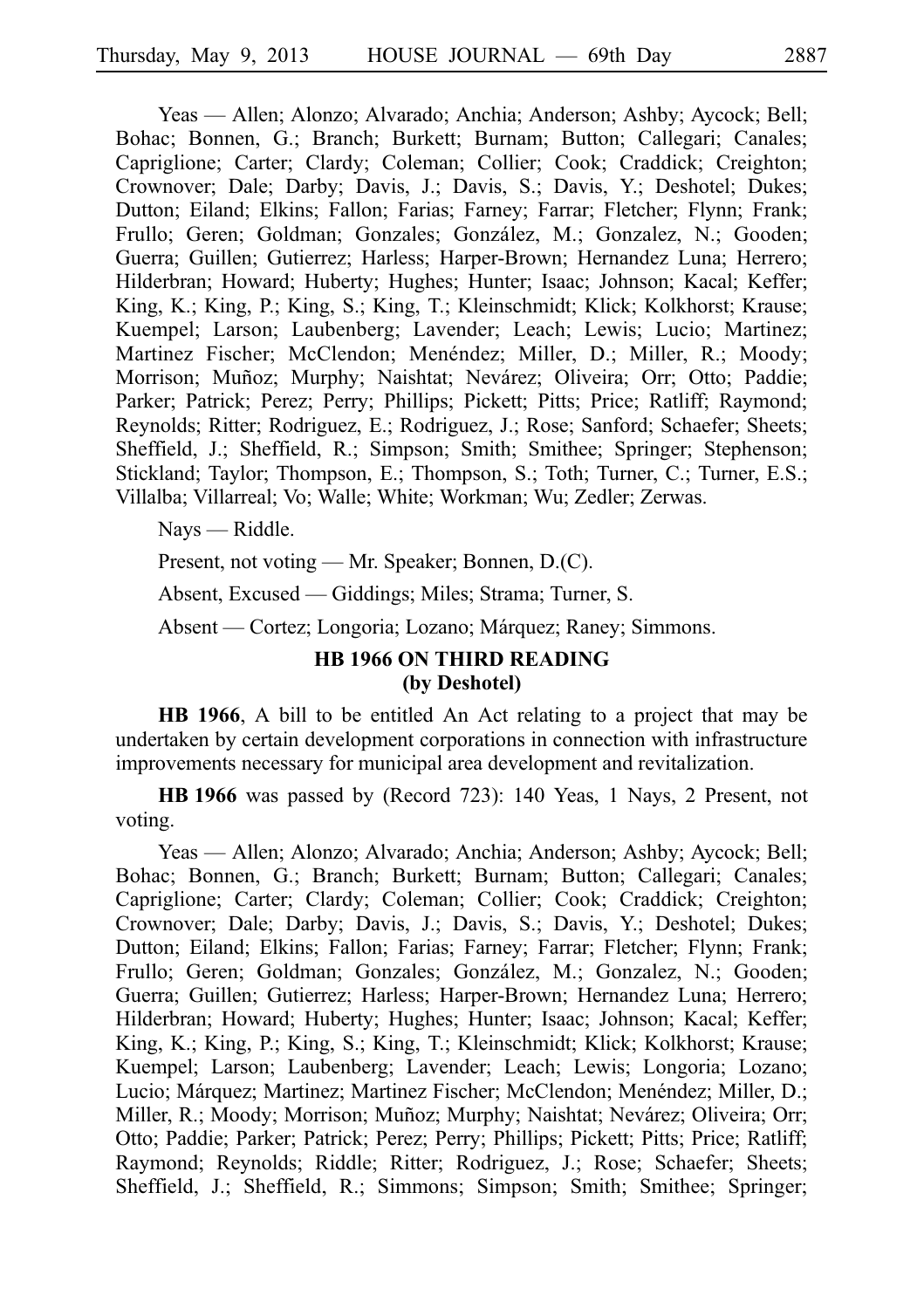Stephenson; Stickland; Taylor; Thompson, E.; Thompson, S.; Toth; Turner, C.; Turner, E.S.; Villalba; Villarreal; Vo; Walle; White; Workman; Wu; Zedler; Zerwas.

Nays — Sanford.

Present, not voting — Mr. Speaker; Bonnen, D.(C).

Absent, Excused — Giddings; Miles; Strama; Turner, S.

Absent — Cortez; Raney; Rodriguez, E.

# **HB 2090 ON THIRD READING (by Canales)**

**HB 2090**, A bill to be entitled An Act relating to a written statement made by an accused as a result of custodial interrogation.

**HB** 2090 was passed by (Record 724): 139 Yeas, 4 Nays, 2 Present, not voting.

Yeas — Allen; Alonzo; Alvarado; Anchia; Anderson; Ashby; Aycock; Bell; Bohac; Bonnen, G.; Branch; Burkett; Burnam; Button; Callegari; Canales; Capriglione; Carter; Clardy; Coleman; Collier; Cook; Cortez; Craddick; Creighton; Crownover; Dale; Darby; Davis, J.; Davis, S.; Davis, Y.; Deshotel; Dukes; Dutton; Eiland; Elkins; Fallon; Farias; Farney; Farrar; Fletcher; Flynn; Frank; Frullo; Geren; Goldman; Gonzales; González, M.; Gonzalez, N.; Gooden; Guerra; Guillen; Gutierrez; Harless; Harper-Brown; Hernandez Luna; Herrero; Hilderbran; Howard; Huberty; Hughes; Hunter; Isaac; Johnson; Kacal; Keffer; King, P.; King, S.; King, T.; Kleinschmidt; Klick; Kolkhorst; Krause; Kuempel; Larson; Laubenberg; Lavender; Leach; Lewis; Longoria; Lucio; Márquez; Martinez; Martinez Fischer; McClendon; Menéndez; Miller, D.; Miller, R.; Moody; Morrison; Muñoz; Murphy; Naishtat; Nevárez; Oliveira; Orr; Otto; Paddie; Parker; Patrick; Perez; Perry; Pickett; Pitts; Price; Raney; Ratliff; Raymond; Reynolds; Riddle; Ritter; Rodriguez, E.; Rodriguez, J.; Rose; Sanford; Schaefer; Sheets; Sheffield, J.; Sheffield, R.; Simpson; Smith; Smithee; Stephenson; Stickland; Taylor; Thompson, E.; Thompson, S.; Toth; Turner, C.; Turner, E.S.; Villalba; Villarreal; Vo; Walle; White; Workman; Wu; Zedler; Zerwas.

Nays — King, K.; Phillips; Simmons; Springer.

Present, not voting — Mr. Speaker; Bonnen, D.(C).

Absent, Excused — Giddings; Miles; Strama; Turner, S.

Absent — Lozano.

# **HB 2201 ON THIRD READING (by Farney, R. Sheffield, Huberty, Paddie, Fallon, et al.)**

**HB 2201**, A bill to be entitled An Act relating to increasing the courses offered in the career and technology education curriculum.

**HB** 2201 was passed by (Record 725): 144 Yeas, 0 Nays, 2 Present, not voting.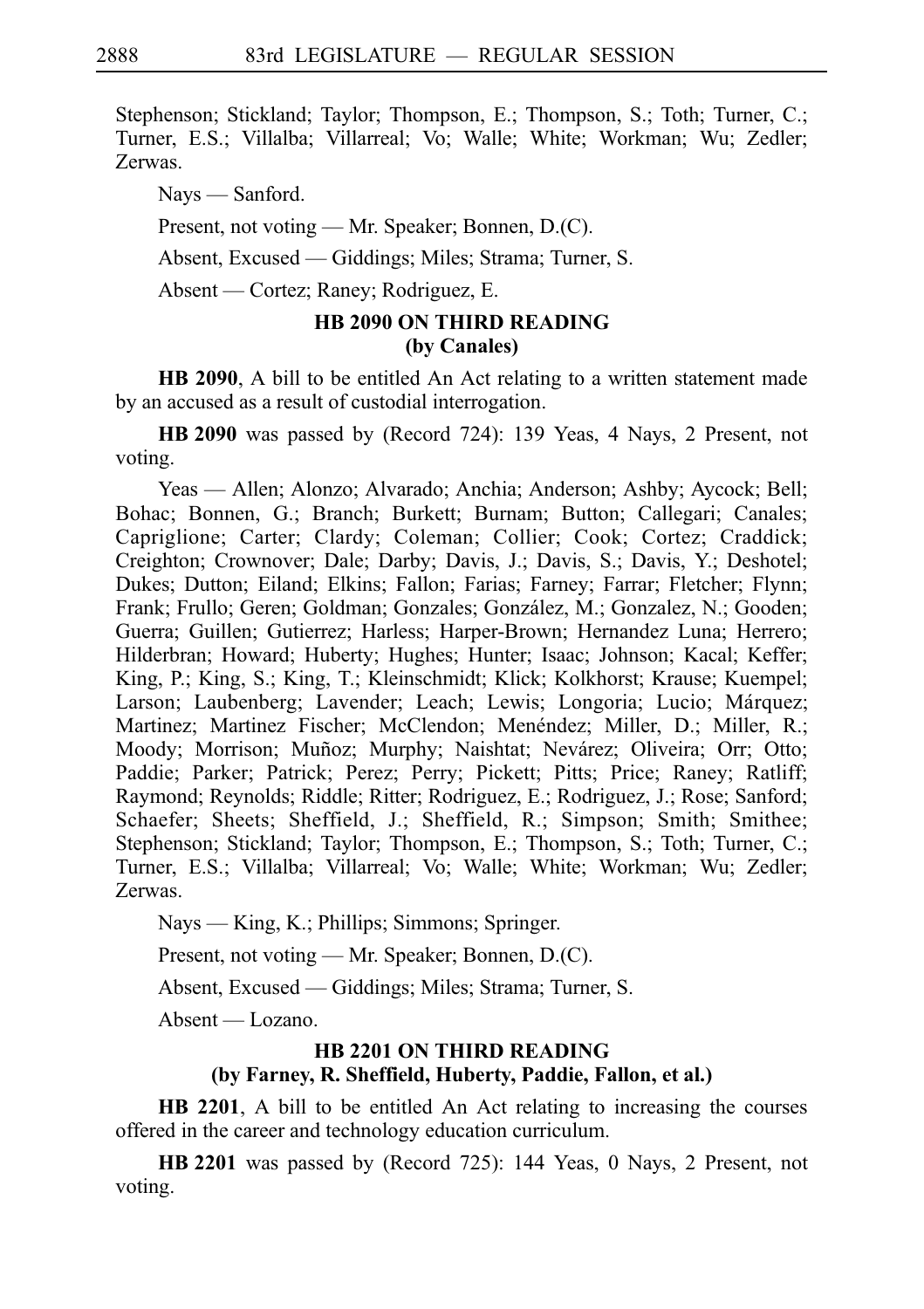Yeas — Allen; Alonzo; Alvarado; Anchia; Anderson; Ashby; Aycock; Bell; Bohac; Bonnen, G.; Branch; Burkett; Burnam; Button; Callegari; Canales; Capriglione; Carter; Clardy; Coleman; Collier; Cook; Cortez; Craddick; Creighton; Crownover; Dale; Darby; Davis, J.; Davis, S.; Davis, Y.; Deshotel; Dukes; Dutton; Eiland; Elkins; Fallon; Farias; Farney; Farrar; Fletcher; Flynn; Frank: Frullo: Geren; Goldman; Gonzales; González, M.; Gonzalez, N.; Gooden; Guerra; Guillen; Gutierrez; Harless; Harper-Brown; Hernandez Luna; Herrero; Hilderbran; Howard; Huberty; Hughes; Hunter; Isaac; Johnson; Kacal; Keffer; King, K.; King, P.; King, S.; King, T.; Kleinschmidt; Klick; Kolkhorst; Krause; Kuempel; Larson; Laubenberg; Lavender; Leach; Lewis; Longoria; Lozano; Lucio; Márquez; Martinez; Martinez Fischer; McClendon; Menéndez; Miller, D.; Miller, R.; Moody; Morrison; Muñoz; Murphy; Naishtat; Nevárez; Oliveira; Orr; Otto; Paddie; Parker; Patrick; Perez; Perry; Phillips; Pickett; Pitts; Price; Raney; Ratliff; Raymond; Reynolds; Riddle; Ritter; Rodriguez, E.; Rodriguez, J.; Rose; Sanford; Schaefer; Sheets; Sheffield, J.; Sheffield, R.; Simmons; Simpson; Smith; Smithee; Springer; Stephenson; Stickland; Taylor; Thompson, E.; Thompson, S.; Toth; Turner, C.; Turner, E.S.; Villalba; Villarreal; Vo; Walle; White; Workman; Wu; Zedler; Zerwas.

Present, not voting — Mr. Speaker; Bonnen, D.(C).

Absent, Excused — Giddings; Miles; Strama; Turner, S.

## **HB 3569 ON THIRD READING (by Kleinschmidt)**

**HB 3569**, A bill to be entitled An Act relating to activities conducted in connection with a state or federal disease control or eradication program for animals.

**HBi3569** was passed by (Record 726): 136 Yeas, 5 Nays, 2 Present, not voting.

Yeas — Allen; Alonzo; Alvarado; Anchia; Anderson; Ashby; Aycock; Bell; Bohac; Bonnen, G.; Branch; Burkett; Burnam; Button; Canales; Carter; Clardy; Coleman; Collier; Cook; Cortez; Craddick; Creighton; Crownover; Dale; Darby; Davis, J.; Davis, S.; Davis, Y.; Deshotel; Dukes; Dutton; Eiland; Elkins; Fallon; Farias; Farney; Farrar; Fletcher; Flynn; Frank; Frullo; Geren; Goldman; Gonzales; González, M.; Gonzalez, N.; Gooden; Guerra; Guillen; Gutierrez; Harless; Harper-Brown; Hernandez Luna; Herrero; Hilderbran; Howard; Huberty; Hunter; Isaac; Johnson; Kacal; Keffer; King, K.; King, P.; King, S.; King, T.; Kleinschmidt; Klick; Kolkhorst; Kuempel; Larson; Laubenberg; Lavender; Leach; Lewis; Longoria; Lozano; Lucio; Márquez; Martinez; Martinez Fischer; McClendon; Menéndez; Miller, D.; Miller, R.; Moody; Morrison; Muñoz; Murphy; Naishtat; Nevárez; Oliveira; Orr; Otto; Paddie; Parker; Patrick; Perez; Perry; Phillips; Pickett; Pitts; Price; Raney; Ratliff; Raymond; Reynolds; Riddle; Ritter; Rodriguez, E.; Rodriguez, J.; Rose; Sanford; Sheets; Sheffield, J.; Sheffield, R.; Simmons; Smith; Smithee; Springer; Stephenson; Taylor; Thompson, E.; Thompson, S.; Toth; Turner, C.; Turner, E.S.; Villalba; Villarreal; Vo; Walle; White; Workman; Wu; Zerwas.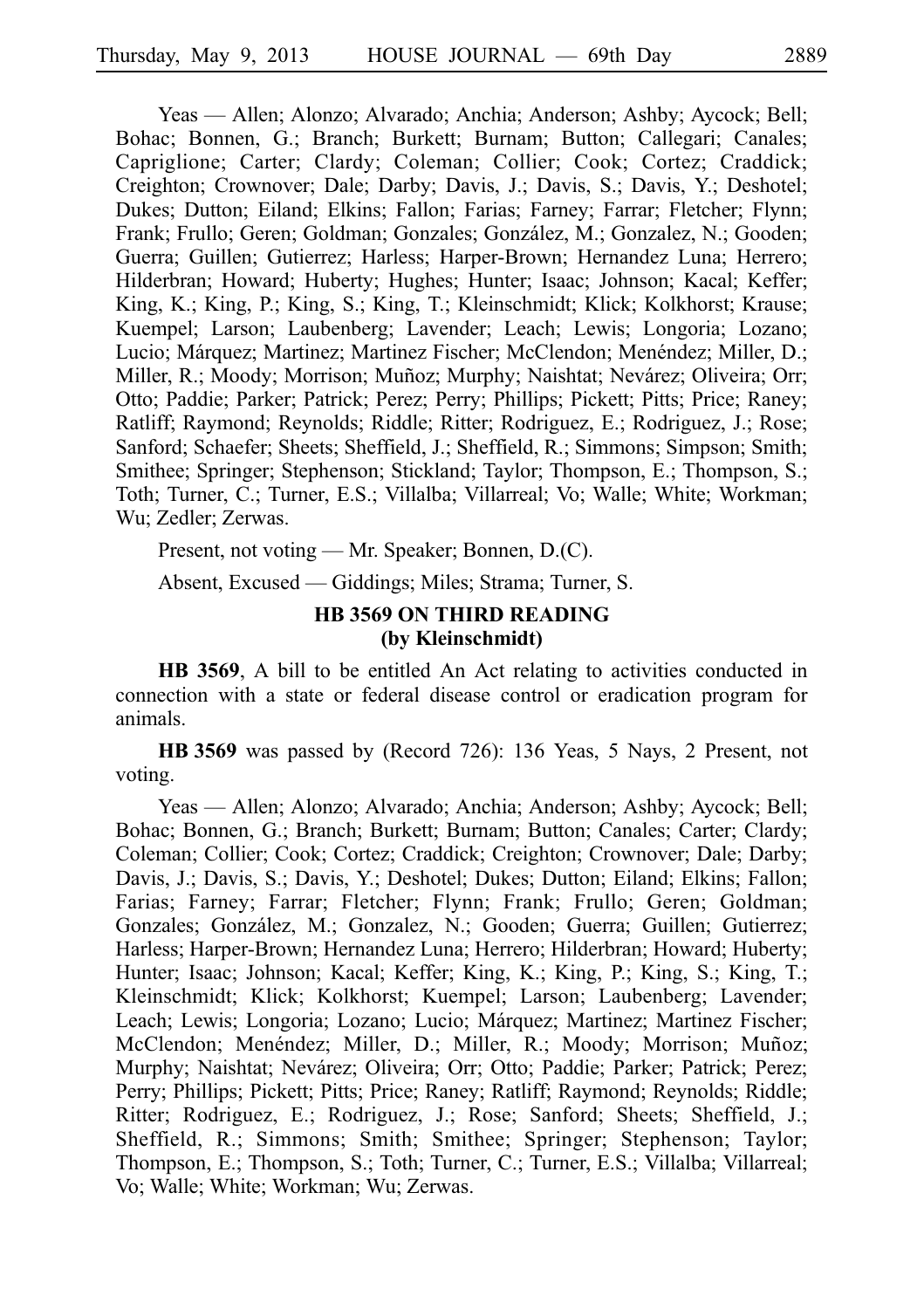Nays — Capriglione; Krause; Schaefer; Simpson; Stickland.

Present, not voting — Mr. Speaker; Bonnen, D.(C).

Absent, Excused — Giddings; Miles; Strama; Turner, S.

Absent — Callegari; Hughes; Zedler.

# **STATEMENT OF VOTE**

When Record No. 726 was taken, I was in the house but away from my desk. I would have voted yes.

Zedler

## **HB 1773 ON THIRD READING (by E. Thompson, D. Miller, et al.)**

**HB 1773**, A bill to be entitled An Act relating to named driver insurance policies and certain related exclusions.

**HBi1773** was passed by (Record 727): 109 Yeas, 23 Nays, 3 Present, not voting.

Yeas — Allen; Alonzo; Alvarado; Anchia; Anderson; Ashby; Aycock; Bohac; Bonnen, G.; Branch; Burkett; Burnam; Callegari; Canales; Carter; Clardy; Coleman; Collier; Cook; Crownover; Dale; Darby; Davis, J.; Davis, S.; Davis, Y.; Deshotel; Dukes; Dutton; Eiland; Elkins; Fallon; Farias; Farney; Farrar; Fletcher; Frank; Geren; Goldman; González, M.; Gooden; Guerra; Gutierrez; Harless; Harper-Brown; Hernandez Luna; Herrero; Hilderbran; Howard; Huberty; Hunter; Isaac; Johnson; Kacal; Keffer; King, K.; King, S.; Kolkhorst; Kuempel; Larson; Laubenberg; Lavender; Leach; Lewis; Longoria; Lucio; Martinez; McClendon; Menéndez; Miller, D.; Miller, R.; Moody; Muñoz; Murphy; Naishtat; Nevárez; Paddie; Parker; Patrick; Phillips; Pickett; Pitts; Price; Raney; Ratliff; Raymond; Reynolds; Riddle; Ritter; Rodriguez, E.; Rodriguez, J.; Rose; Sheffield, J.; Simmons; Smith; Smithee; Springer; Stephenson; Thompson, E.; Thompson, S.; Toth; Turner, C.; Turner, E.S.; Villalba; Villarreal; Vo; Walle; White; Workman; Wu.

Nays — Bell; Button; Cortez; Craddick; Creighton; Flynn; Frullo; Gonzales; Gonzalez, N.; Guillen; King, P.; Kleinschmidt; Klick; Krause; Morrison; Oliveira; Otto; Perry; Schaefer; Simpson; Stickland; Taylor; Zedler.

Present, not voting — Mr. Speaker; Bonnen, D.(C); Perez.

Absent, Excused — Giddings; Miles; Strama; Turner, S.

Absent — Capriglione; Hughes; King, T.; Lozano; Márquez; Martinez Fischer; Orr; Sanford; Sheets; Sheffield, R.; Zerwas.

# **STATEMENTS OF VOTE**

When Record No. 727 was taken, I was in the house but away from my desk. I would have voted no.

Capriglione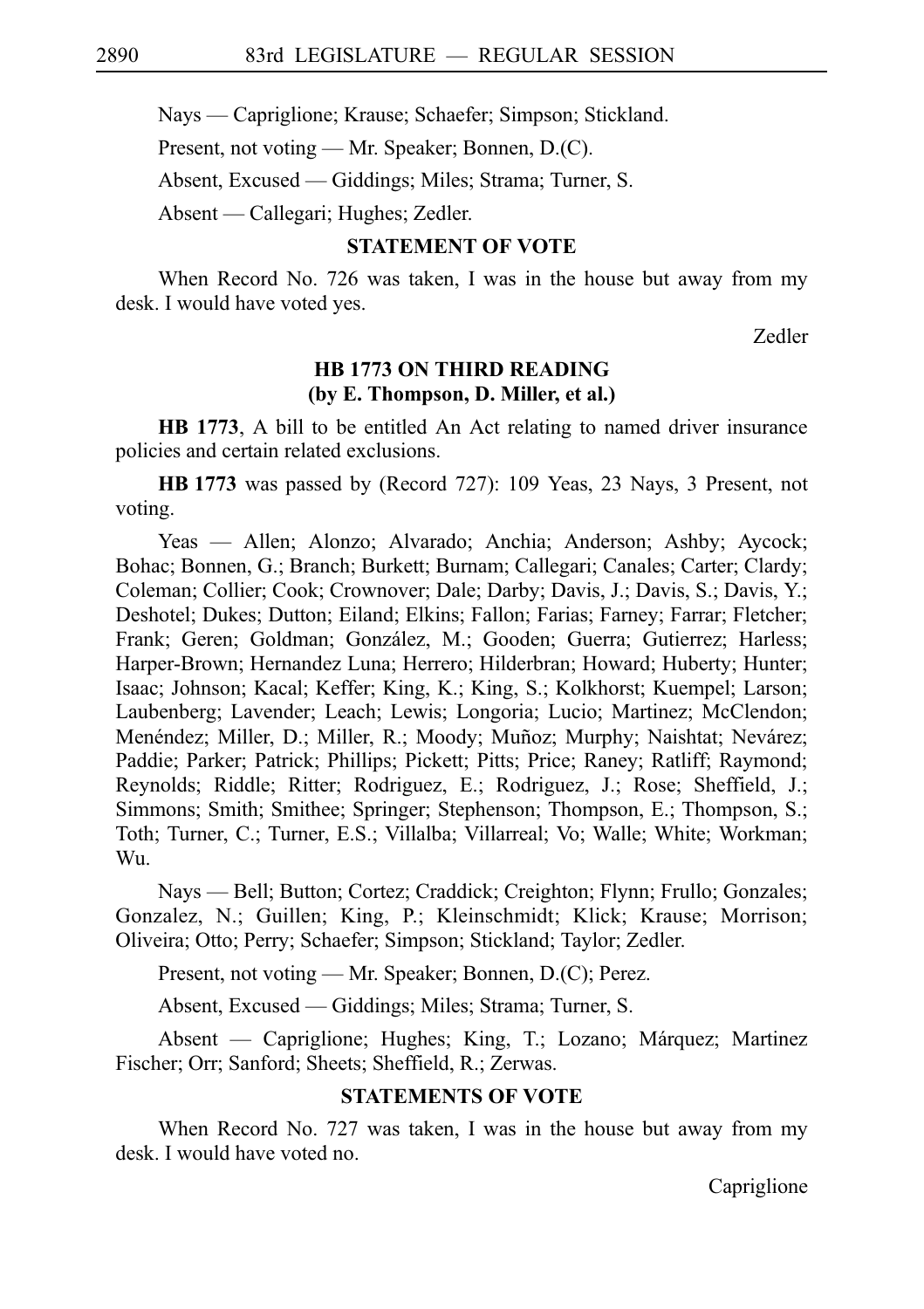I was shown voting no on Record No. 727. I intended to vote yes.

Gonzales I was shown voting yes on Record No. 727. I intended to vote no. Hilderbran

I was shown voting yes on Record No. 727. I intended to vote no.

I was shown voting yes on Record No. 727. I intended to vote no.

I was shown voting no on Record No. 727. I intended to vote yes.

I was shown voting yes on Record No. 727. I intended to vote no.

Pickett

Menéndez

Muñoz

Perry

When Record No. 727 was taken, I was in the house but away from my desk. I would have voted yes.

Sanford

When Record No. 727 was taken, I was in the house but away from my desk. I would have voted yes.

R. Sheffield

When Record No. 727 was taken, I was in the house but away from my desk. I would have voted yes.

Zerwas

# **HB 2872 ON THIRD READING (by Villarreal)**

**HB 2872**, A bill to be entitled An Act relating to the number of student absences that constitute a failure to attend school.

**HBi2872** was passed by (Record 728): 106 Yeas, 35 Nays, 2 Present, not voting.

Yeas — Allen; Alonzo; Alvarado; Anchia; Anderson; Aycock; Bell; Branch; Burkett; Burnam; Callegari; Canales; Carter; Coleman; Collier; Cook; Cortez; Crownover; Dale; Darby; Davis, J.; Davis, S.; Davis, Y.; Deshotel; Dukes; Dutton; Eiland; Elkins; Farias; Farney; Flynn; Geren; González, M.; Gonzalez, N.; Gooden; Guillen; Gutierrez; Harper-Brown; Hernandez Luna; Herrero; Howard; Hughes; Hunter; Isaac; Johnson; Kacal; Keffer; King, K.; King, P.; King, T.; Kleinschmidt; Kolkhorst; Kuempel; Larson; Laubenberg; Lewis; Longoria; Lozano; Lucio; Márquez; Martinez; Martinez Fischer; McClendon; Menéndez; Miller, D.; Miller, R.; Moody; Morrison; Muñoz; Murphy; Naishtat; Nevárez; Oliveira; Orr; Otto; Paddie; Patrick; Perez; Perry; Phillips; Pickett; Pitts;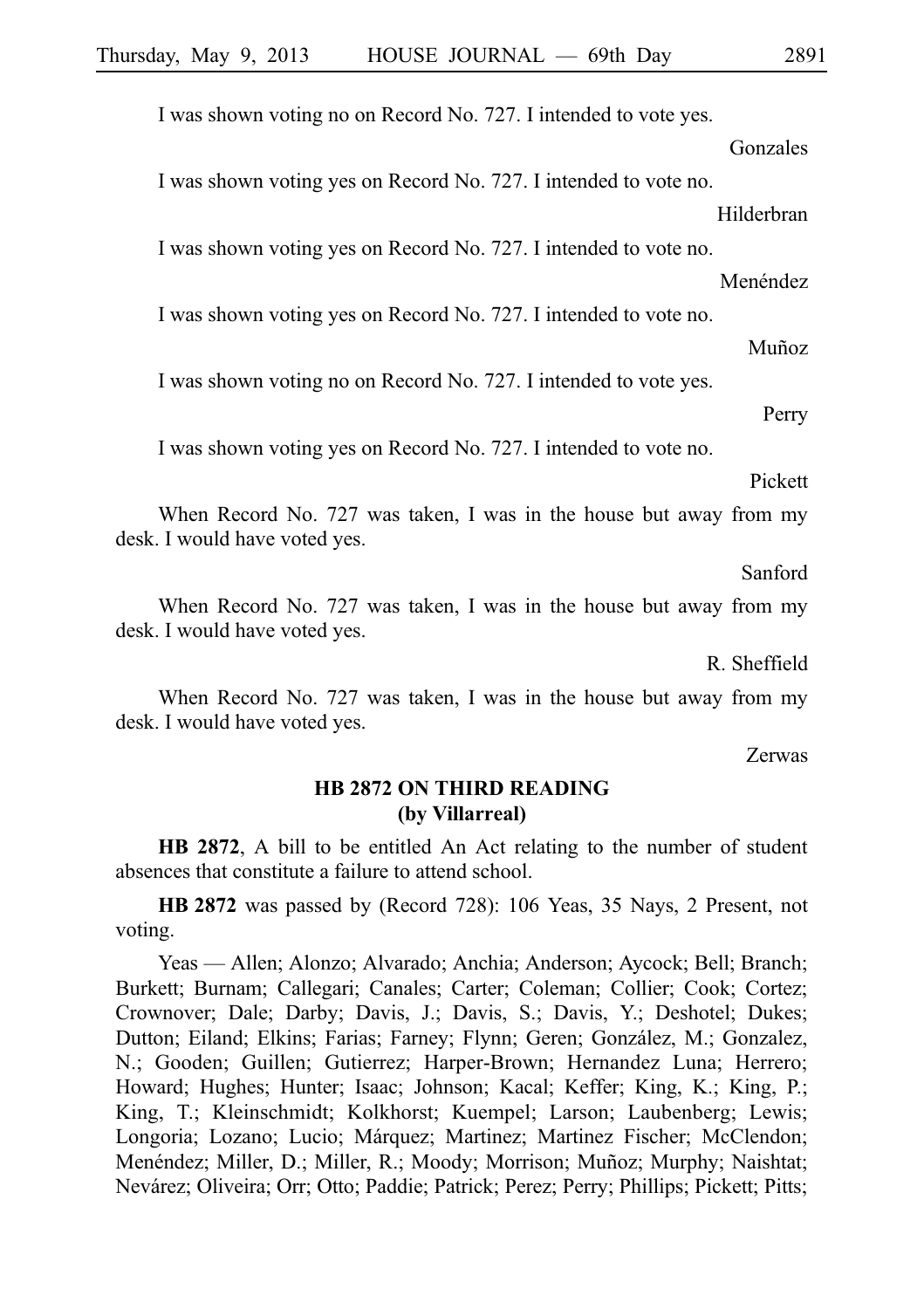Price; Raney; Ratliff; Raymond; Reynolds; Riddle; Ritter; Rodriguez, E.; Rodriguez, J.; Rose; Sheets; Sheffield, J.; Sheffield, R.; Smith; Taylor; Thompson, S.; Toth; Turner, C.; Villarreal; Vo; Walle; Workman; Zedler; Zerwas.

Nays — Ashby; Bohac; Bonnen, G.; Button; Capriglione; Clardy; Craddick; Creighton; Fallon; Fletcher; Frank; Frullo; Goldman; Gonzales; Guerra; Harless; Hilderbran; King, S.; Krause; Lavender; Leach; Parker; Sanford; Schaefer; Simmons; Simpson; Smithee; Springer; Stephenson; Stickland; Thompson, E.; Turner, E.S.; Villalba; White; Wu.

Present, not voting — Mr. Speaker; Bonnen, D.(C).

Absent, Excused — Giddings; Miles; Strama; Turner, S.

Absent — Farrar; Huberty; Klick.

## **STATEMENTS OF VOTE**

I was shown voting yes on Record No. 728. I intended to vote no.

Crownover

I was shown voting yes on Record No. 728. I intended to vote no.

Dale

When Record No. 728 was taken, I was in the house but away from my desk. I would have voted yes.

Huberty

I was shown voting yes on Record No. 728. I intended to vote no.

Perry

#### **COMMITTEE GRANTED PERMISSION TO MEET**

Representative Hilderbran requested permission for the Committee on Ways and Means to meet while the house is in session, at 2:30 p.m. today, in 3W.15, to consider **SBi1510** and pending business.

Permission to meet was granted.

## **COMMITTEE MEETING ANNOUNCEMENT**

The following committee meeting was announced:

Ways and Means, 2:30 p.m. today, 3W.15, for a formal meeting, to consider **SB 1510** and pending business.

# **HB 1021 ON THIRD READING (by Moody)**

**HB 1021**, A bill to be entitled An Act relating to venue for the offense of failure to attend school.

#### **LEAVES OF ABSENCE GRANTED**

The following members were granted leaves of absence temporarily for today to attend a meeting of the Committee on Ways and Means:

Allen on motion of Martinez Fischer.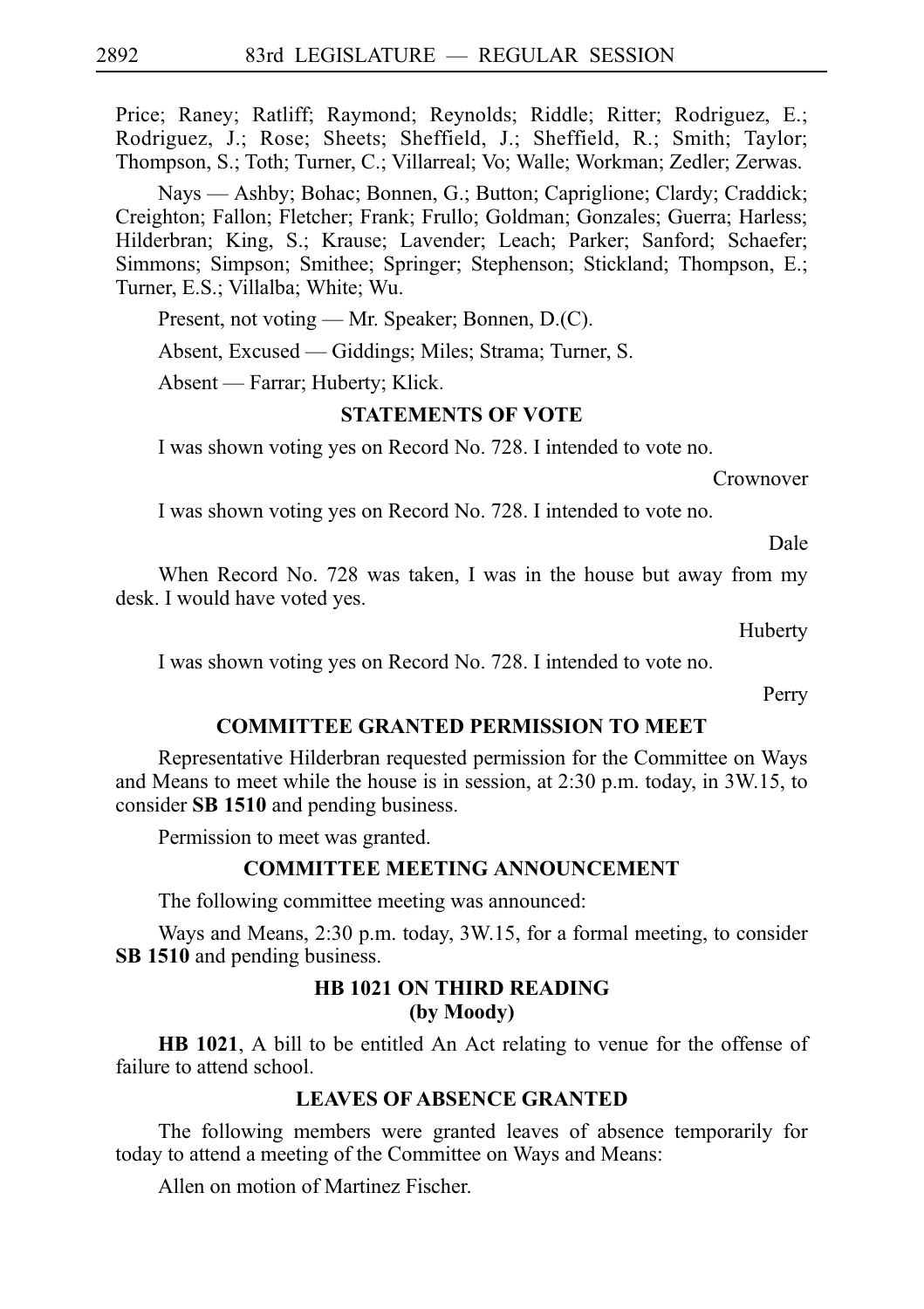Aycock on motion of Martinez Fischer.

J. Davis on motion of Martinez Fischer.

Deshotel on motion of Martinez Fischer.

Dutton on motion of Martinez Fischer.

Farney on motion of Martinez Fischer.

Huberty on motion of Martinez Fischer.

K. King on motion of Martinez Fischer.

Ratliff on motion of Martinez Fischer.

J. Rodriguez on motion of Martinez Fischer.

Villarreal on motion of Martinez Fischer.

## **HB 1021 - (consideration continued)**

**HB 1021** was passed by (Record 729): 122 Yeas, 0 Nays, 3 Present, not voting.

Yeas — Alvarado; Anchia; Anderson; Ashby; Bell; Bohac; Bonnen, G.; Branch; Burkett; Burnam; Button; Callegari; Canales; Capriglione; Carter; Clardy; Coleman; Collier; Cook; Cortez; Creighton; Crownover; Dale; Darby; Davis, S.; Davis, Y.; Dukes; Eiland; Elkins; Fallon; Farias; Farrar; Fletcher; Flynn; Frank; Frullo; Geren; Goldman; Gonzales; González, M.; Gonzalez, N.; Gooden; Guerra; Guillen; Gutierrez; Harless; Harper-Brown; Hernandez Luna; Herrero; Hilderbran; Howard; Hunter; Isaac; Johnson; Kacal; King, P.; King, S.; King, T.; Kleinschmidt; Krause; Kuempel; Larson; Laubenberg; Lavender; Leach; Lewis; Longoria; Lozano; Lucio; Márquez; Martinez; Martinez Fischer; Menéndez; Miller, D.; Moody; Morrison; Muñoz; Murphy; Naishtat; Nevárez; Oliveira; Orr; Otto; Paddie; Patrick; Perez; Perry; Phillips; Pickett; Pitts; Price; Raney; Raymond; Reynolds; Riddle; Ritter; Rodriguez, E.; Rose; Sanford; Schaefer; Sheets; Sheffield, J.; Sheffield, R.; Simmons; Simpson; Smith; Smithee; Springer; Stephenson; Stickland; Taylor; Thompson, S.; Turner, C.; Turner, E.S.; Villalba; Vo; Walle; White; Workman; Wu; Zedler; Zerwas.

Present, not voting — Mr. Speaker; Bonnen, D.(C); Toth.

Absent, Excused — Giddings; Miles; Strama; Turner, S.

Absent, Excused, Committee Meeting — Allen; Aycock; Davis, J.; Deshotel; Dutton; Farney; Huberty; King, K.; Ratliff; Rodriguez, J.; Villarreal.

Absent — Alonzo; Craddick; Hughes; Keffer; Klick; Kolkhorst; McClendon; Miller, R.; Parker; Thompson, E.

# **STATEMENTS OF VOTE**

When Record No. 729 was taken, my vote failed to register. I would have voted yes.

Craddick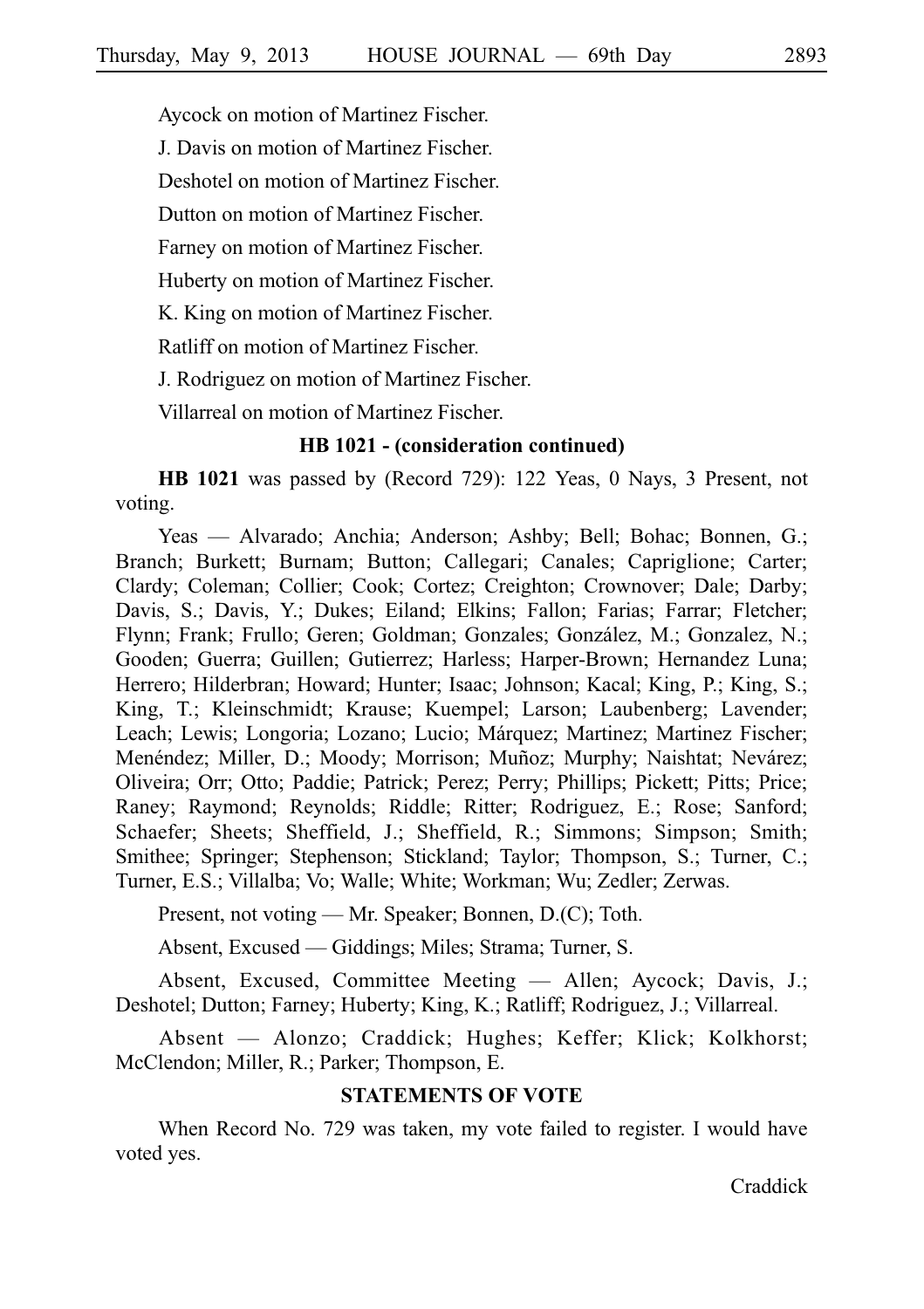When Record No. 729 was taken, my vote failed to register. I would have voted yes.

R. Miller

When Record No. 729 was taken, my vote failed to register. I would have voted yes.

Parker

When Record No. 729 was taken, I was excused for a committee meeting. I would have voted yes.

J. Rodriguez

(Ratliff now present)

#### **MESSAGES FROM THE SENATE**

Messages from the senate were received at this time (see the addendum to the daily journal, Messages from the Senate, Message Nos. 1 and 2).

## **HB 1022 ON THIRD READING (by Moody)**

**HB 1022**, A bill to be entitled An Act relating to venue for the offense of a parent contributing to a child's failure to attend school.

**HB 1022** was passed by (Record 730): 133 Yeas, 0 Nays, 3 Present, not voting.

Yeas — Alonzo; Alvarado; Anchia; Anderson; Ashby; Bell; Bohac; Bonnen, G.; Branch; Burkett; Burnam; Button; Callegari; Canales; Capriglione; Carter; Clardy; Coleman; Collier; Cook; Cortez; Craddick; Creighton; Crownover; Dale; Darby; Davis, S.; Davis, Y.; Dukes; Eiland; Elkins; Fallon; Farias; Farrar; Fletcher; Flynn; Frank; Frullo; Geren; Goldman; Gonzales; González, M.; Gonzalez, N.; Gooden; Guerra; Guillen; Gutierrez; Harless; Harper-Brown; Hernandez Luna; Herrero; Hilderbran; Howard; Hughes; Hunter; Isaac; Johnson; Kacal; Keffer; King, P.; King, S.; King, T.; Kleinschmidt; Klick; Kolkhorst; Krause; Kuempel; Larson; Laubenberg; Lavender; Leach; Lewis; Longoria; Lozano; Lucio; Márquez; Martinez; Martinez Fischer; McClendon; Menéndez; Miller, D.; Miller, R.; Moody; Morrison; Muñoz; Murphy; Naishtat; Nevárez; Oliveira; Orr; Otto; Paddie; Parker; Patrick; Perez; Perry; Phillips; Pickett; Pitts; Price; Raney; Ratliff; Raymond; Reynolds; Riddle; Ritter; Rodriguez, E.; Rose; Sanford; Schaefer; Sheets; Sheffield, J.; Sheffield, R.; Simmons; Simpson; Smith; Smithee; Springer; Stephenson; Stickland; Taylor; Thompson, E.; Thompson, S.; Turner, C.; Turner, E.S.; Villalba; Vo; Walle; White; Workman; Wu; Zedler; Zerwas.

Present, not voting — Mr. Speaker; Bonnen, D.(C); Toth.

Absent, Excused — Giddings; Miles; Strama; Turner, S.

Absent, Excused, Committee Meeting — Allen; Aycock; Davis, J.; Deshotel; Dutton; Farney; Huberty; King, K.; Rodriguez, J.; Villarreal.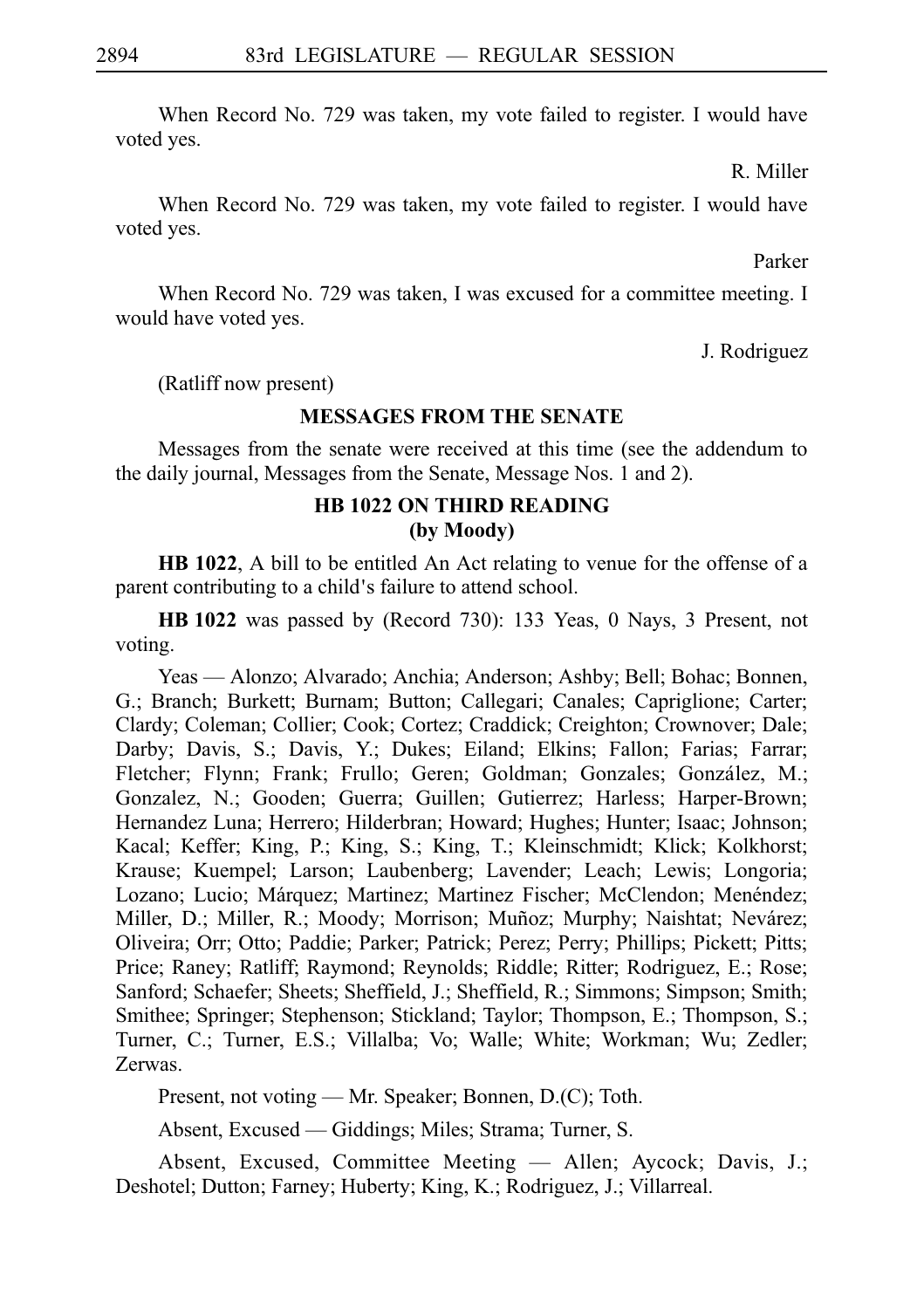## **COMMITTEE GRANTED PERMISSION TO MEET**

Representative Kolkhorst requested permission for the Committee on Public Health to meet while the house is in session, at 6 p.m. today, in 3W.9, to consider **SB 1106** and pending business.

Permission to meet was granted.

#### **COMMITTEE MEETING ANNOUNCEMENT**

The following committee meeting was announced:

Public Health, 6 p.m. today, 3W.9, for a formal meeting, to consider **SB 1106** and pending business.

# **HB 2824 ON THIRD READING (by Ratliff, Branch, Simpson, S. Turner, Kacal, et al.)**

**HB 2824**, A bill to be entitled An Act relating to the Texas High Performance Schools Consortium.

**HB 2824** was passed by (Record 731): 129 Yeas, 0 Nays, 2 Present, not voting.

Yeas — Alonzo; Alvarado; Anchia; Anderson; Ashby; Bell; Bohac; Bonnen, G.; Branch; Burkett; Button; Callegari; Canales; Capriglione; Clardy; Coleman; Collier; Cook; Cortez; Craddick; Creighton; Crownover; Dale; Darby; Davis, S.; Davis, Y.; Dukes; Eiland; Elkins; Fallon; Farias; Farrar; Fletcher; Flynn; Frank; Frullo; Geren; Goldman; Gonzales; González, M.; Gonzalez, N.; Gooden; Guerra; Guillen; Gutierrez; Harless; Harper-Brown; Hernandez Luna; Herrero; Hilderbran; Howard; Hughes; Hunter; Isaac; Johnson; Kacal; Keffer; King, P.; King, S.; King, T.; Kleinschmidt; Klick; Kolkhorst; Krause; Kuempel; Larson; Laubenberg; Lavender; Leach; Lewis; Longoria; Lucio; Márquez; Martinez; Martinez Fischer; McClendon; Menéndez; Miller, D.; Miller, R.; Moody; Morrison; Muñoz; Murphy; Naishtat; Nevárez; Oliveira; Orr; Otto; Paddie; Parker; Patrick; Perez; Perry; Phillips; Pickett; Pitts; Price; Raney; Ratliff; Raymond; Reynolds; Riddle; Ritter; Rodriguez, E.; Rose; Sanford; Schaefer; Sheets; Sheffield, J.; Sheffield, R.; Simmons; Simpson; Smith; Smithee; Springer; Stephenson; Stickland; Taylor; Thompson, E.; Thompson, S.; Toth; Turner, C.; Turner, E.S.; Vo; Walle; Workman; Wu; Zedler; Zerwas.

Present, not voting — Mr. Speaker; Bonnen, D.(C).

Absent, Excused — Giddings; Miles; Strama; Turner, S.

Absent, Excused, Committee Meeting — Allen; Aycock; Davis, J.; Deshotel; Dutton; Farney; Huberty; King, K.; Rodriguez, J.; Villarreal.

Absent — Burnam; Carter; Lozano; Villalba; White.

# **LEAVE OF ABSENCE GRANTED**

The following member was granted leave of absence temporarily for today to attend a meeting of the Committee on Public Health:

Ratliff on motion of Martinez Fischer.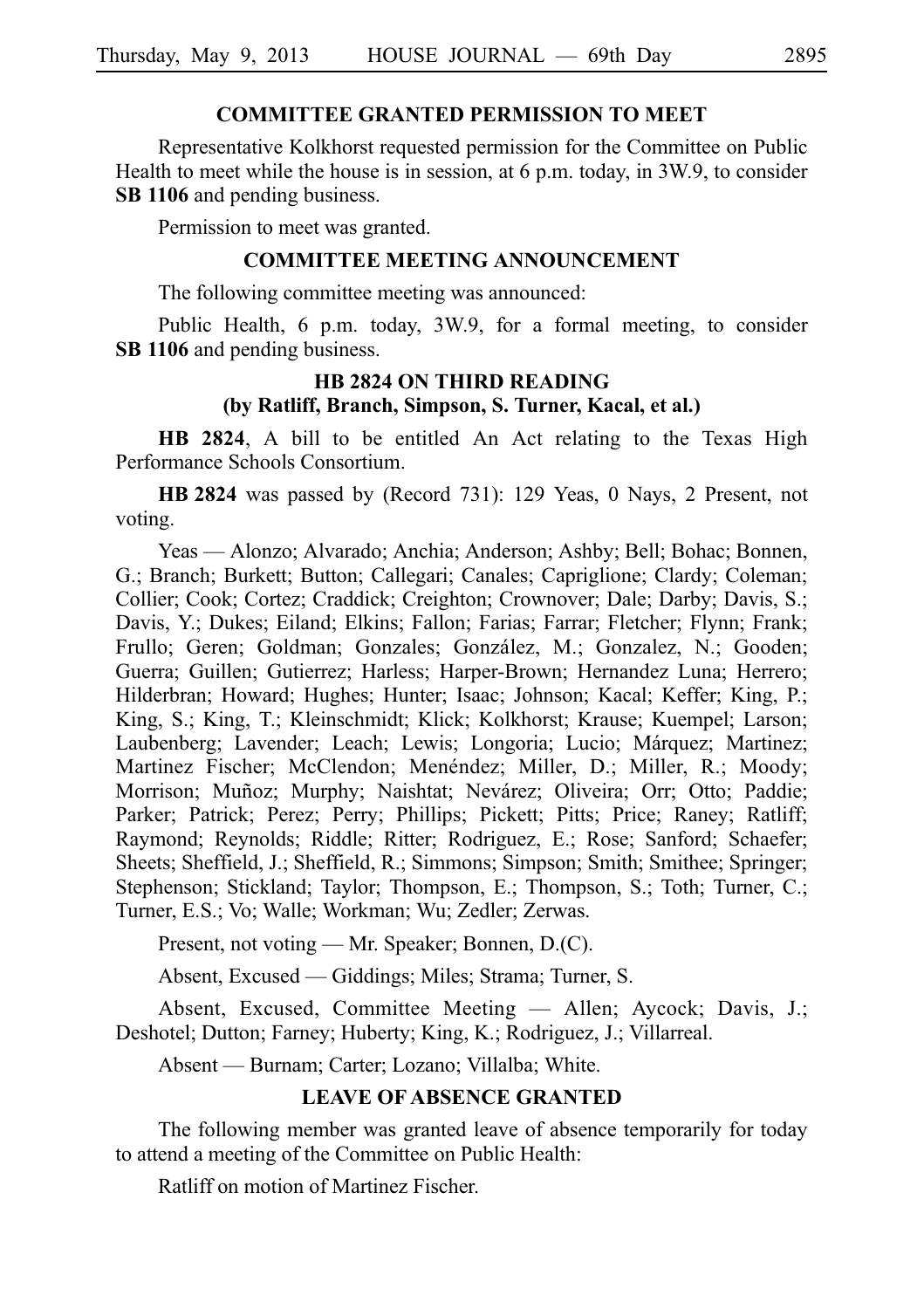# **HB 2792 ON THIRD READING (by Elkins)**

**HB 2792**, A bill to be entitled An Act relating to the circumstances under which an appraisal review board hearing shall be closed to the public.

**HB** 2792 was passed by (Record 732): 131 Yeas, 0 Nays, 2 Present, not voting.

Yeas — Alonzo; Alvarado; Anchia; Anderson; Ashby; Bell; Bohac; Bonnen, G.; Branch; Burkett; Burnam; Button; Callegari; Canales; Capriglione; Carter; Clardy; Coleman; Collier; Cook; Cortez; Craddick; Creighton; Crownover; Dale; Darby; Davis, S.; Davis, Y.; Dukes; Eiland; Elkins; Fallon; Farias; Farrar; Fletcher; Flynn; Frank; Frullo; Geren; Goldman; Gonzales; González, M.; Gonzalez, N.; Gooden; Guerra; Guillen; Gutierrez; Harless; Harper-Brown; Hernandez Luna; Herrero; Hilderbran; Howard; Hughes; Hunter; Isaac; Johnson; Kacal; Keffer; King, P.; King, S.; King, T.; Kleinschmidt; Klick; Kolkhorst; Krause; Kuempel; Larson; Laubenberg; Lavender; Lewis; Longoria; Lozano; Lucio; Márquez; Martinez; Martinez Fischer; McClendon; Menéndez; Miller, D.; Miller, R.; Moody; Morrison; Muñoz; Murphy; Naishtat; Nevárez; Oliveira; Orr; Otto; Paddie; Parker; Patrick; Perez; Perry; Phillips; Pickett; Pitts; Price; Raney; Raymond; Reynolds; Riddle; Ritter; Rodriguez, E.; Rose; Sanford; Schaefer; Sheets; Sheffield, J.; Sheffield, R.; Simmons; Simpson; Smith; Smithee; Springer; Stephenson; Stickland; Taylor; Thompson, E.; Thompson, S.; Toth; Turner, C.; Turner, E.S.; Vo; Walle; White; Workman; Wu; Zedler; Zerwas.

Present, not voting — Mr. Speaker; Bonnen, D.(C).

Absent, Excused — Giddings; Miles; Strama; Turner, S.

Absent, Excused, Committee Meeting — Allen; Aycock; Davis, J.; Deshotel; Dutton; Farney; Huberty; King, K.; Ratliff; Rodriguez, J.; Villarreal.

Absent — Leach; Villalba.

## **HB 2148 ON THIRD READING (by Hilderbran)**

**HB 2148**, A bill to be entitled An Act relating to the motor fuel tax on compressed natural gas and liquefied natural gas; providing penalties; imposing a tax.

**HB 2148** was passed by (Record 733): 128 Yeas, 2 Nays, 3 Present, not voting.

Yeas — Alonzo; Alvarado; Anchia; Anderson; Ashby; Bell; Bohac; Bonnen, G.; Branch; Burkett; Burnam; Button; Callegari; Canales; Capriglione; Carter; Clardy; Coleman; Collier; Cook; Cortez; Craddick; Creighton; Crownover; Dale; Darby; Davis, S.; Davis, Y.; Dukes; Eiland; Elkins; Fallon; Farias; Farrar; Fletcher; Flynn; Frank; Frullo; Geren; Goldman; Gonzales; González, M.; Gonzalez, N.; Gooden; Guerra; Guillen; Gutierrez; Harless; Harper-Brown; Hernandez Luna; Herrero; Hilderbran; Howard; Hughes; Hunter; Isaac; Johnson; Kacal; Keffer; King, P.; King, S.; King, T.; Kleinschmidt; Klick; Krause;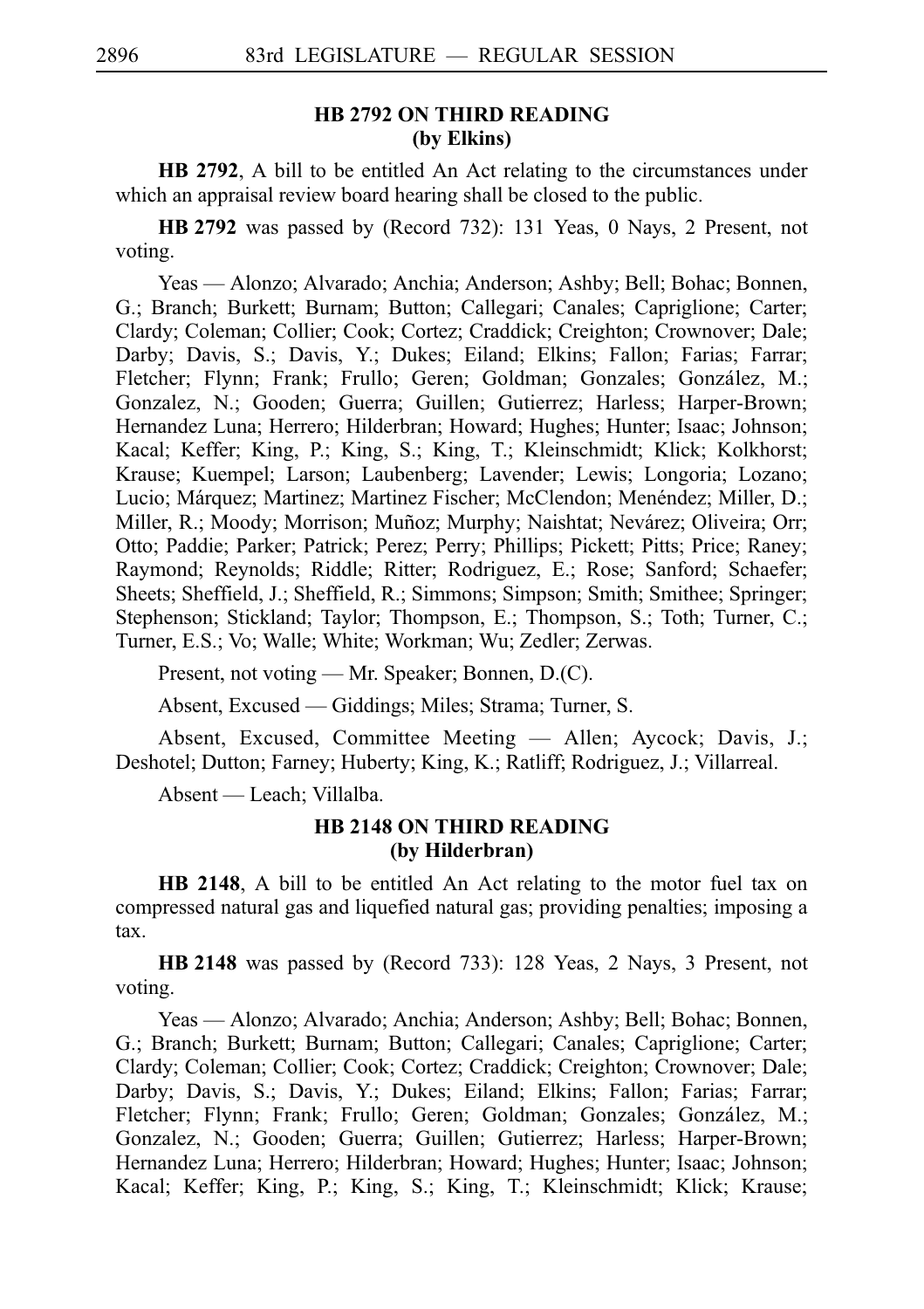Kuempel; Larson; Lavender; Leach; Lewis; Longoria; Lozano; Lucio; Márquez; Martinez; Martinez Fischer; McClendon; Menéndez; Miller, D.; Miller, R.; Moody; Morrison; Murphy; Naishtat; Nevárez; Oliveira; Orr; Otto; Paddie; Parker; Patrick; Perez; Perry; Pickett; Pitts; Price; Raney; Raymond; Reynolds; Riddle; Ritter; Rodriguez, E.; Rose; Sanford; Schaefer; Sheets; Sheffield, J.; Sheffield, R.; Simmons; Simpson; Smith; Smithee; Springer; Stephenson; Taylor; Thompson, E.; Thompson, S.; Toth; Turner, C.; Turner, E.S.; Villalba; Vo; Walle; White; Workman; Wu; Zedler; Zerwas.

Nays — Laubenberg; Stickland.

Present, not voting — Mr. Speaker; Bonnen, D.(C); Kolkhorst.

Absent, Excused — Giddings; Miles; Strama; Turner, S.

Absent, Excused, Committee Meeting — Allen; Aycock; Davis, J.; Deshotel; Dutton; Farney; Huberty; King, K.; Ratliff; Rodriguez, J.; Villarreal.

Absent — Muñoz; Phillips.

#### **STATEMENTS OF VOTE**

When Record No. 733 was taken, my vote failed to register. I would have voted yes.

Muñoz

I was shown voting no on Record No. 733. I intended to vote yes.

Stickland

# **HB 742 ON THIRD READING**

# **(by Strama, Villarreal, Otto, Anchia, and Villalba)**

**HB 742**, A bill to be entitled An Act relating to a grant program for certain school districts to provide summer instruction primarily for students who are educationally disadvantaged and summer teaching opportunities for high-performing, new, and student teachers.

Representative Wu moved to postpone consideration of **HB** 742 until 7 p.m. today.

The motion prevailed.

### **HB 2719 ON THIRD READING (by Guillen)**

**HB 2719**, A bill to be entitled An Act relating to the collection of information concerning the number of inmates who have been in the conservatorship of a state agency responsible for providing child protective services.

**HB** 2719 was passed by (Record 734): 130 Yeas, 0 Nays, 2 Present, not voting.

Yeas — Alonzo; Alvarado; Anchia; Anderson; Ashby; Bell; Bohac; Bonnen, G.; Branch; Burkett; Button; Callegari; Canales; Capriglione; Carter; Clardy; Coleman; Collier; Cook; Cortez; Craddick; Creighton; Crownover; Dale; Darby;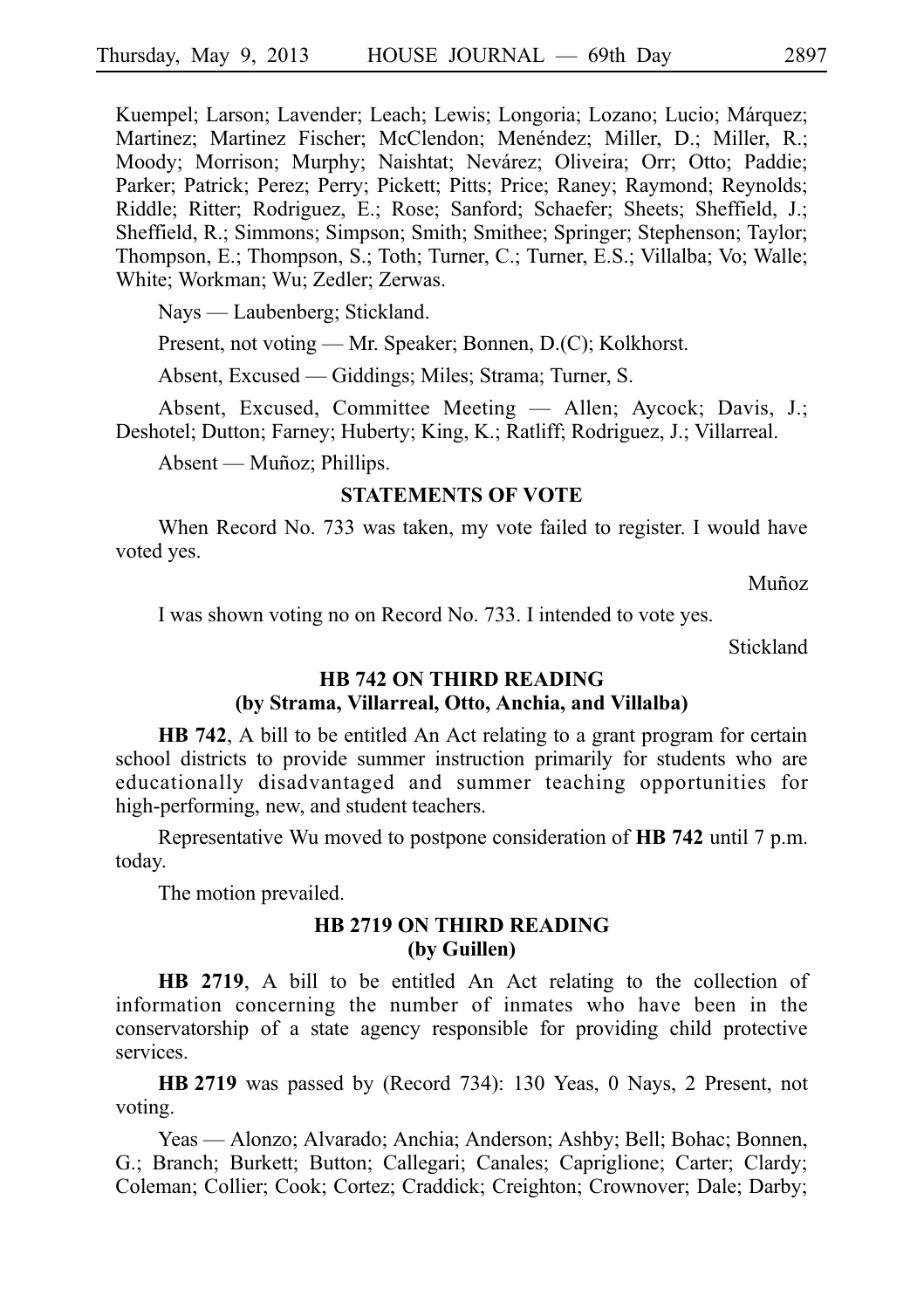Davis, S.; Davis, Y.; Dukes; Eiland; Elkins; Fallon; Farias; Farrar; Fletcher; Flynn; Frank; Frullo; Geren; Goldman; Gonzales; González, M.; Gonzalez, N.; Gooden; Guerra; Guillen; Gutierrez; Harless; Harper-Brown; Hernandez Luna; Herrero; Hilderbran; Howard; Hughes; Hunter; Isaac; Kacal; Keffer; King, P.; King, S.; King, T.; Kleinschmidt; Klick; Kolkhorst; Krause; Kuempel; Larson; Laubenberg; Lavender; Leach; Lewis; Longoria; Lozano; Lucio; Márquez; Martinez; Martinez Fischer; McClendon; Menéndez; Miller, D.; Miller, R.; Moody; Morrison; Muñoz; Murphy; Naishtat; Nevárez; Oliveira; Orr; Otto; Paddie; Parker; Patrick; Perez; Perry; Phillips; Pickett; Pitts; Price; Raney; Raymond; Reynolds; Riddle; Ritter; Rodriguez, E.; Rose; Sanford; Schaefer; Sheets; Sheffield, R.; Simmons; Simpson; Smith; Smithee; Springer; Stephenson; Stickland; Taylor; Thompson, E.; Thompson, S.; Toth; Turner, C.; Turner, E.S.; Villalba; Vo; Walle; White; Workman; Wu; Zedler; Zerwas.

Present, not voting — Mr. Speaker; Bonnen, D.(C).

Absent, Excused — Giddings; Miles; Strama; Turner, S.

Absent, Excused, Committee Meeting — Allen; Aycock; Davis, J.; Deshotel; Dutton; Farney; Huberty; King, K.; Ratliff; Rodriguez, J.; Villarreal.

Absent — Burnam; Johnson; Sheffield, J.

# **HB 2061 ON THIRD READING (by Murphy, Deshotel, Anchia, Pitts, E. Rodriguez, et al.)**

**HB 2061**, A bill to be entitled An Act relating to a tax credit for investment in certain communities; imposing a monetary penalty; authorizing a fee.

# **LEAVE OF ABSENCE GRANTED**

The following member was granted leave of absence temporarily for today to attend a committee meeting:

Otto on motion of Orr.

#### **HB 2061 - (consideration continued)**

**HB 2061** was passed by (Record 735): 123 Yeas, 4 Nays, 3 Present, not voting.

Yeas — Alonzo; Anchia; Anderson; Ashby; Bell; Bohac; Bonnen, G.; Branch; Burkett; Burnam; Button; Callegari; Canales; Carter; Clardy; Coleman; Collier; Cook; Cortez; Craddick; Creighton; Crownover; Dale; Darby; Davis, S.; Dukes; Eiland; Elkins; Fallon; Farias; Farrar; Fletcher; Flynn; Frank; Frullo; Geren: Goldman; Gonzales; González, M.; Gonzalez, N.; Gooden; Guerra; Guillen; Gutierrez; Harless; Harper-Brown; Hernandez Luna; Herrero; Hilderbran; Howard; Hughes; Hunter; Isaac; Johnson; Kacal; Keffer; King, P.; King, S.; King, T.; Klick; Kolkhorst; Krause; Kuempel; Larson; Laubenberg; Lavender; Leach; Lewis; Longoria; Lozano; Lucio; Márquez; Martinez; Martinez Fischer; McClendon; Menéndez; Miller, D.; Miller, R.; Moody; Morrison; Muñoz; Murphy; Naishtat; Nevárez; Orr; Paddie; Parker; Patrick; Perez; Perry; Phillips; Pickett; Pitts; Price; Raney; Raymond; Reynolds; Riddle; Ritter; Rodriguez, E.; Rose; Sanford; Sheets; Sheffield, J.; Sheffield, R.; Simmons;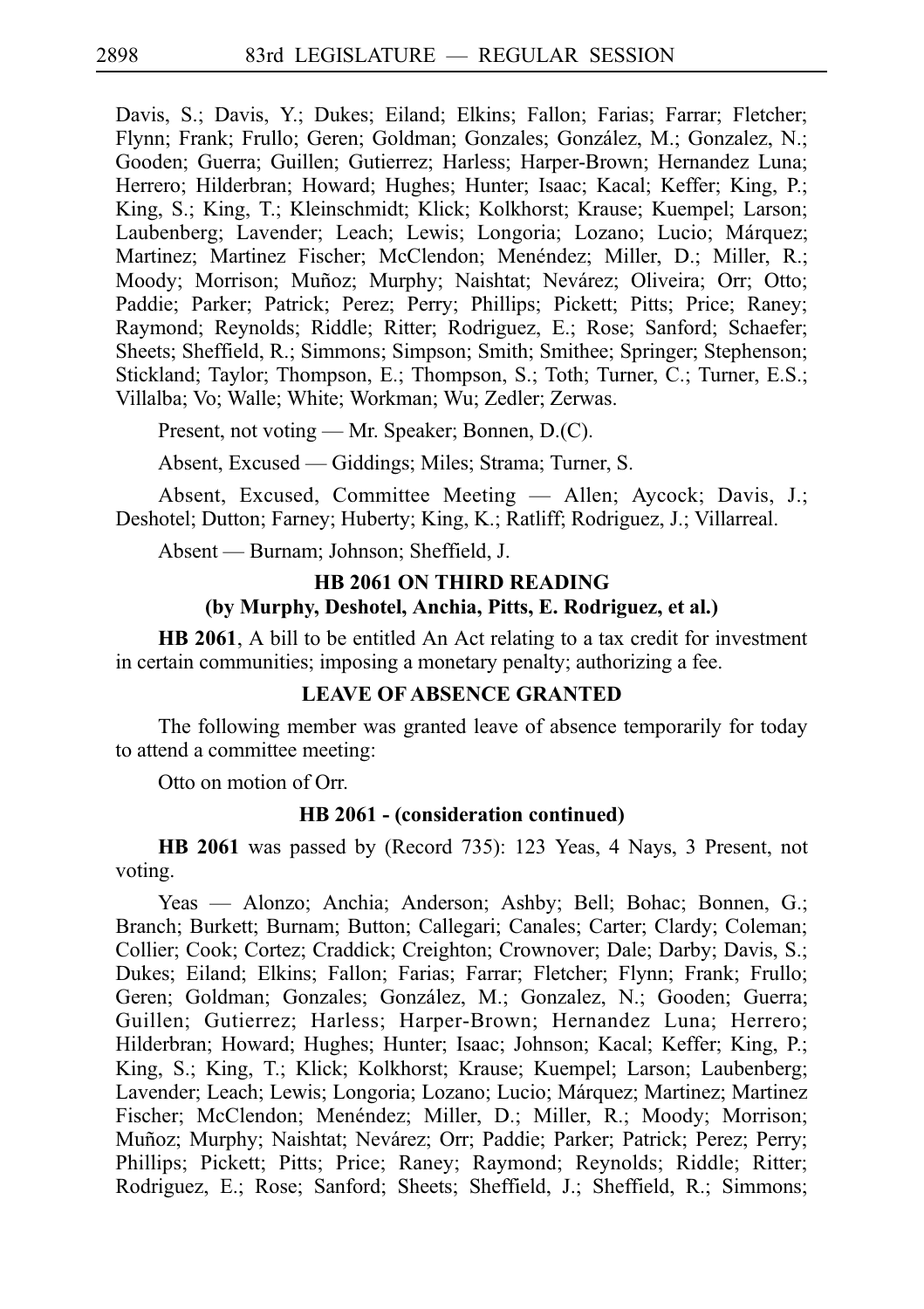Smith; Smithee; Springer; Stephenson; Taylor; Thompson, E.; Thompson, S.; Turner, C.; Turner, E.S.; Villalba; Vo; Walle; White; Workman; Wu; Zedler; Zerwas.

Nays — Schaefer; Simpson; Stickland; Toth.

Present, not voting — Mr. Speaker; Bonnen, D.(C); Capriglione.

Absent, Excused — Giddings; Miles; Strama; Turner, S.

Absent, Excused, Committee Meeting — Allen; Aycock; Davis, J.; Deshotel; Dutton; Farney; Huberty; King, K.; Otto; Ratliff; Rodriguez, J.; Villarreal.

Absent — Alvarado; Davis, Y.; Kleinschmidt; Oliveira.

#### **STATEMENT OF VOTE**

When Record No. 735 was taken, I was in the house but away from my desk. I would have voted yes.

Alvarado

# **HB 2371 ON THIRD READING (by Leach, Canales, Hughes, Carter, Moody, et al.)**

**HB 2371**, A bill to be entitled An Act relating to creating the offense of voyeurism; providing a penalty.

**HB** 2371 was passed by (Record 736): 132 Yeas, 0 Nays, 2 Present, not voting.

Yeas — Alonzo; Alvarado; Anchia; Anderson; Ashby; Bell; Bohac; Bonnen, G.; Branch; Burkett; Burnam; Button; Callegari; Canales; Capriglione; Carter; Clardy; Coleman; Collier; Cook; Cortez; Craddick; Creighton; Crownover; Dale; Darby; Davis, S.; Davis, Y.; Dukes; Eiland; Elkins; Fallon; Farias; Farrar; Fletcher; Flynn; Frank; Frullo; Geren; Goldman; Gonzales; González, M.; Gonzalez, N.; Gooden; Guerra; Guillen; Gutierrez; Harless; Harper-Brown; Hernandez Luna; Herrero; Hilderbran; Howard; Hughes; Hunter; Isaac; Johnson; Kacal; Keffer; King, P.; King, S.; King, T.; Kleinschmidt; Klick; Kolkhorst; Krause; Kuempel; Larson; Laubenberg; Lavender; Leach; Lewis; Longoria; Lozano; Lucio; Márquez; Martinez; Martinez Fischer; McClendon; Menéndez; Miller, D.; Miller, R.; Moody; Morrison; Muñoz; Murphy; Naishtat; Nevárez; Oliveira; Orr; Paddie; Parker; Patrick; Perez; Perry; Phillips; Pickett; Pitts; Price; Raney; Raymond; Reynolds; Riddle; Ritter; Rodriguez, E.; Rose; Sanford; Schaefer; Sheets; Sheffield, J.; Sheffield, R.; Simmons; Simpson; Smith; Smithee; Springer; Stephenson; Stickland; Taylor; Thompson, E.; Thompson, S.; Toth; Turner, C.; Turner, E.S.; Villalba; Vo; Walle; White; Workman; Wu; Zedler; Zerwas.

Present, not voting — Mr. Speaker; Bonnen, D.(C).

Absent, Excused — Giddings; Miles; Strama; Turner, S.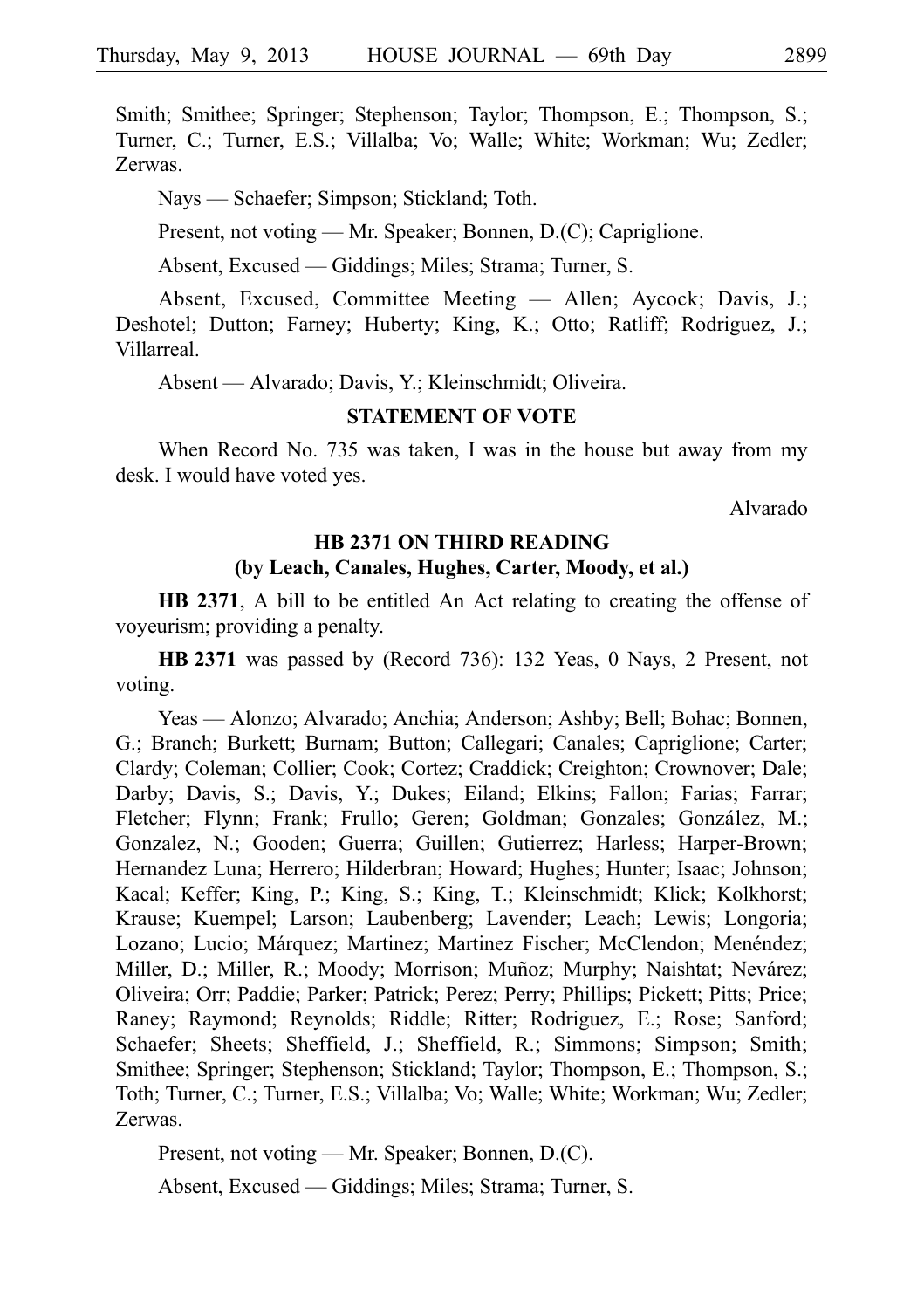Absent, Excused, Committee Meeting — Allen; Aycock; Davis, J.; Deshotel; Dutton; Farney; Huberty; King, K.; Otto; Ratliff; Rodriguez, J.; Villarreal.

# **HB 1289 ON THIRD READING (by Hilderbran)**

**HB 1289**, A bill to be entitled An Act relating to the exclusion of certain transportation services costs in determining total revenue for purposes of the franchise tax.

## **Amendment No. 1**

Representative Geren offered the following amendment to **HB 1289**:

Amend **HB 1289** by adding the following appropriately numbered SECTION to read as follows and renumbering subsequent SECTIONS accordingly:

SECTION Section 171.1012, Tax Code, is amended by adding Subsections (k-2) and (k-3) to read as follows:

 $(k-2)$  This subsection applies only to a pipeline entity: (1) that owns or leases and operates the pipeline by which the product is transported for others and only to that portion of the product to which the entity does not own title; and  $(2)$  that is primarily engaged in gathering, storing, transporting, or processing crude oil, including finished petroleum products, natural gas, condensate, and natural gas liquids, except for a refinery installation that manufactures finished petroleum products from crude oil. Notwithstanding Subsection (e)(3) or (i), a pipeline entity providing services for others related to the product that the pipeline does not own and to which this subsection applies may subtract as a cost of goods sold its depreciation, operations, and maintenance costs allowed by this section related to the services provided.

 $(k-3)$  For purposes of Subsection  $(k-2)$ , "processing" means the physical or mechanical removal, separation, or treatment of crude oil, including finished petroleum products, natural gas, condensate, and natural gas liquids after those materials are produced from the earth. The term does not include the chemical or biological transformation of those materials.

Amendment No. 1 was adopted.

**HB 1289**, as amended, was passed by (Record 737): 131 Yeas, 0 Nays, 2 Present, not voting.

Yeas — Alonzo; Alvarado; Anchia; Anderson; Ashby; Bell; Bohac; Bonnen, G.; Branch; Burkett; Burnam; Button; Callegari; Canales; Capriglione; Carter; Clardy; Coleman; Collier; Cook; Cortez; Craddick; Creighton; Crownover; Dale; Darby; Davis, S.; Davis, Y.; Dukes; Eiland; Elkins; Fallon; Farias; Farrar; Fletcher; Flynn; Frank; Frullo; Geren; Goldman; Gonzales; González, M.; Gonzalez, N.; Gooden; Guerra; Guillen; Gutierrez; Harless; Harper-Brown; Hernandez Luna; Herrero; Hilderbran; Howard; Hughes; Hunter; Isaac; Johnson; Kacal; Keffer; King, P.; King, S.; King, T.; Kleinschmidt; Klick; Kolkhorst; Krause; Kuempel; Larson; Laubenberg; Lavender; Leach; Lewis; Longoria;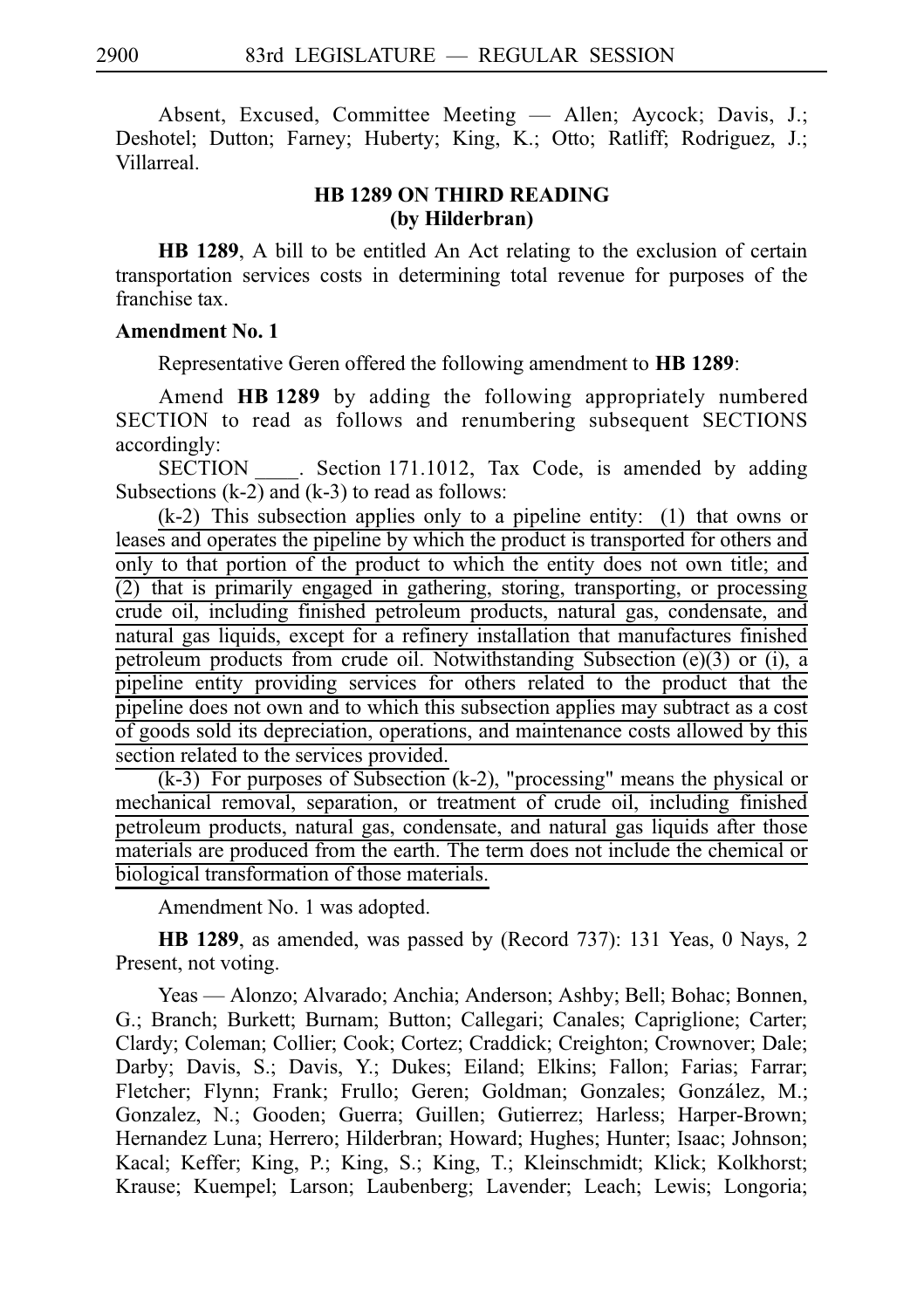Lozano; Lucio; Márquez; Martinez; Martinez Fischer; Menéndez; Miller, D.; Miller, R.; Moody; Morrison; Muñoz; Murphy; Naishtat; Nevárez; Oliveira; Orr; Paddie; Parker; Patrick; Perez; Perry; Phillips; Pickett; Pitts; Price; Raney; Raymond; Reynolds; Riddle; Ritter; Rodriguez, E.; Rose; Sanford; Schaefer; Sheets; Sheffield, J.; Sheffield, R.; Simmons; Simpson; Smith; Smithee; Springer; Stephenson; Stickland; Taylor; Thompson, E.; Thompson, S.; Toth; Turner, C.; Turner, E.S.; Villalba; Vo; Walle; White; Workman; Wu; Zedler; Zerwas.

Present, not voting — Mr. Speaker; Bonnen, D.(C).

Absent, Excused — Giddings; Miles; Strama; Turner, S.

Absent, Excused, Committee Meeting — Allen; Aycock; Davis, J.; Deshotel; Dutton; Farney; Huberty; King, K.; Otto; Ratliff; Rodriguez, J.; Villarreal.

Absent — McClendon.

(Allen and J. Davis now present)

#### **HB 2133 ON THIRD READING (by Larson and Villalba)**

**HB 2133**, A bill to be entitled An Act relating to the public policy for the use of innovative and alternative water treatment technologies for water development purposes.

HB 2133 was passed by (Record 738): 129 Yeas, 0 Nays, 2 Present, not voting.

Yeas — Alonzo; Alvarado; Anchia; Ashby; Bell; Bohac; Bonnen, G.; Branch; Burkett; Burnam; Button; Callegari; Canales; Carter; Clardy; Coleman; Collier; Cook; Cortez; Craddick; Creighton; Crownover; Dale; Darby; Davis, S.; Davis, Y.; Dukes; Eiland; Elkins; Fallon; Farias; Farrar; Fletcher; Flynn; Frank; Frullo; Geren; Goldman; Gonzales; González, M.; Gonzalez, N.; Gooden; Guerra; Guillen; Gutierrez; Harless; Harper-Brown; Hernandez Luna; Herrero; Hilderbran; Howard; Hughes; Hunter; Isaac; Johnson; Kacal; Keffer; King, P.; King, S.; King, T.; Kleinschmidt; Klick; Krause; Kuempel; Larson; Laubenberg; Lavender; Leach; Lewis; Longoria; Lozano; Lucio; Márquez; Martinez; Martinez Fischer; McClendon; Menéndez; Miller, D.; Miller, R.; Moody; Morrison; Muñoz; Murphy; Naishtat; Nevárez; Oliveira; Orr; Paddie; Parker; Patrick; Perez; Perry; Phillips; Pickett; Pitts; Price; Raney; Raymond; Reynolds; Riddle; Ritter; Rodriguez, E.; Rose; Sanford; Schaefer; Sheets; Sheffield, J.; Sheffield, R.; Simmons; Simpson; Smith; Smithee; Springer; Stephenson; Stickland; Taylor; Thompson, E.; Thompson, S.; Toth; Turner, C.; Turner, E.S.; Villalba; Vo; Walle; White; Workman; Wu; Zedler; Zerwas.

Present, not voting — Mr. Speaker; Bonnen, D.(C).

Absent, Excused — Giddings; Miles; Strama; Turner, S.

Absent, Excused, Committee Meeting — Aycock; Deshotel; Dutton; Farney; Huberty; King, K.; Otto; Ratliff; Rodriguez, J.; Villarreal.

Absent — Allen; Anderson; Capriglione; Davis, J.; Kolkhorst.

(Farney and K. King now present)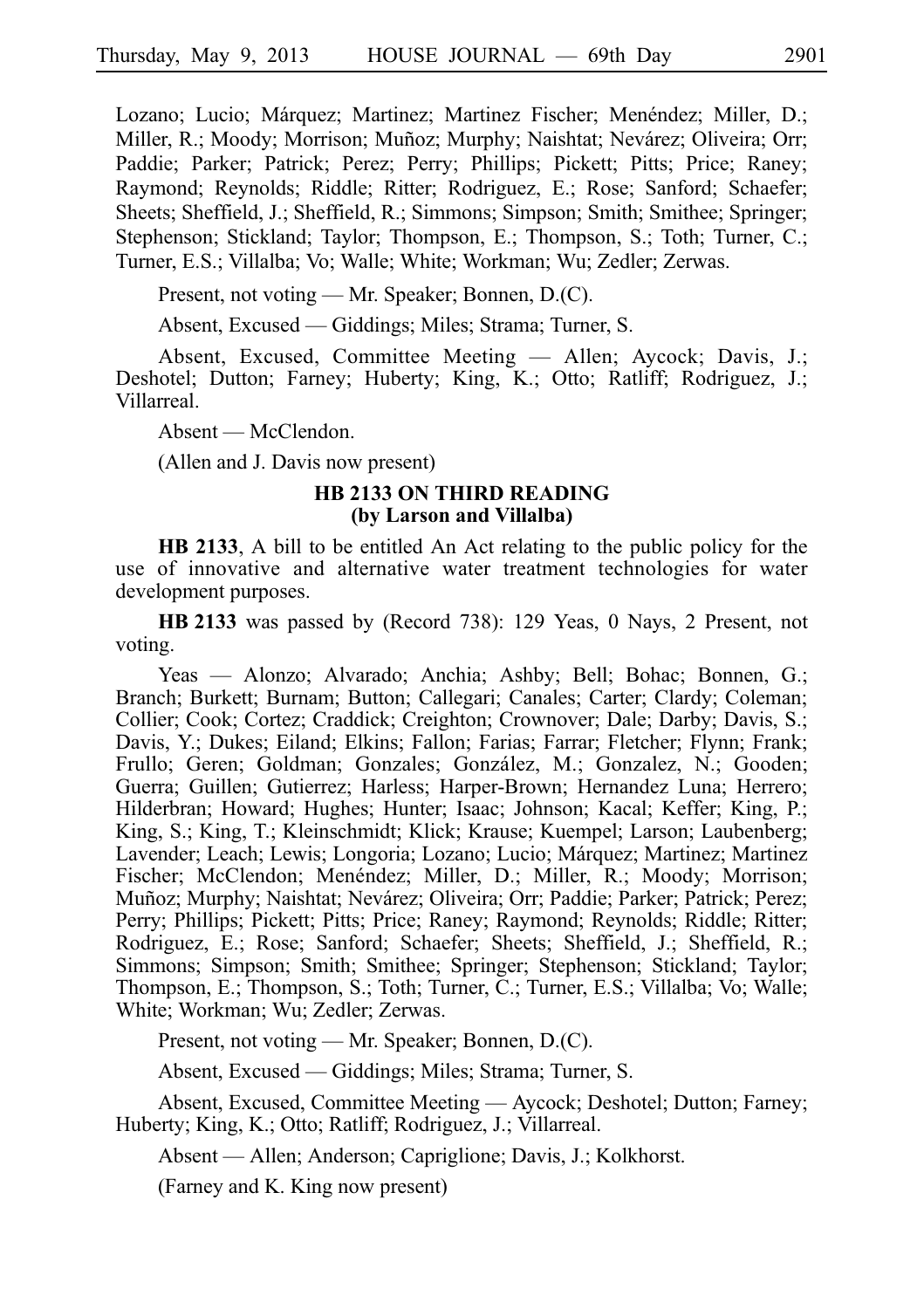# **HB 1318 ON THIRD READING (by S. Turner, et al.)**

**HB 1318**, A bill to be entitled An Act relating to the appointment of counsel for a detention hearing for certain youths.

(J. Rodriguez now present)

**HBi1318** was passed by (Record 739): 134 Yeas, 0 Nays, 2 Present, not voting.

Yeas — Alonzo; Alvarado; Anchia; Anderson; Ashby; Bell; Bohac; Bonnen, G.; Branch; Burkett; Burnam; Button; Callegari; Canales; Capriglione; Carter; Clardy; Coleman; Collier; Cook; Cortez; Craddick; Creighton; Crownover; Dale; Darby; Davis, S.; Davis, Y.; Dukes; Eiland; Elkins; Fallon; Farias; Farrar; Fletcher; Flynn; Frank; Frullo; Geren; Goldman; Gonzales; González, M.; Gonzalez, N.; Gooden; Guerra; Guillen; Gutierrez; Harless; Harper-Brown; Hernandez Luna; Herrero; Hilderbran; Howard; Hughes; Hunter; Isaac; Johnson; Kacal; Keffer; King, K.; King, P.; King, S.; King, T.; Kleinschmidt; Klick; Kolkhorst; Krause; Kuempel; Larson; Laubenberg; Lavender; Leach; Lewis; Longoria; Lozano; Lucio; Márquez; Martinez; Martinez Fischer; McClendon; Menéndez; Miller, D.; Miller, R.; Moody; Morrison; Muñoz; Murphy; Naishtat; Nevárez; Oliveira; Orr; Paddie; Parker; Patrick; Perez; Perry; Phillips; Pickett; Pitts; Price; Raney; Raymond; Reynolds; Riddle; Ritter; Rodriguez, E.; Rodriguez, J.; Rose; Sanford; Schaefer; Sheets; Sheffield, J.; Sheffield, R.; Simmons; Simpson; Smith; Smithee; Springer; Stephenson; Stickland; Taylor; Thompson, E.; Thompson, S.; Toth; Turner, C.; Turner, E.S.; Villalba; Vo; Walle; White; Workman; Wu; Zedler; Zerwas.

Present, not voting — Mr. Speaker; Bonnen, D.(C).

Absent, Excused — Giddings; Miles; Strama; Turner, S.

Absent, Excused, Committee Meeting — Aycock; Deshotel; Dutton; Huberty; Otto; Ratliff; Villarreal.

Absent — Allen; Davis, J.; Farney.

# **STATEMENT OF VOTE**

I was shown voting yes on Record No. 739. I intended to vote no.

Krause

# **HB 1398 ON THIRD READING (by Murphy)**

**HB 1398**, A bill to be entitled An Act relating to required disclosures on political advertising.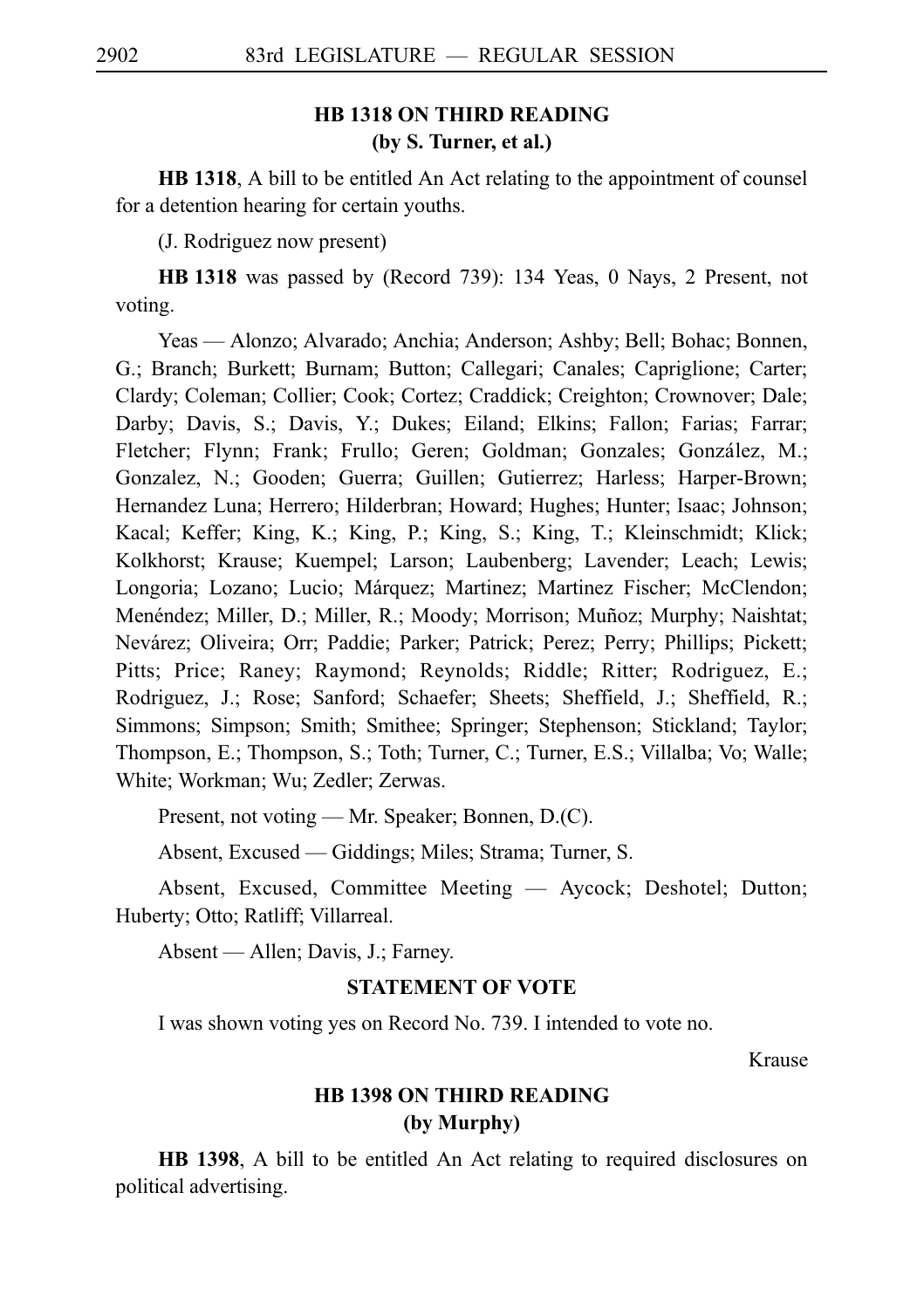# **HB 1398 - STATEMENT OF LEGISLATIVE INTENT**

REPRESENTATIVE SPRINGER: We had a conversation back here today, and I just wanted to go back through that just a little bit for legislative intent. Is it a fact that your legislation is not intended for somebody who makes a graphic that is posted on their political Facebook page? If somebody shares that somewhere else, where the disclosure is not on the graphic but it's on the page that it came from, is that not in violation of this law?

REPRESENTATIVE MURPHY: That is correct.

SPRINGER: Thank you very much. That was our big concern on the social media side as things have evolved on there. We have folks working hard on that. They have the ability to print it out—it doesn't have the disclosure statement on it.

MURPHY: And the general principle is things that are too small to contain a disclosure––things like tweets, posts, texts––if they refer to a home page––take it to another site—that's where the disclosure would be made, and that's specifically in the bill. And I'd be happy to read that section for you if you desire.

 $SPRINGER: That's fine.$ 

#### **REMARKS ORDERED PRINTED**

Representative Springer moved to print remarks between Representative Murphy and Representaive Springer.

The motion prevailed.

(Otto now present)

**HB 1398** was passed by (Record 740): 134 Yeas, 3 Nays, 2 Present, not voting.

Yeas — Alonzo; Alvarado; Anchia; Anderson; Ashby; Bell; Bohac; Bonnen, G.; Branch; Burkett; Burnam; Button; Callegari; Canales; Capriglione; Carter; Clardy; Coleman; Collier; Cook; Cortez; Craddick; Creighton; Crownover; Dale; Darby; Davis, J.; Davis, S.; Davis, Y.; Dukes; Eiland; Elkins; Fallon; Farias; Farney; Farrar; Fletcher; Flynn; Frank; Frullo; Geren; Goldman; Gonzales; González, M.; Gonzalez, N.; Gooden; Guerra; Guillen; Gutierrez; Harless; Harper-Brown; Hernandez Luna; Herrero; Hilderbran; Howard; Hughes; Hunter; Isaac; Johnson; Kacal; Keffer; King, K.; King, P.; King, S.; King, T.; Klick; Kolkhorst; Krause; Kuempel; Larson; Laubenberg; Lavender; Leach; Lewis; Longoria; Lozano; Lucio; Márquez; Martinez; Martinez Fischer; McClendon; Menéndez; Miller, D.; Miller, R.; Moody; Morrison; Muñoz; Murphy; Naishtat; Nevárez; Oliveira; Orr; Otto; Paddie; Parker; Patrick; Perez; Perry; Phillips; Pickett; Pitts; Price; Raney; Raymond; Reynolds; Riddle; Ritter; Rodriguez, E.; Rodriguez, J.; Rose; Sanford; Sheets; Sheffield, J.; Sheffield, R.; Simmons; Simpson; Smith; Smithee; Springer; Stephenson; Taylor; Thompson, E.; Thompson, S.; Toth; Turner, C.; Turner, E.S.; Villalba; Vo; Walle; White; Workman; Wu; Zedler; Zerwas.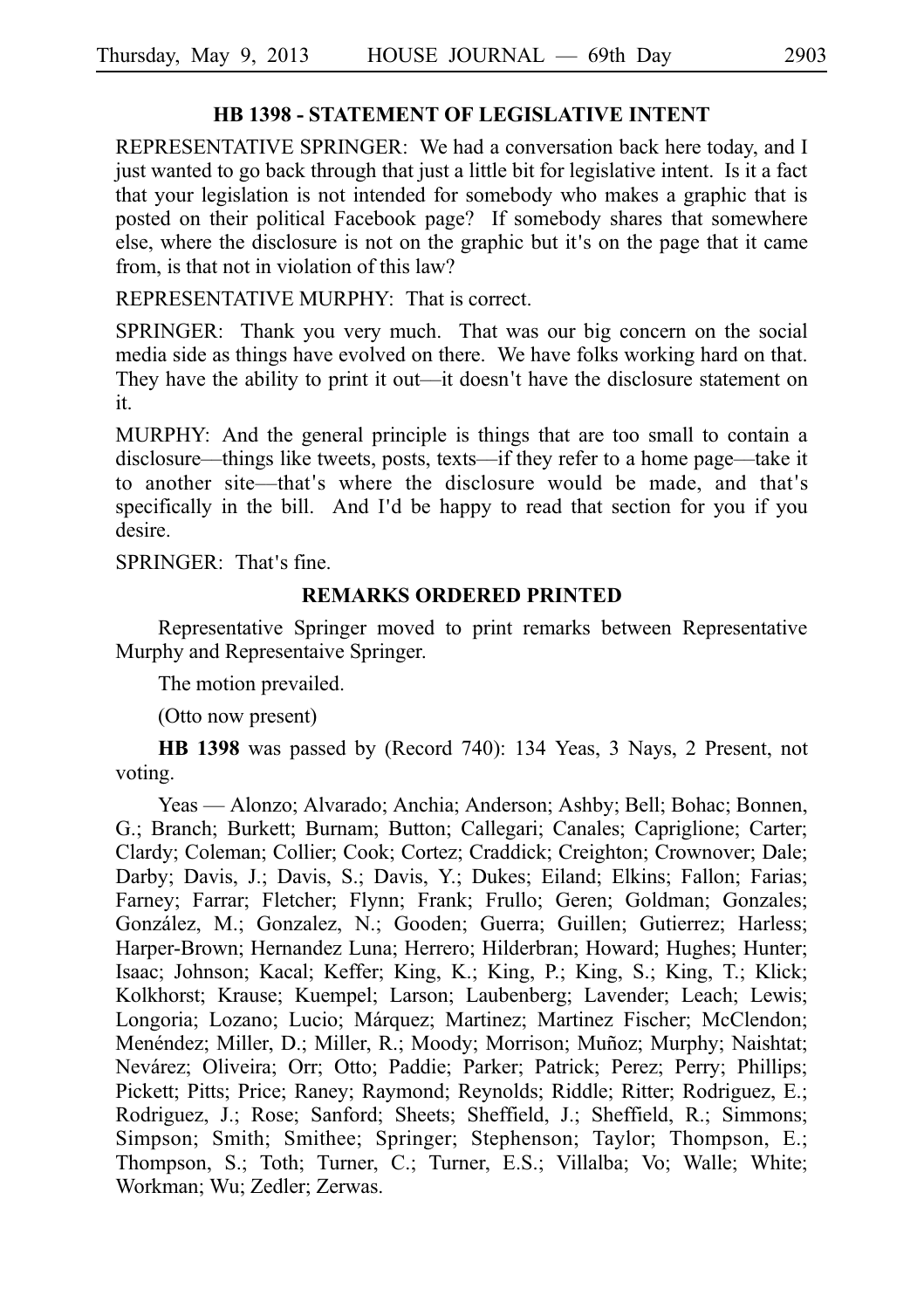Nays — Kleinschmidt; Schaefer; Stickland.

Present, not voting — Mr. Speaker; Bonnen, D.(C).

Absent, Excused — Giddings; Miles; Strama; Turner, S.

Absent, Excused, Committee Meeting — Aycock; Deshotel; Dutton; Huberty; Ratliff; Villarreal.

Absent — Allen.

# **HB 694 ON THIRD READING (by Phillips)**

**HB 694**, A bill to be entitled An Act relating to access by certain military personnel to juvenile and criminal history information.

**HB** 694 was passed by (Record 741): 135 Yeas, 0 Nays, 2 Present, not voting.

Yeas — Allen; Alonzo; Alvarado; Anchia; Anderson; Ashby; Bell; Bohac; Bonnen, G.; Burkett; Burnam; Button; Callegari; Canales; Capriglione; Carter; Clardy; Coleman; Collier; Cook; Cortez; Craddick; Creighton; Crownover; Dale; Davis, J.; Davis, S.; Davis, Y.; Dukes; Eiland; Elkins; Fallon; Farias; Farney; Farrar; Fletcher; Flynn; Frank; Frullo; Geren; Goldman; Gonzales; González, M.; Gonzalez, N.; Gooden; Guerra; Guillen; Gutierrez; Harless; Harper-Brown; Hernandez Luna; Herrero; Hilderbran; Howard; Hughes; Hunter; Isaac; Johnson; Kacal; Keffer; King, K.; King, P.; King, S.; King, T.; Kleinschmidt; Klick; Kolkhorst; Krause; Kuempel; Larson; Laubenberg; Lavender; Leach; Lewis; Longoria; Lozano; Lucio; Márquez; Martinez; Martinez Fischer; McClendon; Menéndez; Miller, D.; Miller, R.; Moody; Morrison; Muñoz; Murphy; Naishtat; Nevárez; Oliveira; Orr; Otto; Paddie; Parker; Patrick; Perez; Perry; Phillips; Pickett; Pitts; Price; Raney; Raymond; Reynolds; Riddle; Ritter; Rodriguez, E.; Rodriguez, J.; Rose; Sanford; Schaefer; Sheets; Sheffield, J.; Sheffield, R.; Simpson; Smith; Smithee; Springer; Stephenson; Stickland; Taylor; Thompson, E.; Thompson, S.; Toth; Turner, C.; Turner, E.S.; Villalba; Vo; Walle; White; Workman; Wu; Zedler; Zerwas.

Present, not voting — Mr. Speaker; Bonnen, D.(C).

Absent, Excused — Giddings; Miles; Strama; Turner, S.

Absent, Excused, Committee Meeting — Aycock; Deshotel; Dutton; Huberty; Ratliff; Villarreal.

Absent — Branch; Darby; Simmons.

# **STATEMENT OF VOTE**

When Record No. 741 was taken, my vote failed to register. I would have voted yes.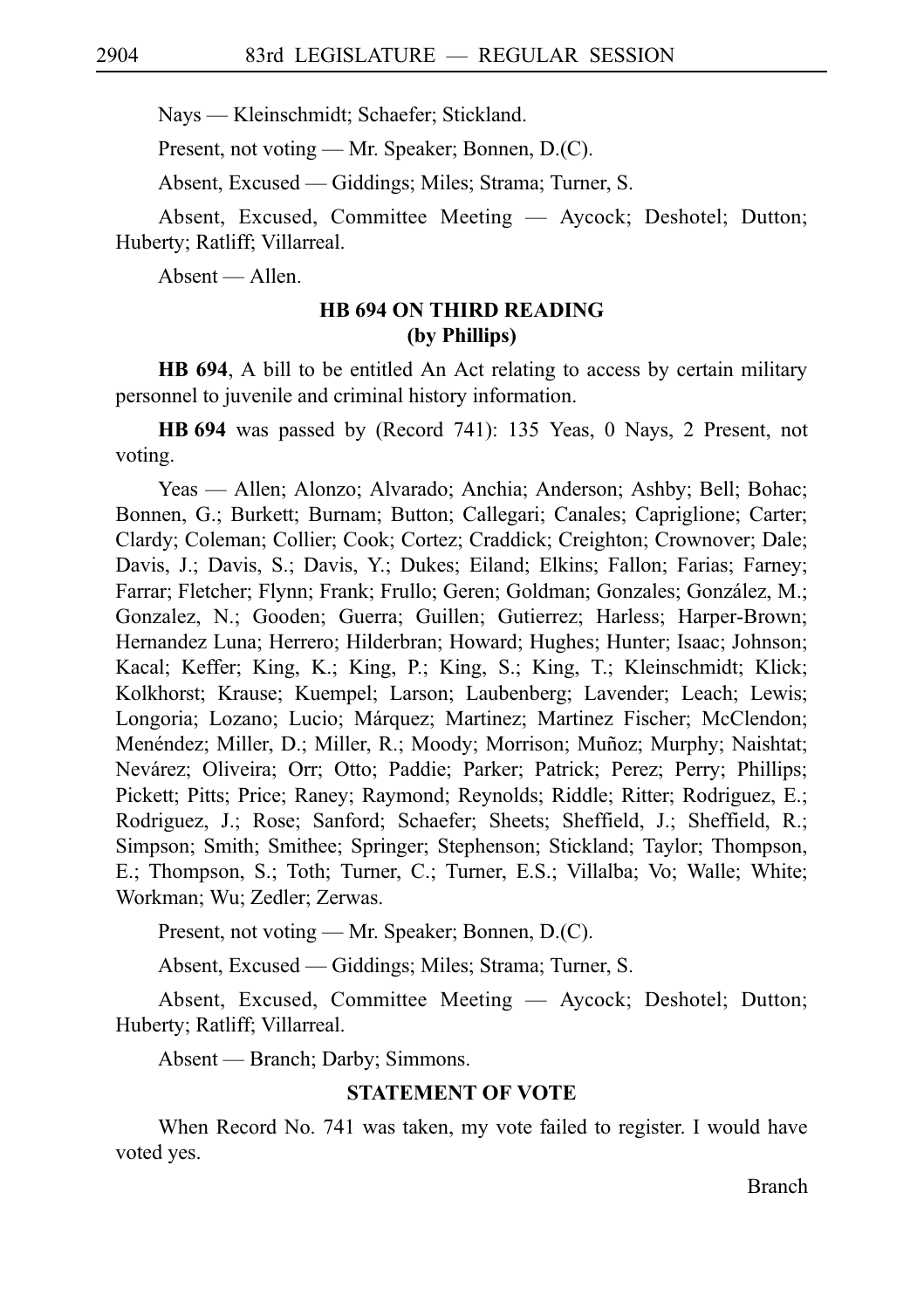# **HB 3743 ON THIRD READING (by Wu)**

**HB 3743**, A bill to be entitled An Act relating to the authority of a prosecutor in a juvenile case to appeal certain judicial decisions.

**HBi3743** was passed by (Record 742): 133 Yeas, 5 Nays, 2 Present, not voting.

Yeas — Allen; Alonzo; Alvarado; Anchia; Anderson; Ashby; Bohac; Bonnen, G.; Branch; Burkett; Burnam; Button; Callegari; Canales; Carter; Clardy; Coleman; Collier; Cook; Cortez; Craddick; Creighton; Crownover; Dale; Darby; Davis, J.; Davis, S.; Davis, Y.; Dukes; Eiland; Elkins; Fallon; Farias; Farney; Farrar; Fletcher; Flynn; Frank; Frullo; Geren; Goldman; Gonzales; González, M.; Gonzalez, N.; Gooden; Guerra; Guillen; Gutierrez; Harless; Harper-Brown; Hernandez Luna; Herrero; Hilderbran; Howard; Hughes; Hunter; Isaac; Johnson; Kacal; Keffer; King, K.; King, P.; King, S.; King, T.; Kleinschmidt; Klick; Kolkhorst; Krause; Kuempel; Larson; Laubenberg; Leach; Lewis; Longoria; Lozano; Lucio; Márquez; Martinez; Martinez Fischer; McClendon; Menéndez; Miller, D.; Miller, R.; Moody; Morrison; Muñoz; Murphy; Naishtat; Nevárez; Oliveira; Orr; Otto; Paddie; Parker; Patrick; Perez; Perry; Phillips; Pickett; Pitts; Price; Raney; Raymond; Reynolds; Riddle; Ritter; Rodriguez, E.; Rodriguez, J.; Rose; Sanford; Schaefer; Sheets; Sheffield, J.; Sheffield, R.; Simpson; Smith; Smithee; Springer; Stephenson; Taylor; Thompson, E.; Thompson, S.; Toth; Turner, C.; Turner, E.S.; Villalba; Vo; Walle; White; Workman; Wu; Zedler; Zerwas.

Nays — Bell; Capriglione; Lavender; Simmons; Stickland.

Present, not voting — Mr. Speaker; Bonnen, D.(C).

Absent, Excused — Giddings; Miles; Strama; Turner, S.

Absent, Excused, Committee Meeting — Aycock; Deshotel; Dutton; Huberty; Ratliff; Villarreal.

# **HB 194 ON THIRD READING** (by Farias, Ratliff, Menéndez, Guerra, et al.)

**HB 194**, A bill to be entitled An Act relating to considering ownership interests of certain disabled veterans in determining whether a business is a historically underutilized business for purposes of state contracting.

## **HB 194 - STATEMENT OF LEGISLATIVE INTENT**

REPRESENTATIVE REYNOLDS: Mr. Farias, I just wanted to get some legislative intent from you. Are you, with the passage of this bill, trying to expand the category of HUBs for other entities as well? For example, the City of Houston has a small, women and disadvantaged program that doesn't apply to disadvantaged or disabled veterans. With the passage of this bill, are you trying to expand it to other entities as well?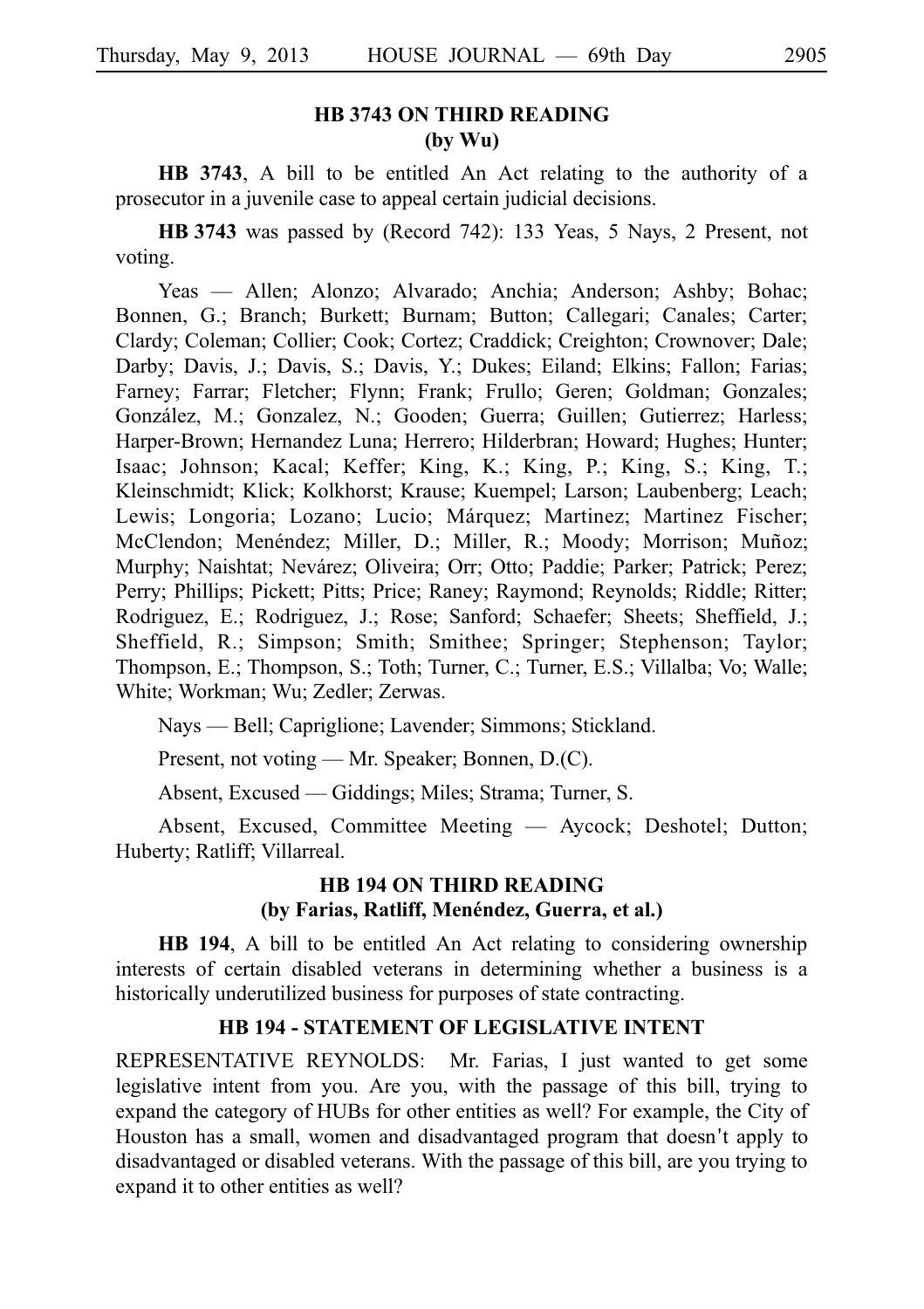REPRESENTATIVE FARIAS: Mr. Reynolds, the intent of this bill is exactly what it does. It's for disabled veterans that have at least a 20 percent disabled category.

REYNOLDS: Right. No, I understand that, but this only applies to the historically underutilized business program with the State of Texas, correct?

FARIAS: Yes.

REYNOLDS: My question to you is, would this expand to other entities that are not HUBs?

FARIAS: No, only for the HUB.

REYNOLDS: Okay, thank you.

# **REMARKS ORDERED PRINTED**

Representative Reynolds moved to print remarks between Representative Farias and Representative Reynolds.

The motion prevailed.

**HB 194** was passed by (Record 743): 109 Yeas, 22 Nays, 3 Present, not voting.

Yeas — Alonzo; Alvarado; Anchia; Anderson; Ashby; Bell; Bohac; Bonnen, G.; Branch; Burkett; Button; Callegari; Capriglione; Carter; Clardy; Cortez; Craddick; Creighton; Crownover; Darby; Davis, J.; Eiland; Fallon; Farias; Farney; Farrar; Fletcher; Frank; Frullo; Geren; Goldman; González, M.; Gooden; Guerra; Guillen; Gutierrez; Harless; Harper-Brown; Hernandez Luna; Herrero; Hilderbran; Howard; Hughes; Hunter; Isaac; Johnson; Kacal; Keffer; King, K.; King, P.; King, S.; Kolkhorst; Krause; Kuempel; Larson; Laubenberg; Lavender; Leach; Lewis; Longoria; Lucio; Márquez; Martinez; Martinez Fischer; McClendon; Menéndez; Miller, D.; Miller, R.; Moody; Morrison; Muñoz; Murphy; Naishtat; Nevárez; Otto; Paddie; Parker; Patrick; Perry; Pickett; Pitts; Price; Raney; Raymond; Riddle; Ritter; Rodriguez, J.; Sanford; Schaefer; Sheets; Sheffield, J.; Sheffield, R.; Simmons; Smith; Smithee; Springer; Stephenson; Stickland; Taylor; Thompson, E.; Toth; Turner, C.; Turner, E.S.; Villalba; Walle; White; Wu; Zedler; Zerwas.

Nays — Allen; Canales; Coleman; Collier; Dale; Davis, S.; Dukes; Elkins; Flynn; Gonzales; Gonzalez, N.; Kleinschmidt; Klick; Oliveira; Orr; Perez; Phillips; Reynolds; Rodriguez, E.; Simpson; Thompson, S.; Workman.

Present, not voting — Mr. Speaker; Bonnen, D.(C); Vo.

Absent, Excused — Giddings; Miles; Strama; Turner, S.

Absent, Excused, Committee Meeting — Aycock; Deshotel; Dutton; Huberty; Ratliff; Villarreal.

Absent — Burnam; Cook; Davis, Y.; King, T.; Lozano; Rose.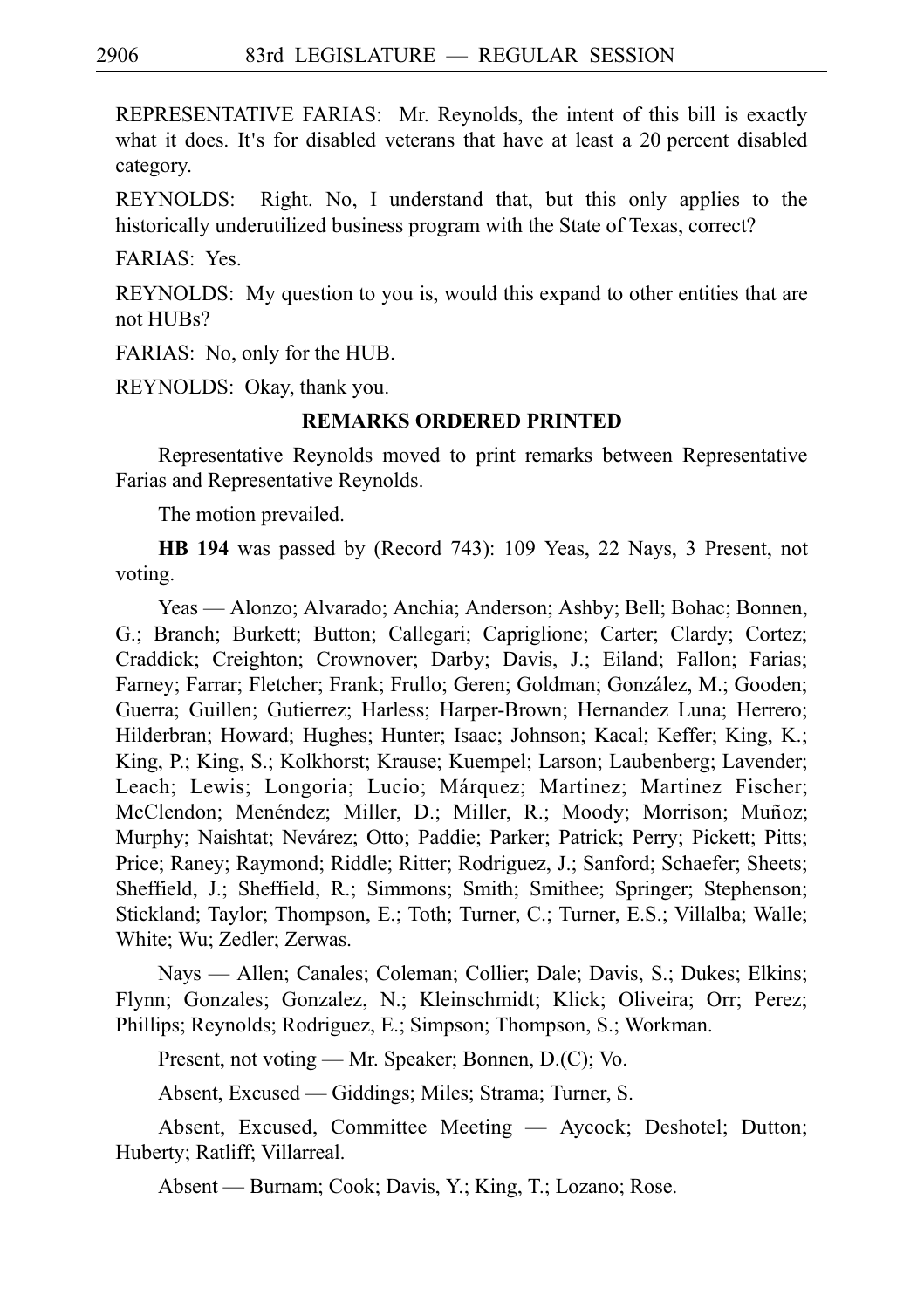#### **STATEMENTS OF VOTE**

I was shown voting yes on Record No. 743. I intended to vote no.

I was shown voting yes on Record No. 743. I intended to vote no.

Callegari

**Button** 

When Record No. 743 was taken, I was in the house but away from my desk. I would have voted yes.

Lozano

I was shown voting yes on Record No. 743. I intended to vote no.

Márquez

When Record No. 743 was taken, I was in the house but away from my desk. I would have voted yes.

Rose

I was shown voting yes on Record No. 743. I intended to vote no.

Wu

# **HB 1790 ON THIRD READING (by Longoria, S. Thompson, Burnam, Hughes, and Rose)**

**HB 1790**, A bill to be entitled An Act relating to certain procedures for defendants who successfully complete a period of state jail felony community supervision.

**HBi1790** was passed by (Record 744): 88 Yeas, 45 Nays, 2 Present, not voting.

Yeas — Allen; Alonzo; Alvarado; Anchia; Burnam; Canales; Coleman; Collier; Cook; Cortez; Crownover; Davis, J.; Davis, S.; Davis, Y.; Dukes; Eiland; Fallon; Farias; Farney; Farrar; Frank; Frullo; González, M.; Gonzalez, N.; Gooden; Guerra; Guillen; Gutierrez; Hernandez Luna; Herrero; Howard; Hughes; Hunter; Johnson; Kacal; King, K.; King, P.; King, S.; King, T.; Krause; Kuempel; Leach; Longoria; Lucio; Márquez; Martinez; Martinez Fischer; McClendon; Menéndez; Miller, R.; Moody; Morrison; Muñoz; Naishtat; Nevárez; Oliveira; Orr; Otto; Paddie; Patrick; Perez; Perry; Pickett; Pitts; Price; Raymond; Reynolds; Ritter; Rodriguez, E.; Rodriguez, J.; Rose; Sanford; Schaefer; Sheffield, J.; Simmons; Simpson; Smith; Springer; Stephenson; Taylor; Thompson, S.; Turner, C.; Turner, E.S.; Vo; Walle; White; Wu; Zerwas.

Nays — Anderson; Ashby; Bell; Bohac; Bonnen, G.; Branch; Burkett; Button; Callegari; Capriglione; Carter; Clardy; Craddick; Creighton; Dale; Darby; Elkins; Fletcher; Flynn; Geren; Goldman; Gonzales; Harless; Harper-Brown; Isaac; Kleinschmidt; Kolkhorst; Larson; Laubenberg; Lavender; Lewis; Miller, D.; Murphy; Parker; Phillips; Raney; Riddle; Sheets; Sheffield, R.; Smithee; Thompson, E.; Toth; Villalba; Workman; Zedler.

Present, not voting — Mr. Speaker; Bonnen, D.(C).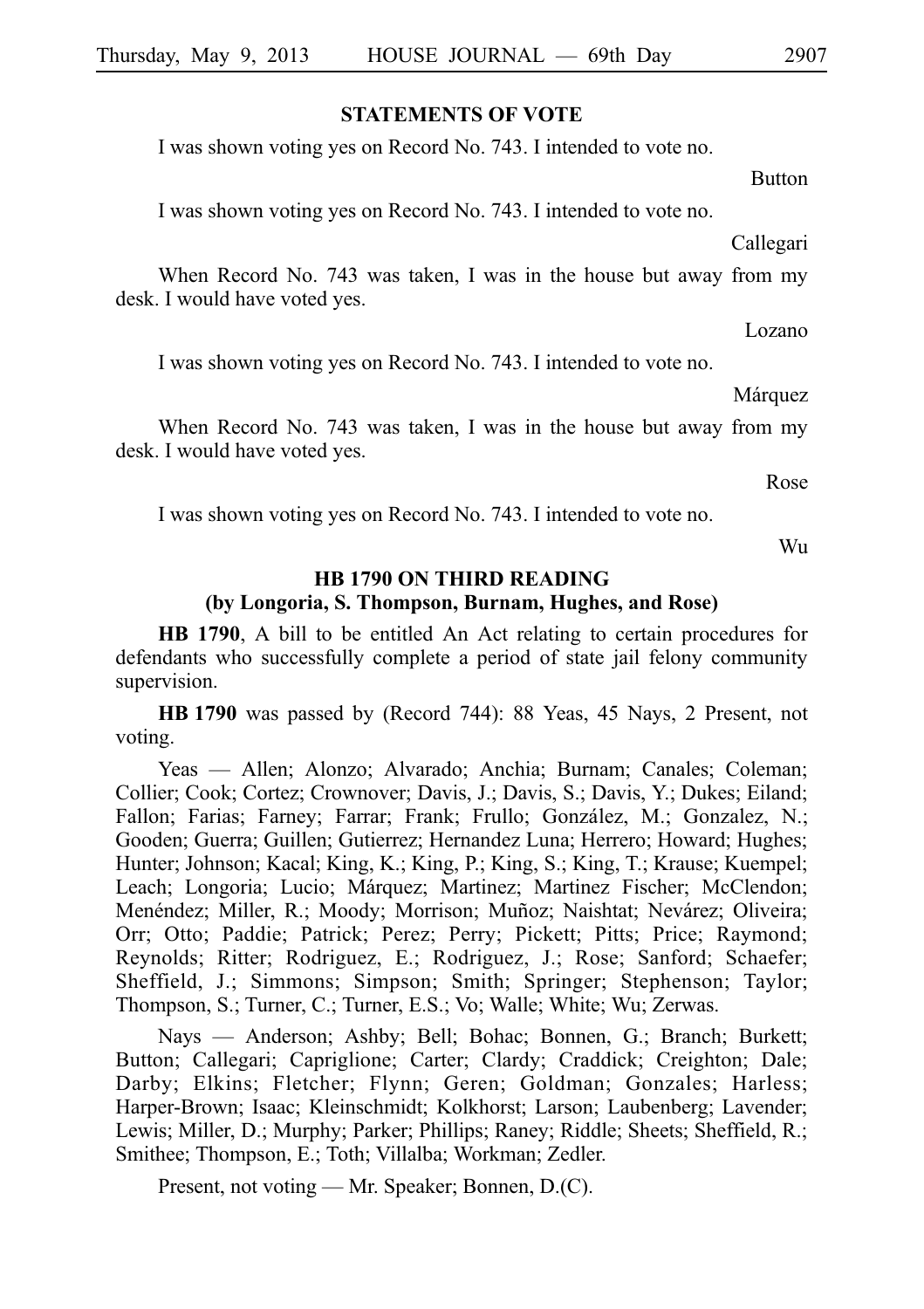Absent, Excused — Giddings; Miles; Strama; Turner, S.

Absent, Excused, Committee Meeting — Aycock; Deshotel; Dutton; Huberty; Ratliff; Villarreal.

Absent — Hilderbran; Keffer; Klick; Lozano; Stickland.

#### **STATEMENTS OF VOTE**

When Record No. 744 was taken, I was in the house but away from my desk. I would have voted yes.

Hilderbran

When Record No. 744 was taken, I was in the house but away from my desk. I would have voted yes.

Lozano

When Record No. 744 was taken, my vote failed to register. I would have voted yes.

**Stickland** 

#### **POSTPONED BUSINESS**

The following bills were laid before the house as postponed business:

## **CSHB 3750 ON SECOND READING (by Farrar)**

**CSHB 3750**, A bill to be entitled An Act relating to the destruction of the records of businesses, state and local governments, and nonprofit entities stored on copy machines; providing a civil penalty.

**CSHB 3750** was read second time on May 8 and was postponed until 1 a.m. today.

Representative Farrar moved to postpone consideration of **CSHB** 3750 until  $3:33$  p.m. today.

The motion prevailed.

## **HB 2767 ON THIRD READING (by P. King, Keffer, and Lewis)**

**HB 2767**, A bill to be entitled An Act relating to the treatment and recycling for beneficial use of certain waste arising out of or incidental to the drilling for or production of oil or gas.

**HB 2767** was read third time earlier today and was postponed until this time.

## **Amendment No. 1**

Representatives C. Turner and E. Rodriguez offered the following amendment to **HB** 2767:

Amend HB 2767 on third reading by striking added Section 122.003, Natural Resources Code, and substituting the following: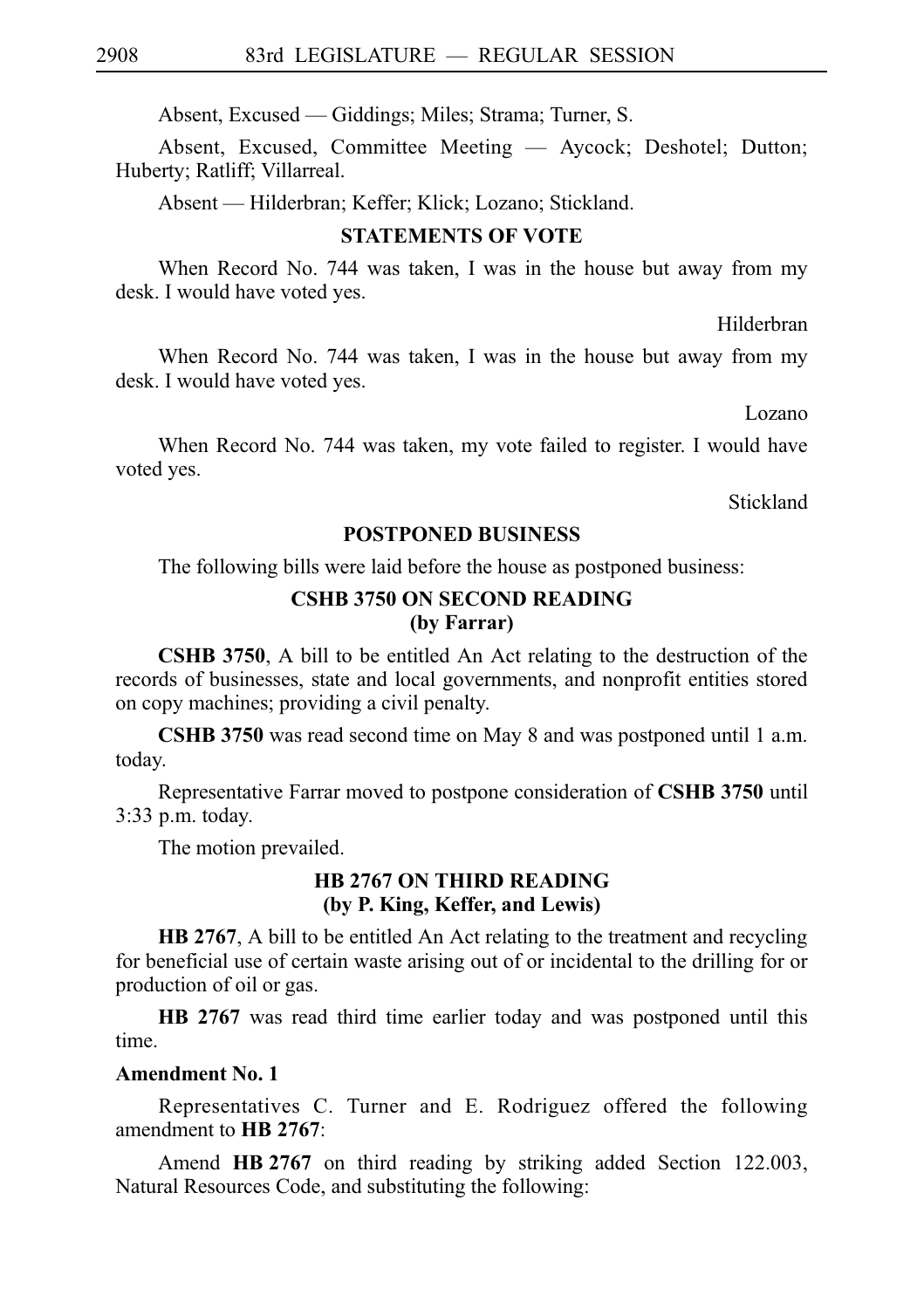Sec. 122.003. RESPONSIBILITY IN TORT. (a) Except as provided by Subsection (b), a person who takes possession of fluid oil and gas waste, produces from that waste a treated product generally considered in the oil and gas industry to be suitable for use in connection with the drilling for or production of oil or gas, and transfers the treated product to another person with the contractual understanding that the treated product will be used in connection with the drilling for or production of oil or gas is not liable in tort for a consequence of the subsequent use of that treated product by the person to whom the treated product is transferred or by another person.

(b) This section does not affect the liability of a person that treats fluid oil and gas waste for beneficial use in an action brought by a person for damages for personal injury, death, or property damage arising from exposure to fluid oil and gas waste or a treated product.

Amendment No. 1 was adopted.

### **LEAVE OF ABSENCE GRANTED**

The following member was granted leave of absence for the remainder of today because of important business in the district:

Márquez on motion of Capriglione.

#### **HB** 2767 - (consideration continued)

(Aycock and Ratliff now present)

**HB 2767**, as amended, was passed by (Record 745): 137 Yeas, 0 Nays, 2 Present, not voting.

Yeas — Allen; Alonzo; Alvarado; Anchia; Anderson; Ashby; Aycock; Bell; Bohac; Bonnen, G.; Branch; Burkett; Burnam; Button; Callegari; Canales; Capriglione; Carter; Clardy; Coleman; Collier; Cook; Cortez; Craddick; Creighton; Crownover; Dale; Darby; Davis, J.; Davis, S.; Davis, Y.; Dukes; Eiland; Elkins; Fallon; Farias; Farney; Farrar; Fletcher; Flynn; Frank; Frullo; Geren; Goldman; Gonzales; González, M.; Gonzalez, N.; Gooden; Guerra; Guillen; Gutierrez; Harless; Harper-Brown; Hernandez Luna; Herrero; Hilderbran; Howard; Hughes; Hunter; Isaac; Johnson; Kacal; Keffer; King, K.; King, P.; King, S.; King, T.; Kleinschmidt; Kolkhorst; Krause; Kuempel; Larson; Laubenberg; Lavender; Leach; Lewis; Longoria; Lozano; Lucio; Martinez; Martinez Fischer; McClendon; Menéndez; Miller, D.; Miller, R.; Moody; Morrison; Muñoz; Murphy; Naishtat; Nevárez; Oliveira; Orr; Otto; Paddie; Parker; Patrick; Perez; Perry; Phillips; Pickett; Pitts; Price; Raney; Ratliff; Raymond; Reynolds; Riddle; Ritter; Rodriguez, E.; Rodriguez, J.; Rose; Sanford; Schaefer; Sheets; Sheffield, J.; Sheffield, R.; Simmons; Simpson; Smith; Smithee; Springer; Stephenson; Stickland; Taylor; Thompson, E.; Thompson, S.; Toth; Turner, C.; Turner, E.S.; Villalba; Walle; White; Workman; Wu; Zedler; Zerwas.

Present, not voting — Mr. Speaker; Bonnen, D.(C).

Absent, Excused — Giddings; Márquez; Miles; Strama; Turner, S.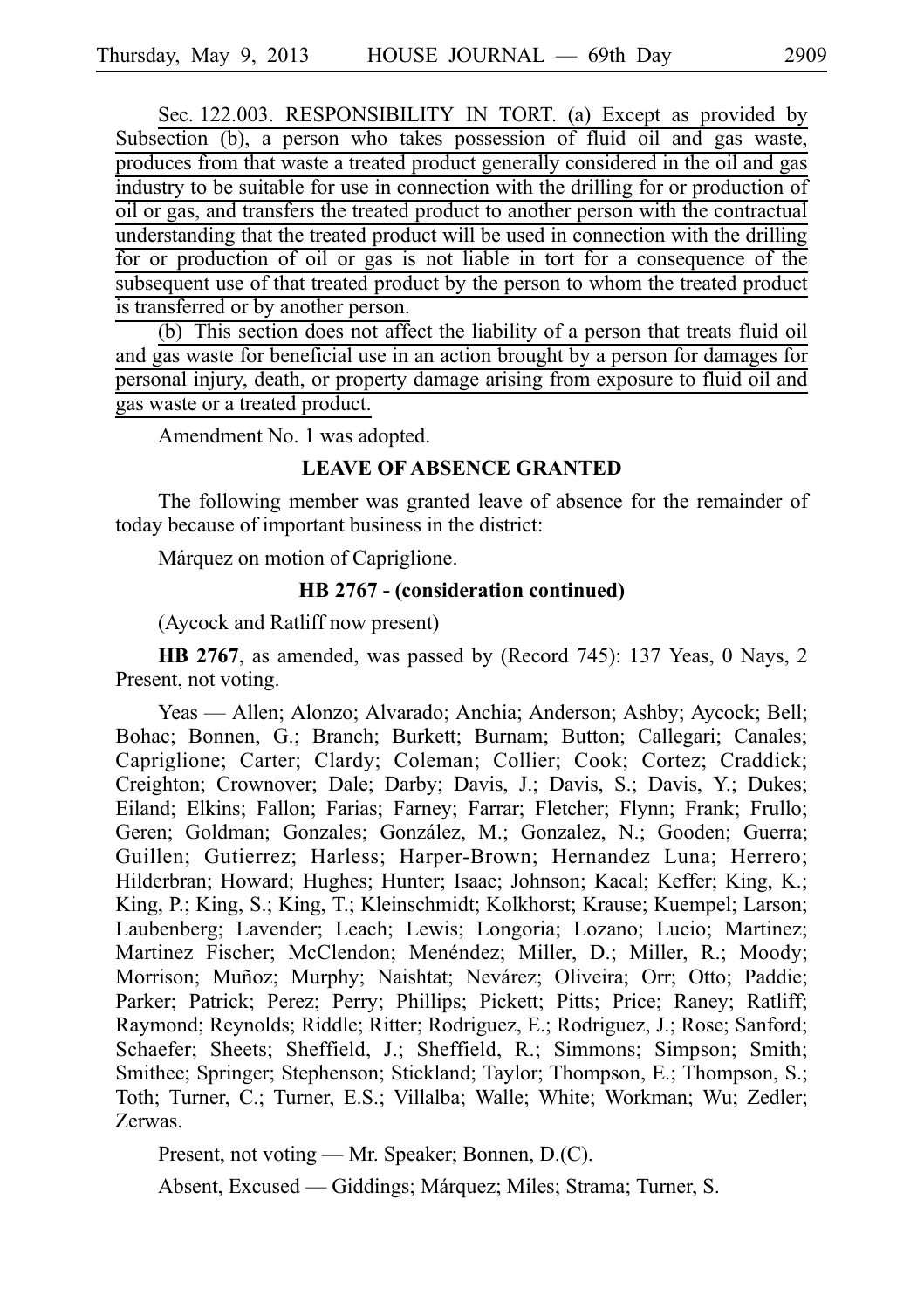Absent, Excused, Committee Meeting — Deshotel; Dutton; Huberty; Villarreal.

Absent — Klick; Vo.

# **HB 2770 ON THIRD READING (by Branch, Strama, Ratliff, Anchia, Frank, et al.)**

**HB 2770**, A bill to be entitled An Act relating to the investment of a certain portion of the economic stabilization fund balance.

**HB 2770** was read third time earlier today and was postponed until this time. Amendment No. 1 was pending at the time of postponement.

Amendment No. 1 was withdrawn.

**HB 2770** was passed by (Record 746): 132 Yeas, 2 Nays, 2 Present, not voting.

Yeas — Allen; Alonzo; Alvarado; Anchia; Anderson; Ashby; Aycock; Bell; Bohac; Bonnen, G.; Branch; Burkett; Burnam; Button; Callegari; Canales; Capriglione; Carter; Clardy; Coleman; Collier; Cook; Craddick; Creighton; Crownover; Dale; Darby; Davis, J.; Davis, S.; Davis, Y.; Dukes; Eiland; Fallon; Farias; Farney; Farrar; Fletcher; Flynn; Frank; Frullo; Geren; Goldman; Gonzales; González, M.; Gonzalez, N.; Gooden; Guerra; Guillen; Gutierrez; Harless; Harper-Brown; Hernandez Luna; Herrero; Hilderbran; Howard; Hughes; Isaac; Johnson; Kacal; Keffer; King, K.; King, P.; King, S.; Kleinschmidt; Kolkhorst; Krause; Kuempel; Larson; Laubenberg; Lavender; Leach; Lewis; Longoria; Lozano; Lucio; Martinez; Martinez Fischer; McClendon; Menéndez; Miller, D.; Miller, R.; Moody; Morrison; Muñoz; Murphy; Naishtat; Nevárez; Oliveira; Orr; Otto; Paddie; Parker; Patrick; Perez; Perry; Phillips; Pickett; Pitts; Price; Raney; Ratliff; Raymond; Reynolds; Riddle; Ritter; Rodriguez, E.; Rodriguez, J.; Rose; Sanford; Schaefer; Sheets; Sheffield, J.; Sheffield, R.; Simmons; Simpson; Smith; Smithee; Springer; Stephenson; Stickland; Taylor; Thompson, E.; Thompson, S.; Turner, C.; Turner, E.S.; Villalba; Vo; Walle; Workman; Wu; Zedler; Zerwas.

Nays — Toth; White.

Present, not voting — Mr. Speaker; Bonnen, D.(C).

Absent, Excused — Giddings; Márquez; Miles; Strama; Turner, S.

Absent, Excused, Committee Meeting — Deshotel; Dutton; Huberty; Villarreal.

Absent — Cortez; Elkins; Hunter; King, T.; Klick.

# **STATEMENTS OF VOTE**

When Record No. 746 was taken, my vote failed to register. I would have voted yes.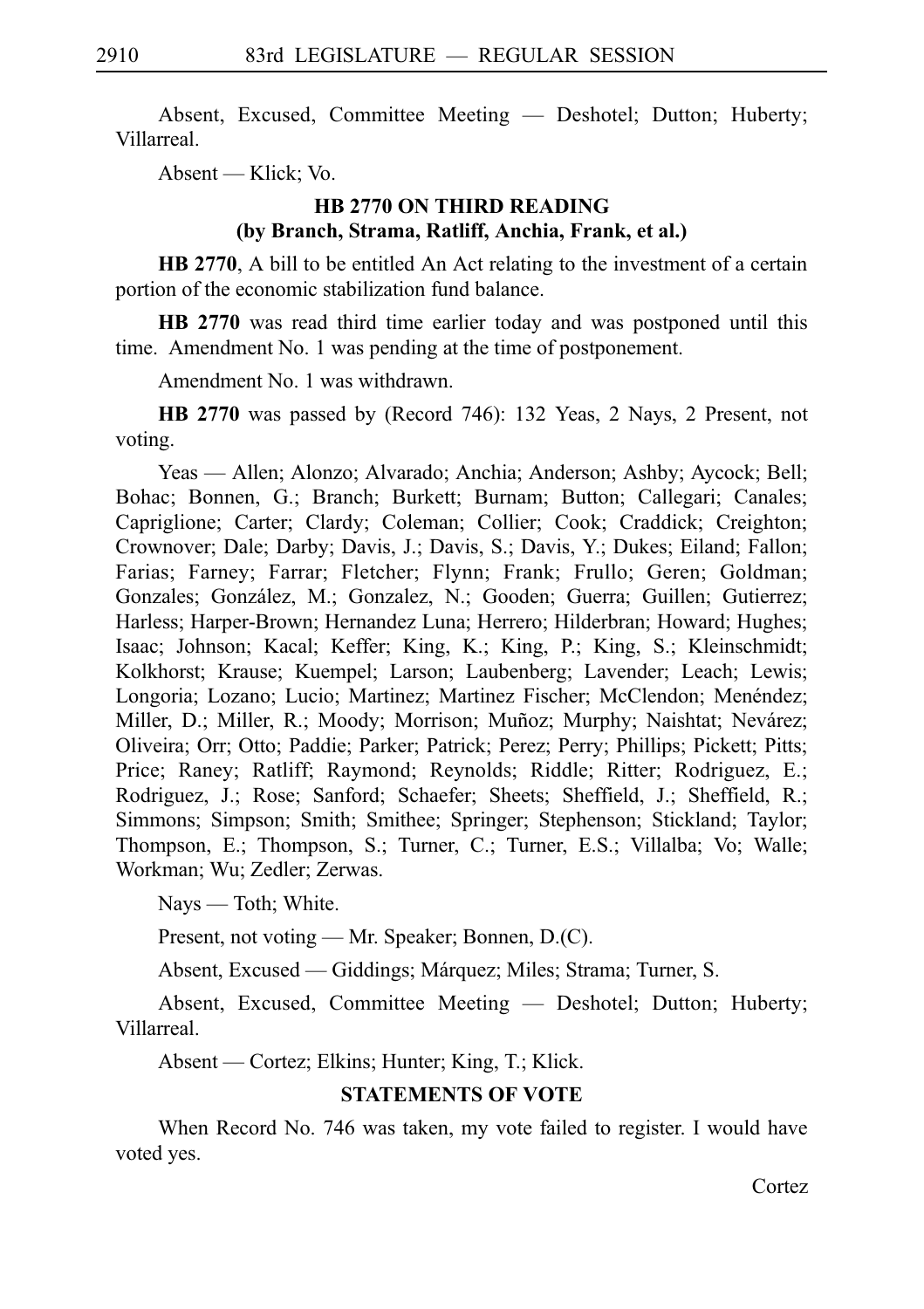I was shown voting yes on Record No. 746. I intended to vote no.

Dale

I was shown voting yes on Record No. 746. I intended to vote no.

Gonzales

When Record No. 746 was taken, I was in the house but away from my desk. I would have voted yes.

Hunter

# **SB 377 ON SECOND READING (M. Gonza´lez, S. King, Guillen, and Walle - House Sponsors)**

**SB 377**, A bill to be entitled An Act relating to the determination of certain exemptions from the administration of state assessment instruments to public school students and to the consideration of the performance of certain students on state assessment instruments.

**SB 377** was considered in lieu of **CSHB 2004**.

**SB** 377 was read second time.

## **Amendment No. 1**

Representative M. González offered the following amendment to **SB 377**:

Amend **SB 377** (house committee report) as follows:

(1) Strike page 1, line 14, through page 2, line 9.

(2) On page 2, strike lines 10 and 11, and substitute the following:

SECTION 3. Section 39.027(a-2), Education Code, as added by this Act, applies

(3) Renumber SECTIONS of the bill appropriately.

(Anchia in the chair)

Amendment No. 1 was adopted.

**SB 377**, as amended, was passed to third reading. (Flynn recorded voting no.)

## **CSHB 2004 - LAID ON THE TABLE SUBJECT TO CALL**

Representative M. González moved to lay **CSHB 2004** on the table subject to call.

The motion prevailed.

# **HB 1308 ON SECOND READING (by Darby)**

**HB 1308**, A bill to be entitled An Act relating to certain economic development programs administered by the Department of Agriculture.

**HB 1308** was read second time on May 1, postponed until May 3, and was again postponed until 6 a.m. today.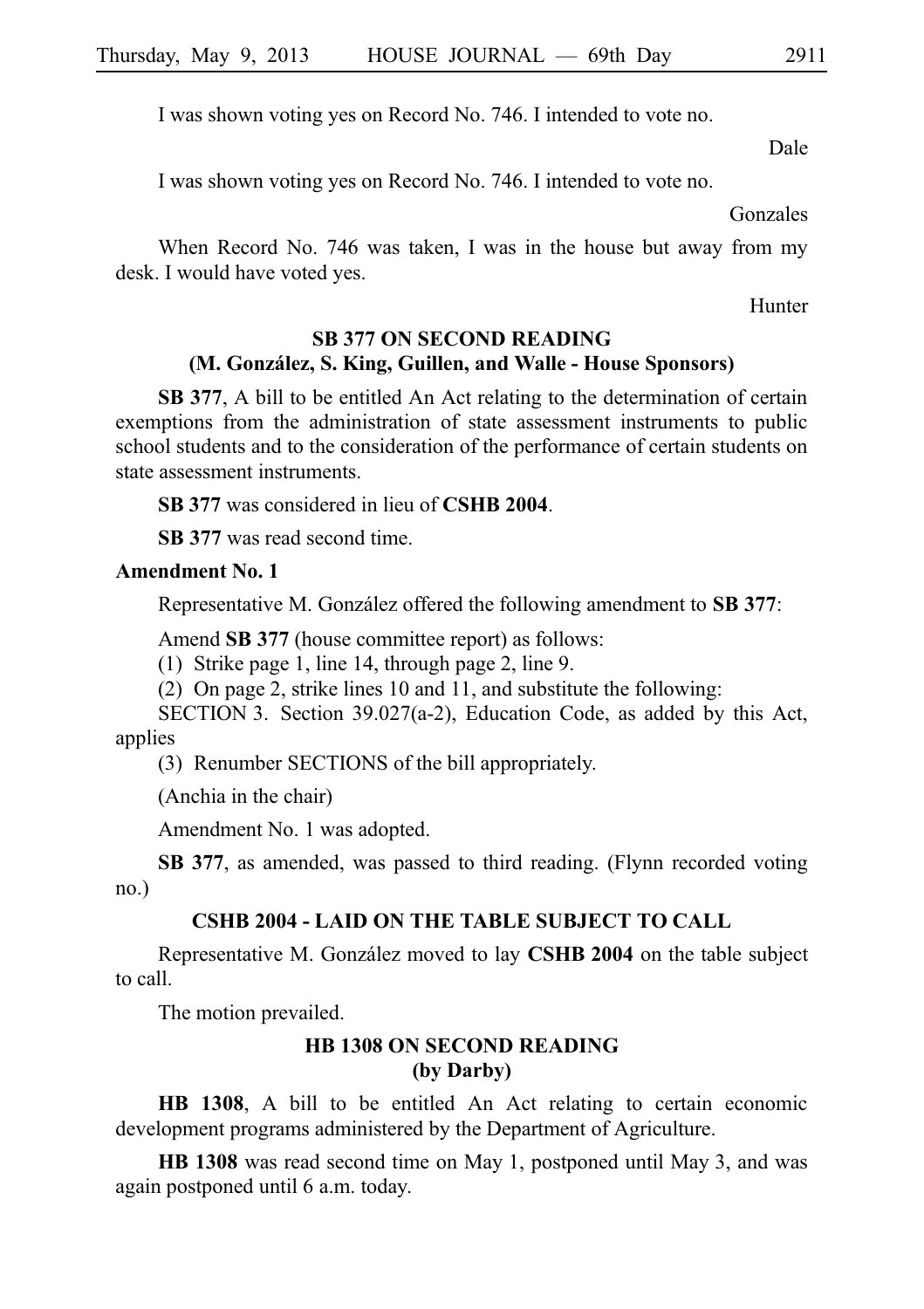Representative Darby moved to postpone consideration of HB 1308 until 10 a.m. Saturday, June 1.

The motion prevailed.

# **CSHB 2753 ON SECOND READING (by Branch, Patrick, and Pitts)**

**CSHB 2753**, A bill to be entitled An Act relating to excellence funding for health-related institutions of higher education.

**CSHB 2753** was read second time on May 8 and was postponed until 6 a.m. today.

Representative Branch moved to postpone consideration of **CSHB 2753** until 6 p.m. today.

The motion prevailed.

# **CSHB 459 ON SECOND READING (by Guillen)**

**CSHB 459**, A bill to be entitled An Act relating to the regulation of navigators for health benefit exchanges.

**CSHB 459** was read second time on April 25, postponed until May 1, and was again postponed until 10 a.m. today.

Representative Guillen moved to postpone consideration of CSHB 459 until 10 a.m. Sunday, June 1, 2014.

The motion prevailed.

# **CSHB 613 ON SECOND READING (by Orr and Larson)**

**CSHB 613**, A bill to be entitled An Act relating to the regulation of foundation repair contractors; providing penalties; authorizing fees.

**CSHB 613** was read second time on May 6, postponed until May 7, postponed until May 8, and was again postponed until  $10$  a.m. today.

(Speaker pro tempore in the chair)

# **Amendment No. 1**

Representative Orr offered the following amendment to **CSHB 613**:

Amend **CSHB 613** (house committee report) by striking all below the enacting clause and substituting the following:

SECTION 1. Subtitle A, Title 6, Occupations Code, is amended by adding Chapter 1003 to read as follows:

CHAPTER 1003. VOLUNTARY REGISTRATION OF FOUNDATION REPAIR CONTRACTORS SUBCHAPTER A. GENERAL PROVISIONS Sec. 1003.001. SHORT TITLE. This chapter may be cited as the Foundation Repair Contractors Registration Act.

Sec. 1003.002. DEFINITIONS. In this chapter: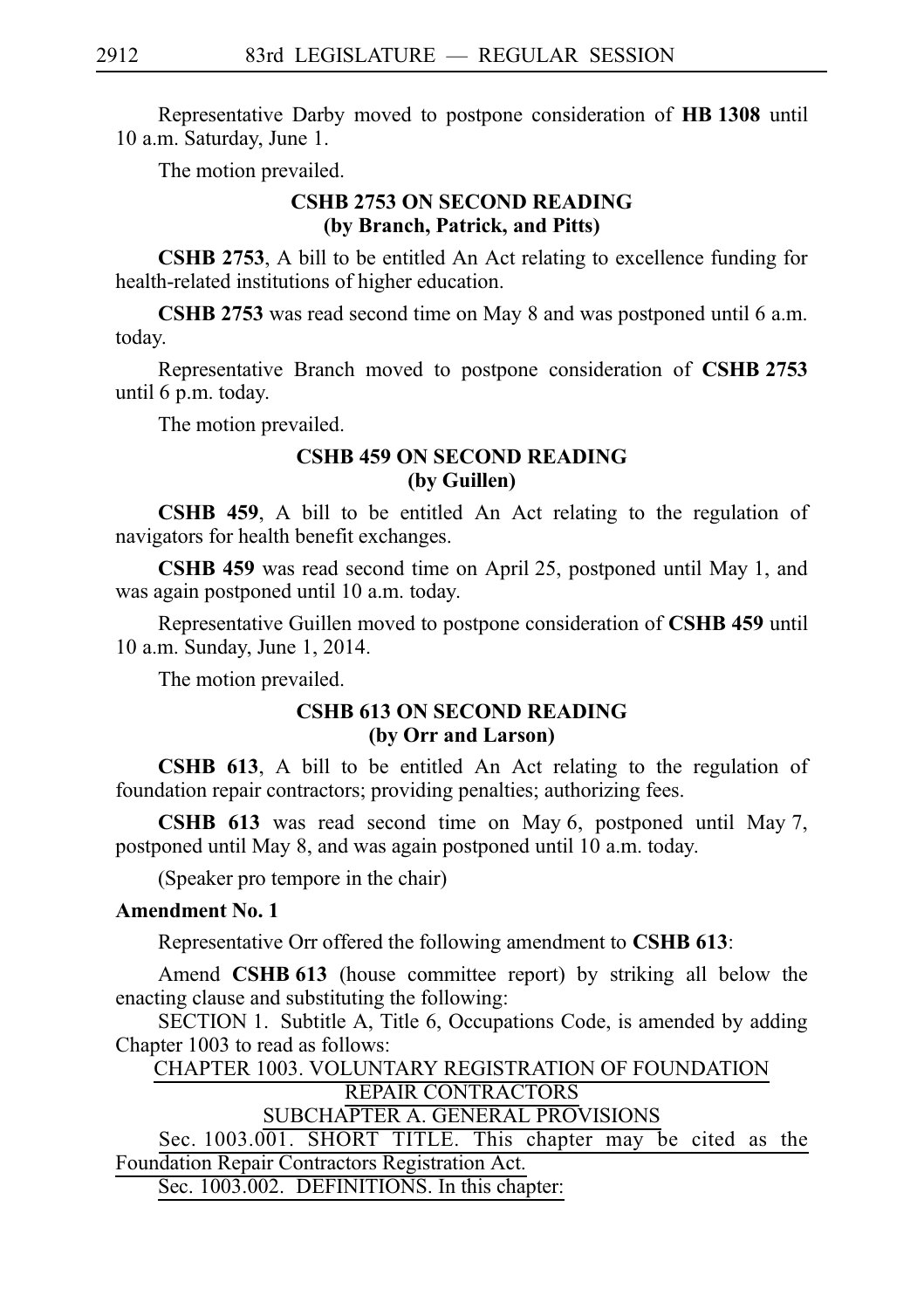(1) "Commission" means the Texas Commission of Licensing and Regulation.  $\overline{(2)}$  "Department" means the Texas Department of Licensing and Regulation.  $\overline{(3)}$  "Executive director" means the executive director of the department.  $\overline{(4)}$  "Foundation" means that portion of the structure of a residential property, other than a column, that serves the function of: (A) supporting an overlying structure;  $\overline{(B)}$  providing a base for an overlying structure; or  $(C)$  transmitting loads from an overlying structure to the underlying soils. (5) "Foundation repair contracting" means performing or offering to prepare an estimation or to perform the preparation for, installation of, or construction functions in connection with the repair or maintenance of a foundation. Sec. 1003.003. EXEMPTIONS. This chapter is not intended to confer any requirements or benefits on:  $(1)$  an individual licensed as an engineer under Chapter 1001; or  $\overline{(2)}$  a person who, for compensation:  $(A)$  constructs or remodels a single-family home or duplex; (B) supervises or manages the construction or remodeling of a single-family home or duplex; or  $(C)$  contracts for the supervision or management of the construction or remodeling of a single-family home or duplex. SUBCHAPTER B. POWERS AND DUTIES OF COMMISSION AND DEPARTMENT Sec. 1003.051. RULES. The commission shall adopt rules as necessary to implement this chapter, including rules:  $(1)$  regarding the requirements to obtain and renew a registration under this chapter;  $\overline{(2)}$  governing the use, display, and advertisement of a registration issued under this chapter;  $(3)$  regarding advertising in relation to an offer to perform foundation repair contracting; and  $(4)$  relating to administrative sanctions that may be imposed on a person under this chapter. Sec. 1003.052. CONTRACTS FOR ENFORCEMENT. The department may contract with another state agency or political subdivision of this state to enforce this chapter and rules adopted under this chapter. Sec. 1003.053. PERSONNEL. The department may employ personnel necessary to administer this chapter. Sec. 1003.054. DIRECTORY OF REGISTRATION HOLDERS. The department shall maintain a directory of registration holders and make the directory available to the public on the Internet.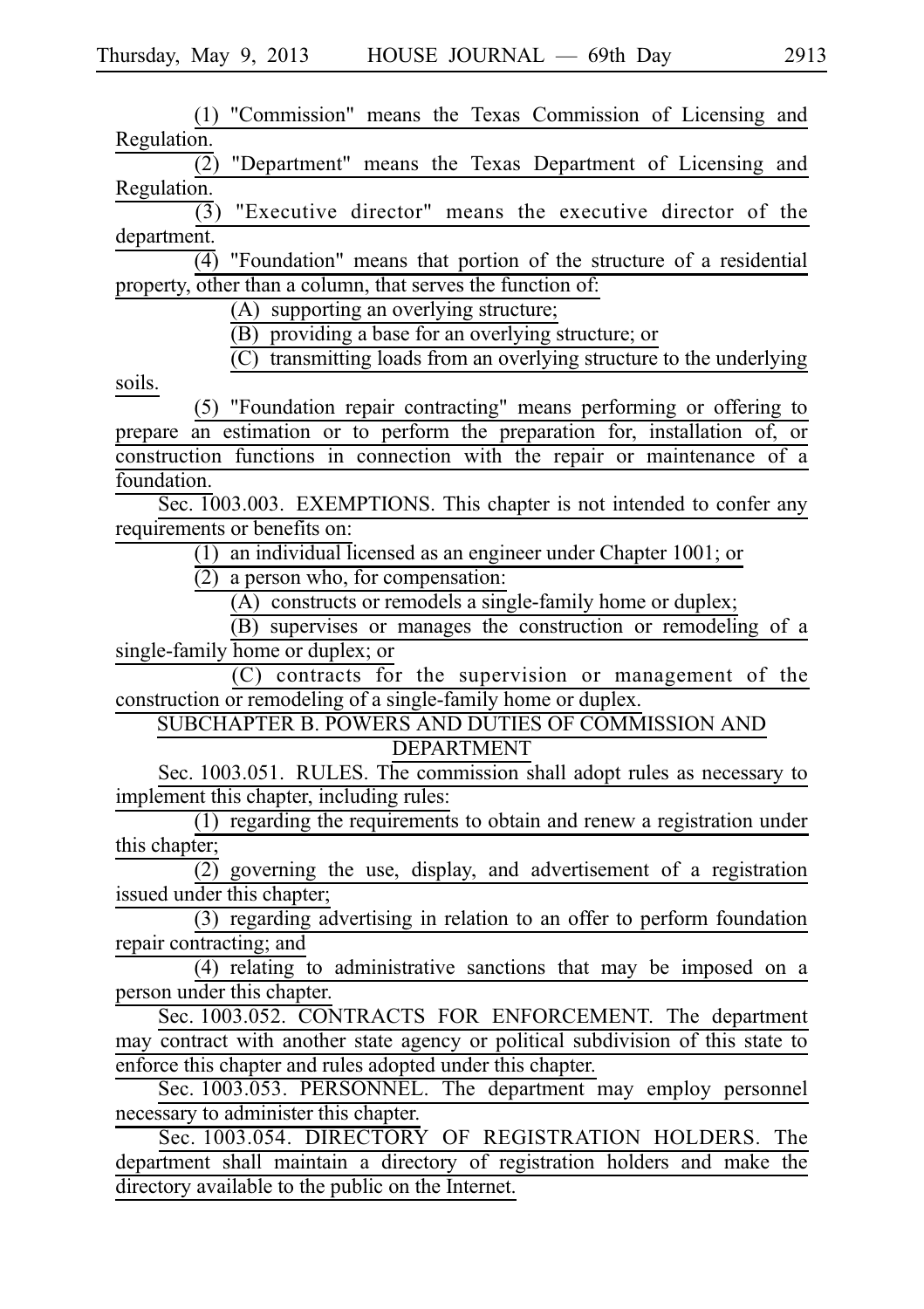Sec. 1003.055. FEES. The commission shall establish and the department shall collect reasonable and necessary fees in amounts sufficient to cover the costs of administering this chapter.

Sec. 1003.056. CRIMINAL HISTORY BACKGROUND CHECK. The department may obtain criminal history record information under Subchapter F, Chapter 411, Government Code, for an applicant for or holder of a registration under this chapter.

SUBCHAPTER C. VOLUNTARY REGISTRATION REQUIREMENTS

Sec. 1003.101. ADVERTISING FOUNDATION REPAIR WORK; REGISTRATION. (a) Registration under this chapter is voluntary.

(b) Unless the person holds an appropriate registration issued under this chapter, a person may not use the term "registered" in an advertisement to perform foundation repair contracting.

(c) A registration issued under this chapter is not transferable and may be used only by the person listed on the registration.

Sec. 1003.102. FOUNDATION REPAIR CONTRACTOR REGISTRATION. (a) A foundation repair contractor registration entitles the registration holder to advertise as a registered foundation repair contractor.

(b) An applicant for a registration under this chapter must:

(1) be at least 21 years of age;

 $\overline{(2)}$  have at least 60 months of documented, practical work experience performing foundation repair contracting during the preceding 10 years or substantially equivalent experience as determined by the department;

(3) pass a criminal history background check; and

(4) pass an examination administered by the department.

(c) The department may waive the examination requirement under Subsection (b)(4) if the department determines that the applicant meets the experience requirements of this chapter. This subsection expires December 31, 2015.

Sec. 1003.103. APPLICATION. (a) An applicant for a registration must submit an application on the form prescribed by the executive director.

(b) The application for a registration must include a statement containing evidence satisfactory to the department of the applicant's required practical experience.

 $\overline{(c)}$  The applicant must submit any other information required by the executive director or by commission rule.

(d) The department may deny an application for a registration or for the renewal of a registration if the applicant has previously had a registration under this chapter revoked or if the applicant has violated an order of the commission or the executive director, including an order imposing sanctions.

Sec. 1003.104. EXAMINATIONS. (a) The executive director shall prescribe an examination for a registration under this chapter.

(b) The executive director shall prescribe the method and content of an examination required under this chapter and may approve and accept results of an examination administered by another organization.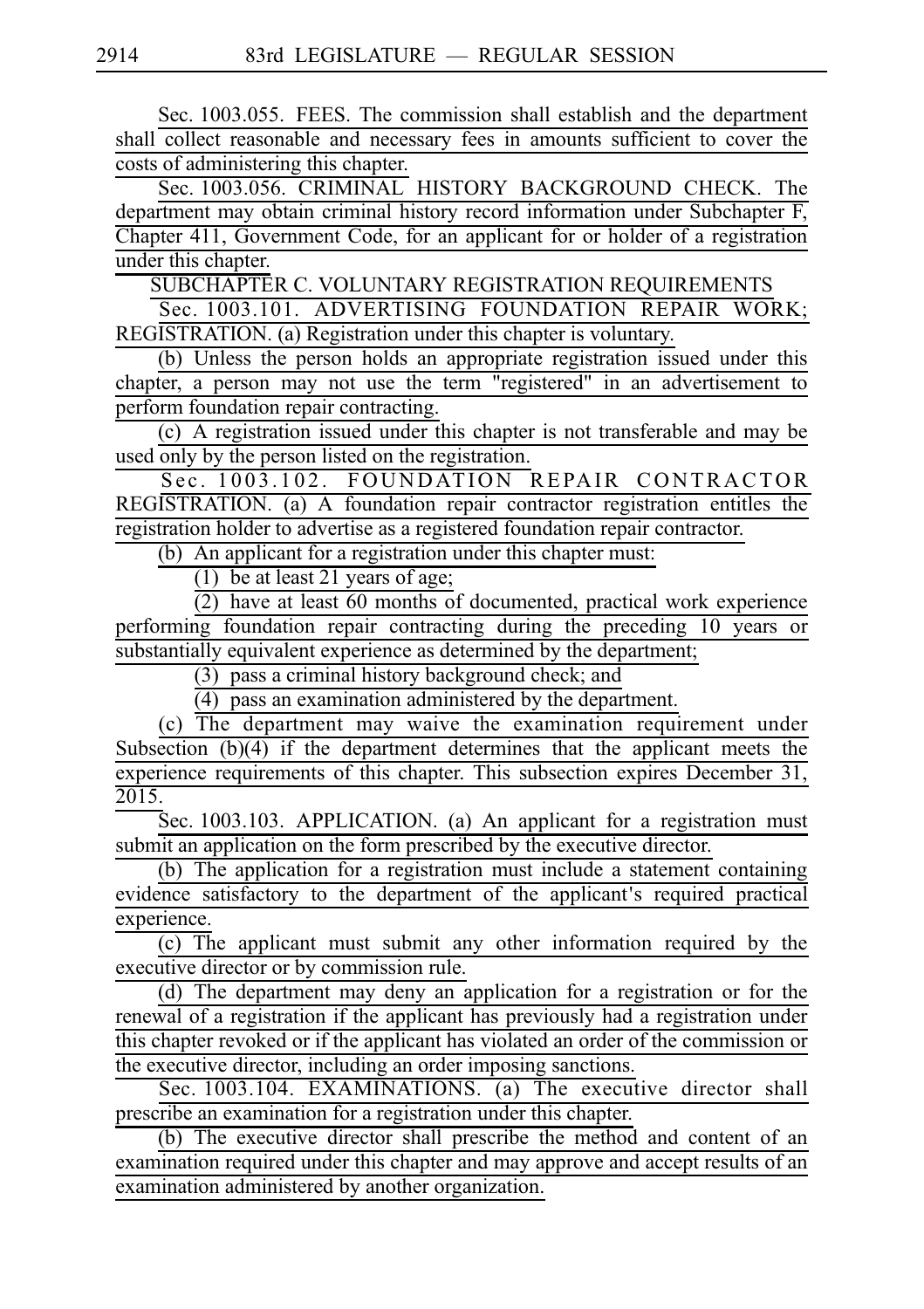Sec. 1003.105. ISSUANCE AND TERM OF REGISTRATION. (a) The department shall issue a registration to an applicant who meets the requirements of this chapter and rules adopted under this chapter.

 $\overline{16}$  is registration issued under this chapter is valid for one year and expires on the first anniversary of the date the registration is issued.

Sec. 1003.106. RENEWAL OF REGISTRATION. To renew a registration, the registration holder must:

 $(1)$  submit a renewal application in the form prescribed by the executive director;

 $(2)$  pay the required fee;

 $(3)$  show evidence of having completed the continuing education requirements established under Section 1003.162, if applicable;

 $(4)$  pass a criminal background check.

Sec. 1003.107. CONTINUING EDUCATION. (a) The commission by rule shall recognize, prepare, or administer continuing education programs for registration holders. Each registration holder must complete a continuing education program before the registration holder may renew the registration.

(b) A person recognized by the commission to offer a continuing education program must:

 $\overline{(1)}$  register with the department; and

 $\overline{(2)}$  comply with rules adopted by the commission relating to continuing education.

SUBCHAPTER D. LOCAL REGULATION

Sec.  $1003.151$ . DEFINITIONS. In this subchapter:

 $(1)$  "Local political subdivision" means a county or municipality in which a person seeks to perform foundation repair work or foundation repair contracting.

(2) "Local regulation" means an order adopted by a county commissioners court or an ordinance or other regulation adopted by a municipality.

Sec. 1003.152. APPLICATION OF LOCAL ORDINANCE. This chapter does not affect a person ' s obligation to comply with a local regulation establishing a permit, inspection, or approval process in connection with foundation repair work.

Sec. 1003.153. LOCAL STANDARDS. A person who holds a registration issued under this chapter is not required to hold a license or registration issued by a local political subdivision or take an examination required by a local regulation to engage in foundation repair work or foundation repair contracting.

SUBCHAPTER E. ENFORCEMENT

Sec. 1003.201. PROHIBITED PRACTICES. (a) A registration holder may not perform or offer or attempt to perform an act, service, or function that is:

(1) defined as the practice of engineering under Chapter 1001, unless the individual holds a license under that chapter;

 $(2)$  defined as the practice of architecture under Chapter 1051, unless the individual holds a registration under that chapter;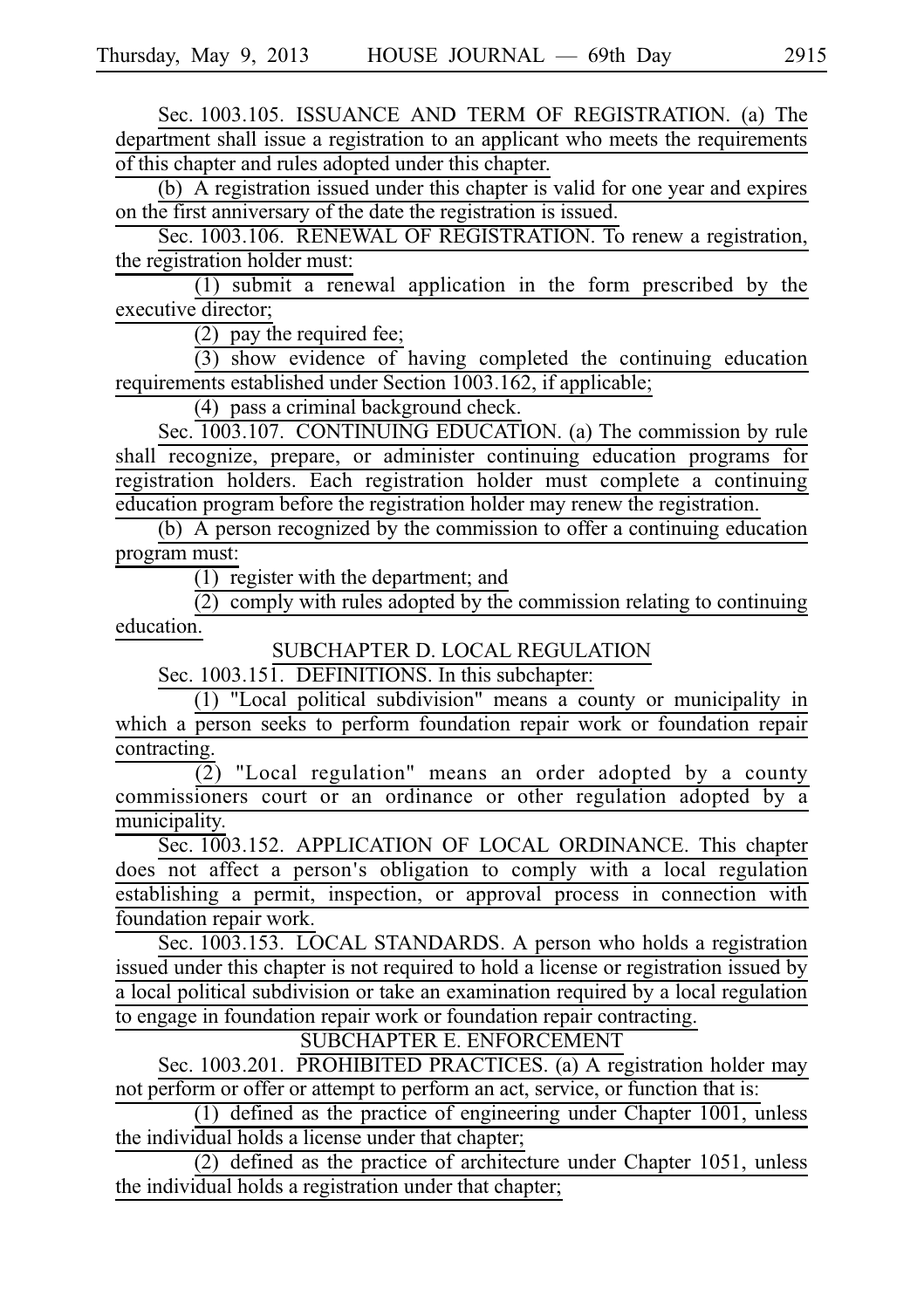(3) regulated under Chapter 113, Natural Resources Code, unless the individual holds a license or is exempt by rule under that chapter; or

 $(4)$  defined as plumbing under Chapter 1301, unless the individual holds a license under that chapter.

(b) A registration holder may not:

 $(1)$  fail to provide services for which payment has been made;

 $(2)$  fail to honor the terms of a contract in the absence of a good faith dispute;

(3) knowingly misrepresent a necessary service, service to be provided, or service that has been provided;

 $(4)$  make a fraudulent promise to induce an individual to contract for a service; or

 $(5)$  perform foundation repair work that requires a permit from a political subdivision without first obtaining the required permit.

Sec. 1003.202. ADMINISTRATIVE SANCTIONS. The commission may impose administrative sanctions as provided by Section 51.353 against a registration holder under this chapter in the same manner as the commission may against a license holder under other regulatory programs administered by the department.

SECTION 2. (a) The Texas Commission of Licensing and Regulation shall adopt rules to implement Chapter 1003, Occupations Code, as added by this Act, not later than February 1, 2014.

(b) Not later than March 1, 2014, the Texas Commission of Licensing and Regulation shall begin accepting applications for and issuing registrations under Chapter 1003, Occupations Code, as added by this Act.

SECTION 3. (a) Except as provided by Subsection (b) of this section, this Act takes effect September 1, 2013.

(b) Section 1003.101, Occupations Code, as added by this Act, takes effect September 1, 2014.

Amendment No. 1 was adopted.

(Huberty now present)

**CSHB 613**, as amended, failed to pass to engrossment by (Record 747): 62 Yeas, 73 Nays, 2 Present, not voting.

Yeas — Alonzo; Alvarado; Anchia; Anderson; Aycock; Burnam; Coleman; Collier; Cook; Cortez; Darby; Davis, J.; Davis, S.; Davis, Y.; Dukes; Eiland; Farias; Farney; Farrar; Gonzales; Gonzalez, N.; Guerra; Gutierrez; Hernandez Luna; Hunter; Johnson; Kacal; Keffer; King, K.; Kleinschmidt; Larson; Lewis; Lozano; Lucio; Martinez; McClendon; Moody; Murphy; Naishtat; Oliveira; Orr; Otto; Perez; Pickett; Pitts; Price; Raymond; Reynolds; Ritter; Rodriguez, E.; Rodriguez, J.; Rose; Sheets; Smith; Thompson, S.; Turner, C.; Villalba; Vo; Walle; Workman; Wu; Zerwas.

Nays — Allen; Ashby; Bell; Bohac; Bonnen, G.; Burkett; Button; Callegari; Canales; Capriglione; Carter; Clardy; Craddick; Creighton; Crownover; Dale; Elkins; Fallon; Fletcher; Flynn; Frank; Frullo; Geren; Goldman; González, M.;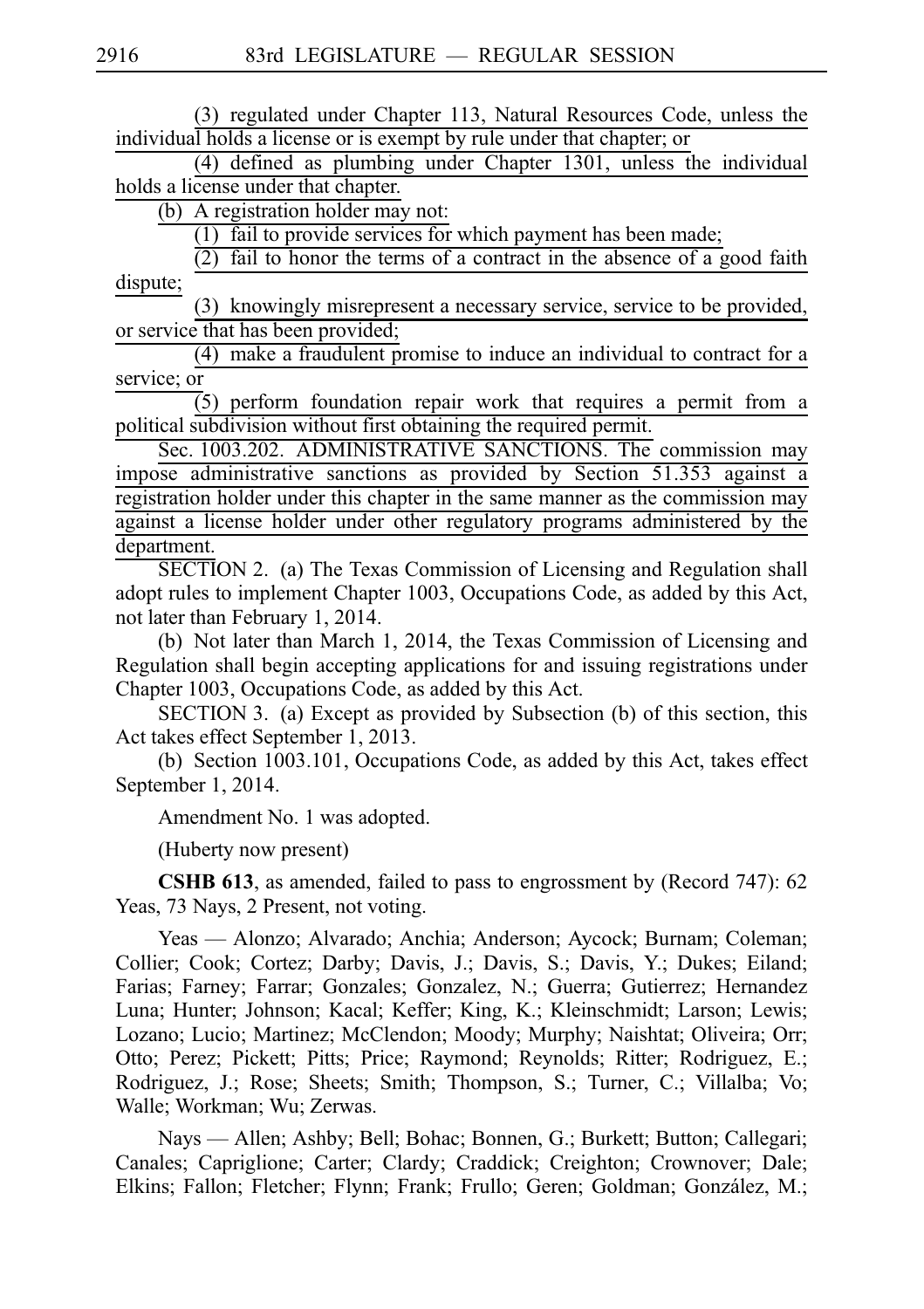Gooden; Harless; Harper-Brown; Hilderbran; Huberty; Hughes; Isaac; King, P.; King, S.; King, T.; Klick; Kolkhorst; Krause; Kuempel; Laubenberg; Lavender; Leach; Longoria; Martinez Fischer; Miller, D.; Miller, R.; Morrison; Muñoz; Neva´rez; Paddie; Parker; Patrick; Perry; Phillips; Raney; Ratliff; Riddle; Sanford; Schaefer; Sheffield, J.; Sheffield, R.; Simmons; Simpson; Smithee; Springer; Stephenson; Stickland; Taylor; Thompson, E.; Toth; Turner, E.S.; White; Zedler.

Present, not voting — Mr. Speaker; Bonnen, D.(C).

Absent, Excused — Giddings; Márquez; Miles; Strama; Turner, S.

Absent, Excused, Committee Meeting — Deshotel; Dutton; Villarreal.

Absent — Branch; Guillen; Herrero; Howard; Menéndez.

#### **STATEMENTS OF VOTE**

I was shown voting yes on Record No. 747. I intended to vote no.

Aycock

When Record No. 747 was taken, I was absent because of important business. I would have voted no.

Branch

I was shown voting yes on Record No. 747. I intended to vote no.

**Hunter** 

(Ritter in the chair)

### **HB 1642 - MOTION TO CONCUR IN SENATE AMENDMENTS**

Representative D. Bonnen called up with senate amendments for consideration at this time,

**HB 1642**, A bill to be entitled An Act relating to the Port of Houston Authority.

Representative D. Bonnen moved to concur in the senate amendments to **HBi1642**.

The motion to concur in the senate amendments to **HB 1642** was withdrawn.

### **SB 213 - REQUEST OF SENATE GRANTED CONFERENCE COMMITTEE APPOINTED**

On motion of Representative Price, the house granted the request of the senate for the appointment of a Conference Committee on **SB 213**.

The chair announced the appointment of the following conference committee, on the part of the house, on **SB 213**: Price, chair; Anchia, Parker, D. Bonnen, and Larson.

### **SB 901 - REQUEST OF SENATE GRANTED CONFERENCE COMMITTEE APPOINTED**

On motion of Representative Paddie, the house granted the request of the senate for the appointment of a Conference Committee on **SB 901**.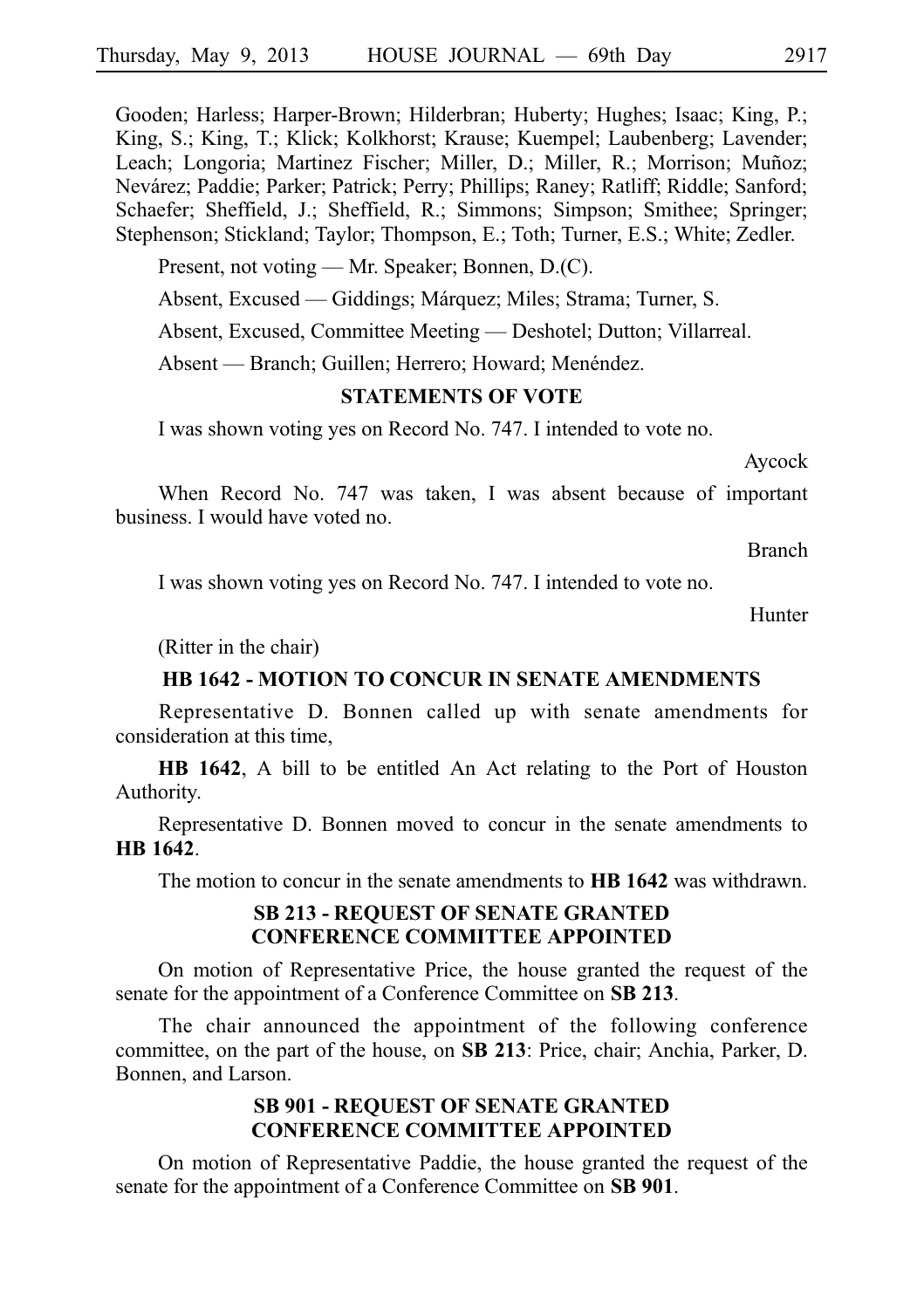The chair announced the appointment of the following conference committee, on the part of the house, on **SB 901**: Paddie, chair; S. Thompson, Geren, Crownover, and Craddick.

### **SB 1730 - REQUEST OF SENATE GRANTED CONFERENCE COMMITTEE APPOINTED**

On motion of Representative Phillips, the house granted the request of the senate for the appointment of a Conference Committee on **SB 1730**.

The chair announced the appointment of the following conference committee, on the part of the house, on **SB 1730**: Phillips, chair; Martinez, Harper-Brown, Pickett, and Fletcher.

### **HB 1994 - HOUSE CONCURS IN SENATE AMENDMENTS TEXT OF SENATE AMENDMENTS**

Representative Reynolds called up with senate amendments for consideration at this time,

**HB 1994**, A bill to be entitled An Act relating to the purchase of certain commodity items by a state agency.

Representative Reynolds moved to concur in the senate amendments to **HB** 1994.

The motion to concur in the senate amendments to **HB 1994** prevailed by (Record 748): 137 Yeas, 0 Nays, 2 Present, not voting.

Yeas — Allen; Alonzo; Alvarado; Anchia; Anderson; Ashby; Aycock; Bell; Bohac; Bonnen, D.; Bonnen, G.; Branch; Burkett; Burnam; Button; Callegari; Canales; Capriglione; Carter; Clardy; Coleman; Collier; Cook; Cortez; Craddick; Creighton; Crownover; Dale; Darby; Davis, J.; Davis, S.; Davis, Y.; Dukes; Eiland; Elkins; Fallon; Farias; Farney; Farrar; Fletcher; Flynn; Frank; Frullo; Geren; Goldman; Gonzales; González, M.; Gonzalez, N.; Gooden; Guerra; Guillen; Gutierrez; Harless; Harper-Brown; Hernandez Luna; Herrero; Hilderbran; Howard; Huberty; Hughes; Hunter; Isaac; Johnson; Kacal; Keffer; King, K.; King, P.; King, S.; King, T.; Kleinschmidt; Kolkhorst; Krause; Kuempel; Larson; Laubenberg; Lavender; Leach; Lewis; Longoria; Lozano; Lucio; Martinez; Martinez Fischer; McClendon; Menéndez; Miller, D.; Miller, R.; Moody; Morrison; Muñoz; Murphy; Naishtat; Nevárez; Oliveira; Orr; Otto; Paddie; Parker; Patrick; Perez; Perry; Pickett; Pitts; Price; Ratliff; Raymond; Reynolds; Riddle; Rodriguez, E.; Rodriguez, J.; Rose; Sanford; Schaefer; Sheets; Sheffield, J.; Sheffield, R.; Simmons; Simpson; Smith; Smithee; Springer; Stephenson; Stickland; Taylor; Thompson, E.; Thompson, S.; Toth; Turner, C.; Turner, E.S.; Villalba; Vo; Walle; White; Workman; Wu; Zedler; Zerwas.

Present, not voting — Mr. Speaker; Ritter(C).

Absent, Excused — Giddings; Márquez; Miles; Strama; Turner, S.

Absent, Excused, Committee Meeting — Deshotel; Dutton; Villarreal.

Absent — Klick; Phillips; Raney.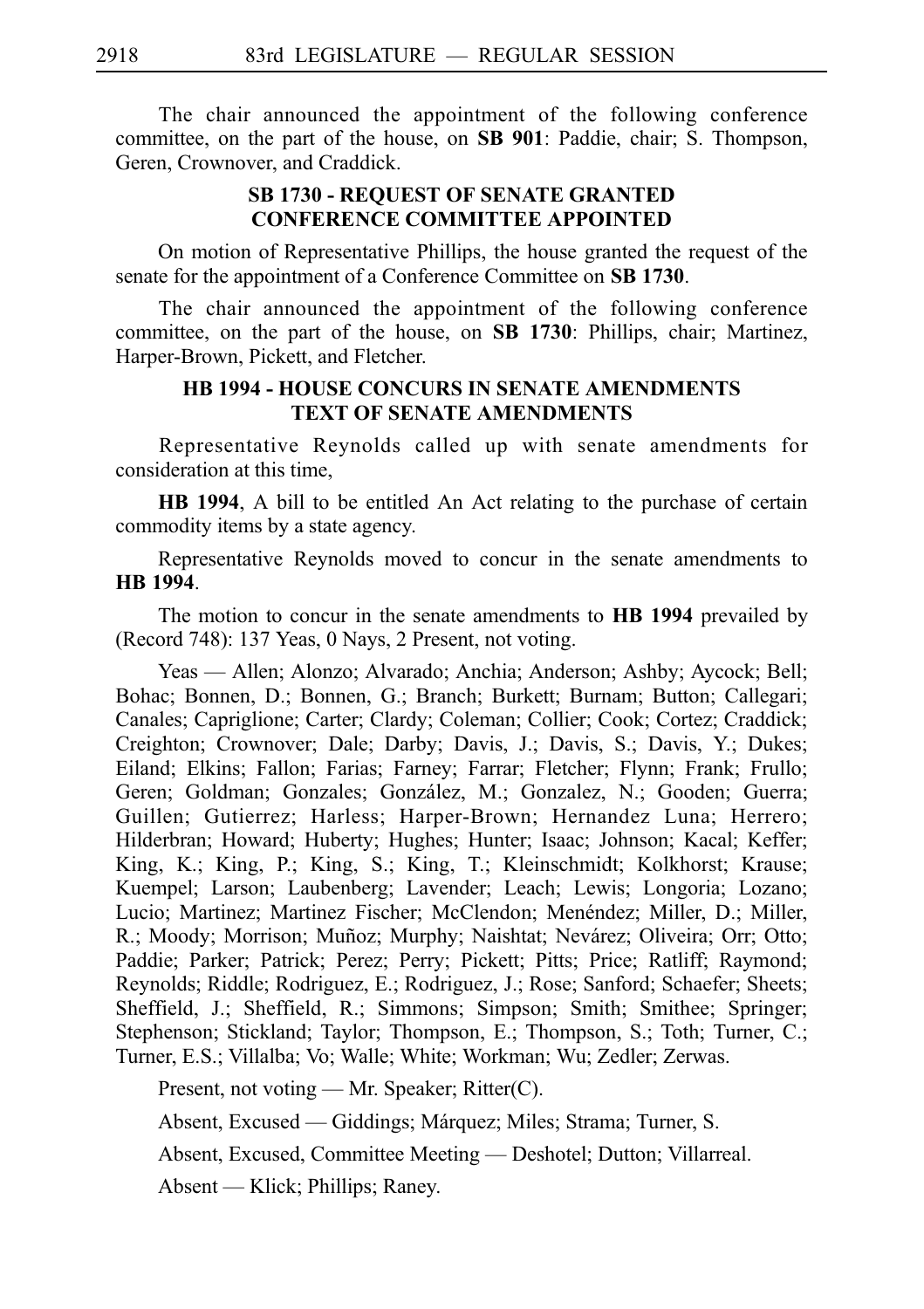### **Senate Committee Substitute**

**CSHB 1994**, A bill to be entitled An Act relating to the purchase of certain commodity items by a state agency.

BE IT ENACTED BY THE LEGISLATURE OF THE STATE OF TEXAS:

SECTION 1. Section 2157.068, Government Code, is amended by amending Subsections (f) and  $(g)$  and adding Subsections  $(f-1)$  and  $(f-2)$  to read as follows:

(f) The department may adopt rules regulating a purchase by a state agency of a commodity item under this section, including a requirement that, notwithstanding other provisions of this chapter, the agency must make the purchase in accordance with a contract developed by the department unless [the agency obtains]:

 $(1)$  the agency obtains:

 $(A)$  an exemption from the department; or

 $\overline{(\text{B})}$   $\overline{(\text{C})}$  express prior approval from the Legislative Budget Board for the expenditure necessary for the purchase; or

(2) the department certifies in writing that the commodity item is not available for purchase under an existing contract developed by the department.

 $(f-1)$  Subject to Subsection  $(f-2)$ , a state agency may purchase a commodity item through a contract developed by a local government purchasing cooperative under Chapter 791 if the department certifies in writing that the commodity item is not available for purchase under an existing contract developed by the department.

 $(f-2)$  A contract used by a state agency that purchases a commodity item through a contract described by Subsection (f-1) is subject to all provisions required by applicable law to be included in a state agency contract without regard to whether:

 $(1)$  the provision appears on the face of the contract; or

(2) the contract includes any provision to the contrary.

(g) The Legislative Budget Board's approval of a biennial operating plan under Section 2054.102 is not an express prior approval for purposes of Subsection (f)(1)(B)  $[\frac{f(x)}{2}]$ . A state agency must request an exemption from the department under Subsection (f)(1)(A)  $[\frac{f(1)}{1}]$  before seeking prior approval from the Legislative Budget Board under Subsection (f)(1)(B)  $[\frac{f(\mathbf{r})}{2}]$ .

SECTION 2. This Act takes effect September 1, 2013.

# **MAJOR STATE CALENDAR HOUSE BILLS SECOND READING**

The following bills were laid before the house and read second time:

(Strama now present)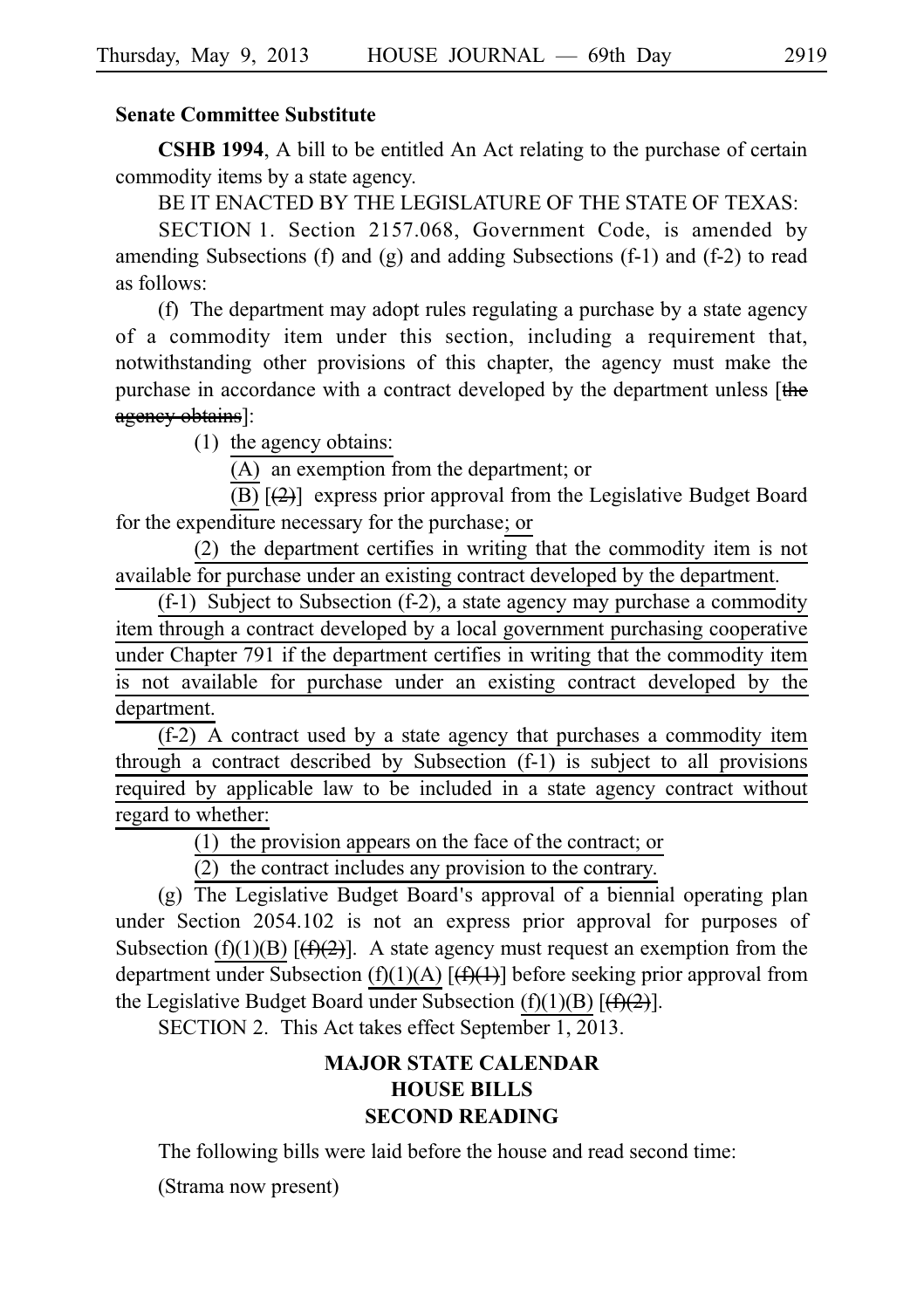### **CSHB 3664 ON SECOND READING (by Darby, Raney, E. Rodriguez, et al.)**

**CSHB 3664**, A bill to be entitled An Act relating to the amount and use of certain money deposited in the state highway fund and Texas mobility fund; increasing certain motor vehicle registration fees.

### **Amendment No. 1**

Representative Darby offered the following amendment to **CSHB 3664**:

Amend **CSHB 3664** (house committee report), on page 2, between lines 22 and 23, by inserting the following:

(c) Subsection (a) does not apply to a comprehensive development agreement for which a proposer was selected before September 1, 2013.

Amendment No. 1 was adopted.

#### **Amendment No. 2**

Representatives Phillips, Callegari, Pickett, D. Miller, Kolkhorst, Aycock, Larson, Orr, and Martinez offered the following amendment to **CSHB 3664**:

Amend **CSHB 3664** (house committee printing) by amending page 3, line 4, by striking "\$80.75" and substituting "\$65.75" and adding the following appropriately numbered SECTION to the bill and renumbering subsequent SECTIONS of the bill accordingly:

SECTION Subchapter G, Chapter 152, Tax Code, is amended by adding Section  $15\overline{2.1}223$  to read as follows:

Sec. 152.1223. ALLOCATION OF CERTAIN TAX REVENUE TO STATE HIGHWAY FUND. (a) Notwithstanding Section 152.122, in each state fiscal year beginning on or after September 1, 2015, the comptroller shall deposit to the credit of the state highway fund an amount of money that is equal to  $33-1/3$  percent of the money that:

(1) is received under Sections 152.043, 152.045, 152.047, and 152.121 and is remaining after the comptroller makes the allocation required by Section 152.1222; and

(2) exceeds the first \$2.8 billion of money described by Subdivision  $(1)$ that is received in that fiscal year.

(b) Money deposited to the credit of the state highway fund under this section may be appropriated only:

 $(1)$  for a purpose authorized by Section 7-a, Article VIII, Texas Constitution;

 $(2)$  to repay the principal and interest on general obligation bonds issued as authorized by Section 49-p, Article III, Texas Constitution; or

 $(3)$  to pay for a function performed by or under the supervision of the Texas Department of Transportation.

Amendment No. 2 was adopted by (Record 749): 106 Yeas, 30 Nays, 2 Present, not voting.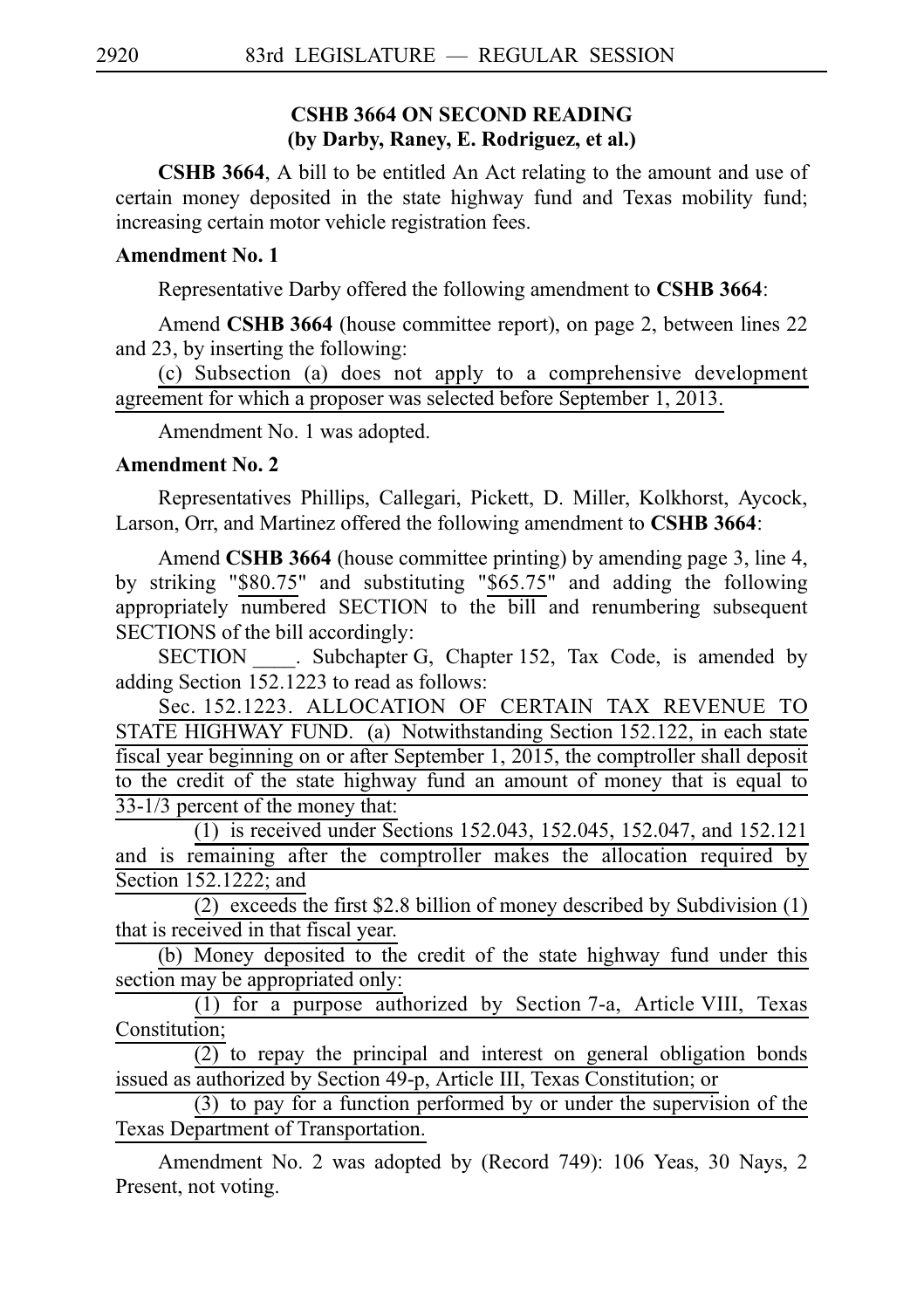Yeas — Allen; Alonzo; Alvarado; Anchia; Ashby; Aycock; Bell; Bohac; Branch; Burkett; Burnam; Button; Callegari; Canales; Carter; Clardy; Coleman; Collier; Cook; Cortez; Craddick; Crownover; Dale; Darby; Davis, J.; Davis, S.; Davis, Y.; Dukes; Elkins; Farney; Farrar; Fletcher; Flynn; Frank; Frullo; Geren; Gonzales; González, M.; Gonzalez, N.; Gooden; Guerra; Gutierrez; Harless; Hernandez Luna; Howard; Huberty; Isaac; Johnson; Kacal; Keffer; King, K.; King, T.; Kleinschmidt; Kolkhorst; Kuempel; Larson; Lavender; Lewis; Longoria; Lucio; Martinez; Martinez Fischer; McClendon; Menéndez; Miller, D.; Miller, R.; Moody; Muñoz; Murphy; Naishtat; Nevárez; Oliveira; Orr; Otto; Paddie; Patrick; Perez; Perry; Phillips; Pickett; Pitts; Price; Raney; Ratliff; Raymond; Reynolds; Riddle; Rodriguez, E.; Rodriguez, J.; Rose; Sheets; Sheffield, J.; Sheffield, R.; Simmons; Smith; Stephenson; Strama; Thompson, S.; Turner, C.; Villalba; Vo; Walle; Workman; Wu; Zedler; Zerwas.

Nays — Anderson; Bonnen, D.; Bonnen, G.; Capriglione; Creighton; Fallon; Goldman; Harper-Brown; Herrero; Hilderbran; Hughes; Hunter; King, P.; Klick; Krause; Laubenberg; Leach; Lozano; Morrison; Parker; Sanford; Schaefer; Simpson; Smithee; Springer; Stickland; Taylor; Thompson, E.; Turner, E.S.; White.

Present, not voting — Mr. Speaker; Ritter(C).

Absent, Excused — Giddings; Márquez; Miles; Turner, S.

Absent, Excused, Committee Meeting — Deshotel; Dutton; Villarreal.

Absent — Eiland; Farias; Guillen; King, S.; Toth.

#### **STATEMENTS OF VOTE**

I was shown voting yes on Record No. 749. I intended to vote no.

Gooden

Frank

I was shown voting no on Record No. 749. I intended to vote yes.

Herrero

I was shown voting no on Record No. 749. I intended to vote yes.

#### Laubenberg

I was shown voting no on Record No. 749. I intended to vote yes.

Leach

I was shown voting yes on Record No. 749. I intended to vote no.

Perry

I was shown voting no on Record No. 749. I intended to vote yes.

#### Sanford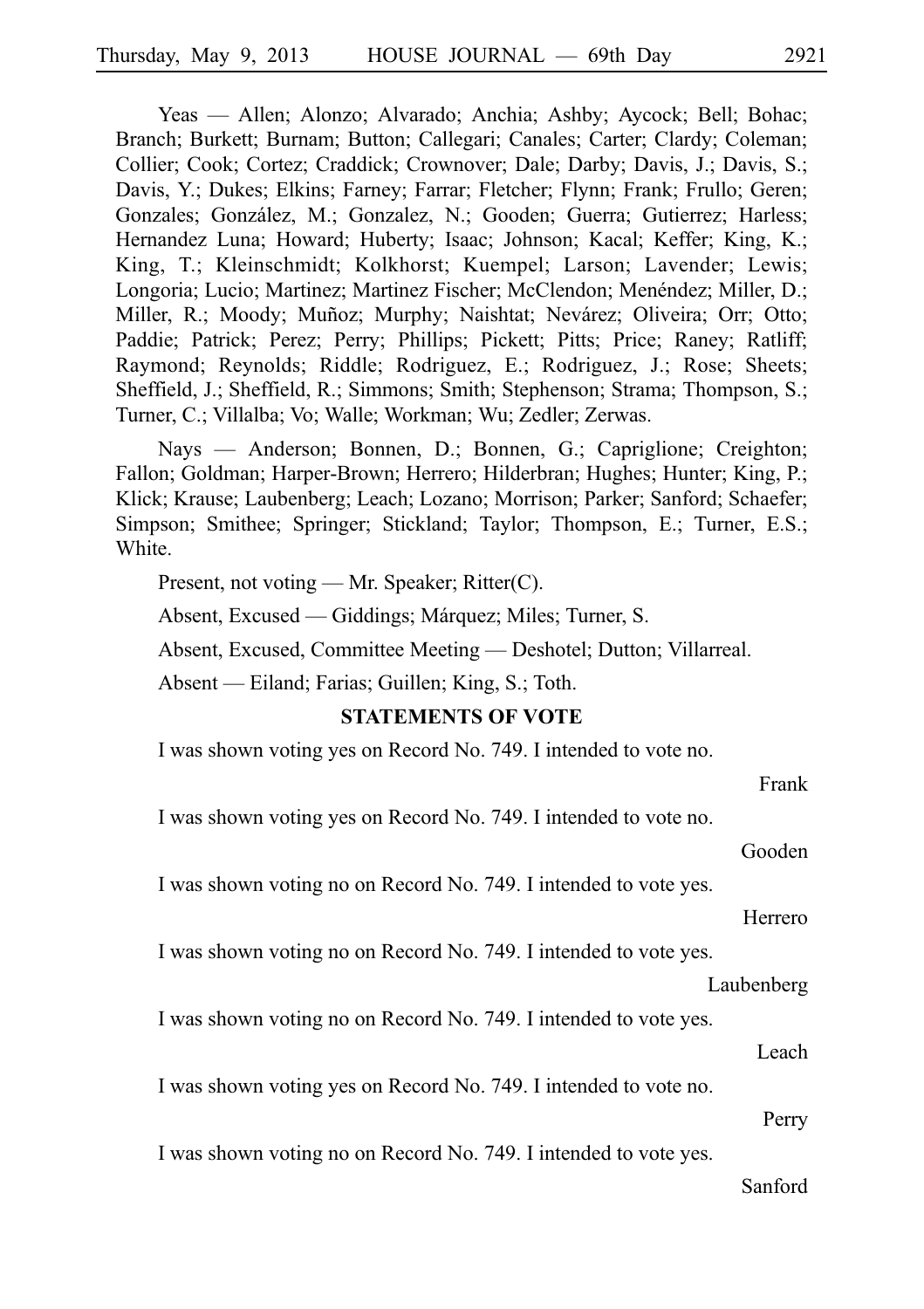I was shown voting yes on Record No. 749. I intended to vote no.

Simmons

I was shown voting no on Record No. 749. I intended to vote yes.

Springer

#### **Amendment No. 3**

Representative Kolkhorst offered the following amendment to **CSHBi3664**:

Amend **CSHB 3664** (house committee printing) by amending page 1, line 13, by inserting "and deposits made to the state highway fund from Section 152.1223, Tax Code" between "2013" and ".".

(Villarreal now present)

Amendment No. 3 was adopted by (Record 750): 139 Yeas, 0 Nays, 2 Present, not voting.

Yeas — Allen; Alonzo; Alvarado; Anchia; Anderson; Ashby; Aycock; Bell; Bohac; Bonnen, D.; Bonnen, G.; Branch; Burkett; Burnam; Button; Callegari; Canales; Capriglione; Carter; Clardy; Coleman; Collier; Cook; Cortez; Craddick; Creighton; Crownover; Dale; Darby; Davis, J.; Davis, S.; Davis, Y.; Dukes; Eiland; Elkins; Fallon; Farias; Farney; Farrar; Fletcher; Flynn; Frank; Frullo; Geren; Goldman; Gonzales; González, M.; Gonzalez, N.; Gooden; Guerra; Guillen; Gutierrez; Harless; Harper-Brown; Hernandez Luna; Herrero; Hilderbran; Howard; Huberty; Hughes; Hunter; Isaac; Johnson; Kacal; Keffer; King, K.; King, P.; King, S.; King, T.; Kleinschmidt; Klick; Kolkhorst; Krause; Kuempel; Larson; Laubenberg; Lavender; Leach; Lewis; Longoria; Lozano; Lucio; Martinez; Martinez Fischer; McClendon; Menéndez; Miller, D.; Miller, R.; Moody; Morrison; Muñoz; Murphy; Naishtat; Nevárez; Oliveira; Orr; Otto; Paddie; Parker; Patrick; Perez; Perry; Phillips; Pickett; Pitts; Price; Raney; Ratliff; Raymond; Reynolds; Riddle; Rodriguez, E.; Rodriguez, J.; Rose; Sanford; Schaefer; Sheets; Sheffield, R.; Simmons; Simpson; Smith; Smithee; Springer; Stephenson; Stickland; Strama; Taylor; Thompson, E.; Thompson, S.; Turner, C.; Turner, E.S.; Villalba; Vo; Walle; White; Workman; Wu; Zedler; Zerwas.

Present, not voting — Mr. Speaker; Ritter(C).

Absent, Excused — Giddings; Márquez; Miles; Turner, S.

Absent, Excused, Committee Meeting — Deshotel; Dutton.

Absent — Sheffield, J.; Toth; Villarreal.

#### **Amendment No. 4**

Representative Naishtat offered the following amendment to **CSHB 3664**:

Amend **CSHB 3664** by adding on page 3, line 6, the following:

(b) The Department of Motor Vehicles shall create rules creating an indigency program for individuals who are experiencing a financial hardship in paying the vehicle registration fee increase.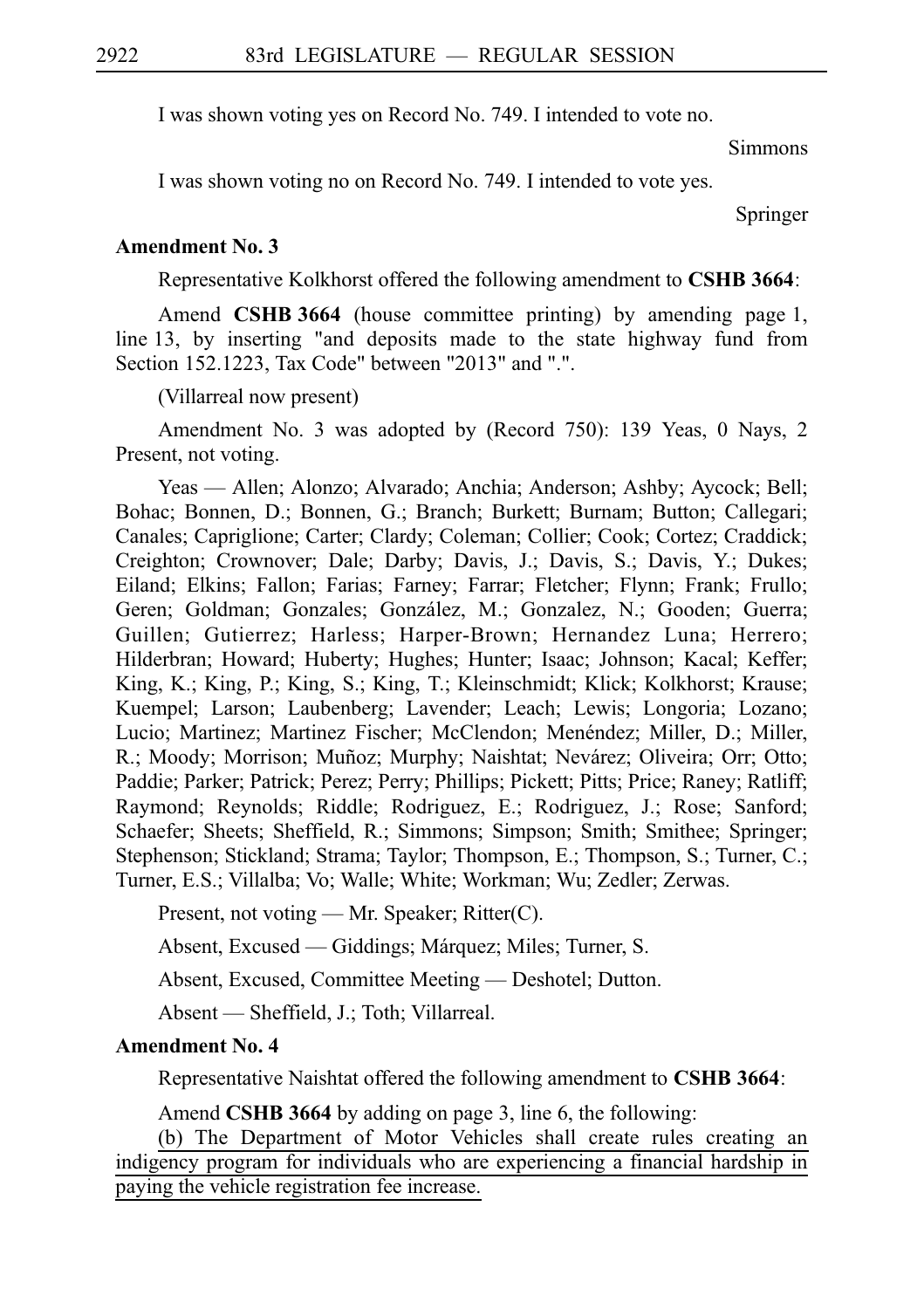Amendment No. 4 failed of adoption by (Record 751): 56 Yeas, 84 Nays, 2 Present, not voting.

Yeas — Allen; Alonzo; Alvarado; Anchia; Burnam; Callegari; Canales; Coleman; Collier; Cortez; Dale; Darby; Davis, S.; Davis, Y.; Dukes; Eiland; Farias; Farrar; González, M.; Gonzalez, N.; Guerra; Guillen; Gutierrez; Hernandez Luna; Herrero; Howard; Isaac; Johnson; King, T.; Longoria; Lucio; Martinez; Martinez Fischer; McClendon; Moody; Muñoz; Naishtat; Nevárez; Oliveira; Perez; Raymond; Reynolds; Rodriguez, E.; Rodriguez, J.; Rose; Sheffield, J.; Strama; Thompson, S.; Turner, C.; Villalba; Villarreal; Vo; Walle; White; Wu; Zerwas.

Nays — Anderson; Ashby; Aycock; Bell; Bohac; Bonnen, D.; Bonnen, G.; Branch; Burkett; Button; Capriglione; Carter; Clardy; Cook; Craddick; Creighton; Crownover; Davis, J.; Elkins; Fallon; Farney; Fletcher; Flynn; Frank; Frullo; Geren; Goldman; Gonzales; Gooden; Harless; Harper-Brown; Hilderbran; Huberty; Hughes; Hunter; Kacal; Keffer; King, K.; King, P.; Kleinschmidt; Klick; Kolkhorst; Krause; Kuempel; Larson; Laubenberg; Lavender; Leach; Lewis; Lozano; Menéndez; Miller, D.; Miller, R.; Morrison; Murphy; Orr; Otto; Paddie; Parker; Patrick; Perry; Phillips; Pickett; Pitts; Price; Raney; Ratliff; Riddle; Sanford; Schaefer; Sheets; Sheffield, R.; Simmons; Simpson; Smith; Smithee; Springer; Stephenson; Stickland; Taylor; Thompson, E.; Turner, E.S.; Workman; Zedler.

Present, not voting — Mr. Speaker; Ritter(C).

Absent, Excused — Giddings; Márquez; Miles; Turner, S.

Absent, Excused, Committee Meeting — Deshotel; Dutton.

Absent — King, S.; Toth.

#### **STATEMENTS OF VOTE**

I was shown voting yes on Record No. 751. I intended to vote no.

Callegari

I was shown voting yes on Record No. 751. I intended to vote no.

Zerwas

#### **Amendment No. 5**

Representative Pickett offered the following amendment to **CSHB 3664**:

Amend **CSHB 3664** (house committee report) by adding the following appropriately numbered SECTION to the bill and renumbering subsequent SECTIONS of the bill as appropriate:

SECTION (a) Sections 201.943(a) and (l), Transportation Code, are amended to read as follows:

(a) Subject to Subsections (e), (f),  $[and]$  (g), and (l), the commission by order or resolution may issue obligations in the name and on behalf of the state and the department and may enter into credit agreements related to the obligations. The obligations may be issued in multiple series and issues from time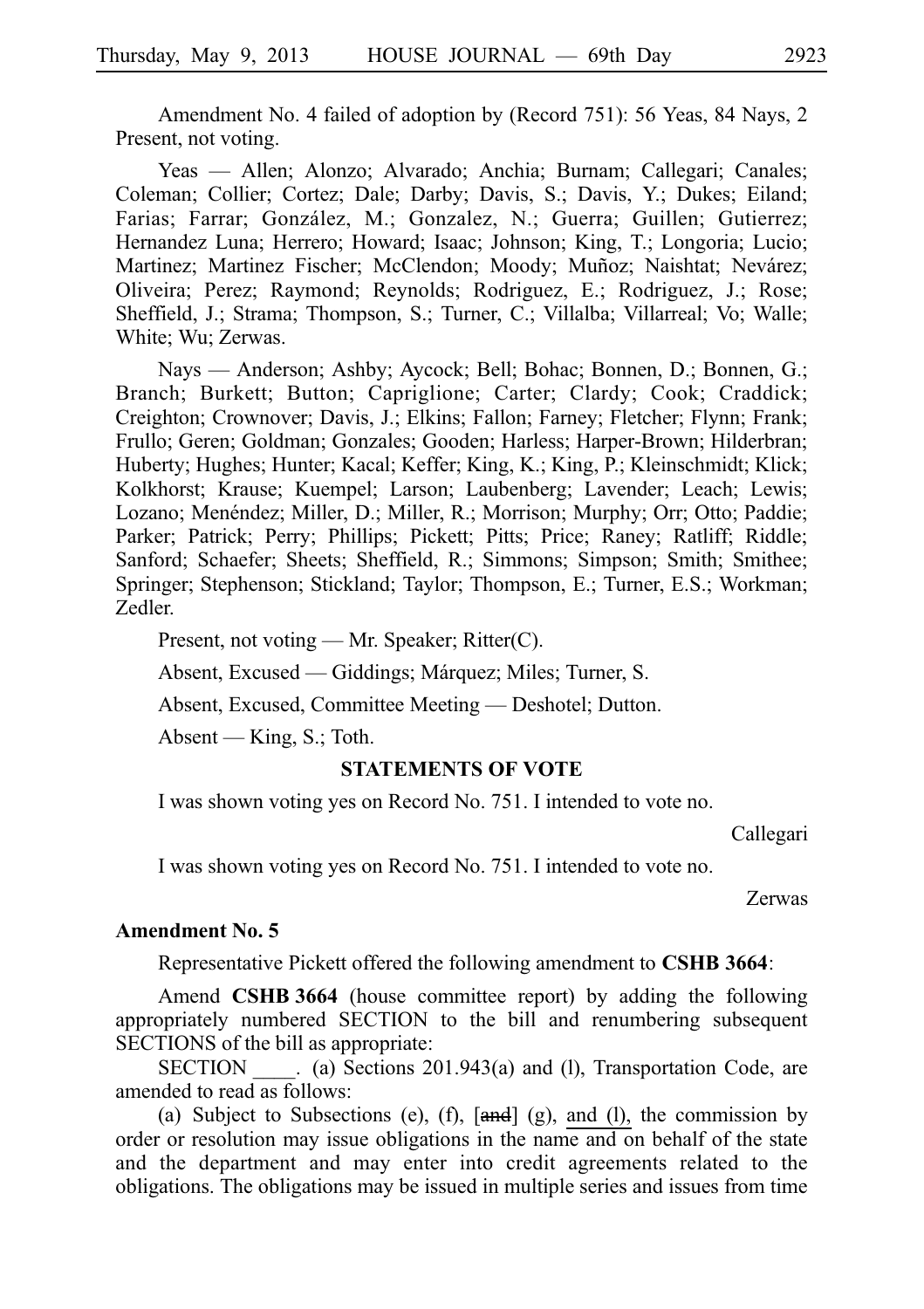to time in an aggregate amount not exceeding the maximum obligation amount. The obligations may be issued on and may have the terms and provisions the commission determines appropriate and in the interests of the state. The obligations may be issued as long-term obligations, short-term obligations, or both. The latest scheduled maturity of an issue or series of obligations may not exceed 30 years.

(l) Obligations may not be issued under this section or Section 49-k, Article III, Texas Constitution, after January 1, 2013 [if the commission or the department requires that toll roads be included in a regional mobility plan in order for a local authority to receive an allocation from the fund].

(b) Section 201.946, Transportation Code, is amended by amending Subsection (d) and adding Subsection (d-1) to read as follows:

(d) To the extent money is on deposit in the fund in amounts that are in excess of the money required by the proceedings authorizing the obligations and credit agreements to be retained on deposit, the commission may use the money:

 $(1)$  to repay the principal of and interest on obligations issued under other provisions of law, including:

 $(A)$  notes issued and loans obtained as authorized by Section 49-m, Article III, Texas Constitution;

(B) bonds and other public securities issued, and bond enhancement agreements entered into, as authorized by Section 49-n, Article III, Texas Constitution, as proposed by **HJR 28,** 78th Legislature, Regular Session, 2003; and

(C) general obligation bonds issued and related credit agreements entered into, as authorized by Section 49-p, Article III, Texas Constitution; or

 $(2)$  for any purpose for which obligations may be issued under this subchapter.

 $(d-1)$  The commission may use money in the fund for a purpose described by Subsection (d) only to the extent that the proceeds of those obligations are used for purposes described by Section 201.943(d).

 $(c)$  This section takes effect immediately if this Act receives a vote of two-thirds of all the members elected to each house, as provided by Section 39, Article III, Texas Constitution. If this Act does not receive the vote necessary for immediate effect, this SECTION takes effect September 1, 2013.

Amendment No. 5 was withdrawn.

Representative Darby moved to postpone consideration of **CSHB 3664** until 6 a.m. Tuesday, May 28.

The motion prevailed.

## **STATEMENT BY REPRESENTATIVE HUNTER**

As written, **CSHB** 3664 is opposed by me.

## **COMMITTEE MEETING ANNOUNCEMENT**

The following committee meeting was announced:

Elections, 5:30 p.m. today, 3W.15, for a formal meeting, to consider **SB 160**.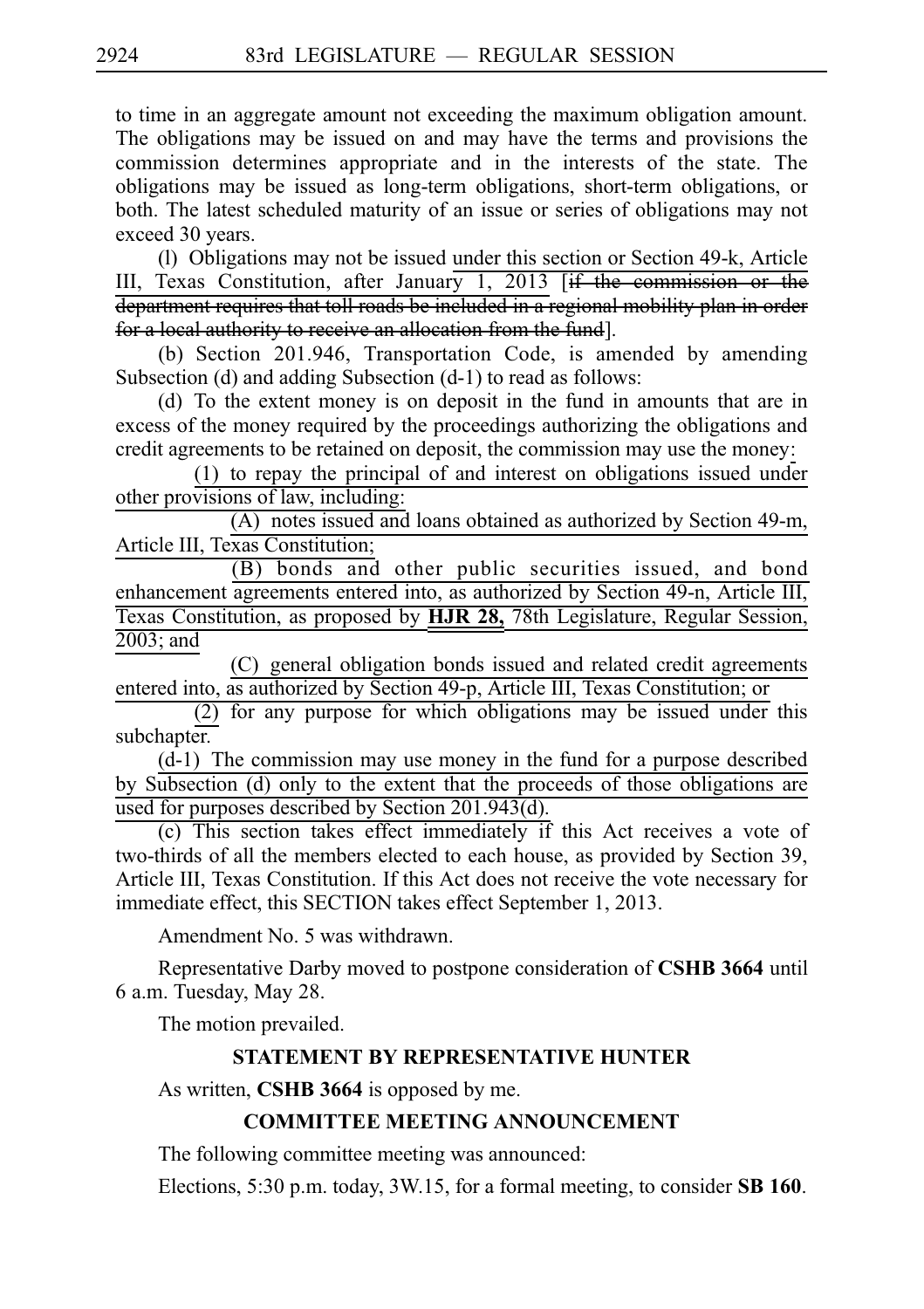#### **POSTPONED BUSINESS**

The following bills were laid before the house as postponed business:

### **CSHB 3750 ON SECOND READING (by Farrar)**

**CSHB 3750**, A bill to be entitled An Act relating to the destruction of the records of businesses, state and local governments, and nonprofit entities stored on copy machines; providing a civil penalty.

**CSHB 3750** was read second time on May 8, postponed until 1 a.m. today, and was again postponed until this time.

#### **Amendment No. 1**

Representative Farrar offered the following amendment to **CSHB 3750**:

Amend **CSHB 3750** (house committee printing) as follows:

(1) On page 1, lines  $14-15$ , strike "business or nonprofit entity terminates its ownership, lease, or use of the machine" and substitute "business or nonprofit entity disposes of or otherwise terminates its ownership of the machine".

(2) On page 1, between lines 15 and 16, add the following:

(b) Notwithstanding Section  $72.002$  or any other law relating to the retention of records, a business engaged in the business of leasing copy machines to other persons shall destroy, or arrange for the destruction of, all business records or records of a nonprofit entity stored on a copy machine before the business removes the copy machine from the premises of the other business or nonprofit entity on or after termination of the lease.

(3) On page 1, lines 16-17, strike "(b) A business or nonprofit entity that violates Subsection (a) is liable to this state" and substitute "(c) A business or nonprofit entity that violates Subsection (a) or (b) is liable to this state".

(4) On page 1, line 18, strike " $$10,000$ " and substitute " $$1,000$ ".

(5) On page 1, between lines  $20$  and 21, by adding the following:

(d) This section applies only if personal identifying information or financial information is stored on the copy machine.

(e) The comptroller at least annually shall include notification of the requirements of this section in the comptroller's tax policy e-newsletter.

(6) On page 1, line 21, strike " $(c)$ " and substitute " $(f)$ ".

(7) On page 2, line 8, strike " $\sqrt[5]{10}$ ,000" and substitute "\$1,000".

(8) On page 2, between lines  $\overline{10}$  and 11, add the following:

(c) This section applies only if personally identifiable information or financial information is stored on the copy machine.

(9) On page 2, line 16, immediately after the period, insert "This subsection" applies only if personal identifying information or financial information is stored on the copy machine.".

 $(10)$  On page 2, line 18, strike "\$10,000" and substitute "\$1,000".

Amendment No. 1 was adopted.

**CSHB 3750**, as amended, was passed to engrossment by (Record 752): 74 Yeas, 63 Nays, 2 Present, not voting.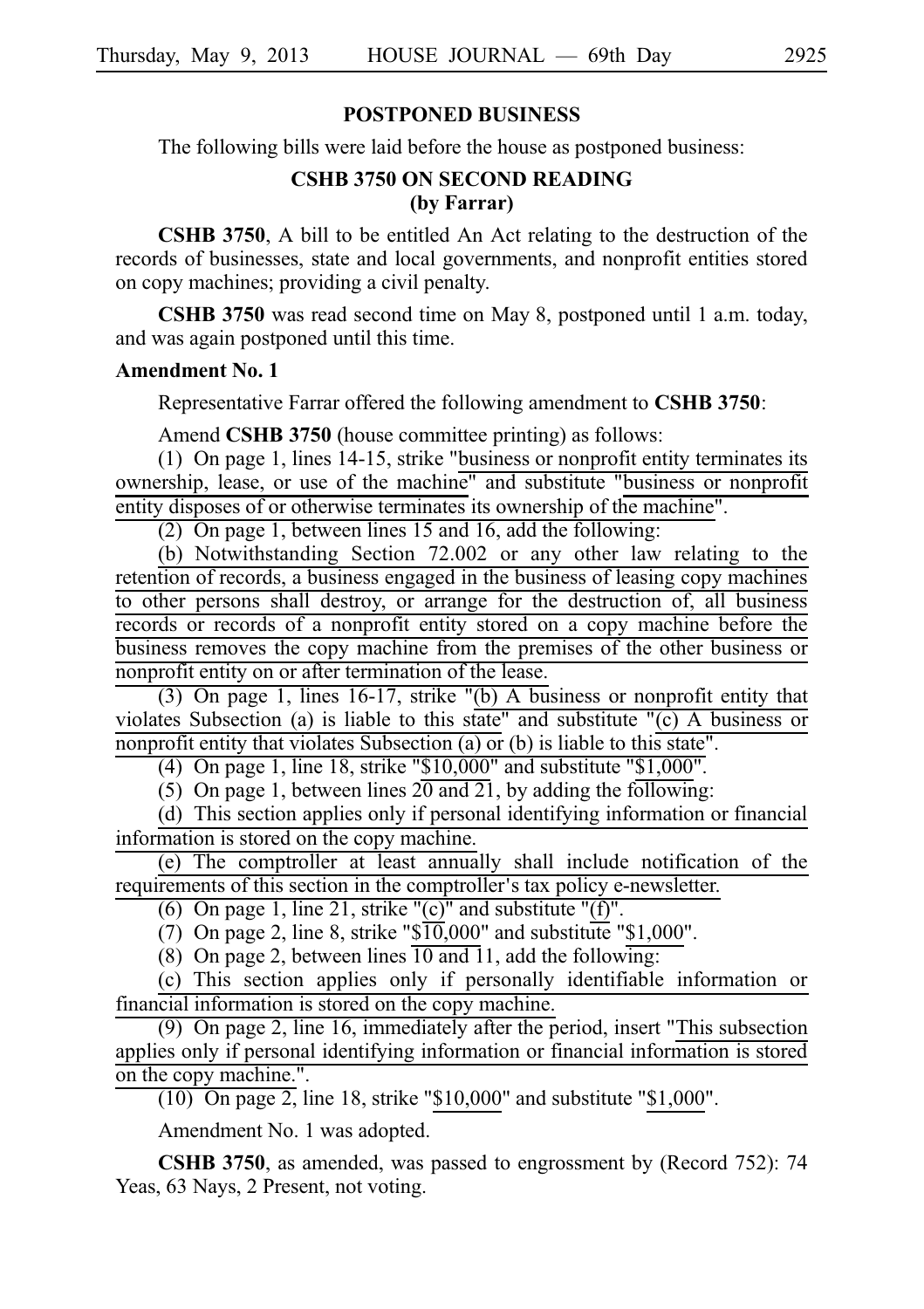Yeas — Allen; Alonzo; Alvarado; Anchia; Burnam; Collier; Cortez; Dale; Davis, J.; Davis, S.; Davis, Y.; Dukes; Eiland; Farias; Farney; Farrar; Geren; Gonzales; González, M.; Gonzalez, N.; Gooden; Guerra; Guillen; Gutierrez; Hernandez Luna; Herrero; Howard; Huberty; Johnson; Kacal; King, S.; King, T.; Kleinschmidt; Kolkhorst; Lewis; Longoria; Lozano; Lucio; Martinez; Martinez Fischer; McClendon; Menéndez; Moody; Muñoz; Murphy; Naishtat; Nevárez; Oliveira; Orr; Otto; Patrick; Perez; Pickett; Pitts; Raney; Raymond; Reynolds; Riddle; Rodriguez, E.; Rodriguez, J.; Rose; Sheffield, J.; Simpson; Smith; Stephenson; Strama; Thompson, S.; Turner, C.; Villalba; Villarreal; Vo; Walle; Workman; Wu.

Nays — Anderson; Ashby; Aycock; Bell; Bohac; Bonnen, D.; Bonnen, G.; Branch; Burkett; Button; Callegari; Capriglione; Carter; Clardy; Cook; Craddick; Creighton; Crownover; Darby; Elkins; Fallon; Fletcher; Flynn; Frank; Frullo; Goldman; Harper-Brown; Hughes; Hunter; Isaac; King, K.; King, P.; Klick; Krause; Kuempel; Larson; Laubenberg; Lavender; Leach; Miller, D.; Miller, R.; Morrison; Paddie; Parker; Perry; Phillips; Price; Ratliff; Sanford; Schaefer; Sheets; Sheffield, R.; Simmons; Smithee; Springer; Stickland; Taylor; Thompson, E.; Toth; Turner, E.S.; White; Zedler; Zerwas.

Present, not voting — Mr. Speaker; Ritter(C).

Absent, Excused — Giddings; Márquez; Miles; Turner, S.

Absent, Excused, Committee Meeting — Deshotel; Dutton.

Absent — Canales; Coleman; Harless; Hilderbran; Keffer.

#### **STATEMENTS OF VOTE**

When Record No. 752 was taken, I was in the house but away from my desk. I would have voted yes.

Canales

I was shown voting yes on Record No. 752. I intended to vote no.

Dale

I was shown voting yes on Record No. 752. I intended to vote no.

Gonzales

I was shown voting yes on Record No. 752. I intended to vote no.

Gooden

When Record No. 752 was taken, I was in the house but away from my desk. I would have voted no.

**Harless** 

When Record No. 752 was taken, I was in the house but away from my desk. I would have voted no.

#### Hilderbran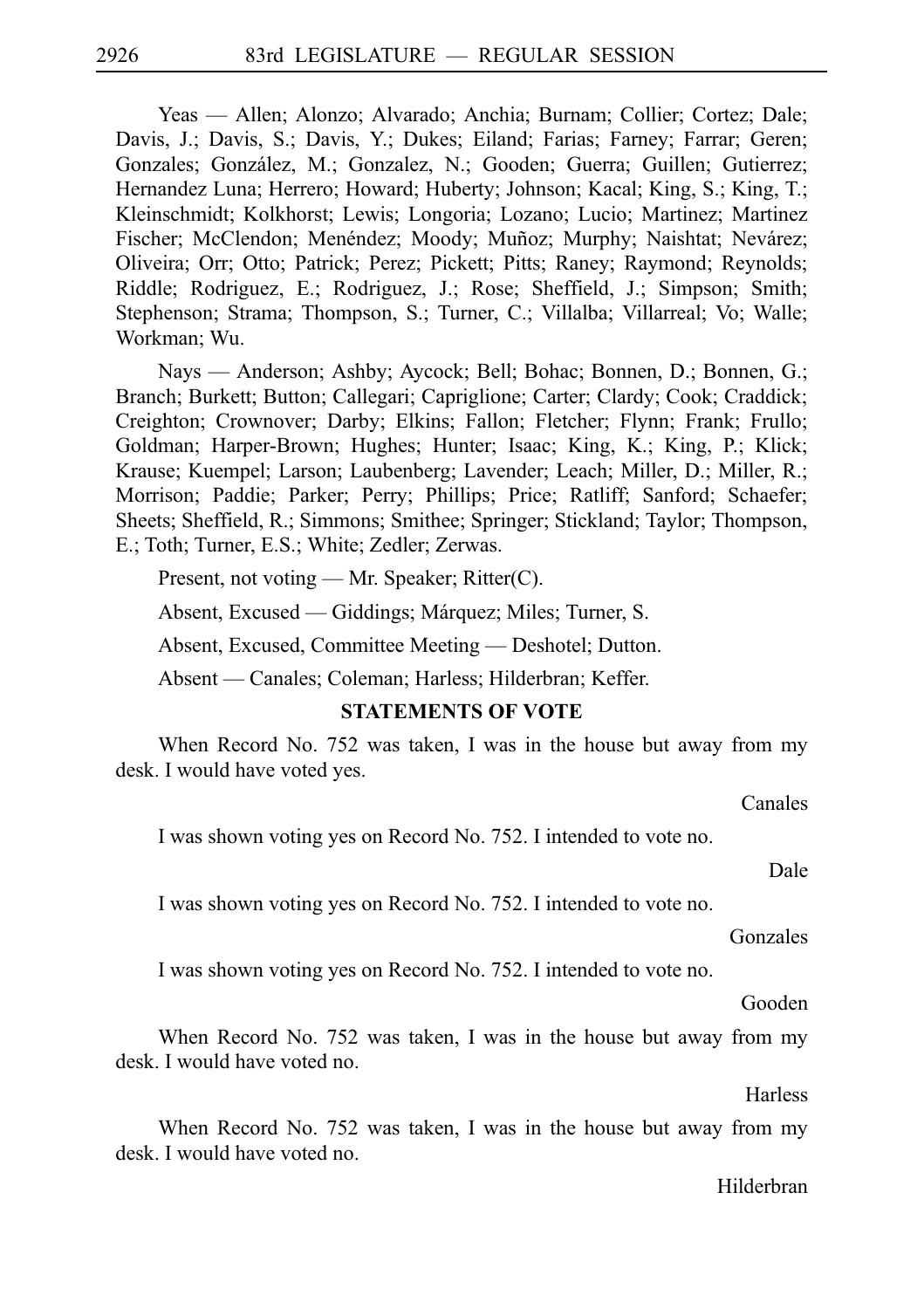### **CONSTITUTIONAL AMENDMENTS CALENDAR HOUSE JOINT RESOLUTIONS SECOND READING**

The following resolutions were laid before the house and read second time:

### **HJR 62 ON SECOND READING (by C. Turner, Moody, Flynn, Isaac, Hilderbran, et al.)**

**HJR 62**, A joint resolution proposing a constitutional amendment authorizing the legislature to provide for an exemption from ad valorem taxation of all or part of the market value of the residence homestead of the surviving spouse of a member of the armed services of the United States who is killed in action.

#### **Amendment No. 1**

Representative C. Turner offered the following amendment to **HJR 62**:

Amend **HJR 62** (house committee printing) by striking SECTION 1 of the resolution (page 1, line 7, through page 2, line 5) and substituting the following:

SECTION 1. Section 1-b, Article VIII, Texas Constitution, is amended by adding Subsections (l) and (m) to read as follows:

(I) The legislature by general law may provide that the surviving spouse of a member of the armed services of the United States who is killed in action is entitled to an exemption from ad valorem taxation of all or part of the market value of the surviving spouse's residence homestead if the surviving spouse has not remarried since the death of the member of the armed services.

 $(m)$  The legislature by general law may provide that a surviving spouse who qualifies for and receives an exemption in accordance with Subsection (l) of this section and who subsequently qualifies a different property as the surviving spouse's residence homestead is entitled to an exemption from ad valorem taxation of the subsequently qualified homestead in an amount equal to the dollar amount of the exemption from ad valorem taxation of the first homestead for which the exemption was received in accordance with Subsection  $(l)$  of this section in the last year in which the surviving spouse received the exemption in accordance with that subsection for that homestead if the surviving spouse has not remarried since the death of the member of the armed services.

Amendment No. 1 was adopted.

#### **HJR 62 - REMARKS**

REPRESENTATIVE C. TURNER: Mr. Speaker, members, over the last several years, Texas has been a national leader in honoring the service and sacrifice of our veterans and their families; not just with our words, but also with our deeds. And thanks to the leadership of this body, four years ago, we passed the constitutional amendment that enables veterans who are 100 percent disabled to receive a complete property tax exemption, and two years ago, the legislature and the voters wisely extended that exemption to the veteran's widow or widower, so the surviving spouse would not see a huge tax increase.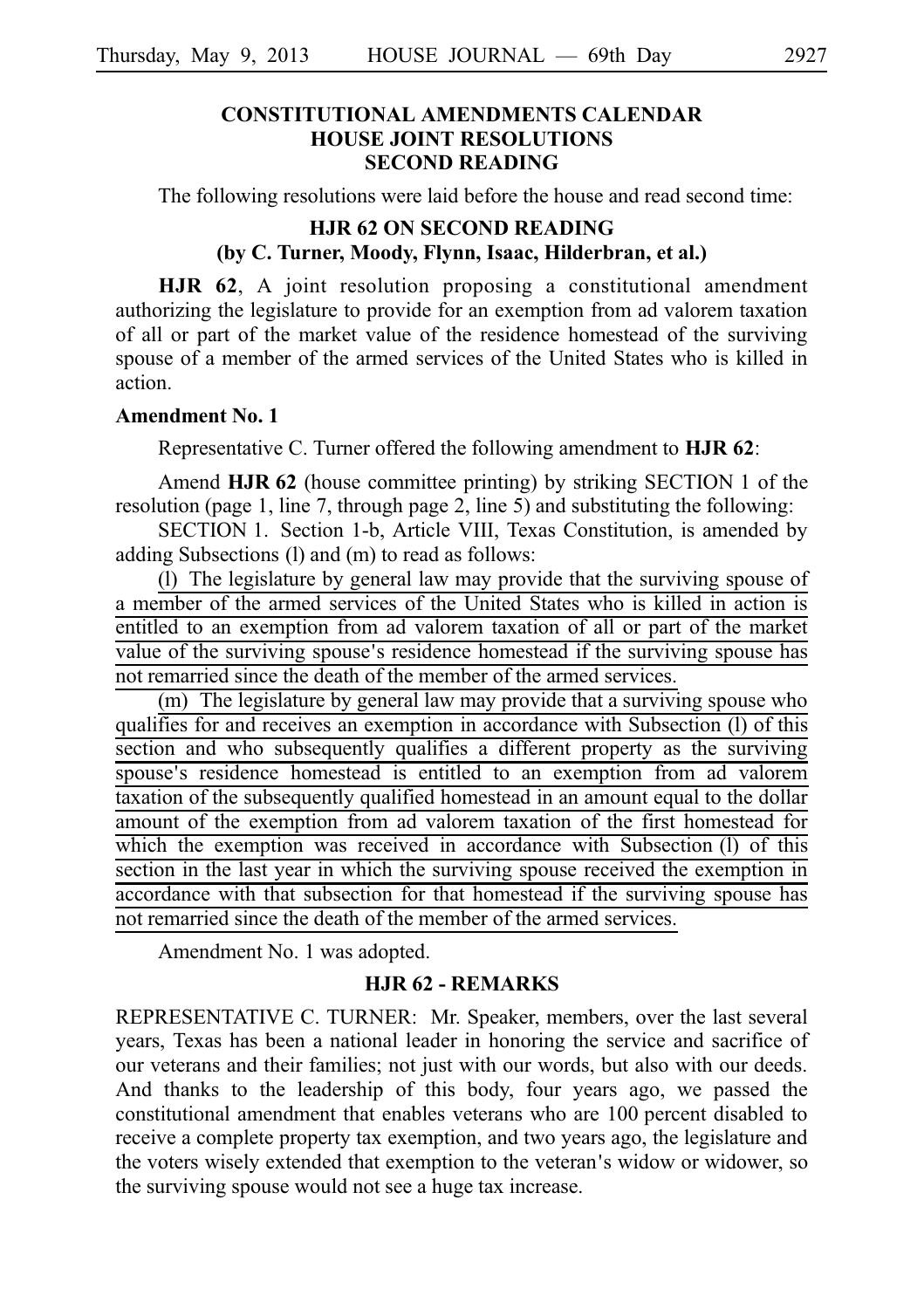Now, members, I think the time has come that we also provide this very special benefit to the very special group of Texans whose spouses have made the ultimate sacrifice in service to our nation. If a member of our nation's armed forces is killed in action, we need to provide his or her spouse the same property tax exemption we currently provide to 100 percent disabled veterans. The average Texas homeowner pays a little over \$3,000 a year in property taxes. Think about what an additional \$3,000 a year could do for a suddenly and tragically single parent who is suddenly supporting a family by themselves.

Members, there are a lot of stories that could be told of this kind of situation around this state, and I'm sure you all have stories in your districts. I want to tell you one story about Marine Gunnery Sergeant John D. Fry from Lorena, Texas. Sergeant Fry was an ordinance technician who had spent two tours in Iraq successfully disarming 176 improvised explosive devices and disposing of over 10,000 pounds of explosive materials, saving the lives of countless Americans and Iraqis. He was offered the Bronze Star for his valor, but he declined because he felt he was simply doing his duty. On March 8, 2006, toward the end of his second tour, 28-year-old Sergeant Fry s bags were packed, as he was literally just ' a few days from returning home to his family in Central Texas, when a call came in that there were three IEDs in the Anbar Province that needed to be disarmed. Even though Sergeant Fry's tour was essentially complete and he did not have to go, he volunteered for this mission. Sergeant Fry successfully disarmed the first two IEDs, as he had done so many times before. But what he didn't know was that the third bomb was booby-trapped. When it exploded, Sergeant Fry s body ' shielded another marine from the bomb's blast. And so, even as he was giving his own life, Sergeant Fry was saving yet another, in addition to the countless others he had already saved.

Sergeant Fry left behind three children, all under the age of 10 at the time, and his wife, Malia, who came and visited with the committee members a few weeks ago when they heard this bill, and she gave very compelling testimony. In addition to the Fry family, there are thousands of other families across our state whose lives have been shattered by the loss of a husband, a wife, a mother, or a father who is killed defending our nation. Now that we are out of Iraq, and we are drawing down in Afghanistan, we do not see war on our TVs every day. It's perhaps easy to lose sight of war's impact on the families of those who serve. But the sacrifice they have made, the pain they feel, and the hardships they must endure are real, and they are ever-present. No matter how hard we try, we can't ever repay the debt of gratitude that we owe to these families. This constitutional amendment will allow the State of Texas to take one small yet important step to help partly repay that debt, and to acknowledge the sacrifice of those who, in the words of Lincoln, "gave the last full measure of devotion."

**HJR 62**, as amended, was adopted by (Record 753): 141 Yeas, 0 Nays, 2 Present, not voting.

Yeas — Allen; Alonzo; Alvarado; Anchia; Anderson; Ashby; Aycock; Bell; Bohac; Bonnen, D.; Bonnen, G.; Branch; Burkett; Burnam; Button; Callegari; Canales; Capriglione; Carter; Clardy; Coleman; Collier; Cook; Cortez; Craddick; Creighton; Crownover; Dale; Darby; Davis, J.; Davis, S.; Davis, Y.; Dukes;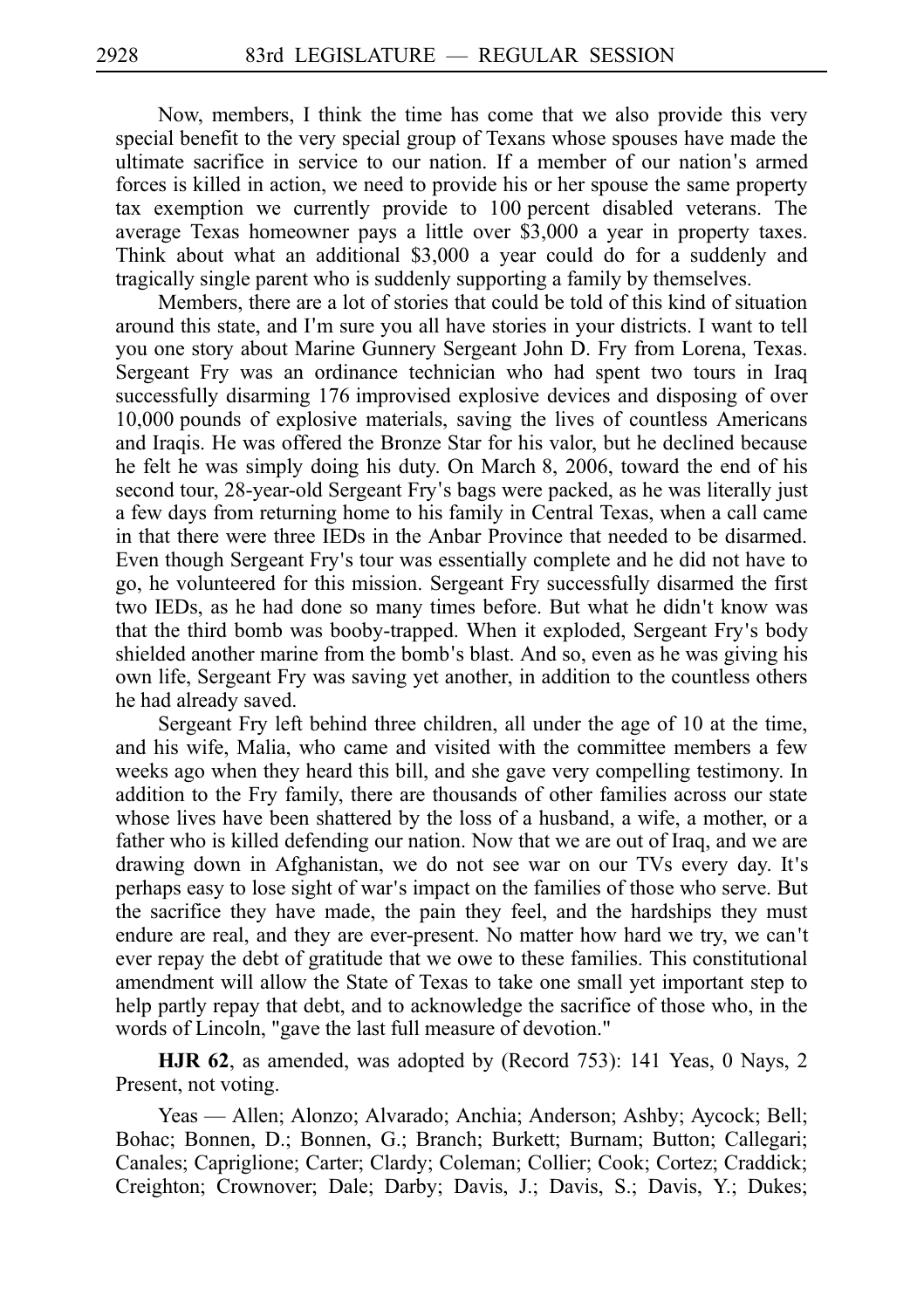Eiland; Elkins; Fallon; Farias; Farney; Farrar; Fletcher; Flynn; Frank; Frullo; Geren; Goldman; Gonzales; González, M.; Gonzalez, N.; Gooden; Guerra; Guillen; Gutierrez; Harless; Harper-Brown; Hernandez Luna; Herrero; Hilderbran; Howard; Huberty; Hunter; Isaac; Johnson; Kacal; Keffer; King, K.; King, P.; King, S.; King, T.; Kleinschmidt; Klick; Kolkhorst; Krause; Kuempel; Larson; Laubenberg; Lavender; Leach; Lewis; Longoria; Lozano; Lucio; Martinez; Martinez Fischer; McClendon; Menéndez; Miller, D.; Miller, R.; Moody; Morrison; Muñoz; Murphy; Naishtat; Nevárez; Oliveira; Orr; Otto; Paddie; Parker; Patrick; Perez; Perry; Phillips; Pickett; Pitts; Price; Raney; Ratliff; Raymond; Reynolds; Riddle; Rodriguez, E.; Rodriguez, J.; Rose; Sanford; Schaefer; Sheets; Sheffield, J.; Sheffield, R.; Simmons; Simpson; Smith; Smithee; Springer; Stephenson; Stickland; Strama; Taylor; Thompson, E.; Thompson, S.; Toth; Turner, C.; Turner, E.S.; Villalba; Villarreal; Vo; Walle; White; Workman; Wu; Zedler; Zerwas.

Present, not voting — Mr. Speaker; Ritter(C).

Absent, Excused — Giddings; Márquez; Miles; Turner, S.

Absent, Excused, Committee Meeting — Deshotel; Dutton.

Absent — Hughes.

#### **STATEMENT OF VOTE**

When Record No. 753 was taken, my vote failed to register. I would have voted yes.

Hughes

#### **REMARKS ORDERED PRINTED**

Representative Menéndez moved to print remarks by Representative C. Turner.

The motion prevailed.

### **GENERAL STATE CALENDAR HOUSE BILLS SECOND READING**

The following bills were laid before the house and read second time:

## **CSHB 912 ON SECOND READING (by Gooden, Riddle, Burnam, Fallon, Stickland, et al.)**

**CSHB 912**, A bill to be entitled An Act relating to images captured by unmanned vehicles and unmanned aircraft; providing penalties.

#### **Amendment No. 1**

Representative Gooden offered the following amendment to **CSHB 912**:

Amend **CSHB 912** (house committee printing) as follows:

(1) On page 1, line 12, strike "real property" and substitute "privately owned real property in this state".

(2) On page 2, line 10, strike "or authorizes the use of".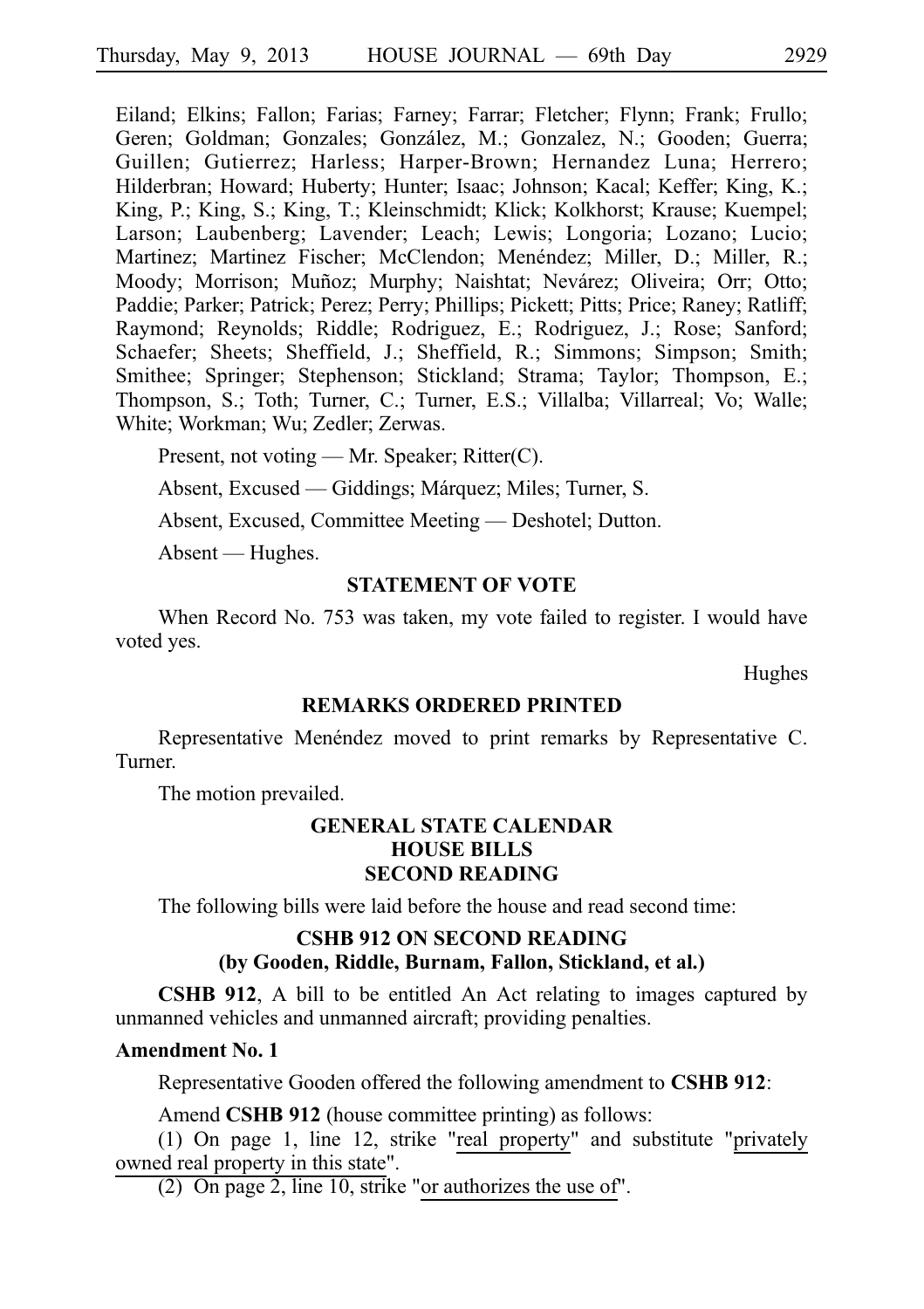$(3)$  On page 2, line 12, strike "monitor or".

(4) On page 4, between lines  $9$  and 10, insert the following:

(e) In this section, "intent" has the meaning assigned by Section  $6.03$ , Penal Code.

 $\overline{(5)}$  On page 4, strike lines 12 through 14 and substitute the following: the person:

 $(1)$  captures an image in violation of Section 423.003; and

 $(2)$  possesses, discloses, displays, distributes, or otherwise uses that image.

 $\overline{(6)}$  Strike page 5, line 19, through page 6, line 13, and substitute the following:

Sec. 423.006. CIVIL ACTION. (a) An owner or tenant of privately owned real property located in this state may bring against a person who, in violation of Section 423.003, captured an image of the property or the owner or tenant while on the property an action to:

 $(1)$  enjoin a violation or imminent violation of Section 423.003 or 423.004;

 $(2)$  recover a civil penalty of:

 $(A)$  \$5,000 for all images captured in a single episode in violation of Section 423.003; or

 $(B)$  \$10,000 for disclosure, display, distribution, or other use of any images captured in a single episode in violation of Section 423.004; or

 $(3)$  recover actual damages if the person who captured the image in violation of Section 423.003 discloses, displays, or distributes the image with malice.

 $\overline{(b)}$  For purposes of recovering the civil penalty or actual damages under Subsection (a), all owners of a parcel of real property are considered to be a single owner and all tenants of a parcel of real property are considered to be a single tenant.

(c) In this section, "malice" has the meaning assigned by Section  $41.001$ , Civil Practice and Remedies Code.

(7) On page 6, strike lines  $19$  through 25 and substitute the following:

(f) An action brought under this section must be commenced within two years from the date the image was:

(1) captured in violation of Section 423.003; or

 $(2)$  initially disclosed, displayed, distributed, or otherwise used in violation of Section 423.004.

Amendment No. 1 was adopted.

## **Amendment No. 2**

Representative Gooden offered the following amendment to **CSHB 912**:

Amend **CSHB 912** (house committee printing) as follows:

(1) On page 4, line 1, after the underlined semicolon, strike "or".

(2) On page 4, line 3, between "pixel" and the underlined period, insert the following:

;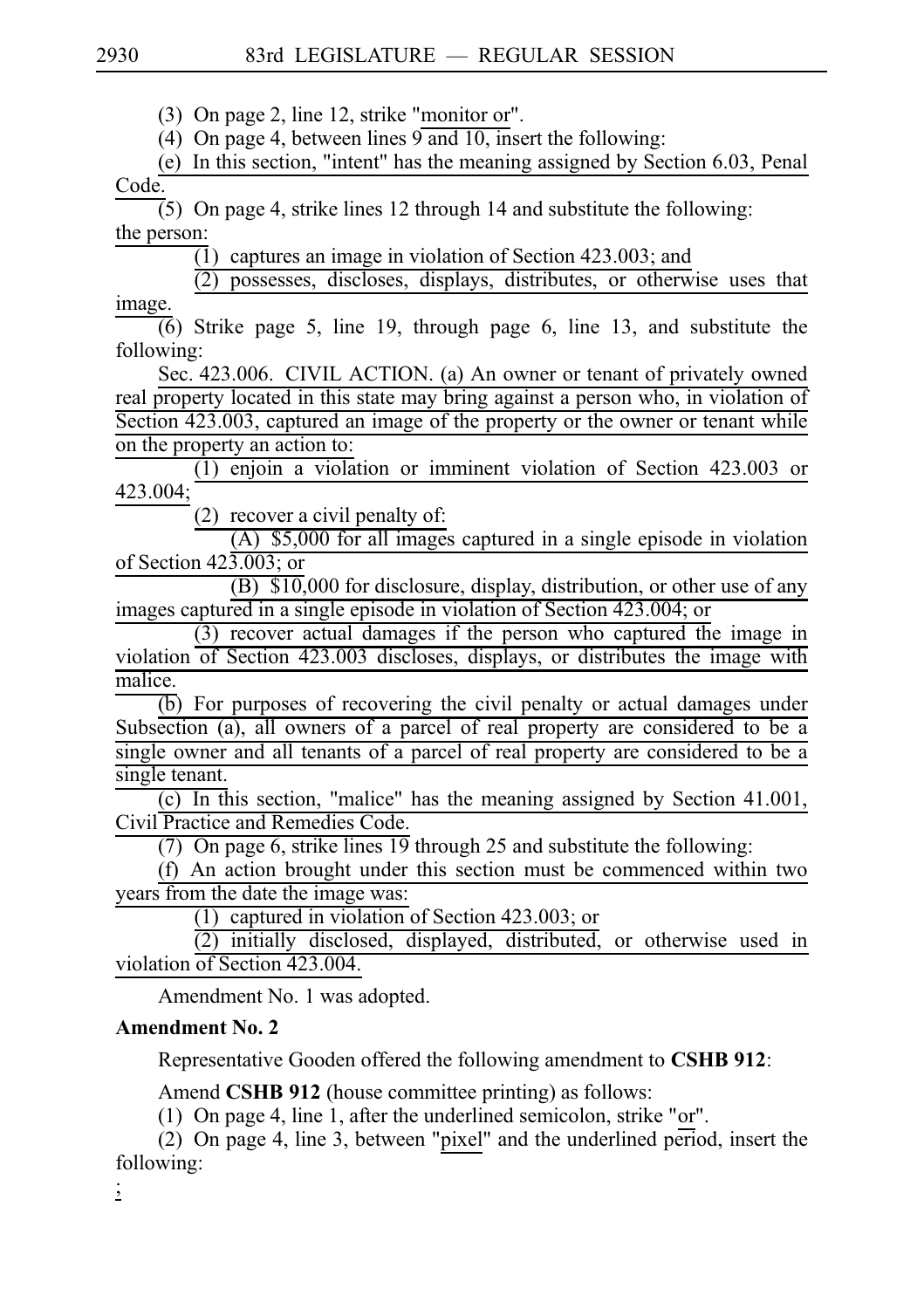$(13)$  by an electric or telecommunication utility provider regulated by the Public Utility Commission of Texas:

 $(A)$  for the purpose of performing and reporting the results of the annual inspection of transmission lines and other facilities as required by the commission, if the images are captured without the intent to conduct surveillance on an individual or private property located in this state; or

 $(B)$  for the purpose of maintaining or repairing transmission lines or other facilities, if the images are captured without the intent to conduct surveillance on an individual or private property located in this state;

 $(14)$  by the owner or operator of an oil, gas, water, or other pipeline for the purpose of maintaining or repairing pipelines or other transmission facilities, if the images are captured without the intent to conduct surveillance on an individual or private property located in this state; or

 $(15)$  by a satellite for the purpose of mapping, provided that the images are not captured with the intent to conduct surveillance of an individual or real property located in this state

 $(3)$  On page 4, between lines 9 and 10, insert the following:

(e) This chapter does not apply to the manufacture, assembly, distribution, or sale of an unmanned vehicle or unmanned aircraft.

(Geren in the chair)

Amendment No. 2 was adopted.

#### **Amendment No. 3**

Representatives Villalba, C. Turner, Patrick, and Sheets offered the following amendment to **CSHB 912**:

Amend CSHB 912 (house committee printing) as follows:

(1) On page 1, strike line 9 and substitute the following:

Sec. 423.001. DEFINITIONS. In this chapter:

 $(1)$  "Image" means

- (2)  $\overline{On}$  page 1, between lines 13 and 14, insert the following:
	- $(2)$  "Unmanned aircraft" means a powered aerial vehicle that:
		- $(A)$  does not carry a human operator;
		- $\overline{(B)}$  is capable of flying autonomously or being piloted remotely;
		- $(C)$  may be capable of capturing images;
		- (D) may be expendable or recoverable; and
		- $\overrightarrow{E}$  is not used for a legitimate law enforcement purpose.
	- $(3)$   $"Unmanuel vehicle" means a powered vehicle that:$ 
		- $(A)$  does not carry a human operator;
		- (B) is capable of navigating autonomously or being controlled

remotely;

- $(C)$  may be capable of capturing images;
- $(D)$  may be expendable or recoverable; and
- $(E)$  is not used for a legitimate law enforcement purpose.

(3) Strike all language appearing on page 2, line 20, through page 3, line 5, and substitute the following: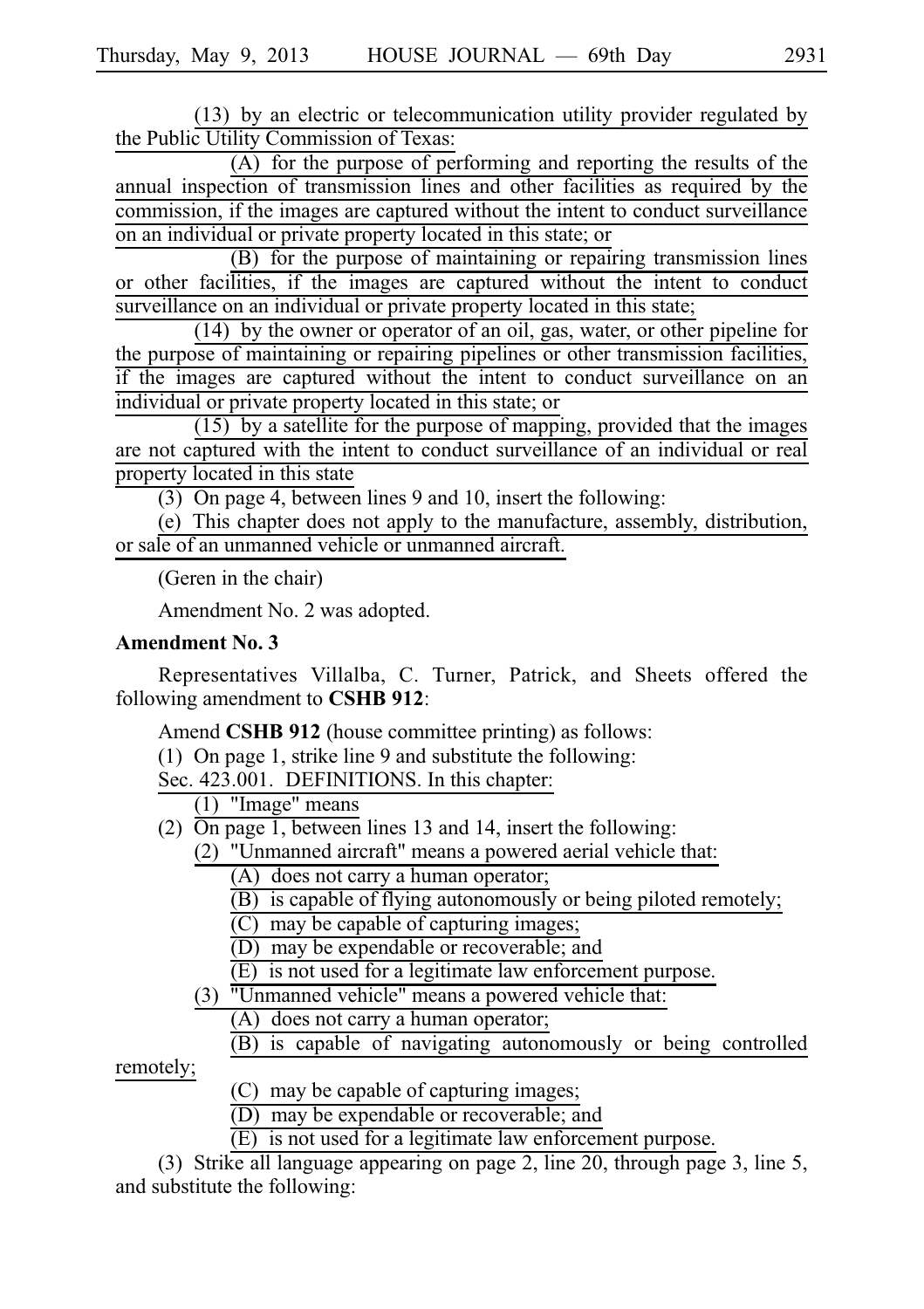$(2)$  for any legitimate law enforcement purpose;

(4) Renumber subsequent subdivisions of added Section 423.003(c), Government Code, accordingly.

(S. Turner now present)

## **LEAVES OF ABSENCE GRANTED**

The following members were granted leaves of absence temporarily for today to attend a meeting of the Committee on Public Health:

Kolkhorst on motion of Geren.

J. Sheffield on motion of Stephenson.

### **CSHB 912 - (consideration continued)**

Amendment No. 3 failed of adoption.

#### **Amendment No. 4**

Representative Lucio offered the following amendment to CSHB 912:

Amend **CSHB 912** (house committee printing) as follows:

(1) On page 2, line 1, after the underlined semicolon, strike "or".

(2) On page 2, line 5, after the underlined semicolon, strike "or".

(3) On page 2, line 7, between "military" and the underlined period, insert the following:

;

 $(4)$  if the image is taken by a satellite for the purpose of mapping;

 $(5)$  by a manufacturer or distributor of the unmanned vehicle or unmanned aircraft in connection with the development, manufacture, testing, or research of the vehicle or the aircraft; or

 $(6)$  by a manufacturer or distributor incidental to the activities authorized under Subdivision (5) and the manufacturer or distributor discloses the image voluntarily to law enforcement because the manufacturer or distributor reasonably believes the image shows the commission of an offense

(4) On page 3, line  $26$ , after the underlined semicolon, insert "or".

(5) On page 4, strike all language appearing on lines  $1-3$  and substitute "property."

## **LEAVES OF ABSENCE GRANTED**

The following members were granted leaves of absence temporarily for today to attend a meeting of the Committee on Public Health:

Collier on motion of Kleinschmidt.

S. Davis on motion of Kleinschmidt.

Guerra on motion of Kleinschmidt.

### **CSHB 912 - (consideration continued)**

Amendment No. 4 was adopted.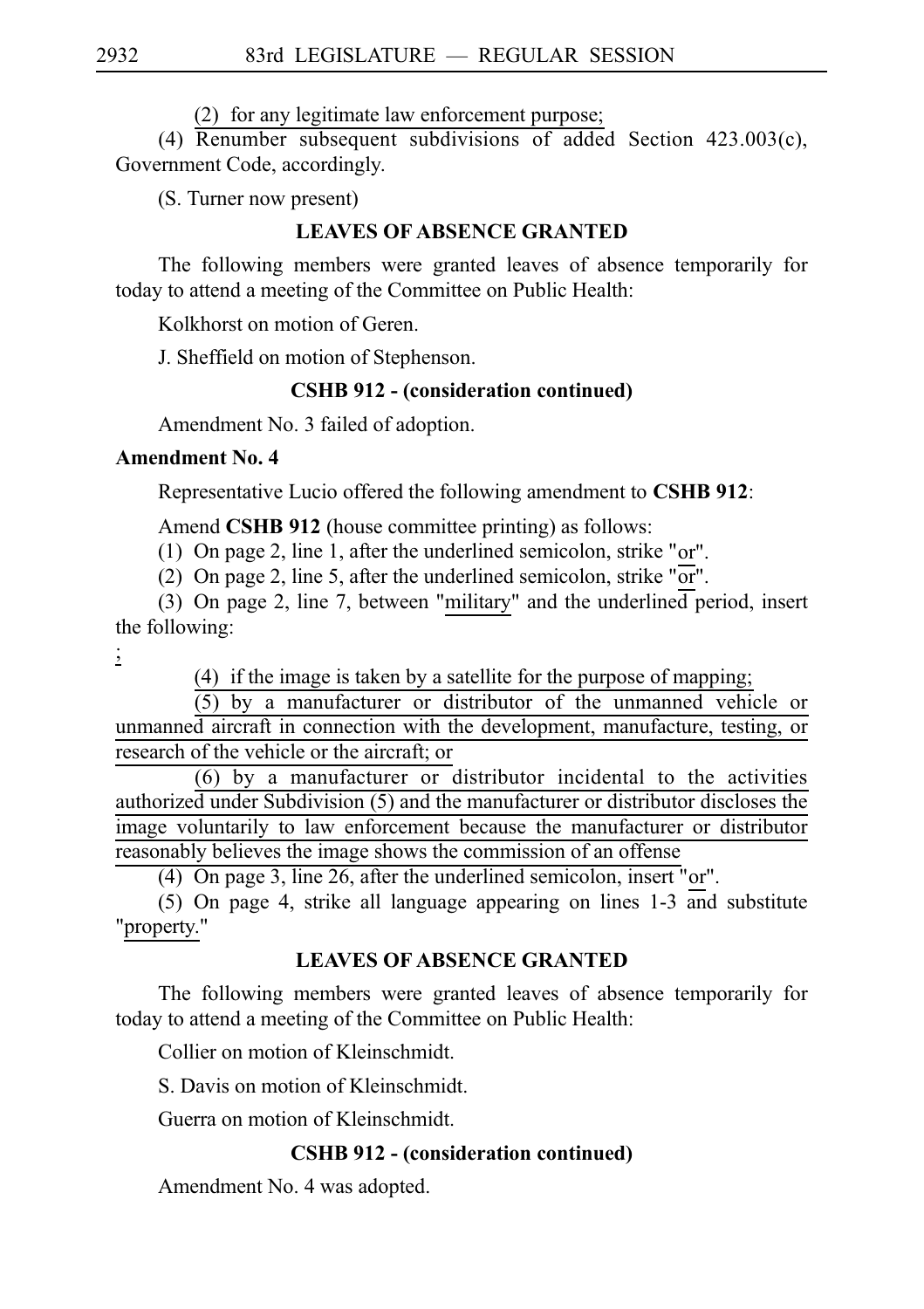### **LEAVE OF ABSENCE GRANTED**

The following member was granted leave of absence temporarily for today to attend a committee meeting:

Morrison on motion of P. King.

## **CSHB 912 - (consideration continued)**

### **Amendment No. 5**

Representative Price offered the following amendment to **CSHB 912**:

Amend **CSHB 912** (house committee printing) as follows:

(1) On page 2, line 2, between " $(2)$ " and "airspace", insert "in".

(2) On page 2, line 6, between " $\overline{(3)}$ " and "an operation", insert "as part of".

(3) On page 2, line 21, between "authority" and the underlined colon, insert "or a person who is under contract with or otherwise acting under the direction or on behalf of a law enforcement authority".

 $(4)$  On page 3, line 6, between "authorities" and "for", insert ", or a person who is under contract with or otherwise acting under the direction or on behalf of state authorities,".

Amendment No. 5 was adopted.

### **Amendment No. 6**

Representative Price offered the following amendment to **CSHB 912**:

Amend **CSHB 912** (house committee printing) as follows:

(1) On page 3, line 6, between "authorities" and "for", insert ", or a person who is under contract with or otherwise acting under the direction or on behalf of state authorities,".

 $(2)$  On page 3, line 9, after the underlined semicolon, strike "or".

(3) On page 3, line 12, after the underlined semicolon, insert the following:

#### or

(C) conducting routine air quality sampling and monitoring;

Amendment No. 6 was adopted.

### **Amendment No. 7**

Representative Hughes offered the following amendment to **CSHB 912**:

Amend **CSHB 912** (house committee printing) as follows:

(1) On page 4, line 1, after the underlined semicolon, strike "or".

(2) On page 4, line 3, between "pixel" and the underlined period, insert the following:

;

 $(13)$  in connection with oil pipeline safety and rig protection;

 $(14)$  in connection with port authority surveillance and security;

 $(15)$  in connection with cattle ranching or agriculture and wildlife management;

 $(16)$  in connection with oil and gas exploration;

 $(17)$  for the purpose of water supply safety;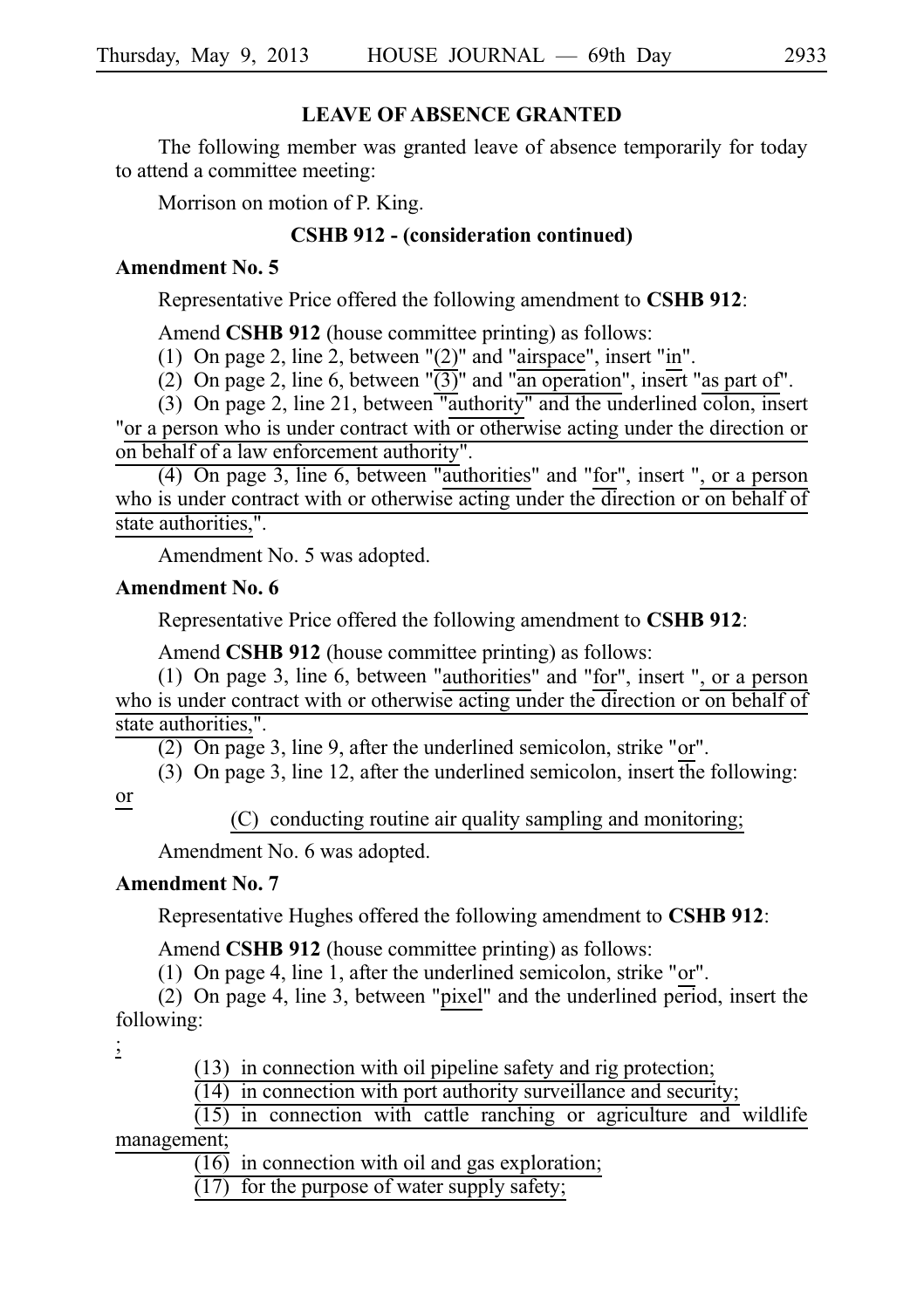$(18)$  for the purpose of surveying land;

 $(19)$  for the purpose of agriculture and farming safety; or

 $(20)$  in connection with an air show or related event

Amendment No. 7 was adopted.

## **Amendment No. 8**

Representative Darby offered the following amendment to **CSHB 912**:

Amend **CSHB 912** (house committee printing) as follows:

(1) On page 2, line 1, after the underlined semicolon, strike "or".

(2) On page 2, line 5, after the underlined semicolon, strike "or".

(3) On page 2, line 7, between "military" and the underlined period, insert the following:

; or

 $(4)$  by or for an electric or natural gas utility:

 $(A)$  for operations and maintenance of utility facilities for the purpose of maintaining utility system reliability and integrity;

(B) for inspecting utility facilities to determine repair, maintenance, or replacement needs during and after construction of such facilities;

(C) for assessing vegetation growth for the purpose of maintaining clearances on utility easements; and

 $(D)$  for utility facility routing and siting for the purpose of providing utility service

Amendment No. 8 was adopted.

# **Amendment No. 9**

Representative Schaefer offered the following amendment to **CSHB 912**:

Amend **CSHB 912** (house committee printing) as follows:

(1) On page 2, line 8, strike "OFFENSE: ILLEGAL" and substitute "PROHIBITED".

 $(2)$  On page 2, lines 9-10, strike "commits an offense if the person uses or authorizes" and substitute "may not use or authorize".

 $\overline{(3)}$  On page 2, strike line 14 and reletter subsequent subsections of Section 423.003, Government Code, accordingly.

(4) On page 4, line 4, strike "It is a defense to prosecution under this section that" and substitute "A person does not violate this section if".

(5) On page 4, line 10, strike "OFFENSE:" and substitute "PROHIBITED".

(6) On page 4, strike lines 11 through  $14$  and substitute the following: DISTRIBUTION, OR USE OF IMAGE. (a) A person may not possess, disclose, display, distribute, or otherwise use an image that was captured in violation of Section 423.003.

(7) On page 4, strike lines  $15-18$  and reletter subsequent subsections of Section 423.004, Government Code, accordingly.

(8) On page 4, line 21, strike "offense" and substitute "violation".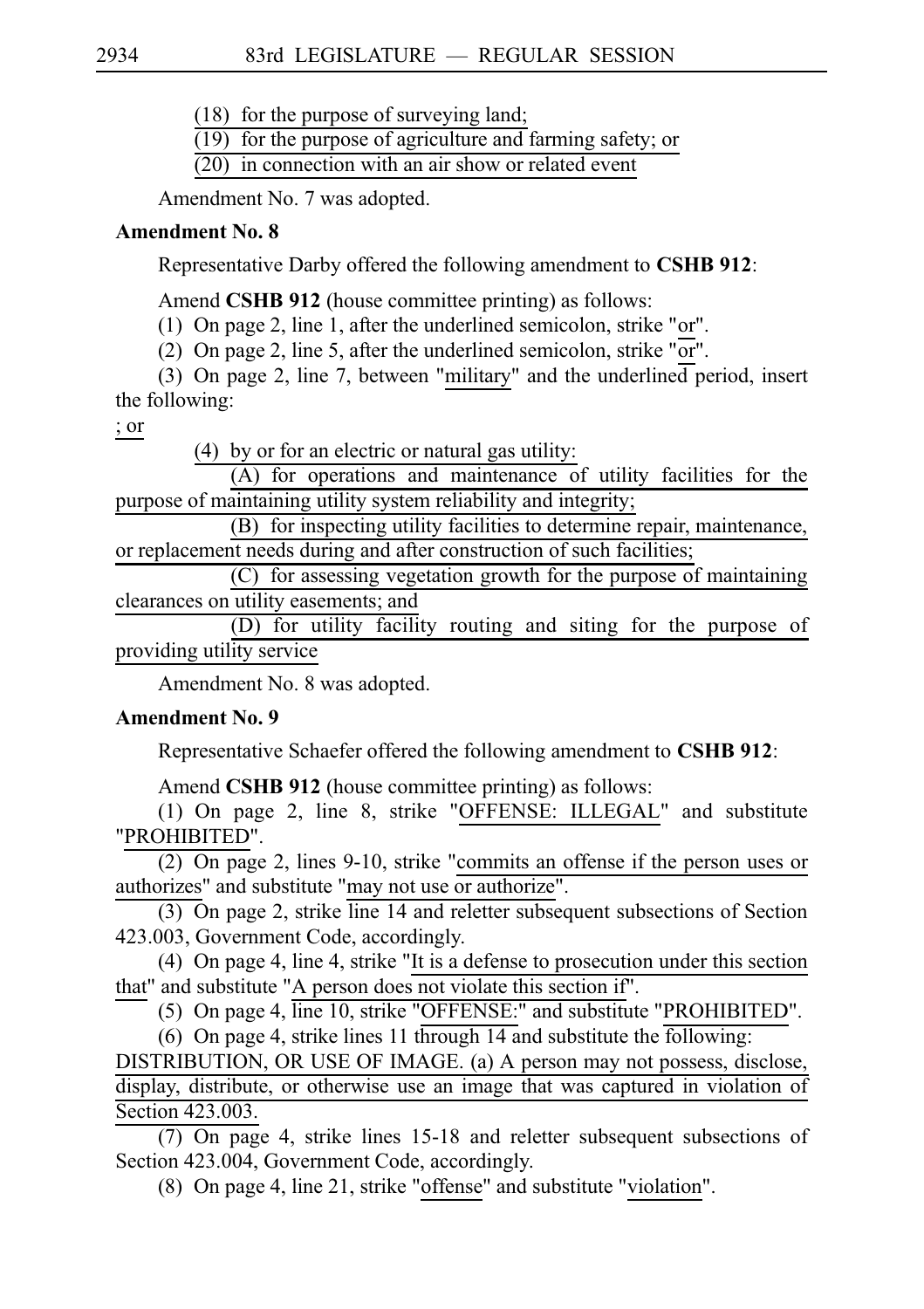(9) On page 4, lines  $22-23$ , strike "It is a defense to prosecution under this section for the possession of an image that" and substitute "A person does not violate this section by possessing an image if".

(10) On page 4, line 26, through page 5, line 1, strike "It is a defense to prosecution under this section for the disclosure, display, distribution, or other use of an image that" and substitute "A person does not violate this section by disclosing, displaying, distributing, or otherwise using an image if".

Representative Gooden moved to table Amendment No. 9.

The motion to table prevailed.

#### **Amendment No. 10**

On behalf of Representative Johnson, Representative Gooden offered the following amendment to **CSHB 912**:

Amend **CSHB 912** (house committee printing) on page 2 of the bill by striking lines 11 through 13 and substituting the following:

unmanned aircraft to capture an image of:

 $(1)$  an individual or real property with the intent to monitor or conduct surveillance on the individual or real property captured in the image;

 $(2)$  property on which a primary or secondary school or a licensed child-care facility is operated; or

 $(3)$  an individual located on property described by Subdivision (2).

Amendment No. 10 was adopted.

#### **Amendment No. 11**

Representative P. King offered the following amendment to **CSHB 912**:

Amend **CSHB 912** on page 6, between lines 25 and 26 by inserting into the bill the following:

Sec. 423.007. RULES FOR USE BY LAW ENFORCEMENT. The Department of Public Safety shall adopt rules and guidelines for use of an unmanned vehicle or unmanned aircraft by a law enforcement authority in this state.

Amendment No. 11 was adopted.

#### **Amendment No. 12**

Representative Patrick offered the following amendment to **CSHB 912**:

Amend **CSHB 912** (house committee printing) on page 3, line 6, between "state" and "authorities", by inserting "or local law enforcement".

Amendment No. 12 was adopted.

**CSHB 912**, as amended, was passed to engrossment. (Flynn recorded voting no.)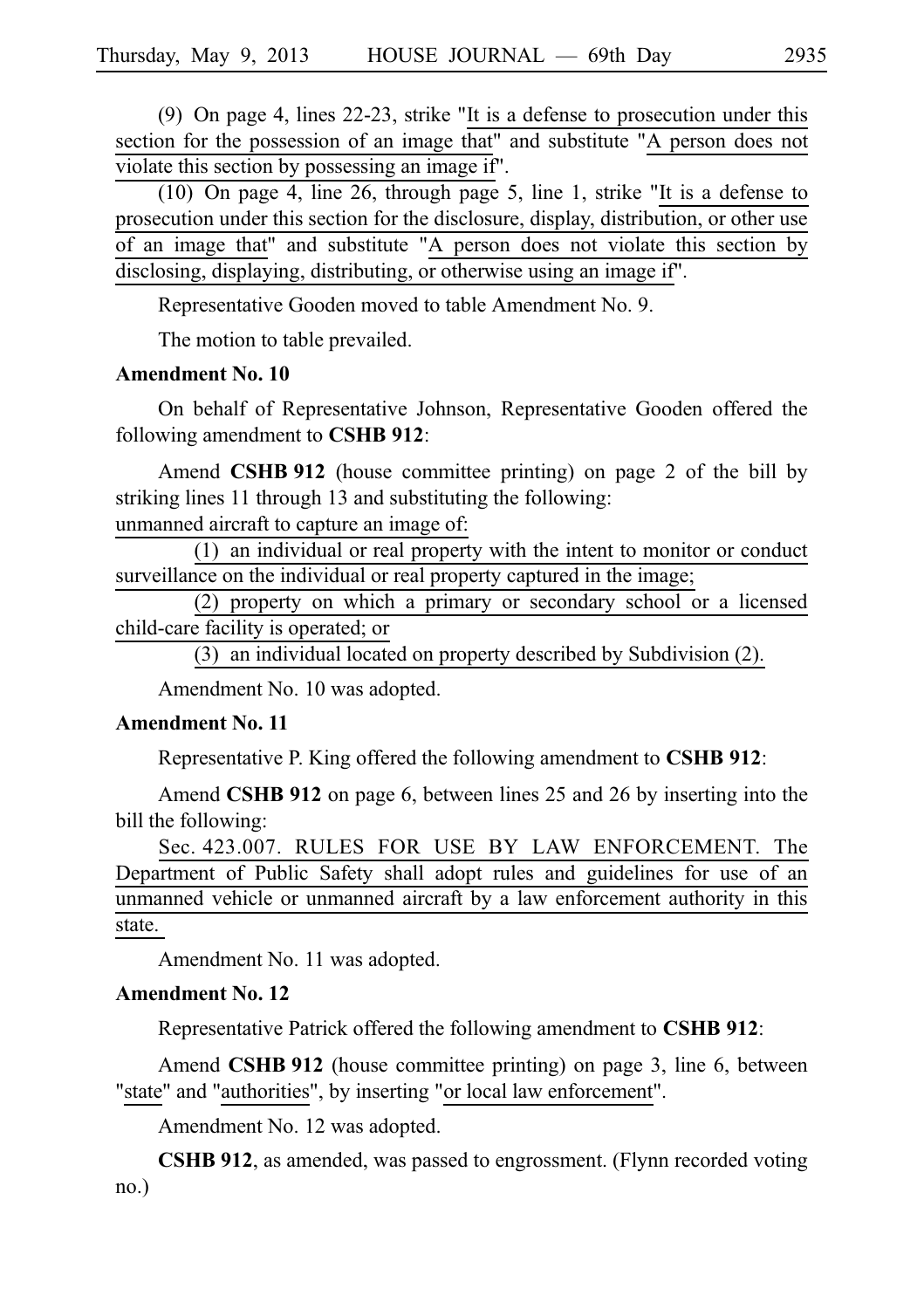### **HB 97 ON SECOND READING (by Perry, White, Flynn, Farias, R. Miller, et al.)**

**HB 97**, A bill to be entitled An Act relating to the exemption from ad valorem taxation of part of the appraised value of the residence homestead of a partially disabled veteran or the surviving spouse of a partially disabled veteran if the residence homestead was donated to the disabled veteran by a charitable organization.

### **Amendment No. 1**

Representative P. King offered the following amendment to **HB 97**:

Amend **HB 97** (house committee printing) as follows:

(1) On page 1, between lines 7 and 8, add the following:

ARTICLE 1. EXEMPTIONS FOR CERTAIN PARTIALLY DISABLED VETERANS

(2) On page 1, line 8, strike "SECTION 1." and substitute "SECTION 1.01."

(3) On page 3, line 6, strike "SECTION 2." and substitute "SECTION  $1.02 \text{ }^{\circ}$ 

(4) On page 3, line 12, strike "SECTION 3." and substitute "SECTION 1.03."

(5) On page 4, line 3, strike "SECTION 4." and substitute "SECTION 1.04."

(6) On page 4, line 12, strike "SECTION  $5$ ." and substitute "SECTION 1.05."

(7) On page 5, line 10, strike "SECTION 6." and substitute "SECTION 1.06."

(8) On page 6, line 6, strike "SECTION 7." and substitute "SECTION 1.07."

(9) On page 6, line 18, strike "SECTION 8. This Act" and substitute "SECTION 1.08. This article".

 $(10)$  On page 6, line 20, strike "Act" and substitute "article".

 $(11)$  On page 6, line 21, strike "SECTION 9." and substitute "SECTION 1.09."

 $(12)$  On page 6, line 21, strike "Act" and substitute "article".

 $(13)$  On page 7, line 2, strike "Act" and substitute "article".

 $(14)$  On page 7, after line 2, add the following:

### ARTICLE 2. EXEMPTIONS FOR CERTAIN SPOUSES OF DISABLED VETERANS

SECTION 2.01. Section 11.26(i), Tax Code, is amended to read as follows:

(i) If an individual who qualifies for the exemption provided by Section 11.13(c) [for an individual 65 years of age or older] dies, the surviving spouse of the individual is entitled to the limitation applicable to the residence homestead of the individual if:

(1) the surviving spouse is 55 years of age or older when the individual dies; and

 $(2)$  the residence homestead of the individual: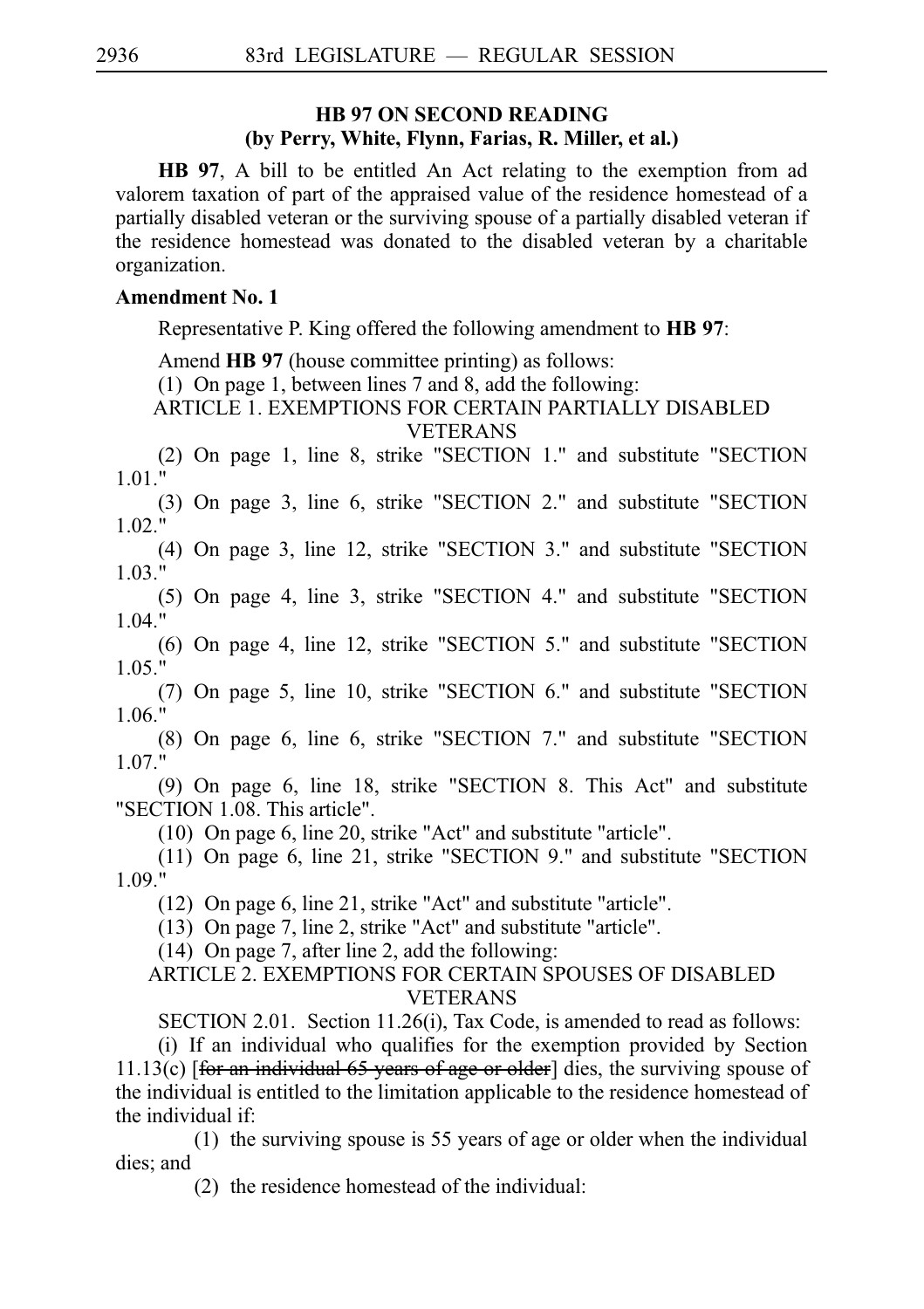$(A)$  is the residence homestead of the surviving spouse on the date that the individual dies; and

(B) remains the residence homestead of the surviving spouse.

SECTION 2.02. This article applies only to an ad valorem tax year that begins on or after the effective date of this article.

SECTION 2.03. This article takes effect January 1, 2014, but only if the constitutional amendment proposed by the 83rd Legislature, Regular Session, 2013, allowing the surviving spouse of a person who is disabled to receive a limitation on school district ad valorem taxes on the person's residence homestead if the spouse is 55 years of age or older at the time of the person's death is approved by the voters. If that constitutional amendment is not approved by the voters, this article has no effect.

(Ritter in the chair)

Amendment No. 1 was adopted.

**HB 97**, as amended, was passed to engrossment.

#### **CSHB 1712 ON SECOND READING (by Lozano)**

**CSHB 1712**, A bill to be entitled An Act relating to an exemption from ad valorem and sales and use taxes for property used in connection with an offshore spill response containment system.

**CSHB** 1712 was passed to engrossment.

## **CSHB 503 ON SECOND READING (by Hernandez Luna)**

**CSHB 503**, A bill to be entitled An Act relating to the ability of a property owners' association to contract with an association board member or certain other persons or entities associated with the board member.

**CSHB 503** was passed to engrossment. (Flynn and Hunter recorded voting no.)

## **CSHB 217 ON SECOND READING (by Alvarado, Zerwas, S. King, Lucio, and Cortez)**

**CSHB 217**, A bill to be entitled An Act relating to the types of beverages that may be sold to students on public school campuses.

#### **Amendment No. 1**

Representative Springer offered the following amendment to **CSHB 217**:

#### Amend **CSHB** 217 as follows:

- (1) On page 1, line 20, strike "or".
- (2) On page 1, line 22, between "day" and the period insert " ;or

(4) to the sale of a beverage to a high school student on a school campus on which a high school is colocated with an elementary, middle, or junior high school".

Amendment No. 1 was adopted.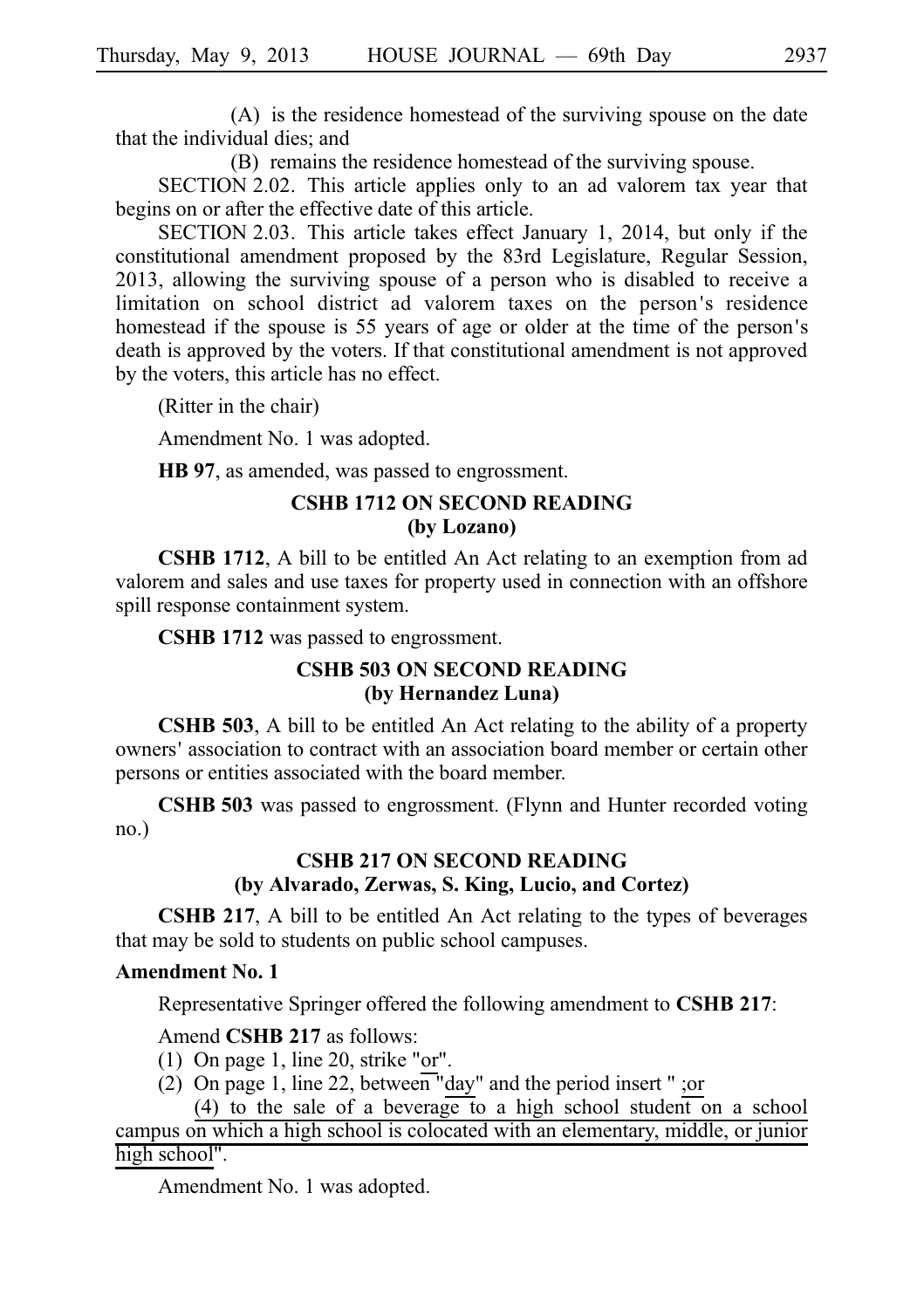**CSHB 217**, as amended, was passed to engrossment. (Anderson, Button, Carter, Flynn, Hunter, Laubenberg, D. Miller, Phillips, Schaefer, Simpson, and Zedler recorded voting no.)

## **HB 3498 ON SECOND READING (by E. S. Turner, Fletcher, Toth, Strama, Murphy, et al.)**

**HB 3498**, A bill to be entitled An Act relating to a requirement that a student's postsecondary transcript include the average or median grade awarded in each class.

**HB** 3498 was passed to engrossment. (Phillips recorded voting no.)

(Collier, S. Davis, Dutton, and Miles now present)

#### **CSHB 34 ON SECOND READING** (by Menéndez, Anchia, Geren, and Walle)

**CSHB 34**, A bill to be entitled An Act relating to the consumption of alcoholic beverages on certain premises; providing a penalty and authorizing a fee.

### **CSHB 34 - POINT OF ORDER**

Representative Dutton raised a point of order against further consideration of **CSHB 34**.

The point of order was withdrawn.

#### **COMMITTEE GRANTED PERMISSION TO MEET**

Representative Oliveira requested permission for the Committee on Business and Industry to meet while the house is in session, at  $7:15$  p.m. today, in 3W.9, to consider **SBi947**, **SBi1040**, **SBi1268**, and pending business.

Permission to meet was granted.

#### **COMMITTEE MEETING ANNOUNCEMENT**

The following committee meeting was announced:

Business and Industry, 7:15 p.m. today, 3W.9, for a formal meeting, to consider SB 947, SB 1040, SB 1268, and pending business.

#### **CSHB 34 - (consideration continued)**

Representative Menéndez moved to postpone consideration of CSHB 34 until  $7:30$  p.m. today.

The motion prevailed.

#### **CSSB 1142 ON SECOND READING**

#### **(J. Davis, Deshotel, Huberty, Farney, and Murphy - House Sponsors)**

**CSSB 1142**, A bill to be entitled An Act relating to an adult high school diploma and industry certification charter school pilot program for adults 19 to 50 years of age.

**CSSB 1142** was considered in lieu of **HB 1831**.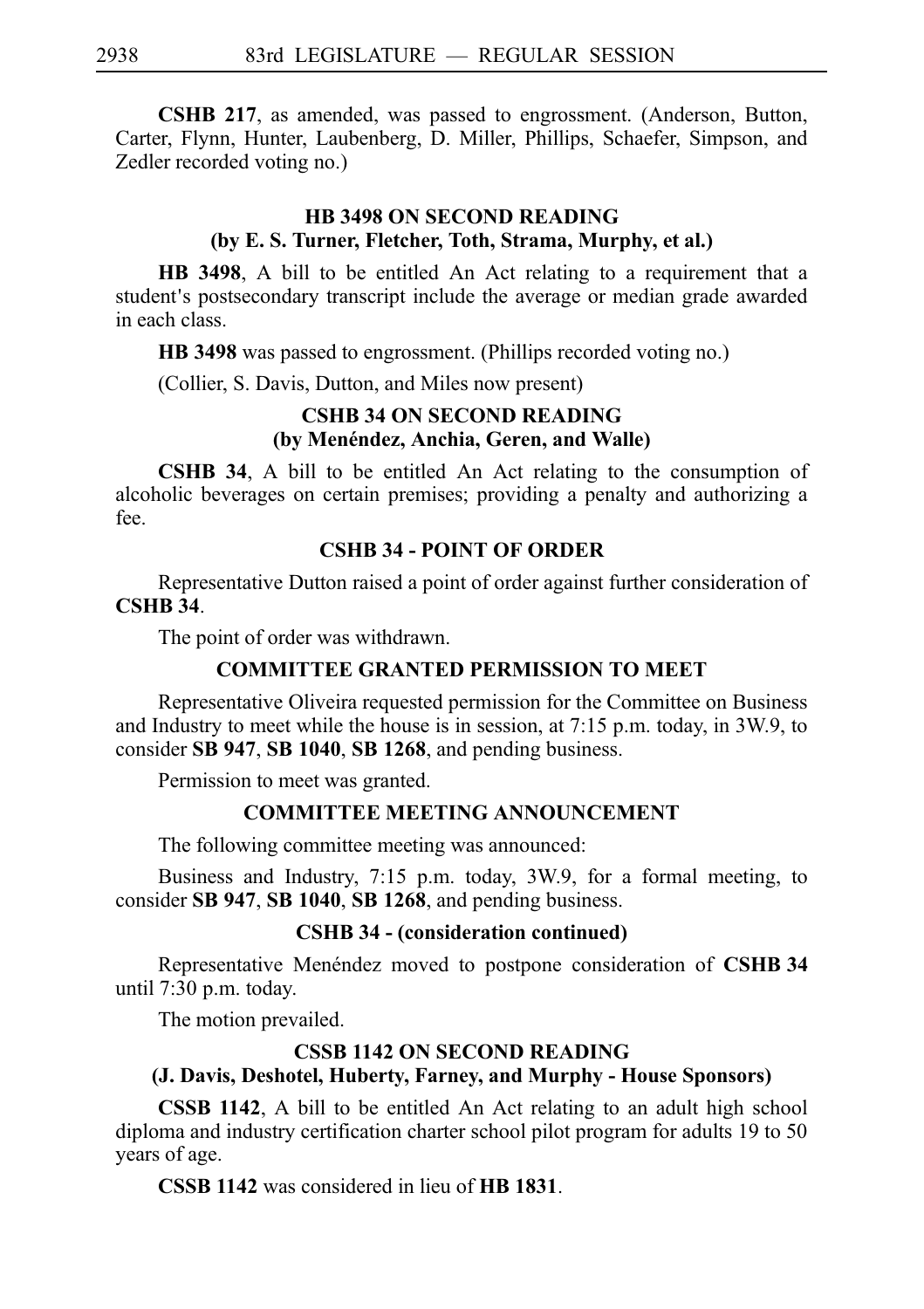**CSSBi1142** was passed to third reading. (Flynn, Schaefer, Simpson, and Zedler recorded voting no.)

## **HB 1831 - LAID ON THE TABLE SUBJECT TO CALL**

Representative J. Davis moved to lay **HBi1831** on the table subject to call.

The motion prevailed.

(J. Sheffield now present)

## **HB 1642 - HOUSE CONCURS IN SENATE AMENDMENTS TEXT OF SENATE AMENDMENTS**

Representative D. Bonnen called up with senate amendments for consideration at this time,

**HB 1642**, A bill to be entitled An Act relating to the Port of Houston Authority.

(Deshotel and Morrison now present)

Representative D. Bonnen moved to concur in the senate amendments to **HBi1642**.

The motion to concur in the senate amendments to **HB 1642** prevailed by (Record 754): 63 Yeas, 44 Nays, 28 Present, not voting.

Yeas — Anderson; Ashby; Aycock; Bonnen, D.; Bonnen, G.; Burkett; Canales; Capriglione; Clardy; Cook; Crownover; Deshotel; Dukes; Dutton; Fallon; Flynn; Frank; Frullo; Geren; Goldman; Harper-Brown; Hilderbran; Huberty; Hughes; Keffer; King, K.; King, P.; Krause; Kuempel; Larson; Laubenberg; Leach; Longoria; Lozano; Lucio; McClendon; Menéndez; Miller, R.; Moody; Morrison; Oliveira; Paddie; Phillips; Pickett; Price; Raney; Ratliff; Raymond; Sanford; Sheets; Simmons; Simpson; Smithee; Springer; Stickland; Taylor; Thompson, E.; Thompson, S.; Toth; Turner, E.S.; Vo; Zedler; Zerwas.

Nays — Allen; Alonzo; Alvarado; Bell; Bohac; Button; Callegari; Carter; Coleman; Collier; Cortez; Craddick; Creighton; Davis, J.; Davis, S.; Davis, Y.; Eiland; Elkins; Farias; Farrar; Fletcher; González, M.; Guillen; Harless; Hernandez Luna; Herrero; Kleinschmidt; Lavender; Lewis; Martinez; Martinez Fischer; Murphy; Naishtat; Parker; Perez; Pitts; Reynolds; Riddle; Rodriguez, E.; Rodriguez, J.; Rose; Smith; Walle; White.

Present, not voting — Mr. Speaker; Anchia; Branch; Burnam; Dale; Darby; Farney; Gonzales; Gonzalez, N.; Gutierrez; Howard; Hunter; Isaac; King, T.; Klick; Miller, D.; Nevárez; Orr; Otto; Patrick; Perry; Ritter(C); Schaefer; Sheffield, J.; Stephenson; Strama; Villalba; Wu.

Absent, Excused — Giddings; Márquez.

Absent, Excused, Committee Meeting — Guerra; Kolkhorst.

Absent — Gooden; Johnson; Kacal; King, S.; Miles; Muñoz; Sheffield, R.; Turner, C.; Turner, S.; Villarreal; Workman.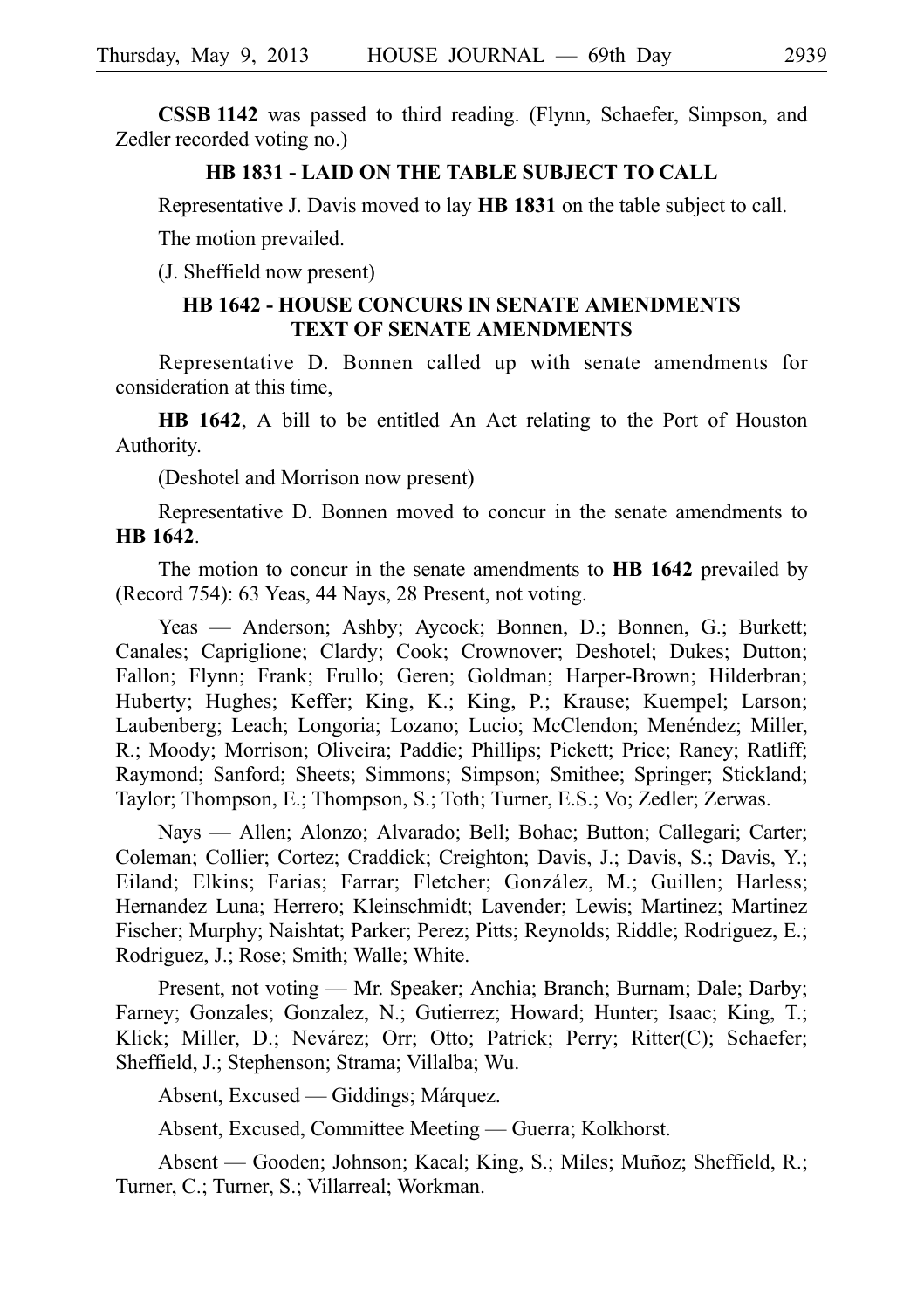#### **STATEMENTS OF VOTE**

When Record No. 754 was taken, I was temporarily out of the house chamber. I would have voted yes.

Gooden

I was shown voting yes on Record No. 754. I intended to vote no.

Huberty

I was shown voting no on Record No. 754. I intended to vote yes.

Martinez

When Record No. 754 was taken, my vote failed to register. I would have voted no.

Miles

I was shown voting present, not voting on Record No. 754. I intended to vote yes.

Nevárez

I was shown voting no on Record No. 754. I intended to vote yes.

Parker

When Record No. 754 was taken, I was in the house but away from my desk. I would have voted no.

S. Turner

#### **Senate Committee Substitute**

**CSHB 1642**, A bill to be entitled An Act relating to the Port of Houston Authority.

BE IT ENACTED BY THE LEGISLATURE OF THE STATE OF TEXAS:

SECTION 1. Subtitle A, Title 5, Special District Local Laws Code, is amended by adding Chapter 5007 to read as follows:

| CHAPTER 5007. PORT OF HOUSTON AUTHORITY OF HARRIS COUNTY. |
|-----------------------------------------------------------|
| TEXAS                                                     |
| ________ ._ _ _ _ _ _ _ _ _ _                             |

SUBCHAPTER A. GENERAL PROVISIONS

Sec. 5007.001. DEFINITIONS. In this chapter:

(1) "Authority" means the Port of Houston Authority of Harris County, Texas.

(2) "Executive director" means the executive director of the authority.

 $(3)$  "Port commission" means the navigation and canal commission of the authority.

 $\overline{(4)}$  "Port commissioner" means a member of the port commission.

SECTION 2. Sections 1 and 7, Chapter 97, Acts of the 40th Legislature, 1st Called Session, 1927, are transferred to Subchapter A, Chapter 5007, Special District Local Laws Code, as added by this Act, redesignated as Sections 5007.002 and 5007.003, Special District Local Laws Code, and amended to read as follows: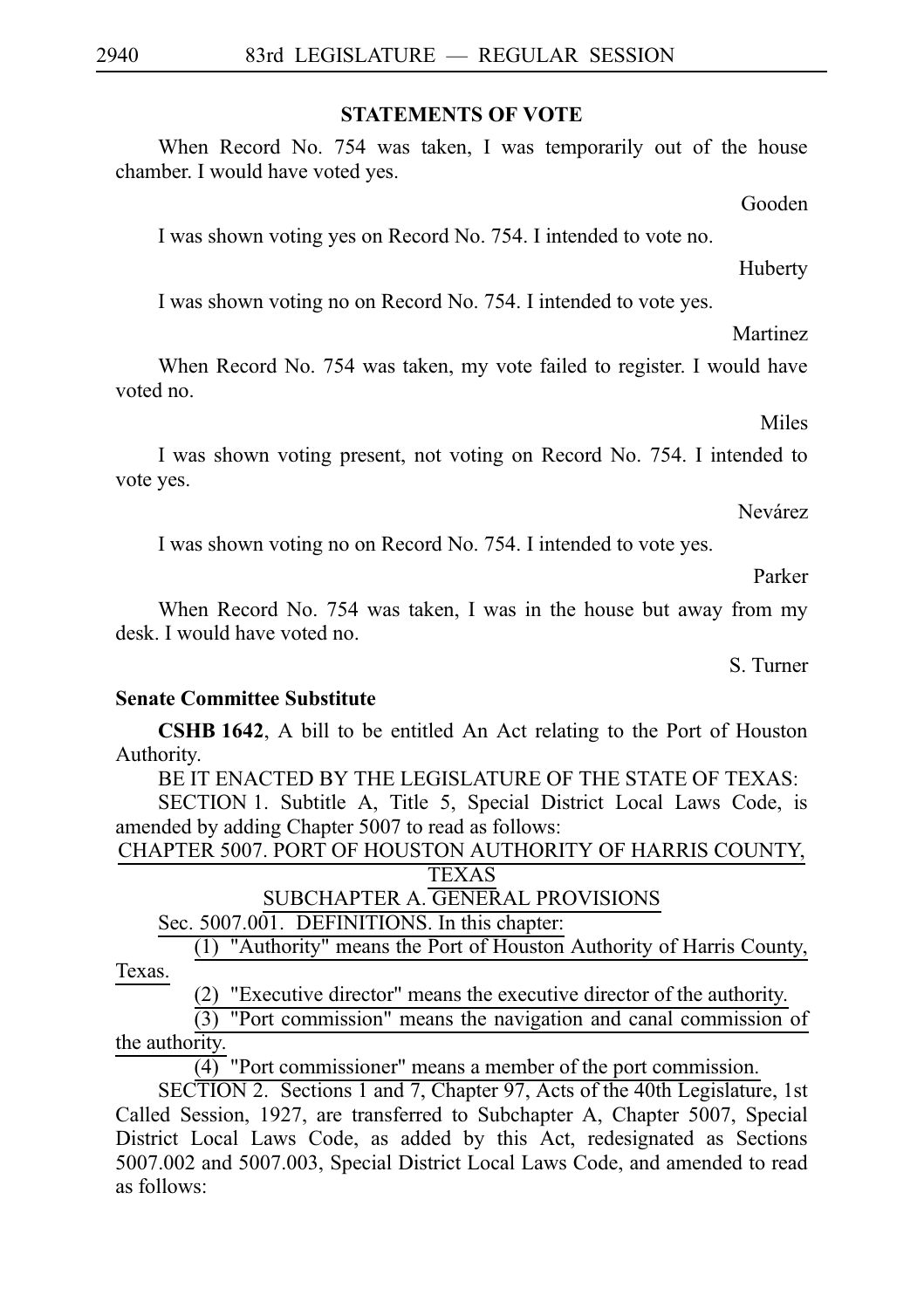Sec. 5007.002 [+]. CREATION OF DISTRICT; VALIDATION; TERRITORY. (a) That the Harris County Houston Ship Channel Navigation District of Harris County, Texas, in Harris County, as hereinafter described by metes and bounds, is hereby created and established under authority of Article 3, Section 52, of the Constitution of the State of Texas, for the purpose of the development of deep water navigation and the improvement of rivers, bays, creeks, streams, and canals within or adjacent to the authority [such District], and to construct and maintain canals or waterways to permit  $\overline{[off]}$  navigation or in aid thereof and for the purpose of and authority to acquire, purchase, undertake, construct [eontruet], maintain, operate, develop, and regulate wharves, docks, warehouses, grain elevators, bunkering facilities, belt railroads, floating plants, lighterage, lands, towing facilities, and all other facilities or aids incident to or necessary to the operation or development of ports or waterways within the authority [said District] and extending to the Gulf of Mexico, as provided in Chapter 9 of the Revised Statutes of 1925; and all orders of the Commissioners ' Court of Harris County, Texas, and of the Navigation Commissioners, heretofore made in respect to the creation of such authority [District] and the authorization and issuance of the bonds of said authority **[District and particularly an issue of** One Million Five Hundred Thousand (\$1,500,000.00) Dollars of bonds voted at an election under date of December 4, 1926, be and the same] are hereby in all things ratified, confirmed, and validated.

(b) The authority [said Harris County Houston Ship Channel Navigation District of Harris County, Texas, herenow created and established after consideration of the benefits to the property therein located, is described by metes and bounds as follows, to-wit:-

Beginning at the entrance to Clear Creek into Galveston Bay; thence running up said creek with the line of Galveston and Brazoria Counties to a point on S. G. Haynie's survey 372 varas S. 62 degrees 32 minutes E. from its west line; thence N. 62 degrees 32 minutes W. 12 miles 318 varas to the head of Brays Bayou; thence N. 56 degrees 30 minutes W. 15 miles 1455 1/2 varas to the old crossing of Buffalo Bayou; thence with the line of Waller County in a straight line to the head of creek; thence down the same with its meanders to the San Jacinto River; thence N. 50 degrees east to the western line of Liberty County; thence with said line to the head of Cedar Bayou; thence down said bayou to its mouth; thence following the boundary line of Harris County to the mouth of Clear Creek, the place of beginning.

Sec. 5007.003<sup>[7]</sup>. AUTHORITY TO ISSUE BONDS. The authority [Harris County Houston Ship Channel Navigation District of Harris County, Texas,] is authorized and empowered to issue in direct conformity with the Constitution and the laws of this State as and when necessary such bonds as may be voted from time to time by the [requisite two-thirds majority of the resident property tax paying] voters voting at any election when called and conducted in direct conformity with the Constitution and laws of Texas and to issue and sell the same subject to such provisions of the Constitution and laws of this State as may be in effect at the time, and subject to the approval of the Attorney General.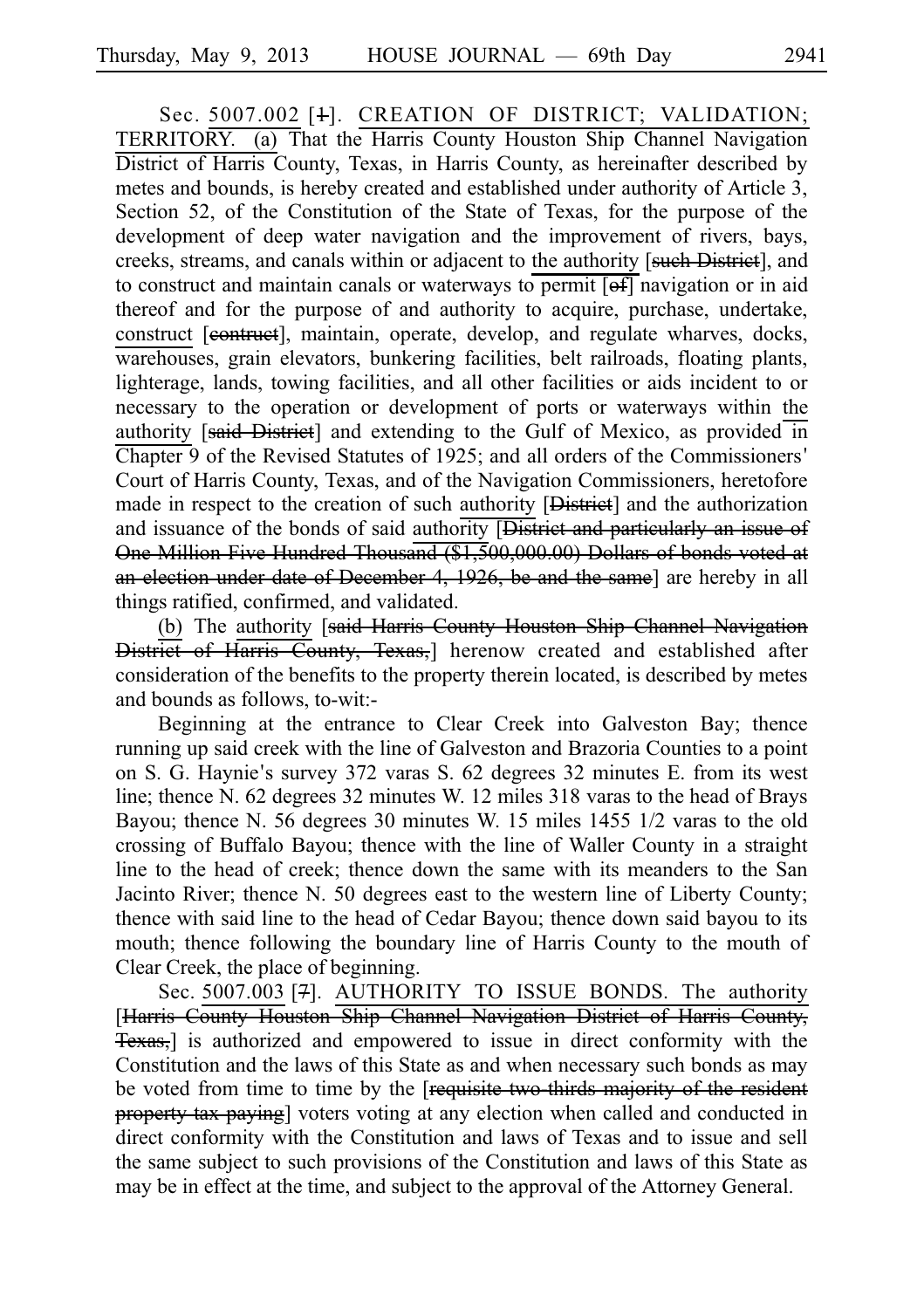SECTION 3. Sections 1 through 8, Chapter 292, Acts of the 40th Legislature, Regular Session, 1927, are transferred to Subchapter A, Chapter 5007, Special District Local Laws Code, as added by this Act, redesignated as Sections 5007.004 and 5007.005, Special District Local Laws Code, and amended to read as follows:

Sec. 5007.004 [4]. GRANT OF TITLE TO CERTAIN ISLANDS AND OTHER LAND; RELATED POWERS AND DUTIES; RIPARIAN LANDOWNERS; RESERVATION OF CERTAIN STATE RIGHTS AND POWERS. (a) That all right, title and interest of the State of Texas, to all lands hereinafter in this section described, to wit:

All islands and lands owned by the State of Texas, many of which are subject to overflow, known as Barnes Island, Alexander Island, Goat Island, Diamond Island and Hog Island in San Jacinto River above Lynchburg [Lunchburg], and certain accretions formed by dredged material excavated from the channel and forming land attached to or near said Alexander Island, Hog Island between Goose Creek and Morgan Point, Atkinson Island, and all the submerged lands lying and being situated under the waters of Buffalo Bayou, San Jacinto River, White Oak Bayou, Bray's Bayou, Simms Bayou, Vinces Bayou, Hunting Bayou, Greens Bayou, Carpenters Bayou, Old River, Lost River, Goose Creek and Cedar Bayou, and all other streams within the authority [Harris County Navigation District] tributary to the Houston Ship Channel, so far up said streams as the State may own same, together with all lands lying and being situated under the waters of Old River, Burnett's Bay, Crystal Lake, Scott's Bay, Peggy's Lake, Black Duck Bay, Tabbs Bay and San Jacinto Bay, and all other tidal flats or overflow land adjacent to or appurtenant to the above mentioned streams within the limits above mentioned except Mitchell's Bay and any area between said bay and the Houston Ship Channel, as now or hereafter located, is hereby granted to the authority [Harris County Houston Ship Channel Navigation District], or its successors, for public purposes and for the development of commerce only, in accordance with the following provisions and stipulations herein contained; provided that inasmuch as it is the purpose of this section  $[Aet]$  to grant said lands to the public agency which is developing the Port of Houston, upon the creation by legislation of other public agency which shall supersede the authority [said navigation district] as the public agency developing the Port of Houston, the title to said lands shall be transferred from the authority [navigation district] to such public agency, either municipal or State, so provided, such public agency being referred to herein as the successors [sucessors] of the authority [navigation district].

(b)  $[See. 2.]$  The authority  $[చa1]$  navigation district], or its successors, is hereby granted the right, power and authority to authorize, establish, construct, purchase, own, maintain, equip, regulate, operate and lease wharves, piers, docks, dry docks, marine ways and all other structures and appliances for facilitating or accommodating [accomodating] commerce or navigation, and to dredge out channels, slips and turning basins, and to fill in space between the main land and islands and to fill areas for wharves, piers, docks, dry docks, marine ways and for all other structures and appliances for facilitating and accommodating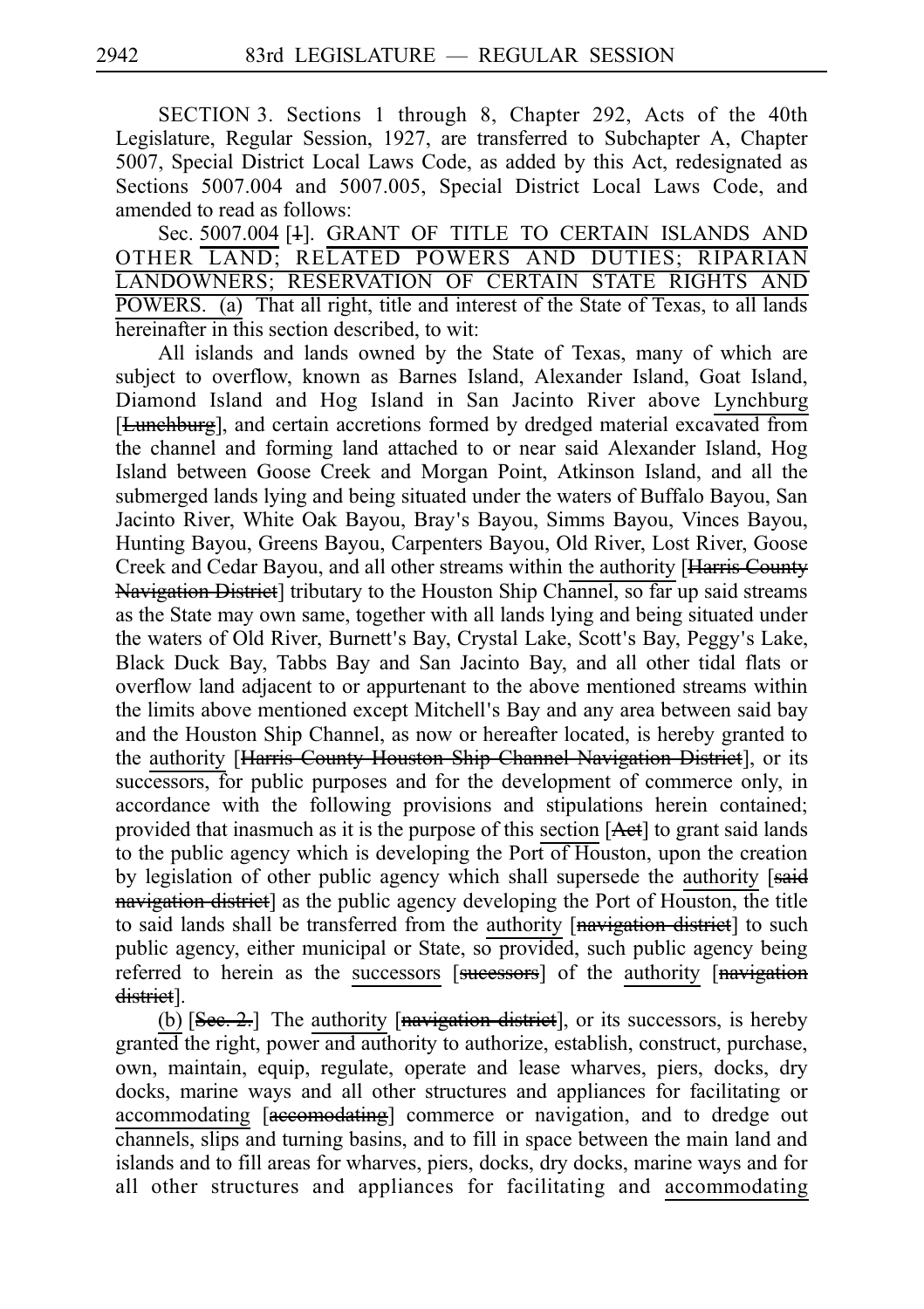[accomodating] commerce and navigation, having first secured a permit from the Government of the United States of America therefor, and to construct, or cause or authorize to be constructed on said wharves, piers, docks, dry docks, marine ways and other structures and appliances for facilitating and accommodating [accomodating] commerce and navigation, or on lands so filled in, any and all elevators, warehouses, bunkers, railway terminals and sidetracks, or any other facilities or aids whatsoever to navigation or commerce. Said lands shall be used by the authority [navigation district], or its successors, solely for the establishment, improvement and conduct of an harbor and for the construction, maintenance and operation thereon of any facilities or aids whatsoever to the same, and the authority [said navigation district], or its successors, shall not at any time, grant, convey, give or alien said lands or any part thereof, to any individual, firm or corporation for any purpose whatsoever; provided, that the authority [said navigation district], or its successors, may grant franchises thereon for limited periods of time for wharves, and other public uses and purposes, and may lease said lands or any part thereof for limited periods for purposes consistent with this chapter [Act], but no wharves, piers or structures of any kind shall be constructed on said lands by anyone save the authority [navigation] district], except under a franchise granted by the authority *said* navigation district] and in a manner first prescribed by and approved of by the authority [said] navigation district] or its successors.

(c)  $[See.3.]$  For the purpose of carrying out the provisions of this section [Aet], the authority [navigation district], or its successors, is hereby granted the right, power and authority to abate and remove any and all encroachments or structures of any kind now or hereafter existing on said property, save such as may have been constructed under permit from the United States War Department, or other proper Federal authority, and shall have the right to bring such suit or suits as may be necessary to carry out the provisions of this section [Aet] to the same extent and as fully and completely as the right to bring such a suit or suits existed in the State prior to the passage hereof.

(d)  $[See.4.]$  The purposes and provisions of this section  $[Aet]$ , and the grants, rights and privileges, thereunder to the authority **Harris County Houston** Ship Channel Navigation District], shall not affect, curtail or abridge the rights or privileges of riparian owners of lands abutting upon the islands and lands subject to overflow, and lands lying under the streams, bays and lakes herein described or referred to, as the same existed under the Common Law or the Constitution or Statutes of Texas as of June 14, 1927 [at the time this Act shall become in force and effect, or to deprive riparian land owners of access to such streams, channels or waters.

(e)  $[See, 5.]$  The State of Texas, may at any time, place the operation of the [said] facilities under Subsection (b) under the supervision of the Railroad Commission of Texas, to insure reasonable wharfage and storage charges.

(f)  $[See.6.]$  The right is hereby expressly reserved by the State of Texas to erect on the lands herein conveyed such wharves, piers and buildings for State purposes as may hereafter be authorized by law.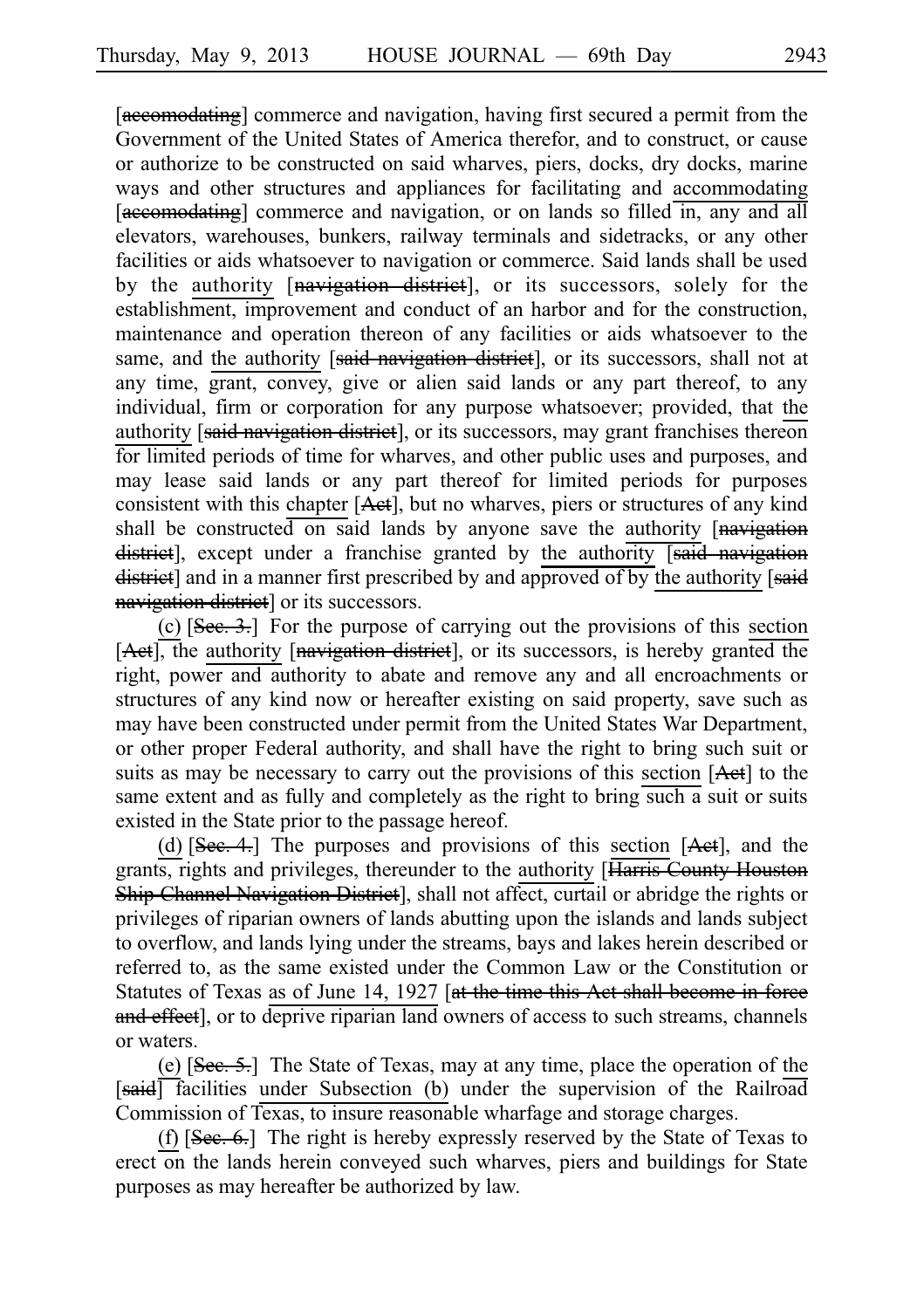$(g)$  [See. 7.] All mines and mineral rights, including oil and gas in and under said lands, together with the right to enter there on for the purpose of development, and the granting of permits to excavate sand, shell or marl and to collect the tax on same, are hereby expressly reserved to the State of Texas; provided necessary or proper access to the lands hereby ceded, together with all improvements heretofore made, or to be made, under any mineral leases issued by the State in connection with mineral rights herein reserved are made a condition of this grant, and are covenants running with the ceded lands; provided further, that leases hereafter made by the State, or operations thereunder in connection with reserved mineral rights shall not interfere with the improvements made, or to be made in the development of the ship channel by the authority [said navigation district], or franchise holders thereunder.

Sec. 5007.005 [8]. RIGHTS OF WAY; EASEMENTS. Nothing in this chapter [Act] shall prohibit the authority [Navigation District] or its successors from granting to the United States of America such rights-of-way or easements as may be required by it for the construction of channels, basins, dumping grounds, or other allied purposes in connection with any work voluntarily undertaken by the Federal Government, or at the request of the authority [navigation district] or its successors.

SECTION 4. Sections 1, 2, 3, 4, and 5A, Chapter 117, Acts of the 55th Legislature, Regular Session, 1957, are transferred to Subchapter A, Chapter 5007, Special District Local Laws Code, as added by this Act, redesignated as Sections 5007.006, 5007.007, 5007.008, 5007.009, and 5007.010, Special District Local Laws Code, and amended to read as follows:

Sec. 5007.006 [4]. REVENUE OBLIGATIONS; CERTAIN POWERS; FEES AND CHARGES; GRAIN ELEVATORS; TAXATION EXEMPTION; REFUNDING BONDS; CERTAIN BOND PROVISIONS. (a) The authority [Harris County Houston Ship Channel Navigation District of Harris County, Texas], in addition to all other powers conferred by law, is hereby given authority and shall hereafter have power in the manner hereinafter provided to acquire, purchase, construct, enlarge, extend, repair, maintain, operate, or develop channels and turning basins, wharves, docks, warehouses, grain elevators, bunkering facilities, railroads, floating plants[,] and facilities, lightering facilities and towing facilities, bulk handling facilities, and everything appurtenant thereto, together with all other facilities or aids incident to or useful in the operation or development of the authority's [District's] ports and waterways or in aid of navigation and commerce thereon.

(b) The port commission [Board of Navigation and Canal Commissioners of said District] may covenant to and shall prescribe fees and charges to be collected for the use of those improvements and facilities of the authority [District] (the net revenues of which improvements and facilities are pledged, as hereinafter provided), which fees and charges shall be reasonable and equitable and fully sufficient to produce revenues adequate to pay, and said port commission [Board of Navigation and Canal Commissioners] shall cause to be paid: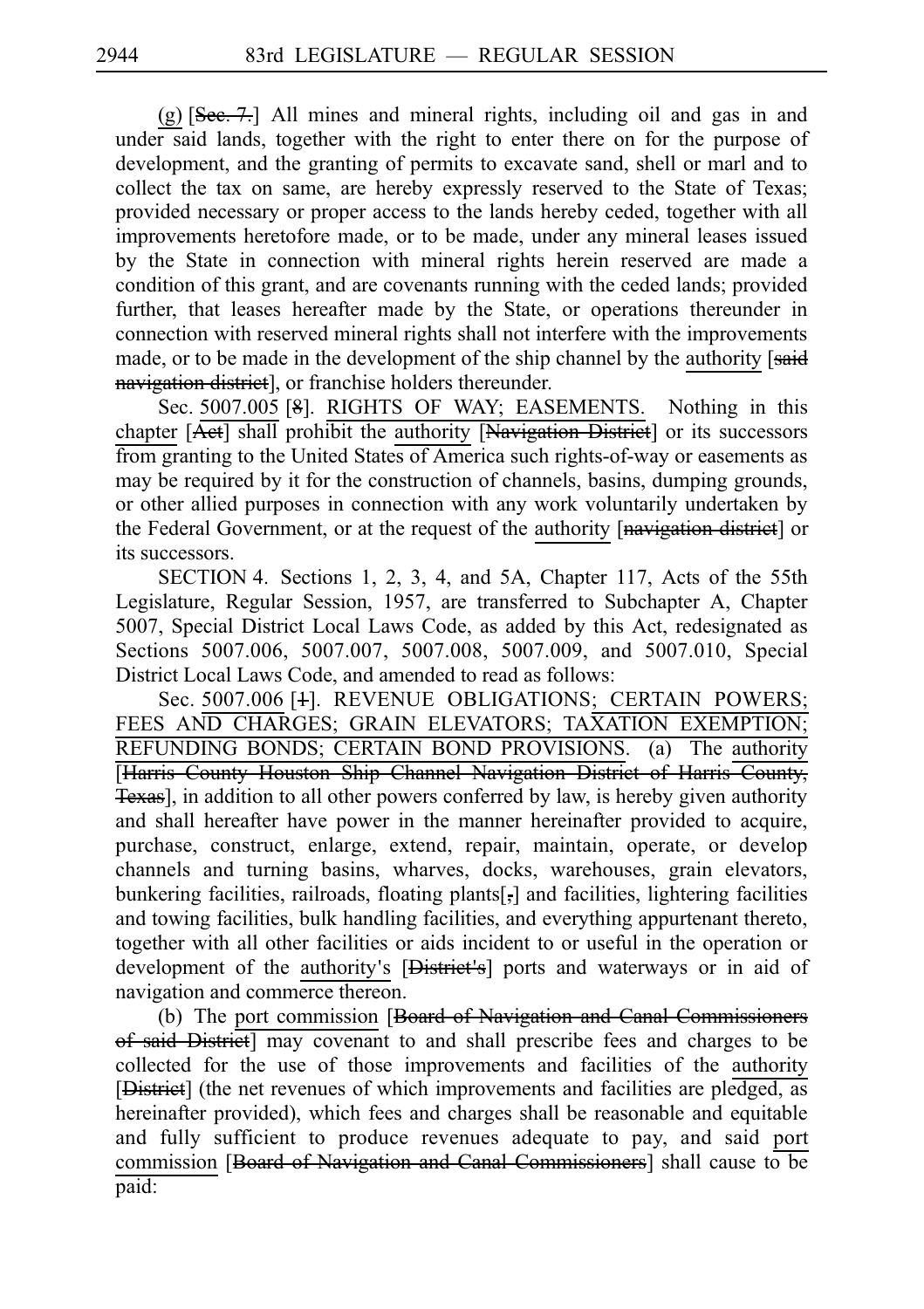$(1)$  All expenses necessary to the operation, replacement and maintenance of said improvements and facilities. Such operating and maintenance expenses payable from current revenues shall include the cost of the acquisitions of properties and materials necessary to repair, replace and maintain said improvements and facilities in good condition and operate them efficiently, wages and salaries paid to the employees of the authority **[District**] in that connection, and such other expenses as may be necessary to the efficient operation of said improvements and facilities.

(2) The annual or semiannual interest upon any obligations issued hereunder and payable out of the revenues of said improvements and facilities.

(3) The amount required to be paid annually into the sinking fund for the payment of any obligations issued hereunder and payable out of the revenues of said improvements and facilities.

 $(4)$  The amount or amounts required to be paid in reserve funds or other funds as may be provided for in the proceedings authorizing such obligations, to secure the payment of the obligations issued pursuant to the provisions hereof.

 $(b-1)$  Revenues which may be received in excess of those required for the purposes listed in the above Subsection (b) [subparagraphs  $(1)$ ,  $(2)$ ,  $(3)$ , and  $(4)$ ,] may be used by the port commission [Board of Navigation and Canal Commissioners] to pay the cost of any other authority [District] improvements or for any other lawful purpose.

(c) The port commission [Board of Navigation and Canal Commissioners of **said District**) may borrow money from any department or agency of the United States, or from any other source, and in evidence thereof issue the notes, warrants, certificates of indebtedness, negotiable bonds, or other forms of obligation of the authority [such District] (heretofore and hereafter referred to as "obligations") payable solely out of the revenues to be derived from said improvements and facilities for any or all of the purposes set forth in Subsection (a)  $[Section 1(a)$  of this Act].

(d) Such obligations shall not constitute an indebtedness or pledge of the credit of the authority [such District], and the holders thereof shall never have the right to demand payment thereof out of any funds raised or to be raised by taxation, and such obligations shall contain a recital to that effect. All obligations issued hereunder shall be in registered or coupon form, and if in coupon form may be registerable as to principal only, or as to both principal and interest, shall bear interest at a rate not to exceed the amount allowed by law  $\sqrt{\frac{1}{1 + \frac{1}{1}} \cdot \frac{1}{1}}$ per annum], payable annually or semiannually, and shall be in such denominations and shall mature serially or at one time not more than forty (40) years from their date in such manner as may be provided by the port commission [Board of Navigation and Canal Commissioners]. Principal of and interest on such obligations shall be made payable at any place or places within or without the State of Texas, and in the discretion of the port commission [Board of Navigation and Canal Commissioners] such obligations may be made callable and/or refundable at the option of the port commission [said Board] prior to maturity at such premium or premiums as the port commission [Board] shall determine. Such obligations shall be signed by the manual or facsimile signatures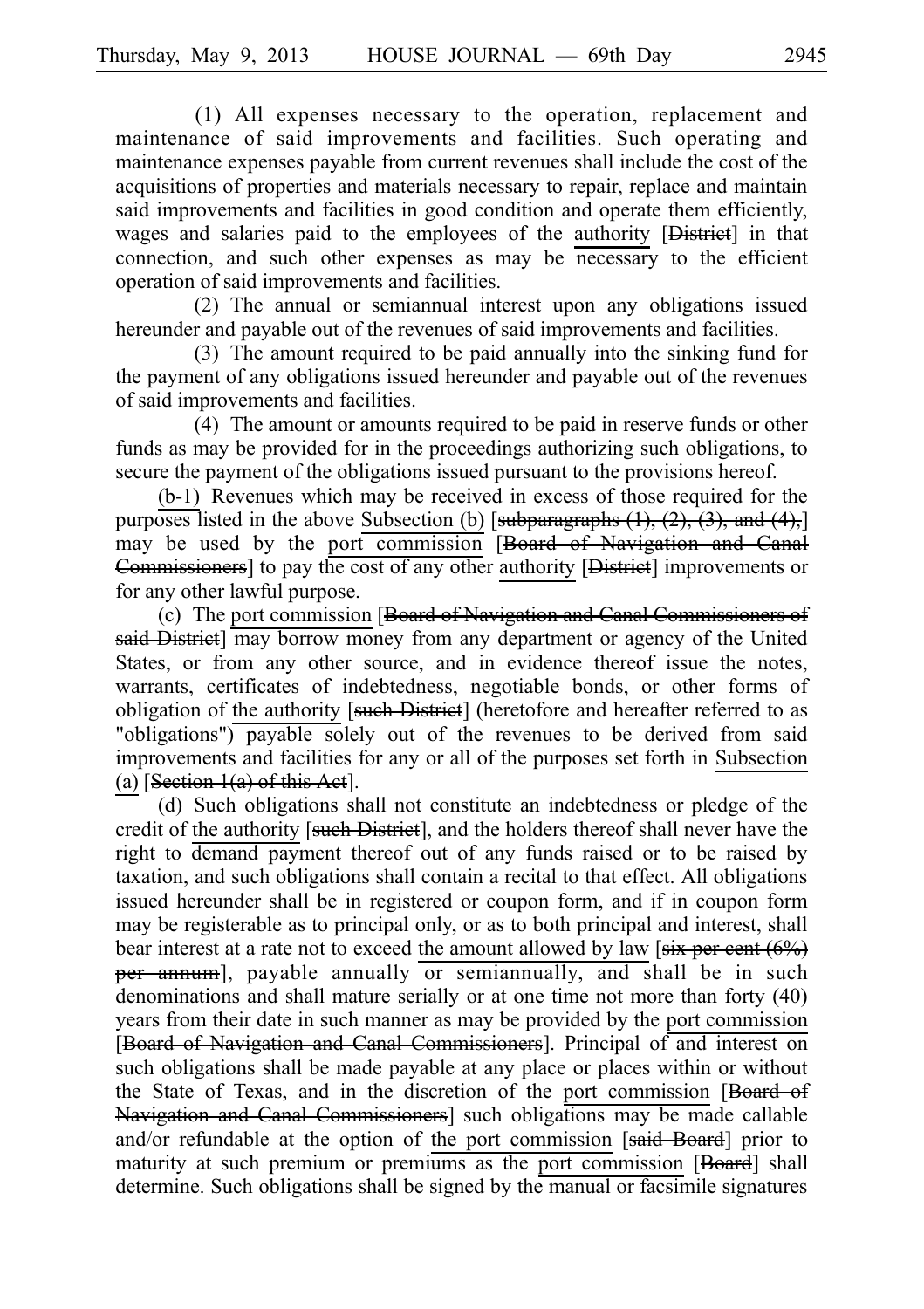of the Chairman and executive director [Secretary] of the port commission [Board] of Navigation and Canal Commissioners] as may be provided in the proceedings authorizing said obligations, and the interest coupons attached thereto may also be executed by the facsimile signatures of such officers. Such obligations shall be sold in such manner and at such times as the port commission [Board of Navigation and Canal Commissioners] shall determine to be expedient and necessary to the interests of the authority [District], provided, that in no event shall such obligations be sold for a price which will result in an interest vield therefrom of more than the amount allowed by law  $[s\ddot{i}x \text{ percent } (6\%)]$  computed to maturity according to standard bond tables in general use by banks and insurance companies. Any premium or premiums provided for the call or refunding of any bonds issued pursuant to this Section  $[4]$  shall not be included in the computation of the maximum interest yield on such bonds. In the event of the officers whose signatures are on such obligations or coupons shall cease to be such officers before the delivery of such obligations to the purchaser, such signature or signatures, nevertheless, shall be valid and sufficient for all purposes. All obligations issued hereunder shall constitute negotiable instruments under Chapter 3, Business  $&$  Commerce Code [within the meaning of the Negotiable] Instruments Law of the State of Texas].

(e) Any obligations issued hereunder may be issued payable from and secured by the pledge of all the revenues derived from the operation of the improvements and facilities of the authority [District], exclusive of any revenues derived from taxation or assessments, or may be payable from and secured by the pledge of only such revenues as may be derived from the operation of the improvements and facilities acquired with the proceeds of the sale of such obligations, or may be payable from and secured by the pledge of a specified part of the revenues derived from the operation of the improvements and facilities of the authority [District], all as may be provided in the proceedings authorizing the issuance of such obligations.

(f) In the resolution or order adopted by the port commission  $[Beard-ef]$ Navigation and Canal Commissioners] authorizing the issuance of any obligations hereunder, the port commission [said Board] may provide for the flow of funds, the establishment and maintenance of the interest and sinking fund, reserve, and other funds, and may provide for such additional covenants with respect to the obligations and the pledged revenues and the operation, maintenance, and upkeep of those improvements and facilities (the income of which is pledged), including provision for the leasing of all or part of said improvements and facilities and the use or pledge of moneys derived from leases thereon, as it may deem appropriate. Said resolution or order may also prohibit the further issuance of obligations payable from the pledged net revenues, or may reserve the right to issue additional bonds to be secured by a pledge of and payable from said net revenues on a parity with, or subordinate to, the lien and pledge in support of the obligations being issued, subject to such conditions as are set forth in said resolution or order. Such resolution may contain a provision appropriating out of the bond proceeds an amount sufficient to pay the interest which will accrue on such obligations during the period of construction of the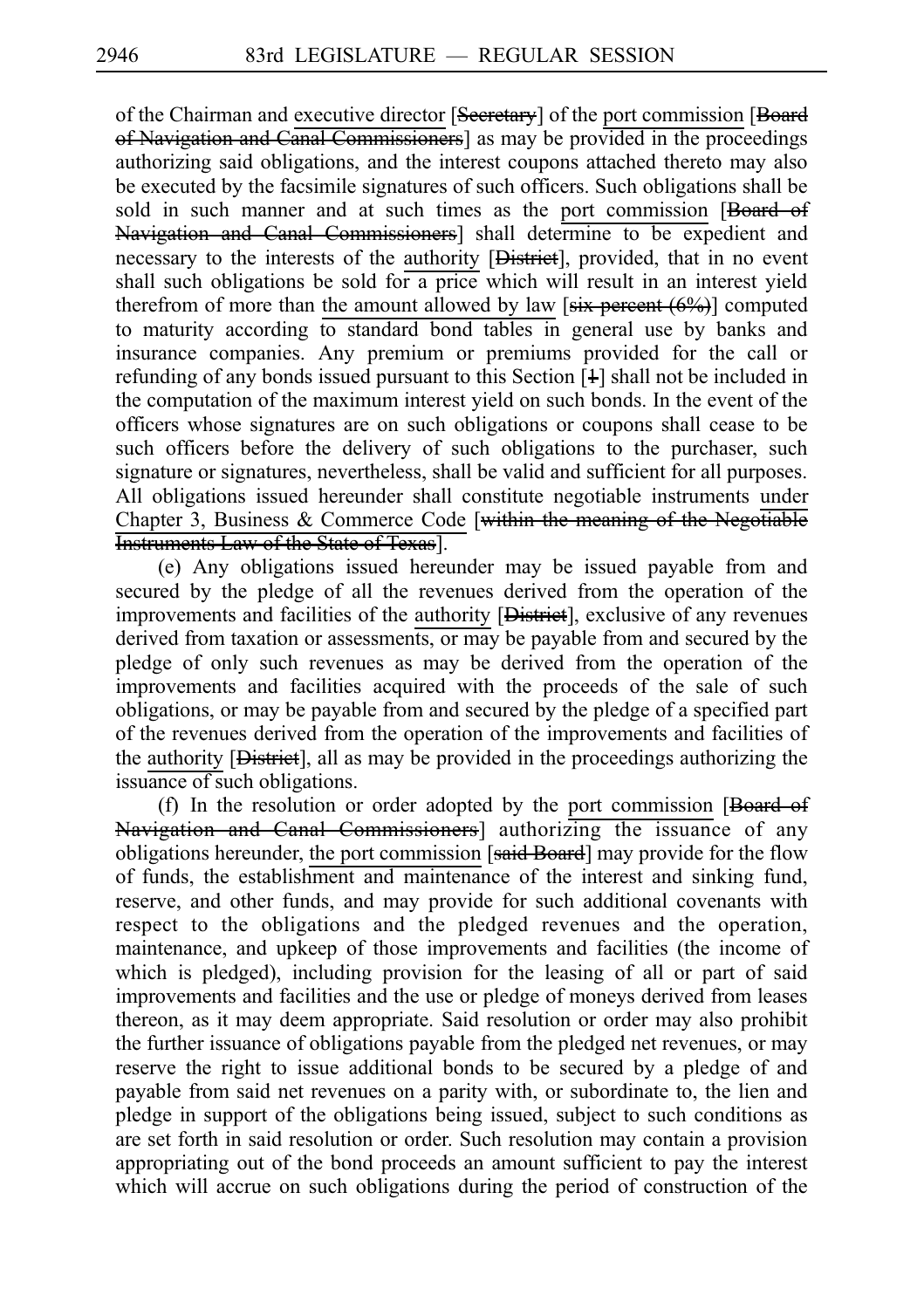improvements and facilities covered by such obligations. Such resolution or order may contain other provisions and covenants, as in the opinion of the port commission [said Board] may be necessary or desirable to insure marketability of the obligations, provided that such provisions and covenants are not prohibited by the Constitution of Texas or by this chapter  $[Aet]$ ; and the port commission [Board] may adopt and cause to be executed any other proceedings or instruments necessary and/or convenient in the issuance of said obligations.

(g) The authority  $[**Said-Distrie**]$  may adopt plans for the construction or refinancing of a grain elevator or elevators, to be paid for by the issuance and sale of obligations payable from and secured by a pledge of revenues to be derived from the operation of said grain elevator and further secured by a trust indenture, or by a deed of trust on the physical properties of such improvement; and during the time any such improvement is encumbered by the pledge of such revenues and the lien upon its physical properties, in the proceedings authorizing the bonds or the indenture, may vest its management and control in a Board of Trustees, to be named in such resolution or indenture, consisting of not less than five (5) nor more than nine (9) members. The compensation of the members of such Board of Trustees shall be fixed by such resolution or indenture, but shall never exceed one percent (1%) of the gross receipts of such improvement in any one (1) year. The terms of office of the members of such Board of Trustees, their powers and duties, including the power to fix fees and charges for the use of such improvements, and the manner of exercising same, the manner of the selection of their successors, and all matters pertaining to their duties and the organization of such Board of Trustees shall be specified in such resolution or indenture. Any such Board of Trustees may adopt bylaws regulating the procedure of the Board and fixing the duties of its officers, but the bylaws shall not contain any provision in conflict with the covenants and provisions contained in the resolution authorizing the bonds or the indenture. In all matters wherein the resolution or indenture are silent as to the powers, duties, obligations and procedure of the Board, the laws and rules governing the port commission [governing body of such District] shall control the Board of Trustees in so far as applicable. The Board may be created by the resolution or indenture, and in that event shall have all or any of the powers and authority which could be exercised by the port commission [governing body of the District] in so far as the management and operation of any such improvement is concerned. By the terms of any such resolution or indenture the port commission [governing board of any such District] may make provision for later supplementing such resolution or indenture so as to vest the management and control of such grain elevator in a Board of Trustees having the powers, rights and duties herein conferred or imposed.

(h) Any resolution or order authorizing the issuance of obligations hereunder may provide that the revenues from which such obligations are to be paid and which are pledged to the payment of such obligations shall from month to month as the same shall accrue and be received, be set apart and placed in the interest and sinking fund, reserve fund, and other funds established in said resolution or order, and disbursed in the manner hereinabove provided.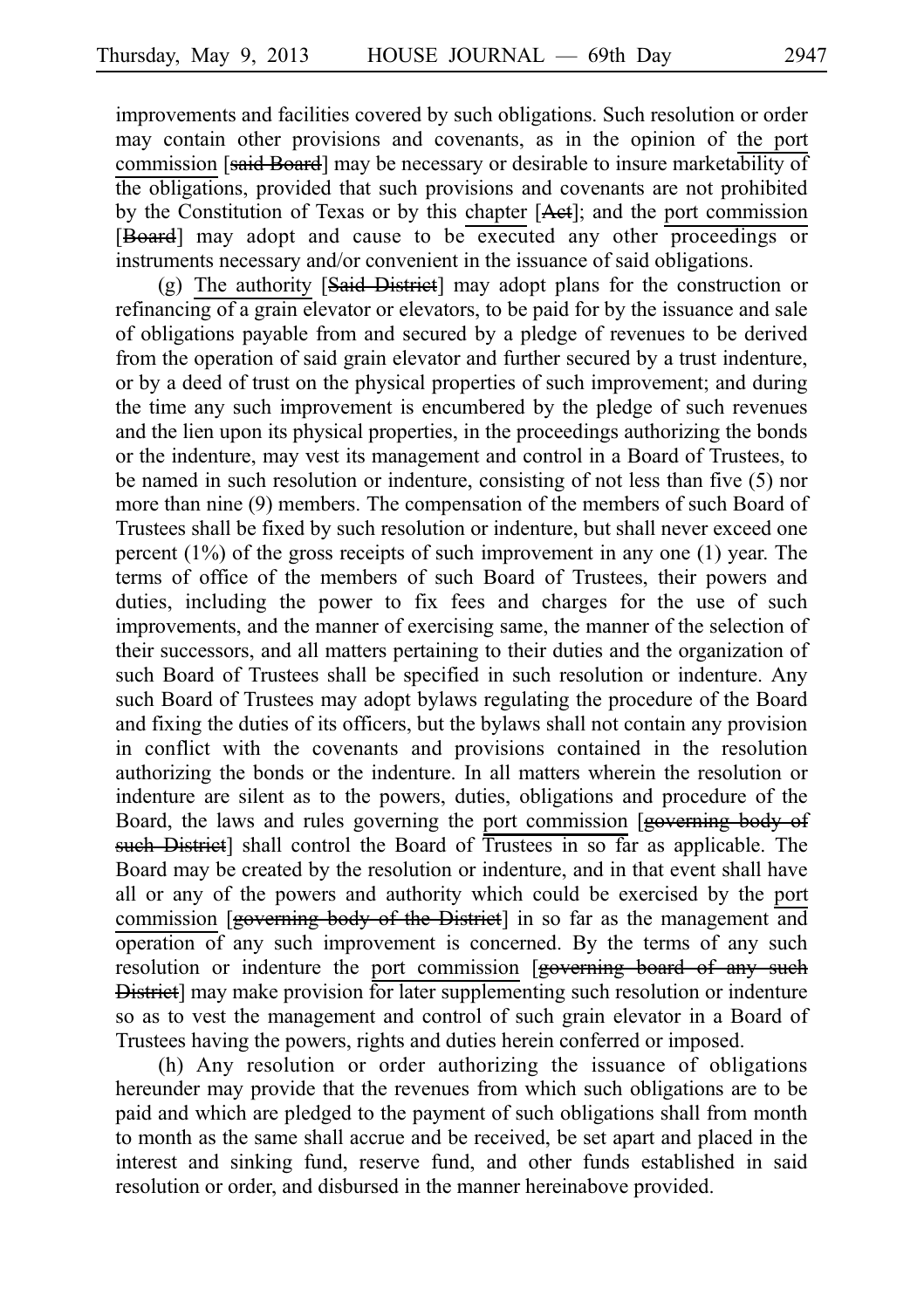(i) Any holder of obligations issued hereunder or of coupons originally attached thereto, may either at law or in equity, by suit, action, mandamus or other proceeding, enforce and compel performance of all duties required by this chapter [Aet] to be performed by the port commission [Board of Navigation and Canal Commissioners], including the making and collection of reasonable and sufficient fees or charges for the use of the improvements and facilities of the authority [District], the segregation of the income and revenues of such improvements and facilities, and the application of such income and revenues pursuant to the provisions of this chapter [Aet].

(i) As additional security for the payment of any obligations issued hereunder, the port commission [Board of Navigation and Canal Commissioners] may in its discretion have executed in favor of the holders of such obligations an indenture or deed of trust mortgaging and encumbering all or any part of the physical properties comprising the improvements and facilities the net revenues of which are pledged to the payment of such obligations, including the lands upon which said improvements and facilities are located, and may provide in such mortgage or encumbrance for a grant to any purchaser or purchasers at foreclosure sale thereunder of a franchise to operate such improvements, facilities and properties for a term of not over fifty (50) years from the date of such purchase, subject to all laws regulating same then in force. Any such indenture or deed of trust may contain such terms and provisions as the port commission [Board of Navigation and Canal Commissioners] shall deem proper and shall be enforceable in the manner provided by the laws of Texas for the enforcement of other mortgages and encumbrances. Under any such sale ordered pursuant to the provisions of such mortgage or encumbrance, the purchaser or purchasers at such sale, and his or their successors or assigns, shall be vested with a permit or franchise conforming to the provisions stipulated in the indenture or deed of trust to maintain and operate the improvements, facilities and properties purchased at such sale with like powers and privileges as may theretofore have been enjoyed by the authority **[District]** in the operation of said improvements, facilities and properties. The purchaser or purchasers of such improvements, facilities and properties at any such sale, and his or their successors and assigns, may operate said improvements, facilities and properties as provided in the last above sentence or may at their option remove all or any part or parts of said improvements, facilities and properties for diversion to other purposes. The provisions of Sections 61.164, 61.165, and 61.168, Water Code [Articles 8240, 8241, 8243, Revised Civil Statutes, 1925], and Chapter 134, Acts 1935, 44th Legislature, Regular Session, as amended, and any other Statutes relating to the authorization or execution of mortgages and encumbrances or the granting of franchises or leases shall not be applicable to the authorization or execution of any mortgage or encumbrance entered into pursuant to the provisions of this chapter  $[**Act**],$  nor to the granting of any franchise hereunder. Any obligations issued pursuant to the provisions of this chapter [Aet] and additionally secured by an indenture or deed of trust as provided by this subsection [Section 1(j)], whether such obligations are notes or certificates of indebtedness or otherwise, and the record relating to their issuance, may, at the option of the port commission [Board of Navigation and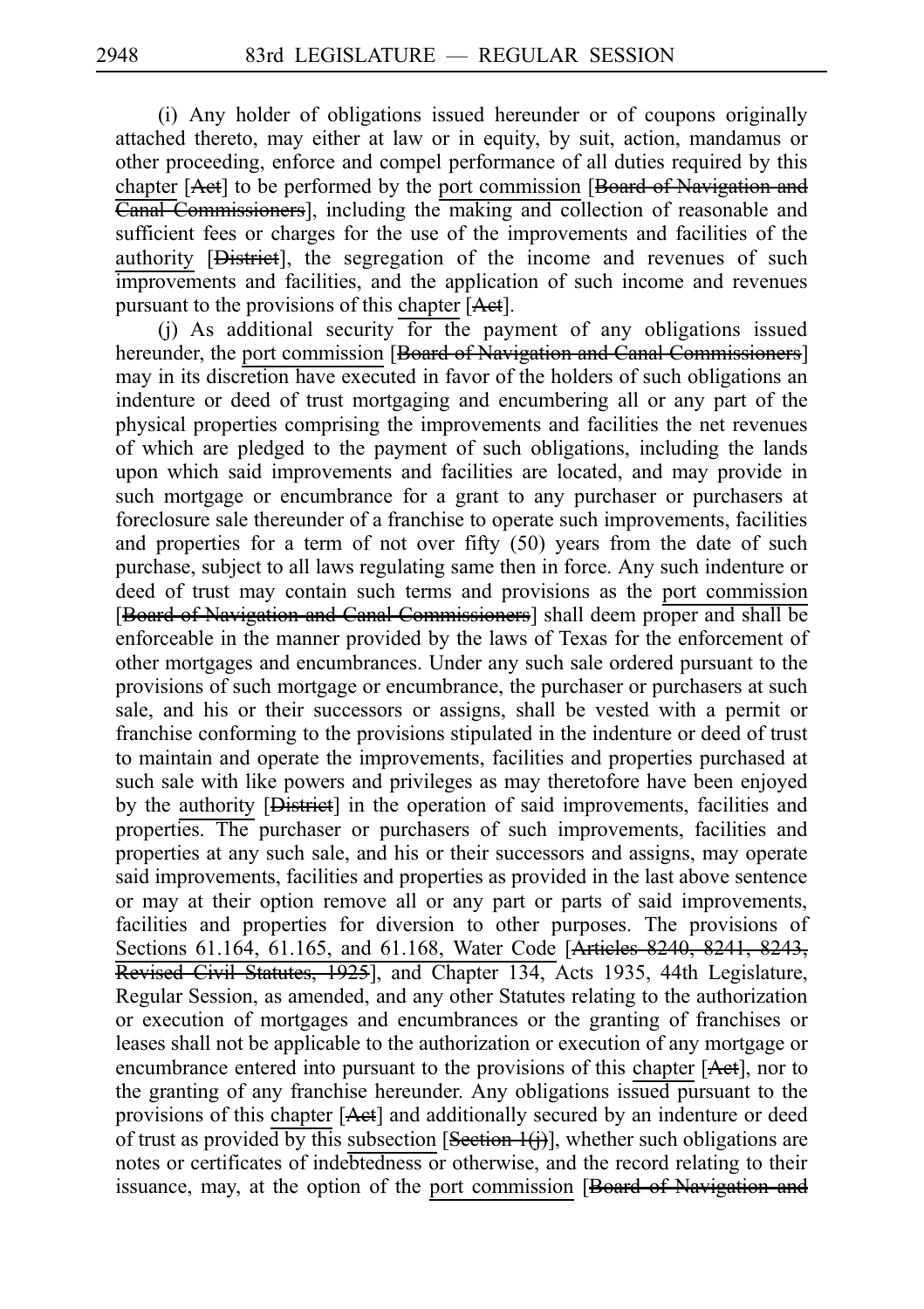Canal Commissioners], be submitted to the Attorney General of Texas for his examination and approval, as in the case of bonds, and after the Attorney General has approved the same, such obligations shall be registered by the Comptroller of Public Accounts of Texas; and after such obligations have been approved by the Attorney General and registered by the Comptroller, they shall thereafter be incontestable for any cause except for forgery or fraud.

 $(k)$  The proceeds of the sale of any obligations issued hereunder may be deposited in such bank or banks as may be agreed upon between the purchaser at such sale and the port commission [Board of Navigation and Canal Commissioners], and may be deposited and paid out pursuant to such terms and conditions as may be so agreed upon, it being expressly provided that the Statutes of Texas pertaining to the deposit of [Navigation District] funds in the depository of the authority [such District] shall not be applicable to the deposit of the proceeds of such sale.

(l) The port commission [Board of Navigation and Canal Commissioners] is authorized to enter into an agreement or agreements with the purchaser or purchasers of any obligations issued hereunder under the terms of which the port commission [such Board] shall agree to keep all of the improvements and facilities, the revenues of which are pledged to the payment of such obligations, insured with insurers of good standing against loss or damage by fire, water or flood, and also from any other hazards customarily insured against by private companies operating similar properties, and to carry with insurers of good standing such insurance covering the use and occupancy of such property as is customarily carried by such private companies. The cost of such insurance shall be budgeted as maintenance and operation expense and such insurance shall be carried for the benefit of the holders of such obligations.

(m) The authority  $[**Said-Distrieet**],$  in addition to the other powers hereinabove set out, shall have general power and authority to make and enter into all contracts, leases and agreements necessary or convenient to the carrying out of any of the powers granted in this chapter  $[Aet]$ , which contracts, leases or agreements may be entered into with any person, real or artificial, any corporation, municipal, public or private, and the government or governmental agency, including those of the United States and the State of Texas. Any and all contracts, leases or agreements entered into pursuant hereto shall be approved by resolution or order of the port commission [Board of Navigation and Canal Commissioners of such District], and shall be executed by the Chairman and attested by the executive director [Secretary] thereof.

(n) Any obligations issued pursuant to the provisions of this section  $[Aet]$ shall be exempt from taxation by the State of Texas or by any municipal corporation, county, or other political subdivision or taxing district of the State.

(o) The port commission [Board of Navigation and Canal Commissioners] shall have the power to issue obligations of the authority [District] for the purpose of refunding any outstanding obligations payable out of the revenues of the authority [**District**] and accrued interest thereon. Such refunding obligations may be issued to refund more than one series of issues of outstanding obligations and combine the pledges for the outstanding obligations for the security of the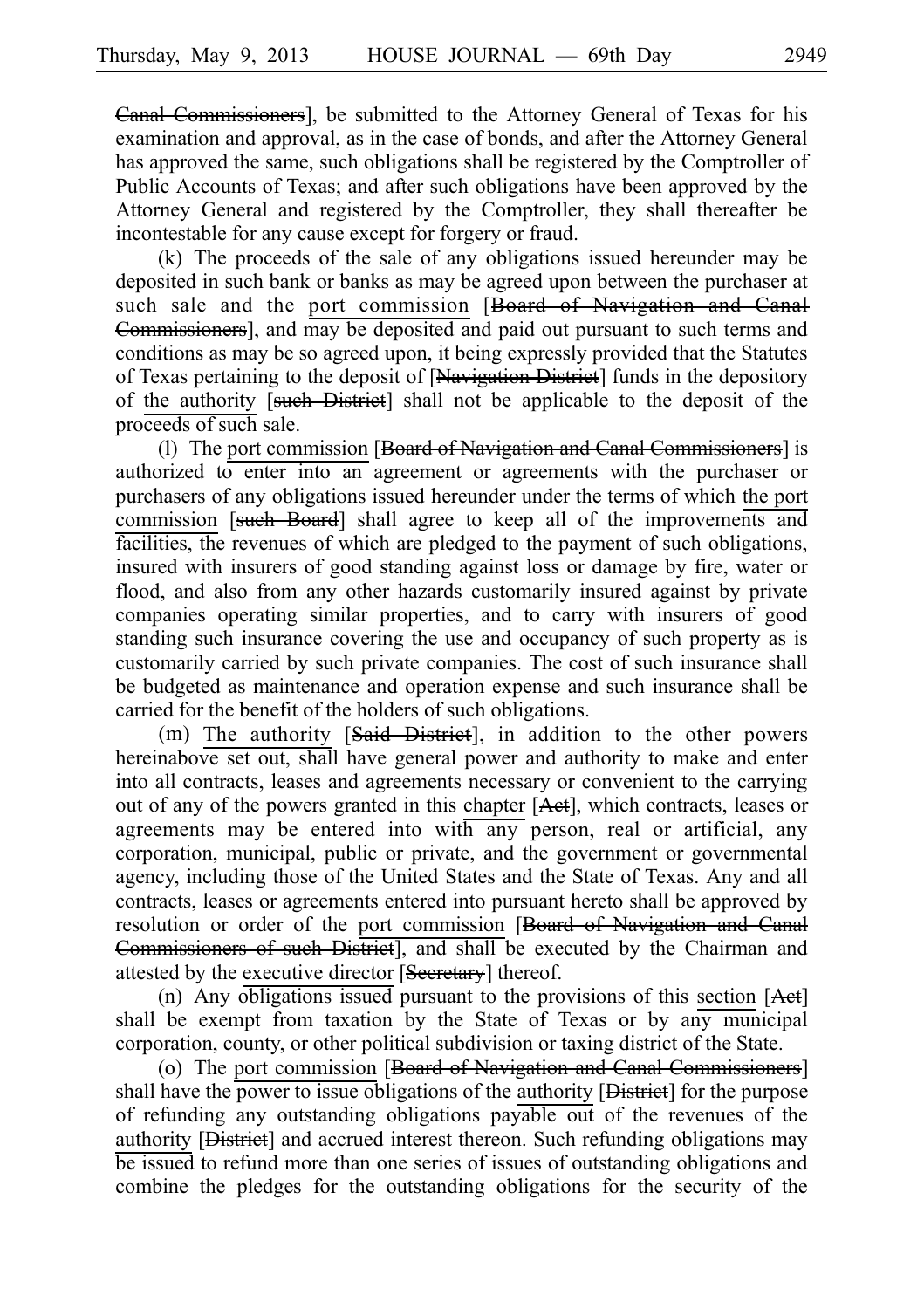refunding obligations, and such refunding obligations may be secured by other and additional revenues, provided that such refunding will not impair the contract rights of the holders of any of the outstanding obligations which are not to be refunded.

 $(0-1)$  Such refunding obligations shall be authorized, shall be executed, and shall mature as is provided herein for original obligations, and shall bear interest at the same or lower rate than that of the obligations refunded unless it is shown mathematically that a saving will result in the total amount of interest to be paid. Refunding bonds issued hereunder shall be approved by the Attorney General of Texas as in the case of other bonds issued hereunder, and shall be registered by the Comptroller of Public Accounts upon surrender and cancellation of the bonds to be refunded, but in lieu thereof, the resolution or order authorizing their issuance may provide that they shall be sold and the proceeds thereof deposited in the place or places where the original bonds are payable, in which case the refunding bonds may be issued in an amount sufficient to pay the interest on the original bonds to their option or maturity date, and the Comptroller shall register them without the surrender and cancellation of the original bonds. The port commission [Board of Navigation and Canal Commissioners] may combine refunding bonds and new bonds in one issue, in which event the provisions of this subsection and Subsection [Section] (o) shall apply to those bonds of the combined issue which are designated in the resolution or order as the refunding bonds.

(p) After any bonds have been authorized by the authority  $[D<sub>istriet</sub>]$ hereunder, such bonds and the record relating to their issuance shall be submitted to the Attorney General of Texas for his examination as to the validity thereof, and after the Attorney General has approved the same, such bonds shall be registered by the Comptroller of Public Accounts of Texas. After such bonds have been approved by the Attorney General and registered by the Comptroller, they shall thereafter be incontestable for any cause except for forgery or fraud.

(q) All bonds issued hereunder shall be and are hereby declared to be, and to have all the qualifications of, negotiable instruments under Chapter 3, Business & Commerce Code [the Negotiable Instruments Law of the State of Texas], and all such bonds shall be and are hereby declared to be legal and authorized investments for banks, savings banks, trust companies, building and loan associations, insurance companies, fiduciaries, trustees, guardians, for State funds and retirement system funds (without limiting the generalization of the foregoing, including the Permanent School Fund of Texas, and funds of retirement systems created under the Constitution and laws of the State of Texas), and for the sinking funds of cities, towns, villages, counties, school districts, or other governmental agencies, political corporations or subdivisions of the State of Texas. Such bonds shall be eligible to secure the deposit of any and all public funds of the State of Texas, and any and all public funds of cities, towns, villages, counties, school districts, or other governmental agencies, political corporations or subdivisions of the State of Texas; and such bonds shall be lawful and sufficient security for said deposits to the extent of their face value when accompanied by all unmatured coupons appurtenant thereto.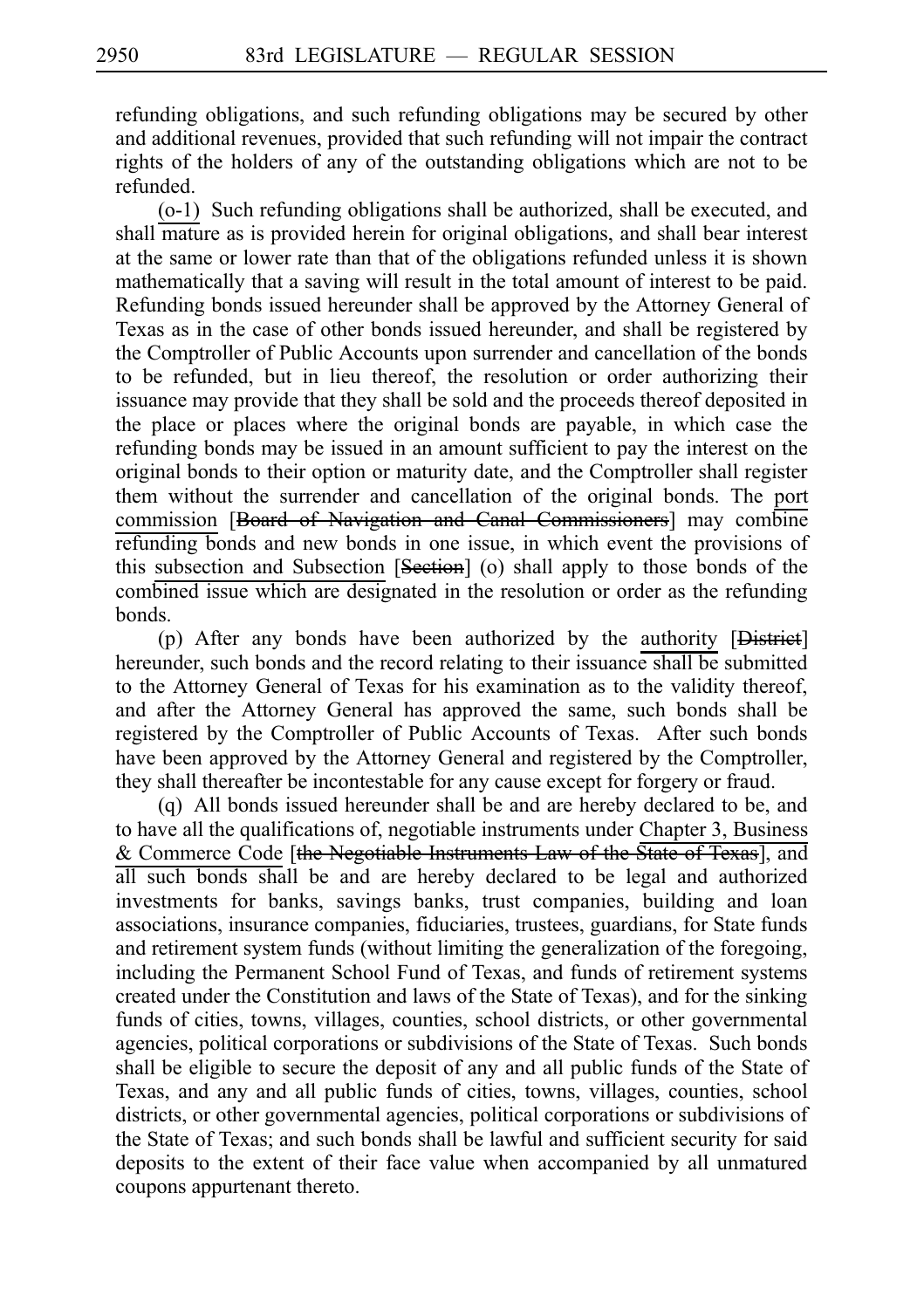(r) This Section  $[4]$ , without reference to other Statutes of the State of Texas, shall constitute full authority for the authorization and issuance of obligations hereunder and for the accomplishment of all things herein authorized to be done, and no proceedings relating to the authorization or issuance of such obligations or the doing of such things shall be necessary except such as are herein required, and neither the Bond and Warrant Law of 1931 or any other provisions of the Laws of the State of Texas, pertinent to the authorization or issuance of obligations, the operation and maintenance of ports, canals and waterways, the granting of franchise, permits, or leases, the right to elections or referendum petitions, shall in anywise impede or restrict the carrying out of the acts authorized to be done hereunder or acts done pursuant hereto.

Sec. 5007.007 [<del>2</del>]. CONVERSION OF AUTHORITY [<del>DISTRICT</del>] AND TAX SUPPORTED OBLIGATIONS; CERTAIN POWERS AND DUTIES; ELECTIONS; REFUNDING BONDS; MAINTENANCE TAX; ASSESSMENT OF TAXES. (a) Effective and operative January 1, 1958, the authority  $\overline{P_{\text{out}}}$ Houston Authority of Harris County, Texas,] is hereby converted to a navigation district operating under the provisions of Section 59 of Article XVI, Constitution of Texas, and after that [said] date the authority [said Authority] will operate under Section 59 of Article XVI [and this Section 2 of this Act; provided, that neither said Constitutional Provision nor this Section 2 shall apply to said Authority until said effective date].

 $(a-1)$  The authority is [Said Authority will thereafter be] empowered and authorized to exercise, in addition to all powers conferred by this section [Aet], all powers conferred upon the authority  $[said$  Authority] by the law or laws under which it was organized, and, in addition, shall have all of the powers and jurisdiction conferred upon Districts originally organized under Article XVI, Section 59, of the Constitution of the State of Texas, and particularly Subchapters B, H, and K, Chapter 60, Water Code, and Sections 60.034 through 60.042, 61.075, 61.076, 61.082, 61.112, 61.115 through 61.117, 61.151 through 61.168, 61.172 through 61.174, and 61.176, Water Code, as amended, and Articles 8248, 8249, 8250, 8251, 8252, 8253, 8254, 8255, 8256, 8257, and 8258, Revised Civil Statutes of Texas, 1925, as amended, as well as [Chapter 90, Aets, 1945, Forty-ninth Legislature, Regular Session, Page 130, as amended;] Chapter 6, Acts, 1941, Forty-seventh Legislature, Page 8, as amended; Chapter 176, Acts, 1955, Fifty-fourth Legislature, Page 554; Chapter 217, Acts, 1949, Fifty-first Legislature, Page 407; provided, that if there is any conflict or inconsistency between said laws or any of them, and this chapter [Aet], then to the extent of conflict or inconsistency, the provisions of this chapter [Aet] shall govern.

(a-2) If the authority  $[$ Authority] makes a contract under which another entity performs for the authority [Authority] any work in which the authority [Authority] may engage under [Subsection (a) of] Section 5007.006(a)  $\overline{1 \cdot \text{of this}}$ Act], the authority [Authority] may require that a minimum of 25 percent of the work be performed by the contractor and, notwithstanding any other law to the contrary, may establish financial criteria for the surety companies that provide payment and performance bonds.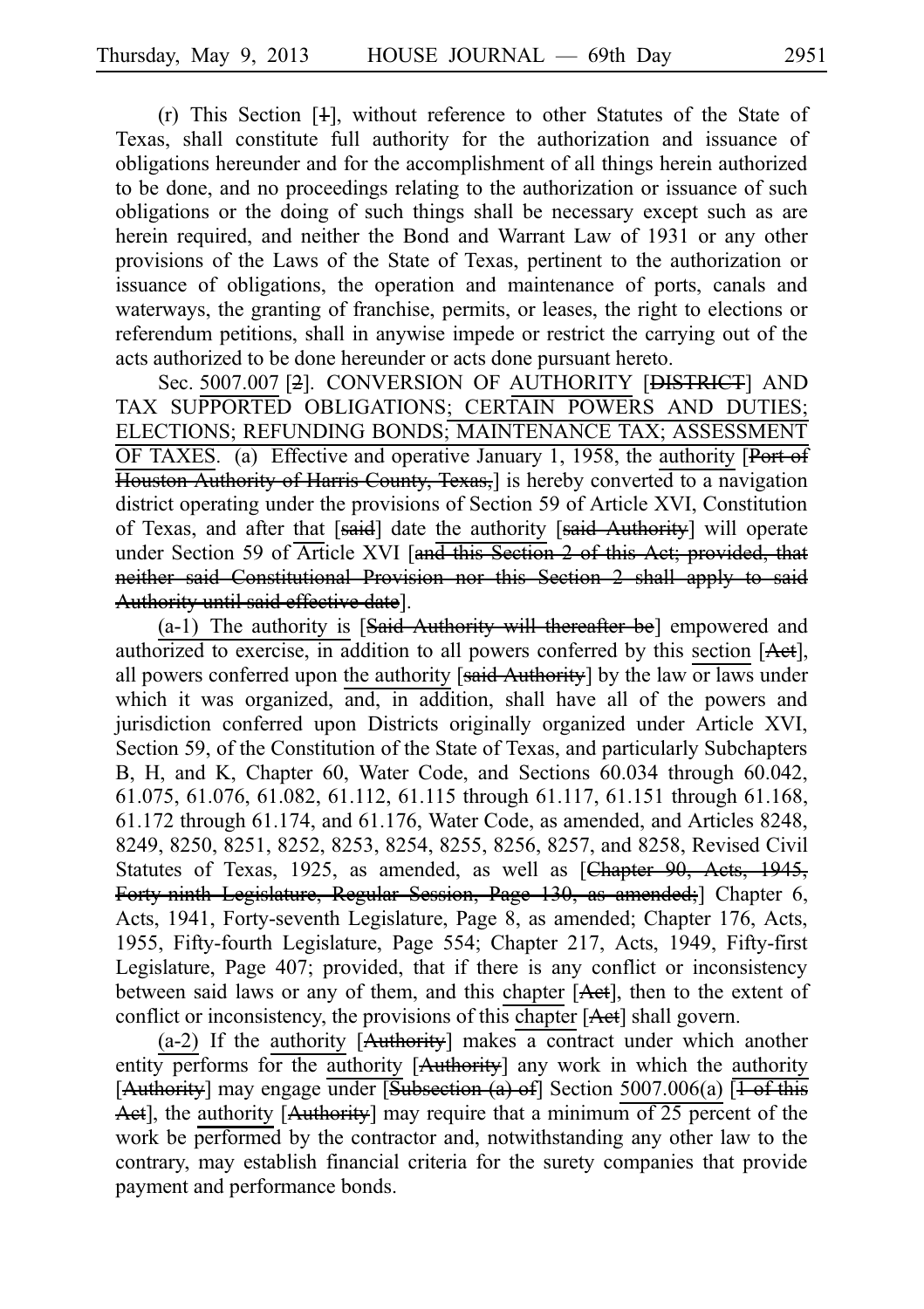[The Port Commission of said Authority shall be a seven (7) commissioner board. Two (2) Port Commissioners shall be appointed by a majority of the city council of the City of Houston, and two (2) Port Commissioners shall be appointed by a majority of the Harris County Commissioners Court. One (1) Port Commissioner shall be appointed by a majority of the governing bodies of municipalities located adjacent to the Houston Ship Channel that have a population of 100,000 or more but less than 1,000,000 according to the most recent federal census. One (1) Port Commissioner shall be appointed by a majority of the Harris County Mayors' and Councils' Association. The Port Commissioner appointed by the Harris County Mayors' and Councils' Association must be a resident of a municipality in Harris County that is located adjacent to the Houston Ship Channel and has a population of less than 100,000 according to the most recent federal census. The chairman of the commission shall be appointed by the city council of the City of Houston and the Harris County Commissioners Court. The city council and the commissioners court shall each have five votes in the selection of the chairman of the commission. A majority of each governing body shall determine how the votes for that body will be cast. Except as specifically provided by this section, the Port Commissioners shall continue to be selected and shall hold office as provided by Sections 61.159 through 61.160, Water Code. Any act or thing authorized to be done by said Port Commission by provisions of this Act or by provision of any of the aforementioned laws and legislative acts may be done and performed by the General Manager of said Authority (or other person authorized to act in his place and stead) when so authorized by general or special rule, regulation, order, resolution or other direction of the Port Commission. The Navigation Board of said Authority is hereby defined and shall be composed of the County Judge and County Commissioners of Harris County, Texas, the Mayor and Council members of the City of Houston, Texas, and the members of the Harris County Mayors' and Councils' Association.]

(b) If the port commission [Navigation and Canal Commissioners of said **District** shall from time to time determine to make further construction or improvements by the issuance of tax bonds or that additional tax bond funds are required with which to maintain the existing improvements, they shall certify to the Commissioners Court of Harris County the necessity for an additional bond issue or issues stating the amount required, the purposes of the same, the maximum rate of interest of said bonds, and the time for which they are to run. A certified copy of an order or resolution adopted by the port commission [Board of Navigation and Canal Commissioners], setting forth such information, shall constitute sufficient certification in this regard. The Commissioners Court at a regular or special meeting, shall order an election to vote on the proposition of the issuance of bonds and the levy of taxes as hereinafter provided. Said order shall specify the maximum amount of bonds to be issued, their maximum maturity date, and the maximum rate of interest. The ballots for such election shall contain words substantially as follows: "For the issuance of bonds and levy of tax in payment thereof"; "Against the issuance of bonds and levy of tax in payment thereof"; and said ballot shall conform to the requirements of the provisions of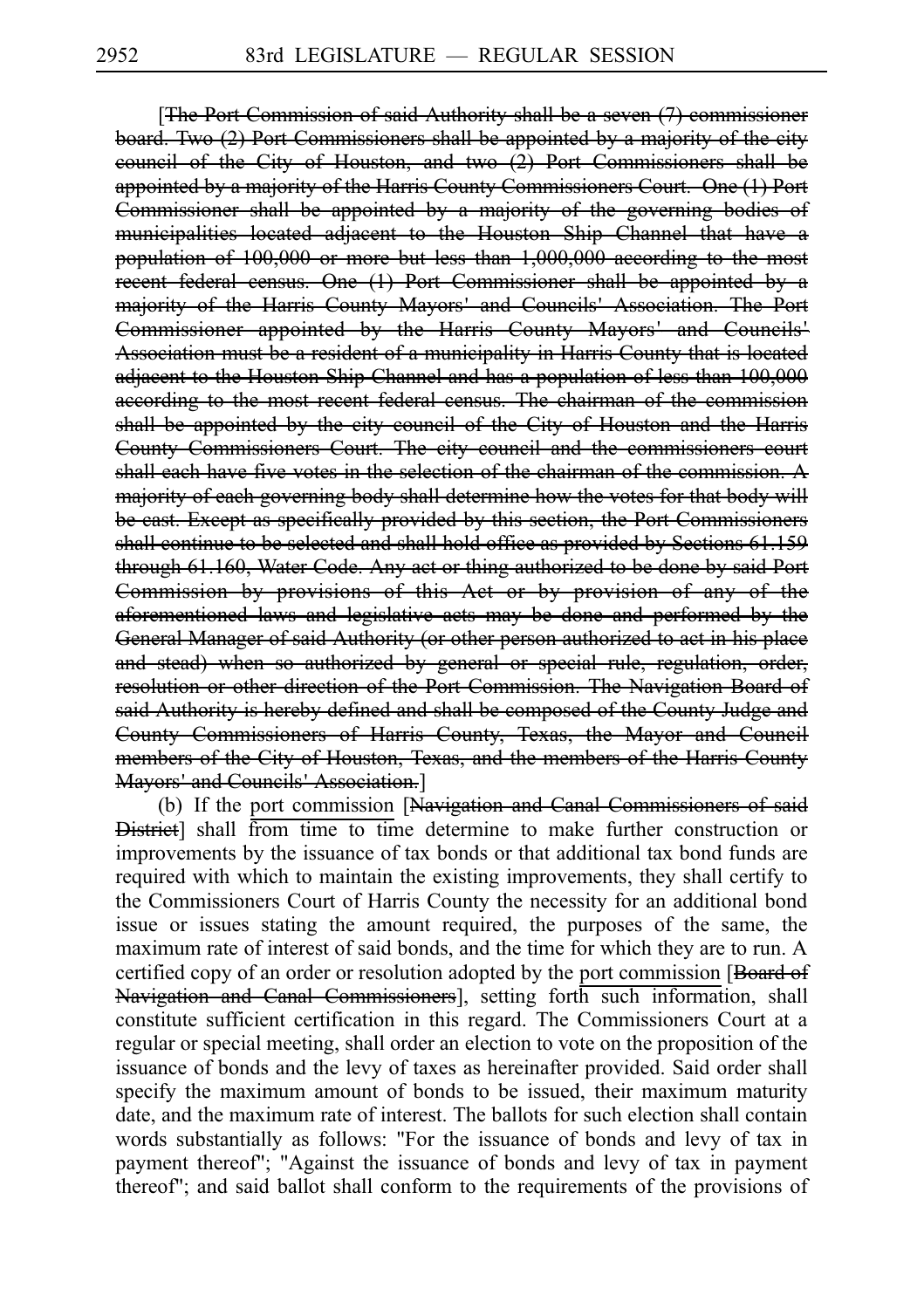the Constitution of Texas<sup>[</sup>, Chapter 9 of Title 128, Revised Civil Statutes, 1925,<sup>[1]</sup> and all other Statutes of Texas applicable thereto. Any and all limitations, statutory or otherwise, restricting the amount of bonds that may be issued by the authority [District] are hereby removed.

 $\overline{(c)}$  When any election is held under this chapter [Aet], notice thereof shall be given for not less than thirty (30) days prior thereto, stating the time, places of holding the same, the proposition or propositions to be voted upon, and the purposes thereof, and shall contain a substantial copy of the election order. Such notices shall be posted by the County Clerk in five (5) public places in said County, one (1) of which shall be at the Courthouse door, and four (4) of which shall be posted within the limits of the authority [said Navigation District]. No other notice of election shall be necessary. The authority [This District], being presently a county-wide district, and so long as it remains such, the regular voting or election precincts established by the Commissioners Court for county-wide elections shall be the voting or election precincts for all such bond elections.

(d) [Only duly qualified resident electors of said District who own taxable property within said District and who have duly rendered the same for taxation shall be entitled to vote at said elections. Every person who offers to vote in any such election who is not known by the election officials to possess said qualifications shall take the following oath before the Presiding Judge of the polling place where he offers to vote, and the Presiding Judge is authorized to administer the same: "I do solemnly swear (or affirm) that I am a duly qualified resident elector of Harris County Houston Ship Channel Navigation District of Harris County, Texas, and that I own taxable property in said District which has been duly rendered for taxation, and that I have not voted before at this election."

 $[\Theta]$  The Commissioners Court shall canvass the returns of said election, and if a majority of those voting at the election vote in favor of the issuance of the bonds and the levy of the tax in payment thereof, then the Commissioners Court shall authorize the issuance of such bonds and levy taxes to pay the interest on and principal of such bonds, as hereinafter provided. In canvassing such returns and declaring the result of any such election, a simple resolution or order of said Commissioners Court shall be satisfactory.

(e)  $[\frac{f}{f}$ ] Bonds so authorized at an election may be issued in one or more installments, and when the port commission [Board of Navigation and Canal Commissioners] shall have determined the amount of bonds to be issued in a particular series or issue, the port commission [said Board] shall adopt a resolution or order setting forth the amount of bonds then to be issued, and a certified copy of such resolution or order shall be furnished the Commissioners Court. Thereupon, said Commissioners Court, at a regular or special meeting, shall adopt an order authorizing and directing the issuance of bonds for the authority [such District] in the amount so certified.

 $\overline{(f)[(g)]}$  All tax bonds of the authority [District] shall be issued in the name of the authority [District], shall be signed by the County Judge and attested by the County Clerk, and shall have the seal of the Commissioners Court impressed thereon; provided, that the order authorizing the issuance of such bonds may provide for the bonds to be signed by the facsimile signatures of said County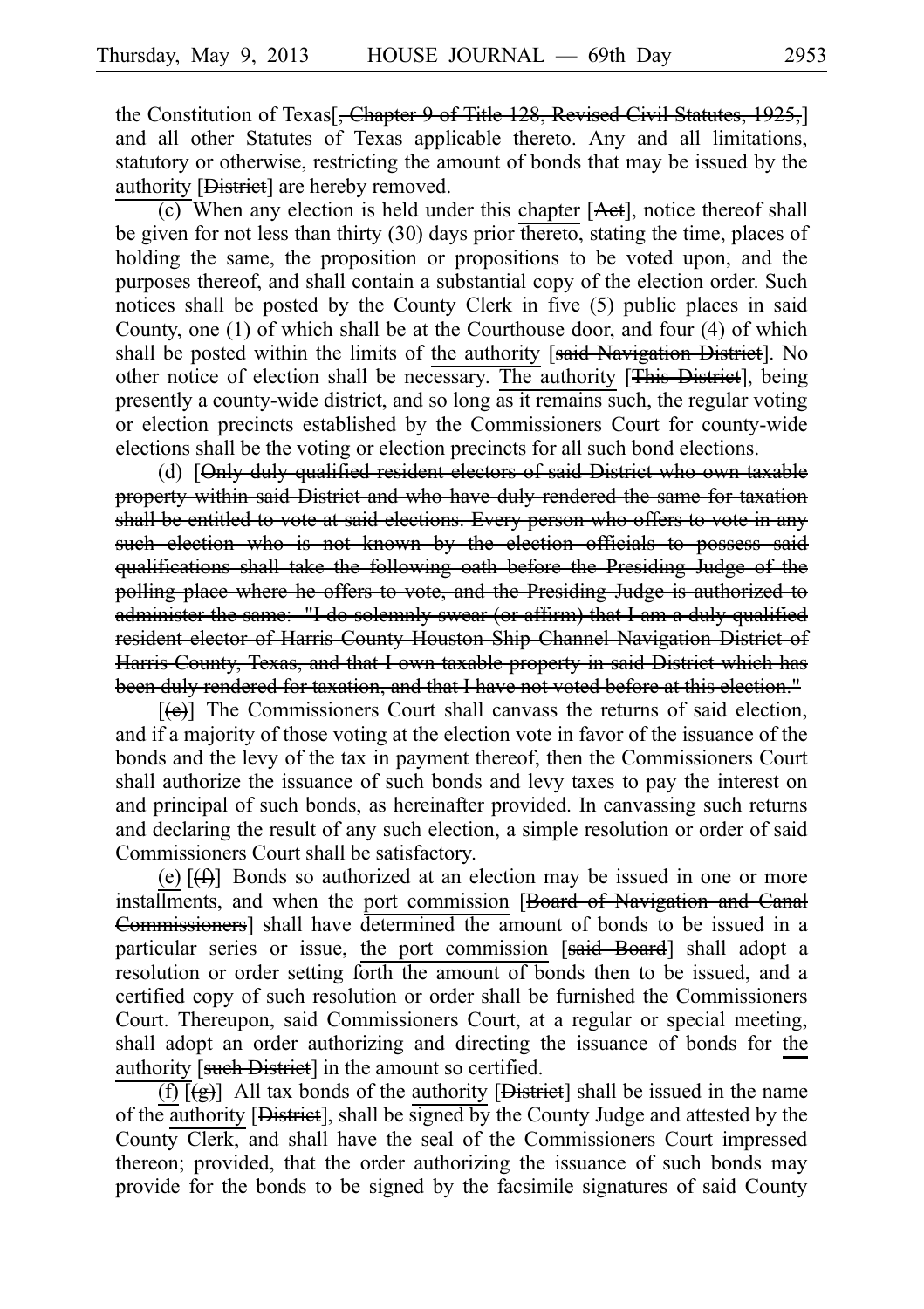Judge and County Clerk, either or both, and for the seal on the bonds to be a printed facsimile seal of the Commissioners Court; and provided further that the interest coupons attached to said bonds may also be executed by the facsimile signatures of said officers. The County Treasurer shall register such bonds and shall keep a record thereof, and evidence of such registration may be shown on the bonds by the manual or facsimile signature of said County Treasurer. Such bonds shall be issued in such denominations, shall be payable at such time or times not exceeding forty (40) years from their date or dates, and shall bear interest at a rate or rates not to exceed the amount allowed by law [six percent (6%) per annum], all as may be determined by said Commissioners Court.

(g)  $[\frac{h}{h}]$  The port commission [Board of Navigation and Canal Commissioners] shall sell such bonds for the best price possible and in no event for less than their face value and accrued interest thereon. Such bonds may be sold either prior to, simultaneous with, or after the adoption of the order by the Commissioners Court authorizing the issuance of such bonds; and if such bonds are sold either prior to or simultaneous with the adoption of said order by the Commissioners Court, then such order shall contain a provision confirming the sale of such bonds. All moneys received from the sale of such bonds shall be deposited with the County Treasurer to the credit of the authority [District], and shall be expended only for the bond purpose and incidental expenses in connection therewith. No additional bond shall be required of the County Treasurer or of any officer or official of the authority [District] for the handling of the bond proceeds.

(h)  $[\overrightarrow{(i)}]$  All such bonds, and the record of proceedings pertaining thereto, shall be submitted to the Attorney General of Texas for his examination as to the validity thereof, and after the Attorney General has approved the same, such bonds shall be registered by the Comptroller of Public Accounts of Texas. When such bonds have been approved by the Attorney General, registered by the Comptroller, and delivered to the purchasers, they shall thereafter be incontestable for any cause except for forgery or fraud.

(i)  $[\hat{H}]$  When bonds have been issued, the Commissioners Court shall levy and cause to be assessed and collected taxes annually sufficient to pay the interest on such bonds, to provide a sinking fund to redeem said bonds as they mature, and to pay the cost of collection of such taxes.

(i)  $[\frac{1}{k}]$  The Commissioners Court shall have the power to issue bonds to refund outstanding bonds of the authority [District] and accrued interest thereon, and the provisions of this Section  $\boxed{2}$  relating to the issuance of voted bonds shall apply to the issuance of refunding bonds, except that no election therefor shall be necessary. Refunding bonds shall bear interest at the same or lower rate than the bonds to be refunded unless it is shown mathematically that a saving will result in the total amount of interest to be paid. Such bonds shall be approved by the Attorney General as in the case of original bonds, and shall be registered by the Comptroller upon surrender and cancellation of the bonds to be refunded, but in lieu thereof, the order authorizing their issuance may provide that they shall be sold and the proceeds thereof deposited in the place or places where the bonds to be refunded are payable, in which case the refunding bonds may be issued in an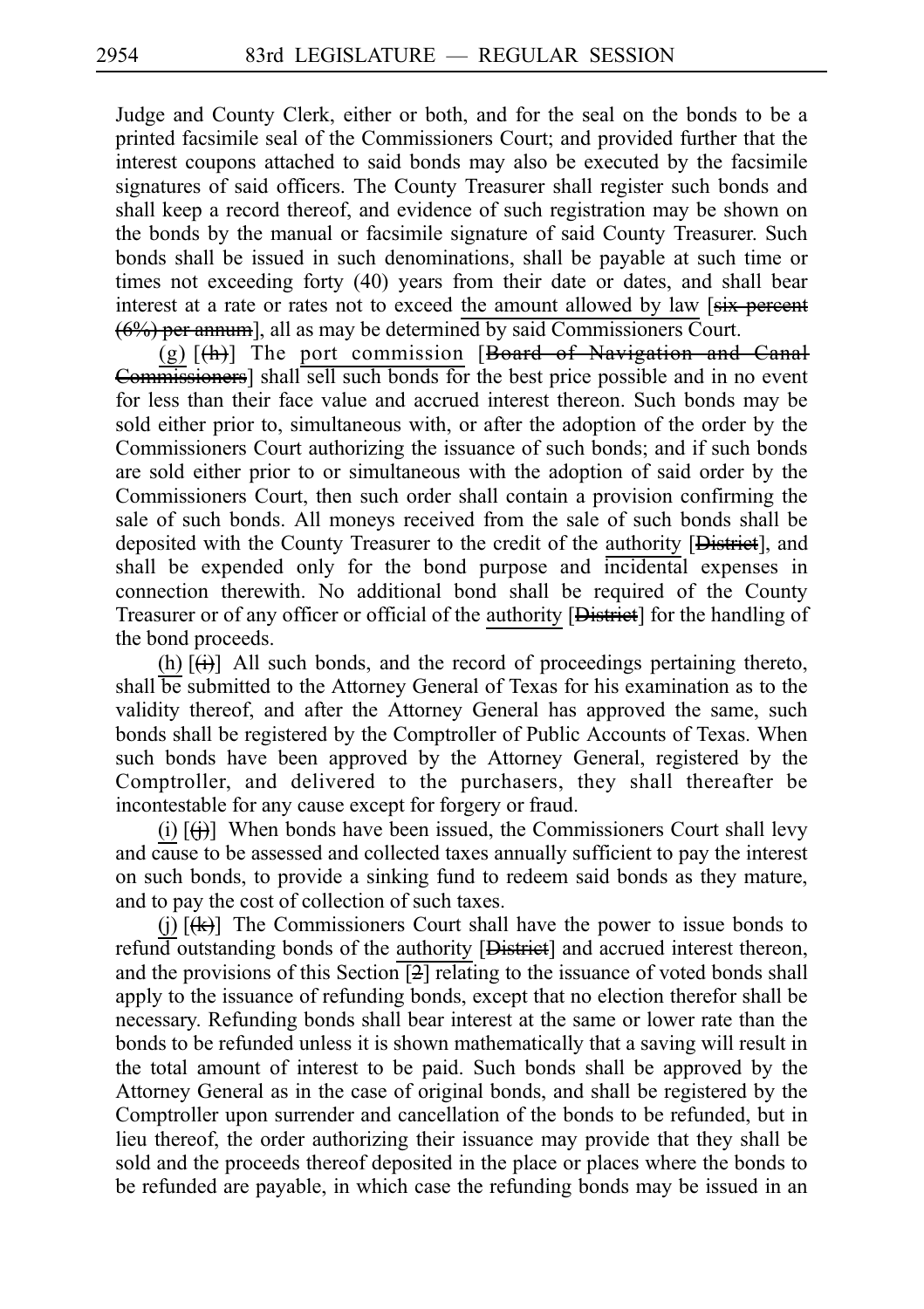amount sufficient to pay the principal of the bonds to be refunded and the interest on such bonds to their option or maturity date, and the Comptroller shall register them without the surrender and cancellation of the bonds to be refunded. All refunding bonds, after they have been approved by the Attorney General and registered by the Comptroller, shall be incontestable for any cause except for forgery or fraud.

(k)  $[\frac{1}{1}]$  The Commissioners Court may, upon the request of the port commission [Board of Navigation and Canal Commissioners], invest the sinking fund created for the benefit of any bonds issued hereunder, in such county, municipal, district, or other bonds required by law to be approved by the Attorney General of Texas.

(l)  $[\text{m}]$  The Commissioners Court shall be authorized to levy and cause to be assessed and collected for the maintenance, operation and upkeep of the authority  $[s<sub>aid</sub> Distriet]$  and the facilities, properties, and improvements of the authority [said District], whether heretofore or hereafter constructed or acquired and whether constructed or acquired under the provisions of this chapter  $[Aet]$  or otherwise, an annual tax not to exceed ten cents  $(10¢)$  on each One Hundred Dollars (\$100) valuation of taxable property within the authority [such District]; provided that the levying of such tax shall be first submitted to the qualified taxpaying voters of the authority [said District] called and held as herein provided for bond elections and the proposition shall be adopted by a majority vote of those voting at the election.

(m) The Commissioners Court shall at the time of levy of taxes for County purposes each year levy and cause to be assessed and collected said maintenance tax within such voted limit of ten cents  $(10¢)$  as has been determined by the port commission [Board of Navigation and Canal Commissioners].

 $\overline{(n)}$  The port commission [Board of Navigation and Canal Commissioners] of said District] shall provide all necessary additional books for the use of the Assessor and Collector of taxes and the Clerk of the Commissioners Court of Harris County, Texas. The Tax Assessor of said Harris County shall be charged with the assessment of all property for taxation within the authority [said District] and when ordered to do so by the Commissioners Court of Harris County shall assess all property within the authority [said Navigation District] and list the same for taxation in the books or rolls furnished him for said purposes, and return said books or rolls at the same time when he returns the other books or rolls of the State and County Taxes for correction and approval to the Commissioners Court of said County, and if said Court shall find said books or rolls correct they shall approve the same, and in all matters pertaining to the assessment of property for taxation in the authority [said District], the Tax Assessor and Board of Equalization of said County shall be authorized to act and shall be governed by the laws of Texas for assessing and equalizing property for State and County Taxes, except as herein provided. All taxes authorized to be levied by this chapter [Aet] shall be a lien upon the property upon which said taxes are assessed, and said taxes may be paid and shall mature and be paid at the time provided by the laws of this State for the payment of State and County Taxes; and all the penalties provided by the laws of this State for the nonpayment of State and County Taxes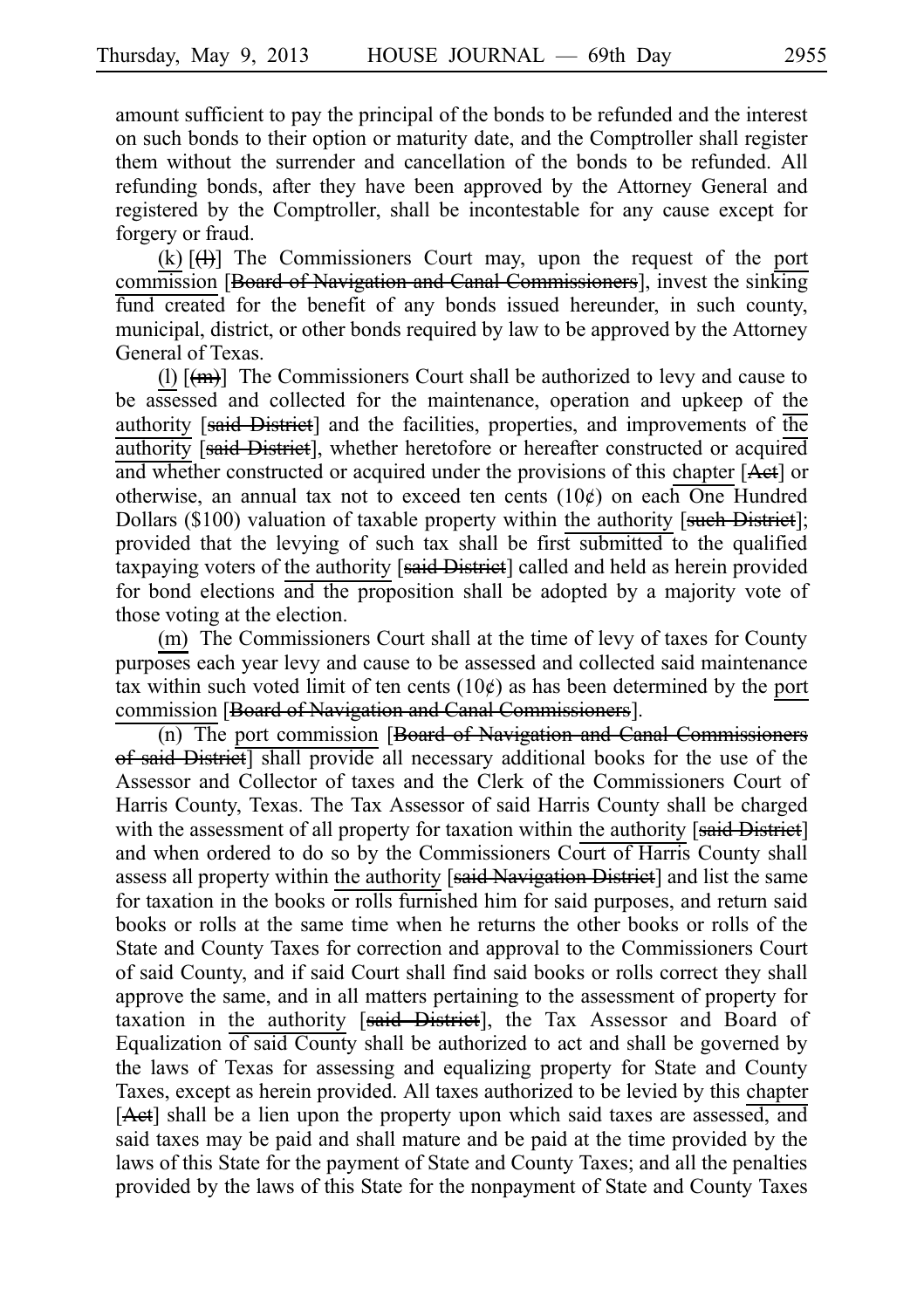shall apply to all taxes authorized to be levied by this chapter  $[**Act**]<sub>l</sub>$ . The Tax Collector of Harris County shall be charged with the assessment rolls of the authority [said Navigation District], and is required to make collection of all taxes levied and assessed against the property in said County and promptly pay over the same to the Treasurer of the authority [District]. The Tax Assessor-Collector shall receive for such services such compensation as the port commission [Navigation and Canal Commissioners of said District] and said Commissioners Court shall agree upon; and such compensation shall be paid to the Officers ' Salary Fund of the County. The bond of such Assessor-Collector shall stand as security for the proper performance of his duties as Tax Assessor-Collector of the authority [such District]; or, if in the judgment of the port commission [Navigation and Canal Commissioners of such District] it be necessary, an additional bond payable to the authority [such District] may be required, and in all matters pertaining to the collection of taxes levied under the provisions of this chapter [Act], the Tax Collector shall be authorized to act and shall be governed by the laws of the State of Texas for the collection of State and County Taxes, except as herein provided; and suits may be brought for the collection of said taxes and the enforcement of the tax liens created by this chapter [Aet]. It shall be the duty of the Tax Collector to make a certified list of all delinquent property upon which the navigation tax has not been paid, and return the same to the County Commissioners Court, which shall proceed to have the same collected by the sale of such delinquent property in the same manner, both by suit and otherwise, as now or may be provided for the sale of property for the collection of State and County Taxes; and, at the sale of any property for any delinquent tax, the port commission [Navigation and Canal Commissioners] may become the purchasers of the same for the benefit of the authority [Navigation District]. Should said Tax Assessor and Collector fail or refuse to comply with the order of said Commissioners Court requiring him to assess and list for taxation all the property in the authority [such Navigation District], or fail or refuse to give such additional bond or security as herein provided, he shall be suspended from further discharge of his duties by the Commissioners Court of said County, and he shall be removed from office in the mode prescribed by law for the removal of county officers.

(o) The County Treasurer of Harris County shall be treasurer of the authority [said Navigation District], and it shall be his duty to open an account of all moneys received by him belonging to the authority [such District] and all amounts paid out by him. He shall deposit the funds of the authority [said District] in such depository or depositories as may be designated by the port commission [Navigation and Canal Commissioners] in the manner provided by law for the selection of a county depository, and such depository so selected shall be the depository of the authority [said district] for a period of two (2) years and until its successor is selected and qualified. Should the port commission [Navigation and Canal Commissioners] fail or refuse to select a depository such depository shall be selected in like manner by the Commissioners Court. The depository of the authority on April 29, 1957, [said district at the effective date of this Act] shall continue to be the depository of the authority [district] until its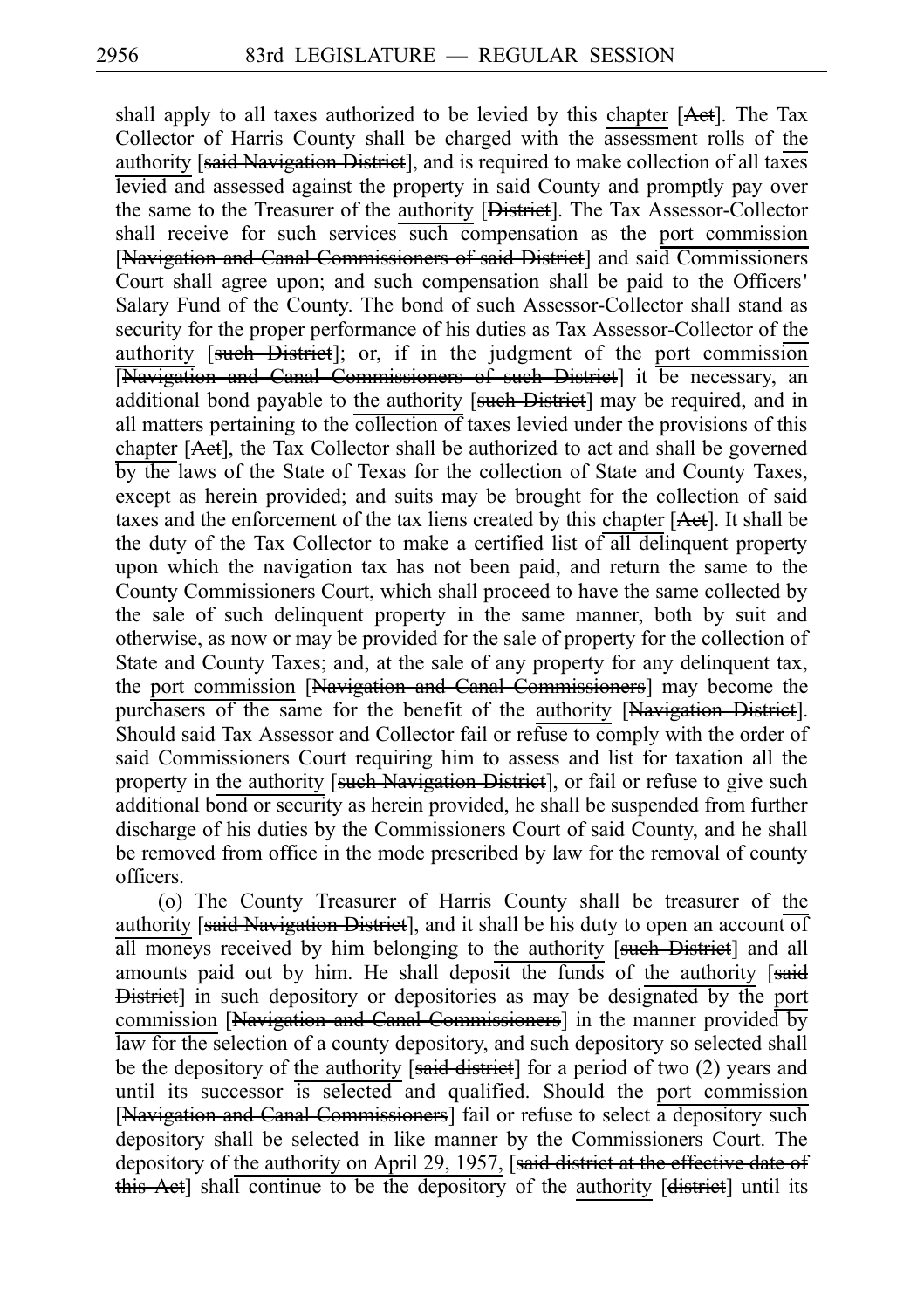successor is selected and qualified as herein provided. He shall pay out no money except upon the conditions provided for in this chapter [Aet], and he shall carefully preserve on file all orders for the payment of money; and, as often as required by the said Commissioners Court, he shall render a correct account to them of all matters pertaining to the financial condition of the authority [district]. The County Treasurer shall execute a good and sufficient bond, payable to the port commissioners [Navigation and Canal Commissioners of such district] and to their successors in office for the benefit of the authority [said district] in an amount to be fixed by the port commission [Navigation and Canal Commissioners], such bond to be conditioned for the faithful performance of his duties as treasurer of the authority [such district] and to be approved by the port commission [said Navigation and Canal Commissioners]; provided whenever any bonds are issued by the authority [such navigation district] the County Treasurer before receiving the proceeds of sale thereof shall execute additional good and sufficient bond payable to the port commission [Navigation and Canal Commissioners of said district] in an amount to be fixed by the port commission [Navigation and Canal Commissioners], which bond shall likewise be conditioned and approved as aforesaid, but such additional bond shall not be required after such Treasurer shall have properly disbursed the proceeds of such bond issue; and the County Treasurer shall be allowed such compensation for his services as treasurer of the authority [such navigation district] as may be determined by the port commission [said Navigation and Canal Commissioners], and such compensation shall be paid to the Officers 'Salary Fund of the County.

(p) The authority [Harris County Houston Ship Channel Navigation District of Harris County, Texas, shall acquire, purchase, lease, maintain, repair and operate facilities and equipment for preventing, detecting, controlling and fighting fires on or adjacent to the waterways, channels and turning basins within its jurisdiction and for the protection of life and property from damage by fire and explosion. The authority [District] shall promulgate and enforce ordinances, rules and regulations for the promotion of the safety of life and property on or adjacent to the waterways, channels and turning basins within its jurisdiction from damages by fire and explosion thereon in the manner provided by Subchapter D, Chapter 60, Water Code [Chapter 486, Acts of the 57th Legislature, Regular Session, 1961, as amended]. The powers and functions herein authorized may be exercised both within and without the corporate limits of any city, town or village situated within the boundaries of the authority [District]. This chapter [Act] shall be cumulative of all other laws on the subject but in the event of conflict between this chapter [Act] and any law of this state or any charter provision or ordinance of any such city, town or village relating to the subject matter of this chapter [Act], the provisions of this chapter [Act] shall control.

(q) The authority [Harris County Houston Ship Channel Navigation District of Harris County, Texas, is authorized to acquire, purchase, construct, enlarge, extend, repair, maintain, operate, or develop traffic control facilities and everything appurtenant thereto, together with all other facilities or aids incident to or useful in the operation or development of the authority's [district's] ports and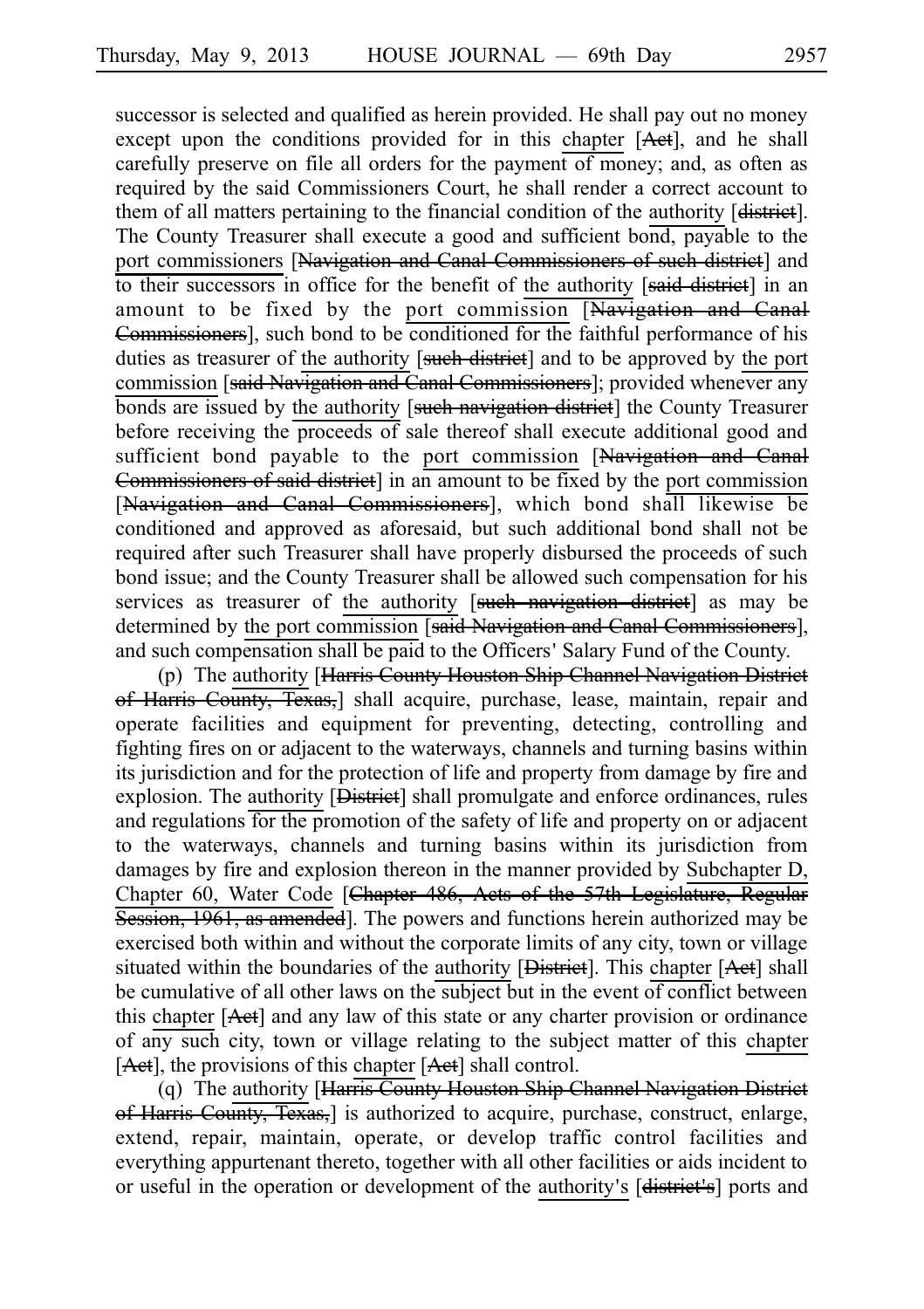waterways or in aid of navigation and commerce thereon. The traffic control facilities shall be financed out of available revenue and shall not utilize bond revenue funds.

Sec. 5007.008 [3]. REFUNDING OF BONDS HERETOFORE VOTED. The Commissioners Court shall have the power to issue bonds of the authority [District] to refund bonds of the authority [District] which have heretofore been voted and which are outstanding at the time of the adoption of the refunding bond order, and no election therefor shall be necessary. Such refunding bonds shall mature serially or otherwise in not to exceed forty (40) years from their date, and shall bear interest at the same or lower rate than the bonds to be refunded unless it is shown mathematically that a saving will result in the total amount of interest to be paid. Such refunding bonds shall be approved by the Attorney General of Texas, and shall be registered by the Comptroller of Public Accounts of Texas upon surrender and cancellation of the bonds to be refunded, but in lieu thereof, the order authorizing their issuance may provide that they shall be sold and the proceeds thereof deposited in the place or places where the bonds to be refunded are payable, in which case the refunding bonds may be issued in an amount sufficient to pay the principal of the bonds to be refunded and the interest on such bonds to their option or maturity date, and the Comptroller shall register them without the surrender and cancellation of the bonds to be refunded. All such refunding bonds, after they have been approved by the Attorney General and registered by the Comptroller, shall be incontestable for any cause except for forgery or fraud.

Sec. 5007.009 [4]. CONSTRUCTION OF CHAPTER [ACT]. This chapter [Aet] shall be cumulative of other laws, and shall be liberally construed to effectuate the purposes set forth herein. It is hereby found and declared that all property in the authority [District], both real and personal, is benefited by the authority [District] and by the improvements and facilities constructed or acquired under this chapter [Aet]. It is expressly provided that nothing in this chapter [Act] shall be construed to amend, repeal, or affect the laws relating to pilots, pilotage, their appointment, or their remuneration.

Sec. 5007.010 [5A]. NAME AND TITLE CHANGES. (a) The name of the Harris County Houston Ship Channel Navigation District of Harris County, Texas, is changed to the Port of Houston Authority of Harris County, Texas.

(b) The name of the Board of Navigation and the Canal Commissioners of the authority is changed to the port commission, and the title of each member is port commissioner.

(c) The title of general manager of the authority is changed to executive director.

SECTION 5. Chapter 5007, Special District Local Laws Code, as added by this Act, is amended by adding Subchapter B to read as follows:

SUBCHAPTER B. ADMINISTRATION AND PLANNING

Sec.  $\overline{5007.201}$ . CONFLICT OF LAWS. To the extent of a conflict between this subchapter and any other law, including Subchapter A, this subchapter prevails.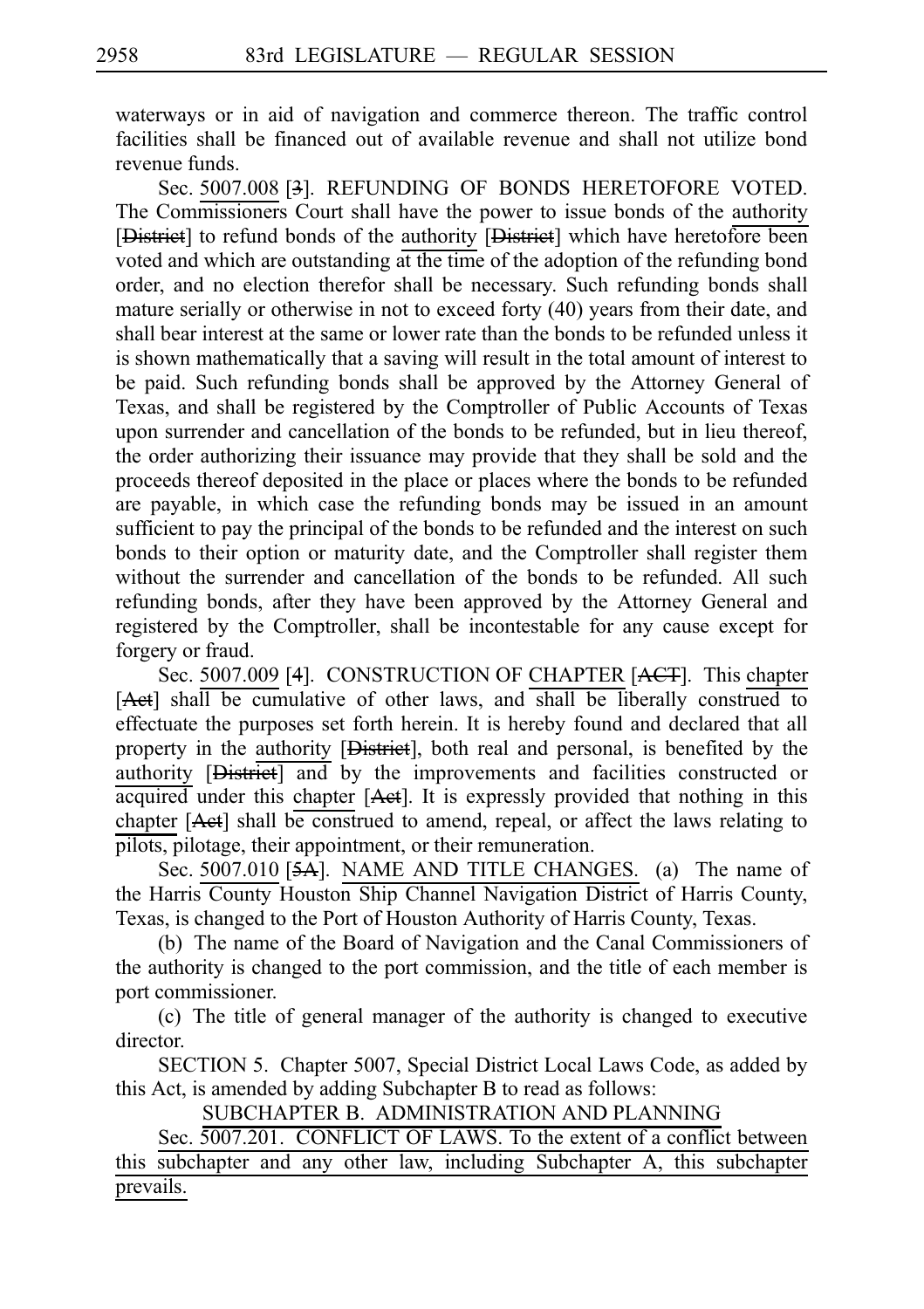Sec. 5007.202. PROVISIONS NOT APPLICABLE TO AUTHORITY. Chapter 90, Acts of the 49th Legislature, Regular Session, 1945, and Chapter 211, Acts of the 54th Legislature, Regular Session, 1955, do not apply to the authority.

Sec. 5007.203. SUNSET REVIEW. (a) The authority is subject to review under Chapter 325, Government Code (Texas Sunset Act), as if it were a state agency but may not be abolished under that chapter. The review shall be conducted as if the authority were scheduled to be abolished September 1, 2017.

(b) The review must assess the authority's governance, management, and operating structure, and the authority's compliance with legislative requirements.

(c) The authority shall pay the cost incurred by the Sunset Advisory Commission in performing a review of the authority under this section. The Sunset Advisory Commission shall determine the cost, and the authority shall pay the amount promptly on receipt of a statement from the Sunset Advisory Commission detailing the cost.

(d) This section expires September 1, 2019.

Sec. 5007.204. GOVERNING BODY; APPOINTMENT; TERMS; VACANCY. (a) The authority is governed by a port commission of seven port commissioners appointed as follows:

 $(1)$  two port commissioners appointed by a majority of the city council of the City of Houston;

 $(2)$  two port commissioners appointed by a majority of the Harris County Commissioners Court;

 $(3)$  one port commissioner appointed by the city council of the City of Pasadena, who must reside in the city of Pasadena;

 $(4)$  one port commissioner appointed by a majority of the Harris County Mayors' and Councils' Association, who must be a resident of a municipality in Harris County that is located adjacent to the Houston Ship Channel and has a population of less than 100,000; and

 $(5)$  the chair of the port commission, appointed as described by Section 5007.205.

(b) Sections  $61.159(a)$  and  $(d)$  and  $61.160$ , Water Code, apply to the authority.

(c) The port commissioners serve staggered two-year terms that expire on February 1.

(d) A person is not eligible for appointment to the port commission if the person has previously served the equivalent of at least 12 full years on the port commission.

(e) Of the two port commissioners each appointed under Subsections (a)(1) and (2), one serves a term expiring in an even-numbered year and one serves a term expiring in an odd-numbered year. The port commissioner appointed under Subsection (a)(3) serves a term expiring in an odd-numbered year. The port commissioner appointed under Subsection (a)(4) serves a term expiring in an even-numbered year.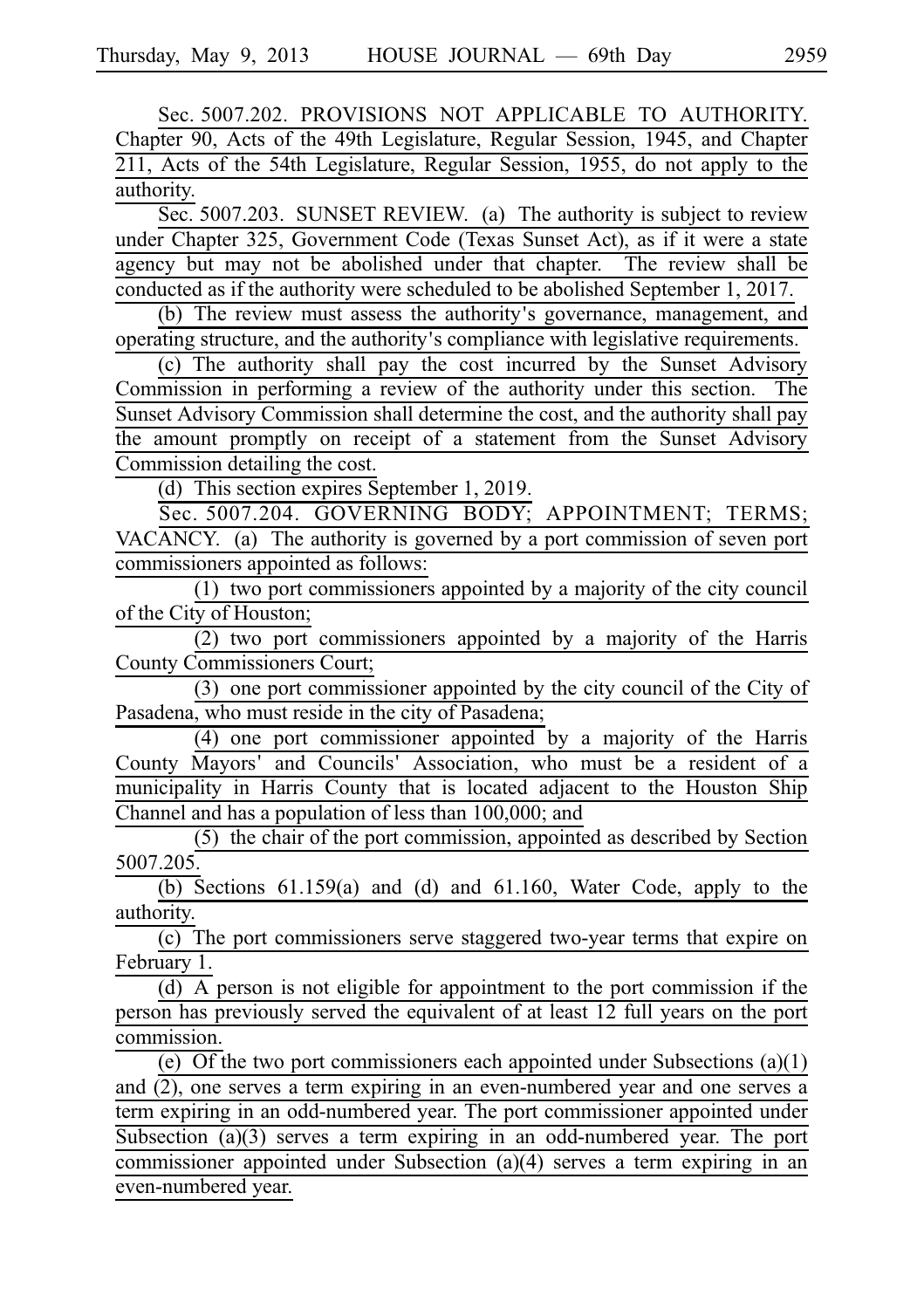(f) Not later than the 45th day after the date on which a term expires or on which a vacancy begins, the appointing entity must appoint a new port commissioner. If the appointing entity fails to make the appointment before the 45th day, the office is considered an open position and the person serving in that position is ineligible for reappointment to fill the position, and:

(1) if the appointing entity is the city council of the City of Houston, the city council of the City of Pasadena, or the Harris County Mayors' and Councils' Association, the Harris County Commissioners Court shall appoint a port commissioner to fill the position; or

 $(2)$  if the appointing entity is the Harris County Commissioners Court, the city council of the City of Houston shall appoint a port commissioner to fill the position.

 $\overline{(g)}$  If a second appointing entity under Subsection (f)(1) or (2) fails to make an appointment before the 90th day after the date on which the term expires or the vacancy begins:

 $(1)$  the office is considered an open position and the person serving in that position is ineligible for reappointment to fill the position; and

 $(2)$  the governor shall appoint a port commissioner to fill the position with the advice and consent of the senate.

(h) If a vacancy occurs through death, resignation, or other reason, the vacancy shall be filled in the manner provided for making the original appointment and in accordance with Subsections (f) and (g).

(i) The governor may appoint a port commissioner under Subsection  $(g)$ only if the appointing entity under Subsection (f) fails to make an appointment within the period described by this section, and any subsequent appointment must be made by the appropriate appointing entity.

Sec. 5007.205. APPOINTMENT OF CHAIR; TERM. (a) The City of Houston mayor and city council and the Harris County Commissioners Court shall jointly appoint the chair of the port commission in January of odd-numbered years. The term of the chair expires on February 1 of each odd-numbered year.

(b) If the mayor, city council, and commissioners court do not make an appointment within the period specified by this section, the governor shall appoint the chair of the port commission with the advice and consent of the senate. The governor may appoint the chair only if the original appointing entities fail to make an appointment within the period described by this section, and any subsequent appointment must be made by the appointing entities.

(c) The person appointed as the chair of the port commission must comply with the qualifications described by Section 61.160, Water Code.

(d) On the second Monday of January in each odd-numbered year, the City of Houston mayor and city council, the Harris County commissioners, and the Harris County judge shall hold a joint meeting to appoint the chair of the port commission at the headquarters of the authority.

(e) In the meeting held under Subsection  $(d)$ :

 $(1)$  each city council member and the mayor shall have one vote; and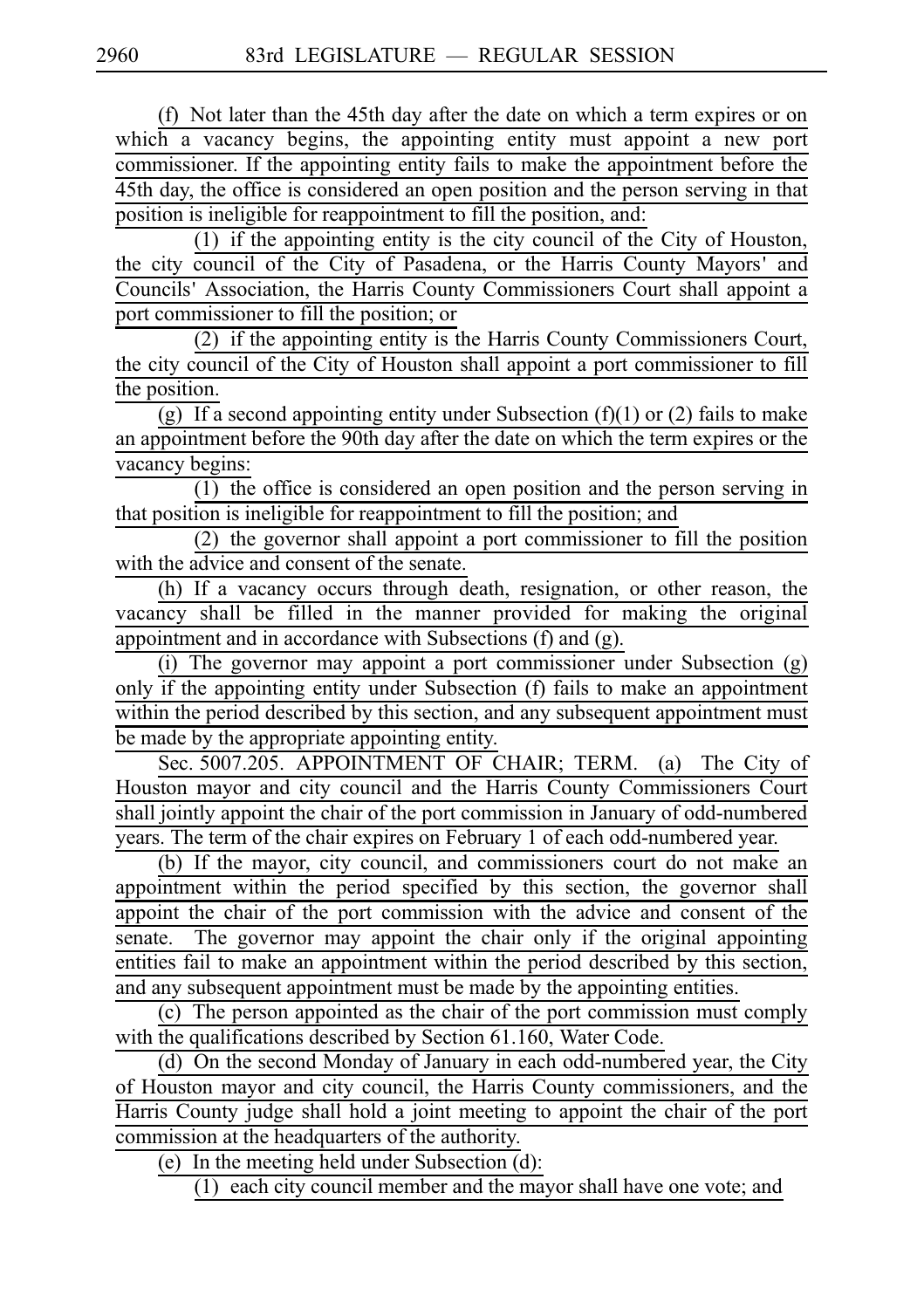$(2)$  each county commissioner and the county judge shall have the mixed-fraction number of votes equal to the sum of the number of city council members plus the mayor divided by the sum of the number of county commissioners plus the county judge.

(f) The presence of individuals with a majority of the total potential votes is required to establish a quorum at the meeting. A separate quorum from each group, representing the city and the county, is not required. The chair must be appointed by at least a majority of the total potential votes, in any combination.

 $(g)$  In the event of a tie, the city council, mayor, county commissioners, and county judge have three calendar days to deliberate, convene a meeting, and revote. The period may be extended to allow for compliance with Chapter 551, Government Code, as it applies to the notice requirement for an open meeting. If a second vote results in a tie:

 $(1)$  the office of the chair of the port commission is considered an open position and the person serving as the chair is not eligible for reappointment to fill the position; and

 $(2)$  the governor shall appoint the chair as provided by Subsection (b).

Sec. 5007.206. NAVIGATION BOARD. The navigation board of the authority is composed of the county judge and county commissioners of Harris County, the mayor and city council members of the City of Houston, and the members of the Harris County Mayors' and Councils' Association.

Sec. 5007.207. CONFLICT OF INTEREST. (a) In this section, "Texas trade association" means a cooperative and voluntarily joined statewide association of business or professional competitors in this state designed to assist its members and its industry or profession in dealing with mutual business or professional problems and in promoting their common interest.

(b) A person may not be a port commissioner and may not be an authority employee employed in a "bona fide executive, administrative, or professional capacity," as that phrase is used for purposes of establishing an exemption to the overtime provisions of the federal Fair Labor Standards Act of 1938 (29 U.S.C. Section 201 et seq.), if:

 $(1)$  the person is an officer, employee, or paid consultant of a Texas trade association in a field relating to maritime commerce, the members of which are regulated by the authority; or

 $(2)$  the person's spouse is an officer, manager, or paid consultant of a Texas trade association in a field relating to maritime commerce, the members of which are regulated by the authority.

(c) A person may not be a port commissioner or act as the general counsel to the port commission or the authority if the person is required to register as a lobbyist under Chapter 305, Government Code, because of the person's activities for compensation on behalf of a profession related to the operation of the authority.

(d) A person may not be a port commissioner if the person or an individual related to the person in the first degree of consanguinity or affinity, as determined under Chapter 573, Government Code: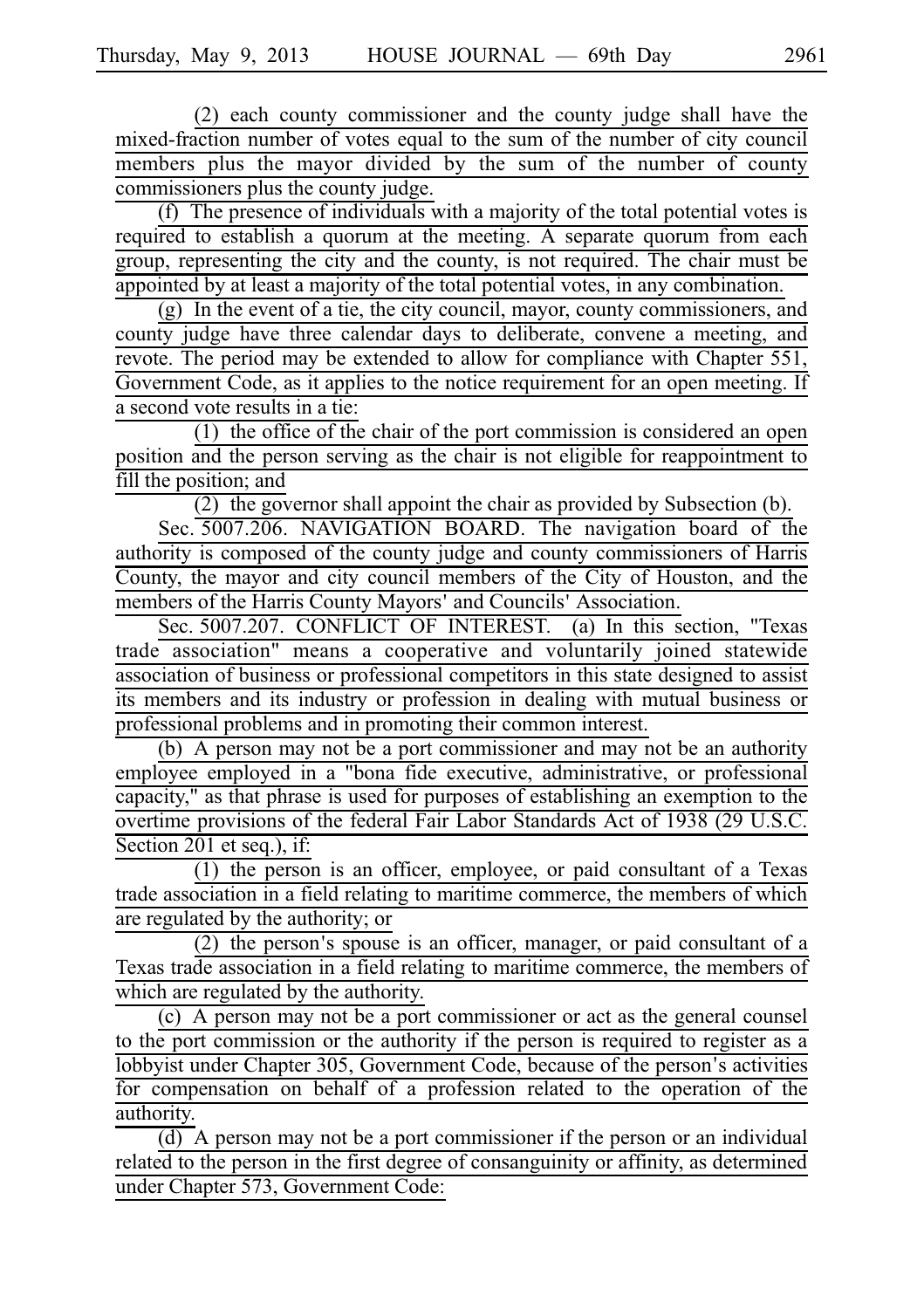$(1)$  is employed by or participates in the management of a business entity or other organization regulated by or receiving money from the authority; or

(2) uses or receives a substantial amount of tangible goods, services, or money from the authority other than compensation or reimbursement authorized by law for port commission membership, attendance, or expenses.

Sec. 5007.208. FILING OF FINANCIAL STATEMENT BY PORT COMMISSIONERS. (a) A port commissioner shall file the financial statement required of state officers under Subchapter B, Chapter 572, Government Code, with:

 $(1)$  the authority; and

 $\overline{(2)}$  the Texas Ethics Commission.

(b) Subchapter B, Chapter 572, Government Code:

 $(1)$  applies to a port commissioner subject to this section as if the port commissioner were a state officer; and

 $(2)$  governs the contents of, timeliness of filing, public inspection of, and civil and criminal penalties relating to a statement filed under this section.

Sec. 5007.209. PORT COMMISSIONER TRAINING. (a) A person who is appointed to and qualifies for office as a port commissioner may not vote, deliberate, or be counted as a port commissioner in attendance at a meeting of the port commission until the person completes a training program that complies with this section.

(b) The training program must provide the person with information regarding:

 $(1)$  the legislation that created the authority;

 $\overline{2}$ ) the programs, functions, policies, rules, and budget of the authority;

 $\overline{(3)}$  the results of the most recent formal audit of the authority;

 $\overline{(4)}$  the duties of the port commission as the board of pilot commissioners for Harris County ports under Chapter 66, Transportation Code;

 $(5)$  the requirements of laws relating to open meetings, public information, administrative procedure, financial disclosure, and conflicts of interest; and

 $\overline{(6)}$  any applicable ethics policies adopted by the port commission or the Texas Ethics Commission.

(c) A person appointed to the port commission is entitled to reimbursement for the travel expenses incurred in attending the training program regardless of whether the attendance at the program occurs before or after the person qualifies for office.

Sec. 5007.210. REMOVAL FROM OFFICE. (a) It is a ground for removal from the port commission that a port commissioner:

 $\overline{1}$  does not have at the time of taking office the qualifications required by Section 5007.204;

 $(2)$  does not maintain during service on the port commission the qualifications required by Section 5007.204;

(3) is ineligible for membership under Section 5007.207;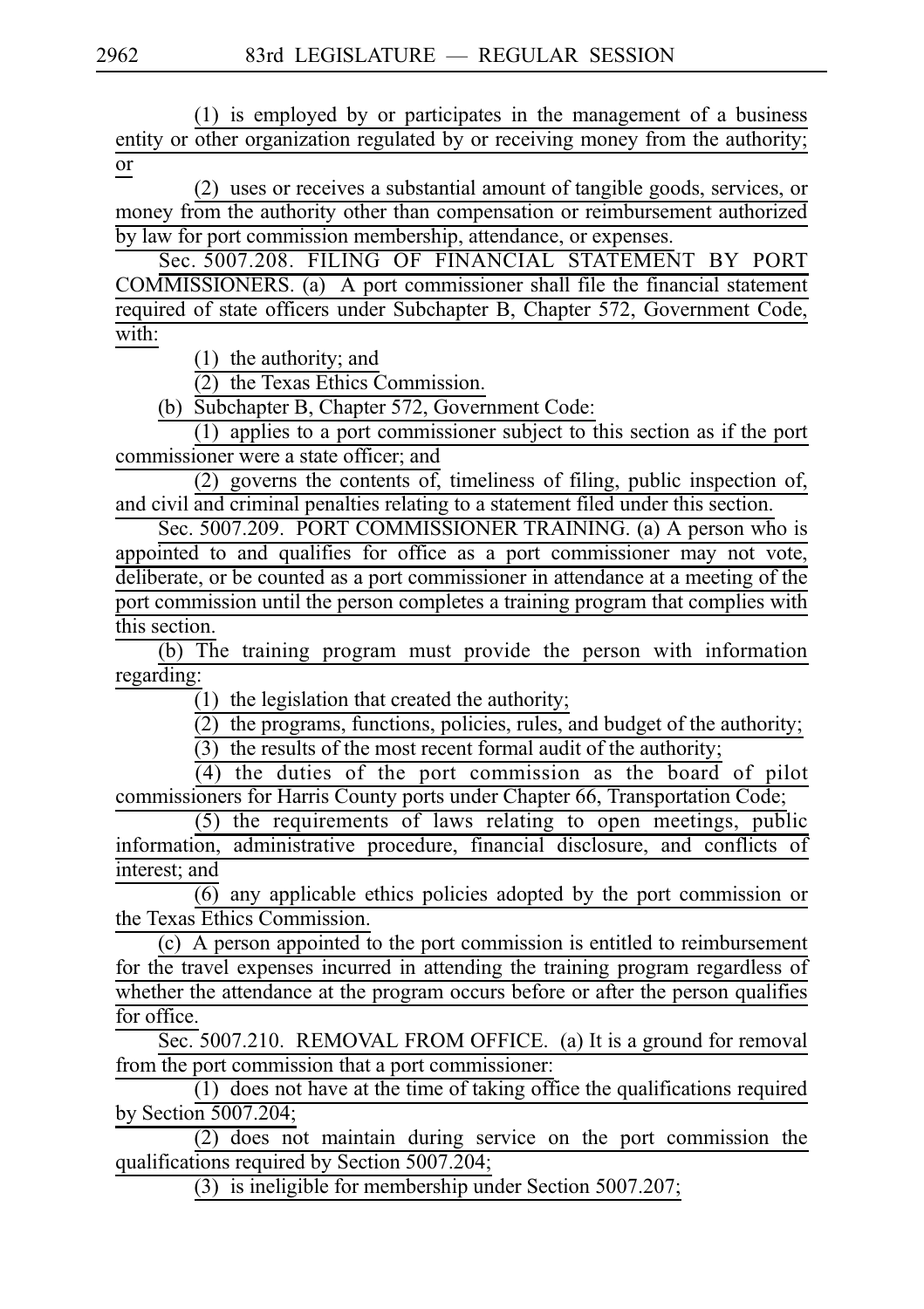(4) cannot, because of illness or disability, discharge the port commissioner's duties for a substantial part of the port commissioner's term;

 $(5)$  commits malfeasance in office; or

 $\frac{6}{6}$  is absent from more than half of the regularly scheduled port commission meetings that the port commissioner is eligible to attend during a calendar year without an excuse approved by a majority vote of the port commission.

 $(b)$  The validity of an action of the port commission is not affected by the fact that it is taken when a ground for removal of a port commissioner exists.

(c) If the executive director has knowledge that a potential ground for removal exists, the executive director shall notify the chair of the port commission of the potential ground. The chair shall then notify the entity that appointed the port commissioner that a potential ground for removal exists. If the potential ground for removal involves the chair, the executive director shall notify the next highest ranking officer of the port commission, who shall then notify the entities who appointed the chair that a potential ground for removal exists.

Sec. 5007.211. PORT COMMISSION POLICIES. (a) The port commission shall adopt detailed policies that document its governance practices and make those policies available on the authority's website.

 $\overline{I}$  (b) The port commission shall develop and implement policies that clearly separate the policymaking responsibilities of the port commission and the management responsibilities of the executive director and the other employees of the authority.

 $(c)$  The port commission shall distribute a copy of all policies adopted under this subchapter to each port commissioner and authority employee not later than the third business day after the date the person begins employment or a term as port commissioner.

Sec. 5007.212. EXECUTIVE DIRECTOR. (a) The port commission shall appoint an executive director of the authority. The port commission shall prescribe the duties and compensation of the executive director. The port commission may delegate to the executive director full authority to manage and operate the affairs of the authority subject only to orders of the port commission.

 $(b)$  The port commission shall delegate to the executive director the authority to employ all persons necessary for the proper handling of the business and operation of the authority and to determine the compensation to be paid to all employees, other than the executive director or the chief audit executive employed under Section 5007.226(c).

 $\overrightarrow{c}$ ) The executive director shall execute a bond for \$10,000 conditioned on the faithful performance of the executive director's duties and other conditions as required by the authority. The bond must be recorded in a record kept for that purpose in the authority's office.

(d) The port commission by general or special rule, regulation, order, resolution, or other direction may authorize the executive director or another person authorized to act instead of the executive director to perform any act on behalf of the port commission.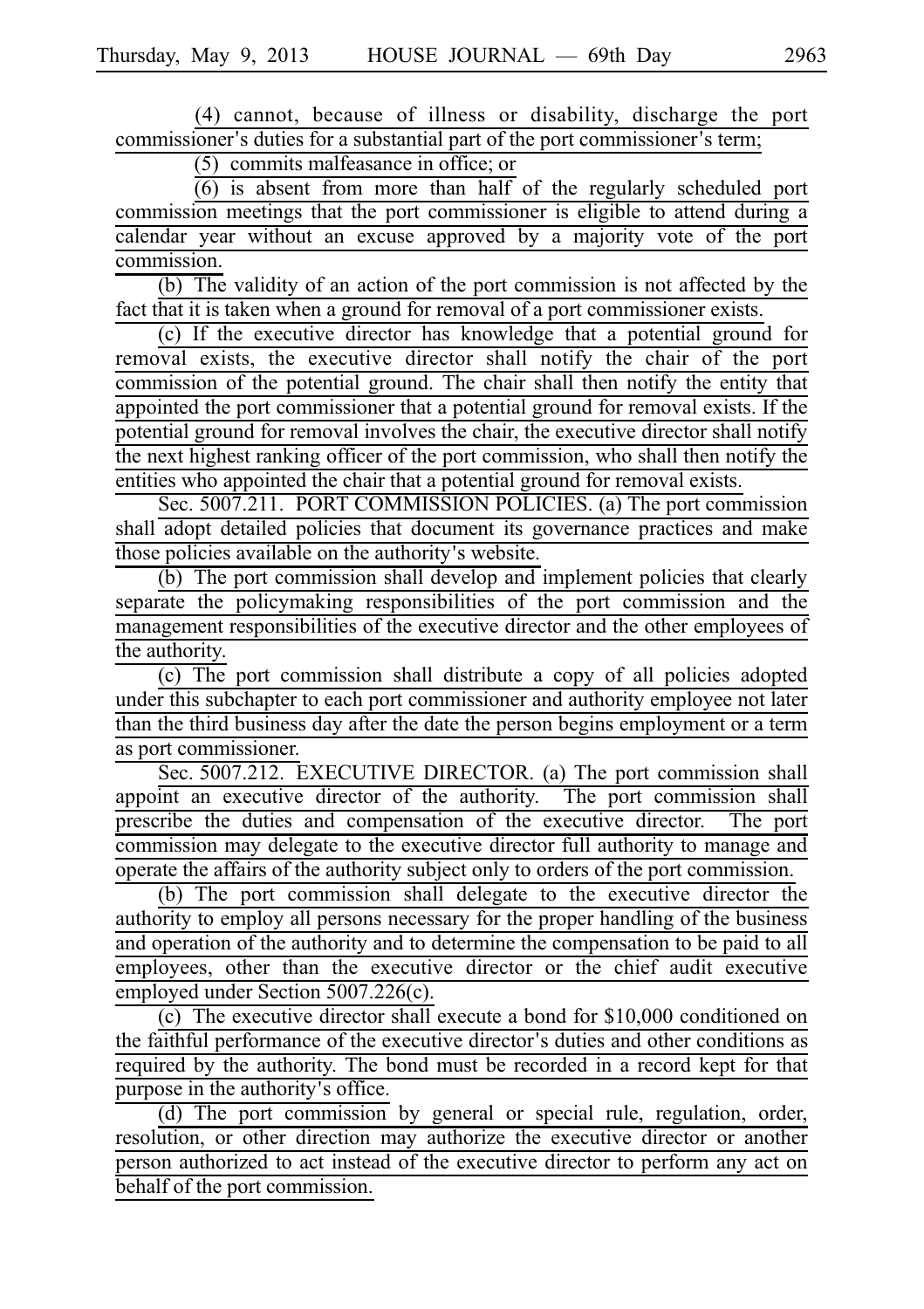Sec. 5007.213. STANDARDS OF CONDUCT; ETHICS POLICY. (a) A port commissioner or an authority employee should not:

 $(1)$  accept or solicit any gift, favor, or service that might reasonably tend to influence the port commissioner or employee in the discharge of official duties or that the port commissioner or employee knows or should know is being offered with the intent to influence the port commissioner's or employee's official conduct;

(2) accept other employment or engage in a business or professional activity that the port commissioner or employee might reasonably expect would require or induce the port commissioner or employee to disclose confidential information acquired by reason of the official position;

 $(3)$  accept other employment or compensation that could reasonably be expected to impair the port commissioner's or employee's independence of judgment in the performance of the port commissioner's or employee's official duties;

(4) make personal investments that could reasonably be expected to create a substantial conflict between the port commissioner's or employee's private interest and the public interest; or

(5) intentionally or knowingly solicit, accept, or agree to accept any benefit for having exercised the port commissioner's or employee's official powers or performed the port commissioner's or employee's official duties in favor of another.

(b) The port commission shall adopt a written ethics policy for the port commissioners and authority employees consistent with the standards prescribed by Subsection (a).

Sec. 5007.214. ETHICS AFFIRMATION AND HOTLINE. (a) A port commissioner or an authority employee shall annually affirm the port commissioner's or employee's adherence to the ethics policy adopted under Section 5007.213.

(b) The port commission shall establish and operate a telephone hotline that enables a person to call the hotline number, anonymously or not anonymously, to report alleged fraud, waste, or abuse or an alleged violation of the ethics policy adopted under Section 5007.213.

Sec. 5007.215. COMPLAINTS. (a) The authority shall maintain a system to promptly and efficiently act on complaints filed with the authority. The authority shall maintain information about parties to the complaint, the subject matter of the complaint, a summary of the results of the review or investigation of the complaint, and its disposition.

 $(b)$  The authority shall make information available to the public, including on the authority's website, describing its procedures for complaint investigation and resolution.

(c) The authority shall periodically notify the complaint parties of the status of the complaint until final disposition.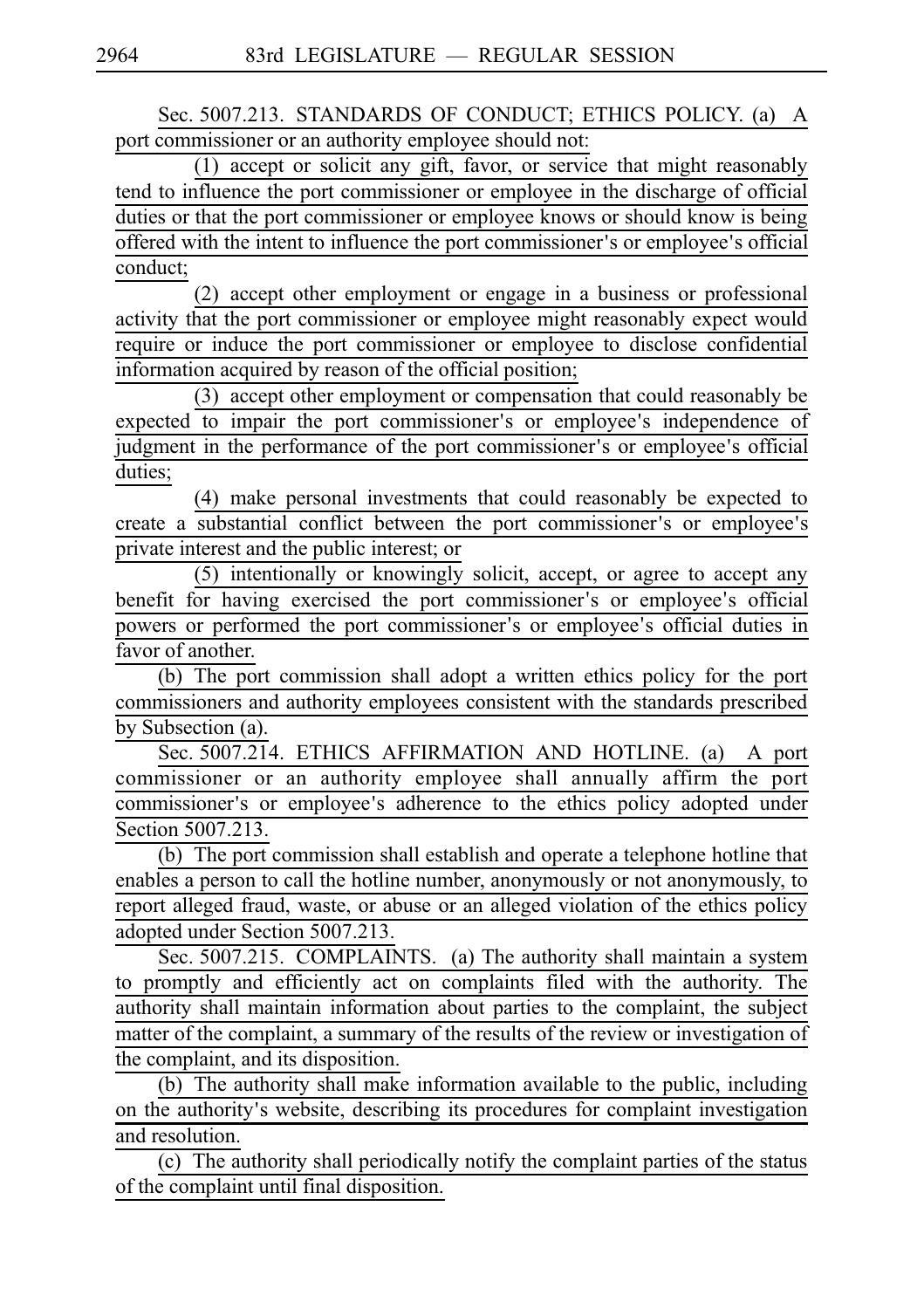(d) The authority shall develop a standard form and a procedure for submitting complaints to the authority and shall make that form and procedure available on the authority's website. The authority shall also make available on its website clear information about what a person making a complaint should expect after the complaint is filed, including timelines for response and resolution.

(e) The authority shall compile detailed statistics and analyze trends on complaint information, including:

(1) the nature of the complaints;

 $(2)$  the disposition of the complaints; and

 $(3)$  the length of time to resolve complaints.

 $(f)$  Authority staff shall report the information compiled under Subsection (e) to senior management as designated by the executive director and the port commission on a regular basis.

Sec. 5007.216. PUBLIC INVOLVEMENT POLICY. The port commission shall develop and implement a policy that provides a structure for public involvement. The policy must include:

 $(1)$  a clear and detailed description of how the authority will seek to actively engage stakeholders;

 $(2)$  specific actions the authority will take to meet or exceed the requirements of laws related to open meetings; and

 $(3)$  strategies that include use of the authority's website to make available clear, updated information on issues of public concern.

Sec. 5007.217. WHISTLEBLOWER POLICY. The port commission shall adopt a whistleblower policy consistent with Chapter 554, Government Code.

Sec. 5007.218. EXPENSE POLICY. The port commission shall adopt an expense policy that includes:

 $(1)$  spending guidelines for meals, lodging, and entertainment, including a process for handling and documenting exceptions to the guidelines if business needs require an exception;

 $(2)$  clear expense report protocols, including:

 $(A)$  the use of cash advances;

 $\overline{(B)}$  the separation of reports from port commissioners and authority employees; and

 $(C)$  clear lines of accountability for the submission of reports; and

(3)  $\frac{1}{a}$  prohibition on the use of authority funds for a meal for a port commissioner or an authority employee that is not part of approved travel for authority business or part of a business-related function with outside parties.

Sec. 5007.219. PROMOTION AND DEVELOPMENT FUND. (a) In this section, "promotion and development fund" means a fund created and managed under Subchapter H, Chapter 60, Water Code.

(b) The port commission shall adopt clear, complete policy and procedures to govern the use of the promotion and development fund. The policy and procedures must include:

 $(1)$  provisions limiting acceptable uses of promotion and development fund money to uses with a direct tie to the mission of the authority;

 $(2)$  a consistent budget process;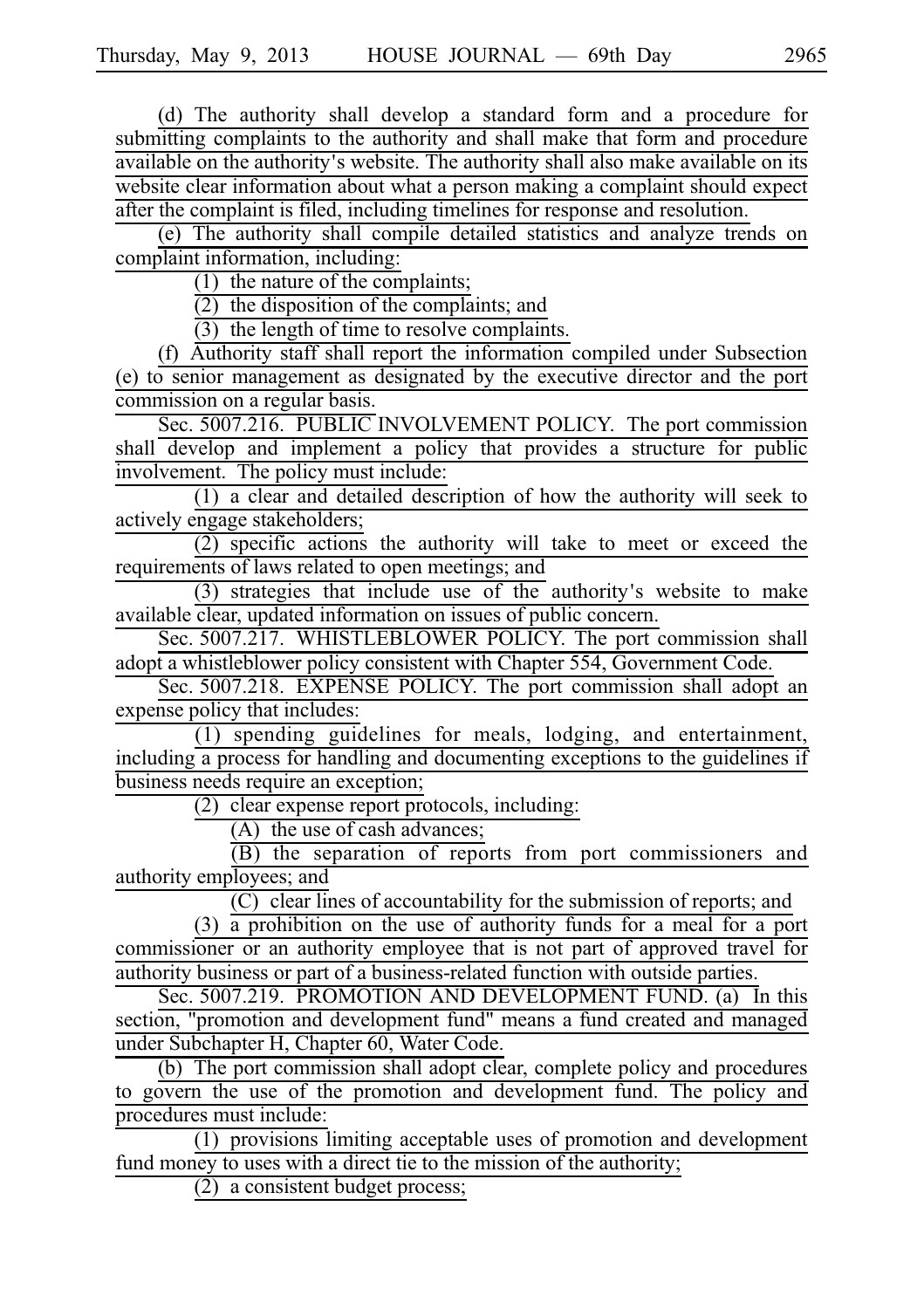(3) a process for requesting sponsorship funds by port commissioners, authority employees, and outside groups;  $(4)$  an approval process for each type of expenditure from the promotion and development fund, including:  $(A)$  the level of approval or notification required for authority employees, applicable task forces, and the port commission; and  $\overrightarrow{B}$  a requirement that each approved expenditure must include a description of: (i) the expected impact of the expenditure; and  $(iii)$  how the expenditure is consistent with the strategic direction for promotion and development fund money as adopted by the port commission;  $(5)$  a procedure for handling exceptions to the policy, including a requirement that an exception be subject to the same reporting requirements as other approved expenditures from the promotion and development fund;  $(6)$  a provision for evaluating the policy's effectiveness and having the port commission adopt updates to the policy as needed at regularly scheduled public meetings; and  $(7)$  requirements for regular tracking of all expenditures from the promotion and development fund and reporting of the expenditures to the port commission and to the public by making the reports available on the authority's website.  $\overline{(c)}$  A report described by Subsection (b)(7) must include detailed information about:  $(1)$  travel by port commissioners;  $\overline{(2)}$  special uses of the authority's resources, including the use of any public tour vessels and the associated costs, sorted by authority division; (3) sponsorship and similar spending; and  $(4)$  total expenditures from the promotion and development fund, including year-to-date summary information by category of expenditure. Sec. 5007.220. PLANNING DEFINITIONS. For the purposes of Sections 5007.221, 5007.222, 5007.224, and 5007.225: (1) "Long-range plan" means the plan developed under Section 5007.221.  $\overline{2}$ ) "Mid-range plan" means the plan developed under Section 5007.222.  $(3)$  "One-year capital plan" means the plan developed under Section 5007.224.  $(4)$  "Staff" means one or more authority employees and does not include a port commissioner. Sec. 5007.221. LONG-RANGE PLANNING. (a) Appropriate staff shall develop a long-range plan containing:  $(1)$  a mission and values statement;  $\frac{1}{2}$  an assessment of the authority's state as of the date of the plan;  $\overrightarrow{(3)}$  an assessment of the projected operating environment over the

course of the long-range plan;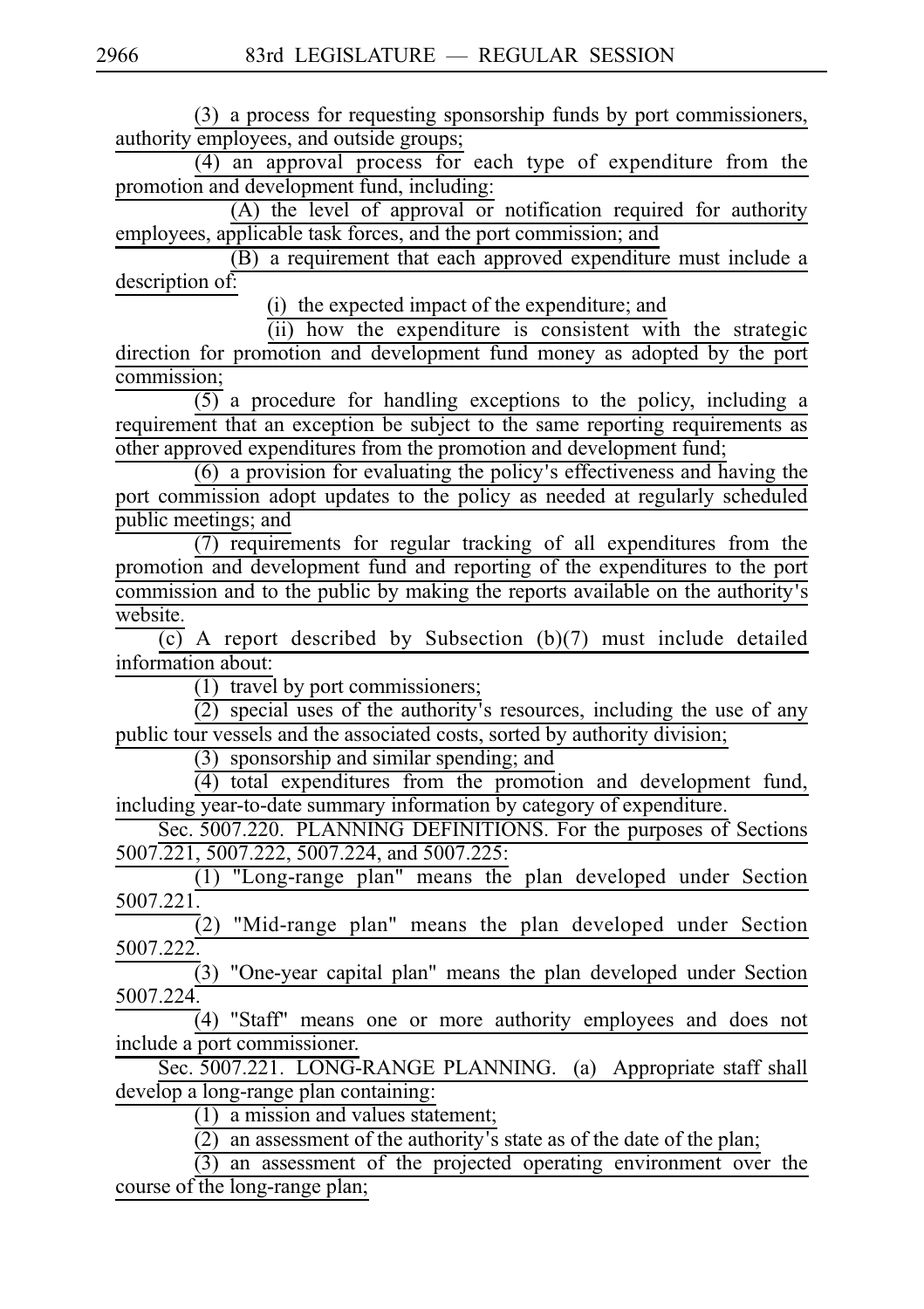(4) a discussion of high-level goals, strategies, and priorities;

 $(5)$  a scheme for ongoing evaluation of progress toward stated goals, including performance measures; and

 $(6)$  other strategic planning elements, as considered appropriate by the staff or port commission.

(b) The port commission shall establish a planning horizon of at least  $10$ years for the long-range plan.

(c) The staff shall identify and collaborate with stakeholders to obtain input on the long-range plan.

(d) The port commission may amend and shall adopt the plan and any updates to the plan in an open meeting.

 $(e)$  The staff shall provide annual progress updates according to performance measures developed under Subsection (a)(5). The staff shall present a report on the annual progress to the port commission.

(f) The staff shall complete a comprehensive reevaluation and update of the long-range plan at least every five years, or more frequently if the port commission finds that conditions warrant a more frequent update.

Sec. 5007.222. MID-RANGE PLANNING. (a) Appropriate staff shall develop a mid-range plan consistent with the long-range plan. The mid-range plan must include:

 $(1)$  a five-year financial forecast addressing the financial needs and financing options of the authority for the five-year period, with information about the relative cost of the options;

 $(2)$  a five-year capital plan, including a preliminary analysis and prioritization of projects; and

 $(3)$  other detailed action plans as the port commission or staff finds necessary to achieve the goals of the mid-range plan or long-range plan.

(b) The staff shall present the mid-range plan in an open meeting of the port commission. The port commission is not required to adopt a mid-range plan.

Sec. 5007.223. BUDGET. The port commission shall annually adopt a budget for the authority in an open meeting.

Sec. 5007.224. ONE-YEAR CAPITAL PLAN. (a) Appropriate staff shall develop a one-year capital plan, including associated financing, that is integrated with the budget of the authority.

(b) The port commission shall adopt the one-year capital plan in an open meeting.

 $\overline{(c)}$  The port commission shall establish and document a detailed process for the analysis and approval of a project proposed for inclusion in the one-year capital plan. A project may be included in the one-year capital plan only if it is approved in accordance with that process.

Sec. 5007.225. PUBLIC ACCESS TO BUDGET AND PLANNING INFORMATION. (a) The port commission shall post on the authority's website and otherwise make available to the public the authority's most recently adopted budget and any plan adopted by the port commission at an open meeting, including the long-range plan, mid-range plan, one-year capital plan, and updates to that budget or those plans.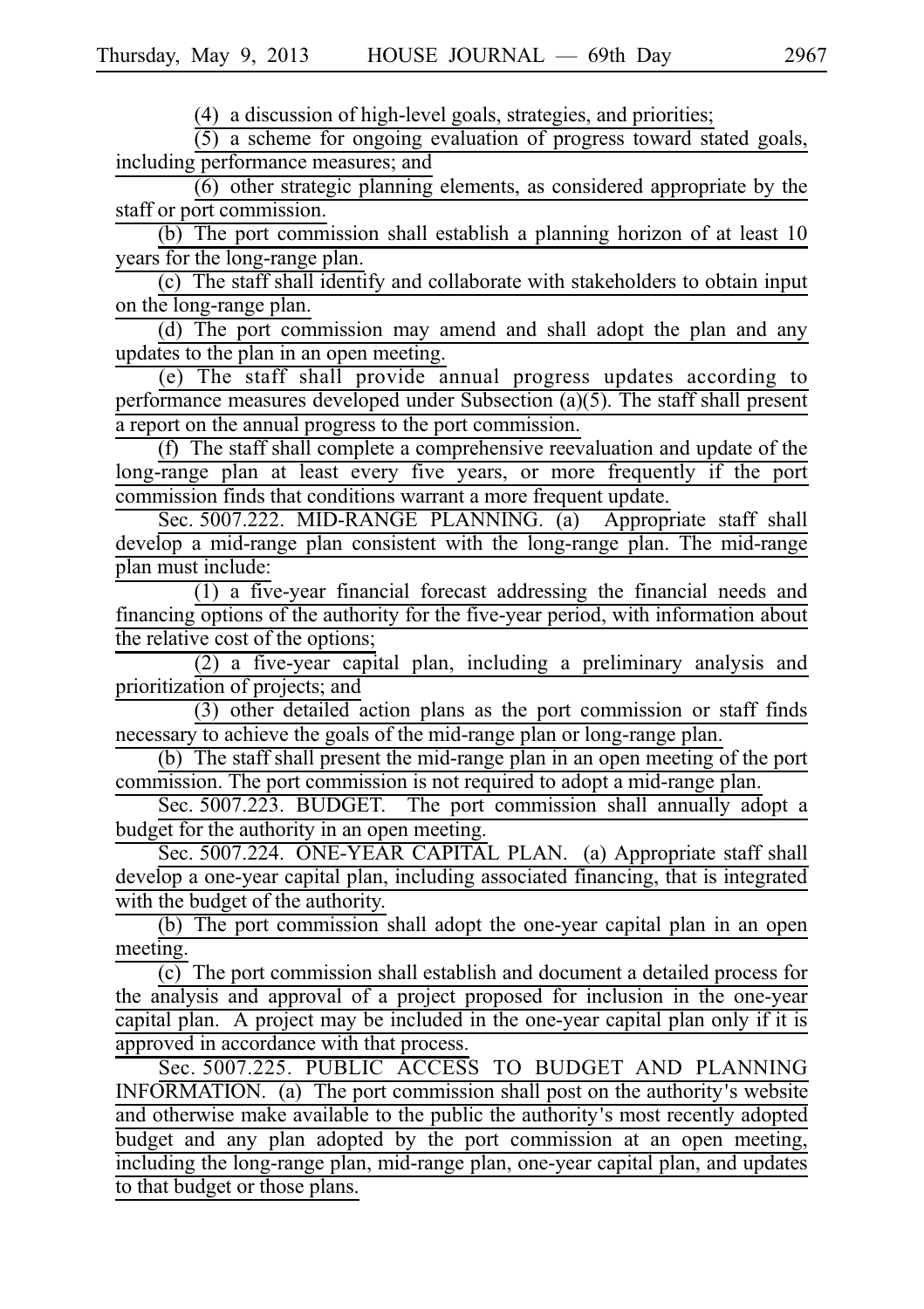(b) The port commission may redact sensitive business information from the plans made publicly available under this section.

Sec. 5007.226. INTERNAL AUDIT. (a) The port commission shall establish an internal audit procedure consistent with the purposes, duties, and standards for state agency internal audit procedures under Chapter 2102, Government Code.

 $(b)$  The port commission shall create an internal audit task force consisting of port commissioners.

 $(c)$  The port commission only shall hire and may fire or suspend a chief audit executive, who shall report to the internal audit task force. The chief audit executive shall coordinate all audit activity, including:

 $(1)$  compliance reviews;

 $(2)$  reviews of internal controls;

 $(3)$  audits by the county auditor of Harris County;

 $\overline{(4)}$  contracted audits;

 $(5)$  performance reviews; and

 $(6)$  investigations of alleged fraud, waste, abuse, or ethics violations reported under Section 5007.214(b).

(d) The chief audit executive shall monitor the authority's compliance with statutory requirements governing use of the promotion and development fund, as defined by Section 5007.219(a).

(e) The port commission shall create, approve, and make available on the authority's website a risk-based annual audit plan.

 $(f)$  The port commission shall make internal audits available on request to:

 $(1)$  the county auditor of Harris County; and

(2) any entity with the authority to appoint a port commissioner.

Sec. 5007.227. HARRIS COUNTY AUDITOR. (a) The county auditor of Harris County may conduct a financial audit of the authority as part of an annual, county-wide risk assessment and audit plan. An audit performed under this subsection must be conducted in accordance with generally accepted auditing standards as prescribed by:

 $(1)$  the American Institute of Certified Public Accountants;

 $(2)$  the Governmental Accounting Standards Board;

 $(3)$  the United States Government Accountability Office; or

 $(4)$  any other professionally recognized entity that prescribes auditing standards.

 $(b)$  The county auditor of Harris County may not conduct an operational audit of the authority or any audit that exceeds the scope of the audit described in Subsection (a).

 $(c)$  The authority shall reimburse the county auditor of Harris County for an audit conducted under Subsection (a), according to standard rates agreed to by the authority and the county before an audit is scheduled or performed. The rates shall be updated periodically.

(d) Sections  $60.204(c)$  and  $61.174(b)$  and (c), Water Code, do not apply to the authority.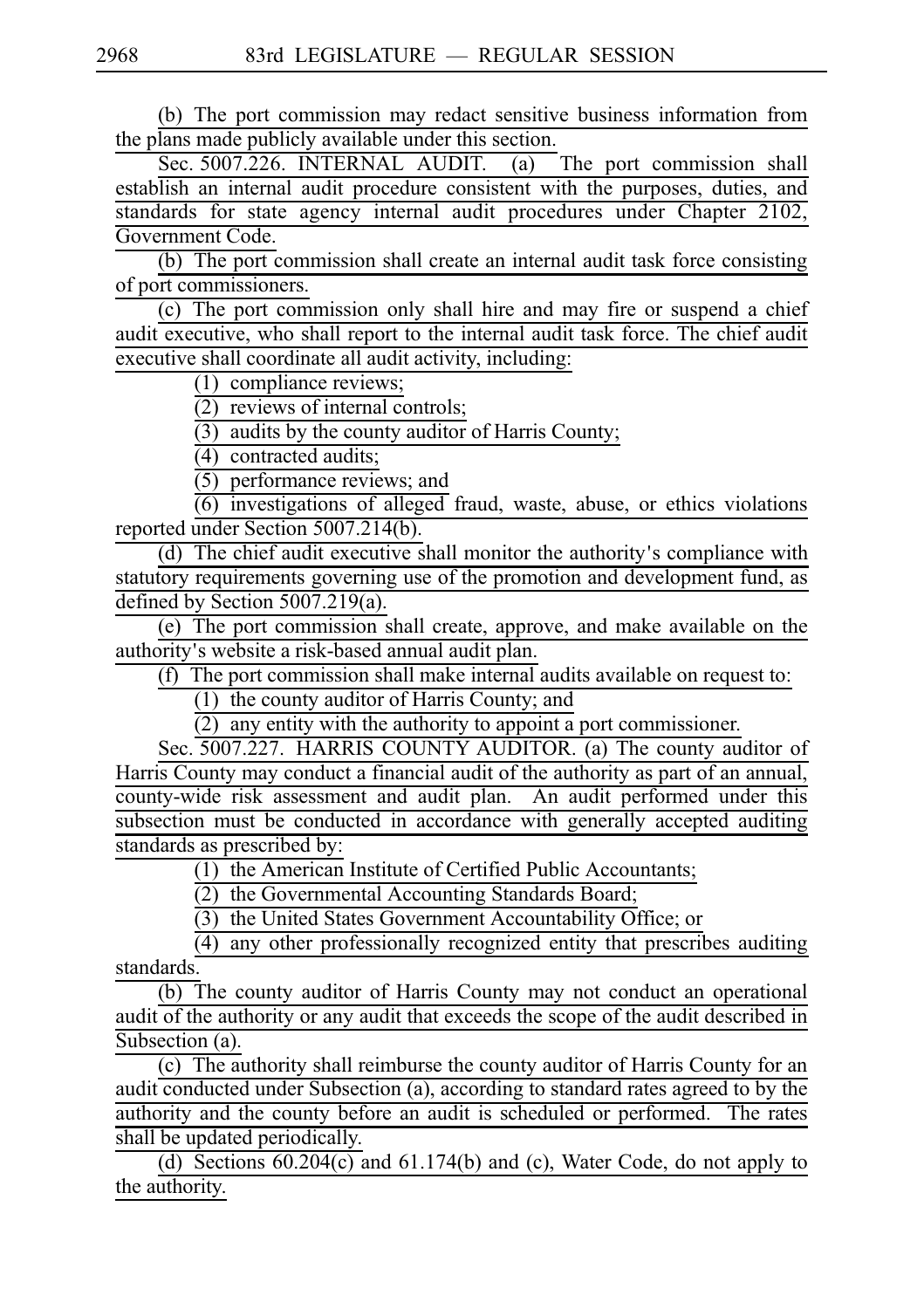Sec. 5007.228. ACCEPTANCE OF GIFTS. (a) In this section, "gift" means a gift, grant, donation, or bequest of money or property accepted under Section 60.124, Water Code, that has a value of \$500 or more.

(b) The authority may accept a gift only if, not later than the 90th day after the date the port commission receives the gift, the port commission, in an open meeting, acknowledges the acceptance of the gift.

(c) For a gift accepted under Subsection  $(b)$ , the authority must record the name of the donor, a description of the gift, and a statement of the purpose of the gift in the minutes of the port commission.

SECTION 6. The following provisions are repealed:

 $(1)$  Sections 2, 3, 4, 5, 6, and 7a, Chapter 97, Acts of the 40th Legislature, 1st Called Session, 1927;

(2) Section 9, Chapter 97, Acts of the 40th Legislature, 1st Called Session, 1927, as added by Section 22, Chapter 1027, Acts of the 82nd Legislature, Regular Session, 2011;

(3) Section 9, Chapter 97, Acts of the 40th Legislature, 1st Called Session, 1927, as added by Section 1.10, Chapter 1232, Acts of the 82nd Legislature, Regular Session, 2011;

(4) Sections 2 and 3, Chapter 86, Acts of the 49th Legislature, Regular Session, 1945;

 $(5)$  Sections 5, 6, and 7, Chapter 117, Acts of the 55th Legislature, Regular Session, 1957;

(6) Sections 2 and 3, Chapter 186, Acts of the 57th Legislature, Regular Session, 1961;

(7) Section 2, Chapter 43, Acts of the 62nd Legislature, Regular Session, 1971; and

 $(8)$  Sections 2 and 3, Chapter 1042, Acts of the 70th Legislature, Regular Session, 1987.

SECTION 7. (a) If a port commissioner of the Port of Houston Authority of Harris County, Texas, serving on the effective date of this Act has served before that date the equivalent of at least 12 full years on the port commission, that port commissioner's term expires on October 1, 2013.

(b) For a term that expires under Subsection (a) of this section, not later than October 2, 2013, the appropriate entity shall make an appointment as described by Section 5007.204, Special District Local Laws Code, as added by this Act, to a term as provided by Subsection (d) of this section.

(c) If a port commissioner, including the chair of the port commission, serving on the effective date of this Act has not served before that date the equivalent of 12 full years on the port commission, that person is reappointed to a term as provided in Subsection (d) of this section.

(d) The initial term for a person appointed or reappointed under Subsection (b) or (c) of this section shall be designated by the appropriate appointing entity in accordance with Sections 5007.204(e) and 5007.205(a), Special District Local Laws Code, as added by this Act. For purposes of the initial appointments or reappointments made under this section: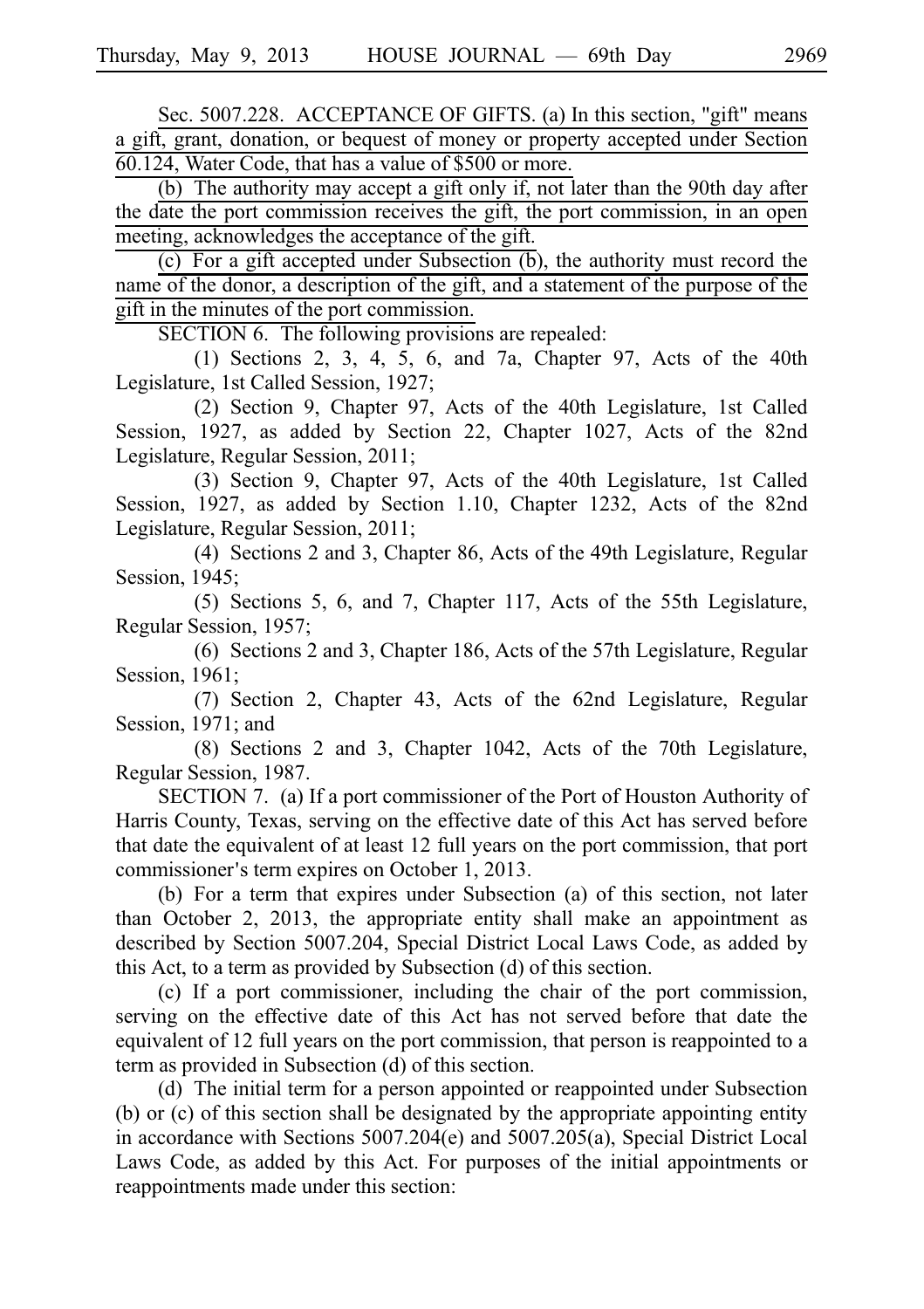(1) a term that ends in an even-numbered year expires February 1, 2016; and

(2) a term that ends in an odd-numbered year expires February 1, 2015.

(e) A person is not eligible for an initial appointment or reappointment under Subsection (b) or (c) of this section, or for any appointment to the port commission after the effective date of this Act, if the person has served the equivalent of at least 12 full years on the port commission before the effective date of this Act.

(f) Notwithstanding Section 5007.204(d), Special District Local Laws Code, as added by this Act, the person serving as chair on the effective date of this Act may not be reappointed as the chair after the sixth anniversary of the first date on which the person was appointed as chair.

SECTION 8. (a) Not later than December 1, 2013, the port commissioners of the Port of Houston Authority of Harris County, Texas, shall adopt the policies, plans, and procedures necessary to implement Subchapter B, Chapter 5007, Special District Local Laws Code, as added by this Act.

(b) Notwithstanding Section 5007.211, Special District Local Laws Code, as added by this Act, all policies adopted by the port commission of the Port of Houston Authority of Harris County, Texas, shall be distributed to:

 $(1)$  each port commissioner and authority employee who holds the office of commissioner or is employed by the authority on October 2, 2013, not later than December 1, 2013;

 $(2)$  each employee hired after October 2, 2013, not later than the third business day after the date the person begins employment with the authority or December 1, 2013, whichever is later; and

(3) each port commissioner whose term of office begins after October 2, 2013, not later than the third business day after the date the person qualifies for office or December 1, 2013, whichever is later.

 $SECTION 9. (a)$  The legal notice of the intention to introduce this Act, setting forth the general substance of this Act, has been published as provided by law, and the notice and a copy of this Act have been furnished to all persons, agencies, officials, or entities to which they are required to be furnished under Section 59, Article XVI, Texas Constitution, and Chapter 313, Government Code.

(b) The governor, one of the required recipients, has submitted the notice and Act to the Texas Commission on Environmental Quality.

(c) The Texas Commission on Environmental Quality has filed its recommendations relating to this Act with the governor, the lieutenant governor, and the speaker of the house of representatives within the required time.

(d) All requirements of the constitution and laws of this state and the rules and procedures of the legislature with respect to the notice, introduction, and passage of this Act are fulfilled and accomplished.

SECTION 10. This Act takes effect September 1, 2013.

### **POSTPONED BUSINESS**

The following bills were laid before the house as postponed business: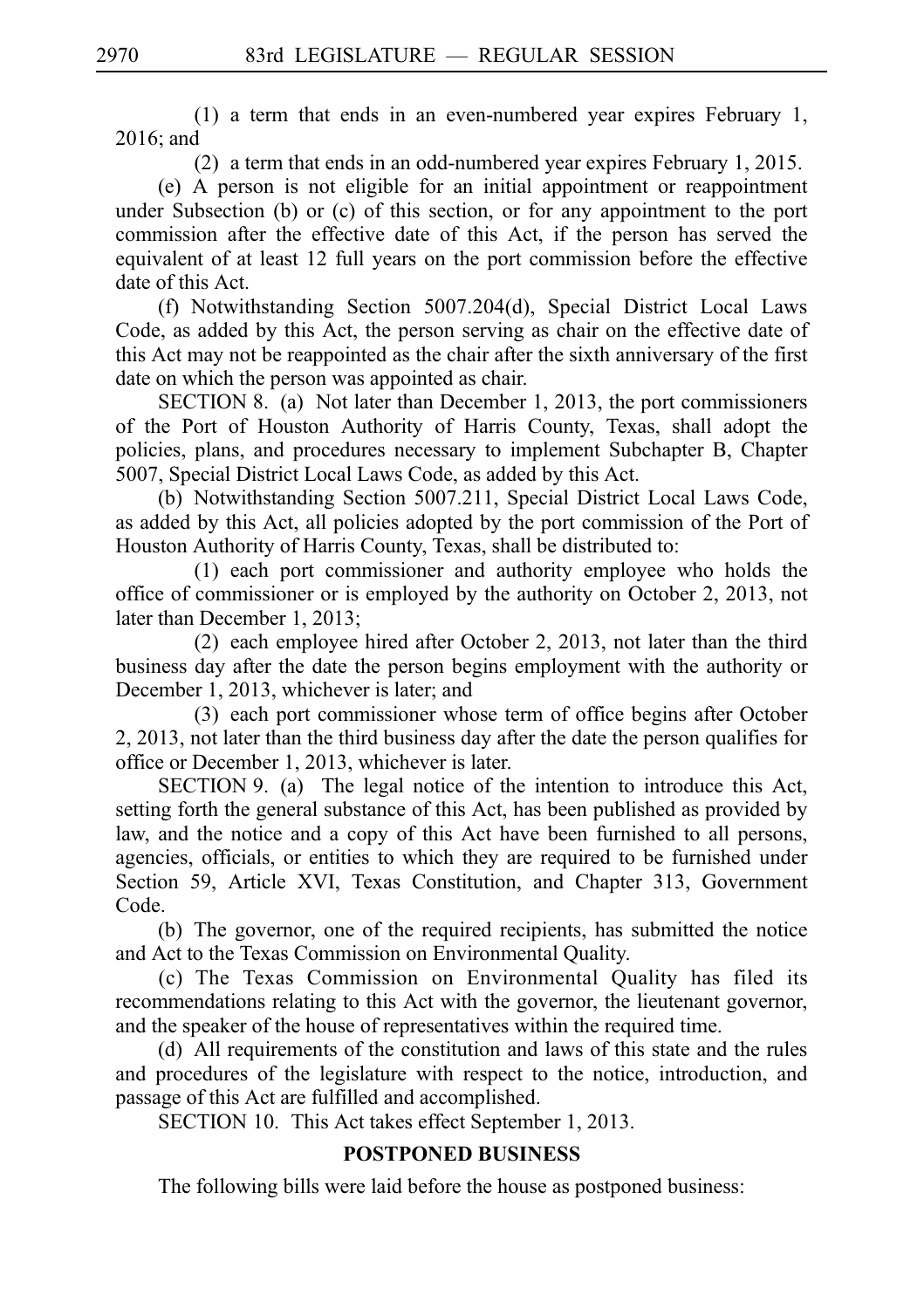# **HB 742 ON THIRD READING (by Strama, Villarreal, Otto, Anchia, and Villalba)**

**HB 742**, A bill to be entitled An Act relating to a grant program for certain school districts to provide summer instruction primarily for students who are educationally disadvantaged and summer teaching opportunities for high-performing, new, and student teachers.

**HB 742** was read third time earlier today and was postponed until this time.

**HB** 742 was passed by (Record 755): 78 Yeas, 58 Nays, 2 Present, not voting.

Yeas — Allen; Alonzo; Alvarado; Anchia; Aycock; Branch; Canales; Carter; Coleman; Collier; Cortez; Dale; Darby; Davis, J.; Davis, Y.; Deshotel; Dukes; Dutton; Eiland; Farias; Farney; Farrar; Geren; Gonzales; González, M.; Gonzalez, N.; Guillen; Gutierrez; Harless; Hernandez Luna; Herrero; Howard; Huberty; Isaac; Keffer; Kleinschmidt; Leach; Longoria; Lozano; Lucio; Martinez; Martinez Fischer; McClendon; Menéndez; Miles; Moody; Muñoz; Murphy; Nevárez; Oliveira; Orr; Otto; Perez; Pickett; Pitts; Price; Ratliff; Raymond; Reynolds; Rodriguez, E.; Rodriguez, J.; Rose; Sheffield, J.; Smith; Stephenson; Strama; Taylor; Thompson, S.; Turner, C.; Turner, S.; Villalba; Villarreal; Vo; Walle; White; Workman; Wu; Zerwas.

Nays — Anderson; Ashby; Bell; Bohac; Bonnen, D.; Bonnen, G.; Burkett; Button; Callegari; Capriglione; Clardy; Cook; Craddick; Creighton; Crownover; Davis, S.; Elkins; Fallon; Fletcher; Flynn; Frank; Frullo; Goldman; Harper-Brown; Hilderbran; Hughes; Hunter; Kacal; King, P.; Klick; Krause; Kuempel; Larson; Laubenberg; Lavender; Lewis; Miller, D.; Miller, R.; Morrison; Paddie; Parker; Patrick; Perry; Phillips; Raney; Riddle; Sanford; Schaefer; Sheets; Sheffield, R.; Simmons; Simpson; Smithee; Springer; Stickland; Toth; Turner, E.S.; Zedler.

Present, not voting — Mr. Speaker; Ritter(C).

Absent, Excused — Giddings; Márquez.

Absent, Excused, Committee Meeting — Guerra; Kolkhorst.

Absent — Burnam; Gooden; Johnson; King, K.; King, S.; King, T.; Naishtat; Thompson, E.

#### **STATEMENTS OF VOTE**

I was shown voting no on Record No. 755. I intended to vote yes.

Bohac

When Record No. 755 was taken, I was temporarily out of the house chamber. I would have voted no.

Gooden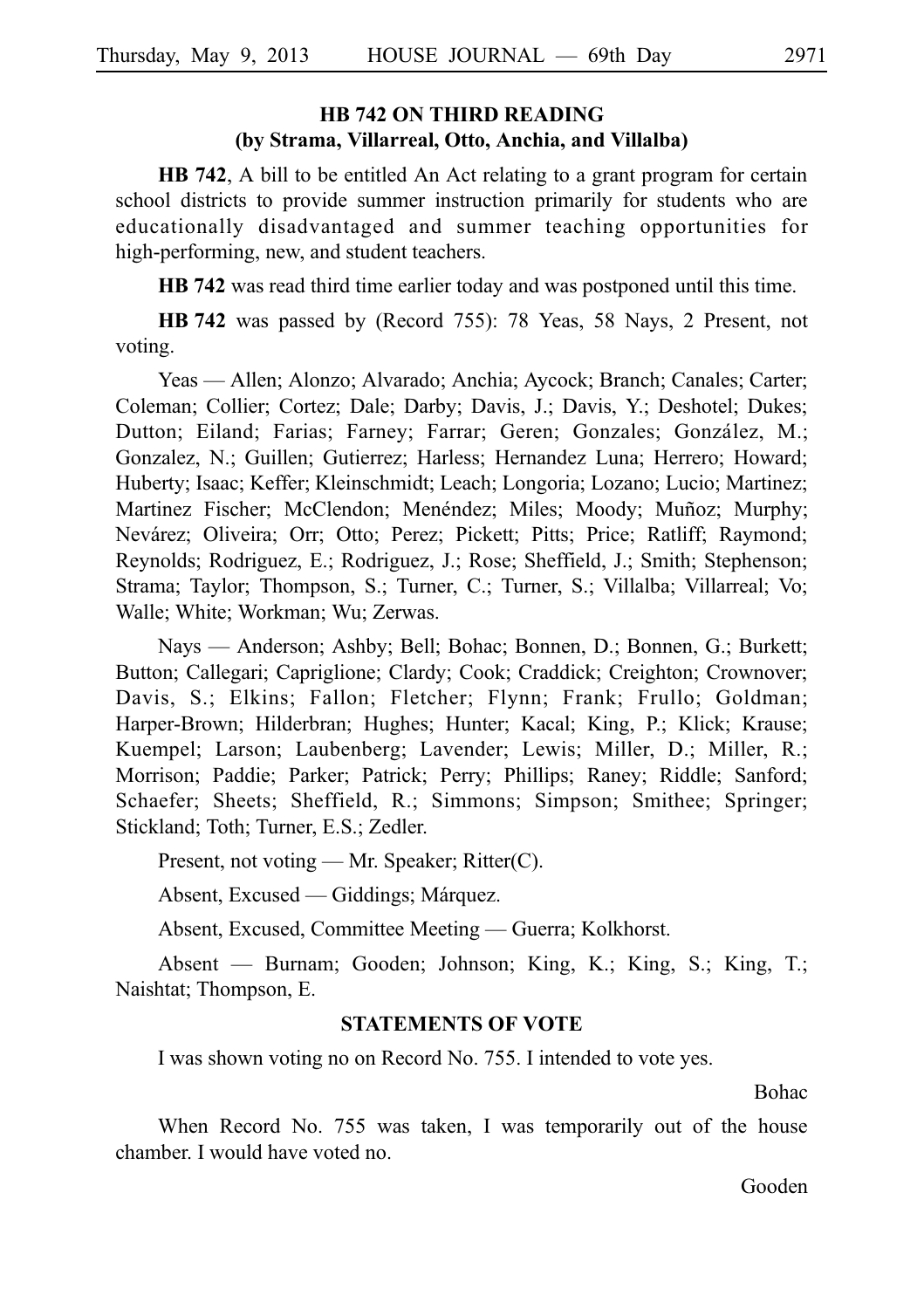When Record No. 755 was taken, I was excused for a committee meeting. I would have voted yes.

Guerra

(Guerra now present)

# **GENERAL STATE CALENDAR (consideration continued) HB 3013 ON SECOND READING (by Larson and Anderson)**

**HB 3013**, A bill to be entitled An Act relating to the underground storage of water for later retrieval and beneficial use; authorizing the imposition of fees.

#### **Amendment No. 1**

Representative D. Miller offered the following amendment to **HB 3013**:

Amend **HB 3013** (house committee printing) as follows:

(1) On page 15, line 11, strike "ADMINISTRATION." and substitute "ADMINISTRATION; MODEL RULES; EXEMPTION. (a)".

(2) On page 15, between lines 19 and 20, insert the following:

(b) Notwithstanding Subsection (a), a district that before September 1, 2012, adopted rules regulating aquifer storage and recovery projects is not required to adopt the model rules, and, to the extent of any conflict with the model rules or with any provision of this chapter related to those projects, the district's rules prevail.

Amendment No. 1 was adopted.

#### **Amendment No. 2**

Representatives Coleman and Darby offered the following amendment to **HBi3013**:

Amend **HB 3013** (house committee report) as follows:

(1) On page 7, after subsection (b), add  $(b-1)$  The board shall contract with a Texas nonprofit entity to study aquifers and develop data to better understand the chemical composition and storage potential of the aquifers. The entity should exhibit an established record of managing complex, multi-institutional research projects in Texas.

Amendment No. 2 was withdrawn.

#### **Amendment No. 3**

On behalf of Representative Ritter, Representative Larson offered the following amendment to **HB** 3013:

Amend **HB 3013** (house committee report) on page 15, line 26, between "state water plan" and the period, by inserting "if the project is included in the plan".

Amendment No. 3 was adopted.

**HB 3013**, as amended, was passed to engrossment.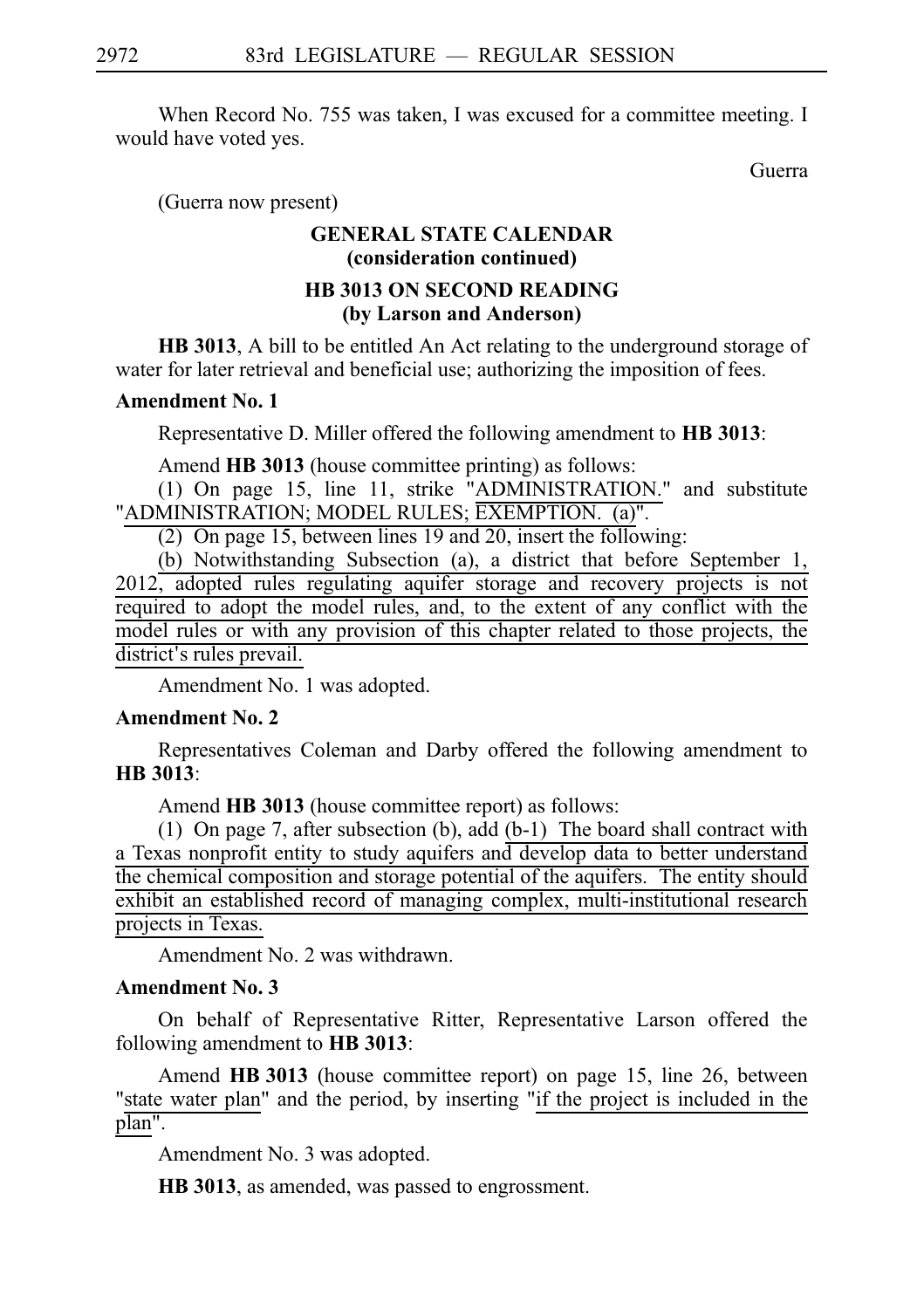### **CSHB 2578 ON SECOND READING (by Larson, Callegari, and Anderson)**

**CSHB 2578**, A bill to be entitled An Act relating to the development of brackish groundwater.

### **Amendment No. 1**

Representative Callegari offered the following amendment to **CSHB 2578**:

Amend **CSHB 2578** (house committee report) as follows:

(1) On page 3, line 19, strike "16.060(b)(5)" and substitute "16.060(c)(5)".

(2) Strike page 4, line 9, through page 6, line 5, and substitute the following appropriately numbered SECTION:

SECTION Section 16.060, Water Code, is amended to read as follows:

Sec. 16.060. DESALINATION STUDIES AND RESEARCH. (a) In this section, "brackish water desalination project" means a desalination project the primary purpose of which is the development of new drinking water. The term does not include the reuse, recycling, or disposal of wastewater.

(b) The board shall undertake or participate in research, feasibility and facility planning studies, investigations, and surveys [as it considers] necessary to further the development of cost-effective water supplies from seawater or brackish water desalination in the state.

 $\overline{(c)}$   $\overline{(\theta)}$  The board shall prepare a biennial progress report on the implementation of seawater or brackish water desalination activities in the state and shall submit it to the governor, lieutenant governor, and speaker of the house of representatives not later than December 1 of each even-numbered year. The report shall include:

 $(1)$  results of the board's studies and activities relative to seawater or brackish water desalination during the preceding biennium;

 $\overline{(2)}$  identification and evaluation of research, regulatory, technical, and financial impediments to the implementation of seawater or brackish water desalination projects;

 $(3)$  evaluation of the role the state should play in furthering the development of large-scale seawater or brackish water desalination projects in the state; [and]

(4) the anticipated appropriation from general revenues necessary to continue investigating water desalination activities in the state during the next biennium;

(5) identification and designation of local or regional brackish water production zones in areas of the state with moderate to high availability and productivity of brackish water that can be used to reduce the use of fresh groundwater and that:

 $(A)$  are separated by hydrogeologic barriers sufficient to prevent significant impacts to water availability or water quality in other aquifers, subdivisions of aquifers, or geologic strata;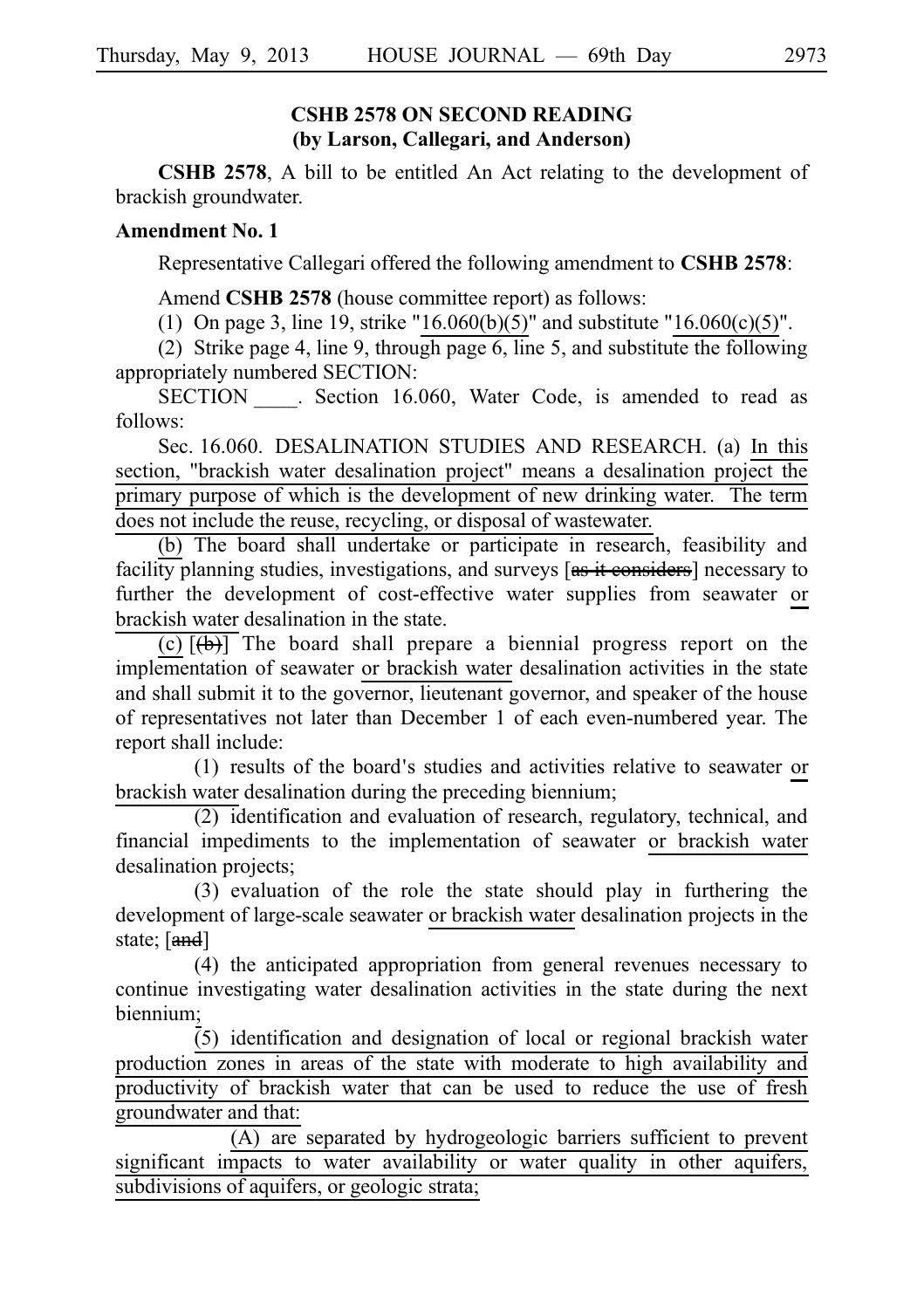(B) are not, at the time of designation as a brackish water production zone, serving as a primary water supply for any purpose other than supplying a desalination project; and

 $(C)$  are not located:

 $(i)$  in areas determined to be susceptible to subsidence; or

 $(iii)$  in the Edwards Aquifer and within the boundaries of the Edwards Aquifer Authority; and

 $(6)$  information regarding state participation in public-private partnerships to advance research efforts, implement pilot projects, and develop new technologies related to:

(A) water transport;

(B) brine disposal;

 $\overline{(\text{C})}$  pretreatment of seawater and brackish water; and

(D) innovative concentrate management strategies.

(d)  $[\Theta]$  The board shall actively pursue federal sources of funding for seawater and brackish water desalination projects in the state.

(e) The board shall work together with groundwater conservation districts and stakeholders and shall consider the Brackish Groundwater Manual for Texas Regional Water Planning Groups, and any updates to the manual, and other relevant scientific data or findings when identifying and designating brackish water production zones under Subsection (c)(5).

(f) In preparing the report described by Subsection (c), the board shall incorporate input from water utilities, water providers, municipalities, and other public or private entities that have an interest in developing and implementing seawater or brackish water desalination projects.

 $(g)$  The board shall coordinate with the Texas Center for Innovative Desalination Technology and any other entity created by the state to study, promote, facilitate, or improve the development, financing, implementation, or enhancement of seawater or brackish water desalination technology or projects.

(h) The board shall coordinate with each agency identified in the report to provide assistance with applicable regulatory requirements to improve implementation of seawater or brackish water desalination technology or projects.

(3) On page 6, line 12, strike "16.060(b)(5)" and substitute "16.060(c)(5)".

(4) Add the following appropriately numbered SECTIONS to the bill:

SECTION \_\_\_\_. (a) With this state facing an ongoing drought, continuing population growth, and the need to remain economically competitive, this state must secure and develop plentiful and cost-effective water supplies to meet the ever-increasing demand for water. The purpose of this Act is not to hinder conservation efforts, because such efforts help reduce the need for new sources of water, or to hinder current development of fresh groundwater, fresh surface water, water reclamation, or aquifer storage and recovery. However, this state must explore every water resource in order to balance the supply and demand for water, one of the most precious resources of this state.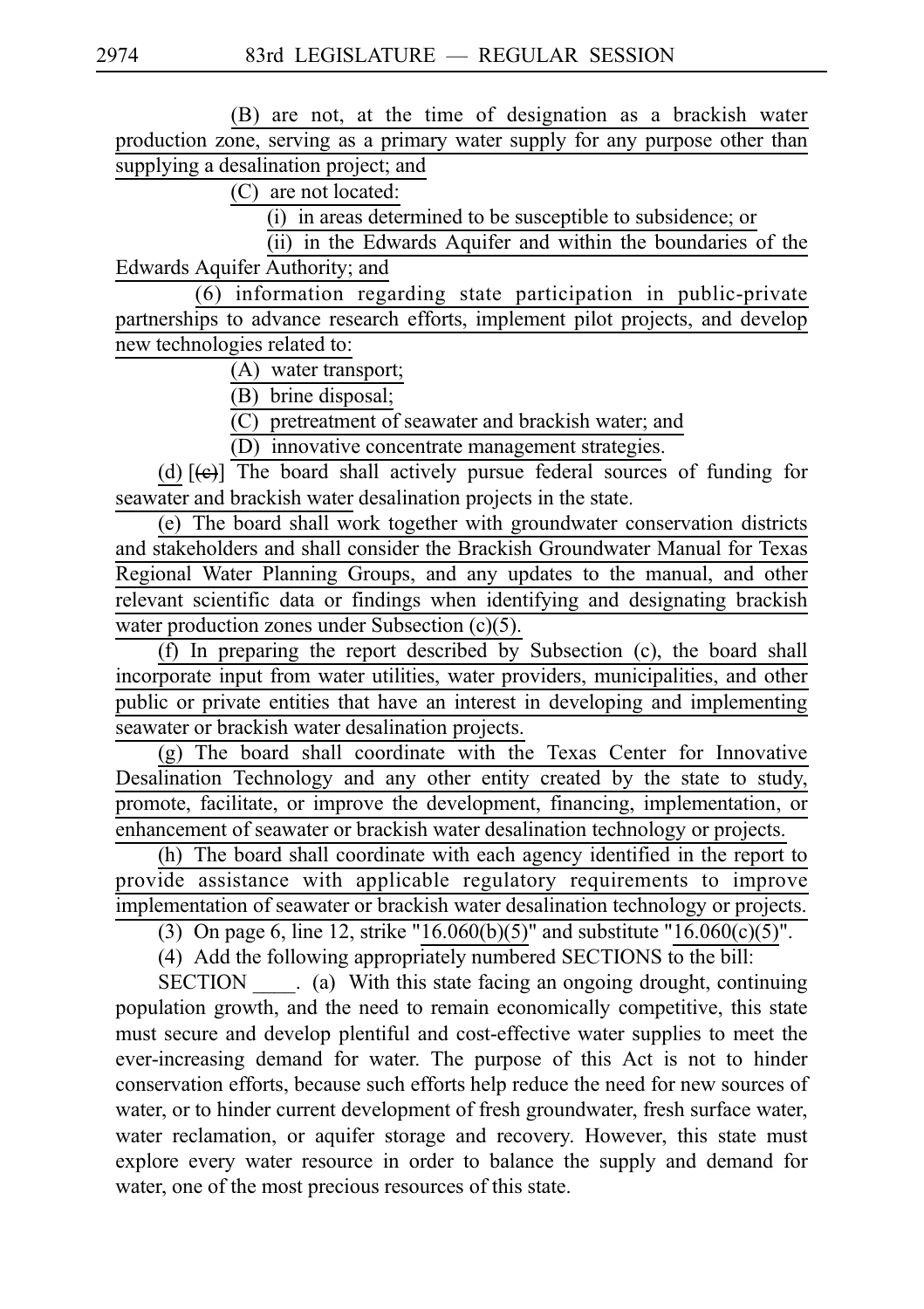(b) Brackish groundwater and marine seawater are potentially new sources of public drinking water for this state. This state has an estimated 880 trillion gallons of brackish groundwater and access to over 600 quadrillion gallons of marine seawater from the Gulf of Mexico. The purpose of this Act is to streamline the process and reduce the cost and regulation of desalination.

SECTION . Section 11.121, Water Code, is amended to read as follows:

Sec. 11.121. PERMIT REQUIRED. Except as provided in Sections 11.142, 11.1421, [and] 11.1422, and 11.1423 [of this code], no person may appropriate any state water or begin construction of any work designed for the storage, taking, or diversion of water without first obtaining a permit from the commission to make the appropriation.

SECTION Section 11.1311, Water Code, is amended by amending Subsection (b) and adding Subsection (b-1) to read as follows:

(b) The board may transfer interests in a permit issued under Subsection  $(a)$ [this section] to a municipality, river authority, other political subdivision, or water supply corporation organized under Chapter 67 as otherwise provided by law.

 $(b-1)$  In this subsection, "marine seawater" has the meaning assigned by Section 11.1423, and "brackish water" means water that contains a total dissolved solids concentration of more than 1,000 milligrams per liter and is not marine seawater. On submission of an application to the commission, the commission shall issue without a hearing a permit to use the bed and banks of any flowing natural stream in the state to convey marine seawater or brackish water. The commission shall adopt rules to implement a procedure for application for a permit to convey marine seawater or brackish water consistent with this subsection. A flowing natural stream does not include impounded water. The commission shall provide notice and an opportunity for hearing for an application for a permit to convey marine seawater or brackish water into or through a lake, reservoir, or other impoundment.

SECTION Subchapter D, Chapter 11, Water Code, is amended by adding Section 11.1423 to read as follows:

Sec. 11.1423. PERMIT EXEMPTION FOR USE BY WATER SUPPLY ENTITY OF MARINE SEAWATER. (a) In this section:

 $(1)$  "Marine seawater" means water that contains a total dissolved solids concentration based on a yearly average of samples taken at the water source of more than 10,000 milligrams per liter that is derived from the Gulf of Mexico or an adjacent bay, estuary, or arm of the Gulf of Mexico.

 $(2)$  "Water supply entity" includes:

(A) a retail public utility as defined by Section 13.002;

 $(B)$  a wholesale water supplier; or

 $(C)$  an irrigation district operating under Chapter 58.

(b) Without obtaining a permit, a water supply entity may use for any beneficial purpose state water that consists of marine seawater.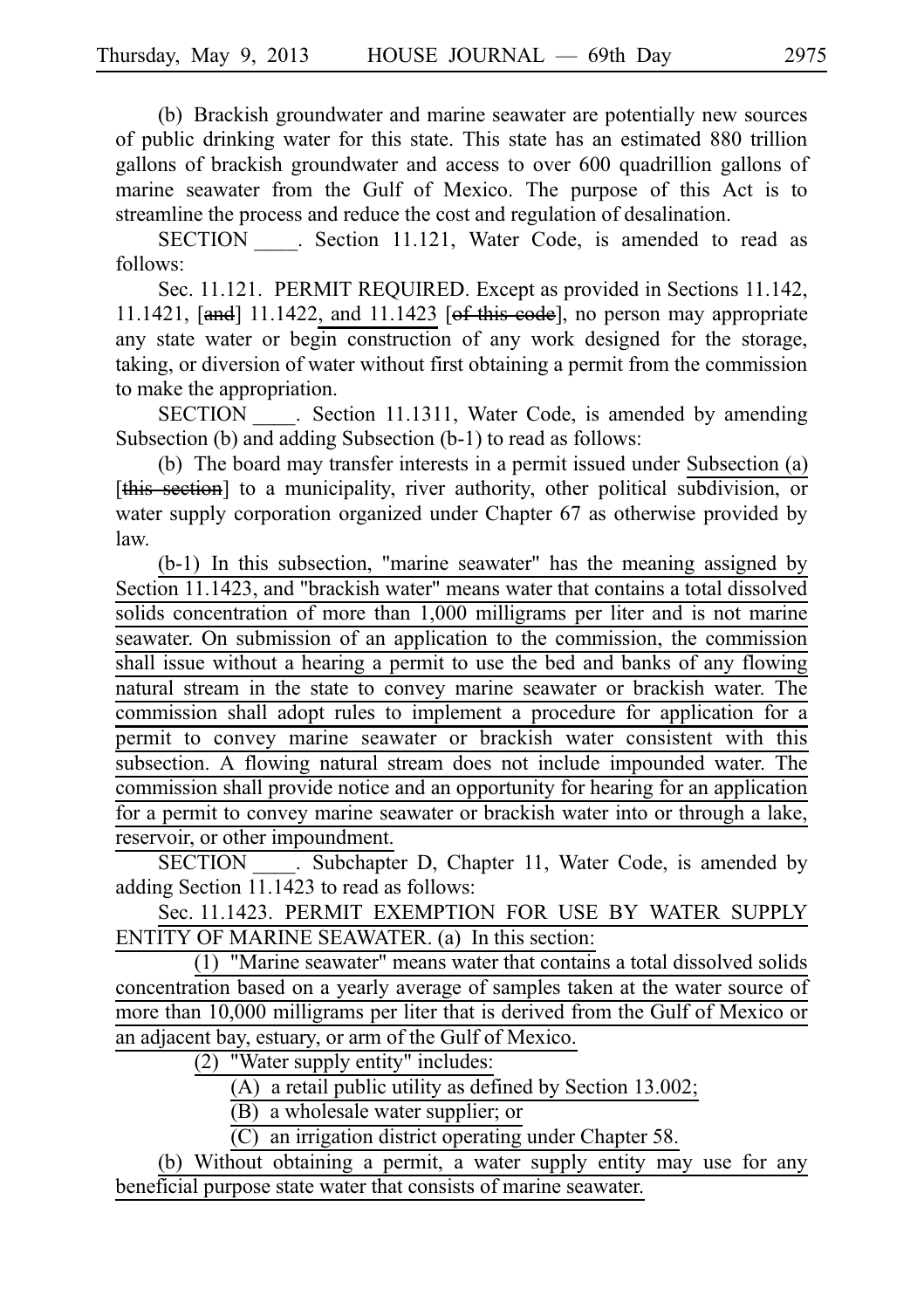(c) A water supply entity must treat marine seawater and brackish water so that it meets the water quality level of the receiving stream before the entity may put the water into a stream under an authorization granted under Section 11.042.

(d) This section does not prohibit a water supply entity from conveying water under this section in any other manner authorized by law, including through the use of facilities owned or operated by the state if authorized by the state.

SECTION Section 341.001, Health and Safety Code, is amended by adding Subdivisions (1-a), (2-a), and (4-a) to read as follows:

(1-a) "Brackish water" means water that contains a total dissolved solids concentration of more than 1,000 milligrams per liter. The term does not include marine seawater.

 $(2-a)$  "Desalination facility" means a facility used for the treatment of brackish water or marine seawater to remove dissolved mineral salts and other dissolved solids.

 $(4-a)$  "Marine seawater" means water that contains a total dissolved solids concentration based on a yearly average of samples taken at the water source of more than 10,000 milligrams per liter that is derived from the Gulf of Mexico or an adjacent bay, estuary, or arm of the Gulf of Mexico.

SECTION . Subchapter C, Chapter 341, Health and Safety Code, is amended by adding Section 341.0359 to read as follows:

Sec. 341.0359. DESALINATION OF WATER FOR DRINKING WATER. (a) This section applies only to a desalination facility that is intended to produce water for the public drinking water supply. This section does not apply to a desalination facility used to produce nonpotable water.

 $(b)$  The commission shall adopt rules to:

 $(1)$  allow water treated by a desalination facility to be used as public drinking water; and

 $(2)$  ensure that water treated by a desalination facility meets the requirements of Section 341.031 and rules adopted under that section.

 $(c)$  A person may not begin construction of a desalination facility unless the commission approves in writing the plans and specifications for the facility.

 $(d)$  A person may not begin construction of a desalination facility that treats brackish water or marine seawater for the purpose of removing primary or secondary drinking water contaminants unless the commission approves in writing a report containing:

 $(1)$  a computer model acceptable to the commission;

 $(2)$  a pilot study with a minimum 40-day run duration without treatment intervention to meet federal and state safe drinking water standards;

 $(3)$  data from a similar system installed at another desalination facility that treats source water of a similar or lower quality; or

 $(4)$  a full-scale verification protocol with a minimum 40-day run duration without treatment intervention to meet federal and state safe drinking water standards.

 $(e)$  If a full-scale verification protocol report is approved, a person may not send water to a public water distribution system without a full-scale verification study: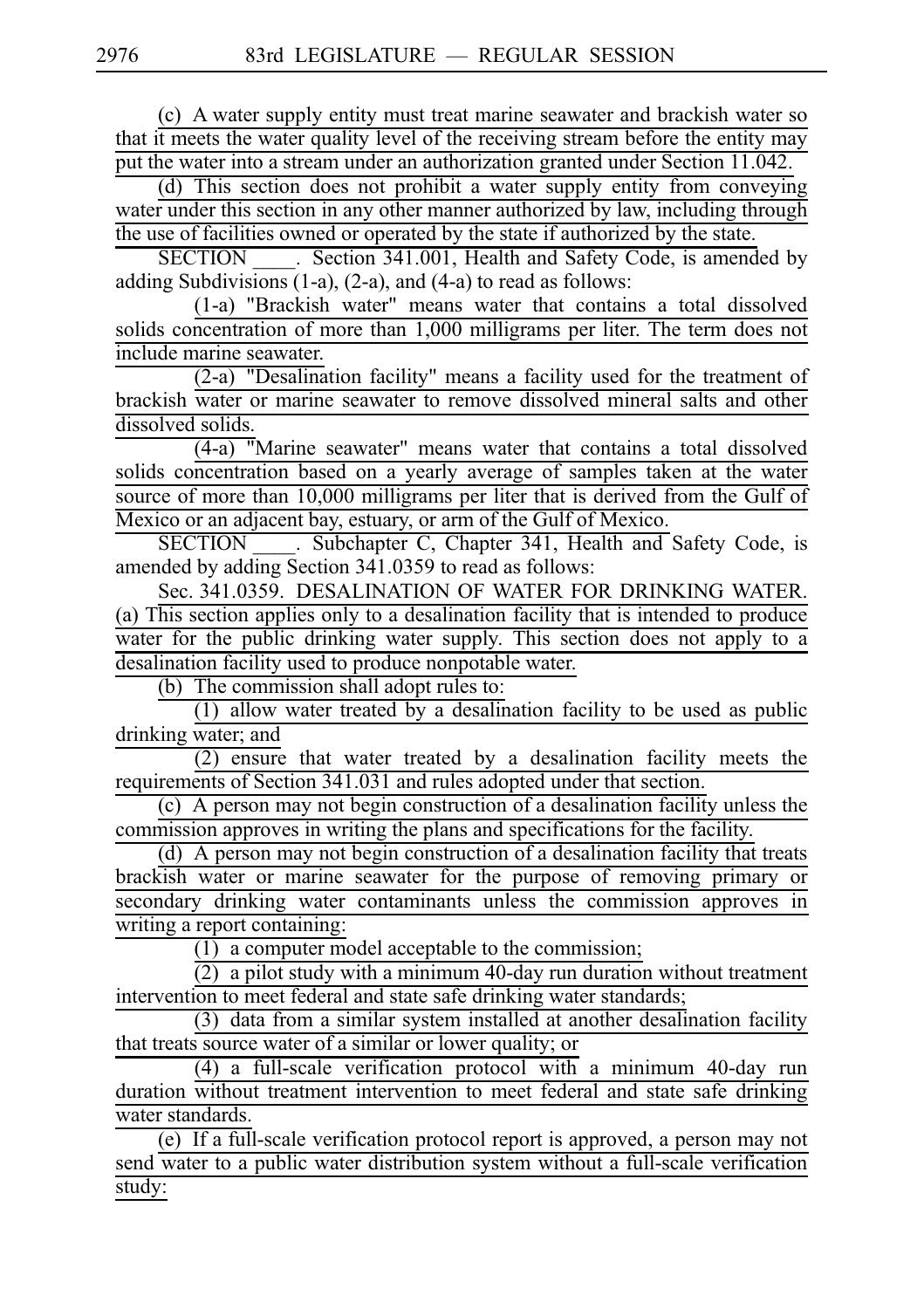$(1)$  completed after construction; and

 $(2)$  approved by the commission.

(f) Not later than the 100th day after the date the commission receives the report for a proposed desalination facility, the commission shall review the report and issue an exception response letter that may contain conditions for approval.

(g) Not later than the 60th day after the date the commission receives the plans and specifications for a proposed desalination facility, the commission shall review the plans and specifications and issue a response letter that may contain conditions for approval.

 $(h)$  A person violates this section if the person fails to meet a condition for approval in a letter issued to the person under Subsection  $(f)$  or  $(g)$ .

SECTION Chapter 111, Education Code, is amended by adding Subchapter J to read as follows:

SUBCHAPTER J. TEXAS CENTER FOR INNOVATIVE

DESALINATION TECHNOLOGY

Sec. 111.131. DEFINITIONS. In this subchapter:

(1) "Boards" means the board of regents of the University of Houston System and the board of regents of The University of Texas System.

(2) "Center" means the Texas Center for Innovative Desalination Technology established under this subchapter.

Sec. 111.132. ESTABLISHMENT. (a) The Texas Center for Innovative Desalination Technology is established as a partnership between the University of Houston, The University of Texas at Brownsville, and The University of Texas at El Paso.

(b) The organization, control, and management of the center are vested in the boards, and the respective institutions shall execute a memorandum of understanding for that purpose.

(c) The center shall be hosted by the University of Houston's Cullen College of Engineering, The University of Texas at Brownsville's College of Science, Mathematics, and Technology, and The University of Texas at El Paso's Center for Inland Desalination Systems. Participation in the center's activities shall be open to any faculty or staff member of each host university who is an active researcher in the field of water desalination, engineering, hydrology, biology, water supply development, or energy efficiency, or in another relevant field as determined by the boards.

Sec. 111.133. PURPOSE. The center is created to:

 $(1)$  promote interdisciplinary research, education, and training for the development of state-of-the-art products, materials, systems, and technologies designed for the desalination of seawater from the Gulf of Mexico and brackish water within surface and groundwater resources throughout the state; and

(2) develop cost-effective, energy-efficient, and environmentally sound water desalination, brine disposal, and water conveyance technologies that can enhance the potential for desalinated water to contribute toward the state's long-term water portfolio.

Sec. 111.134. POWERS AND DUTIES. The center shall: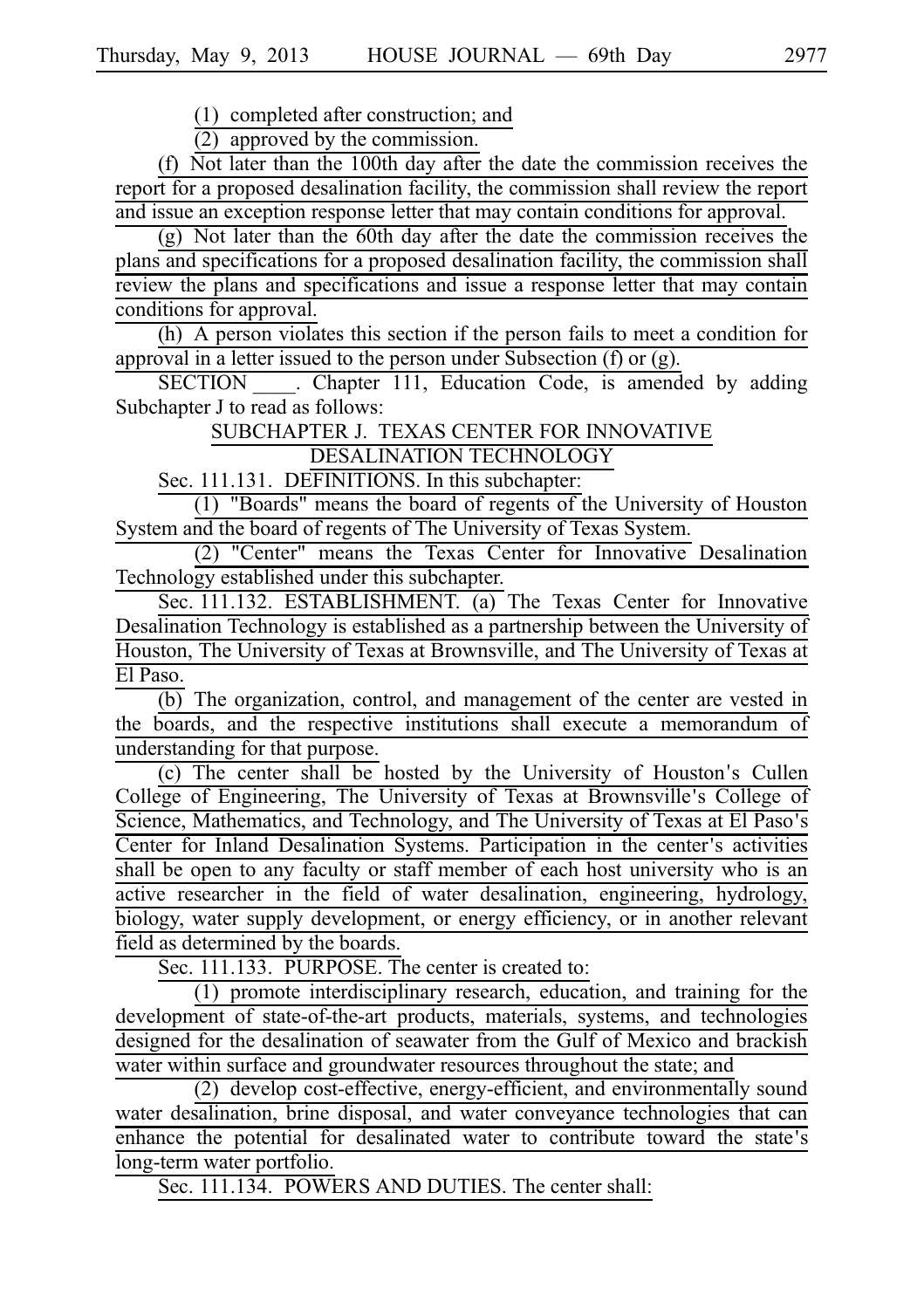(1) collaborate with appropriate international, federal, state, and local agencies and private business or nonprofit entities as necessary to develop innovative desalination technologies;

 $(2)$  research and develop innovative seawater and brackish water desalination technologies, including pretreatment technologies and improvements, that are energy efficient and cost effective, minimize environmental impacts, and offer long-term water supply solutions for the state;

 $(3)$  research and develop brine disposal and reuse methods and technologies;

 $\overline{(4)}$  research and develop water conveyance systems and technologies that may be used to transport desalinated water to target use populations;

 $(5)$  develop test facilities for evaluating the performance of new products, materials, or techniques;

 $\overline{(6)}$  develop specifications and standards for products used for desalinating water, conveying water, and disposing of brine;

 $(7)$  provide public information, education, and outreach regarding desalination technologies and appropriate uses and conservation methods for desalinated water; and

 $(8)$  provide data, recommendations, and any other information necessary relating to desalination for local, regional, or statewide water planning programs and processes.

Sec. 111.135. COLLABORATION WITH OTHER ENTITIES. The University of Houston, The University of Texas at Brownsville, and The University of Texas at El Paso shall encourage public and private entities to participate in or support the operation of the center and may enter into an agreement with any public or private entity for that purpose. An agreement may allow the center to provide information, services, or other assistance to an entity in exchange for the entity's participation or support.

Sec. 111.136. GIFTS AND GRANTS. The boards may solicit, accept, and administer gifts and grants from any public or private source for the purposes of the center.

Sec. 111.137. PERSONNEL. The boards may employ personnel for the center as necessary.

Sec. 111.138. EXPIRATION. This subchapter expires September 1, 2023.  $(5)$  Renumber the SECTIONS of the bill accordingly.

Amendment No. 1 was adopted.

**CSHB 2578**, as amended, was passed to engrossment.

### **CSHB 3660 ON SECOND READING (by Simmons)**

**CSHB 3660**, A bill to be entitled An Act relating to requiring the Texas Commission on Fire Protection to conduct a study and prepare a report on administrative attachment.

### **Amendment No. 1**

Representative Simmons offered the following amendment to **CSHB 3660**: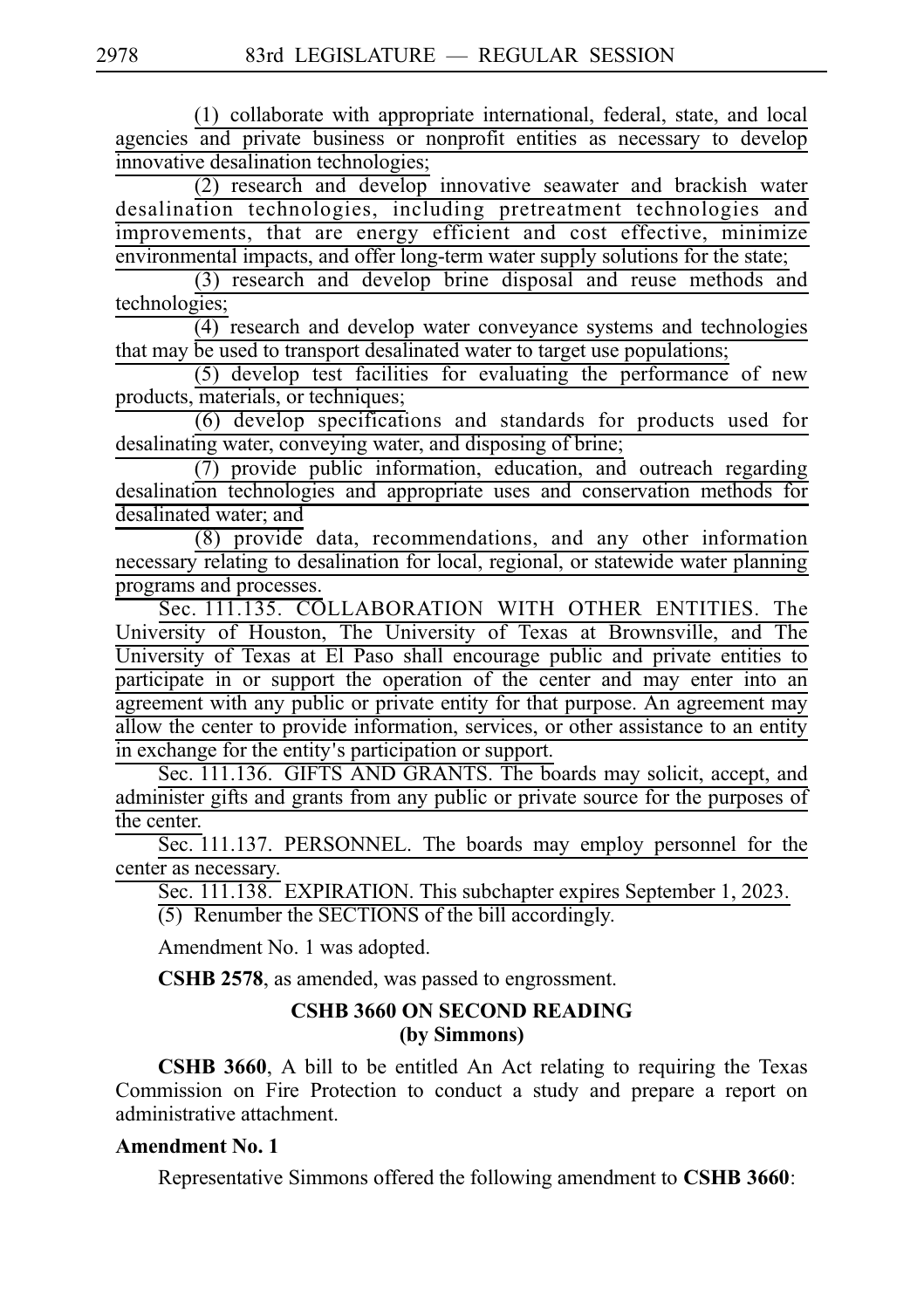Amend **CSHB 3660** (house committee printing) as follows:

(1) On page 1, strike lines  $14-16$  and substitute the following:

 $(b)$  The commission shall conduct a study on the administrative attachment of the commission to another state agency in order to:

(2) On page 2, strike lines  $1-11$  and substitute the following:

(d) Not later than September 1, 2014, the commission shall report the results of the study to the legislature, the governor, and the Legislative Budget Board. The report submitted must include a complete explanation of the process used by the commission in conducting the study required under this section and:

 $(1)$  if the commission finds that administrative attachment to another state agency would further the goals listed in Subsection (b):

 $(A)$  identify a single state agency to which the commission shall be administratively attached, selected using the criteria prescribed by Subsection (b); and

(B) include drafts of proposed legislation necessary to accomplish the administrative attachment; or

 $(2)$  if the commission finds that administrative attachment to another state agency would not further the goals listed in Subsection (b):

(A) identify, for each goal listed in Subsection (b), at least five reasons why administrative attachment would not further that goal;

(B) describe in detail the commission's plan for meeting each goal listed in Subsection (b); and

 $(C)$  include drafts of proposed legislation necessary to accomplish the commission's plan under Paragraph  $(B)$ .

Amendment No. 1 was adopted.

**CSHB 3660**, as amended, was passed to engrossment.

### **CSHB 743 ON SECOND READING (by R. Miller and Hughes)**

**CSHB 743**, A bill to be entitled An Act relating to the regulation of certain child-care facilities; increasing a fee.

Representative R. Miller moved to postpone consideration of **CSHB** 743 until  $8:30$  p.m. today.

The motion prevailed.

### **HB 3005 ON SECOND READING (by Burkett, J. Davis, Branch, Lucio, Crownover, et al.)**

**HB 3005**, A bill to be entitled An Act relating to the authority of the Texas Workforce Commission to use certain unemployment compensation funds for reemployment activities.

#### **HB 3005 - POINT OF ORDER**

Representative C. Turner raised a point of order against further consideration of **HB 3005** under Rule 7, Section 37 of the House Rules on the grounds that the motion to reconsider by the standing committee was not properly made.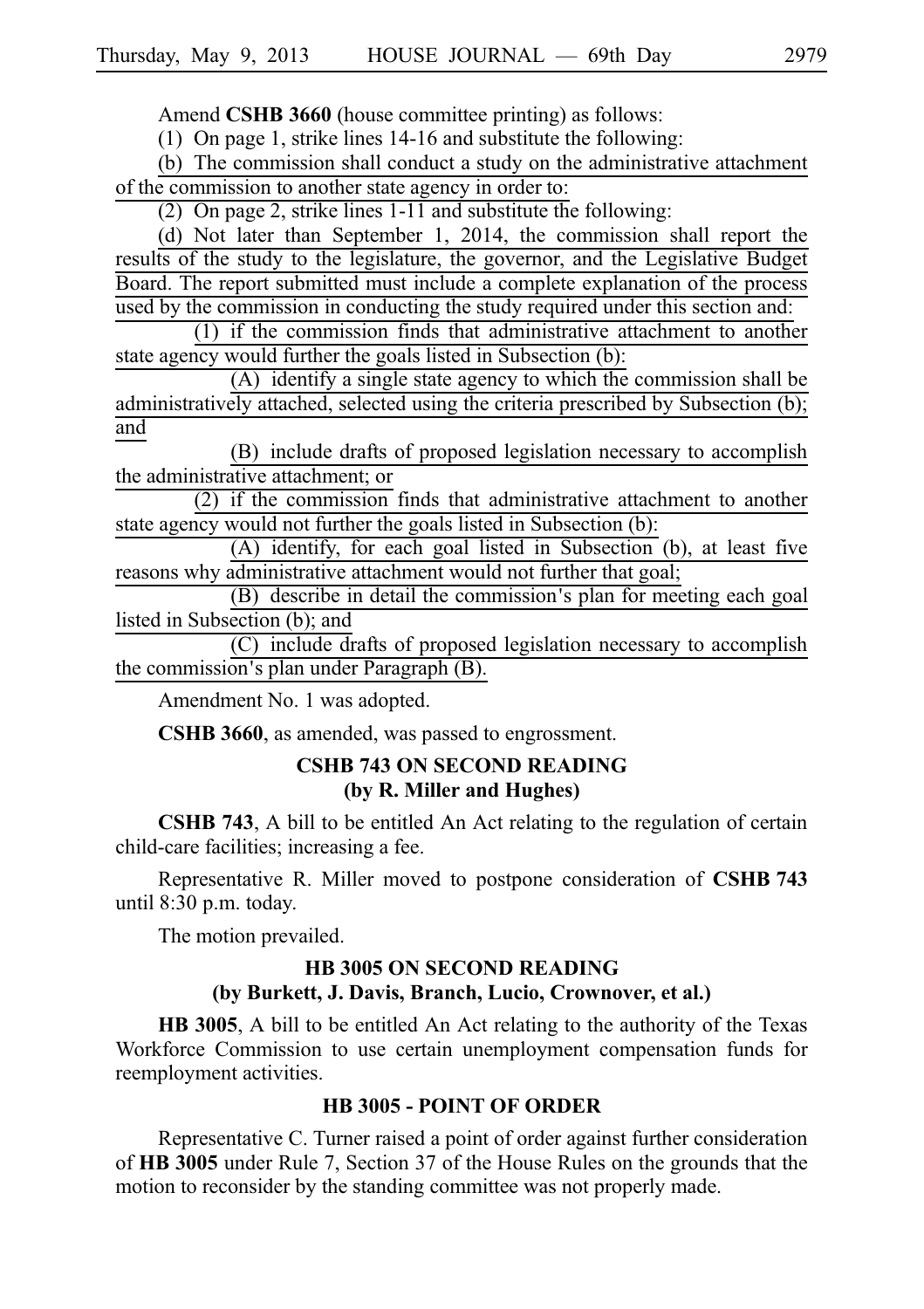The chair overruled the point of order and submitted the following statement:

Representative C. Turner raised a point of order against further consideration of **HB 3005** under Rule 7, Section 37 of the House Rules. He argues that the method by which the motion to reconsider HB 3005 was handled by the bill's standing committee was incorrect under the House Rules and that Rule 7, Section 37 requires that when "a question has been decided by the house and the yeas and nays have been called and recorded, any member voting with the prevailing side may, on the same legislative day, or on the next legislative day, move a reconsideration." The text of Rule 7, Section 37 of the House Rules reads as follows:

"Section 37. Motion to Reconsider a Vote. (a) When a question has been decided by the house and the yeas and nays have been called for and recorded, any member voting with the prevailing side may, on the same legislative day, or on the next legislative day, move a reconsideration; however, if a reconsideration is moved on the next legislative day, it must be done before the order of the day, as designated in the 10th item of Rule 6, Section 1(a) is taken up. If the house refuses to reconsider, or on reconsideration, affirms its decision, no further action to reconsider shall be in order.

(b) Where the yeas and nays have not been called for and recorded, any member, regardless of whether he or she voted on the prevailing side or not, may make the motion to reconsider; however, even when the yeas and nays have not been recorded, the following shall not be eligible to make a motion to reconsider:

(1) a member who was absent;

(2) a member who was paired and, therefore, did not vote; and

(3) a member who was recorded in the journal as having voted on the losing side.

(c) A motion to reconsider the vote by which a bill, joint resolution, or concurrent resolution was defeated is not in order unless a member has previously provided at least one hours notice of intent to make the motion by addressing the house when the house is in session and stating that a member intends to make a motion to reconsider the vote by which the bill or resolution was defeated. It is not necessary for the member providing the notice to be eligible to make or to be the member who subsequently makes the motion to reconsider. If notice of intent to make a motion to reconsider is given within the period that the motion to reconsider may be made under Subsection (a) of this section and that period expires during the one-hour period required by this subsection, then the period within which the motion may be made under Subsection (a) is extended by the amount of time, not to exceed one hour during which the house is in session, necessary to satisfy the one-hour notice required by this subsection. For purposes of this subsection, a motion to reconsider includes a motion to reconsider and table and a motion to reconsider and spread on the journal."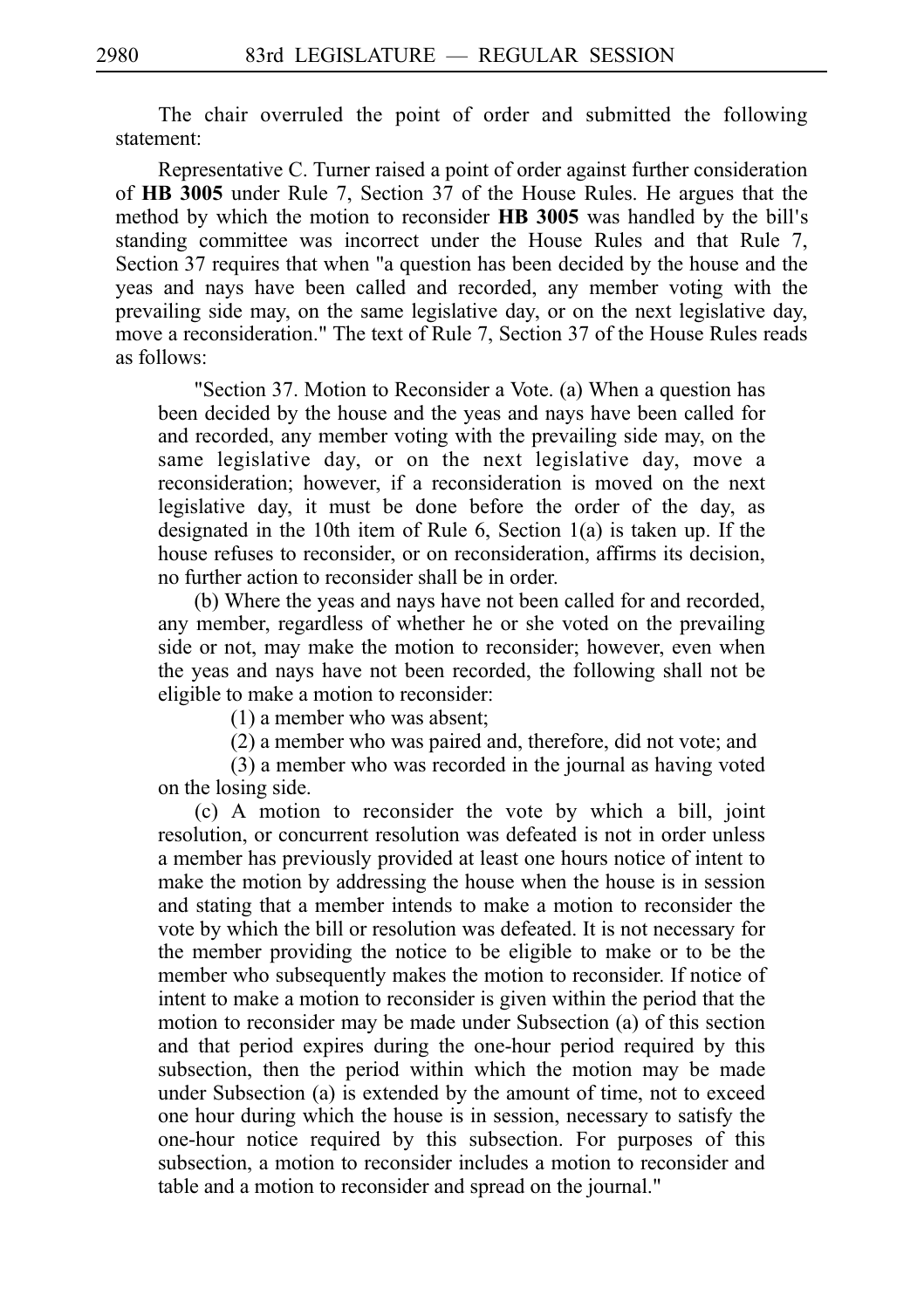The point of order is respectfully overruled. As admitted by Representative C. Turner and reflected in the committee minutes, no member of the committee objected to the motion to reconsideration. Therefore, any objection was waived. Second, even if an objection had been raised in committee, it does not survive to the house floor provided the bill was eventually voted out by a majority vote for favorable report and with a quorum present. See Rule 4, Section 14 of the House Rules, explanatory notes and house precedents. Third, it is unclear how or even if Rule 7, Section 37 of the House Rules could be applied to committee process. It is hard to tell how one would graft this rule to a committee process. For instance, Rule 7, Section 37 of the House Rules requires that if a reconsideration is moved on the next legislative day, it must be done before the order of the day, as designated in the 10th item of Rule 6, Section 1(a) of the House Rules. Does this mean the committee must meet before the end of the next routine motion period of the house? What is the "next legislative day" in a committee? Do different committees have a different number of legislative days? Fourth, below is a graph of the number of motions to reconsider votes by house committees from 1989 forward:

| <b>Regular Session</b> | <b>House Bills</b> | <b>Senate Bills</b> | All Bills |
|------------------------|--------------------|---------------------|-----------|
| 83rd                   | 199                | 23                  | 222       |
| 82nd                   | 83                 | 24                  | 107       |
| 81st                   | 83                 | 28                  | 111       |
| 80th                   | 60                 | 104                 | 164       |
| 79th                   | 59                 | 13                  | 72        |
| 78th                   | 61                 | 43                  | 104       |
| 77th                   | 43                 | 22                  | 65        |
| 76th                   | 45                 | 25                  | 70        |
| 75th                   | 49                 | 26                  | 75        |
| 74th                   | 30                 | 3                   | 33        |
| 73rd                   | 8                  | 14                  | 22        |
| 72 <sub>nd</sub>       | 24                 |                     | 31        |
| 71st                   | 108                | 40                  | 148       |

While there are ebbs and flows in the total number raised, it is clear from the review of the over 1,200 motions in that time period that the membership has the information to determine if additional regulation of those motions in committees is warranted. Because the House Rules and established house practice address the issue, if the body desires to restrict the time, place, and manner of raising motions for reconsideration in committee, we are certain that it should be done by rule.

(Kolkhorst now present)

**HB 3005** was passed to engrossment. (Herrero recorded voting no.)

# **CSHB 1352 ON SECOND READING (by Callegari, Harper-Brown, Ratliff, Fallon, et al.)**

**CSHB 1352**, A bill to be entitled An Act relating to an exemption for certain persons who sell signs from the requirement to be licensed as an electrician.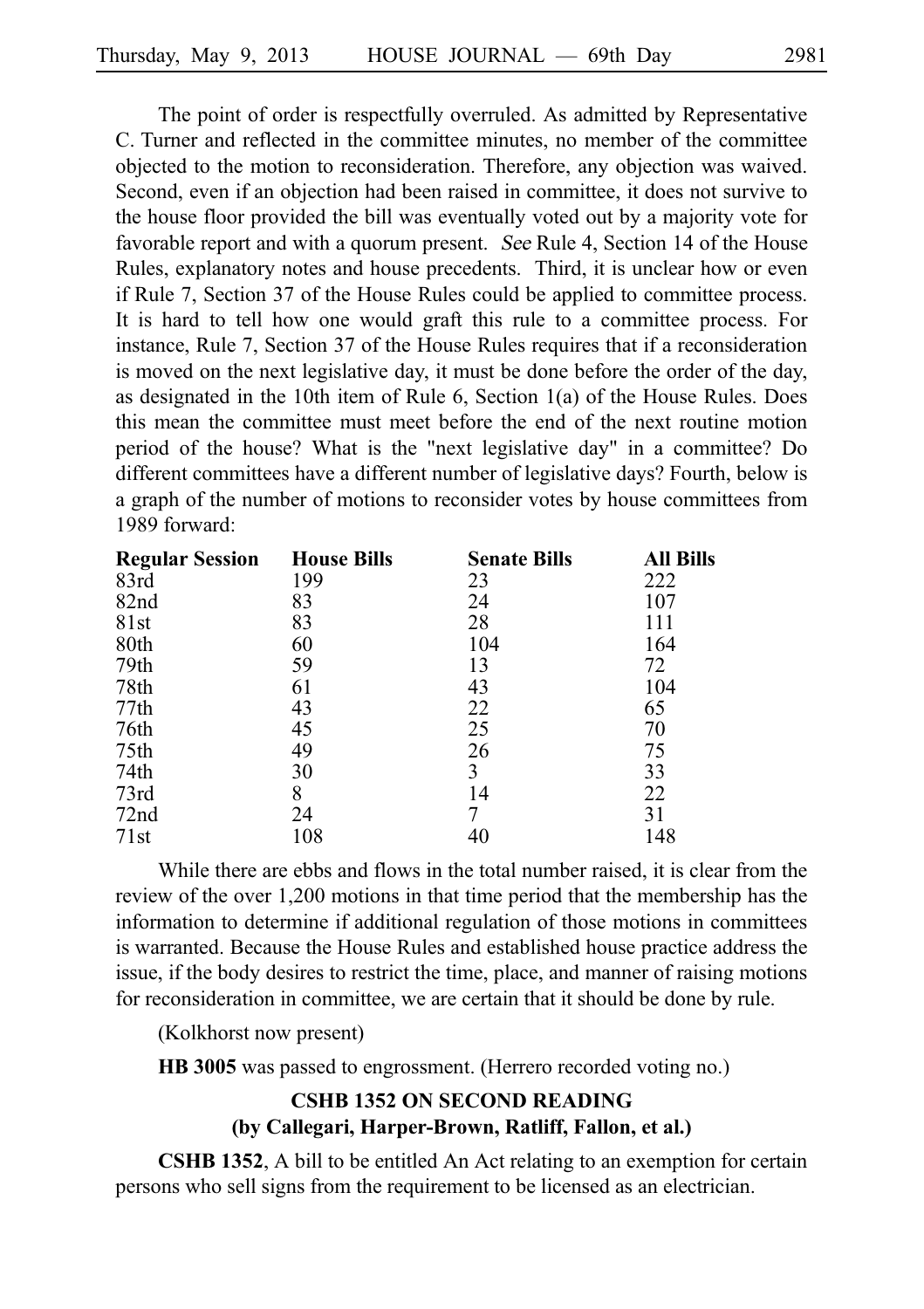### **Amendment No. 1**

Representative Isaac offered the following amendment to **CSHBi1352**:

Amend **CSHB 1352** (house committee printing) as follows:

(1) On page 6, line 10, strike "and".

(2) On page 6, line 13, between "work" and the period, insert the following: ; and

 $(C)$  includes on the final invoice for the sale of the sign the name and license number of the electrical contractor or electrical sign contractor who performs the electrical work or electrical sign work

Amendment No. 1 was adopted.

**CSHB 1352**, as amended, was passed to engrossment.

### **POSTPONED BUSINESS**

The following bills were laid before the house as postponed business:

## **CSHB 743 ON SECOND READING (by R. Miller and Hughes)**

**CSHB 743**, A bill to be entitled An Act relating to the regulation of certain child-care facilities; increasing a fee.

**CSHB 743** was read second time earlier today and was postponed until this time.

Representative R. Miller moved to postpone consideration of **CSHB** 743 until 8 a.m. Monday, June 3.

The motion prevailed.

# **GENERAL STATE CALENDAR (consideration continued)**

# **CSHB 3593 ON SECOND READING (by Burnam, Hernandez Luna, et al.)**

**CSHB 3593**, A bill to be entitled An Act relating to the determination that a voter is deceased.

# **Amendment No. 1**

Representative Burnam offered the following amendment to **CSHB 3593**:

Amend **CSHB** 3593 on page 4 by striking lines 5-7 and substituting the following:

(f) The secretary of state may obtain, for purposes of determining whether a voter is deceased, information from other state agency databases relating to a voter that is the same type of information that the secretary of state or a voter registrar collects or stores for voter registration purposes.

Amendment No. 1 was adopted.

# **Amendment No. 2**

Representative Burnam offered the following amendment to **CSHB 3593**: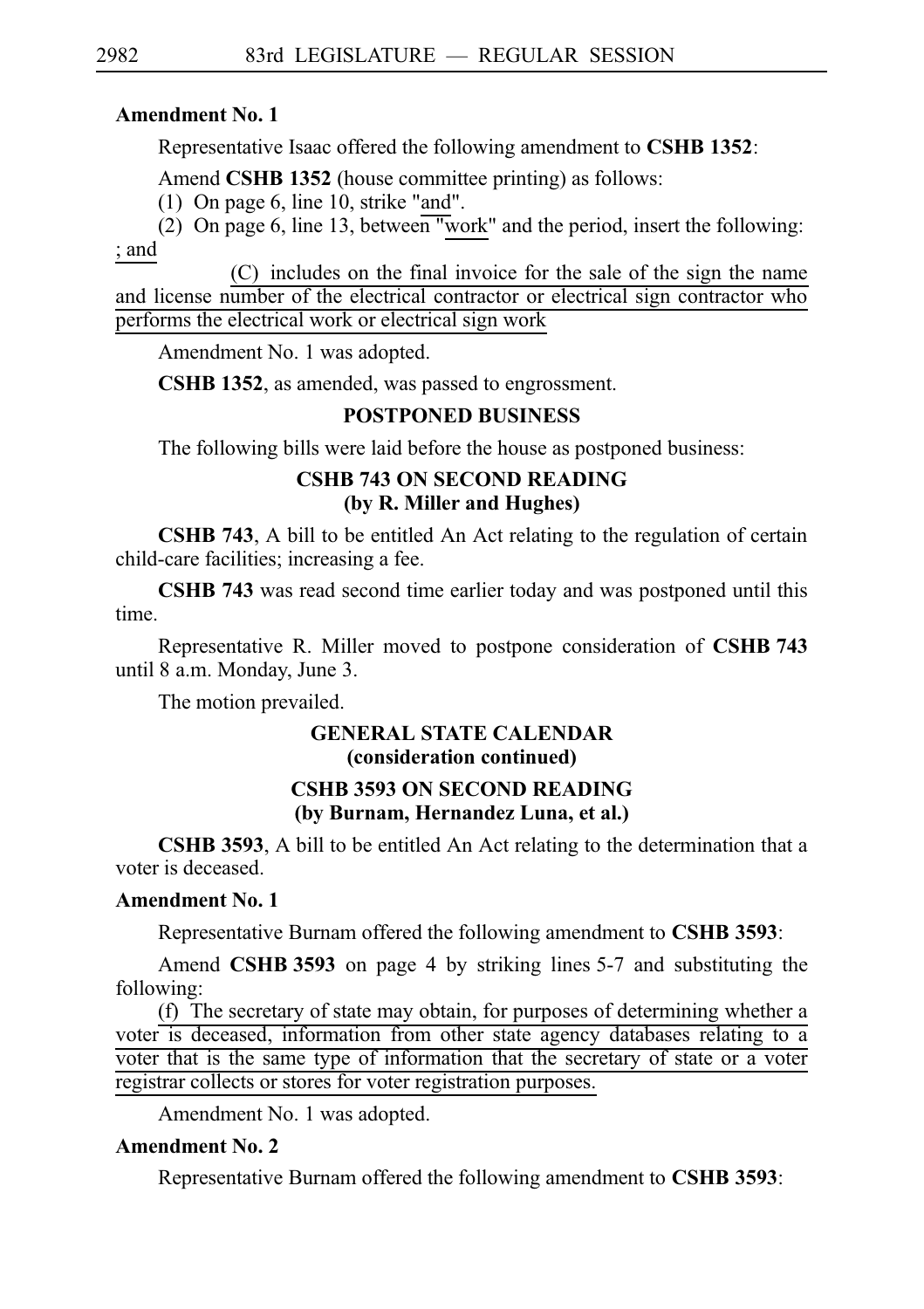Amend **CSHB 3593** (house committee report) as follows:

(1) Strike page 2, line 20, through page 3, line 9, and substitute the following:

(b) The secretary of state shall by rule determine what information combinations identified as common to a voter and to an individual who is deceased constitute a weak match or a strong match in order to:

 $(1)$  produce the least possible impact on Texas voters; and

 $(2)$  fulfill its responsibility to manage the voter rolls.

(2)  $\overline{On}$  page 3, line 26, through page 4, line 3, strike the following:

An exact match of the last name, full social security number, and date of birth of a voter and an individual who is deceased is considered a strong match, except that the secretary of state may by rule require more information in common to determine that a strong match exists.

Amendment No. 2 was adopted.

**CSHB 3593**, as amended, was passed to engrossment. (Anderson, Carter, Flynn, Paddie, Schaefer, and R. Sheffield recorded voting no.)

#### **POSTPONED BUSINESS**

The following bills were laid before the house as postponed business:

### **CSHB 34 ON SECOND READING (by Mene´ndez, Anchia, Geren, and Walle)**

**CSHB 34**, A bill to be entitled An Act relating to the consumption of alcoholic beverages on certain premises; providing a penalty and authorizing a fee.

**CSHB 34** was read second time earlier today and was postponed until this time.

#### **CSHB 34 - POINT OF ORDER**

Representative Dutton raised a point of order against further consideration of **CSHB 34** under Rule 4, Section 32(c) of the House Rules on the grounds that the bill analysis is incorrect.

The chair overruled the point of order and submitted the following statement:

Representative Dutton raised a point of order against further consideration of **CSHB 34** under Rule 4, Section  $32(c)$  of the House Rules arguing that Chapter 81 of the Alcoholic Beverage Code is not adequately described in the bill analysis. The point of order is respectfully overruled.

Chapter 81 of the Alcoholic Beverage Code addresses use of permitted premises in a manner constituting a common nuisance. The bill analysis states that the bill "specifies that statutory provisions relating to a common nuisance apply to a permit issued under these provisions." Having examined the complete bill analysis and the bill, the chair finds that the bill analysis complies with Rule 4, Section  $32(c)$  of the House Rules.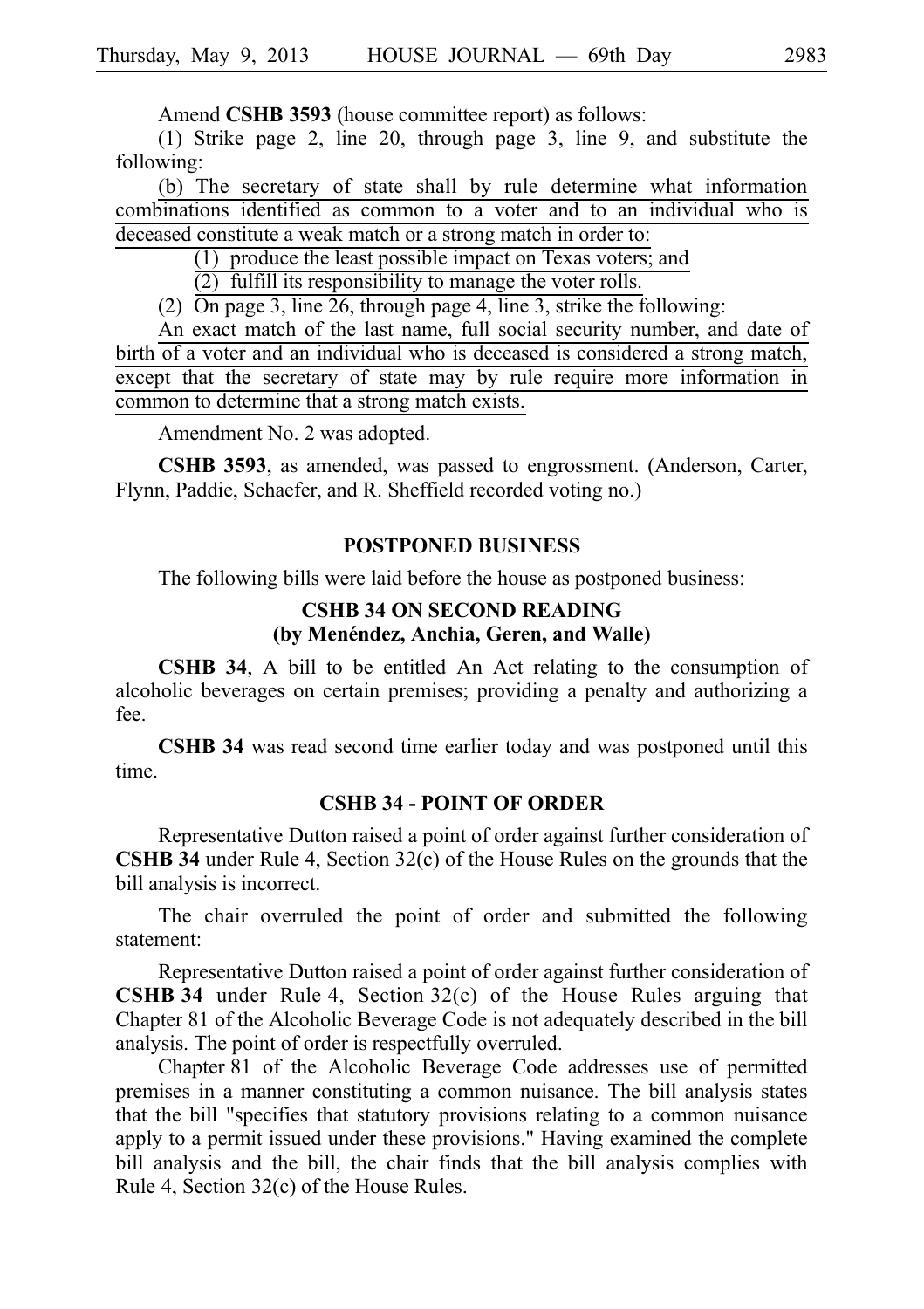#### **CSHB 34 - POINT OF ORDER**

Representative Dutton raised a point of order against further consideration of **CSHB 34** under Rule 4, Section 41 and Rule 11, Section 2 of the House Rules on the grounds that the committee substitute is not germane to the bill.

The chair overruled the point of order and submitted the following statement:

Representative Dutton raised a point of order against further consideration of **CSHB 34** under Rule 4, Section 41 and Rule 11, Section 2 of the House Rules claiming that the original bill and the substitute are not germane to each other. Specifically, Representative Dutton asserts that the regulatory scheme and criminal penalty added by the committee substitute are not germane to the original bill. The point of order is respectfully overruled.

The original bill required operators of certain commercial establishments to obtain permits allowing for the consumption of alcoholic beverages on the permitted premises. The provisions of which Representative Dutton complains in the committee substitute are those that added regulatory provisions detailing who would issue the permit; the grounds for which the permit could be refused, canceled, or suspended; a requirement for a surety bond for the permit application; and a provision that applied the existing criminal penalty under Section  $46.02(c)$  to persons who intentionally, knowingly, or recklessly carry a handgun onto premises for which a permit was obtained under the provisions of the bill. The regulatory scheme for how the permits required by the original bill could be obtained and application of the criminal penalty that already applies to other types of premises requiring permits under the Alcoholic Beverage Code are all related to regulating consumption of alcohol on certain premises. Accordingly, the chair, after reviewing both versions, holds that the original bill and the substitute comply with Rule 4, Section 41 and Rule 11, Section 2 of the House Rules.

**CSHB 34** was passed to engrossment. (Anderson, Button, Flynn, D. Miller, and Schaefer recorded voting no.)

### **CSHB 2753 ON SECOND READING (by Branch, Patrick, and Pitts)**

**CSHB 2753**, A bill to be entitled An Act relating to excellence funding for health-related institutions of higher education.

**CSHB 2753** was read second time on May 8, postponed until 6 a.m. today, and was again postponed until this time.

The vote of the house was taken on the passage to engrossment of **CSHB 2753** and the vote was announced yeas 67, nays 71.

A verification of the vote was requested and was granted.

The roll of those voting yea and nay was again called and the verified vote resulted, as follows (Record 756): 72 Yeas, 69 Nays, 4 Present, not voting.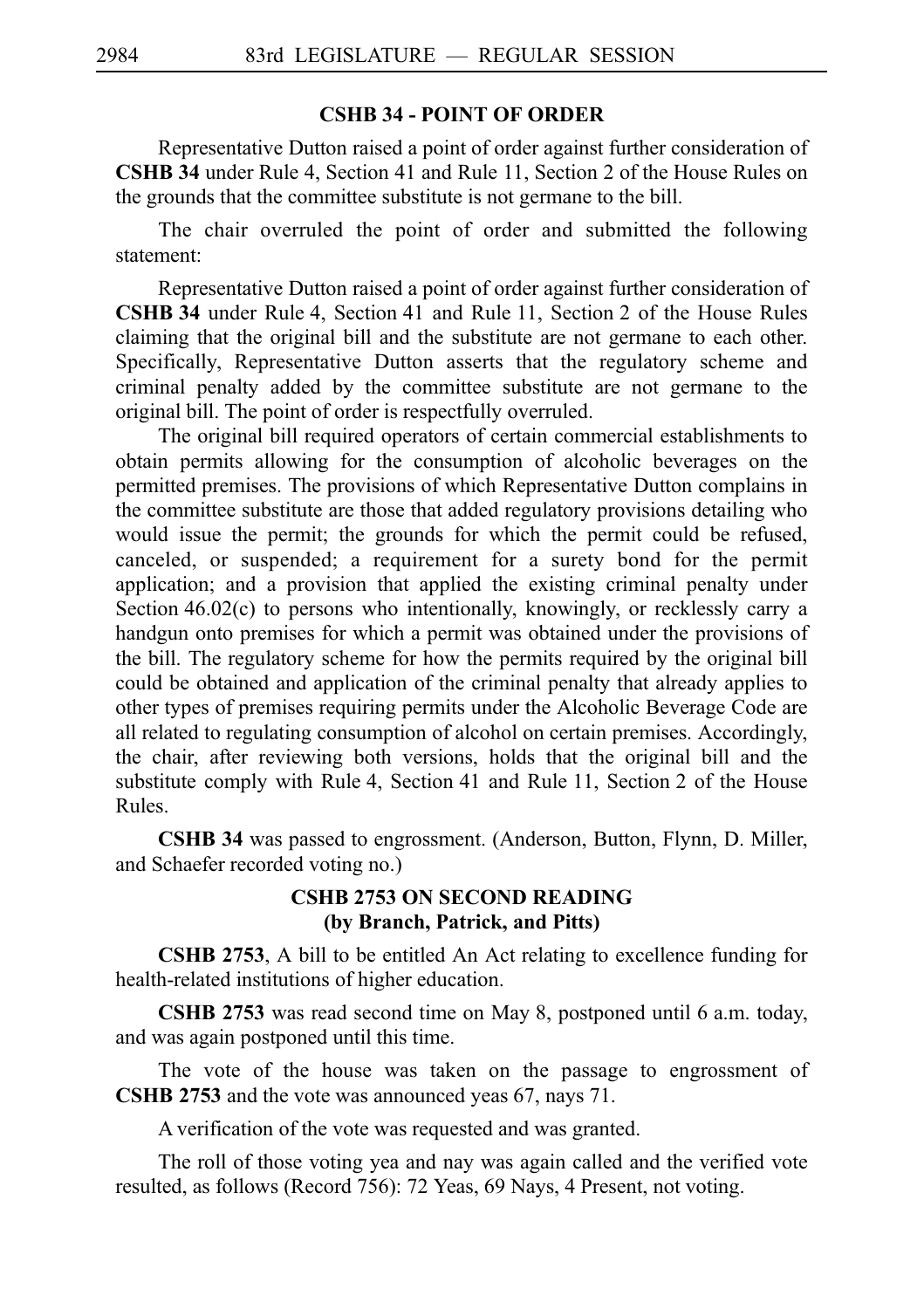Yeas — Alonzo; Anchia; Bohac; Branch; Burkett; Button; Canales; Capriglione; Carter; Clardy; Collier; Cortez; Craddick; Davis, J.; Davis, S.; Davis, Y.; Deshotel; Dukes; Eiland; Elkins; Farias; Farrar; Gonzalez, N.; Guerra; Guillen; Gutierrez; Harper-Brown; Hernandez Luna; Herrero; Howard; Hughes; Isaac; King, P.; Laubenberg; Lavender; Leach; Lewis; Longoria; Lozano; Lucio; Martinez; Martinez Fischer; McClendon; Miller, D.; Moody; Muñoz; Murphy; Naishtat; Nevárez; Oliveira; Patrick; Perez; Phillips; Pitts; Ratliff; Raymond; Riddle; Rodriguez, E.; Rodriguez, J.; Rose; Sheets; Stephenson; Strama; Taylor; Thompson, S.; Turner, C.; Turner, E.S.; Villalba; Vo; Walle; Wu; Zerwas.

Nays — Allen; Alvarado; Anderson; Ashby; Aycock; Bell; Bonnen, D.; Bonnen, G.; Burnam; Callegari; Creighton; Crownover; Dale; Darby; Dutton; Fallon; Farney; Fletcher; Flynn; Frank; Frullo; Geren; Goldman; Gonzales; González, M.; Harless; Hilderbran; Huberty; Kacal; Keffer; King, K.; King, S.; King, T.; Kleinschmidt; Klick; Kolkhorst; Krause; Kuempel; Larson; Menéndez; Miles; Miller, R.; Morrison; Orr; Otto; Paddie; Parker; Perry; Pickett; Price; Raney; Reynolds; Sanford; Schaefer; Sheffield, J.; Sheffield, R.; Simmons; Simpson; Smith; Smithee; Springer; Stickland; Thompson, E.; Toth; Turner, S.; Villarreal; White; Workman; Zedler.

Present, not voting — Mr. Speaker; Cook; Hunter; Ritter(C).

Absent, Excused — Giddings; Márquez.

Absent — Coleman; Gooden; Johnson.

The chair stated that **CSHB 2753** was passed to engrossment by the above vote.

#### **STATEMENT OF VOTE**

When Record No. 756 was taken, I was temporarily out of the house chamber. I would have voted yes.

Gooden

# **GENERAL STATE CALENDAR (consideration continued)**

### **CSHB 581 ON SECOND READING (by Howard, S. King, K. King, and Naishtat)**

**CSHB 581**, A bill to be entitled An Act relating to a limited waiver of sovereign immunity for state and local governmental entities in certain employment lawsuits filed by nurses.

#### **Amendment No. 1**

Representatives Bohac, Fletcher, Howard, and Moody offered the following amendment to **CSHB** 581:

Amend **CSHB 581** (house committee report) by adding the following appropriately numbered SECTIONS to the bill and renumbering subsequent SECTIONS accordingly: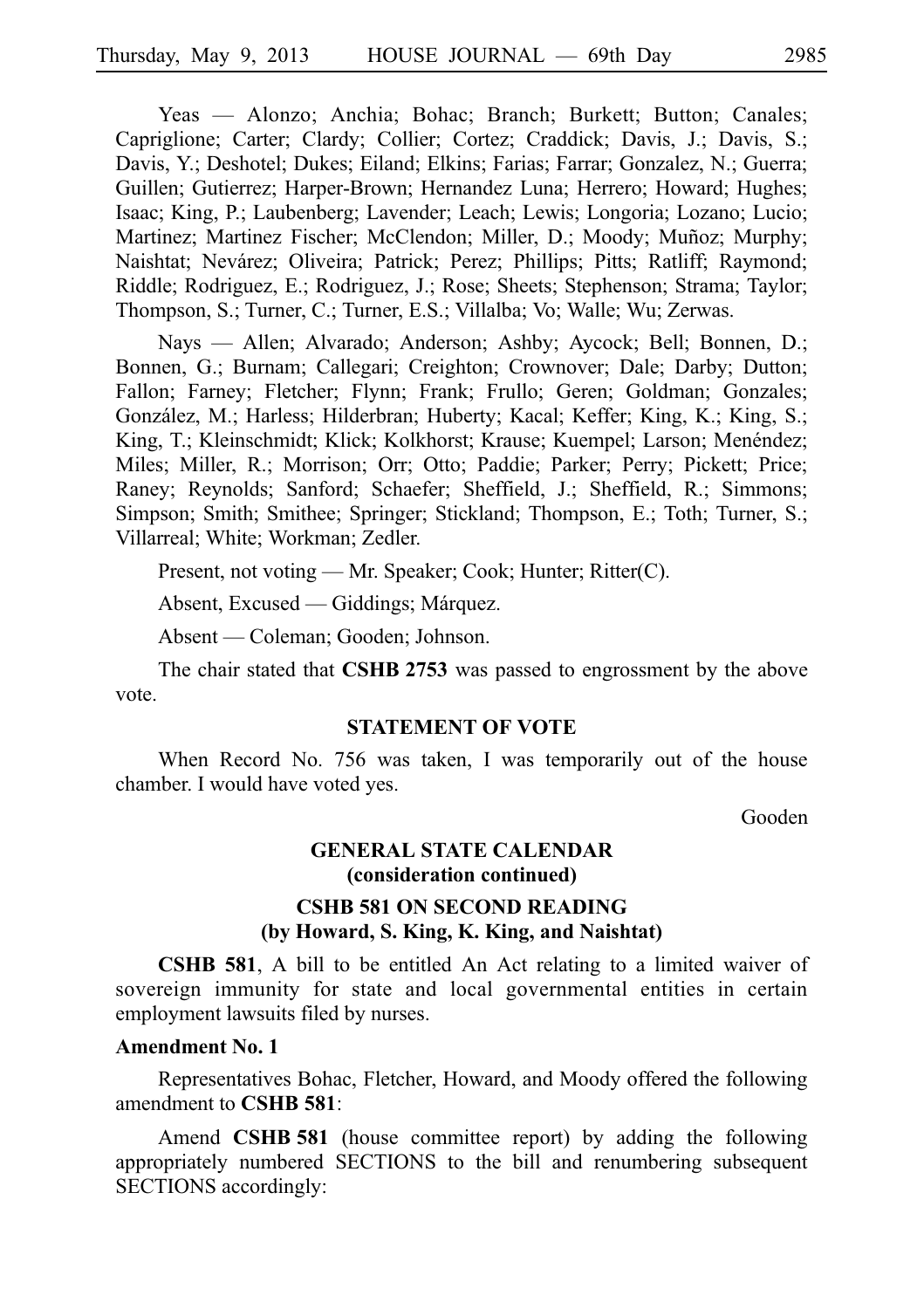SECTION Chapter 451, Labor Code, is amended by adding Section 451.0025 to read as follows:

Sec. 451.0025. WAIVER OF IMMUNITY; PERMISSION FOR FIRST RESPONDER TO SUE. (a) In this section, "first responder" has the meaning assigned by Section 421.095, Government Code.

(b) A first responder who alleges a violation of Section  $451.001$  by a state or local governmental entity that employs the first responder may sue the governmental entity for the relief provided by this chapter. Sovereign or governmental immunity from suit is waived and abolished to the extent of liability created by this chapter.

 $\overrightarrow{c}$ ) To the extent a person has official or individual immunity from a claim for damages, this section does not affect that immunity.

SECTION Section 504.002, Labor Code, is amended by amending Subsection (a) and adding Subsection (a-1) to read as follows:

(a) The following provisions of Subtitles A and B apply to and are included in this chapter except to the extent that they are inconsistent with this chapter:

 $(1)$  Chapter 401, other than Section 401.011(18) defining "employer" and Section 401.012 defining "employee";

(2) Chapter  $402$ ;

(3) Chapter 403, other than Sections  $403.001-403.005$ ;

 $(4)$  Chapters 404 and 405;

 $(5)$  Sections 406.006-406.009 and Subchapters B and D-G, Chapter 406, other than Sections 406.033, 406.034, 406.035, 406.091, and 406.096;

- (6) Chapter 408, other than Sections  $408.001(b)$  and (c);
- $(7)$  Chapters 409-412;
- $(8)$  Chapter 413, except as provided by Section 504.053;
- $(9)$  Chapters 414-417; and

(10) Chapter 451, subject to the limitations of Subsection (a-1).

 $(a-1)$  The liability of a political subdivision under Chapter 451 is limited to money damages in a maximum amount of \$100,000 for each person aggrieved by a violation of that chapter.

SECTION \_\_\_\_. Section 451.0025, Labor Code, as added by this Act, and Section 504.002, Labor Code, as amended by this Act, apply only to a cause of action that accrues on or after the effective date of this Act. A cause of action that accrues before the effective date of this Act is governed by the law in effect on the date the cause of action accrued, and the former law is continued in effect for that purpose.

Amendment No. 1 was adopted.

**CSHB 581**, as amended, was passed to engrossment. (Flynn recorded voting no.)

#### **CSHB 586 ON SECOND READING**

#### (by Workman, Leach, Callegari, Menéndez, Smithee, et al.)

**CSHB 586**, A bill to be entitled An Act relating to the waiver of sovereign immunity for certain design and construction claims arising under written contracts with state agencies.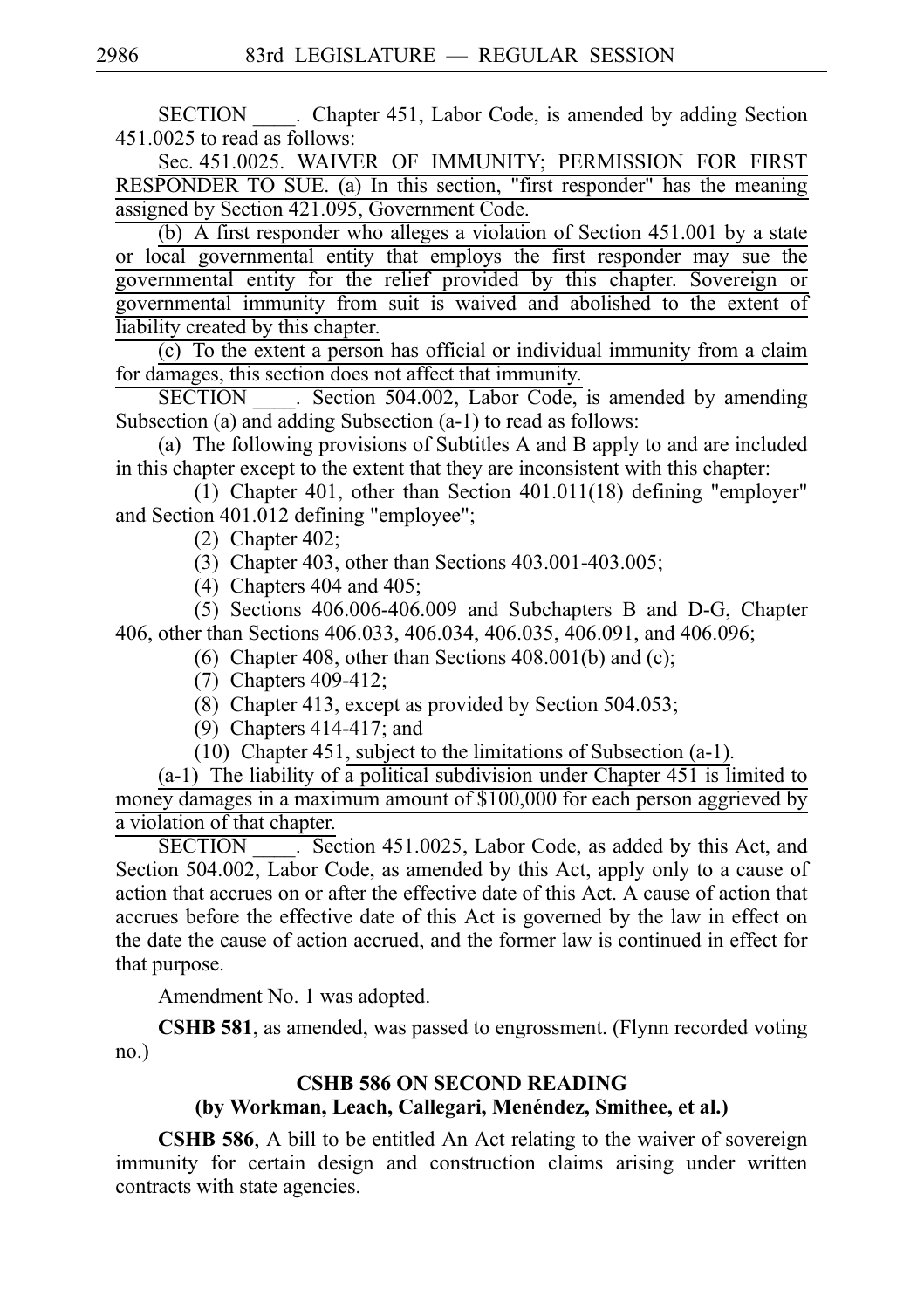#### **Amendment No. 1**

Representative Phillips offered the following amendment to **CSHB 586**:

Amend **CSHB 586** (house committee printing) on page 4, between lines 20 and 21 by inserting the following:

Sec. 114.013. REPORT. Before January 1 of each even-numbered year, each state agency shall report to the governor, comptroller, and each house of the legislature, the cost of defense to the state agency and the office of the attorney general in an adjudication brought against the agency under a contract subject to this chapter. Included in the report shall be the amount claimed in any adjudication pending on the date of the report.

Amendment No. 1 was adopted.

**CSHB 586**, as amended, was passed to engrossment.

# **CSHB 2765 ON SECOND READING (by Branch, Otto, and Pitts)**

**CSHB 2765**, A bill to be entitled An Act relating to the creation of the Texas competitive knowledge fund to support excellence at qualifying institutions of higher education.

#### **Amendment No. 1**

Representative Branch offered the following amendment to **CSHB 2765**:

Amend **CSHB 2765** (house committee printing) by striking SECTION 2 of the bill (page 4, line 18, through page 5, line 13) and renumbering subsequent SECTIONS of the bill accordingly.

Amendment No. 1 was adopted.

**CSHB 2765**, as amended, was passed to engrossment.

### **CSHB 2690 ON SECOND READING (by Elkins)**

**CSHB 2690**, A bill to be entitled An Act relating to the sale of a vehicle by an unlicensed seller; creating an offense.

#### **Amendment No. 1**

Representative Elkins offered the following amendment to **CSHB 2690**:

Amend **CSHB 2690** (house committee printing) on page 1, line 15, by striking "reasonable suspicion" and substituting "probable cause".

Amendment No. 1 was adopted.

#### **Amendment No. 2**

Representative Elkins offered the following amendment to **CSHB 2690**:

Amend **CSHB 2690** (house committee printing) as follows:

(1) On page 1, strike line 23 and substitute " $(c)$  Before a vehicle may be towed under Subsection".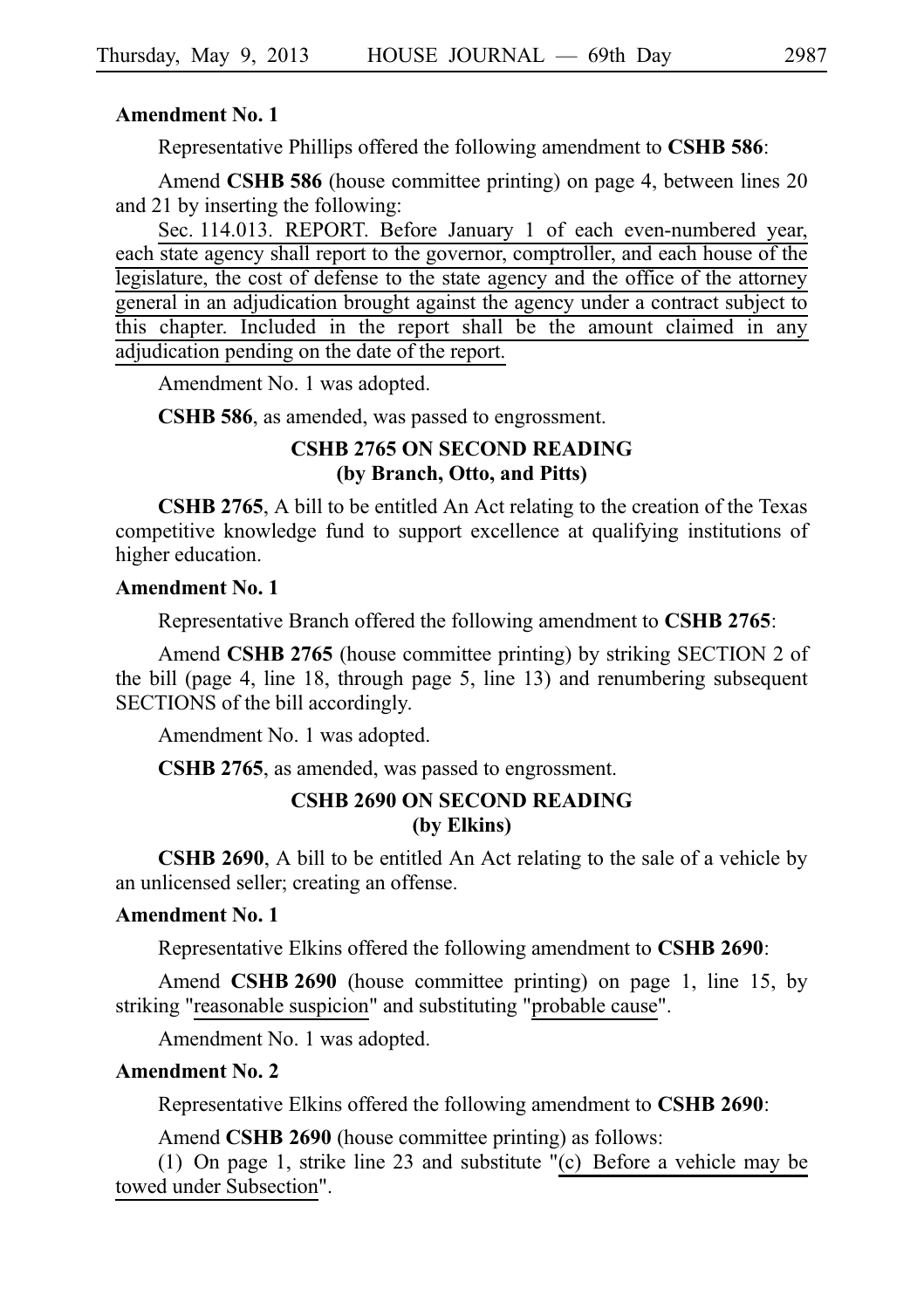(2) On page 1, line 24, strike "the peace officer" and substitute "a peace officer, an appropriate local government employee, or an investigator employed by the department".

 $(3)$  On page 2, line 11, strike "will" and substitute "may".

Amendment No. 2 was adopted.

**CSHB 2690**, as amended, was passed to engrossment. (Schaefer and Simpson recorded voting no.)

# **CSHB 2500 ON SECOND READING (by Bohac, Strama, Button, and Anchia)**

**CSHB 2500**, A bill to be entitled An Act relating to the appraisal for ad valorem tax purposes of solar energy property.

**CSHB 2500** was passed to engrossment.

### **CSHB 2145 ON SECOND READING (by Hilderbran)**

**CSHB 2145**, A bill to be entitled An Act relating to apportionment of certain receipts of a broadcaster under the franchise tax.

**CSHB 2145** was passed to engrossment.

# **HB 12 ON SECOND READING (by Flynn, Alvarado, Perry, Martinez Fischer, et al.)**

**HB 12**, A bill to be entitled An Act relating to gifts made to a state agency for a state employee salary supplement.

### **Amendment No. 1**

Representative Alvarado offered the following amendment to **HB 12**:

Amend **HB 12** (house committee report) as follows:

(1) On page 1, line 6, strike "Section  $659.0201$ " and substitute "Sections 659.0201 and 659.026".

(2) On page 2, between lines  $16$  and  $17$ , insert the following:

Sec. 659.026. INFORMATION REGARDING STAFF COMPENSATION. (a) In this section:

 $(1)$  "Compensation" includes an emolument provided in lieu of base salary or wages or a supplement to base salary or wages.

 $(2)$  "Executive staff" means:

(A) the director, executive director, commissioner, administrator, or other individual who is appointed by the governing body of a state agency or by another state officer to act as the chief executive or administrative head of the agency and who is not an appointed officer; and

(B) other management or senior level staff members of a state agency who directly reports to the individual listed in subsection  $(2)(A)$ .

 $(3)$  "State agency" means a board, commission, department, institute, office, or other agency in the executive branch of state government that is created by the constitution or a statute of this state, including an institution of higher education as defined by Section 61.003, Education Code.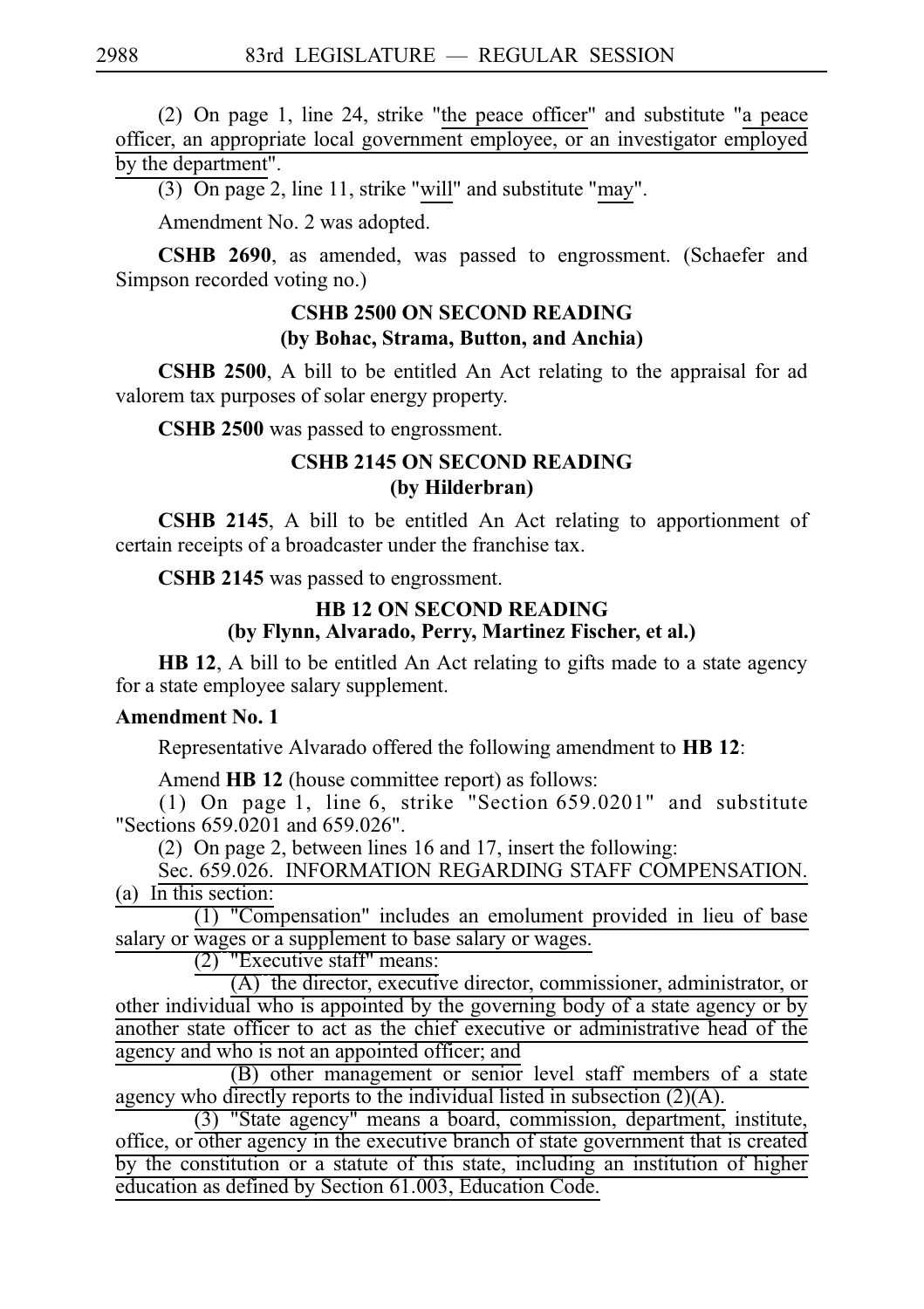(b) At the time and in the manner provided by the state auditor, a state agency shall make available to the public by posting on the agency's Internet website:

 $(1)$  the number of full-time equivalent employees employed by the agency;

 $(2)$  the amount of legislative appropriations to the agency for each fiscal year of the current state fiscal biennium;

 $(3)$  the agency's methodology, including any employment market analysis, for determining the compensation of executive staff employed by the agency, along with the name of the person and the person's position who selected the methodology;

 $\overline{(4)}$  whether executive staff are eligible for a salary supplement;

 $(5)$  the market average for compensation of similar executive staff in the private and public sectors;

 $(6)$  the average compensation paid to employees employed by the agency who are not executive staff; and

 $(7)$  the percentage increase in compensation of executive staff for each fiscal year of the five preceding fiscal years and the percentage increase in legislative appropriations to the agency each fiscal year of the five preceding fiscal years.

Amendment No. 1 was adopted.

#### **Amendment No. 2**

Representative Martinez Fischer offered the following amendment to **HBi12**:

Amend **HBi12** as follows:

(1) On page 1, line 20, between "Subsection (d)" and the period, insert "or Subsection (d-1)".

 $(2)$  On page 2, between lines 14 and 15, insert the following:

 $(d-1)$  If a person described by Subsection (d) does not have an Internet website at the time the person makes a gift, grant, or donation or provides other consideration to the state agency, the person shall provide to the state agency:

 $(1)$  the information required by Subsection  $(d)$  in an electronic format determined by the state agency; and

(2) a statement signed by the person that the person does not have an Internet website.

Amendment No. 2 was adopted.

#### **Amendment No. 3**

Representative Alvarado offered the following amendment to **HB 12**:

Amend **HB 12** on page 2, between lines 5 and 6, by inserting the following:  $(c-1)$  The state agency by rule shall adopt conflict of interest provisions

regarding the acceptance by the agency of a gift, grant, donation, or other consideration to be used as a salary supplement for an employee of the agency. The agency shall post the conflict of interest provisions on the agency's Internet website.

Amendment No. 3 was adopted.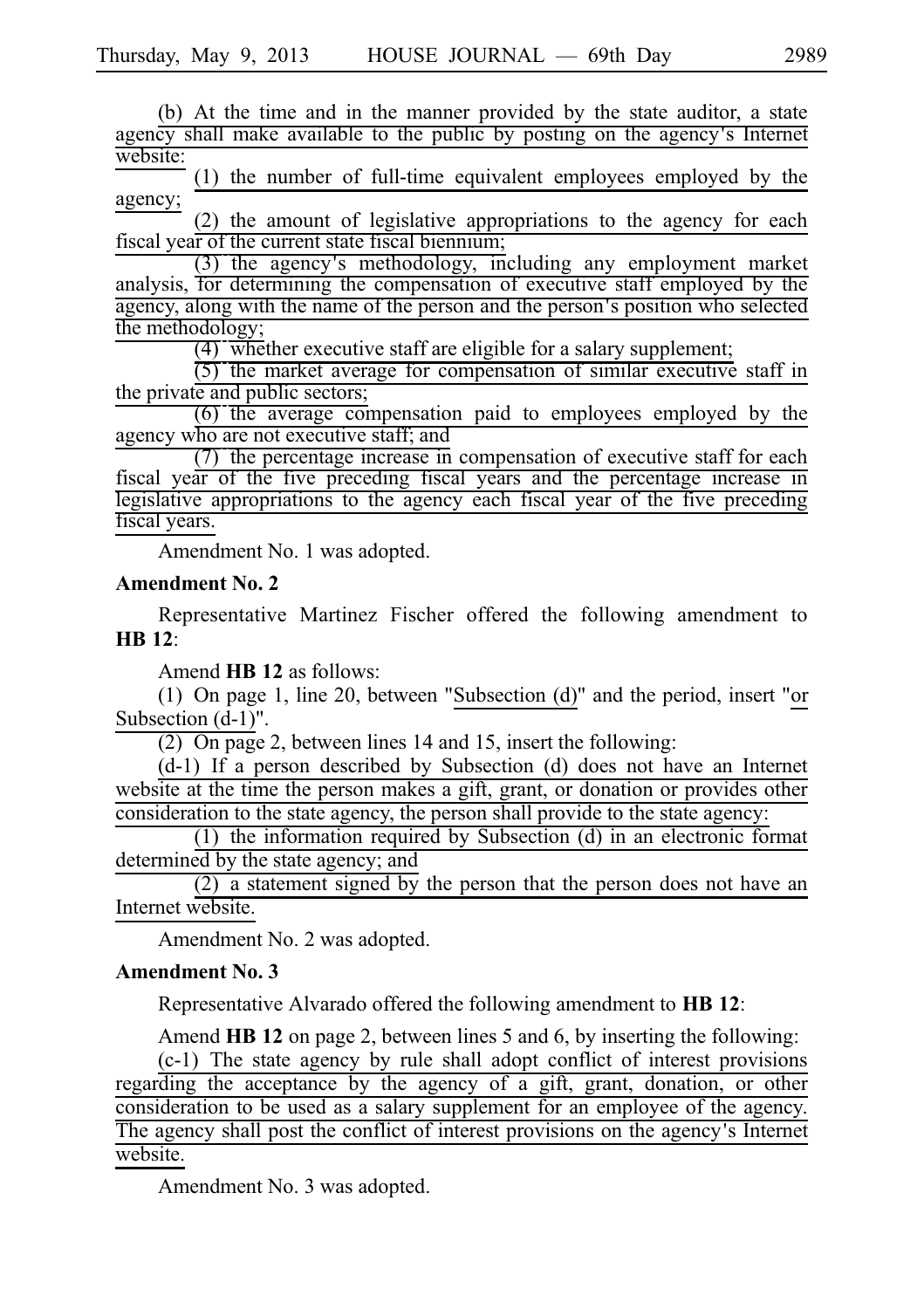## **Amendment No. 4**

Representative Perry offered the following amendment to **HBi12**:

Amend **HB 12** (house committee printing) as follows:

(1) On page 1, strike lines  $16-20$ , and substitute "the agency unless the person provides the agency with the methodology, including any employment market analysis, the person used to determine the amount provided for the salary supplement."

 $(2)$  On page 2, strike lines 6-14.

(3) On page 2, line 15, strike "(e)" and substitute "(d)".

Amendment No. 4 was adopted.

# **Amendment No. 5**

Representative Martinez Fischer offered the following amendment to **HB** 12:

Amend **HBi12** (house committee report) on page 2, between lines 16 and 17, by inserting the following:

 $(f)$  Each state agency receiving a gift, grant, donation, or other consideration from a person shall report the following information to the state auditor in the form determined by the state auditor:

 $(1)$  whether the person making the gift, grant, or donation or providing other consideration to the state agency is an individual or an entity;

 $(2)$  if the person is an entity, the type of entity;

 $(3)$  if the entity is a nonprofit entity or organization, whether the entity is classified as a supporting organization by the Internal Revenue Service;

 $(4)$  if the entity is classified as a supporting organization by the Internal Revenue Service, the type of supporting organization, the name of the supported organization, and any other information relating to that classification;

 $(5)$  any internal or external oversight procedures the state agency has established to monitor the use of any gift, grant, donation, or other consideration the agency receives; and

 $\frac{1}{6}$  how the state agency uses gifts, grants, donations, and other consideration the agency receives, including whether they are used to provide salary supplements for agency employees.

 $\frac{1}{2}$  (g) The state auditor shall compile the information received under Subsection (f) into a report and submit the report to the legislature.

Amendment No. 5 was adopted.

# **Amendment No. 6**

Representative Martinez Fischer offered the following amendment to **HBi12**:

Amend **HB 12** (house committee report) on page 2, between lines 14 and 15, by inserting the following:

 $(d-1)$  If the person making a gift, grant, or donation or providing other consideration to the state agency is an entity created solely to provide support for the state agency, the entity shall report to the agency: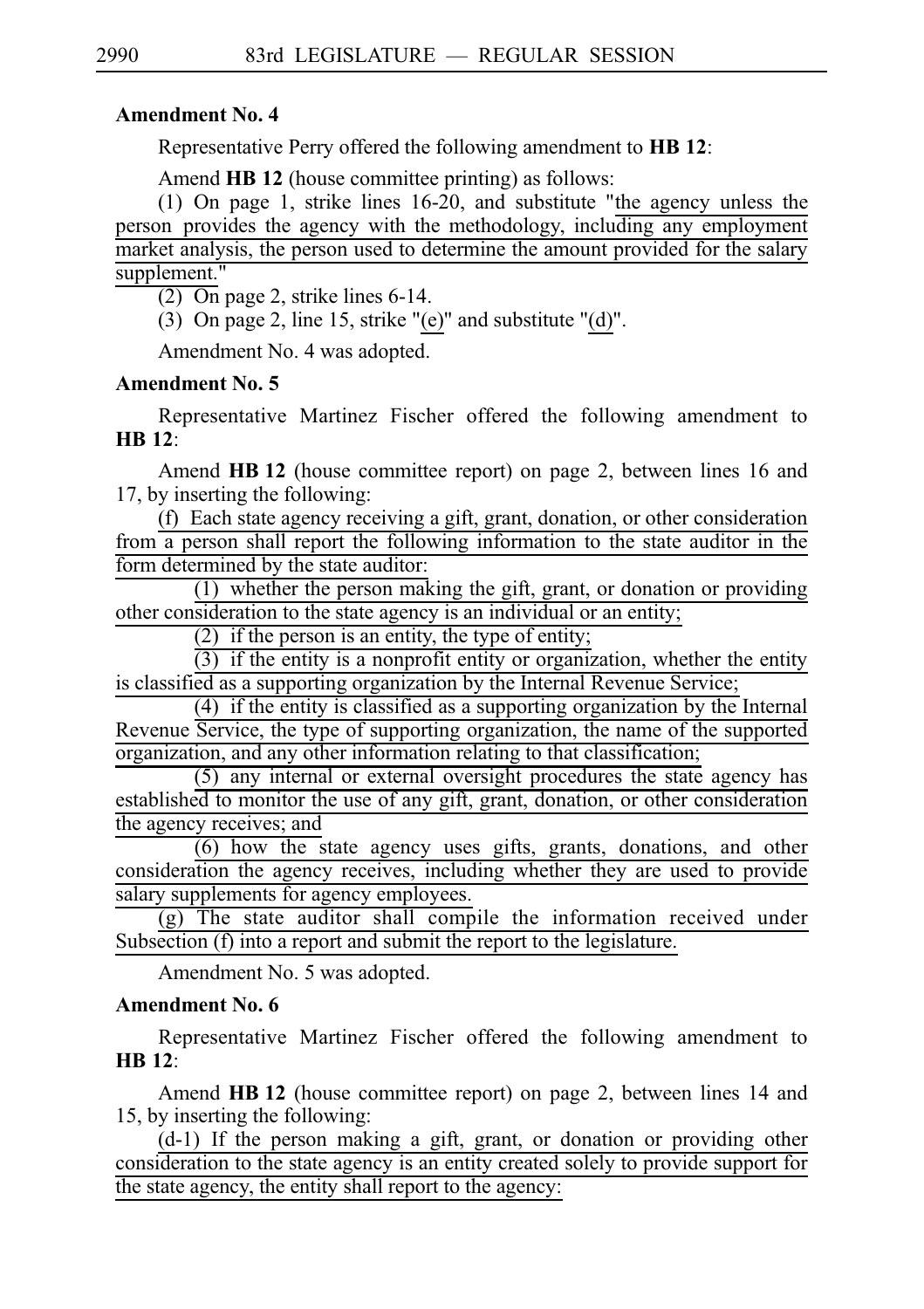$(1)$  the name of each person who makes gifts, grants, or donations, or provides other consideration to the entity, in an amount or having a value that exceeds \$10,000; and

 $(2)$  the amount or value of each specific gift, grant, donation, or other consideration.

Amendment No. 6 was adopted.

**HB 12**, as amended, was passed to engrossment.

# **CSHB 3669 ON SECOND READING (by Naishtat)**

**CSHB 3669**, A bill to be entitled An Act relating to the recusal or disqualification of a statutory probate judge or other judge authorized to hear probate, guardianship, or mental health matters, and the subsequent assignment of another judge.

CSHB 3669 was passed to engrossment.

### **CSHB 3316 ON SECOND READING (by Keffer, Workman, and Deshotel)**

**CSHB 3316**, A bill to be entitled An Act relating to an account or bond for construction retainage under certain contracts.

# **CSHB 3316 - POINT OF ORDER**

Representative Martinez Fischer raised a point of order against further consideration of **CSHB** 3316.

The point of order was withdrawn.

Representative Keffer moved to postpone consideration of **CSHB 3316** until 10:32 p.m. today.

The motion prevailed.

(Speaker pro tempore in the chair)

### **CSHB 3065 ON SECOND READING (by Menéndez)**

**CSHB 3065**, A bill to be entitled An Act relating to the payment of state funds by the secretary of state directly to an entity conducting a primary election under contract.

**CSHB 3065** was passed to engrossment. (Flynn and Phillips recorded voting no.)

# **HB 16 ON SECOND READING (by Flynn, Alvarado, Perry, Larson, Martinez Fischer, et al.)**

**HB 16**, A bill to be entitled An Act relating to a requirement that a state agency post the results of certain audits on the state agency's Internet website.

### **Amendment No. 1**

Representative Perry offered the following amendment to **HB 16**: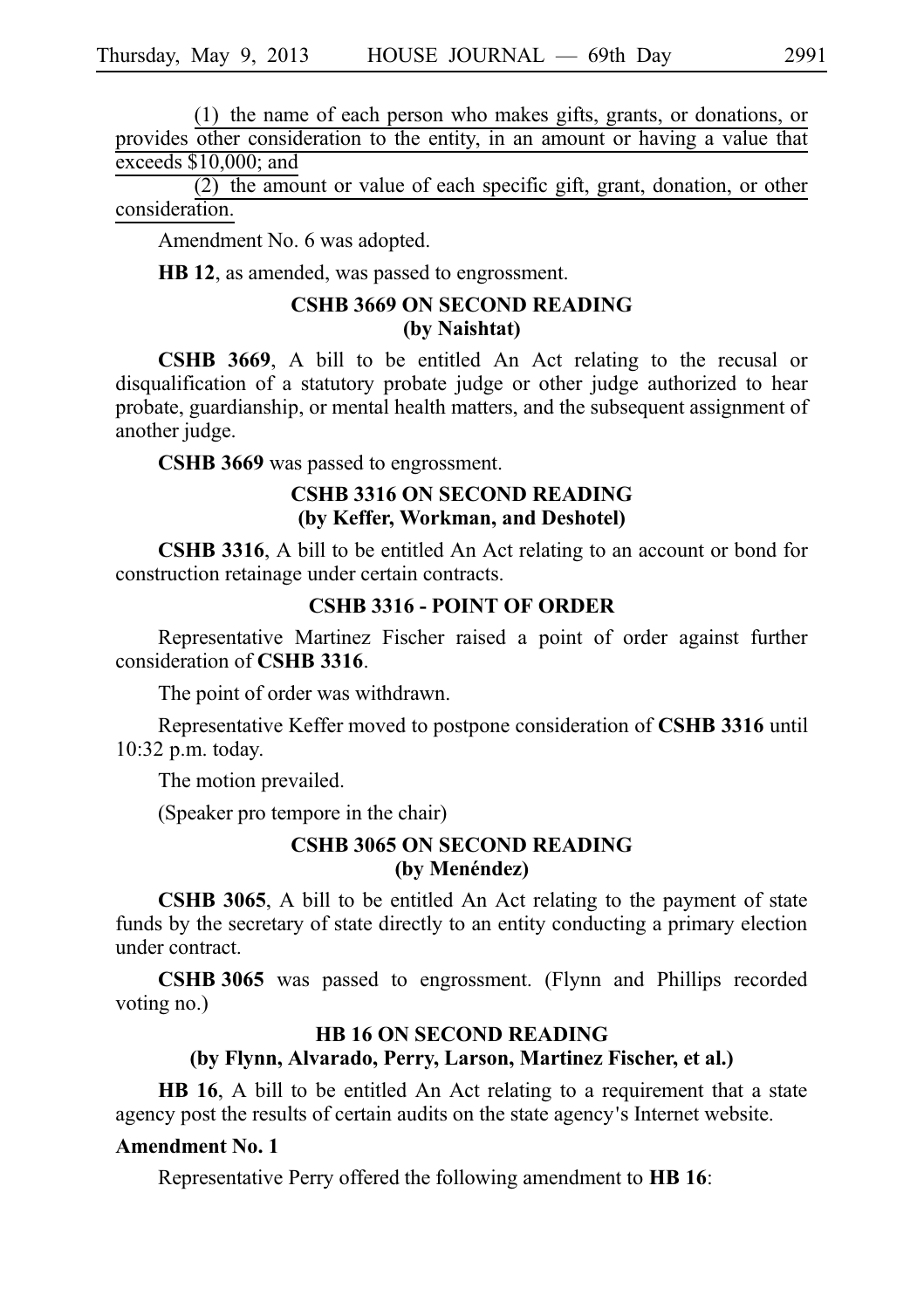Amend **HB 16** (house committee printing) on page 1 by striking lines 14-17 and substituting the following:

(b) Subject to Subsection (c), at the time and in the manner provided by the state auditor, a state agency shall post on the agency's Internet website:

 $(1)$  the agency's internal audit plan approved as provided by Section 2102.008; and

 $(2)$  the agency's annual report required under Section 2102.009.

 $(c)$   $\overline{A}$  state agency is not required to post information contained in the agency's internal audit plan or annual report if:

 $(1)$  the information is excepted from public disclosure under Section 552.116, 552.125, or 552.139; or

 $(2)$  the attorney general determines that posting the information would pose a threat to public safety.

Amendment No. 1 was adopted.

### **Amendment No. 2**

Representative Alvarado offered the following amendment to **HB 16**:

Amend **HB 16** (house committee printing) by inserting the following on page 1, between lines 17 and 18:

(c) A state agency shall update the posting required under this section to include a summary of the action taken by the agency to address the concerns, if any, that are raised by the audit.

Amendment No. 2 was adopted.

### **Amendment No. 3**

Representative Martinez Fischer offered the following amendment to **HB** 16:

Amend HB 16 (house committee printing) by inserting the following on page 1, between lines 17 and 18:

(c) A state agency shall update the posting required under this section at the time and in the manner provided by the state auditor to include a detailed summary of the weaknesses, deficiencies, wrongdoings, or other concerns, if any, raised by the audit.

Amendment No. 3 was adopted.

**HB 16**, as amended, was passed to engrossment.

### **CSHB 1468 ON SECOND READING (by Sheets and Fallon)**

**CSHB 1468**, A bill to be entitled An Act relating to confidential communications between an insurance carrier and a covered employer under the Texas Workers' Compensation Act.

### **Amendment No. 1**

Representative Sheets offered the following amendment to **CSHB 1468**: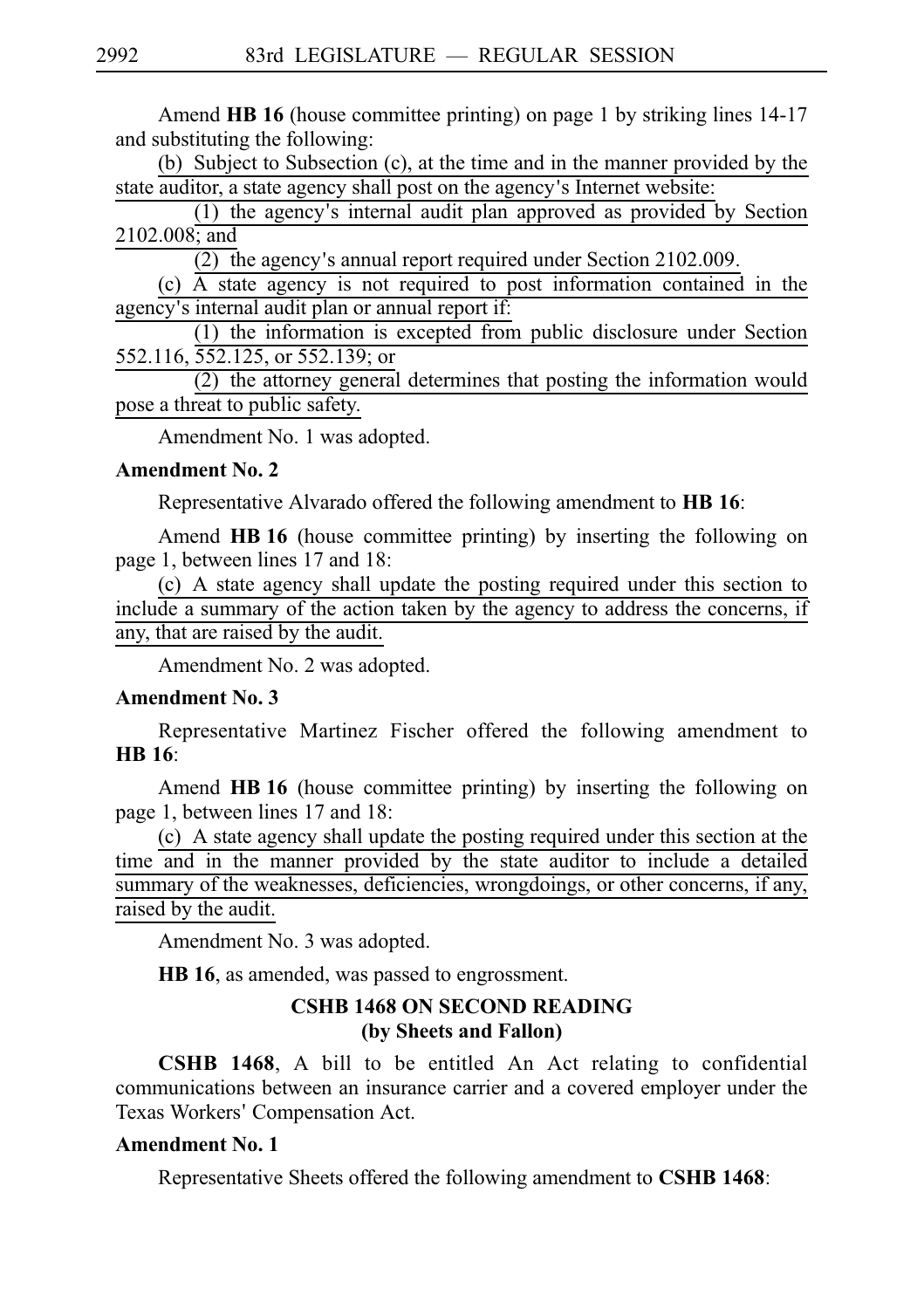Amend **CSHB 1468** (house committee printing) on page 2 by striking lines 11 through 13 and substituting the following:

(B) the right of the commissioner to obtain information from an insurance carrier or an employer.

Amendment No. 1 was adopted.

### **CSHB 1468 - REMARKS**

REPRESENTATIVE HERRERO: Representative Sheets, I haven't had a chance to look at this amendment––what are we doing with the amendment?

REPRESENTATIVE SHEETS: The amendment is strictly a technical change. When they drafted the committee sub, there was a provision put in there that was not meant to be part of the agreed language between the differing parties. It strikes that minor provision out.

HERRERO: Which is what provision?

SHEETS: It is—you have to forgive me, I don't have the amendment up here. It changes––it strikes line 11 through 13 and it replaces it with "the right of the commissioner to obtain information from the insurance carrier or an employer," and it takes out a reference to a provision in the statute that was not applicable and was not agreed to.

HERRERO: Is this within page 1, line 11 through 13, or where?

SHEETS: Page 2, sir.

HERRERO: Okay, so page 2, line 11 strikes "that the right of the commissioner to obtain information from an insurance carrier or covered employer," under Chapter 414?

SHEETS: Essentially, we're taking out the reference to Chapter 414.

HERRERO: Okay. I just have questions about the bill and what we're trying to do. I guess my first question––is this bill limited to the context of workers ' compensation claims?

SHEETS: It is limited to workers' compensation claims.

HERRERO: And, wasn't there a recent Supreme Court ruling that I think—if I understood the Supreme Court ruling correctly––determined something different what the intent of this bill is supposed to do? In other words, I understand the Supreme Court rule––do you agree with me the Supreme Court ruling found that communications between an insurance carrier's adjuster, or claims adjuster if you will, and the insurance carrier, and those communications between them and the attorney representing the insurance, or the employers through the insurance carrier, were not attorney-client privilege? Am I correct in that?

SHEETS: What has happened here in Texas for several—for a long time—is that the employers and the insurance companies have worked together to minimize the risk, and they've always operated under the assumption that there was attorney-client privilege there. You are correct in that a recent Supreme Court decision has put that into doubt. The purpose of this bill is to make sure that the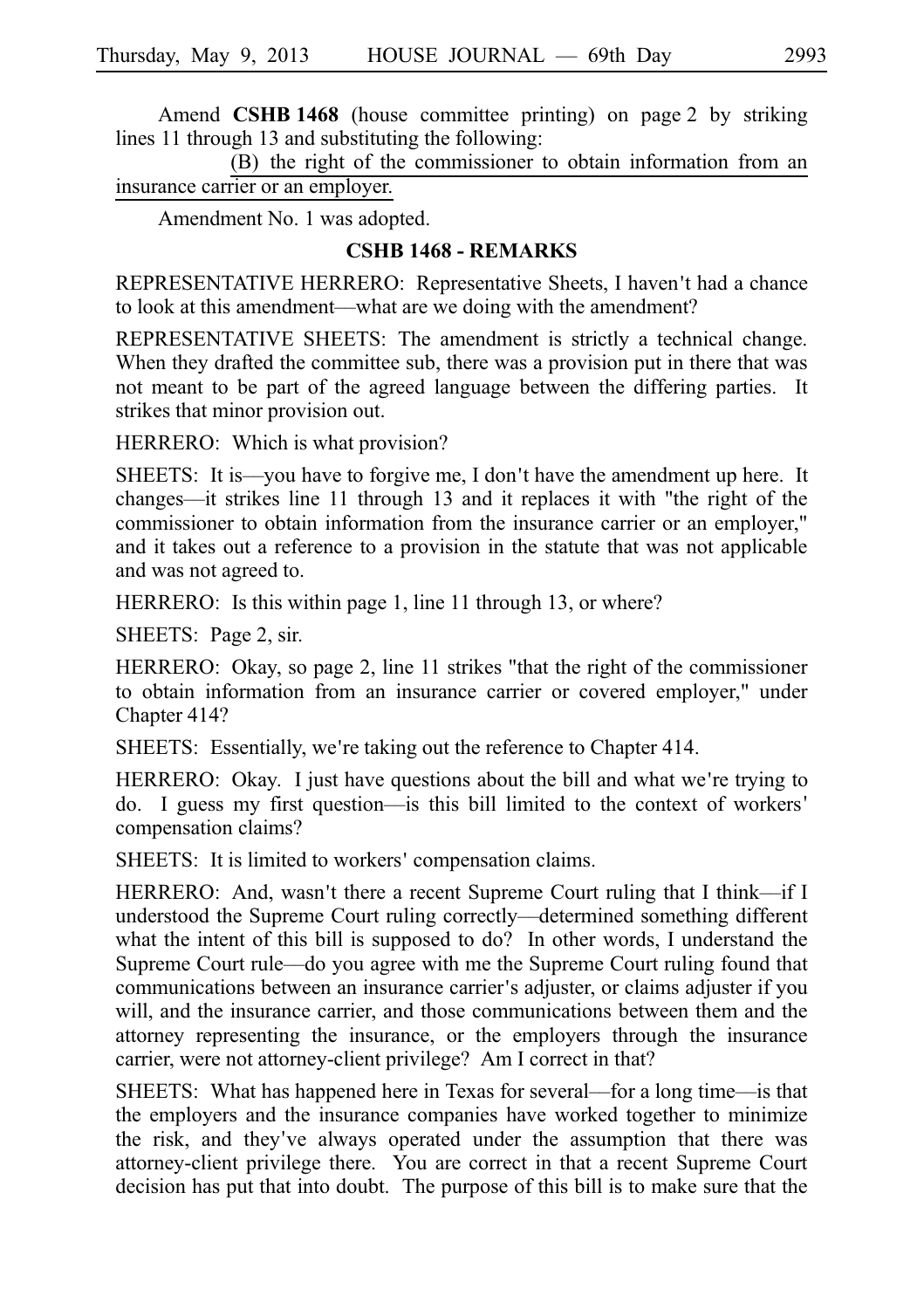carrier and the employer can communicate so that they can manage the employers' risk. We've worked out with a lot of the people who have been opposed to this bill, we ve worked with them to make the bill acceptable in it ' s' current form, and we believe that it does narrow––because the original bill was way too broad––this narrows the scope of the bill so that it allows for the single function, making sure that the employer can manage their risk.

HERRERO: Thank you for agreeing with me, because that is in fact what the ruling was in the Supreme Court decision of XL Specialty Insurance Company and Cambridge Integrated Services Group, and, specifically, the Supreme Court ruled in determining that the communications between the attorney representing the employer and the employer at that time were not protected by the attorney-client privilege, and more generally, the insurer-insured relationship. And I think that's the context in which we're discussing this bill, which is, these communications aren't limited between the lawyer and the client. And you would agree with me that in the context that we're talking about in this bill, the attorney would be the individual that is representing the employer, correct?

SHEETS: In which circumstances?

HERRERO: Well, in any of these circumstances. Under Texas law, when you have an attorney representing an insured, the attorney is the attorney, obviously, that is licensed to practice in Texas––

SHEETS: Attorney-client privilege is between the client and the attorney, and what we're doing here is we're establishing a privilege between the employer and the insurance carrier for the sole purpose of workers 'compensation.

HERRERO: Right, so we're expanding the definition of what—the client privilege would be more than what the Supreme Court determined would be the case under this circumstance. Correct?

SHEETS: Well, under their ruling, but that's not been the practice prior to the ruling––prior to their practice it was understood by all parties involved in these cases that those communications were privilege. So we're bringing—we're bringing what's been the practice back in line with what it should be.

HERRERO: Right, but don't you agree with me that the Supreme Court, in rendering its decision, takes into consideration what the practice is, and what the arguments are being made by counsel, and that if that were in fact the practice in court, that communications between insurance companies and the insured were privileged, that that somehow would have been argued and the Supreme Court would have found precedent for that?

SHEETS: Well, I would agree with you that we, as the legislative body of this state, we have the ability to establish privilege and we're doing so here through this bill so that—because it's important that employers and the insurance companies are able to communicate, and do so in a confidential manner so the employers can properly manage their risk.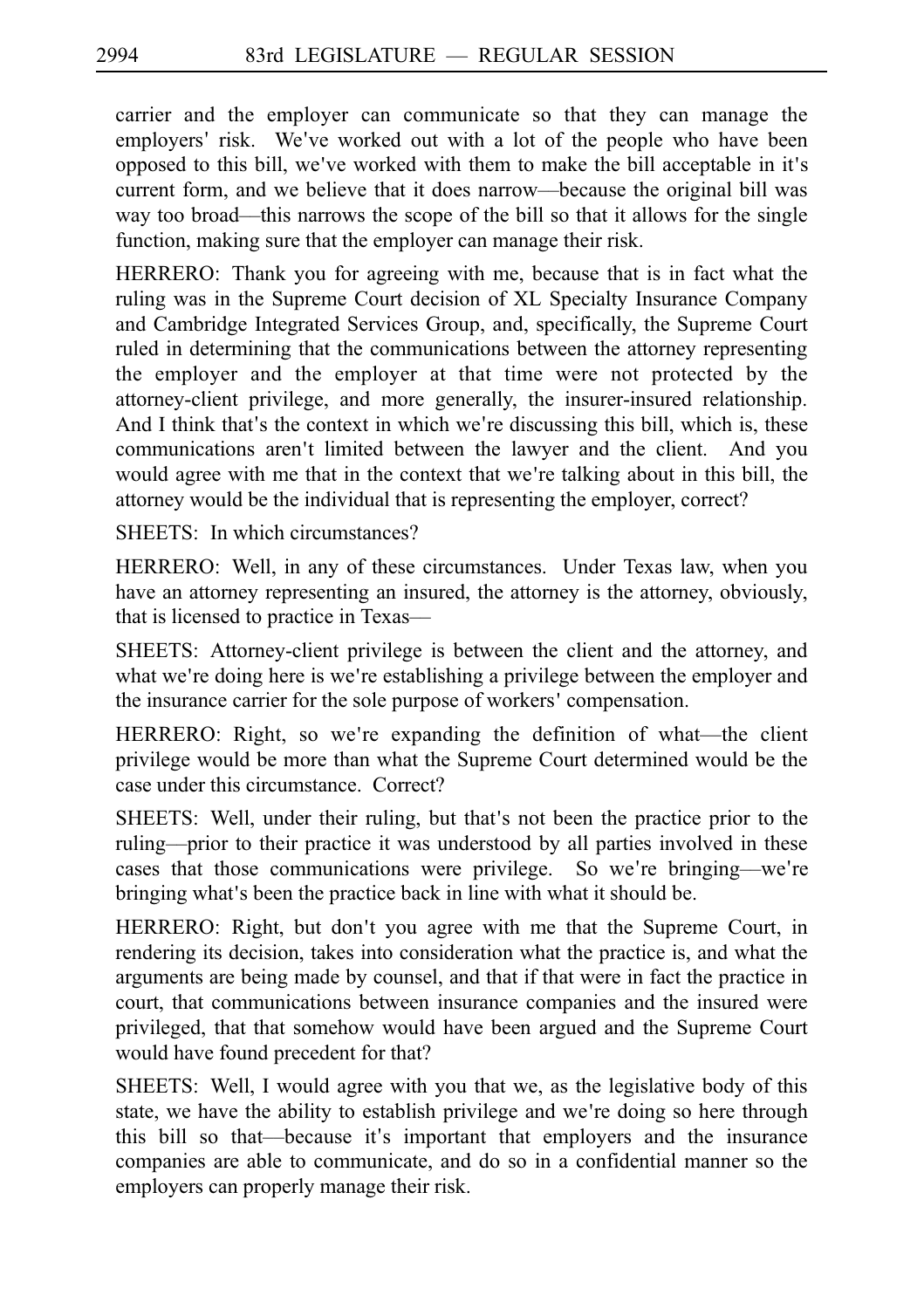HERRERO: I understand that's what the intent of the bill is. So, the intent of the bill, essentially, is to undo the Supreme Court ruling that evaluated the circumstances under which this situation arose, correct?

SHEETS: Well, the purpose of the bill is to allow the companies to operate under the way they were before the ruling.

HERRERO: Right, but you would agree with me though, right, that the Supreme Court ruling is different than what the intent of this bill is trying to establish?

SHEETS: Right, yeah, I'll agree with you.

HERRERO: Okay, and what your bill is trying to do is expand a privilege that the Supreme Court determined does not exist, correct?

SHEETS: Yes.

HERRERO: Okay. Why do you think that privileged communication between someone who is not an attorney and a claimant in a litigation represented by another individual—not the insurance company, not the insurance adjuster, but an actual attorney—you would agree with me that the communication is privileged between the attorney in that situation and the employer in that case, correct?

SHEETS: We have privilege in a lot of different cases that don't involve attorneys. We have privilege when it comes to medical providers, we have privilege when it comes to clergy; the reason why we're doing this, as I said earlier, is to make sure that an employer can properly manage their risk and feel comfortable discussing this with their insurance company.

HERRERO: But in the context of how this case arose, you had an insurance company that was sued for bad faith because they had denied a claim to an employee that should have been paid those benefits but was denied, and so in the administrative proceedings, the individual employee was trying to obtain the communication between the third-party adjuster and the insurance company, and the argument was no, it's privileged because it involved a communication between the insurance third-party adjuster, the attorney representing the company, and the actual company, but the Supreme Court said no, that is not the case, that that privilege does not extend to the insurance company or to the carrier. You would agree with me that that was the ruling?

SHEETS: I'm not sure, I've not read the case, but it sounds like what you're concerned about is the employer being directly involved in the claims handling process, and that's not the case.

HERRERO: Well, the concern that I have is that somehow we're now extending a privilege that is limited to what is considered to be an attorney-client privilege. In other words, the litigation strategy and other matters that help defend or represent a client, that would be attorney-client privilege, but the moment that someone else that walks in, that is not the client, into that discussion, it no longer becomes privilege. And that's why, in many cases, you would agree with me that the lawyer meeting with the client limits that meeting to only the attorney and the client, not anyone else who is not represented by the attorney. You would agree with me on that?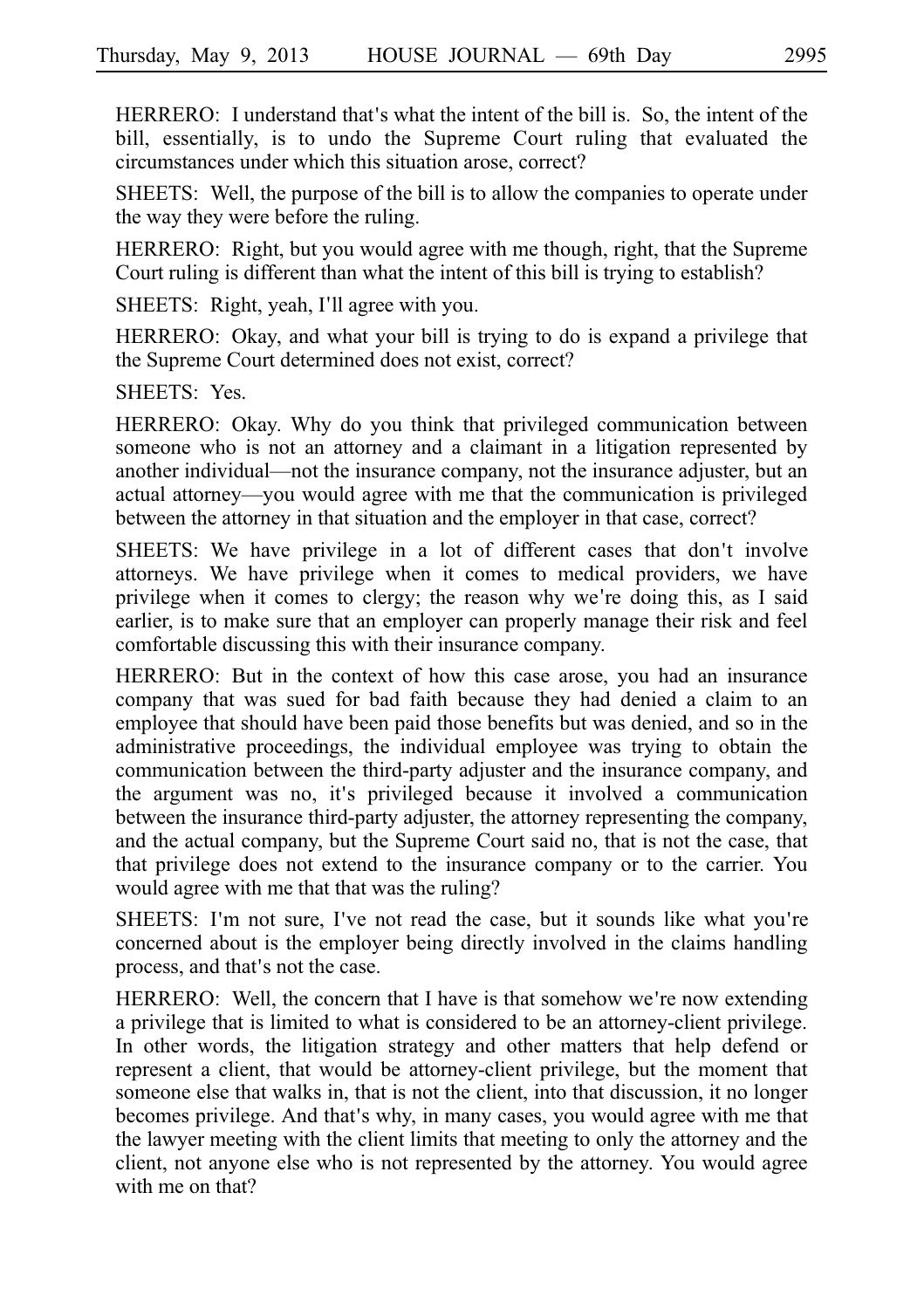SHEETS: I agree with you that when you're an attorney and you're dealing with your client, you limit your communications with the client to protect the attorney-client privilege. What I'm getting at here is, I understand your argument, that you're saying we're creating a new privilege here, but I would argue with you that we're not. The standard prior to this suit—the case you're talking about, the XL Specialty case—prior to this lawsuit and this ruling by the Supreme Court, everybody operated under this standard, thinking that this was the law, and I understand the Supreme Court had their ruling, and it changed what the law is and how the privilege is applied. The purpose of this statute is to bring it back into what the standard was, and in essence, bring it back to the status quo.

HERRERO: Right, but you would agree with me that just because something has been occurring over time doesn't mean that that is the correct method in which the statute should be carried out. In other words, it seems to me what you're saying is because it was being done before, it should continue to be done, even though a court in hearing the evidence said no, that is not the case. Whether it had been done before, it shouldn't be privilege—and this is where we get to the point that I'm trying to make—is privilege is between an attorney and client because communication is between an attorney and client. The moment that you have someone else who is not the attorney, someone else who is not the client, then you no longer have that privilege. So why would we want to provide that cover to an insurance company, that privilege as a lawyer or as a client, when in fact they're not either. They're not the attorney, they're not the client, so why would we want to extend that privilege to an insurance company in that context?

SHEETS: Again, I would tell you this about making sure that the employers and the medical providers—the team working together making sure the employee heals and get them back to work sooner, and it's about managing the risk of the employer in this case, making sure we can get workers' compensation that's working here in Texas. And we've been very successful with our workers' compensation system; it is the model system for the rest of the country. And we've been operating under the standard that this privilege existed until the Supreme Court ruling, so we're trying to get the standard back to where it needs to be so that we can continue to operate an effective workers' compensation system here in Texas.

HERRERO: So what do you say to people that argue that the Supreme Court has already looked at this issue, despite the fact that this may have been the practice, and then determined that it is not the route that should be followed?

SHEETS: Well, I mean, that's the privilege that we have as legislators—we're the ones that make the law, and it's the Supreme Court's job to interpret the law, so through this statute, we are going to be setting what the law is and what the standard is.

HERRERO: Right, and so given that they had statute to look at, and had interpreted it different than what this bill intends, are you just saying that it doesn't matter what the Supreme Court says?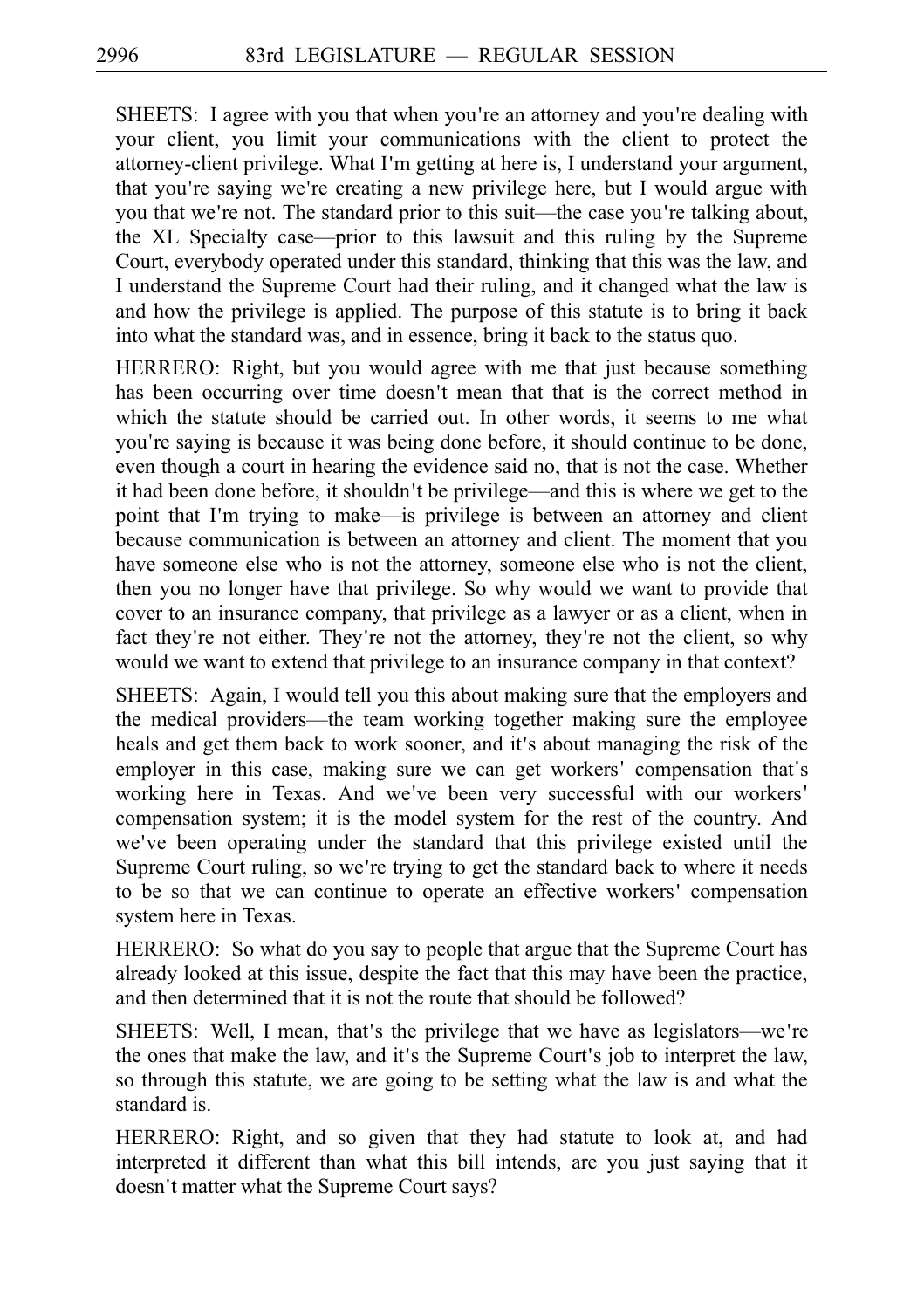SHEETS: No, that's why we're bringing it. It does matter what the Supreme Court says, and we're fixing the issue that they brought up. They said that there's nothing in statute that's creating that privilege that needs to exist, so we're correcting that problem, and we're creating that privilege.

HERRERO: And so, if I understand what your argument is, we should do it, in extending that privilege that was only between an attorney and client, because it was the practice that was done before.

SHEETS: Well, I would argue with you that it's been an effective practice, and it was the practice and was the standard before, and it's making so our workers' comp system and our claims handling process is more effective.

HERRERO: And so, if there were communications that were made by the adjuster and the employee, for example, would that not be something that would be important, if in fact the claim was a bad faith claim, and it goes into whether the insurance company, in denying the claim, followed procedures, did what they were supposed to do—would that not, under your bill, no longer be information that would be available? Given that it was a bad faith claim that was asserted against the insurance company, you then have to look at what was the conduct of the insurance company and their adjusters in handling that claim, and so, is the effect of your bill that, in a bad faith claim against an insurance company in the workers' compensation context, you will no longer be able to determine what the actions were, if you argue that now it's privileged information?

SHEETS: Well, what I would tell you is that employers have a long-standing statutory right to participate in the resolution of their claims, and workers ' compensation policies require—in essence, what this is going to do, as I said, is it's going to allow the employers to manage their claims, and it allows for us to have an effective workers' compensation policy where we have the employee, the employer, and the insurance company all working together.

HERRERO: Right, but in a bad faith insurance claim, where you look at the actions of the insurance company and the adjuster—are those actions then taken if they re either written in e-mail, or verbal communications, no longer going to ' be then discoverable, because now the insurance company is going to shield itself under the guise that it's privileged information?

SHEETS: Representative Herrero, you know that there are times when any privilege can be pierced, and I don't know how it would be handled in a particular case involving bad faith.

HERRERO: Right, and that's what I'm trying to find out. Given that this case that you have explained as the reason why you brought this bill, I'm trying to figure out in that same context how would it be handled now under this proposed bill, if it does in fact pass? Would the insurance company then be able to hide behind a shield and say I'm sorry, it's privileged information, the fact that we denied this injured employee the care that he needed or the medications that he needed because we now have privileged communications—is that the intent of the bill?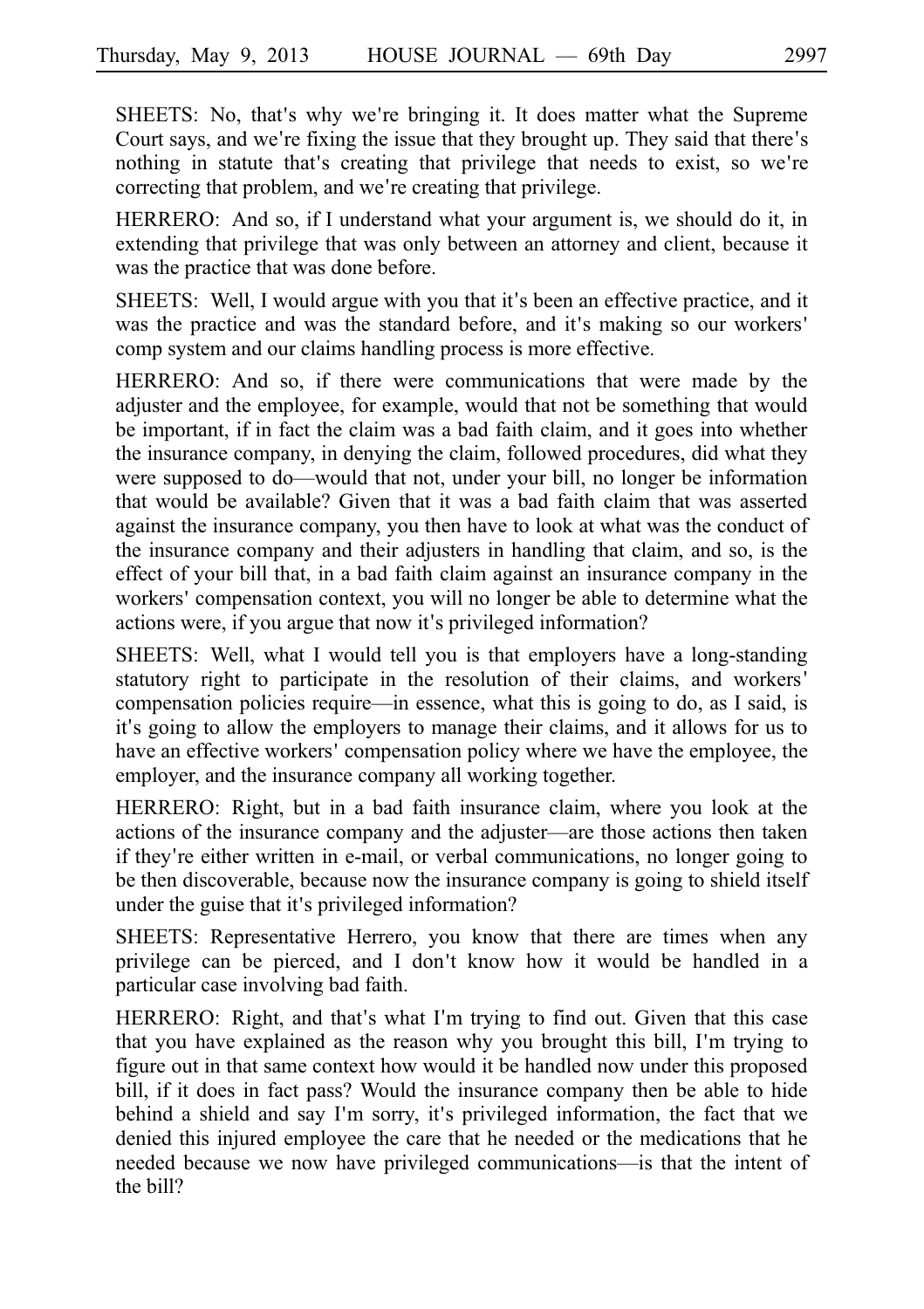SHEETS: We're dancing around the issue. I think I've answered your question numerous times on what the intent of the bill is.

HERRERO: Right, but in that context, in the context of a workers' compensation claim where the insurance company has denied someone medical care, prescription medication, or a procedure like surgery, would the insurance company––would the effect of this bill be able to argue that none of their actions taken in deliberating or making a decision about whether or not to approve that procedure would be protected under the privilege, now, that you seek to establish? That's my question.

SHEETS: Representative Herrero, I think again I'm going to have to answer the question—again, I think your whole concern is about the claims handling process, where you're coming in, and I think the answer is it is specifically prohibited by statute and also this legislation, and it was never intended to allow that, but at the request of stakeholders and working with stakeholders, that language has been added.

**CSHB 1468**, as amended, was passed to engrossment by (Record 757): 91 Yeas, 42 Nays, 3 Present, not voting.

Yeas — Allen; Anderson; Ashby; Aycock; Bell; Bohac; Bonnen, G.; Branch; Burkett; Button; Callegari; Capriglione; Carter; Clardy; Cook; Craddick; Creighton; Crownover; Darby; Davis, J.; Davis, S.; Deshotel; Elkins; Fallon; Farney; Fletcher; Flynn; Frank; Frullo; Geren; Goldman; Gonzalez, N.; Gooden; Guillen; Harless; Harper-Brown; Hilderbran; Huberty; Hughes; Hunter; Isaac; Keffer; King, P.; King, S.; King, T.; Kleinschmidt; Klick; Kolkhorst; Krause; Kuempel; Larson; Laubenberg; Lavender; Leach; Longoria; Miller, D.; Miller, R.; Morrison; Murphy; Orr; Otto; Paddie; Parker; Patrick; Perry; Phillips; Price; Raney; Ratliff; Raymond; Riddle; Ritter; Sanford; Schaefer; Sheets; Sheffield, J.; Sheffield, R.; Simmons; Smithee; Springer; Stephenson; Stickland; Taylor; Thompson, E.; Turner, E.S.; Turner, S.; Villalba; White; Workman; Zedler; Zerwas.

Nays — Alonzo; Alvarado; Anchia; Burnam; Collier; Cortez; Dale; Davis, Y.; Dukes; Dutton; Eiland; Farias; Farrar; Gonzales; González, M.; Guerra; Gutierrez; Hernandez Luna; Herrero; Howard; Johnson; King, K.; Lucio; Martinez Fischer; McClendon; Menéndez; Muñoz; Nevárez; Oliveira; Perez; Pickett; Reynolds; Rodriguez, E.; Rodriguez, J.; Rose; Simpson; Thompson, S.; Turner, C.; Villarreal; Vo; Walle; Wu.

Present, not voting — Mr. Speaker; Bonnen, D.(C); Miles.

Absent, Excused — Giddings; Márquez.

Absent — Canales; Coleman; Kacal; Lewis; Lozano; Martinez; Moody; Naishtat; Pitts; Smith; Strama; Toth.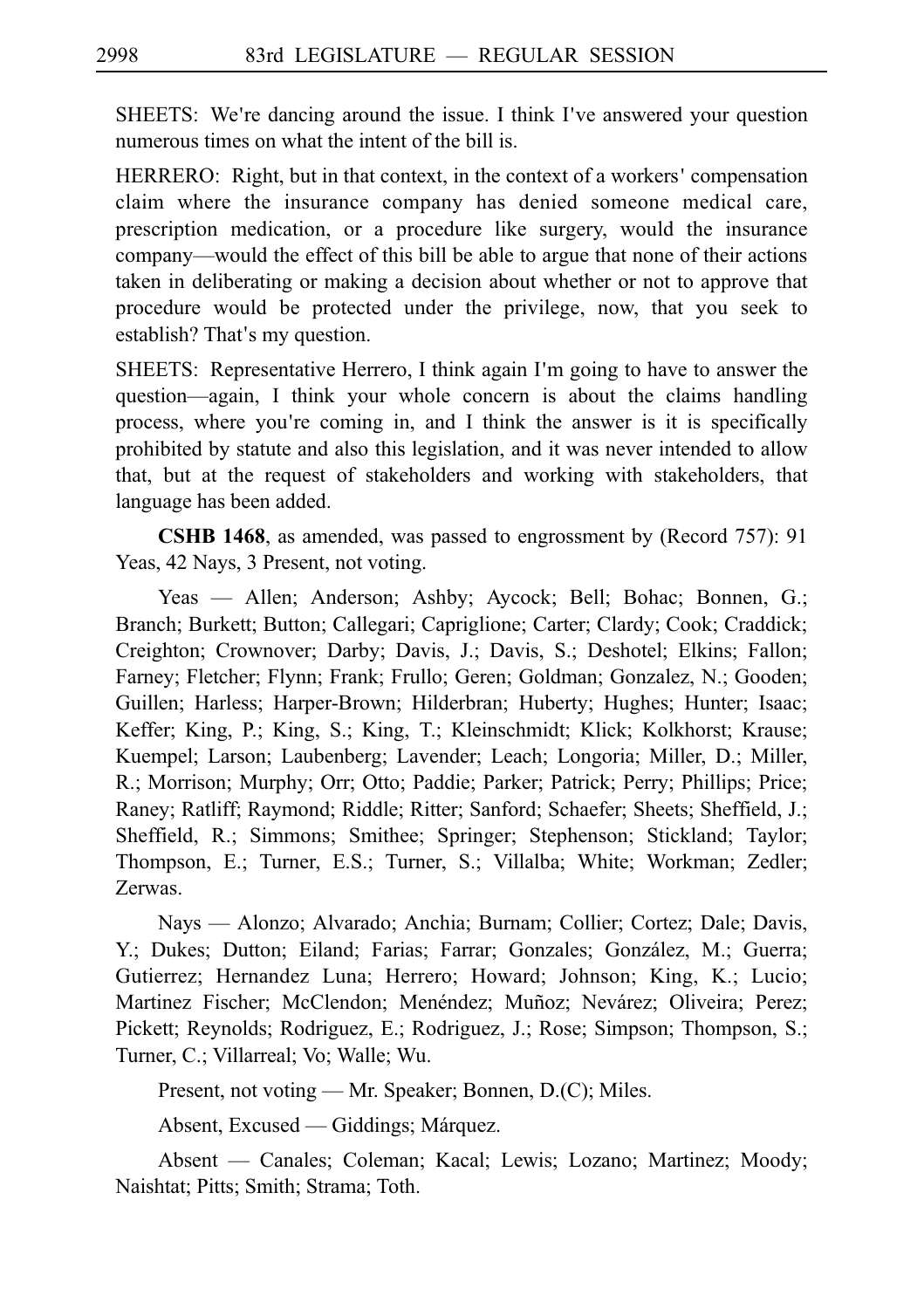### **STATEMENTS OF VOTE**

When Record No. 757 was taken, my vote failed to register. I would have voted no.

Canales

I was shown voting no on Record No. 757. I intended to vote yes.

Dale

I was shown voting no on Record No. 757. I intended to vote yes.

Gonzales

I was shown voting no on Record No. 757. I intended to vote yes.

K. King

I was shown voting no on Record No. 757. I intended to vote yes.

Muñoz

### **FIVE-DAY POSTING RULE SUSPENDED**

Representative Kolkhorst moved to suspend the five-day posting rule to allow the Committee on Public Health to consider SB 949, SB 1079, SB 1100, **SB 1643**, and **SB 1646** upon final recess Monday, May 13 in E2.010.

The motion prevailed.

# **HB 3227 ON SECOND READING (by Coleman, C. Turner, Moody, Walle, and Anchia)**

**HB 3227**, A bill to be entitled An Act relating to coverage of certain eating disorders as serious mental illnesses under certain group health benefit plans.

**HB** 3227 was passed to engrossment. (Button, Cook, Flynn, Hunter, Phillips, Schaefer, and Simpson recorded voting no.)

# **CSHB 3475 ON SECOND READING (by Paddie and N. Gonzalez)**

**CSHB 3475**, A bill to be entitled An Act relating to information relating to hotel occupancy tax receipts.

Representative Frullo moved to postpone consideration of **CSHB 3475** until 11:58 p.m. today.

The motion prevailed.

# **HB 2163 ON SECOND READING (by Eiland)**

**HB 2163**, A bill to be entitled An Act relating to an annual assessment on insurers for the examination of insurers; imposing an assessment.

### **Amendment No. 1**

Representative Eiland offered the following amendment to **HB 2163**: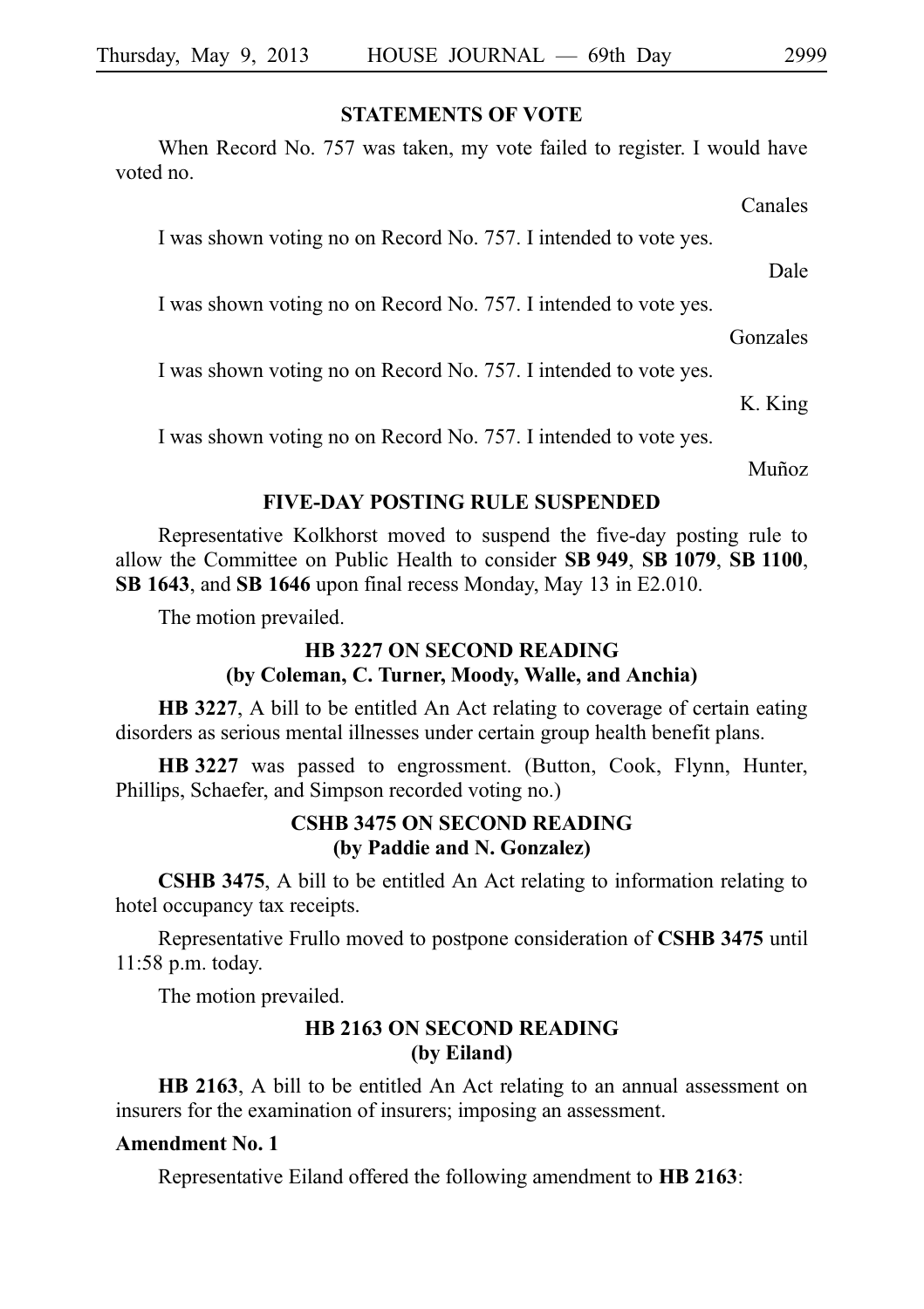Amend **HB 2163** (house committee printing) on page 1, between lines 14 and 15, by adding the following SECTION, appropriately numbered, and renumbering subsequent SECTIONS of the bill accordingly:

SECTION Section 401.156, Insurance Code, is amended by amending Subsections (a) and (d) and adding Subsection (a-1) to read as follows:

(a) The department shall deposit any assessments or fees collected under this subchapter relating to the examination of insurers and other regulated entities by the financial examinations division or actuarial division, as those terms are defined by Section 401.251, to the credit of an account with the Texas Treasury Safekeeping Trust Company to be used exclusively to pay examination costs, as defined by Section 401.251, to reimburse administrative support costs for the Texas Department of Insurance operating account, and to reimburse premium tax credits for examination costs and examination overhead assessments.

 $(a-1)$  Money deposited under Subsection (a) [this subsection] accumulates and may be disbursed to the department in a manner consistent with Subchapter F.

(d) The department may transfer funds between the account described by Subsection (a) and the Texas Department of Insurance operating account as necessary to ensure that funds are deposited to the correct account and used for the correct purposes. This subsection does not authorize a disbursement or transfer of funds in a manner that is inconsistent with the purposes [purpose] of Subchapter F and this section.

Amendment No. 1 was adopted.

**HB 2163**, as amended, was passed to engrossment. (Anderson, Button, Cook, Flynn, Hunter, D. Miller, and Schaefer recorded voting no.)

# **CSHB 2996 ON SECOND READING (by T. King)**

**CSHB 2996**, A bill to be entitled An Act relating to regulation by the Texas Commission on Environmental Quality of the land application of Class B sludge.

### **CSHB 2996 - POINT OF ORDER**

Representative Morrison raised a point of order against further consideration of **CSHB 2996** under Rule 8, Section 1 of the House Rules on the grounds that the caption does not reflect that the bill imposes a new fee.

The chair overruled the point of order and submitted the following statement:

Representative Morrison raised a point of order against further consideration of **CSHB 2996** under Rule 8, Section 1 of the House Rules. Specifically, Representative Morrison argues that under Rule 8, Section 1 of the House Rules, the bill imposed a new fee that should have been reflected in the caption. Consistent with the previous ruling,  $83$  H.J. Reg. 1615-16 (2013), the chair determines that no new fee was imposed, authorized, increased, or changed. That point of order is overruled.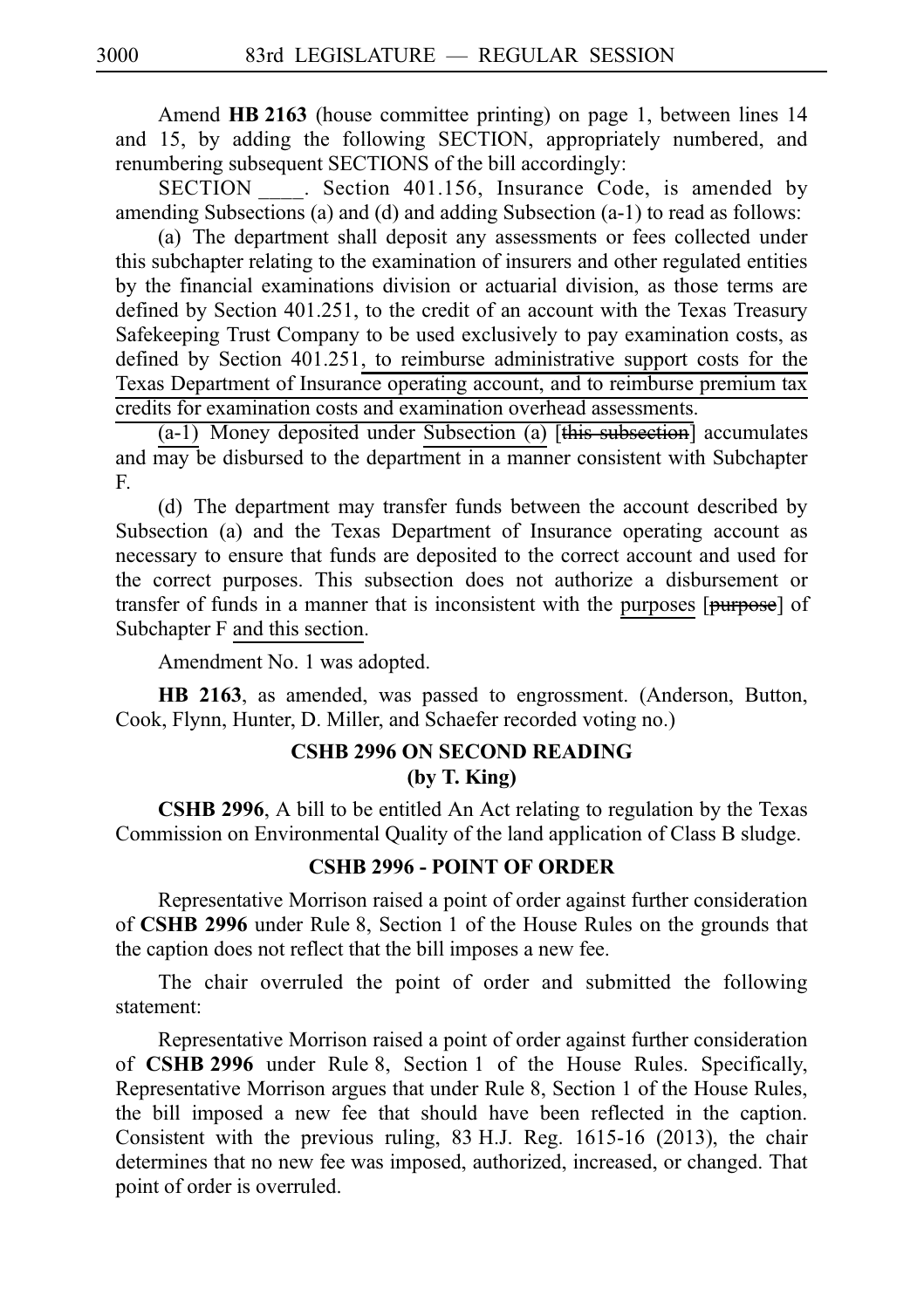### **CSHB 2996 - POINT OF ORDER**

Representative Morrison raised a point of order against further consideration of **CSHB 2996** under Rule 4, Section 32(c) of the House Rules on the grounds that the bill analysis is incorrect.

The chair sustained the point of order and submitted the following statement:

Representative Morrison's second point of order is that under Rule 4, Section 32 of the House Rules the rulemaking authority portion of the bill analysis is incorrect. The chair sustains this point of order.

Rule 4, Section  $32(c)(3)$  of the House Rules says that a bill analysis must contain "a statement indicating whether or not any rulemaking authority is expressly delegated to certain state officers or institutions." This is a (1) new, and (2) express delegation of authority. It is not an expansion of an existing delegation of authority (as it is in this case). Usually, such delegations are easily able to be spotted by the use of the phrase, "The state agency shall adopt rules." In this case, the bill analysis states that rulemaking authority was expressly granted to the TCEQ. The chair examined the bill and found that no new authority was expressly granted to the TCEQ.

# **CSHB 382 ON SECOND READING (by Burnam, C. Turner, et al.)**

**CSHB 382**, A bill to be entitled An Act relating to certain limitations on settlement agreements with a governmental unit.

#### **Amendment No. 1**

Representative Burnam offered the following amendment to **CSHB 382**:

Amend **CSHB** 382 as follows:

(1) On page 1, lines  $19-20$ , strike "settlement agreement" and substitute "nondisclosure provision".

Amendment No. 1 was adopted.

**CSHB 382**, as amended, was passed to engrossment. (Phillips and Schaefer recorded voting no.)

### **HB 1340 ON SECOND READING (by Rose, Zerwas, and J. Sheffield)**

**HB 1340**, A bill to be entitled An Act relating to consent to the immunization of certain children.

### **Amendment No. 1**

Representative Rose offered the following amendment to **HBi1340**:

Amend HB 1340 (house committee printing) on page 1, line 9, between "older" and the underlined semicolon, by inserting "and is committed to the Texas Juvenile Justice Department under Title 3".

Amendment No. 1 was adopted.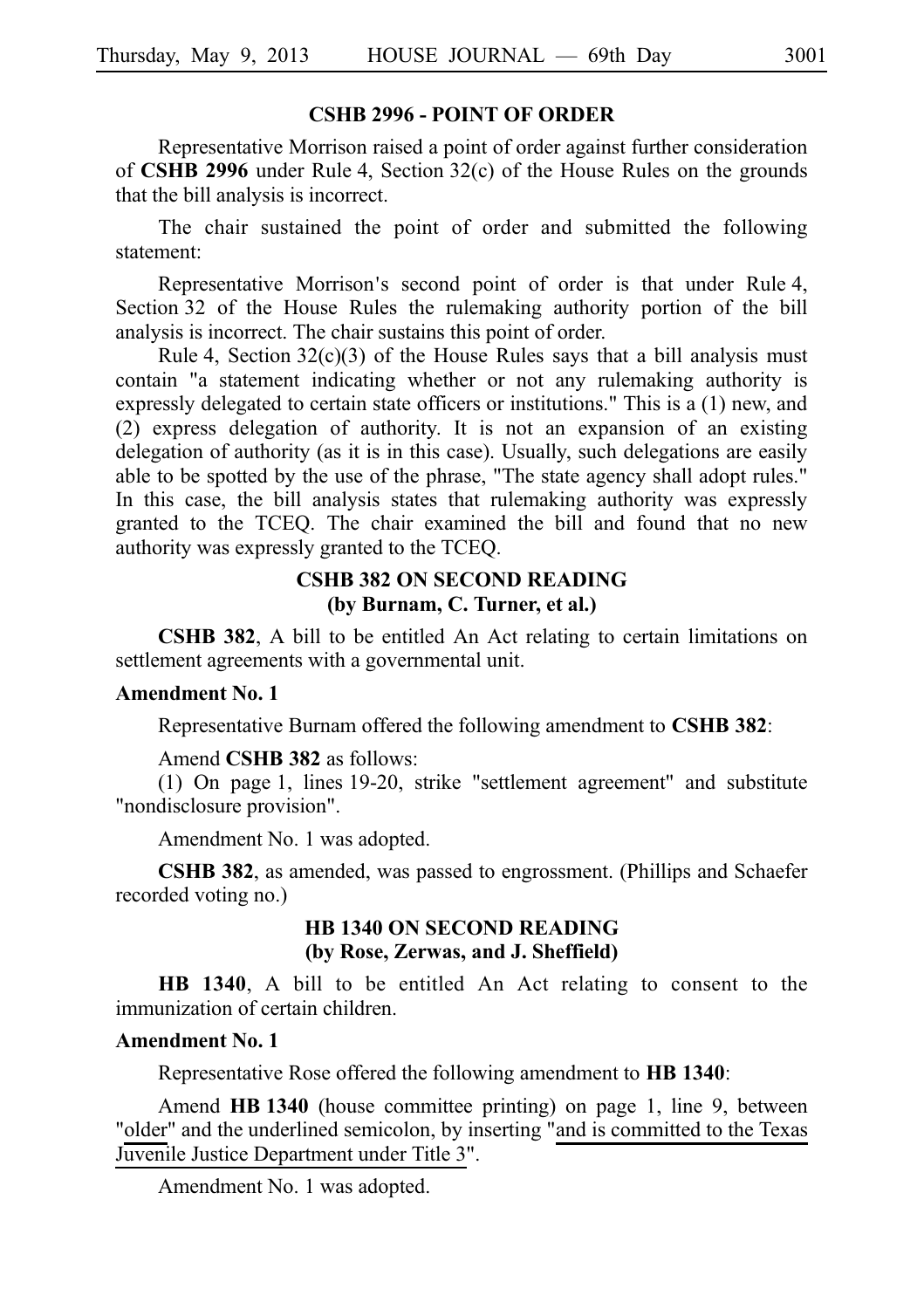### **Amendment No. 2**

Representative Rose offered the following amendment to **HBi1340**:

Amend **HB 1340** (house committee printing) as follows:

(1) On page 1, line 9, after the underlined semicolon, strike "and".

(2) On page 1, line 15, between "Section  $32.001$ " and the underlined period, insert the following:

; and

(3) the health care provider administering the immunization has made a reasonable attempt to contact the person who completed the consent form described by Subdivision (2) and was unable to contact that person for consent to the immunization

Amendment No. 2 was adopted.

**HB 1340**, as amended, was passed to engrossment by (Record 758): 82 Yeas, 56 Nays, 2 Present, not voting.

Yeas — Allen; Alonzo; Alvarado; Anchia; Ashby; Aycock; Bonnen, G.; Burnam; Callegari; Canales; Clardy; Collier; Cook; Cortez; Darby; Davis, J.; Davis, S.; Davis, Y.; Deshotel; Dukes; Dutton; Eiland; Farias; Farney; Farrar; Frank; Frullo; Geren; González, M.; Gonzalez, N.; Gooden; Guerra; Guillen; Gutierrez; Hernandez Luna; Herrero; Howard; Hunter; Johnson; Keffer; King, K.; King, S.; King, T.; Kolkhorst; Kuempel; Longoria; Lozano; Lucio; Martinez; Martinez Fischer; McClendon; Menéndez; Miles; Moody; Muñoz; Murphy; Naishtat; Nevárez; Oliveira; Otto; Perez; Pickett; Raney; Ratliff; Raymond; Reynolds; Ritter; Rodriguez, E.; Rodriguez, J.; Rose; Sheffield, J.; Stephenson; Strama; Thompson, S.; Turner, C.; Turner, S.; Villalba; Villarreal; Vo; Walle; Wu; Zerwas.

Nays — Anderson; Bell; Bohac; Branch; Button; Capriglione; Carter; Craddick; Creighton; Crownover; Dale; Elkins; Fallon; Fletcher; Flynn; Goldman; Gonzales; Harless; Harper-Brown; Hilderbran; Huberty; Hughes; Isaac; King, P.; Kleinschmidt; Klick; Larson; Laubenberg; Lavender; Leach; Miller, D.; Miller, R.; Morrison; Orr; Paddie; Parker; Patrick; Perry; Phillips; Price; Riddle; Schaefer; Sheets; Sheffield, R.; Simmons; Simpson; Smithee; Springer; Stickland; Taylor; Thompson, E.; Toth; Turner, E.S.; White; Workman; Zedler.

Present, not voting — Mr. Speaker; Bonnen, D.(C).

Absent, Excused — Giddings; Márquez.

Absent — Burkett; Coleman; Kacal; Krause; Lewis; Pitts; Sanford; Smith.

# **STATEMENTS OF VOTE**

When Record No. 758 was taken, I was in the house but away from my desk. I would have voted no.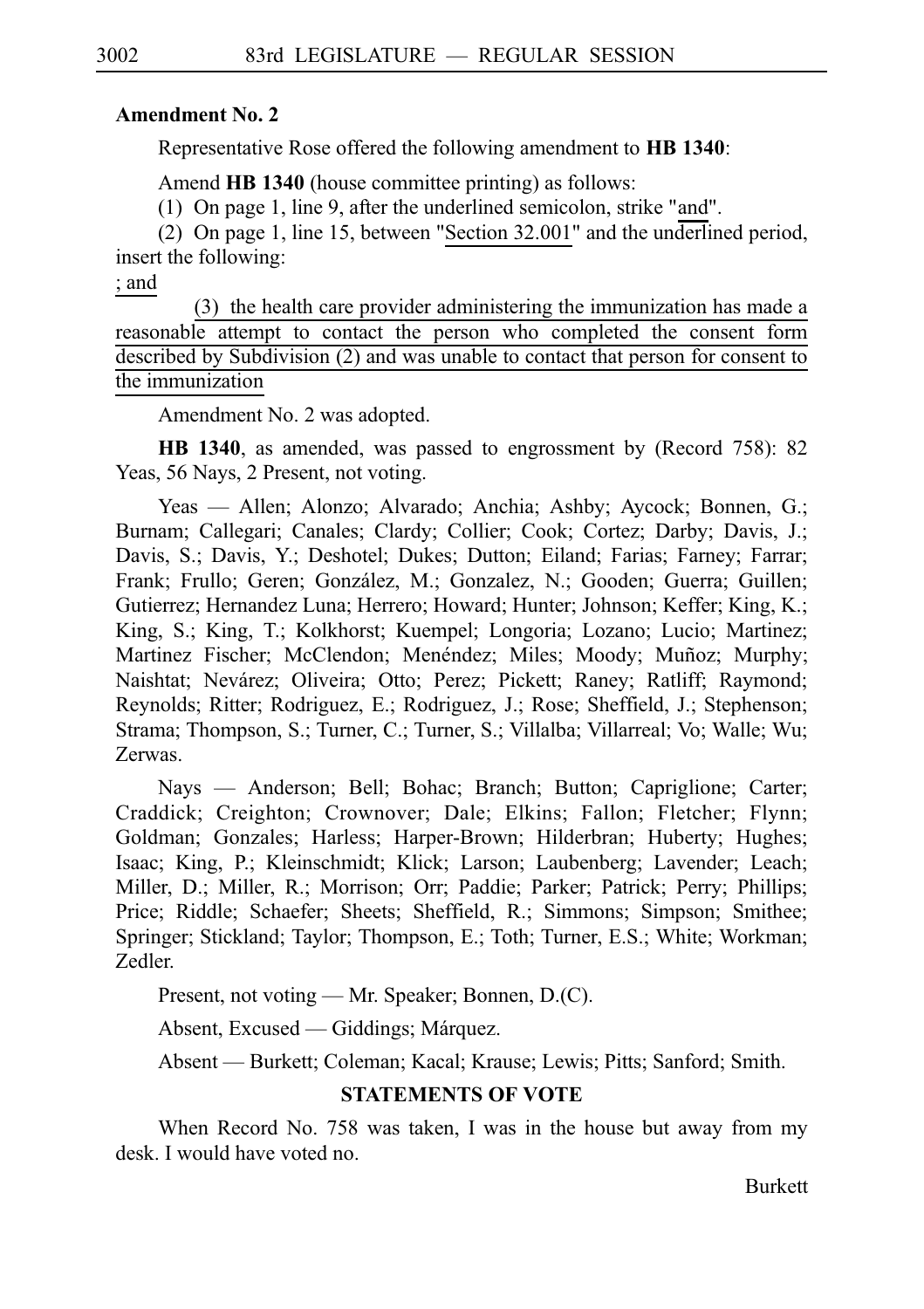I was shown voting yes on Record No. 758. I intended to vote no.

I was shown voting yes on Record No. 758. I intended to vote no.

I was shown voting yes on Record No. 758. I intended to vote no.

When Record No. 758 was taken, I was in the house but away from my desk. I would have voted yes.

When Record No. 758 was taken, I was in the house but away from my desk. I would have voted no.

When Record No. 758 was taken, I was in the house but away from my desk. I would have voted no.

Sanford

# **HB 1843 ON SECOND READING (by Branch)**

**HB 1843**, A bill to be entitled An Act relating to limitations on the automatic admission of undergraduate students to general academic teaching institutions.

#### **Amendment No. 1**

Representative Branch offered the following amendment to **HB 1843**:

Amend **HB 1843** by striking SECTIONS 1 and 2 of the bill, substituting the following appropriately numbered SECTION, and renumbering the other SECTIONS accordingly:

SECTION 1. Subsections (a-3) and (k), Section 51.803, Education Code, are amended to read as follows:

 $(a-3)$  Notwithstanding Subsection  $(a-1)$ , The University of Texas at Austin may not offer admission under that subsection for an academic year after the 2017-2018 [2015-2016] academic year.

 $\overline{(k)}$  A general academic teaching institution may not offer admission under Subsection  $(a-1)$  for an academic year if, on the date of the institution's general deadline for applications for admission of first-time undergraduate students for that academic year:

(1) federal law as then interpreted by applicable federal judicial decisions does not prohibit [a final court order applicable to the institution prohibits] the institution from considering an applicant's race or ethnicity as a factor in the institution's decisions relating to first-time undergraduate admissions; and [or]

### Frullo

Gooden

Hunter

Krause

Kacal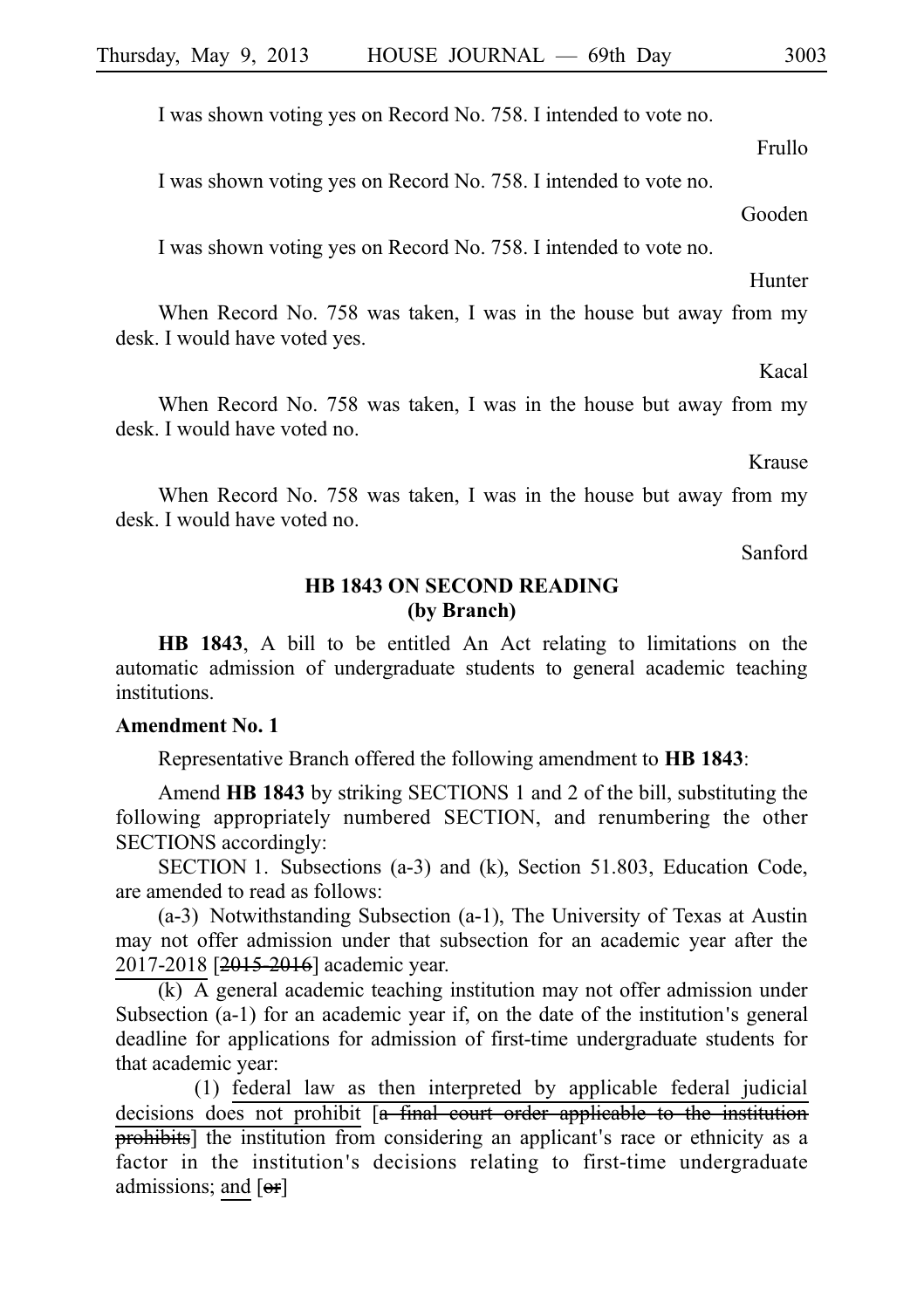$(2)$  the institution's governing board by rule, policy, or other manner has provided that an applicant's race or ethnicity may not be considered as a factor in the institution's decisions relating to first-time undergraduate admissions for that  $\frac{1}{2}$ , except that this subdivision does not apply to an institution that did not eonsider, on or before June 1, 2009, an applicant's race or ethnicity as a factor in its admissions of first time resident undergraduate students for the 2009-2010] academic year.

Amendment No. 1 was adopted.

### **Amendment No. 2**

Representative Martinez Fischer offered the following amendment to **HBi1843**:

Amend **HB 1843** (house committee printing) as follows:

(1) On page 1, line 5, strike "Section 51.803 (a-3), Education Code, is" and substitute "Sections 51.803 (a-3) and (k), Education Code, are".

(2) Strike page 1, line 10, and substitute the following:

 $(k)$  A general academic teaching institution may not offer admission under Subsection (a-1) for an academic year after the 2017-2018 academic year if, on the date of the institution's general deadline for applications for admission of first-time undergraduate students for that academic year:

 $(1)$  a final court order applicable to the institution prohibits the institution from considering an applicant's race or ethnicity as a factor in the institution's decisions relating to first-time undergraduate admissions; or

 $(2)$  the institution's governing board by rule, policy, or other manner has provided that an applicant's race or ethnicity may not be considered as a factor in the institution's decisions relating to first-time undergraduate admissions for that[<del>, except that this subdivision does not apply to an institution that did not</del> eonsider, on or before June 1, 2009, an applicant's race or ethnicity as a factor in its admissions of first-time resident undergraduate students for the 2009-2010] academic year.

(3) Renumber the SECTIONS of the bill accordingly.

Amendment No. 2 was adopted.

**HB 1843**, as amended, was passed to engrossment. (Schaefer recorded voting no.)

# **CSHB 2972 ON SECOND READING (by K. King)**

**CSHB 2972**, A bill to be entitled An Act relating to exempting premiums for certain insurance covering stored or in-transit baled cotton from surplus lines insurance premium taxes.

**CSHB 2972** was passed to engrossment.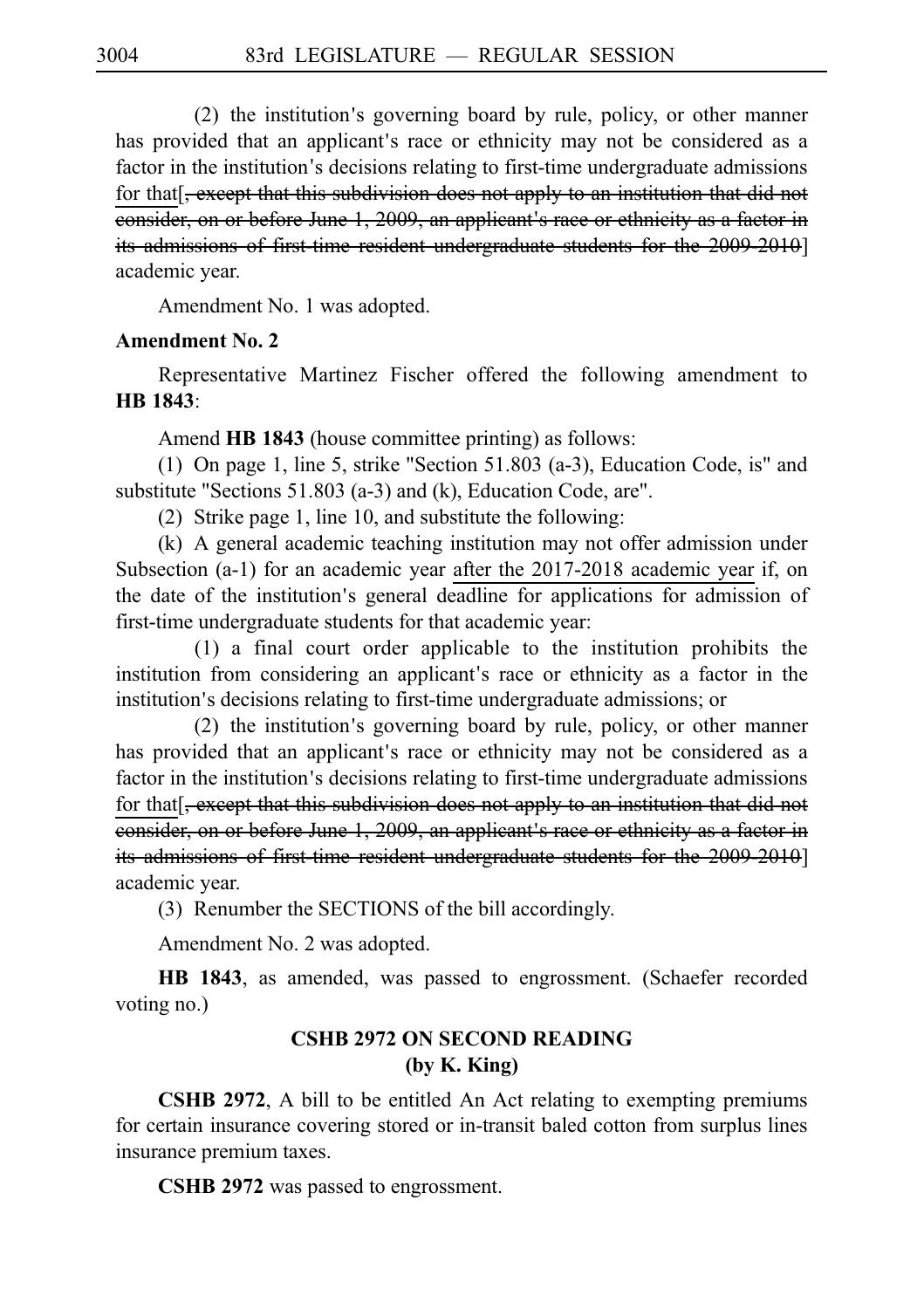# **CSHB 1382 ON SECOND READING (by Simpson, E. Rodriguez, Kolkhorst, Burnam, et al.)**

**CSHB 1382**, A bill to be entitled An Act relating to the regulation of food prepared, stored, distributed, or sold at farms and farmers 'markets; limiting the applicability of a fee.

### **Amendment No. 1**

Representative Flynn offered the following amendment to **CSHB 1382**:

Amend **CSHB 1382** (house committee printing) on page 3, between lines 20 and 21, by inserting the following:

(e) A person who holds a permit under Section  $435.006$  may sell or provide samples of milk or milk products at a farm or farmers' market and must comply with Subchapter A, Chapter 435.

Amendment No. 1 was withdrawn.

**CSHB 1382** was passed to engrossment.

# **CSSB 914 ON SECOND READING (Ratliff - House Sponsor)**

**CSSB 914**, A bill to be entitled An Act relating to a behavior improvement plan or a behavioral intervention plan adopted for certain students with an individualized education program.

### **CSSB 914** was considered in lieu of **HB 1853**.

**CSSB 914** was passed to third reading.

### **HB 1853 - LAID ON THE TABLE SUBJECT TO CALL**

Representative Ratliff moved to lay **HBi1853** on the table subject to call.

The motion prevailed.

### **POSTPONED BUSINESS**

The following bills were laid before the house as postponed business:

# **CSHB 3316 ON SECOND READING (by Keffer, Workman, and Deshotel)**

**CSHB 3316**, A bill to be entitled An Act relating to an account or bond for construction retainage under certain contracts.

**CSHB 3316** was read second time earlier today and was postponed until this time.

### **CSHB 3316 - POINT OF ORDER**

Representative Martinez Fischer raised a point of order against further consideration of **CSHB 3316** under Rule 4, Section 32(c) of the House Rules on the grounds that the bill analysis is incorrect.

The chair overruled the point of order and submitted the following statement: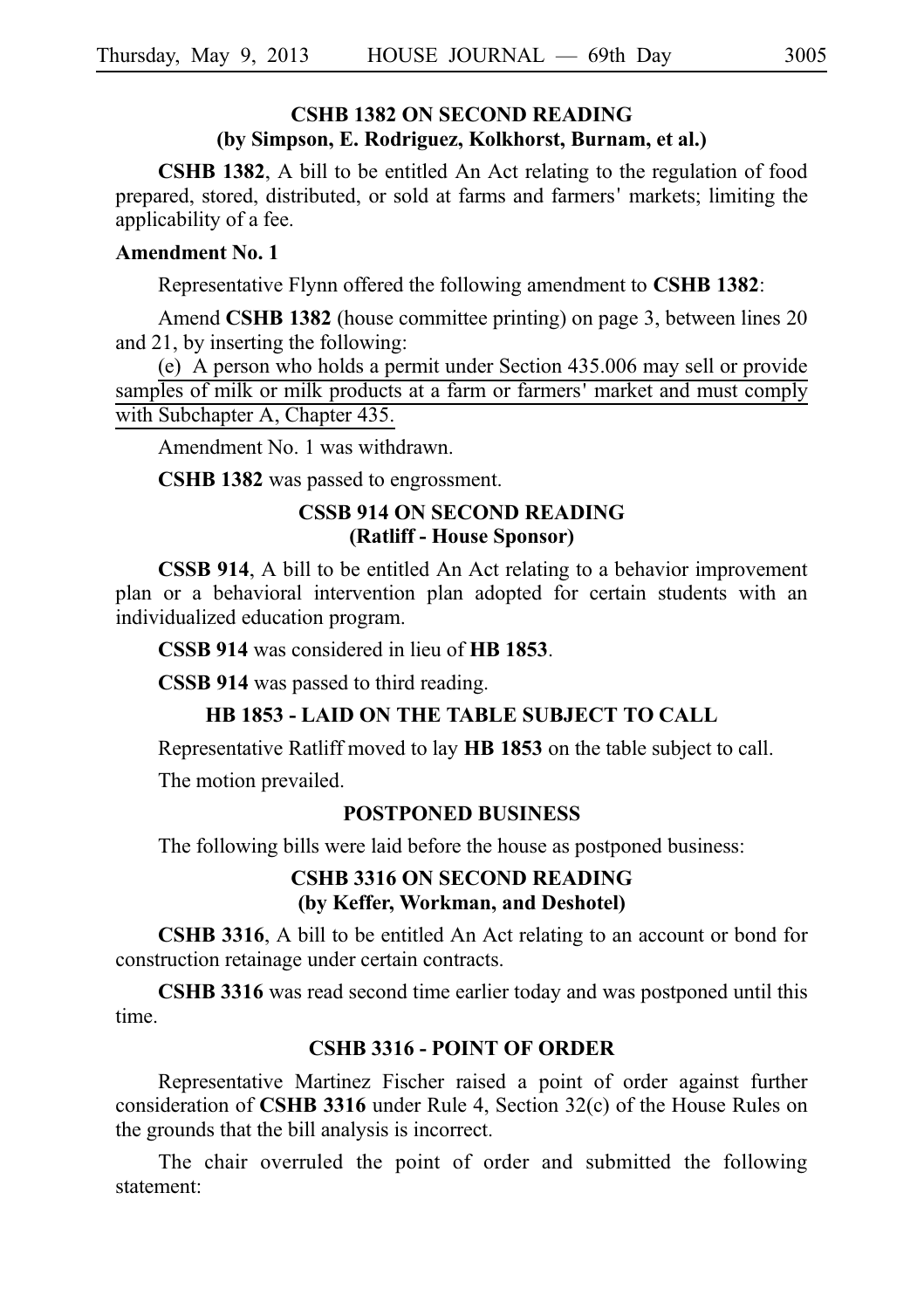Representative Martinez Fischer raised two points of order against further consideration of **CSHB 3316** under Rule 4, Section 32(c) of the House Rules. In his first point, he argued that the bill analysis should have defined "construction trust fund account" and explained more thoroughly the provisions on page 5 of the bill. Although the bill defines "construction trust fund account," the bill analysis does not state that the bill is defining this key term. As noted by the chair's previous rulings and the ruling issued yesterday, May 8, 2013, regarding the same point of order raised by Representative Schaefer against **HB 75**, this is not a fatal flaw. Regarding the provisions on page 5 of the bill, the chair has reviewed the bill and the bill analysis and has found these provisions to be adequately explained on page 2 of the bill analysis. Therefore, this point of order is respectfully overruled.

### **CSHB 3316 - POINT OF ORDER**

Representative Martinez Fischer raised a point of order against further consideration of **CSHB 3316** under Rule 4, Section 32(c) of the House Rules on the grounds that the bill analysis is incorrect.

The chair sustained the point of order and submitted the following statement:

In his second point, Representative Martinez Fischer challenges the bill analysis ' s explanation of the definition of "retainage" as materially and substantially misleading. The background and purpose of the bill analysis states that under certain provisions, "an owner is required to hold a specified percentage of the amount paid for such labor or materials during the project's progress until after the entire project is completed. This unpaid portion of the bill is known as retainage." The bill, however, defines retainage as "an amount or agreed percentage of money in a construction contract between an owner and a contractor that is withheld from a payment and not due to be paid until completion of the contract or on an agreed date." The bill analysis failed to explain the difference between these definitions. Therefore, the point of order that the definition was materially and substantially misleading was sustained.

# **GENERAL STATE CALENDAR (consideration continued)**

# **CSHB 1882 ON SECOND READING (by Callegari, et al.)**

**CSHB 1882**, A bill to be entitled An Act relating to the powers and duties of and contributions to and benefits from the systems and programs administered by the Employees Retirement System of Texas.

# **Amendment No. 1**

Representative Callegari offered the following amendment to **CSHB 1882**:

Amend **CSHB 1882** (house committee printing) as follows: (1) On page 8, line 25, strike "6.5" and substitute "7.5  $[6.5]$ ".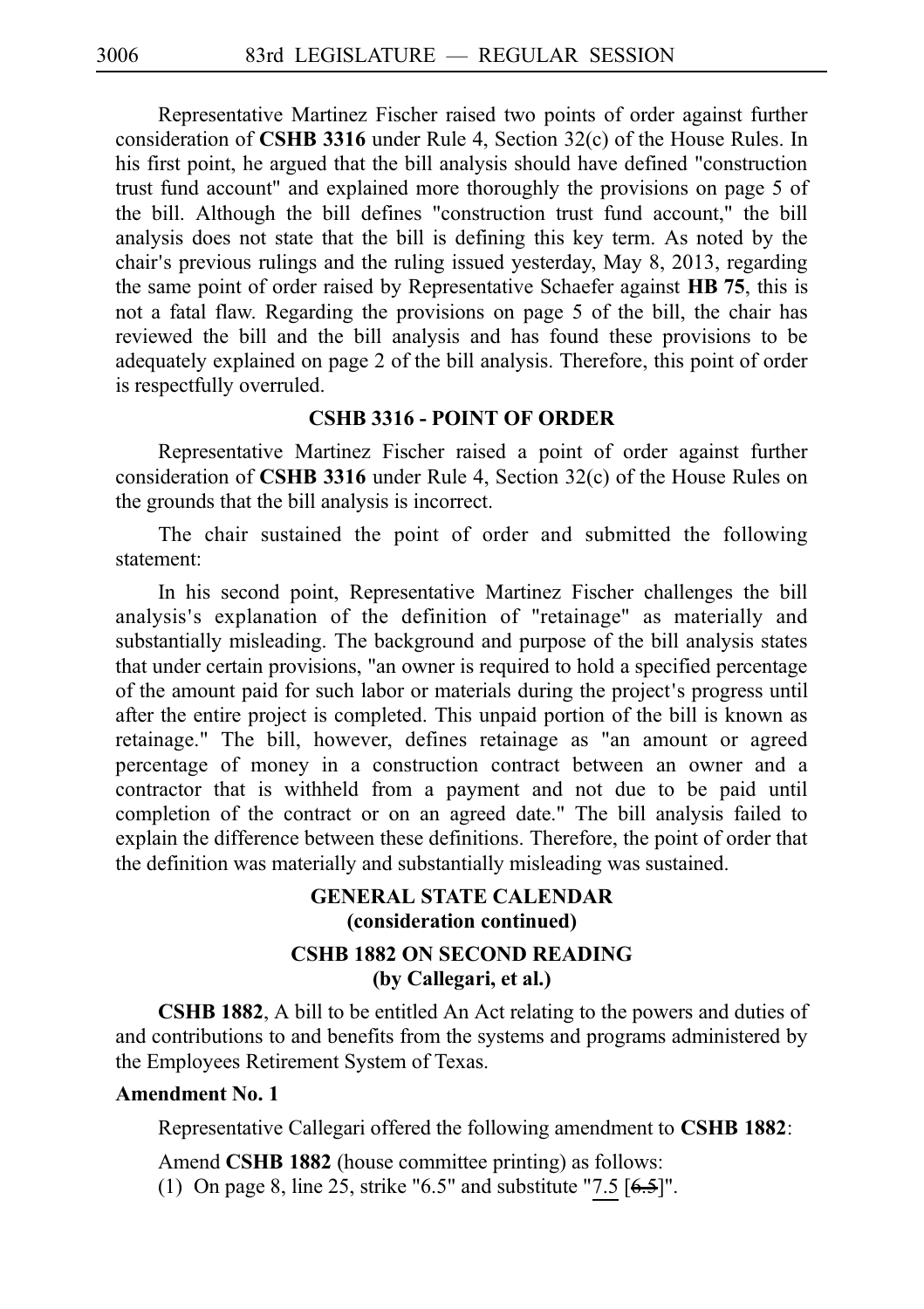(2) Strike page 8, line 26, through page 9, line 9, and substitute "not a member of the legislature<sup>[</sup>, provided that if the state contribution to the retirement system is computed using a percentage less than 6.5 percent, the member's contribution is computed using a percentage equal to the percentage used to compute the state contribution, which may not be less than six percent]; or".

(3) On page 13, strike lines  $13-23$  and substitute the following:

- (1) Section 76.006(i);
	- (2) Section  $606.030(f)$ ;
	- (3) Sections  $813.509(d)$  and (e);
	- (4) Sections  $813.511(d)$  and (e);
	- (5) Section 814.105(c);
	- (6) Section 814.1075; and
	- (7) Section 840.401.
- (b) Section  $1551.321$ , Insurance Code, is repealed.

(4) Strike page 13, line 24, through page 14, line 23, and substitute the following:

SECTION 25. The changes in law made by this Act to Sections  $661.091$ , 813.509, 813.511, 814.105, and 814.107, Government Code, apply only to a person who is hired on or after September 1, 2013, to work in a position that requires membership in the Employees Retirement System of Texas. A person hired before September 1, 2013, to work in a position that requires membership in the Employees Retirement System of Texas is subject to those laws as they existed immediately before that date, and the former law is continued in effect for that purpose.

(5) On page 15, strike lines 13-22 and substitute the following:

(c) The changes in law made by this Act to Section  $1551.1055$ , Insurance Code, take effect September 1, 2014.

(d) Section 1551.3196, Insurance Code, as added by this Act, takes effect September 1, 2014.

(6) Add the following appropriately numbered SECTION to the bill:

SECTION . Subchapter E, Chapter 815, Government Code, is amended by adding Section 815.4035 to read as follows:

Sec. 815.4035. COLLECTION OF STATE RETIREMENT CONTRIBUTION. (a) Except as provided by Section 813.201, each payroll period each department or agency of the state shall make a state retirement contribution in an amount equal to 0.5 percent of the total compensation of all of that department's or agency's employees who are members of the retirement system.

 $\overline{(b)}$  Each department or agency head shall certify to the board of trustees and to the disbursing officer of the department or agency on each payroll, or in another manner prescribed by the board, the amount of the department's or agency's state retirement contribution based on the department's or agency's total compensation amount for that payroll period.

(c) The disbursing officer of each department or agency on authority from the department or agency head shall: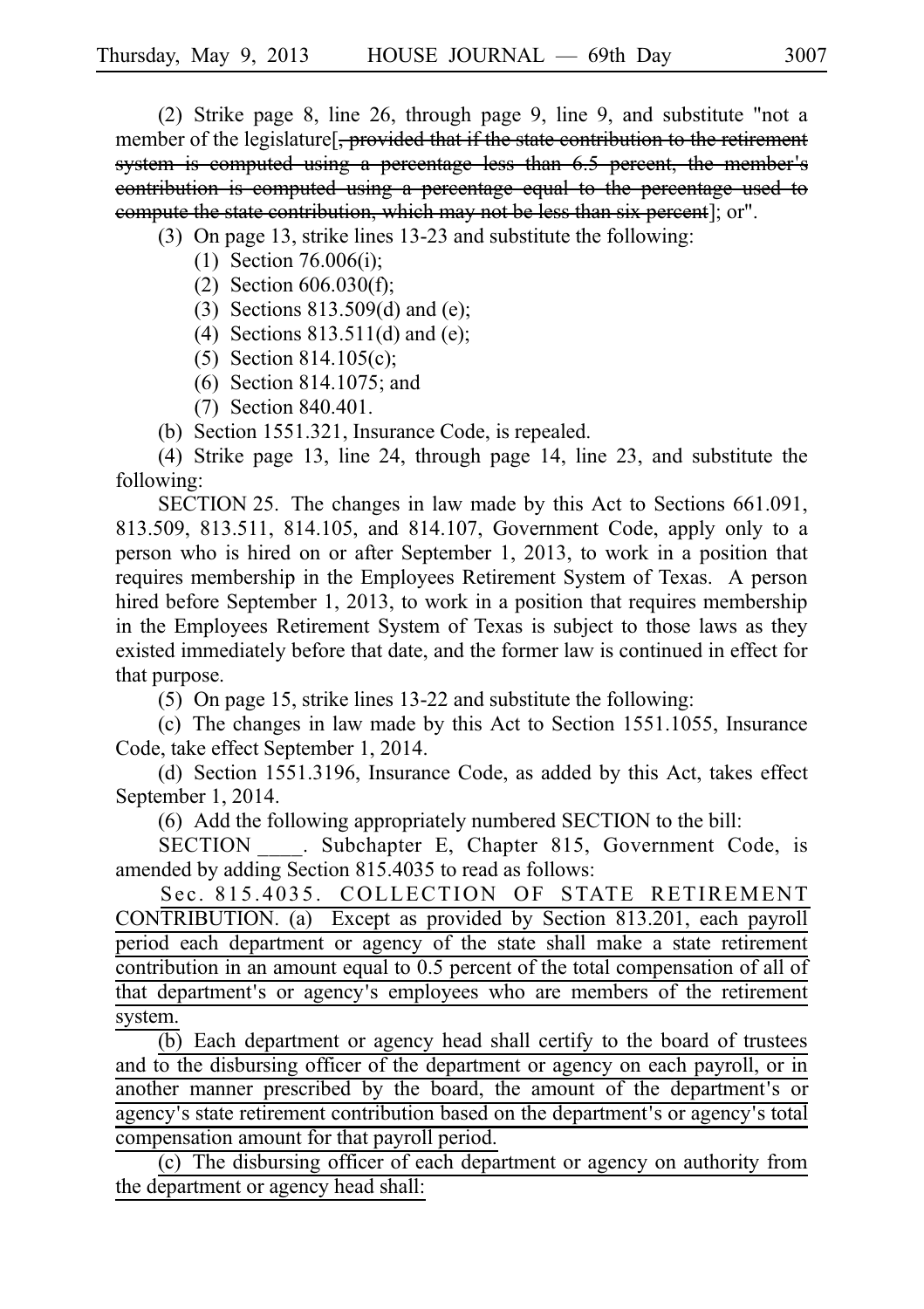$(1)$  transmit monthly, or at the time designated by the board of trustees, a certified copy of the payroll or report to the retirement system; and

 $(2)$  pay the amount of the department's or agency's state retirement contribution to the retirement system for deposit in the state accumulation account.

 $\overline{(d)}$  The retirement system shall record all receipts of department or agency contributions and shall deliver the receipts to the comptroller. The comptroller shall credit the receipts to the state accumulation account.

(7) Renumber the SECTIONS of the bill accordingly.

# **CSHB 1882 - POINT OF ORDER**

Representative Gutierrez raised a point of order against further consideration of **CSHB 1882**.

The point of order was withdrawn.

Representative Callegari moved to postpone consideration of **CSHBi1882** until  $11:40$  p.m. today.

The motion prevailed.

# **HB 1174 ON SECOND READING (by Fallon, Farney, Carter, Ashby, Raymond, et al.)**

**HB 1174**, A bill to be entitled An Act relating to the penalties for illegally passing a stopped school bus.

**HB** 1174 was passed to engrossment. (Simpson recorded voting no.)

(Geren in the chair)

# **CSHB 3509 ON SECOND READING (by D. Bonnen)**

**CSHB 3509**, A bill to be entitled An Act relating to endangered species habitat conservation and to the creation of a committee to oversee and guide the state's coordinated response to federal actions regarding endangered species.

# **CSHB 3509 - POINT OF ORDER**

Representative White raised a point of order against further consideration of **CSHB 3509**.

The point of order was withdrawn.

Representative D. Bonnen moved to postpone consideration of **CSHB 3509** until  $11:42$  p.m. today.

The motion prevailed.

# **CSHB 741 ON SECOND READING (by Walle, Lucio, Hernandez Luna, and S. King)**

**CSHB 741**, A bill to be entitled An Act relating to the right of a public employee to express breast milk in the workplace.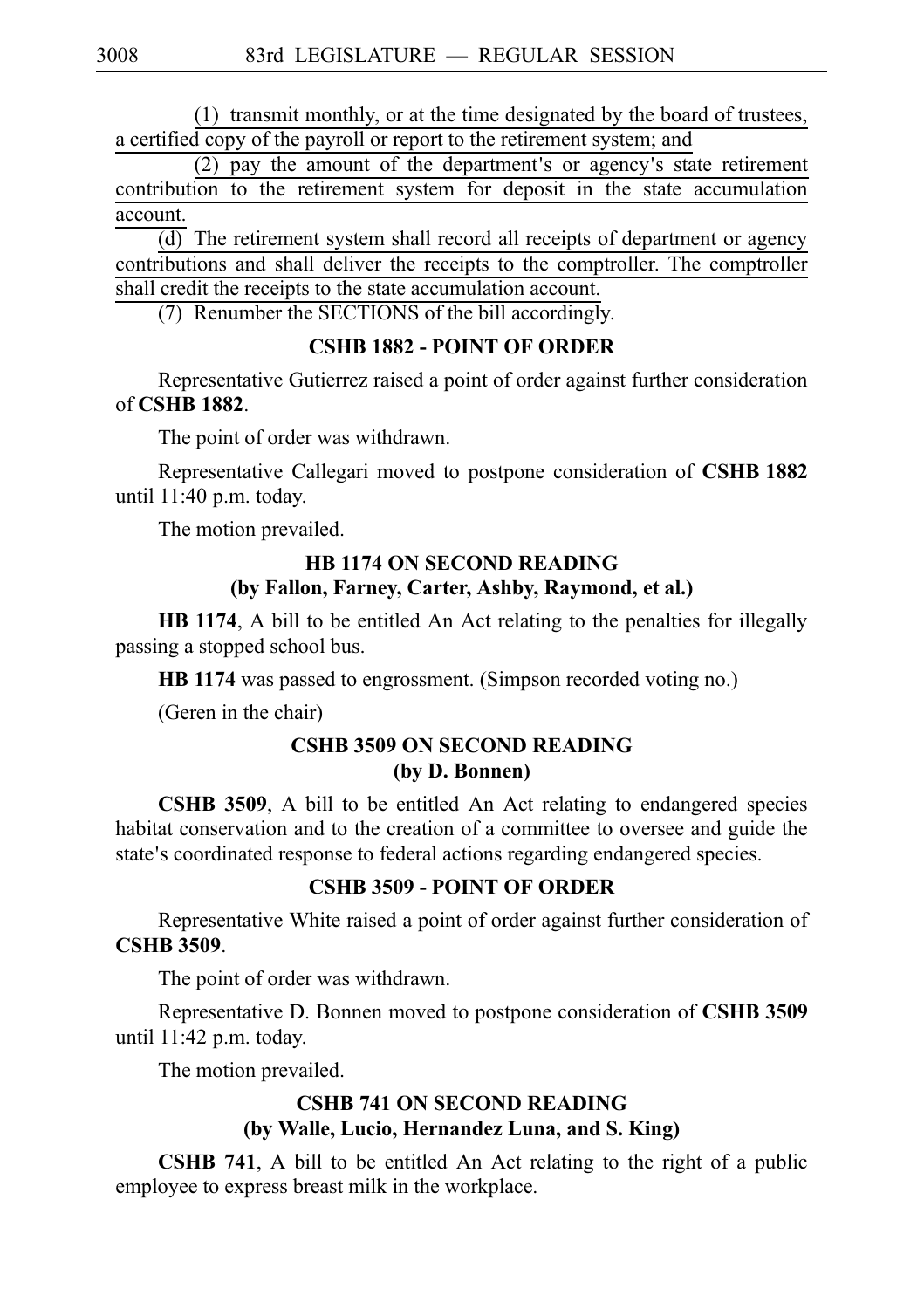**CSHB 741** was passed to engrossment. (Button, Carter, Flynn, and Schaefer recorded voting no.)

# **CSHB 133 ON SECOND READING (by Raymond)**

**CSHB 133**, A bill to be entitled An Act relating to the dissemination of criminal history record information by the Department of Public Safety concerning the offense of intoxication manslaughter.

### **Amendment No. 1**

Representative Dutton offered the following amendment to **CSHBi133**:

Amend **CSHB 133** (house committee printing) on page 2, between lines 18 and 19, by adding the following new subsection:

 $(b-1)$  The department shall provide written notice to the convicted person not later than the 10th day after the day on which the department places the person's name on the internet website described by Subsection (b).

Amendment No. 1 was adopted.

#### **Amendment No. 2**

Representative Toth offered the following amendment to **CSHB 133**:

Amend **CSHB 133** (house committee printing) by adding the following appropriately numbered SECTIONS to the bill and renumbering subsequent SECTIONS accordingly:

SECTION . Subtitle B, Title 4, Government Code, is amended by adding Chapter 423 to read as follows:

CHAPTER 423. TASK FORCE TO REDUCE HABITUAL INCIDENTS OF DRIVING WHILE INTOXICATED

Sec. 423.001. DEFINITION. In this chapter, "offense relating to the operating of a motor vehicle while intoxicated" has the meaning assigned by Section 49.09(c), Penal Code.

Sec. 423.002. TASK FORCE COMPOSITION. The Task Force to Reduce Habitual Incidents of Driving While Intoxicated is composed of 12 members appointed as follows:

 $(1)$  six members appointed by the governor:

 $(A)$  one of whom is a judge from a specialty court;

(B) one of whom has expertise in specialty courts designed to address addiction;

 $\overline{(C)}$  one of whom has been charged with or convicted of an offense relating to the operating of a motor vehicle while intoxicated;

 $(D)$  one of whom has been a victim of an offense relating to the operating of a motor vehicle while intoxicated;

 $(E)$  one of whom has expertise in criminal justice; and

 $(F)$  one of whom has expertise in best practice substance abuse treatment;

 $\overline{2}$ ) three members appointed by the lieutenant governor: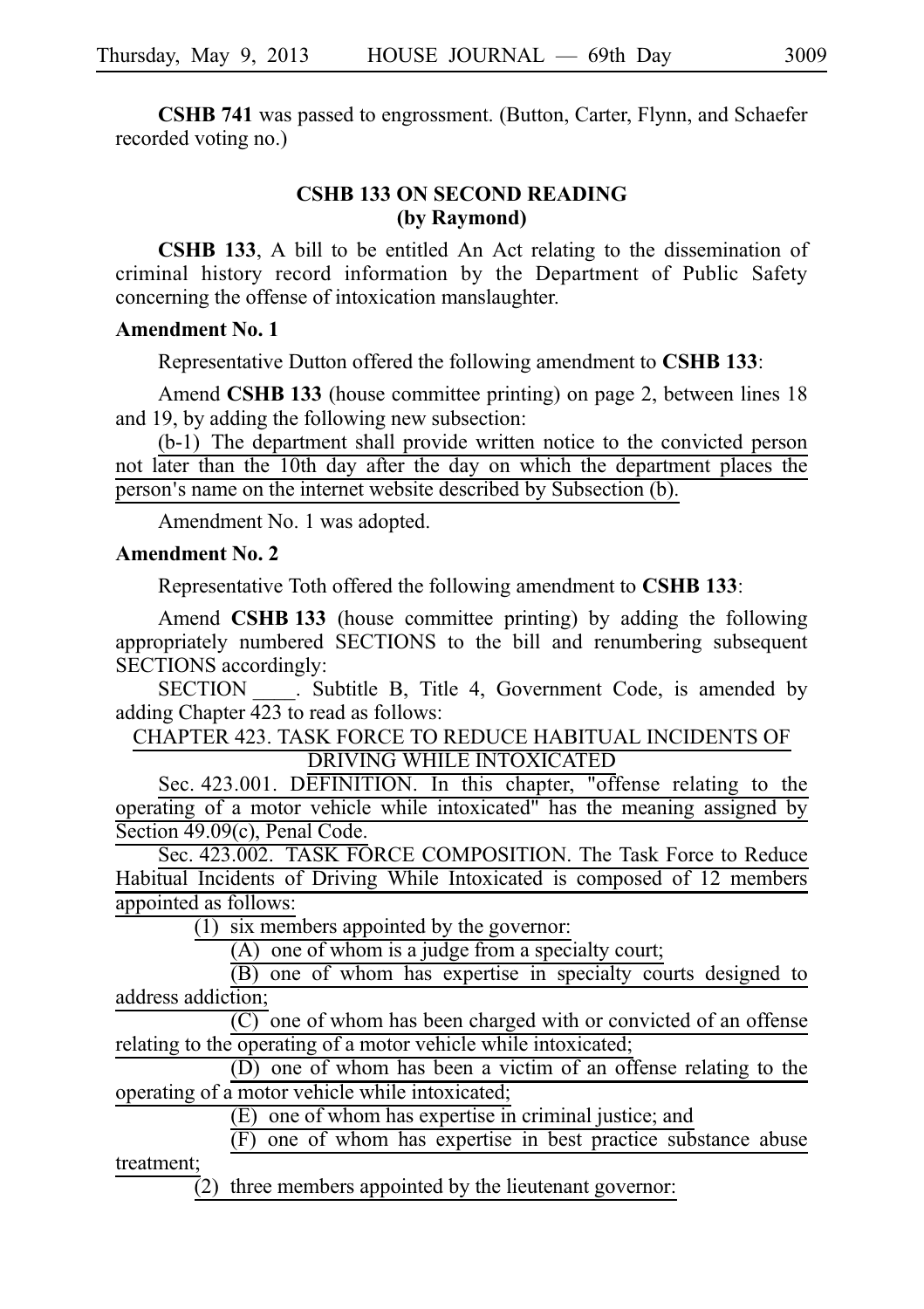(A) one of whom is a prosecuting attorney;

 $(B)$  one of whom is a public defense attorney; and

 $\overline{C}$  one of whom is a university scholar with expertise in substance abuse treatment; and

 $(3)$  three members appointed by the speaker of the house of representatives:

 $\overline{A}$ ) one of whom is a state representative;

 $(B)$  one of whom is a state senator; and

 $(C)$  one of whom is appropriately qualified as determined by the

speaker.

Sec. 423.003. APPOINTMENT OF PRESIDING OFFICER. The governor shall designate a member of the task force to serve as presiding officer.

Sec. 423.004. DUTIES. (a) The task force shall:

 $(1)$  study the best practice responses to habitual offenses relating to the operating of a motor vehicle while intoxicated, for purposes of reducing habitual incidents of those offenses and incidents of driving fatalities among intoxicated drivers;

 $(2)$  examine first time, repeat, and habitual driving while intoxicated data collected in this state, including data relating to:

 $(A)$  driving fatalities involving intoxicated drivers; and

 $\overline{(\text{B})}$  automatic driver's license suspensions by the Department of Public Safety for convictions of an offense relating to the operating of a motor vehicle while intoxicated;

 $(3)$  monitor other states for laws and programs that have been successful in reducing the occurrence of offenses relating to the operating of a motor vehicle while intoxicated in those states; and

(4) confer with the Texas Department of Transportation, the Department of Public Safety, the Texas Department of Criminal Justice, and the Department of State Health Services to reduce alcoholism, recidivism, and the occurrence of offenses relating to the operating of a motor vehicle while intoxicated in this state.

(b) Not later than December 1, 2014, the task force shall submit a report to the governor, the lieutenant governor, and the speaker of the house of representatives that:

 $(1)$  describes its findings, including the success of state laws and programs in reducing the occurrence of offenses relating to the operating of a motor vehicle while intoxicated;

 $(2)$  recommends best practice responses to habitual driving while intoxicated; and

 $(3)$  recommends legislation relating to the prevention of offenses relating to the operating of a motor vehicle while intoxicated in this state.

(c) The Texas Legislative Council and the Legislative Budget Board shall assist the task force in performing its duties.

Sec. 423.005. EXPIRATION. The task force is abolished and this chapter expires January 1, 2015.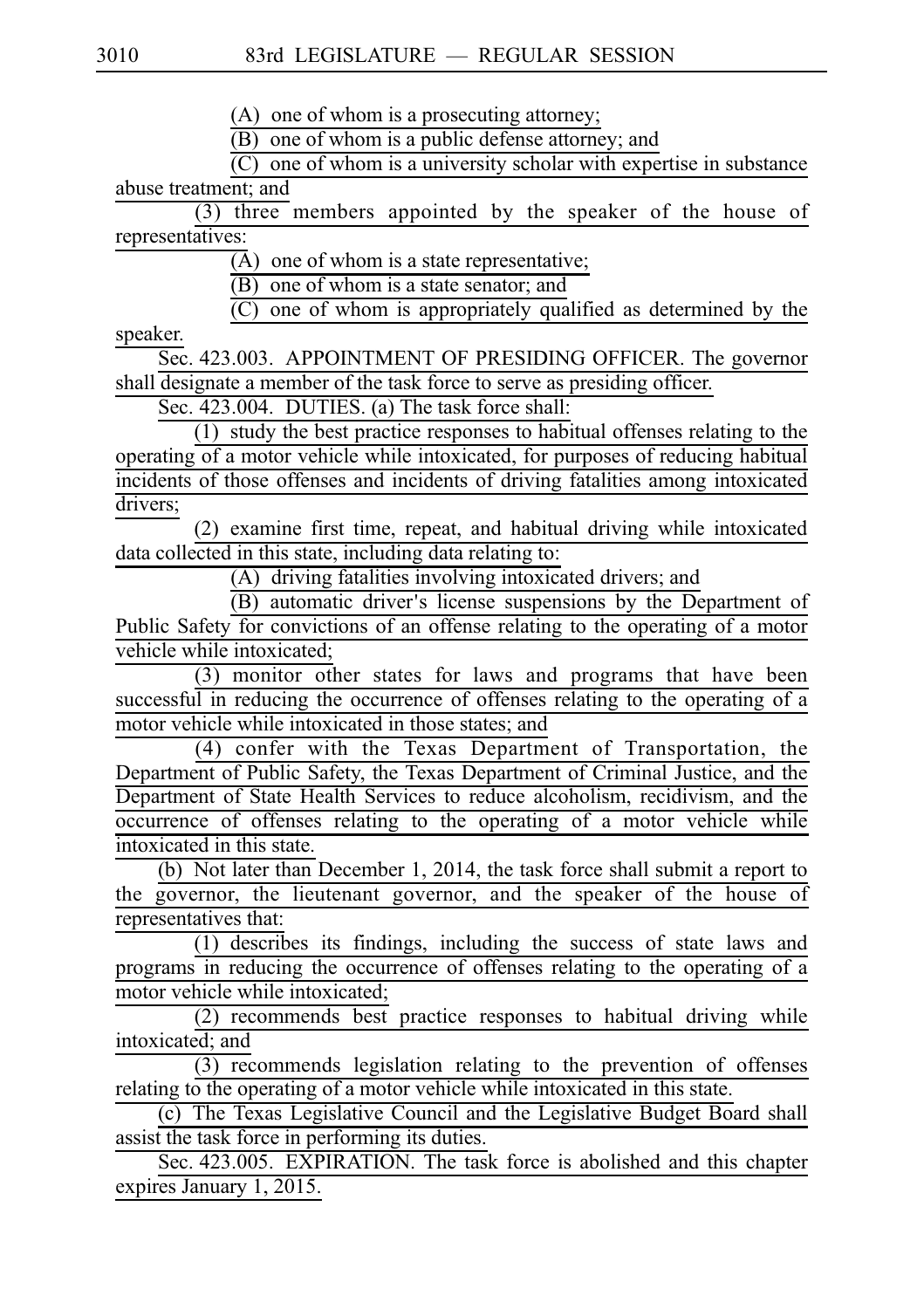SECTION . The governor, lieutenant governor, and speaker of the house of representatives shall make the appointments to the Task Force to Reduce Habitual Incidents of Driving While Intoxicated required by Chapter 423, Government Code, as added by this Act, as soon as practicable after the effective date of this Act.

Amendment No. 2 was adopted.

**CSHB 133**, as amended, was passed to engrossment. (Button and Schaefer recorded voting no.)

#### **POSTPONED BUSINESS**

The following bills were laid before the house as postponed business:

# **CSHB 1882 ON SECOND READING (by Callegari, et al.)**

**CSHB 1882**, A bill to be entitled An Act relating to the powers and duties of and contributions to and benefits from the systems and programs administered by the Employees Retirement System of Texas.

**CSHB 1882** was read second time earlier today and was postponed until this time. Amendment No. 1 was pending at the time of postponement.

### **CSHB 1882 - POINT OF ORDER**

Representative Gutierrez raised a point of order against further consideration of **CSHB 1882** under Rule 4, Section 10 and Rule 4, Section 11 of the House Rules on the grounds that proper notice of the committee meeting was not given.

The chair overruled the point of order and submitted the following statement:

Representative Gutierrez raised a point of order against further consideration of **CSHB 1882** under Rule 4, Section 10 and Rule 4, Section 11 of the House Rules arguing that the testimony of Ann Bishop, the executive director of the Employees Retirement System of Texas, as a resource witness at a formal meeting on April 15, 2013, of the Committee on Pensions was in error. Specifically, he argues that the explanatory notes of the House Rules provide that "a resource witness is a person who is employed by an agency of the legislative branch of government." Representative Gutierrez's written materials argue that since the Employees Retirement System of Texas is not a legislative agency, Ms. Bishop could not be a resource witness who would be allowed to testify at a formal meeting. The point of order is respectfully overruled.

Interestingly, the explanatory note on Rule 4, Section 10 of the House Rules has an additional provision, immediately following Representative Gutierrez's quoted provision, that directly addresses and resolves the matter. A resource witness may also offer testimony "in very limited circumstances, by an agency of the executive branch of government  $\ldots$  when providing a committee with background information or technical information on a particular bill or resolution but may not testify for or against the measure." In this case, Ms. Bishop, who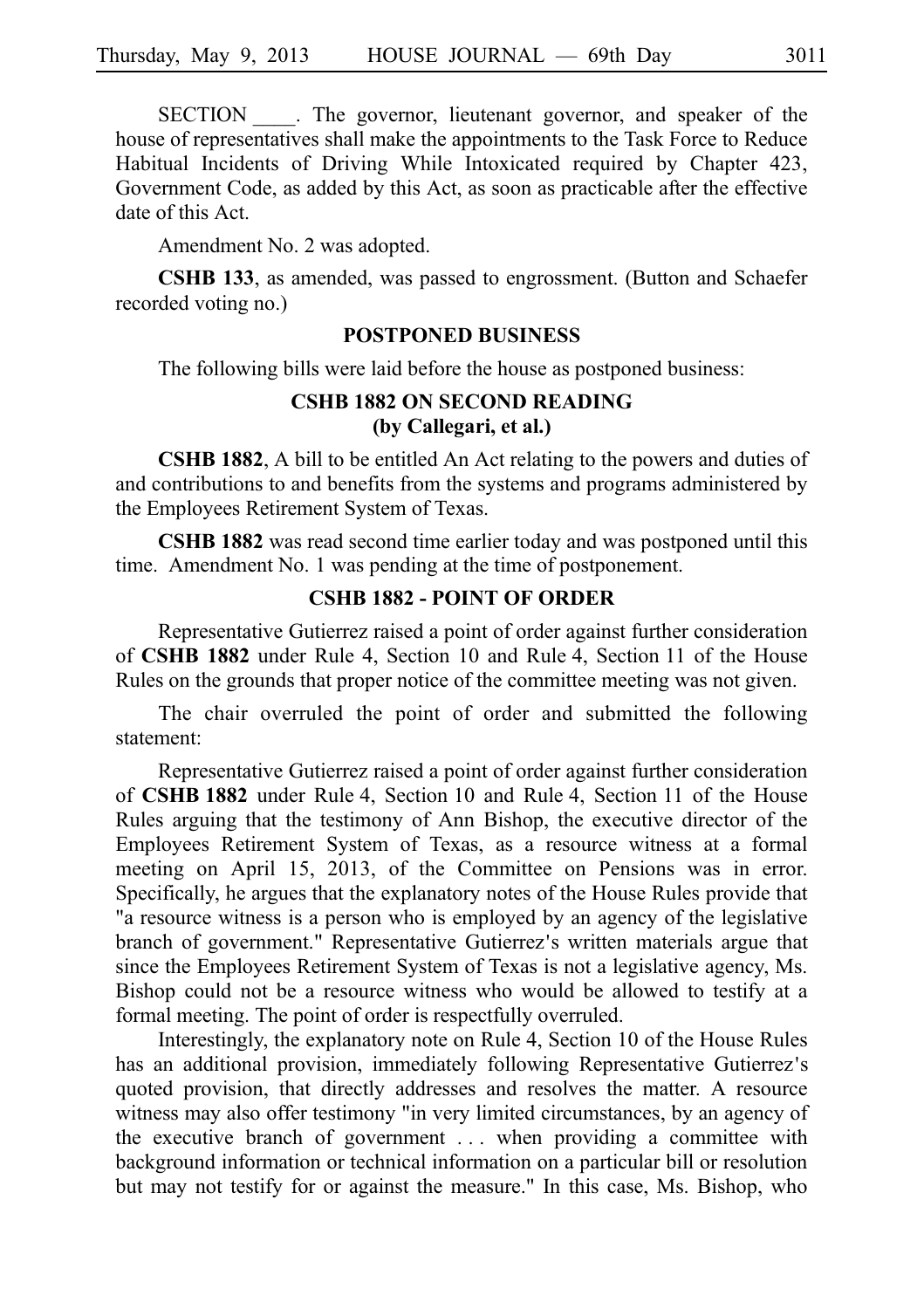testified neutrally and provided the committee with background or technical information on **CSHB 1882**, was a proper resource witness who properly provided testimony to the Committee on Pensions.

(Ritter in the chair)

Amendment No. 1 was adopted.

### **Amendment No. 2**

Representative Callegari offered the following amendment to **CSHB 1882**:

Amend **CSHB 1882** (house committee printing) by adding the following appropriately numbered SECTION to the bill and renumbering subsequent SECTIONS of the bill accordingly:

SECTION (a) Notwithstanding any other law, for the 2014-15 state fiscal biennium, it is the intent of the legislature that all state retirement assets and liabilities attributable to members and retirees of the law enforcement and custodial officer supplemental retirement fund be measured and accounted for in aggregate and separately from the retirement assets and liabilities attributable to members and retirees in any other retirement plan for purposes of determining an actuarially required contribution or making any other actuarial calculation.

(b) For purposes of Section 811.006, Government Code, the law enforcement and custodial officer supplemental retirement fund shall be considered a part of the retirement system, as that term is defined by Section 811.001(15), Government Code, and shall be subject to all other provisions of Subtitle B, Title 8, Government Code, that do not directly conflict with Subsection (a) of this section.

(c) The board of trustees of the Employees Retirement System of Texas may adopt rules necessary to implement or administer this section.

### **CSHB 1882 - POINT OF ORDER**

Representative Cortez raised a point of order against further consideration of **CSHB 1882**.

The point of order was withdrawn.

Representative Callegari moved to postpone consideration of **CSHBi1882** until 11:51 p.m. today.

The motion prevailed.

# **CSHB 3509 ON SECOND READING (by D. Bonnen)**

**CSHB 3509**, A bill to be entitled An Act relating to endangered species habitat conservation and to the creation of a committee to oversee and guide the state's coordinated response to federal actions regarding endangered species.

**CSHB 3509** was read second time earlier today and was postponed until this time.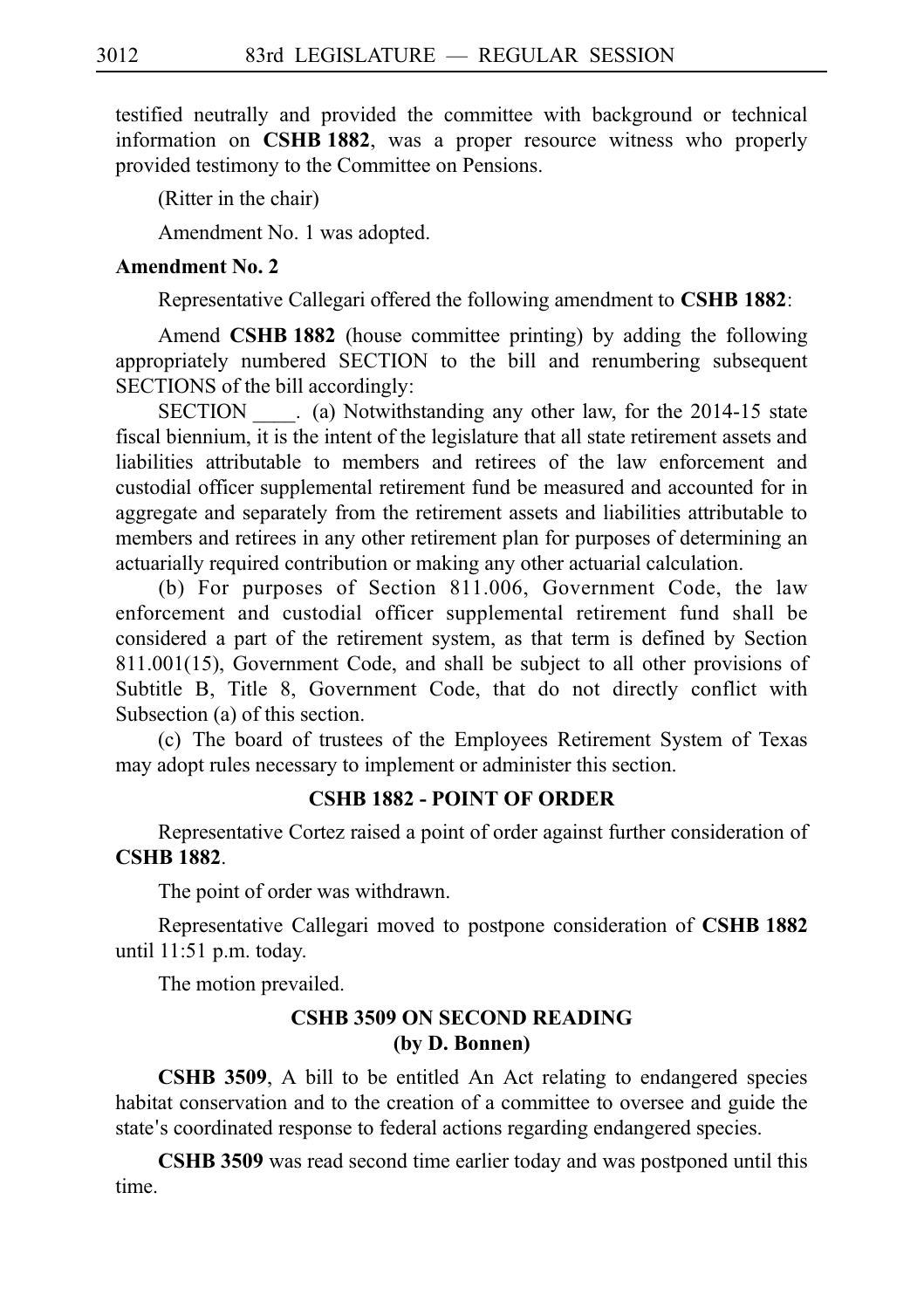### **Amendment No. 1**

Representatives D. Bonnen, Ashby, Paddie, K. King, Kacal, Clardy, and Geren offered the following amendment to **CSHB 3509**:

Amend **CSHB 3509** (house committee report) as follows:

(1) On page 3, strike lines 6 through 7, and substitute the following:

(b) A state agency may:

 $\overline{(2)}$  On page 3, strike lines 18 through 22 and substitute the following:

(c) An agency that takes an action described by Subsection (b) must:  $(1)$  cooperate with the department; and

 $\overline{(2)}$  enter into an interagency contract that may provide for the payment of funds held by the department, or funds to which the department has access, for purposes of carrying out the action.

(3) On page 3, line 24, between "department" and "shall", insert "or state agency".

 $\overline{(4)}$  On page 4, line 13, between "department" and "may", insert "or state agency".

 $(5)$  On page 4, line 14, between "department" and "in", insert "or state agency".

 $\overline{(6)}$  On page 4, line 15, after the underlined period, add the following:

The membership of an advisory committee created under this subsection must be appointed so that one-third of the members are representatives of affected landowners or property owners.

 $(c-1)$  The composition of an advisory committee created under Subsection (c) must provide the balance necessary to address economic, environmental, and policy issues related to the specific issue or action under consideration.

 $(7)$  On page 5, line 1, strike "at the department".

(8) On page 5, line 3, strike " $\overline{by}$  the department".

 $(9)$  On page 5, line 6, strike "department" and substitute "state agency".

 $(10)$  On page 5, line 11, between "members" and the underlined colon, insert "or their designees".

 $(11)$  On page 5, strike line 12 and renumber subsequent subdivisions of the section accordingly.

 $(12)$  On page 5, line 26, strike "attorney general" and substitute "commissioner of the Department of Agriculture".

(13) On page 6, between lines 16 and 17, insert the following:

(d) Notwithstanding Section 402.045, Government Code, the attorney general, at the request of the response committee, shall provide legal advice to the response committee.

(14) On page  $6$ , strike lines 17 through 22 and substitute the following:

Sec. 83.104. DUTIES OF RESPONSE COMMITTEE. The response committee shall:

 $(1)$  oversee and guide the state's:

 $(A)$  coordinated response to listings and potential listings of endangered species in this state; and

 $(B)$  comments and positions in response to actions of the United States Fish and Wildlife Service; and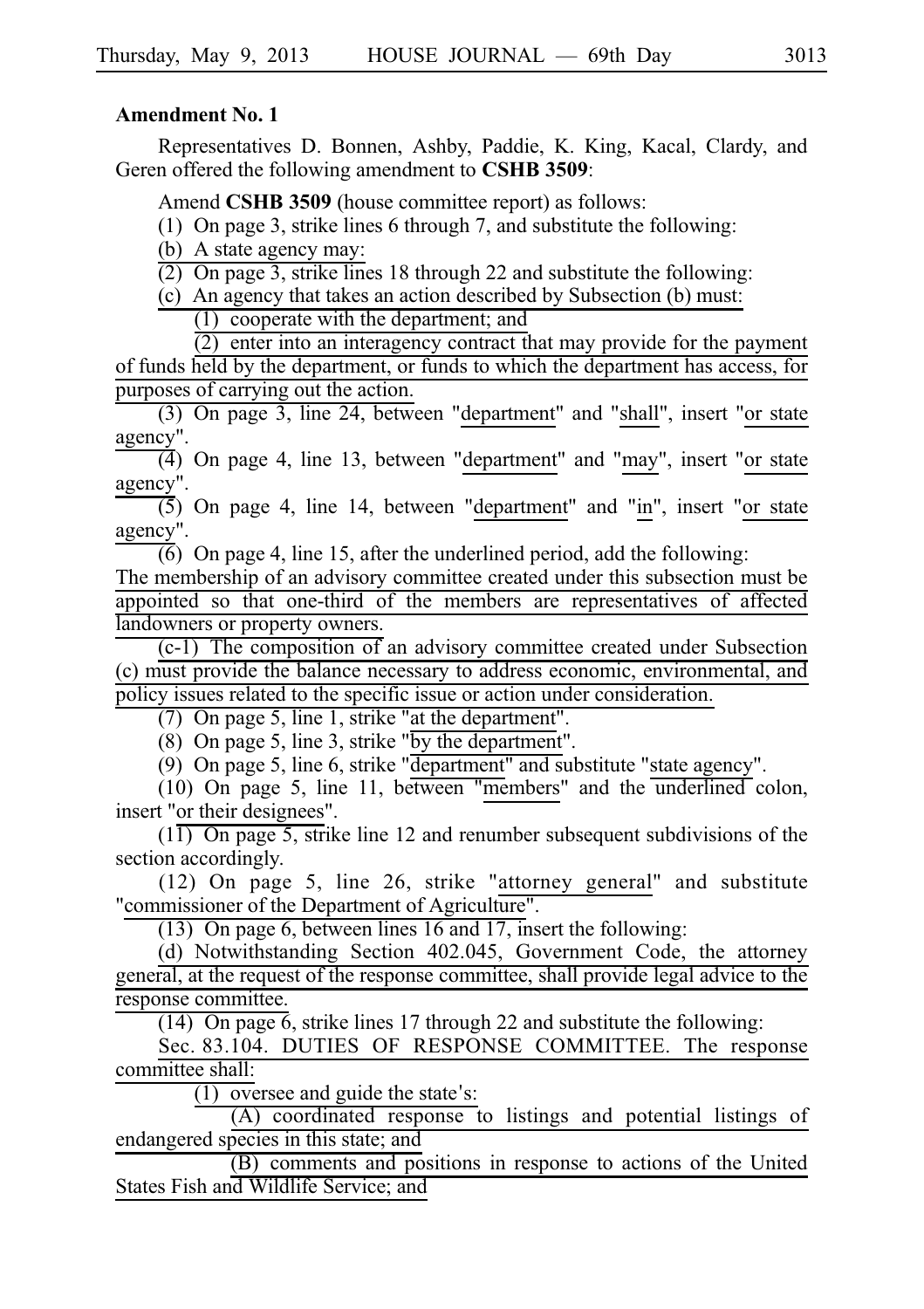$(2)$  select the holder of a federal permit issued in connection with a habitat conservation plan, candidate conservation plan, or similar plan, authorized or required by federal law in connection with a candidate species or endangered species.

(15) On page 9, line 2, strike "403.452(a)(1),  $[(-2),]$  (3)," and substitute "403.452(a)(3),  $[403.452(a)(1), (2), (3),]$ ".

Amendment No. 1 was adopted.

**CSHB 3509**, as amended, was passed to engrossment. (Simpson recorded voting no.)

# **GENERAL STATE CALENDAR (consideration continued)**

### **CSHB 690 ON SECOND READING (by Lewis and Naishtat)**

**CSHB 690**, A bill to be entitled An Act relating to reimbursing public institutions of higher education for tuition and fee exemptions for certain military personnel and their dependents.

CSHB 690 was passed to engrossment.

# **CSHB 1344 ON SECOND READING (by Canales)**

**CSHB 1344**, A bill to be entitled An Act relating to the expunction of arrest records and files relating to certain nonviolent offenses.

### **Amendment No. 1**

Representative Canales offered the following amendment to **CSHB 1344**:

Amend **CSHB 1344** (house committee printing) as follows:

(1) On page 1, line 9, strike "under Title 5, Penal Code," and substitute "described by or listed in Subsection  $\overline{d}$ ".

(2) On page 2, between lines  $18$  and 19, insert the following:

(d) A person is not entitled to an expunction under Subsection (a) for an offense requiring registration under Chapter 62, Code of Criminal Procedure, or for an offense under:

 $(1)$  any of the following provisions of the Penal Code:

 $(A)$  Title 5;

(B) Section 15.031, 25.08, 28.02, 29.02, 29.03, 30.02, 33.021, 34.02, 37.03, 38.06, 38.10, 38.112, 38.14, 38.17, 39.02, 39.03, 39.04, 39.05, 42.072, 42.08, 42.09, 43.04, 43.05, 43.24, 43.25, 43.251, 43.26, 49.04, 49.045, 49.05, 49.06, 49.065, 49.07, or 49.08;

 $(2)$  Section 37.125, Education Code;

 $(3)$  Section 262.1015, Family Code;

(4) Section 33.108, 33.109, 122.254, 152.201, or 153.401, Finance Code;

(5) Section 557.001, 557.011, 557.012, 811.101, or 821.101, Government Code;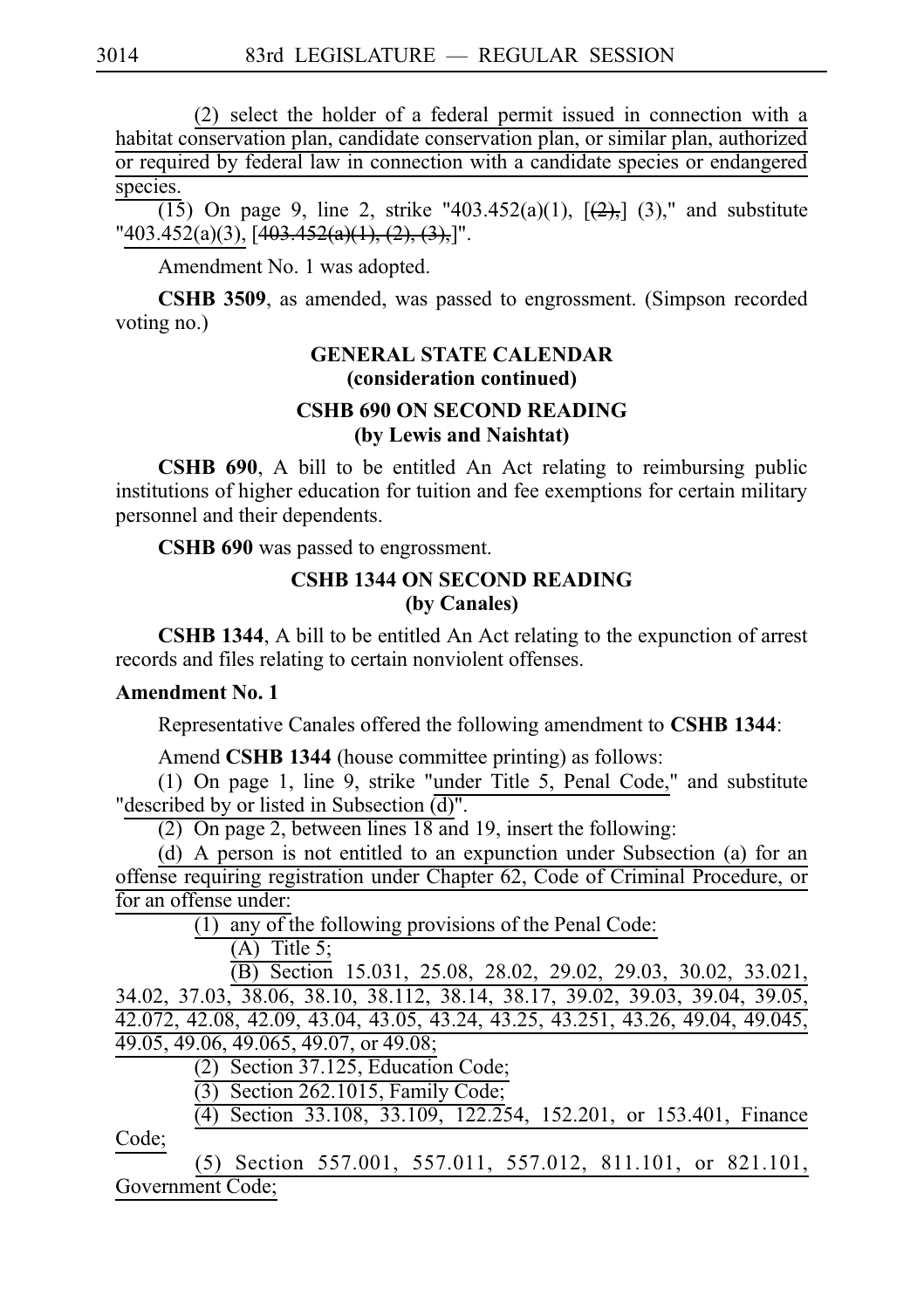(6) Section 81.085, 167.001, 485.032, 535.014, or 841.085, Health and Safety Code;  $\overline{(7)}$  Section 165.1535, 204.352, 264.151, 301.554, or 1702.384, Occupations Code;

 $(8)$  Section 31.127, Parks and Wildlife Code; or

 $(9)$  Section 550.021, Transportation Code.

### **CSHB 1344 - POINT OF ORDER**

Representative Farrar raised a point of order against further consideration of **CSHB 1344** under Rule 8, Section 13(b) of the House Rules on the grounds that the deadline for consideration of house bills on second reading had passed.

The chair sustained the point of order.

## **PROVIDING FOR RECESS**

At 12:03 a.m., Representative Zedler moved that, at the conclusion of the reading of bills and resolutions on first reading and referral to committees, the house recess until 9 a.m. today, Friday, May 10.

The motion prevailed.

## **BILLS AND JOINT RESOLUTIONS ON FIRST READING AND REFERRAL TO COMMITTEES**

Bills and joint resolutions were at this time laid before the house, read first time, and referred to committees. (See the addendum to the daily journal, Referred to Committees, List No. 1.)

(Taylor in the chair)

### **RECESS**

In accordance with a previous motion, the house, at 12:05 a.m. Friday, May 10, recessed until 9 a.m. today.

### ADDENDUM

#### **REFERRED TO COMMITTEES**

The following bills and joint resolutions were today laid before the house, read first time, and referred to committees, and the following resolutions were today laid before the house and referred to committees. If indicated, the chair today corrected the referral of the following measures:

## **List No. 1**

**SB 212** to Energy Resources.

**SB 221** to Public Health.

**SB 392** to Judiciary and Civil Jurisprudence.

**SB 414** to Higher Education.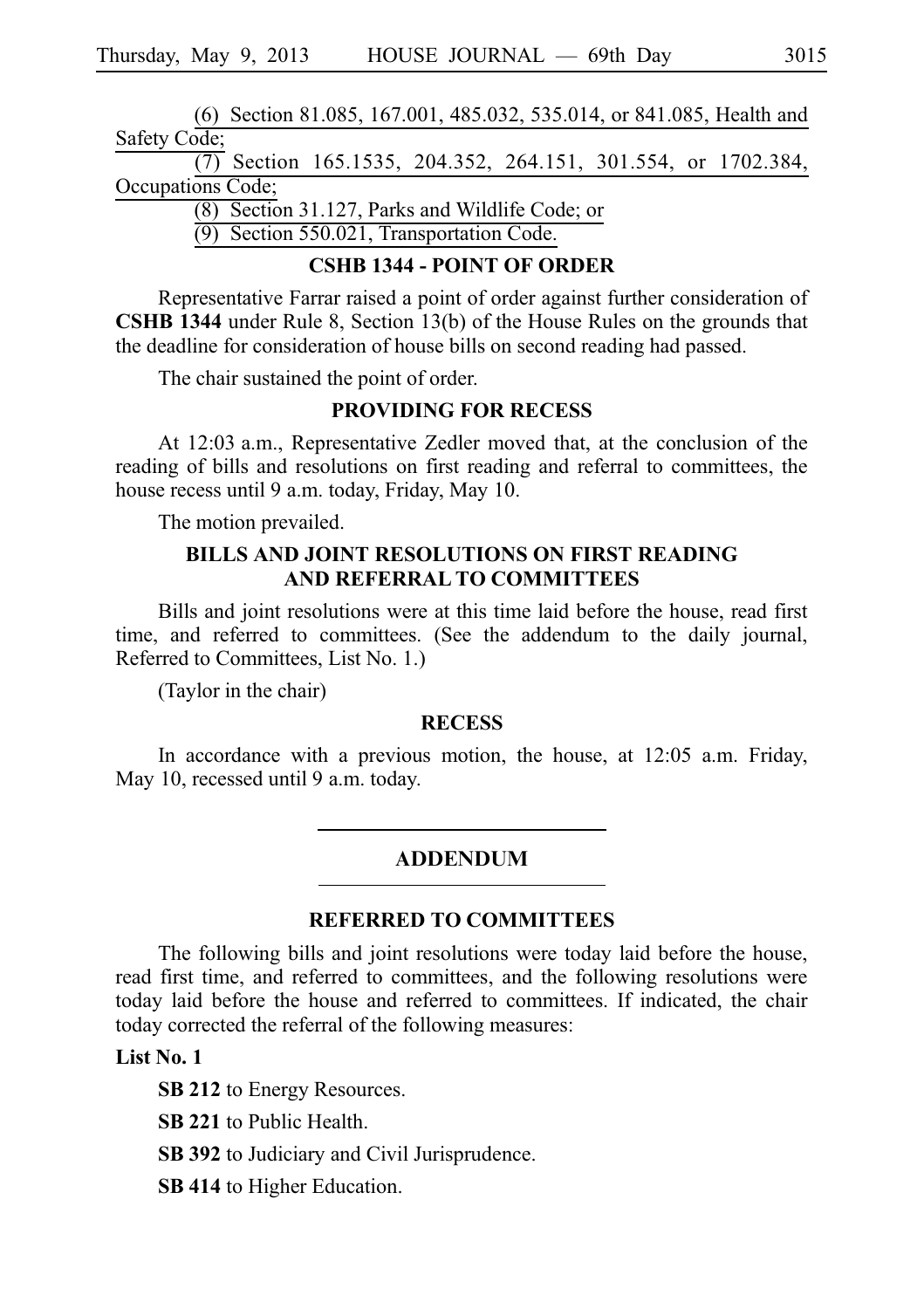**SB 438** to Government Efficiency and Reform.

**SB 524** to Agriculture and Livestock.

**SB 925** to Public Education.

**SB 1083** to Judiciary and Civil Jurisprudence.

**SB 1150** to Human Services.

**SB 1151** to Ways and Means.

**SB 1192** to Criminal Jurisprudence.

**SB 1348** to Judiciary and Civil Jurisprudence.

**SB 1432** to Culture, Recreation, and Tourism.

**SB 1458** to Pensions.

**SB 1506** to Urban Affairs.

**SB 1720** to Public Education.

**SB 1906** to Special Purpose Districts.

### **SIGNED BY THE SPEAKER**

The following bills and resolutions were today signed in the presence of the house by the speaker:

**House List No. 27**

**HB**i**278**, **HB**i**419**, **HB**i**584**, **HB**i**994**, **HB**i**1187**, **HB**i**1305**, **HB**i**1550**, **HB**i**1553**, **HB**i**1968**, **HB**i**2095**, **HB**i**2548**, **HCR**i**23**, **HCR**i**36**

# **Senate List No. 24**

**SB**i**166**, **SB**i**265**, **SB**i**348**, **SB**i**354**, **SB**i**365**, **SB**i**367**, **SB**i**611**, **SB**i**698**, **SB**i**743**, **SB**i**820**, **SB**i**866**, **SB**i**965**, **SB**i**1489**

### **MESSAGES FROM THE SENATE**

The following messages from the senate were today received by the house:

**Message No. 1**

### MESSAGE FROM THE SENATE SENATE CHAMBER Austin, Texas Thursday, May 9, 2013 - 1

The Honorable Speaker of the House House Chamber Austin, Texas

Mr. Speaker:

I am directed by the senate to inform the house that the senate has taken the following action:

THE SENATE HAS PASSED THE FOLLOWING MEASURES: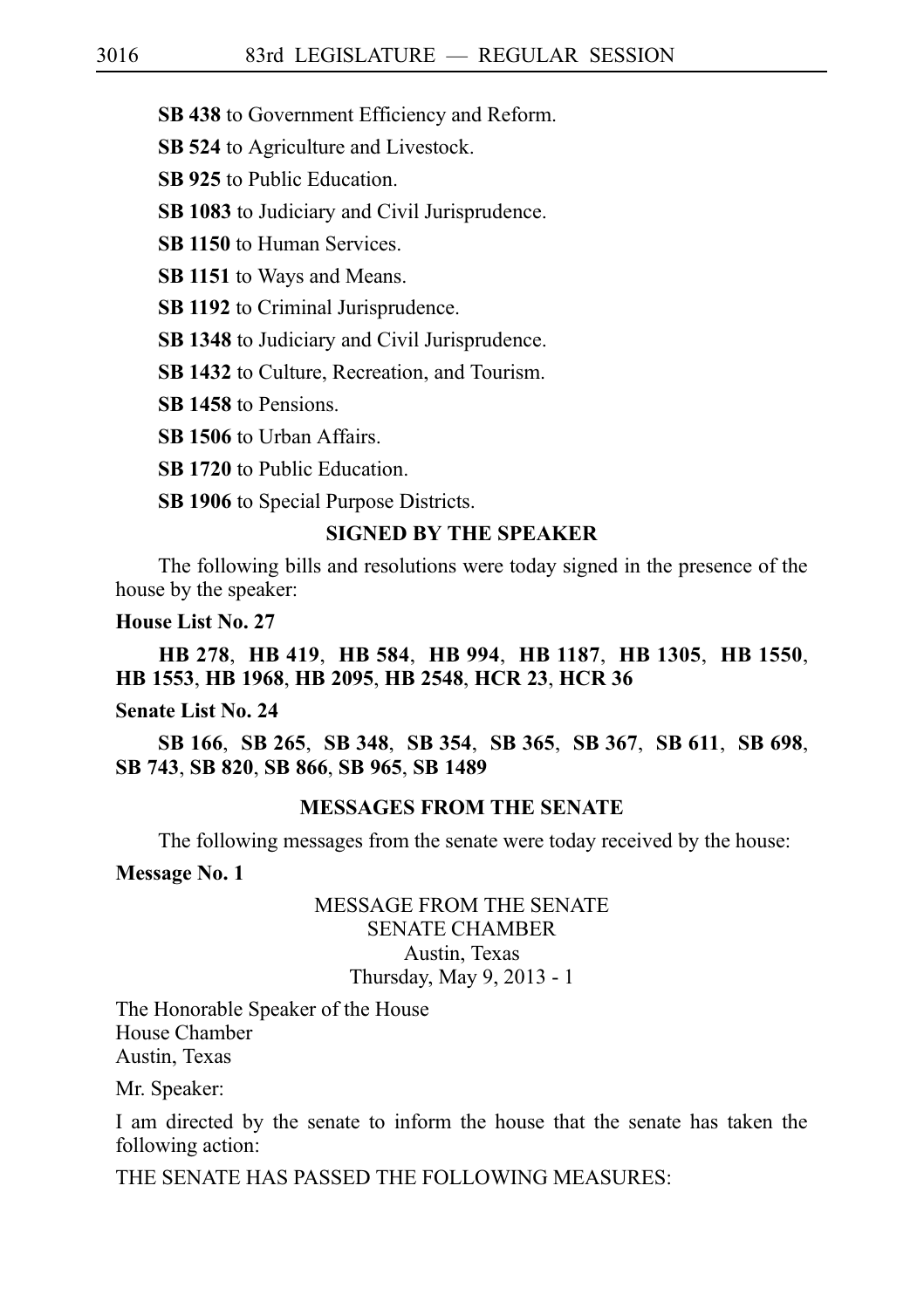**HB 1422** Geren SPONSOR: Eltife Relating to the reporting in a lobbyist registration of certain persons from whom compensation or reimbursement is received.

**HB 1685** Price SPONSOR: Whitmire Relating to the continuation of the self-directed and semi-independent status of the Texas State Board of Public Accountancy, the Texas Board of Professional Engineers, and the Texas Board of Architectural Examiners.

# **SB 221** Zaffirini

Relating to the composition and employees of the Texas Funeral Service Commission.

# **SB 414** Ellis

Relating to a study and report regarding authorizing certain public junior colleges to offer baccalaureate degree programs to address regional workforce needs.

# **SB 438** Birdwell

Relating to an interlocal contract between a governmental entity and a purchasing cooperative to purchase roofing materials or services.

# **SB 925** Lucio

Relating to a license requirement for licensed professional counselors employed by school districts.

### **SB 1150** Hinojosa

Relating to a provider protection plan that ensures efficiency and reduces administrative burdens on providers participating in a Medicaid managed care model or arrangement.

# **SB 1506** Schwertner

Relating to training regarding fire safety inspections required by law.

THE SENATE HAS CONCURRED IN THE HOUSE AMENDMENTS TO THE FOLLOWING MEASURES:

| <b>SB 181</b>  | $(30 \text{ Years}, 0 \text{ Nays})$ |
|----------------|--------------------------------------|
| <b>SB 274</b>  | $(30 \text{ Years}, 0 \text{ Nays})$ |
| <b>SB 748</b>  | $(26$ Yeas, $4$ Nays)                |
| <b>SB 864</b>  | $(29$ Yeas, 1 Nay)                   |
| <b>SB 1093</b> | $(30 \text{ Years}, 0 \text{ Nays})$ |
|                |                                      |

Respectfully, Patsy Spaw Secretary of the Senate

# **Message No. 2**

# MESSAGE FROM THE SENATE SENATE CHAMBER Austin, Texas Thursday, May 9, 2013 - 2

The Honorable Speaker of the House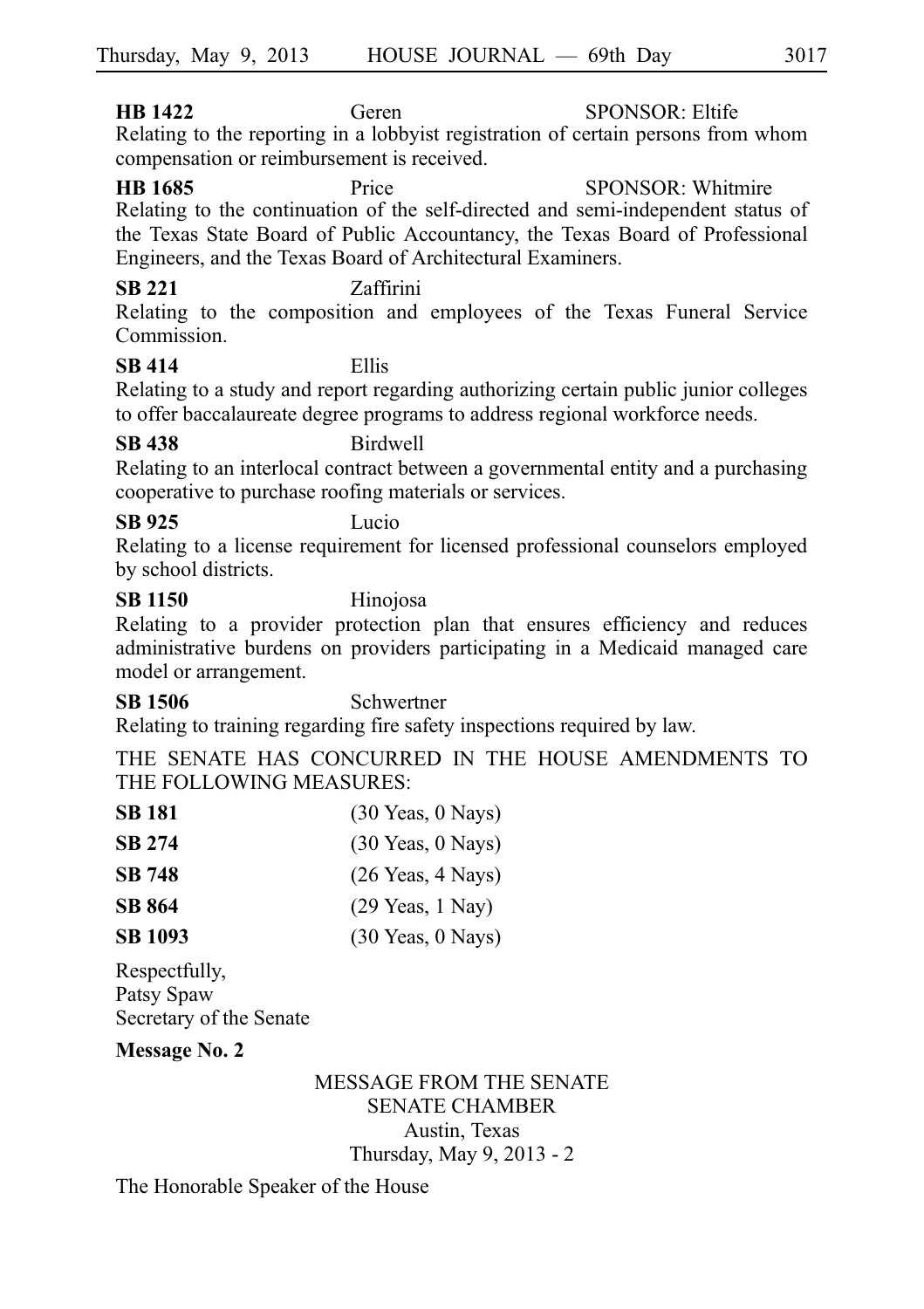House Chamber Austin, Texas Mr. Speaker: I am directed by the senate to inform the house that the senate has taken the following action: THE SENATE HAS PASSED THE FOLLOWING MEASURES: LOCAL AND UNCONTESTED CALENDAR **HB 13** Callegari SPONSOR: Duncan Relating to the State Pension Review Board and public retirement systems; authorizing a fee. **HB 597** Guillen SPONSOR: Eltife Relating to boater education and examinations on preventing the spread of exotic harmful or potentially harmful aquatic plants, fish, and shellfish. **HB 949** Smithee SPONSOR: Watson Relating to continuation of automobile insurance coverage for certain motor vehicles acquired during a personal automobile insurance policy term. (Committee Substitute) **HB 1164** Thompson, Ed SPONSOR: Huffman Relating to the territory that may be included in a single county election precinct. **HB 1186** Thompson, Senfronia SPONSOR: Duncan Relating to the Texas Racing Commission's ability to share investigatory information with other state regulatory agencies. **HB 1271** Martinez Fischer SPONSOR: Schwertner Relating to providing links in the online text of proposed legislation to other state laws referenced in that legislation. **HB 1493** King, Tracy O. SPONSOR: Hegar Relating to the transfer of programs from the Texas Department of Rural Affairs to the Department of Agriculture. **HB 1521** Clardy SPONSOR: Nichols Relating to the slaughter of certain domestic or exotic fowl infected with or exposed to disease and compensation of owners of fowl infected with or exposed to disease. **HB 2623** Oliveira SPONSOR: Lucio Relating to the authority of certain counties and the General Land Office to temporarily close a beach or beach access point. **HB 2738** Elkins SPONSOR: Ellis Relating to a study by the Department of Information Resources regarding state agency technology efficiency. (Committee Substitute) **HCR 54** Harper-Brown SPONSOR: Hancock Designating Grand Prairie as the Purple Martin Conservation Capital of Texas.

**SB 524** Rodríguez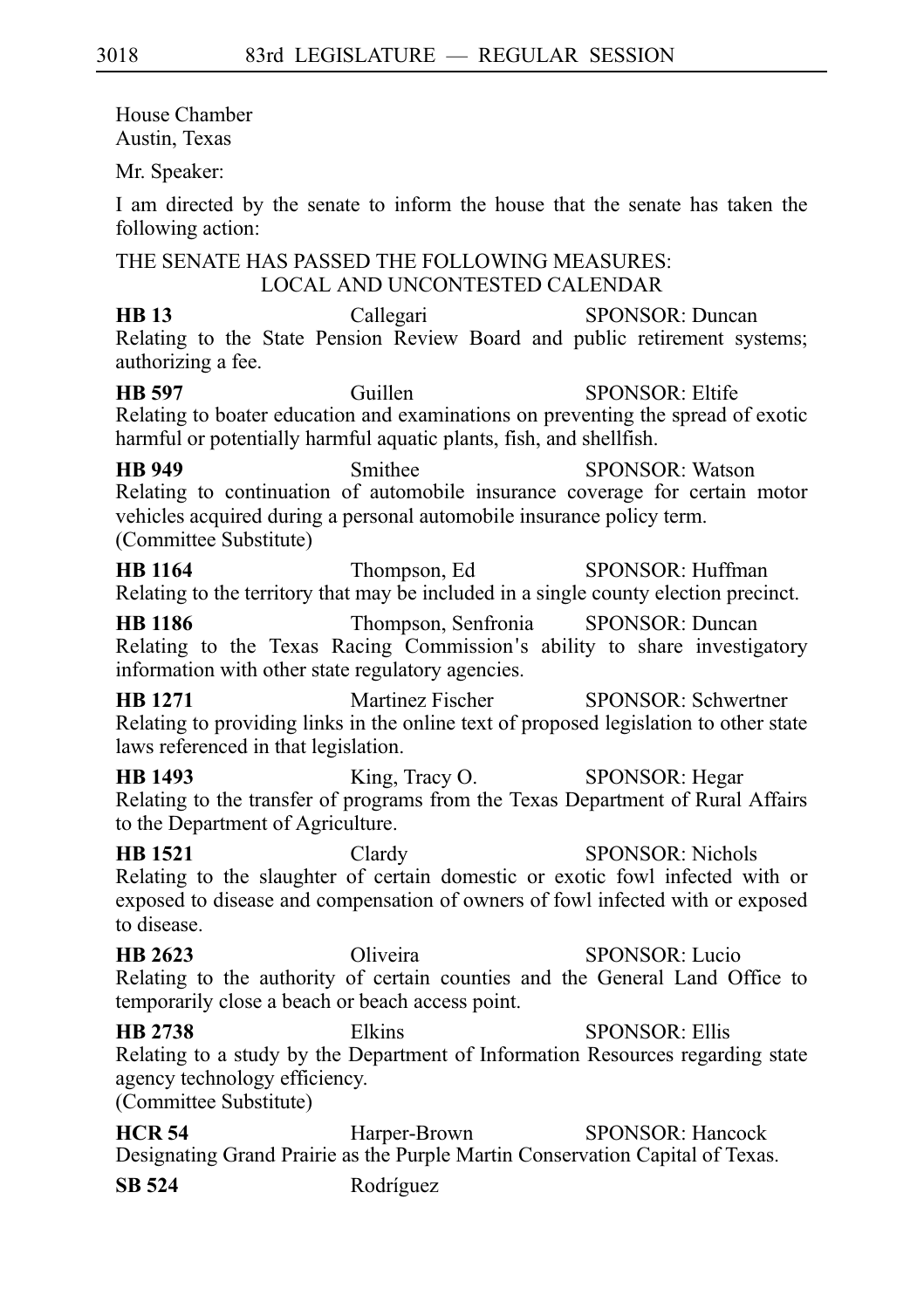Relating to a study regarding the prohibition of dairy farming in certain areas of the state.

**SB 1083** Rodríguez

Relating to an appeal from an interlocutory order of certain courts.

Respectfully, Patsy Spaw Secretary of the Senate

### **APPENDIX**

### **STANDING COMMITTEE REPORTS**

Favorable reports have been filed by committees as follows:

**May 8**

Criminal Jurisprudence - **SB**i**124**, **SB**i**222**, **SB**i**270**, **SB**i**344**, **SB**i**357**, **SB**i**394**, **SB**i**395**, **SB**i**970**, **SB**i**1451**

Economic and Small Business Development - **SB**i**340**, **SB**i**1678**

Government Efficiency and Reform - **SB**i**176**, **SB**i**1430**

Higher Education - **SB**i**215**

Homeland Security and Public Safety - **SB**i**1708**, **SB**i**1907**, **SB**i**1907**

Human Services - **SB**i**128**, **SB**i**152**, **SB**i**352**, **SB**i**502**, **SB**i**534**, **SB**i**717**, **SB**i**718**, **SB**i**747**, **SB**i**769**, **SB**i**771**, **SB**i**886**, **SB**i**939**, **SB**i**1060**

Judiciary and Civil Jurisprudence - **SB**i**651**

Land and Resource Management - **SCR**i**30**

Public Education - **SB**i**709**, **SB**i**715**, **SB**i**914**, **SB**i**1142**, **SB**i**1365**, **SB**i**1541**

Special Purpose Districts - **HB**i**2205**, **HB**i**3941**

State Affairs - **SB**i**259**, **SB**i**583**

#### **ENGROSSED**

**May 8** - **HB**i**308**, **HB**i**500**, **HB**i**506**, **HB**i**546**, **HB**i**619**, **HB**i**647**, **HB**i**679**, **HB**i**714**, **HB**i**738**, **HB**i**871**, **HB**i**887**, **HB**i**953**, **HB**i**1004**, **HB**i**1050**, **HB**i**1114**, **HB**i**1122**, **HB**i**1123**, **HB**i**1143**, **HB**i**1179**, **HB**i**1183**, **HB**i**1256**, **HB**i**1357**, **HB**i**1361**, **HB**i**1384**, **HB**i**1396**, **HB**i**1452**, **HB**i**1523**, **HB**i**1573**, **HB**i**1633**, **HB**i**1734**, **HB**i**1755**, **HB**i**1847**, **HB**i**1856**, **HB**i**1866**, **HB**i**1975**, **HB**i**1996**, **HB**i**2006**, **HB**i**2021**, **HB**i**2024**, **HB**i**2080**, **HB**i**2110**, **HB**i**2450**, **HB**i**2483**, **HB**i**2511**, **HB**i**2539**, **HB**i**2636**, **HB**i**2648**, **HB**i**2707**, **HB**i**2733**, **HB**i**2780**, **HB**i**2808**, **HB**i**2902**, **HB**i**2910**, **HB**i**2975**, **HB**i**3142**, **HB**i**3153**, **HB**i**3161**, **HB**i**3334**, **HB**i**3385**, **HB**i**3438**, **HB**i**3439**, **HB**i**3440**, **HB**i**3441**, **HB**i**3443**, **HB**i**3568**, **HB**i**3686**, **HB**i**3794**, **HB**i**3815**, **HB**i**3871**, **HB**i**3907**, **HB**i**3913**,